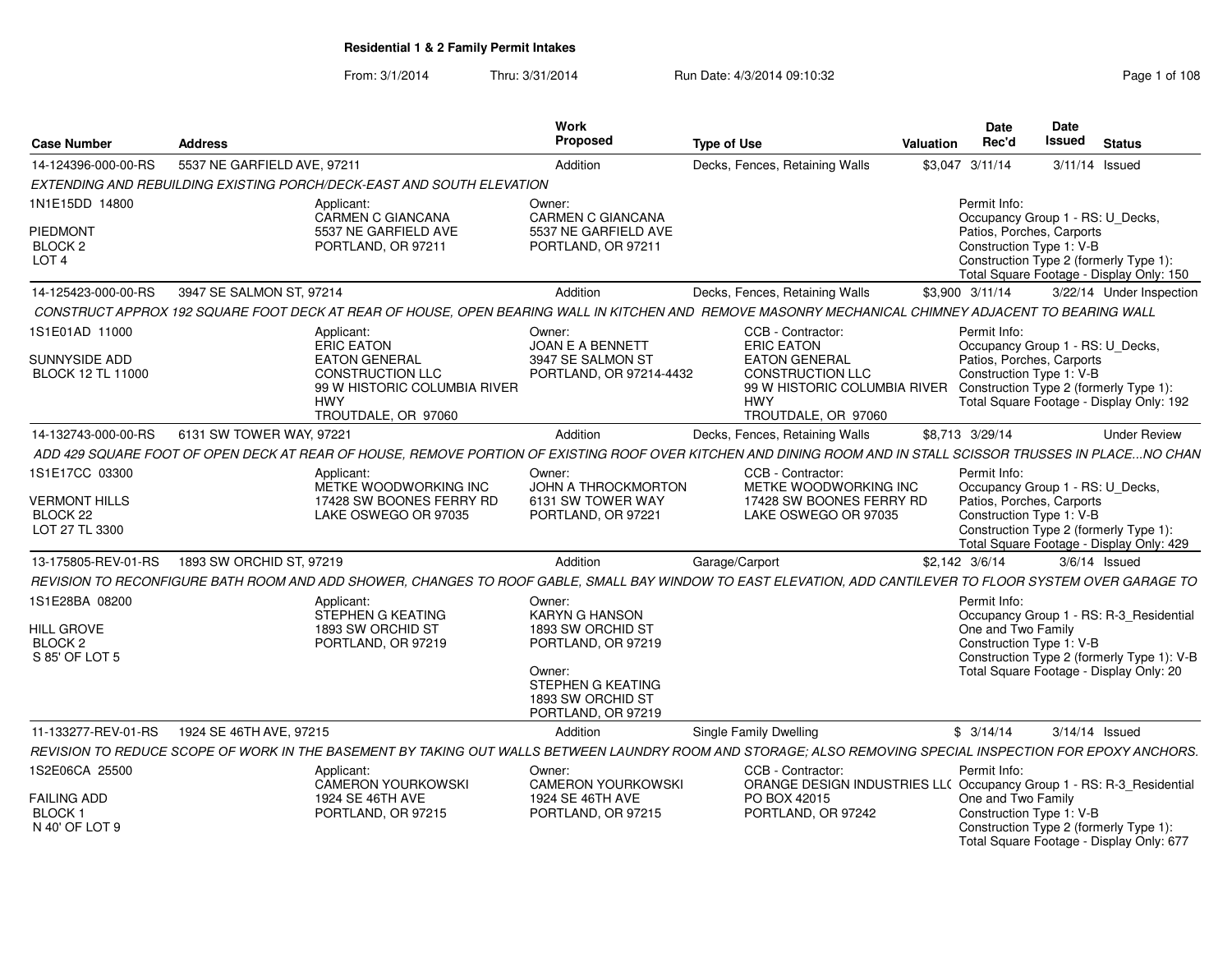#### From: 3/1/2014Thru: 3/31/2014 **Run Date: 4/3/2014 09:10:32** Pag

| Page 2 of 108 |  |  |  |  |  |
|---------------|--|--|--|--|--|
|---------------|--|--|--|--|--|

| <b>Case Number</b>                                                             | <b>Address</b>                                                                                                                               | Work<br>Proposed                                                                | <b>Type of Use</b>                                                    | Valuation | Date<br>Rec'd                                  | Date<br><b>Issued</b> | <b>Status</b>                                                                           |
|--------------------------------------------------------------------------------|----------------------------------------------------------------------------------------------------------------------------------------------|---------------------------------------------------------------------------------|-----------------------------------------------------------------------|-----------|------------------------------------------------|-----------------------|-----------------------------------------------------------------------------------------|
| 11-173413-REV-03-RS                                                            | 1722 SW VISTA AVE, 97201                                                                                                                     | Addition                                                                        | Single Family Dwelling                                                |           | \$3/6/14                                       |                       | <b>Under Review</b>                                                                     |
|                                                                                | REVISION TO CHANGE SHEAR WALL DETAIL ON SOUTH SIDE, REVISE 3 PILE CAPS                                                                       |                                                                                 |                                                                       |           |                                                |                       |                                                                                         |
| 1S1E04BD 10700                                                                 | Applicant:<br><b>JAMES W COBB</b>                                                                                                            | Owner:                                                                          | CCB - Contractor:<br>OLD STANDARD LIFE INSURANCE OBRIEN & COMPANY LLC |           | Permit Info:                                   |                       | Occupancy Group 1 - RS: R-3_Residential                                                 |
| CARTERS ADD TO P<br><b>BLOCK 51 TL 10700</b>                                   | 7795 SW NORTHVALE WAY<br>PORTLAND, OR 97225                                                                                                  | CO<br>7795 SW NORTHVALE WAY<br>PORTLAND, OR 97225-1549                          | PO BOX 4008<br>WILSONVILLE, OR 97070                                  |           | One and Two Family<br>Construction Type 1: V-B |                       | Construction Type 2 (formerly Type 1): V-B<br>Total Square Footage - Display Only: 3221 |
| 11-174940-REV-02-RS                                                            | 8040 SE 35TH AVE, 97202                                                                                                                      | Addition                                                                        | <b>Single Family Dwelling</b>                                         |           | \$3/21/14                                      |                       | 3/21/14 Issued                                                                          |
|                                                                                | REVISION TO CLOSE UP THE ENTRY DOOR FROM MUSIC ROOM TO EXISTING STAIRS LEADING TO THE BASEMENT AND ALSO REPLACE GARAGE DOOR WITH FRENCH DOOR |                                                                                 |                                                                       |           |                                                |                       |                                                                                         |
| 1S1E24DB 10300                                                                 | Applicant:<br><b>STEVE NYS</b>                                                                                                               | Owner:<br><b>WILLIAM S BAHRENBURG</b>                                           |                                                                       |           | Permit Info:                                   |                       | Occupancy Group 1 - RS: R-3 Residential                                                 |
| <b>EASTMORELAND</b><br><b>BLOCK 54</b><br>S 25' OF LOT 11<br>LOT <sub>12</sub> | <b>NYS ASSOCIATES</b><br>10250 SW 87TH<br><b>TIGARD OR 97223</b>                                                                             | 8040 SE 35TH AVE<br>PORTLAND, OR 97202-8414                                     |                                                                       |           | One and Two Family<br>Construction Type 1: V-B |                       | Construction Type 2 (formerly Type 1): V-B                                              |
|                                                                                |                                                                                                                                              | Owner:<br>ANISSA R BAHRENBURG<br>8040 SE 35TH AVE<br>PORTLAND, OR 97202-8414    |                                                                       |           |                                                |                       | Total Square Footage - Display Only: 1520                                               |
| 12-145355-REV-01-RS                                                            | 1612 SE SPOKANE ST, 97202                                                                                                                    | Addition                                                                        | Single Family Dwelling                                                |           | \$3/4/14                                       |                       | $3/4/14$ Issued                                                                         |
| <b>REVISION TO CHANGE BEAM SIZE</b>                                            |                                                                                                                                              |                                                                                 |                                                                       |           |                                                |                       |                                                                                         |
| 1S1E23DC 11000                                                                 | Applicant:<br><b>GLEN P ZIMMERMANN</b>                                                                                                       | Owner:<br><b>GLEN P ZIMMERMANN</b>                                              | CCB - Contractor:<br><b>STEPHEN MYRVOLD</b>                           |           | Permit Info:                                   |                       | Occupancy Group 1 - RS: R-3_Residential                                                 |
| <b>SELLWOOD</b><br>BLOCK 75<br>E 1/2 OF LOT 12&13                              | 1612 SE SPOKANE ST<br>PORTLAND, OR 97202-6709                                                                                                | 1612 SE SPOKANE ST<br>PORTLAND, OR 97202-6709                                   | <b>HIS CONTRACTORS</b><br>PO BOX 967<br>BORING OR 97009               |           | One and Two Family<br>Construction Type 1: V-B |                       | Construction Type 2 (formerly Type 1):                                                  |
|                                                                                |                                                                                                                                              | Owner:<br><b>LISA GRONSETH</b><br>1612 SE SPOKANE ST<br>PORTLAND, OR 97202-6709 |                                                                       |           |                                                |                       | Total Square Footage - Display Only: 359                                                |
| 13-123220-REV-01-RS                                                            | 4344 SW GREENLEAF DR, 97221                                                                                                                  | Addition                                                                        | <b>Single Family Dwelling</b>                                         |           | \$3/18/14                                      |                       | <b>Under Review</b>                                                                     |
|                                                                                | <b>REVISION TO CHANGE ENGINEERING REQUIREMENTS</b>                                                                                           |                                                                                 |                                                                       |           |                                                |                       |                                                                                         |
| 1S1E08BB 02100                                                                 | Applicant:<br><b>GARY E RUEPPELL</b>                                                                                                         | Owner:<br><b>GARY E RUEPPELL</b>                                                |                                                                       |           | Permit Info:                                   |                       | Occupancy Group 1 - RS: R-3_Residential                                                 |
| <b>GREEN HILLS</b><br><b>BLOCK 27</b><br>LOT 3 TL 2100                         | 4344 SW GREENLEAF DR<br>PORTLAND, OR 97221-3228                                                                                              | 4344 SW GREENLEAF DR<br>PORTLAND, OR 97221-3228                                 |                                                                       |           | One and Two Family<br>Construction Type 1: V-B |                       | Construction Type 2 (formerly Type 1): V-B                                              |
|                                                                                |                                                                                                                                              | Owner:<br>JUDITH M LIDSTROM<br>4344 SW GREENLEAF DR<br>PORTLAND, OR 97221-3228  |                                                                       |           |                                                |                       | Total Square Footage - Display Only: 3973                                               |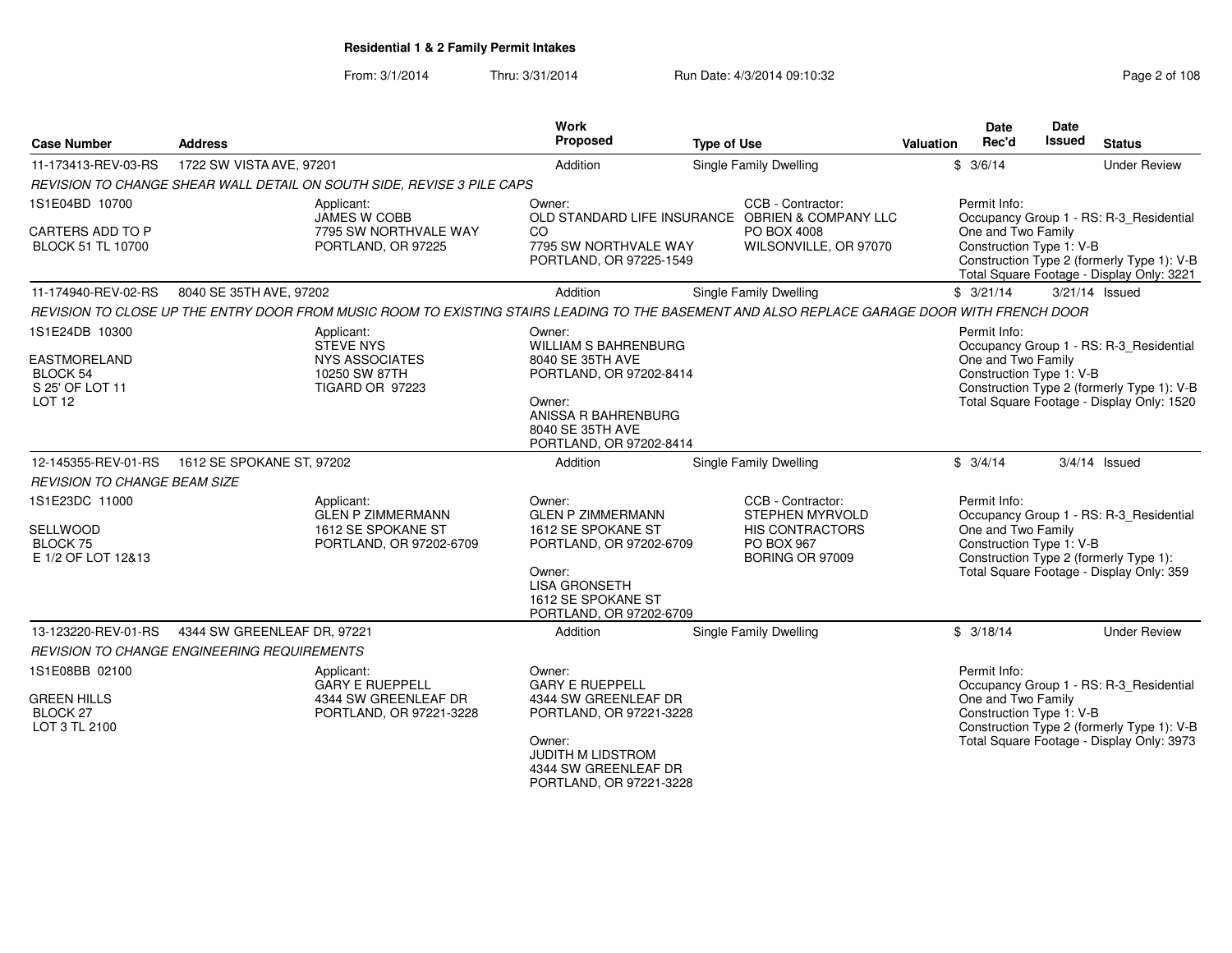| <b>Case Number</b>                                                  | <b>Address</b>                                         |                                                                                                 | Work<br>Proposed                                                                  | <b>Type of Use</b>                                                                         | <b>Valuation</b> | <b>Date</b><br>Rec'd                                                                                                                    | <b>Date</b><br><b>Issued</b> | <b>Status</b>                                                                      |
|---------------------------------------------------------------------|--------------------------------------------------------|-------------------------------------------------------------------------------------------------|-----------------------------------------------------------------------------------|--------------------------------------------------------------------------------------------|------------------|-----------------------------------------------------------------------------------------------------------------------------------------|------------------------------|------------------------------------------------------------------------------------|
| 13-146630-REV-01-RS                                                 | 2708 NW BULLFINCH PL                                   |                                                                                                 | Addition                                                                          | <b>Single Family Dwelling</b>                                                              |                  | \$3/12/14                                                                                                                               |                              | 3/12/14 Issued                                                                     |
|                                                                     | REVISION - ELIMINATE 2ND STORY DECK COVER              |                                                                                                 |                                                                                   |                                                                                            |                  |                                                                                                                                         |                              |                                                                                    |
| 1N1W26AD 05700                                                      |                                                        | Applicant:<br>CALLMARK CONSTRUCTION INC                                                         | Owner:<br><b>LENNIE D WONG</b>                                                    | CCB - Contractor:<br>CALLMARK CONSTRUCTION INC                                             |                  | Permit Info:<br>Occupancy Group 1 - RS: U_Decks,                                                                                        |                              |                                                                                    |
| <b>FOREST SUMMIT</b><br>LOT <sub>20</sub><br>INC UND INT TRACTS A&B |                                                        | 10543 SW 80TH AVE<br>TIGARD, OR 97223-8922                                                      | 2708 NW BULLFINCH PL<br>PORTLAND, OR 97229                                        | 10543 SW 80TH AVE<br>TIGARD, OR 97223-8922                                                 |                  | Patios, Porches, Carports<br>Construction Type 1: V-B                                                                                   |                              | Construction Type 2 (formerly Type 1):                                             |
|                                                                     |                                                        |                                                                                                 | Owner:<br><b>CHAN PHAM</b><br>2708 NW BULLFINCH PL<br>PORTLAND, OR 97229          |                                                                                            |                  |                                                                                                                                         |                              |                                                                                    |
| 13-171724-REV-01-RS                                                 | 7925 N PENINSULAR AVE, 97217                           |                                                                                                 | Addition                                                                          | <b>Single Family Dwelling</b>                                                              |                  | \$3/12/14                                                                                                                               |                              | 3/12/14 Issued                                                                     |
|                                                                     |                                                        | REVISION- ADD SPECIAL HEADER PER INSPECTION AND CHANGE BEDROOM IN BASEMENT TO BONUS ROOM        |                                                                                   |                                                                                            |                  |                                                                                                                                         |                              |                                                                                    |
| 1N1E09CB 17500<br>TRENT ADD 2<br>BLOCK 1                            |                                                        | Applicant:<br><b>ARAM IRWIN</b><br>ARAM IRWIN DESIGN<br>8 NE ROSA PARKS WAY                     | Owner:<br><b>MARJORIE HUNT</b><br>PO BOX 2971<br>PORTLAND, OR 97208-2971          | CCB - Contractor:<br>CHINOOK CONSTRUCTION LLC<br>15205 SE LOUISE LN<br>CLACKAMAS, OR 97015 |                  | Permit Info:<br>One and Two Family<br>Construction Type 1: V-B                                                                          |                              | Occupancy Group 1 - RS: R-3_Residential                                            |
| LOT <sub>2</sub>                                                    |                                                        | PORTLAND OR 97211                                                                               | Owner:<br><b>WELLS FARGO BANK HUNT</b><br>PO BOX 2971<br>PORTLAND, OR 97208-2971  |                                                                                            |                  |                                                                                                                                         |                              | Construction Type 2 (formerly Type 1):<br>Total Square Footage - Display Only: 9   |
| 13-175792-REV-01-RS                                                 | 1893 SW ORCHID ST, 97219                               |                                                                                                 | Addition                                                                          | <b>Single Family Dwelling</b>                                                              |                  | \$3/6/14                                                                                                                                |                              | $3/6/14$ Issued                                                                    |
|                                                                     | REVISION - CHANGES TO ROOF FRAMING, BAY WINDOW FRAMING |                                                                                                 |                                                                                   |                                                                                            |                  |                                                                                                                                         |                              |                                                                                    |
| 1S1E28BA 08200<br><b>HILL GROVE</b><br>BLOCK <sub>2</sub>           |                                                        | Applicant:<br>STEPHEN G KEATING<br>1893 SW ORCHID ST<br>PORTLAND, OR 97219                      | Owner:<br><b>KARYN G HANSON</b><br>1893 SW ORCHID ST<br>PORTLAND, OR 97219        |                                                                                            |                  | Permit Info:<br>One and Two Family<br>Construction Type 1: V-B                                                                          |                              | Occupancy Group 1 - RS: R-3_Residential                                            |
| S 85' OF LOT 5                                                      |                                                        |                                                                                                 | Owner:<br>STEPHEN G KEATING<br>1893 SW ORCHID ST<br>PORTLAND, OR 97219            |                                                                                            |                  |                                                                                                                                         |                              | Construction Type 2 (formerly Type 1):<br>Total Square Footage - Display Only: 261 |
| 13-188195-DFS-01-RS                                                 | 7315 SE TAYLOR ST, 97215                               |                                                                                                 | Addition                                                                          | <b>Single Family Dwelling</b>                                                              |                  | \$500 3/18/14                                                                                                                           |                              | 3/18/14 Issued                                                                     |
| <b>DFS - TRUSSES</b>                                                |                                                        |                                                                                                 |                                                                                   |                                                                                            |                  |                                                                                                                                         |                              |                                                                                    |
| 1S2E05AB 05400                                                      |                                                        | Applicant:                                                                                      | Owner:                                                                            |                                                                                            |                  | Permit Info:                                                                                                                            |                              |                                                                                    |
| WELCHBOROUGH<br>BLOCK <sub>2</sub><br>S 100' OF LOT 9               |                                                        | Don Titus<br>Don R Titus, Residential Designer<br>7028 N St. Louis Avenue<br>Portland, OR 97203 | <b>ALICIA GARRISON</b><br>7315 SE TAYLOR ST<br>PORTLAND, OR 97215-2262            |                                                                                            |                  | Occupancy Group 1 - RS: R-3_Residential<br>One and Two Family<br>Construction Type 1: V-B<br>Construction Type 2 (formerly Type 1): V-B |                              |                                                                                    |
|                                                                     |                                                        |                                                                                                 | Owner:<br><b>MICHAEL ENGEHOLM</b><br>7315 SE TAYLOR ST<br>PORTLAND, OR 97215-2262 |                                                                                            |                  |                                                                                                                                         |                              | Total Square Footage - Display Only: 1141                                          |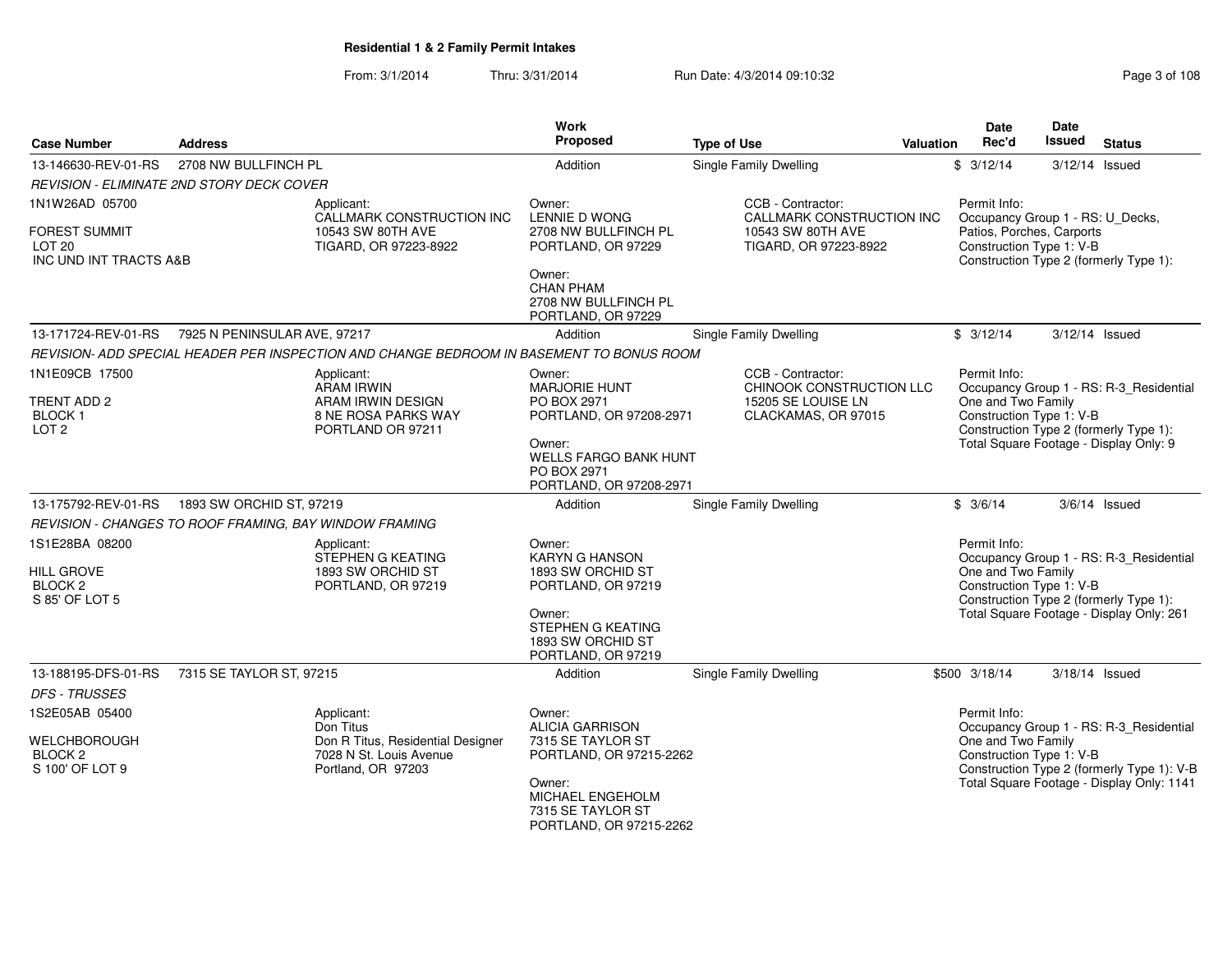|                                                          |                                                                                                                                                                  | <b>Work</b><br>Proposed                                                          |                                                                    |                  | <b>Date</b><br>Rec'd | Date<br><b>Issued</b>    |                                                                                    |
|----------------------------------------------------------|------------------------------------------------------------------------------------------------------------------------------------------------------------------|----------------------------------------------------------------------------------|--------------------------------------------------------------------|------------------|----------------------|--------------------------|------------------------------------------------------------------------------------|
| <b>Case Number</b>                                       | <b>Address</b>                                                                                                                                                   |                                                                                  | <b>Type of Use</b>                                                 | <b>Valuation</b> |                      |                          | <b>Status</b>                                                                      |
| 13-192155-REV-01-RS                                      | 2914 NE SISKIYOU ST, 97212                                                                                                                                       | Addition                                                                         | <b>Single Family Dwelling</b>                                      |                  | \$500 3/19/14        |                          | 3/19/14 Issued                                                                     |
| <b>VALUE ADDED REVISION TO INSTALL BEAM</b>              |                                                                                                                                                                  |                                                                                  |                                                                    |                  |                      |                          |                                                                                    |
| 1N1E25BA 23200                                           | Applicant:<br>MICHAEL HARDING                                                                                                                                    | Owner:<br><b>RANDALL B BATEMAN</b>                                               | CCB - Contractor:<br><b>MICHAEL HARDING</b>                        |                  | Permit Info:         |                          | Occupancy Group 1 - RS: R-3_Residential                                            |
| WAYNEWOOD<br><b>BLOCK 5</b><br>LOT <sub>33</sub>         | 8219 SE 17TH AVE SUITE 1<br>PORTLAND, OR 97202                                                                                                                   | 2914 NE SISKIYOU ST<br>PORTLAND, OR 97212-2561                                   | 8219 SE 17TH AVE SUITE 1<br>PORTLAND, OR 97202                     |                  | One and Two Family   | Construction Type 1: V-B | Construction Type 2 (formerly Type 1):                                             |
|                                                          |                                                                                                                                                                  | Owner:<br>PATRICIA E BATEMAN<br>2914 NE SISKIYOU ST<br>PORTLAND, OR 97212-2561   |                                                                    |                  |                      |                          | Total Square Footage - Display Only: 84                                            |
| 13-193782-REV-01-RS                                      | 1910 SW CUSTER ST, 97219                                                                                                                                         | Addition                                                                         | Single Family Dwelling                                             |                  | \$3/19/14            | 3/19/14 Issued           |                                                                                    |
|                                                          | REVISION - REDUCE SCOPE OF WORK TO ELIMINATE THE RECONFIGURATION OF EXISTING BATHROOMS                                                                           |                                                                                  |                                                                    |                  |                      |                          |                                                                                    |
| 1S1E21BC 04500                                           | Applicant:<br><b>ALAN HESS</b>                                                                                                                                   | Owner:<br><b>MICHAEL A CARRIER</b>                                               | CCB - Contractor:<br><b>ALAN HESS</b>                              |                  | Permit Info:         |                          | Occupancy Group 1 - RS: R-3_Residential                                            |
| <b>RAZ HILL</b><br>E 65' OF LOT 19                       | <b>ENVISION</b><br>15825 NW TELSHIRE DR<br>BEAVERTON, OREGON 97006                                                                                               | 1910 SW CUSTER ST<br>PORTLAND, OR 97219-2644                                     | <b>ENVISION</b><br>15825 NW TELSHIRE DR<br>BEAVERTON, OREGON 97006 |                  | One and Two Family   | Construction Type 1: V-B | Construction Type 2 (formerly Type 1):                                             |
|                                                          |                                                                                                                                                                  | Owner:<br>CHERYL A CARRIER<br>1910 SW CUSTER ST<br>PORTLAND, OR 97219-2644       |                                                                    |                  |                      |                          | Total Square Footage - Display Only: 264                                           |
| 13-196950-REV-01-RS                                      | 4025 SW NEHALEM CT, 97201                                                                                                                                        | Addition                                                                         | Single Family Dwelling                                             |                  | \$40,000 3/18/14     |                          | <b>Under Review</b>                                                                |
|                                                          | ADDED VALUE REVISION - CONVERT STORAGE AREA TO GARAGE, ADD 2ND STORY FAMILY ROOM, ENLARGE WINDOW IN EXISTING BEDROOM AND ADD NEW DRIVEWAY                        |                                                                                  |                                                                    |                  |                      |                          |                                                                                    |
| 1S1E09CC 05900                                           | Applicant:<br><b>NAT SLAYTON</b>                                                                                                                                 | Owner:<br>JOHN M LETOVSKY                                                        | CCB - Contractor:<br>HIGH PASS CONSTRUCTION INC                    |                  | Permit Info:         |                          | Occupancy Group 1 - RS: R-3_Residential                                            |
| COUNCIL CREST PK<br>BLOCK 19                             | <b>SLAYTON AND SONS</b><br><b>DESIGN/BUILD</b>                                                                                                                   | 4025 SW NEHALEM CT<br>PORTLAND, OR 97239-1563                                    | PO BOX 5425<br><b>EUGENE, OR 97405</b>                             |                  | One and Two Family   | Construction Type 1: V-B |                                                                                    |
| LOT 14-16 TL 5900                                        | 8925 N EDISON<br>PORTLAND, OR 97203                                                                                                                              | Owner:<br><b>DIANE C MONSON</b><br>4025 SW NEHALEM CT<br>PORTLAND, OR 97239-1563 |                                                                    |                  |                      |                          | Construction Type 2 (formerly Type 1):<br>Total Square Footage - Display Only: 289 |
| 13-221071-REV-01-RS                                      | 6969 N MONTANA AVE, 97217                                                                                                                                        | Addition                                                                         | Single Family Dwelling                                             |                  | \$5,000 3/7/14       |                          | $3/7/14$ Issued                                                                    |
|                                                          | VALUE ADDED REVISION TO RECONFIGURE ROOMS, MOVE KITCHEN TO APPROVED DINING ROOM SPACE, AND PUT THE DINING ROOM IN THE EXISTING KITCHEN SPACE, KEEP SINK IN NEW L |                                                                                  |                                                                    |                  |                      |                          |                                                                                    |
| 1N1E15BB 05900                                           | Applicant:<br><b>CASEY MARTIN</b>                                                                                                                                | Owner:<br><b>CASEY MARTIN</b>                                                    |                                                                    |                  | Permit Info:         |                          | Occupancy Group 1 - RS: R-3_Residential                                            |
| <b>GOOD MORNING ADD</b><br>BLOCK 11<br>LOT <sub>14</sub> | 3005 N TERRY ST<br>PORTLAND OR 97217                                                                                                                             | 6969 N MONTANA AVE<br>PORTLAND, OR 97217-5431                                    |                                                                    |                  | One and Two Family   | Construction Type 1: V-B | Construction Type 2 (formerly Type 1): V-B                                         |
| N 1/2 OF LOT 15                                          |                                                                                                                                                                  |                                                                                  |                                                                    |                  |                      |                          | Total Square Footage - Display Only: 2171                                          |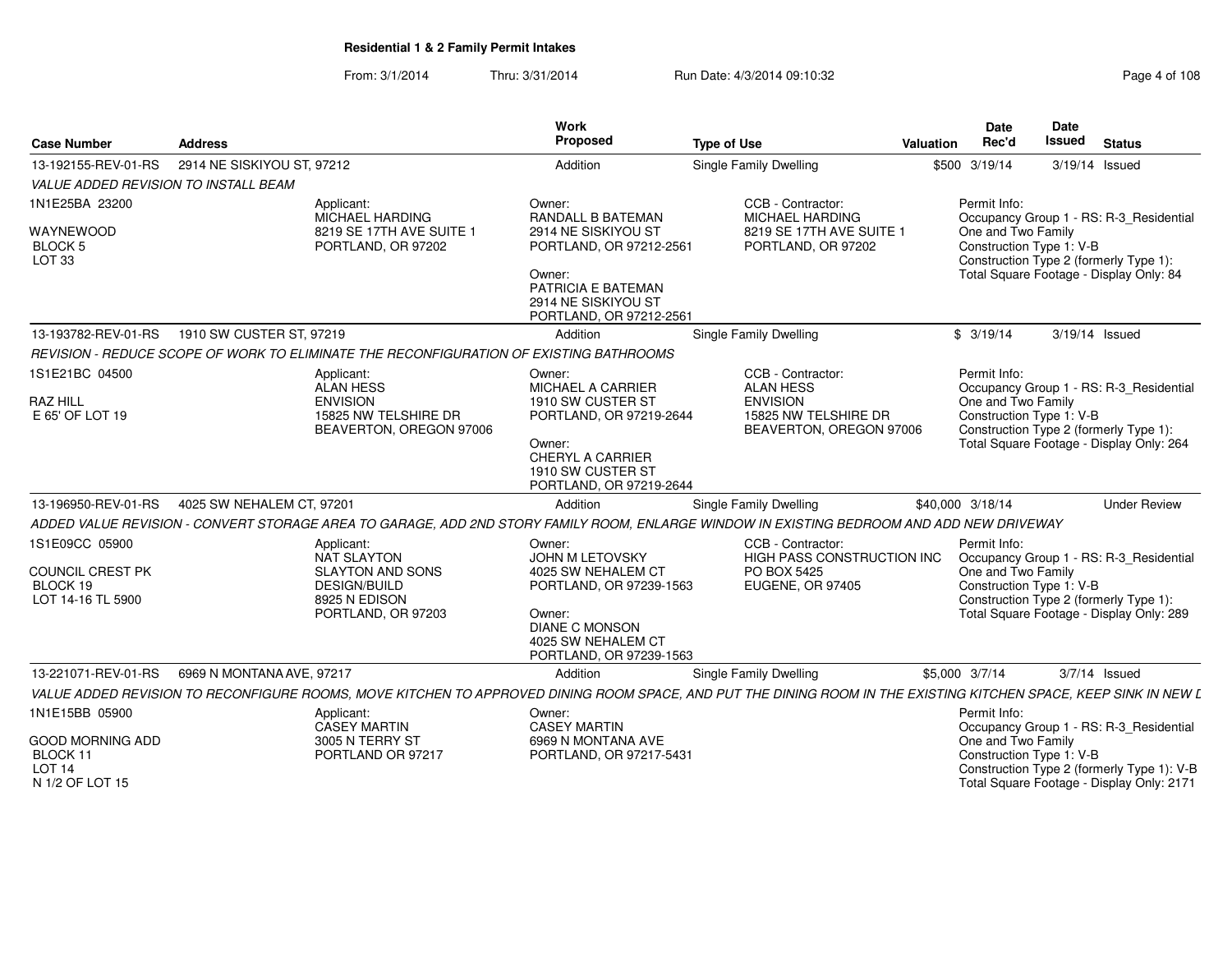|                                                                                                       |                         |                                                                                                                                                                      | Work                                                                                                                                                                  |                                                                                                                                                                                                                                                              |                  | <b>Date</b>                                                    | <b>Date</b>   |                                                                                                                                    |
|-------------------------------------------------------------------------------------------------------|-------------------------|----------------------------------------------------------------------------------------------------------------------------------------------------------------------|-----------------------------------------------------------------------------------------------------------------------------------------------------------------------|--------------------------------------------------------------------------------------------------------------------------------------------------------------------------------------------------------------------------------------------------------------|------------------|----------------------------------------------------------------|---------------|------------------------------------------------------------------------------------------------------------------------------------|
| <b>Case Number</b>                                                                                    | <b>Address</b>          |                                                                                                                                                                      | Proposed                                                                                                                                                              | <b>Type of Use</b>                                                                                                                                                                                                                                           | <b>Valuation</b> | Rec'd                                                          | <b>Issued</b> | <b>Status</b>                                                                                                                      |
| 13-223018-REV-01-RS                                                                                   | 7037 SW 33RD PL, 97219  |                                                                                                                                                                      | Addition                                                                                                                                                              | Single Family Dwelling                                                                                                                                                                                                                                       |                  | \$3/13/14                                                      |               | 3/13/14 Issued                                                                                                                     |
| REVISION-TO SHOW CLARIFICATION OF SHEAR WALL DETAIL                                                   |                         |                                                                                                                                                                      |                                                                                                                                                                       |                                                                                                                                                                                                                                                              |                  |                                                                |               |                                                                                                                                    |
| 1S1E20AB 04800<br><b>WESTERN VIEW</b><br>S 1/2 OF LOT 10 EXC PT IN ST<br>N 15' OF LOT 11 EXC PT IN ST |                         | Applicant:<br><b>GREGG CREIGHTON</b><br><b>GREGG B CREIGHTON</b><br>ARCHITECT P C<br>252 A AVENUE, SUITE 100<br>LAKE OSWEGO, OR 97034                                | Owner:<br><b>B W HATT</b><br>7037 SW 33RD PL<br>PORTLAND, OR 97219<br>Owner:<br><b>SUSAN M HATT</b><br>7037 SW 33RD PL<br>PORTLAND, OR 97219                          | CCB - Contractor:<br>ALPHA PLUMBING CO<br>21713 S BEAVERCREEK RD<br>OREGON CITY OR 97045<br>CCB - Contractor:<br><b>COUNTRY WIDE ELECTRIC AND</b><br><b>CONSTRUCTION</b><br>PO BOX 1071<br>MOLLALA, OR 97038<br>CCB - Contractor:<br>EATON CONSTRUCTION CORP |                  | Permit Info:<br>One and Two Family<br>Construction Type 1: V-B |               | Occupancy Group 1 - RS: R-3_Residential<br>Construction Type 2 (formerly Type 1): V-B<br>Total Square Footage - Display Only: 1169 |
|                                                                                                       |                         |                                                                                                                                                                      |                                                                                                                                                                       | 2880 CARRIAGE WAY<br>WEST LINN, OR 97068                                                                                                                                                                                                                     |                  |                                                                |               |                                                                                                                                    |
| 13-239907-REV-01-RS                                                                                   | 2956 NE 59TH AVE, 97213 |                                                                                                                                                                      | Addition                                                                                                                                                              | Single Family Dwelling                                                                                                                                                                                                                                       |                  | \$3/19/14                                                      |               | <b>Under Review</b>                                                                                                                |
|                                                                                                       |                         | REVISION TO FOUNDATION PLAN, MOVE 5' CLOSER TO FRONT LOT LINE. CHANGE TO FOUNDATION TO AVOID SPECIAL INSPECTION                                                      |                                                                                                                                                                       |                                                                                                                                                                                                                                                              |                  |                                                                |               |                                                                                                                                    |
| 1N2E30AD 02900<br>ROSE CITY PK<br>BLOCK 104<br>LOT <sub>17</sub>                                      |                         | Applicant:<br><b>KEVIN PARTAIN</b><br><b>URBAN VISIONS</b><br>223 ne 56th ave<br>PORTLAND, OR 97015                                                                  | Owner:<br>PO BOX 11778<br>PORTLAND, OR 97211                                                                                                                          | CCB - Contractor:<br>PORTLAND REDEVELOPMENT LLC CORNICE GROUP LLC<br>PO BOX 11778<br>PORTLAND, OR 97211                                                                                                                                                      |                  | Permit Info:<br>One and Two Family<br>Construction Type 1: V-B |               | Occupancy Group 1 - RS: R-3 Residential<br>Construction Type 2 (formerly Type 1): V-B<br>Total Square Footage - Display Only: 3784 |
| 13-243224-REV-01-RS                                                                                   | 18507 NW REEDER RD      |                                                                                                                                                                      | Addition                                                                                                                                                              | Single Family Dwelling                                                                                                                                                                                                                                       |                  | \$3/18/14                                                      |               | 3/18/14 Issued                                                                                                                     |
|                                                                                                       |                         | REVISION TO CHANGE HEADER SIZE IN THE DINING ROOM (WAS 3-1/8 x 12 GLB NOW 3-1/2 x 9-1/4 PSL)                                                                         |                                                                                                                                                                       |                                                                                                                                                                                                                                                              |                  |                                                                |               |                                                                                                                                    |
| 2N1W17A 00500<br>SECTION 17 2N 1W<br>TL 500 2.50 ACRES                                                |                         | Applicant:<br><b>DENNIS DURDEL</b><br>HORIZON NORTHWEST INC.<br>6950 SW HAMPTON SUITE 314<br>TIGARD OR 97223                                                         | Owner:<br><b>MARK H HEPNER</b><br>18507 NW REEDER RD<br>PORTLAND, OR 97231-1403<br>Owner:<br><b>KELLY C HEPNER</b><br>18507 NW REEDER RD<br>PORTLAND, OR 97231-1403   | CCB - Contractor:<br><b>HORIZON NORTHWEST INC</b><br>6950 SW HAMPTON ST STE 302<br>TIGARD, OR 972238332<br>CCB - Contractor:<br>PYRAMID HEATING dba PHILLIS<br><b>CONSTRUCTION CO</b><br>9409 NE COLFAX ST<br>PORTLAND OR 97220                              |                  | Permit Info:<br>One and Two Family<br>Construction Type 1: V-B |               | Occupancy Group 1 - RS: R-3_Residential<br>Construction Type 2 (formerly Type 1):<br>Total Square Footage - Display Only: 28       |
| 14-101950-DFS-01-RS                                                                                   | 3626 NE 44TH AVE, 97213 |                                                                                                                                                                      | Addition                                                                                                                                                              | Single Family Dwelling                                                                                                                                                                                                                                       |                  | \$500 3/12/14                                                  |               | 3/12/14 Issued                                                                                                                     |
| 1N2E19CC 17500<br><b>ROSLYN</b><br>BLOCK <sub>3</sub><br><b>LOT 7&amp;8</b>                           |                         | DFS - TRUSS REVIEW WITH REPLACEMENT TRUSSES ON EXISTING GARAGE<br>Applicant:<br><b>GEOFF WRIGHT</b><br>UTF CONSULTING<br>17740 SW FLORENCE ST<br>BEAVERTON, OR 97007 | Owner:<br><b>BAYLOR DEFINED BENEFIT</b><br>16915 NE 40TH AVE<br>VANCOUVER, WA 98686-1809<br>Owner:<br>PLAN AND TRUST<br>16915 NE 40TH AVE<br>VANCOUVER, WA 98686-1809 | CCB - Contractor:<br><b>WINNER ELECTRIC</b><br><b>CONSTRUCTION INC</b><br>5950 SW PROSPERITY PARK RD<br>TUALATIN, OR 97062-6736<br>CCB - Contractor:<br><b>FLORIN LACATUS</b><br>FRL CONSTRUCTION LLC<br>3409 SW 30TH ST<br>GRESHAM, OR 97080                |                  | Permit Info:<br>One and Two Family<br>Construction Type 1: V-B |               | Occupancy Group 1 - RS: R-3 Residential<br>Construction Type 2 (formerly Type 1): V-B<br>Total Square Footage - Display Only: 3234 |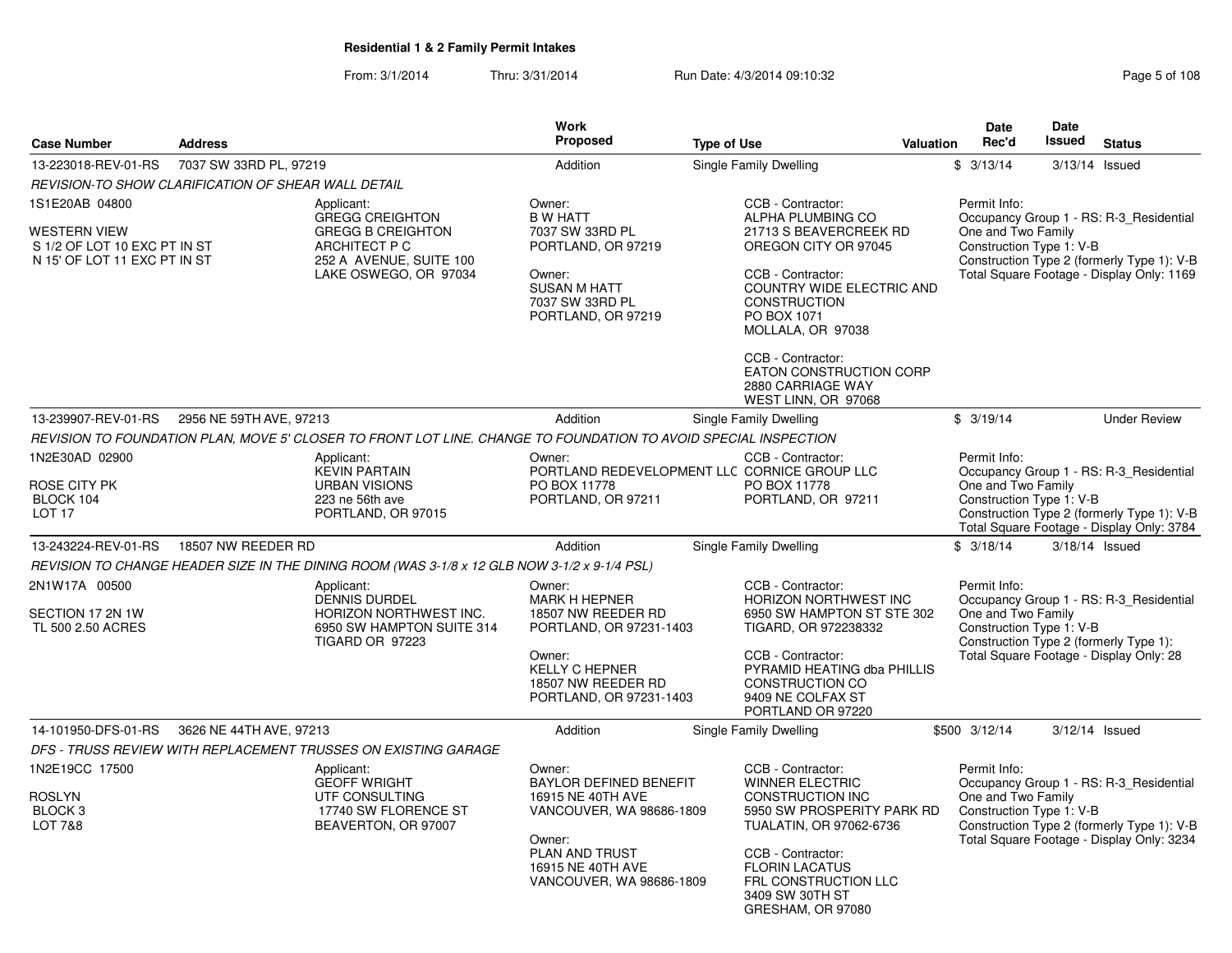| From: 3/1/2014 | Thru: 3/31/2014 | Run Date: 4/3/2014 09:10:32 | Page 6 of 108 |
|----------------|-----------------|-----------------------------|---------------|
|                |                 |                             |               |

| <b>Case Number</b>                                               | <b>Address</b>                                                                                                                                                  | Work<br>Proposed                                                                                                                                                                   | <b>Type of Use</b>                                                                                                                                                                                                                            | Valuation       | Date<br>Rec'd                      | <b>Date</b><br><b>Issued</b> | <b>Status</b>                                                                                                                      |
|------------------------------------------------------------------|-----------------------------------------------------------------------------------------------------------------------------------------------------------------|------------------------------------------------------------------------------------------------------------------------------------------------------------------------------------|-----------------------------------------------------------------------------------------------------------------------------------------------------------------------------------------------------------------------------------------------|-----------------|------------------------------------|------------------------------|------------------------------------------------------------------------------------------------------------------------------------|
| 14-101950-REV-01-RS                                              | 3626 NE 44TH AVE, 97213                                                                                                                                         | Addition                                                                                                                                                                           | Single Family Dwelling                                                                                                                                                                                                                        |                 | \$2,784 3/12/14                    | 3/12/14 Issued               |                                                                                                                                    |
|                                                                  | ADDED VALUE REVISION - BUMP OUT KITCHEN ADDITION 2 FT AND RAISE A RECESSED CEILING AREA IN MASTER BEDROOM ON 2ND FLOOR; TRUSS REVIEW WITH REPLACEMENT TRUSSES C |                                                                                                                                                                                    |                                                                                                                                                                                                                                               |                 |                                    |                              |                                                                                                                                    |
| 1N2E19CC 17500<br><b>ROSLYN</b><br>BLOCK <sub>3</sub><br>LOT 7&8 | Applicant:<br><b>GEOFF WRIGHT</b><br>UTF CONSULTING<br>17740 SW FLORENCE ST<br>BEAVERTON, OR 97007                                                              | Owner:<br><b>BAYLOR DEFINED BENEFIT</b><br>16915 NE 40TH AVE<br>VANCOUVER, WA 98686-1809<br>Owner:<br>PLAN AND TRUST<br>16915 NE 40TH AVE<br>VANCOUVER, WA 98686-1809              | CCB - Contractor:<br><b>WINNER ELECTRIC</b><br><b>CONSTRUCTION INC</b><br>5950 SW PROSPERITY PARK RD<br>TUALATIN, OR 97062-6736<br>CCB - Contractor:<br><b>FLORIN LACATUS</b><br>FRL CONSTRUCTION LLC<br>3409 SW 30TH ST<br>GRESHAM, OR 97080 |                 | Permit Info:<br>One and Two Family | Construction Type 1: V-B     | Occupancy Group 1 - RS: R-3_Residential<br>Construction Type 2 (formerly Type 1): V-B<br>Total Square Footage - Display Only: 26   |
| 14-103063-REV-01-RS                                              | 11511 SW MILITARY LN                                                                                                                                            | Addition                                                                                                                                                                           | <b>Single Family Dwelling</b>                                                                                                                                                                                                                 | \$14.349 3/4/14 |                                    |                              | $3/4/14$ Issued                                                                                                                    |
|                                                                  | VALUE ADDED REVISION TO ADD 2ND LEVEL SKYBRIDGE TO CONNECT DETACHED GARAGE TO HOUSE                                                                             |                                                                                                                                                                                    |                                                                                                                                                                                                                                               |                 |                                    |                              |                                                                                                                                    |
| 1S1E35BD 03000<br><b>ABERNETHY HTS</b><br>LOT 3 TL 3000          | Applicant:<br>VINCENT ALLEN REICHOW<br>PO BOX 393<br><b>BANKS, OR 97106</b>                                                                                     | Owner:<br><b>JONATHAN BANKS</b><br>11511 SW MILITARY LN<br>PORTLAND, OR 97219<br>Owner:<br><b>CARRIE BANKS</b><br>11511 SW MILITARY LN<br>PORTLAND, OR 97219                       | CCB - Contractor:<br>VINCENT ALLEN REICHOW<br>PO BOX 393<br><b>BANKS, OR 97106</b>                                                                                                                                                            |                 | Permit Info:<br>One and Two Family | Construction Type 1: V-B     | Occupancy Group 1 - RS: R-3_Residential<br>Construction Type 2 (formerly Type 1):<br>Total Square Footage - Display Only: 134      |
| 14-106005-REV-01-RS                                              | 5329 NE 17TH AVE, 97211                                                                                                                                         | Addition                                                                                                                                                                           | Single Family Dwelling                                                                                                                                                                                                                        |                 | \$3/5/14                           |                              | $3/5/14$ Issued                                                                                                                    |
|                                                                  | REVISION TO RECONFIGURE EXTERIOR STAIRS, CHANGE TO ADD LANDING AT MIDWAY POINT                                                                                  |                                                                                                                                                                                    |                                                                                                                                                                                                                                               |                 |                                    |                              |                                                                                                                                    |
| 1N1E23AB 03700<br><b>VERNON</b><br>BLOCK 4<br>LOT <sub>16</sub>  | Applicant:<br>JAMES WOOD<br>2919 MCKENDRICK ST<br><b>EUGENE, OR 97405</b>                                                                                       | Owner:<br><b>ROGER A BROWN</b><br><b>PO BOX 595</b><br><b>BORING, OR 97009</b><br>Owner:<br><b>MARY M BROWN</b><br><b>PO BOX 595</b><br><b>BORING, OR 97009</b>                    |                                                                                                                                                                                                                                               |                 | Permit Info:<br>One and Two Family | Construction Type 1: V-B     | Occupancy Group 1 - RS: R-3 Residential<br>Construction Type 2 (formerly Type 1):                                                  |
| 14-107420-000-00-RS                                              | 11825 NW TUALATIN AVE, 97229                                                                                                                                    | Addition                                                                                                                                                                           | Single Family Dwelling                                                                                                                                                                                                                        |                 | \$57,606 3/21/14                   | $3/21/14$ Issued             |                                                                                                                                    |
|                                                                  | ADD WALLS TO CREATE OFFICE SPACE UNDER EXISTING DECK AREA, CONVERT UNFINISHED SPACE TO HABITABLE SPACE TO INCLUDE; CRAFT ROOM, TWO NEW BEDROOMS AND ONE NEW     |                                                                                                                                                                                    |                                                                                                                                                                                                                                               |                 |                                    |                              |                                                                                                                                    |
| 1N1W10C 06800<br>TULAMETTE AC<br>LOT 20 TL 6800                  | Applicant:<br><b>WILLIAM D PUCKETT</b><br>11825 NW TUALATIN AVE<br>PORTLAND, OR 97229-1240                                                                      | Owner:<br><b>WILLIAM D PUCKETT</b><br>11825 NW TUALATIN AVE<br>PORTLAND, OR 97229-1240<br>Owner:<br><b>JEANNETTE C PUCKETT</b><br>11825 NW TUALATIN AVE<br>PORTLAND, OR 97229-1240 | CCB - Contractor:<br><b>FULLY RESTORED INC</b><br>11825 NW TUALATINE AVE<br>PORTLAND, OR 97229                                                                                                                                                |                 | Permit Info:<br>One and Two Family | Construction Type 1: V-B     | Occupancy Group 1 - RS: R-3_Residential<br>Construction Type 2 (formerly Type 1): V-B<br>Total Square Footage - Display Only: 1134 |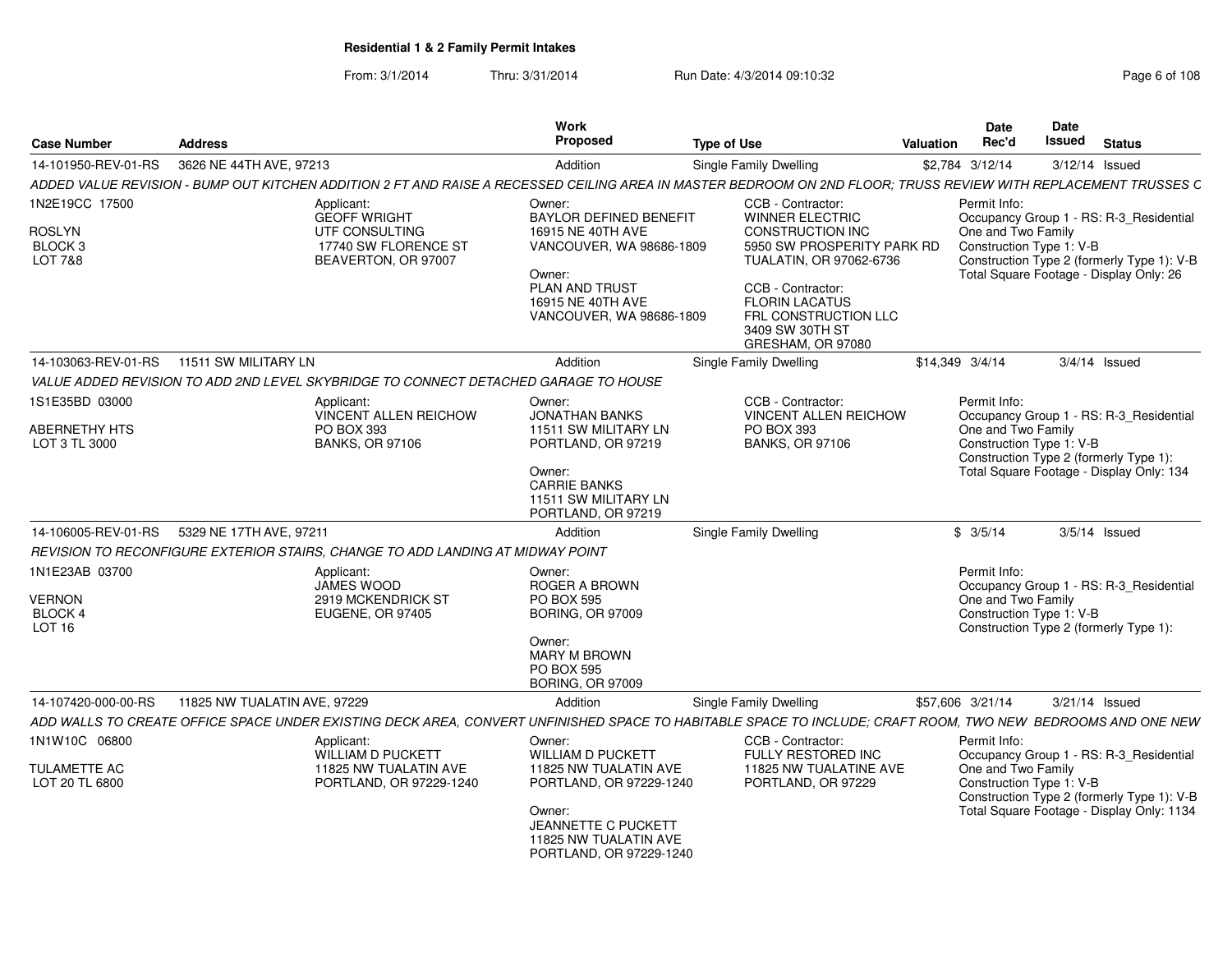From: 3/1/2014Thru: 3/31/2014 Run Date: 4/3/2014 09:10:32 Run Date: 4/3/2014 09:10:32

| <b>Case Number</b>                                                           | <b>Address</b>                                                                                                                                                 | Work<br>Proposed                                                                                                                                        | <b>Type of Use</b>                                                                                          | Valuation | Date<br>Rec'd                                                  | Date<br>Issued | <b>Status</b>                                                                                                                     |
|------------------------------------------------------------------------------|----------------------------------------------------------------------------------------------------------------------------------------------------------------|---------------------------------------------------------------------------------------------------------------------------------------------------------|-------------------------------------------------------------------------------------------------------------|-----------|----------------------------------------------------------------|----------------|-----------------------------------------------------------------------------------------------------------------------------------|
| 14-109598-000-00-RS                                                          | 7044 NE DAVIS ST, 97213                                                                                                                                        | Addition                                                                                                                                                | <b>Single Family Dwelling</b>                                                                               |           | \$22,057 3/14/14                                               | 3/14/14 Issued |                                                                                                                                   |
|                                                                              | ADD DORMER TO THE SECOND STORY FOR NEW BATHROOMELECTRICAL, PLUMBING AND MECHANICAL PERMITS TO BE OBTAINED SEPARATELY                                           |                                                                                                                                                         |                                                                                                             |           |                                                                |                |                                                                                                                                   |
| 1N2E32CA 03300<br><b>JONESMORE</b><br>BLOCK <sub>28</sub><br>E 50' OF LOT 12 | Applicant:<br><b>ALAN HESS</b><br><b>ENVISION</b><br>15825 NW TELSHIRE DR<br>BEAVERTON, OREGON 97006                                                           | Owner:<br>CHELSEA V ANDERSEN<br>7044 NE DAVIS ST<br>PORTLAND, OR 97213<br>Owner:<br>ROBERT J ANDERSEN<br>7044 NE DAVIS ST<br>PORTLAND, OR 97213         | CCB - Contractor:<br><b>ALAN HESS</b><br><b>ENVISION</b><br>15825 NW TELSHIRE DR<br>BEAVERTON, OREGON 97006 |           | Permit Info:<br>One and Two Family<br>Construction Type 1: V-B |                | Occupancy Group 1 - RS: R-3_Residential<br>Construction Type 2 (formerly Type 1): V-B<br>Total Square Footage - Display Only: 478 |
| 14-111478-000-00-RS                                                          | 3431 SE HARRISON ST. 97214                                                                                                                                     | Addition                                                                                                                                                | <b>Single Family Dwelling</b>                                                                               |           | \$41.761 3/27/14                                               | 3/27/14 Issued |                                                                                                                                   |
|                                                                              | ENCLOSE [E] BACK N.W. COVERED PORCH WITH; NEW FOUNDATION; REMOVE WALL BETWEEN KITCHEN AND DINING ROOM. REMODEL MASTER BATH ENTRY LOCATION , ADD NEW BATH AT S. |                                                                                                                                                         |                                                                                                             |           |                                                                |                |                                                                                                                                   |
| 1S1E01DB 14600<br><b>ROCHELLE</b><br><b>BLOCK3</b><br>S 60' OF LOT 8         | Applicant:<br>ALEXANDER D PERRINS<br>3431 SE HARRISON ST<br>PORTLAND, OR 97214-5739                                                                            | Owner:<br>ALEXANDER D PERRINS<br>3431 SE HARRISON ST<br>PORTLAND, OR 97214-5739                                                                         | CCB - Contractor:<br><b>BENJAMIN LUND</b><br>1819 SE TORBANK RD<br>MILWAUKIE OR 97222                       |           | Permit Info:<br>One and Two Family<br>Construction Type 1: V-B |                | Occupancy Group 1 - RS: R-3_Residential<br>Construction Type 2 (formerly Type 1): V-B<br>Total Square Footage - Display Only: 470 |
| 14-111876-DFS-01-RS                                                          | 3906 SW WAPATO AVE, 97201                                                                                                                                      | Addition                                                                                                                                                | <b>Single Family Dwelling</b>                                                                               |           | \$500 3/25/14                                                  | 3/25/14 Issued |                                                                                                                                   |
| <b>DFS FOR TRUSSES</b>                                                       |                                                                                                                                                                |                                                                                                                                                         |                                                                                                             |           |                                                                |                |                                                                                                                                   |
| 1S1E08DA 10100<br>COUNCIL CREST PK<br>BLOCK 13<br>N 29' OF LOT 8<br>LOT 9&10 | Applicant:<br>STIPKALA CONSTRUCTION LLC<br>1048 NW ELOISE LANE<br>PORTLAND, OR 97229                                                                           | Owner:<br><b>TOBIN N GUILD</b><br>3906 SW WAPATO AVE<br>PORTLAND, OR 97239<br>Owner:<br><b>JILL C GUILD</b><br>3906 SW WAPATO AVE<br>PORTLAND, OR 97239 | CCB - Contractor:<br>STIPKALA CONSTRUCTION LLC<br>1048 NW ELOISE LANE<br>PORTLAND, OR 97229                 |           | Permit Info:<br>One and Two Family<br>Construction Type 1: V-B |                | Occupancy Group 1 - RS: R-3_Residential<br>Construction Type 2 (formerly Type 1): V-B<br>Total Square Footage - Display Only: 866 |
| 14-111876-REV-01-RS                                                          | 3906 SW WAPATO AVE, 97201                                                                                                                                      | Addition                                                                                                                                                | <b>Single Family Dwelling</b>                                                                               |           | \$3/25/14                                                      | 3/25/14 Issued |                                                                                                                                   |
|                                                                              | REVISION TO REMOVE HEADER FOR MASTER BED DOOR; ADDITION FOR HEADER FOR OFFICE DOOR; CHANGE HEADER FROM 4X10 TO 4X8                                             |                                                                                                                                                         |                                                                                                             |           |                                                                |                |                                                                                                                                   |
| 1S1E08DA 10100<br>COUNCIL CREST PK<br>BLOCK 13<br>N 29' OF LOT 8<br>LOT 9&10 | Applicant:<br>STIPKALA CONSTRUCTION LLC<br>1048 NW ELOISE LANE<br>PORTLAND, OR 97229                                                                           | Owner:<br><b>TOBIN N GUILD</b><br>3906 SW WAPATO AVE<br>PORTLAND, OR 97239<br>Owner:<br>JILL C GUILD<br>3906 SW WAPATO AVE<br>PORTLAND, OR 97239        | CCB - Contractor:<br>STIPKALA CONSTRUCTION LLC<br>1048 NW ELOISE LANE<br>PORTLAND, OR 97229                 |           | Permit Info:<br>One and Two Family<br>Construction Type 1: V-B |                | Occupancy Group 1 - RS: R-3 Residential<br>Construction Type 2 (formerly Type 1): V-B<br>Total Square Footage - Display Only: 866 |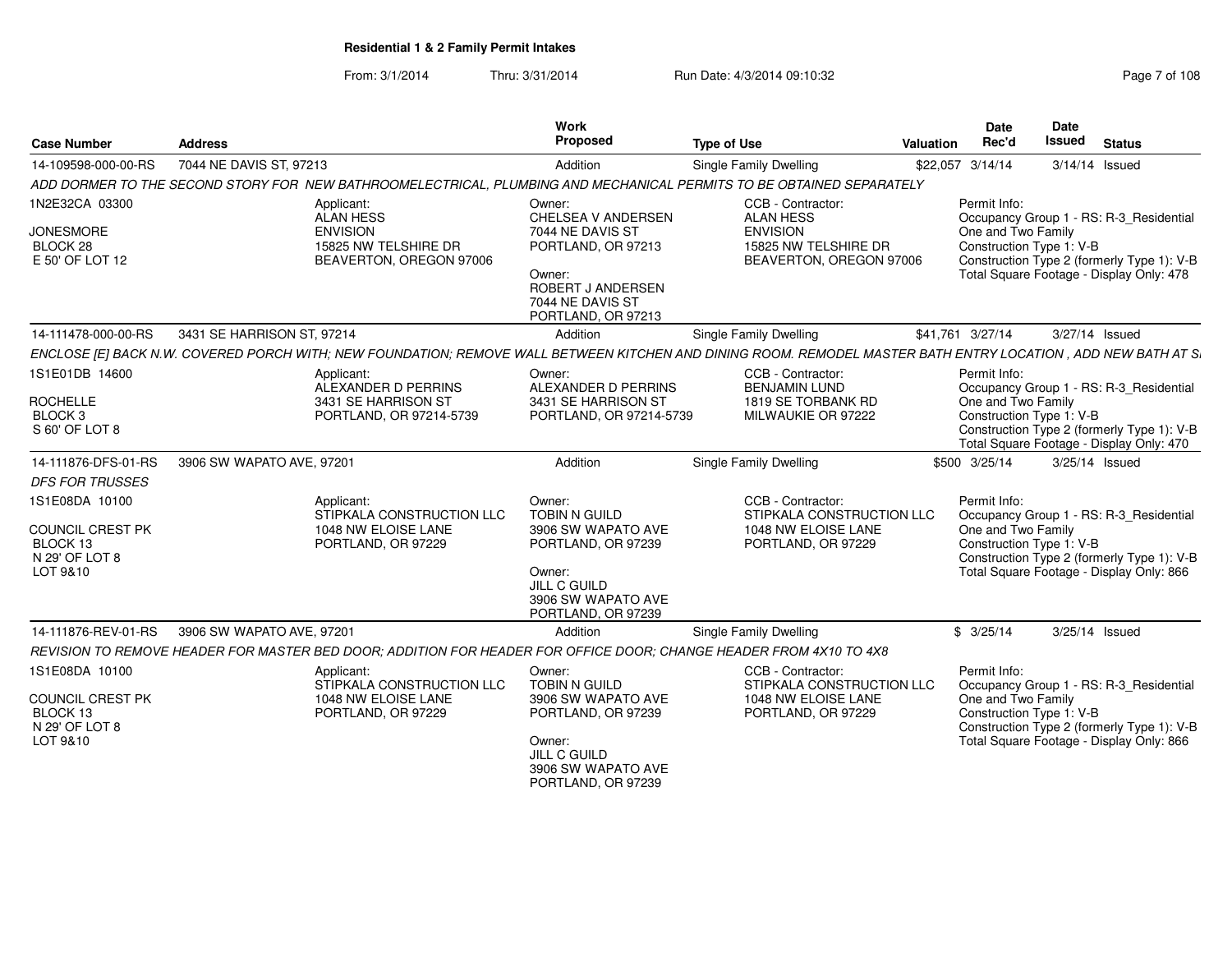| <b>Case Number</b>                                                             | <b>Address</b>            |                                                                                                                                                                  | Work<br><b>Proposed</b>                                                                                                                              | <b>Type of Use</b>                                                                                             | <b>Valuation</b> | Date<br>Rec'd                            | Date<br>Issued           | <b>Status</b>                                                                                                                     |
|--------------------------------------------------------------------------------|---------------------------|------------------------------------------------------------------------------------------------------------------------------------------------------------------|------------------------------------------------------------------------------------------------------------------------------------------------------|----------------------------------------------------------------------------------------------------------------|------------------|------------------------------------------|--------------------------|-----------------------------------------------------------------------------------------------------------------------------------|
| 14-114029-000-00-RS                                                            | 1315 SW 57TH AVE, 97221   |                                                                                                                                                                  | Addition                                                                                                                                             | Single Family Dwelling                                                                                         |                  | \$16,500 3/5/14                          |                          | 3/6/14 Under Inspection                                                                                                           |
|                                                                                |                           | 90 SQ FT ADDITION AND REMODEL OF MASTER BATHROOM AND MASTER CLOSET USING EXISTING FOUNDATION; CONVERT CLOSET TO NEW POWDER; MECHANICAL, ELECTRICAL, PLUMBING     |                                                                                                                                                      |                                                                                                                |                  |                                          |                          |                                                                                                                                   |
| 1S1E06BD 01800                                                                 |                           | Applicant:<br><b>DEREK T HOLLAND</b>                                                                                                                             | Owner:<br>CHERYL L HOLLAND                                                                                                                           |                                                                                                                |                  | Permit Info:                             |                          | Occupancy Group 1 - RS: R-3_Residential                                                                                           |
| <b>CANYON VIEW</b><br>LOT 5                                                    |                           | 1315 SW 57TH AVE<br>PORTLAND, OR 97221-2509                                                                                                                      | 1315 SW 57TH AVE<br>PORTLAND, OR 97221-2509<br>Owner:<br><b>DEREK T HOLLAND</b><br>1315 SW 57TH AVE<br>PORTLAND, OR 97221-2509                       |                                                                                                                |                  | One and Two Family                       | Construction Type 1: V-B | Construction Type 2 (formerly Type 1):<br>Total Square Footage - Display Only: 90                                                 |
| 14-118632-000-00-RS                                                            | 1801 NE 125TH AVE, 97230  |                                                                                                                                                                  | Addition                                                                                                                                             | Single Family Dwelling                                                                                         |                  | \$35,000 3/27/14                         |                          | 3/27/14 Issued                                                                                                                    |
|                                                                                |                           | ADDITION TO SOUTH SIDE OF HOUSE FOR GARAGE WITH LAUNDRY AT REAR, ADDITION TO NW PORTION OF HOUSE FOR MASTER BEDROOM AND BATHROOM (2 BATHROOMS TOTAL)TRADE P      |                                                                                                                                                      |                                                                                                                |                  |                                          |                          |                                                                                                                                   |
| 1N2E26CC 02600<br>OELKERS ADD<br><b>BLOCK A</b><br>LOT <sub>2</sub>            |                           | Applicant:<br>Vic Semchuk<br>Westside Building & Remodeling LLC 1801 NE 125TH AVE<br>5915 NE ALAMEDA ST<br>PORTLAND, OR 97213                                    | Owner:<br><b>VASILIY LITVINENKO</b><br>PORTLAND, OR 97230-1804<br>Owner:<br><b>LARISA LITVINENKO</b><br>1801 NE 125TH AVE<br>PORTLAND, OR 97230-1804 |                                                                                                                |                  | Permit Info:<br>One and Two Family       | Construction Type 1: V-B | Occupancy Group 1 - RS: R-3_Residential<br>Construction Type 2 (formerly Type 1): V-B<br>Total Square Footage - Display Only: 443 |
| 14-120406-000-00-RS                                                            | 7256 SW NEVADA TER, 97219 |                                                                                                                                                                  | Addition                                                                                                                                             | Single Family Dwelling                                                                                         |                  | \$82,023 3/6/14                          |                          | 3/6/14 Under Inspection                                                                                                           |
|                                                                                |                           | ADDITION TO SINGLE FAMILY RESIDENCE TO INCLUDE MASTER SUITE AND ADDITIONAL BEDROOM AT EAST SIDE OF HOUSE; LEGALIZE BEDROOM AND BATHROOM AT WEST SIDE OF HOUSE (; |                                                                                                                                                      |                                                                                                                |                  |                                          |                          |                                                                                                                                   |
| 1S1E21BD 01200<br><b>BARBUR HTS</b><br>BLOCK <sub>2</sub><br>LOT 10&12 TL 1200 |                           | Applicant:<br><b>JOHN P FRIEH</b><br>7256 SW NEVADA TER<br>PORTLAND, OR 97219-2062<br>Applicant:<br>SHANNON FRIEH<br>7256 SW NEVADA TER<br>PORTLAND, OR 97219    | Owner:<br><b>JOHN P FRIEH</b><br>7256 SW NEVADA TER<br>PORTLAND, OR 97219-2062                                                                       |                                                                                                                |                  | Permit Info:<br>One and Two Family       | Construction Type 1: V-B | Occupancy Group 1 - RS: R-3_Residential<br>Construction Type 2 (formerly Type 1):<br>Total Square Footage - Display Only: 766     |
| 14-120885-000-00-RS                                                            | 2521 NE 19TH AVE, 97212   |                                                                                                                                                                  | Addition                                                                                                                                             | Single Family Dwelling                                                                                         |                  | \$50,000 3/4/14                          |                          | 3/4/14 Under Inspection                                                                                                           |
|                                                                                |                           | NEW COVERED PORCH ADDITION TO REAR OF HOUSE, NEW WINDOWS THROUGHOUT, ALTER WINDOWS AT REAR ELEVATION AND ADD NEW SLIDING DOOR                                    |                                                                                                                                                      |                                                                                                                |                  |                                          |                          |                                                                                                                                   |
| 1N1E26DB 00100<br><b>IRVINGTON</b><br>BLOCK 38<br>LOT 8<br>N 1/2 OF LOT 9      |                           | Applicant:<br><b>BRENDON FARRELL</b><br>BRENDON FARRELL ARCHITECT<br>425 SE 3RD AVENUE #203<br>PORTLAND OR 97214                                                 | Owner:<br>KATHLEEN MACNAUGHTON<br>2521 NE 19TH AVE<br>PORTLAND, OR 97212<br>Owner:<br>MARTHA L MCCLURE<br>2521 NE 19TH AVE                           | CCB - Contractor:<br><b>TIM KASAL</b><br>TIM KASAL CONSTRUCTION LLC<br>PO BOX 19975<br>PORTLAND, OR 97280-0975 |                  | Permit Info:<br>Construction Type 1: V-B |                          | Occupancy Group 1 - RS: R-3_Remodel<br>Construction Type 2 (formerly Type 1):<br>Total Square Footage - Display Only: 380         |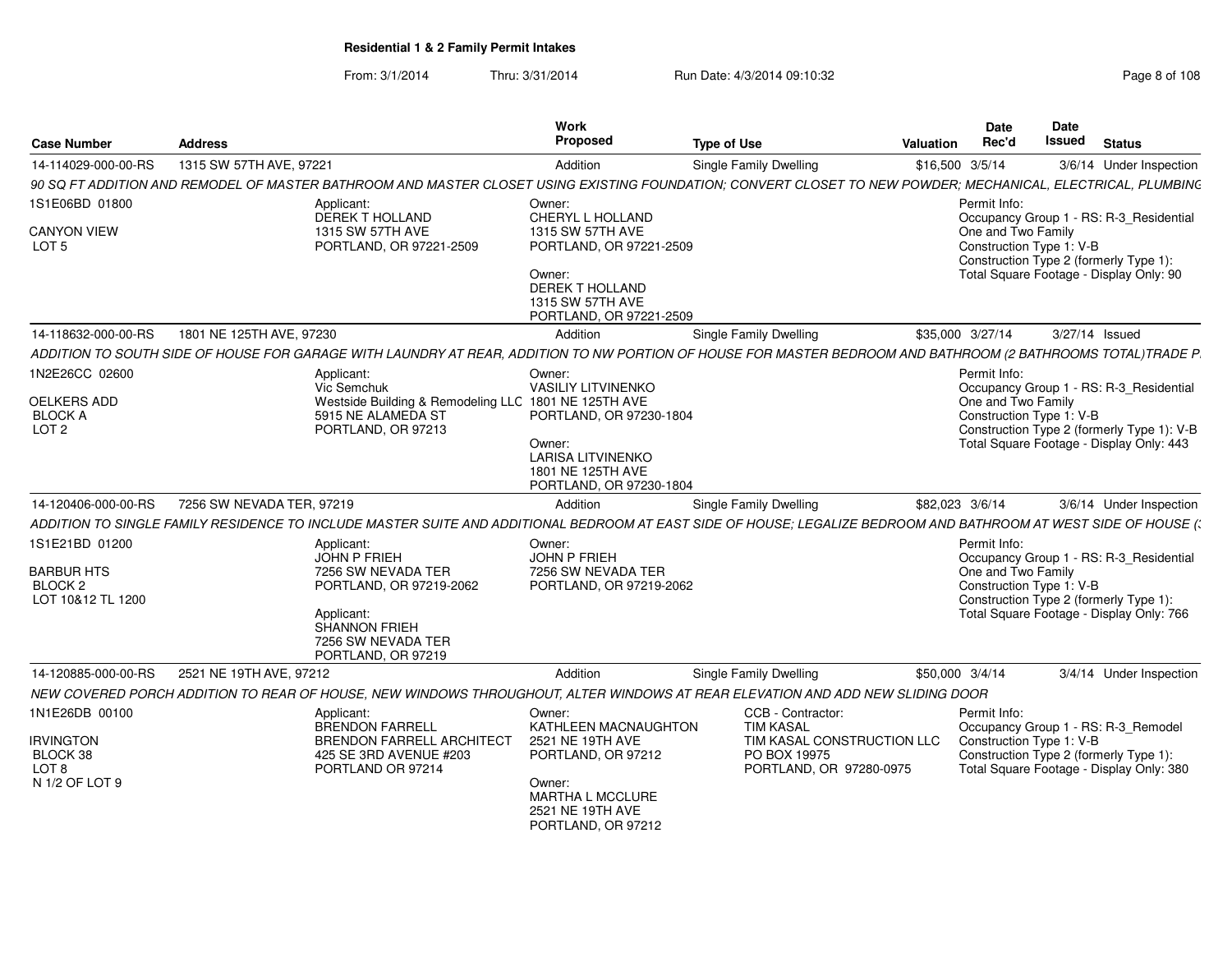|                                                                             |                                                           |                                                                                       | Work<br>Proposed                                                                                                                    |                                                                                                                                                             |                  | <b>Date</b>                                                                                              | Date   |                 |                                                                                     |
|-----------------------------------------------------------------------------|-----------------------------------------------------------|---------------------------------------------------------------------------------------|-------------------------------------------------------------------------------------------------------------------------------------|-------------------------------------------------------------------------------------------------------------------------------------------------------------|------------------|----------------------------------------------------------------------------------------------------------|--------|-----------------|-------------------------------------------------------------------------------------|
| <b>Case Number</b>                                                          | <b>Address</b>                                            |                                                                                       |                                                                                                                                     | <b>Type of Use</b>                                                                                                                                          | <b>Valuation</b> | Rec'd                                                                                                    | Issued |                 | <b>Status</b>                                                                       |
| 14-120928-000-00-RS                                                         | 7907 SE HENRY ST. 97206                                   |                                                                                       | Addition                                                                                                                            | Single Family Dwelling                                                                                                                                      |                  | \$40,000 3/7/14                                                                                          |        | $3/7/14$ Issued |                                                                                     |
|                                                                             |                                                           | ADDITION AT NORTH SIDE OF HOUSE FOR 2 NEW BEDROOMS AND BATHROOMS (4 TOTAL BATHROOMS)  |                                                                                                                                     |                                                                                                                                                             |                  |                                                                                                          |        |                 |                                                                                     |
| 1S2E17DD 14800<br>CHICAGO<br>BLOCK 17<br>E 15' OF LOT 20<br>W 45' OF LOT 21 |                                                           | Applicant:<br><b>CUONG NGUYEN</b><br>16125 SE HAWTHORNE CT<br>PORTLAND, OR 97233-3679 | Owner:<br>THONG V TRAN<br>7907 SE HENRY ST<br>PORTLAND, OR 97206<br>Owner:<br>UYEN N TRAN<br>7907 SE HENRY ST<br>PORTLAND, OR 97206 | <b>Primary Contractor:</b><br><b>TO BID</b>                                                                                                                 |                  | Permit Info:<br>One and Two Family<br>Construction Type 1: V-B<br>Construction Type 2 (formerly Type 1): |        |                 | Occupancy Group 1 - RS: R-3_Residential<br>Total Square Footage - Display Only: 504 |
|                                                                             |                                                           |                                                                                       | Owner:<br>THUAN THI NGUYEN<br>7907 SE HENRY ST<br>PORTLAND, OR 97206                                                                |                                                                                                                                                             |                  |                                                                                                          |        |                 |                                                                                     |
| 14-121347-000-00-RS                                                         | 3704 SE OGDEN ST, 97202                                   |                                                                                       | Addition                                                                                                                            | Single Family Dwelling                                                                                                                                      |                  | \$106,866 3/27/14                                                                                        |        |                 | <b>Under Review</b>                                                                 |
|                                                                             |                                                           |                                                                                       |                                                                                                                                     | ADDITION OF NEW COVERED FRONT PORCH, RECONFIGURE ENTRY FOR NEW STAIRS, 2 GABLED DORMERS AT FRONT OF HOUSE AND SHED DORMER AT REAR TO CREATE LIVING SPACE ON |                  |                                                                                                          |        |                 |                                                                                     |
| 1S1E24AD 12500                                                              |                                                           | Applicant:<br>JONATHAN J OSBORNE                                                      | Owner:<br>CARLEY M DILLON                                                                                                           |                                                                                                                                                             |                  | Permit Info:                                                                                             |        |                 |                                                                                     |
| <b>BERKELEY</b>                                                             |                                                           | 3704 SE OGDEN ST                                                                      | 3704 SE OGDEN ST                                                                                                                    |                                                                                                                                                             |                  | One and Two Family                                                                                       |        |                 | Occupancy Group 1 - RS: R-3_Residential                                             |
| BLOCK 11                                                                    |                                                           | PORTLAND, OR 97202-7827                                                               | PORTLAND, OR 97202-7827                                                                                                             |                                                                                                                                                             |                  | Construction Type 1: V-B                                                                                 |        |                 |                                                                                     |
| LOT 15&16                                                                   |                                                           |                                                                                       | Owner:<br>JONATHAN J OSBORNE<br>3704 SE OGDEN ST<br>PORTLAND, OR 97202-7827                                                         |                                                                                                                                                             |                  | Construction Type 2 (formerly Type 1):                                                                   |        |                 | Total Square Footage - Display Only: 998                                            |
| 14-122729-000-00-RS                                                         | 2954 NE 35TH AVE, 97212                                   |                                                                                       | Addition                                                                                                                            | Single Family Dwelling                                                                                                                                      |                  | \$33.409 3/3/14                                                                                          |        |                 | <b>Under Review</b>                                                                 |
|                                                                             |                                                           |                                                                                       |                                                                                                                                     | NEW TWO STORY ADDITION TO REAR OF DWELLING. NEW REAR COVERED PORCH. NEW FRONT PORCH. REMOVE HALF STORY ATTIC AND CREATE FULL HEIGHT SECOND FLOOR. TWO NEV   |                  |                                                                                                          |        |                 |                                                                                     |
| 1N1E25AC 04400                                                              |                                                           | Applicant:                                                                            | Owner:                                                                                                                              |                                                                                                                                                             |                  | Permit Info:                                                                                             |        |                 |                                                                                     |
|                                                                             |                                                           | VLADISLAV RUDNITSKY                                                                   | <b>JOHN HERRERA</b>                                                                                                                 |                                                                                                                                                             |                  |                                                                                                          |        |                 | Occupancy Group 1 - RS: R-3_Residential                                             |
| <b>HOLLYROOD</b><br><b>BLOCK 3</b>                                          |                                                           | DILUSSO HOMES LLC<br>PO BOX 1251                                                      | 2954 NE 35TH AVE<br>PORTLAND, OR 97212                                                                                              |                                                                                                                                                             |                  | One and Two Family<br>Construction Type 1: V-B                                                           |        |                 |                                                                                     |
| LOT 12 EXC S 15'                                                            |                                                           | CLACKAMAS OR 97015                                                                    |                                                                                                                                     |                                                                                                                                                             |                  | Construction Type 2 (formerly Type 1):                                                                   |        |                 |                                                                                     |
|                                                                             |                                                           |                                                                                       | Owner:<br><b>MOLLY HERRERA</b><br>2954 NE 35TH AVE<br>PORTLAND, OR 97212                                                            |                                                                                                                                                             |                  |                                                                                                          |        |                 | Total Square Footage - Display Only: 312                                            |
| 14-122806-000-00-RS                                                         | 1932 NE RIDGEWOOD DR, 97212                               |                                                                                       | Addition                                                                                                                            | Single Family Dwelling                                                                                                                                      |                  | \$73,671 3/4/14                                                                                          |        |                 | 3/4/14 Under Inspection                                                             |
|                                                                             | 688 SQ FT ONE-STORY ADDITION FOR FAMILY ROOM AND BATHROOM |                                                                                       |                                                                                                                                     |                                                                                                                                                             |                  |                                                                                                          |        |                 |                                                                                     |
| 1N1E23DD 09200                                                              |                                                           | Applicant:                                                                            | Owner:                                                                                                                              | CCB - Contractor:                                                                                                                                           |                  | Permit Info:                                                                                             |        |                 |                                                                                     |
| <b>ALAMEDA PARK</b><br>BLOCK 64<br>LOT <sub>3</sub>                         |                                                           | ROBERT J GANDOLFI<br>1932 NE RIDGEWOOD DR<br>PORTLAND, OR 97212-1460                  | RONALD E BLOODWORTH<br>1932 NE RIDGEWOOD DR<br>PORTLAND, OR 97212-1460                                                              | <b>RICK L CHARRIERE</b><br>MILWAUKIE PLUMBING CO dba<br>MP PLUMBING CO<br><b>PO BOX 393</b>                                                                 |                  | One and Two Family<br>Construction Type 1: V-B<br>Construction Type 2 (formerly Type 1):                 |        |                 | Occupancy Group 1 - RS: R-3 Residential                                             |
|                                                                             |                                                           |                                                                                       | Owner:<br>ROBERT J GANDOLFI<br>1932 NE RIDGEWOOD DR<br>PORTLAND, OR 97212-1460                                                      | CLACKAMAS, OR 97015                                                                                                                                         |                  |                                                                                                          |        |                 | Total Square Footage - Display Only: 688                                            |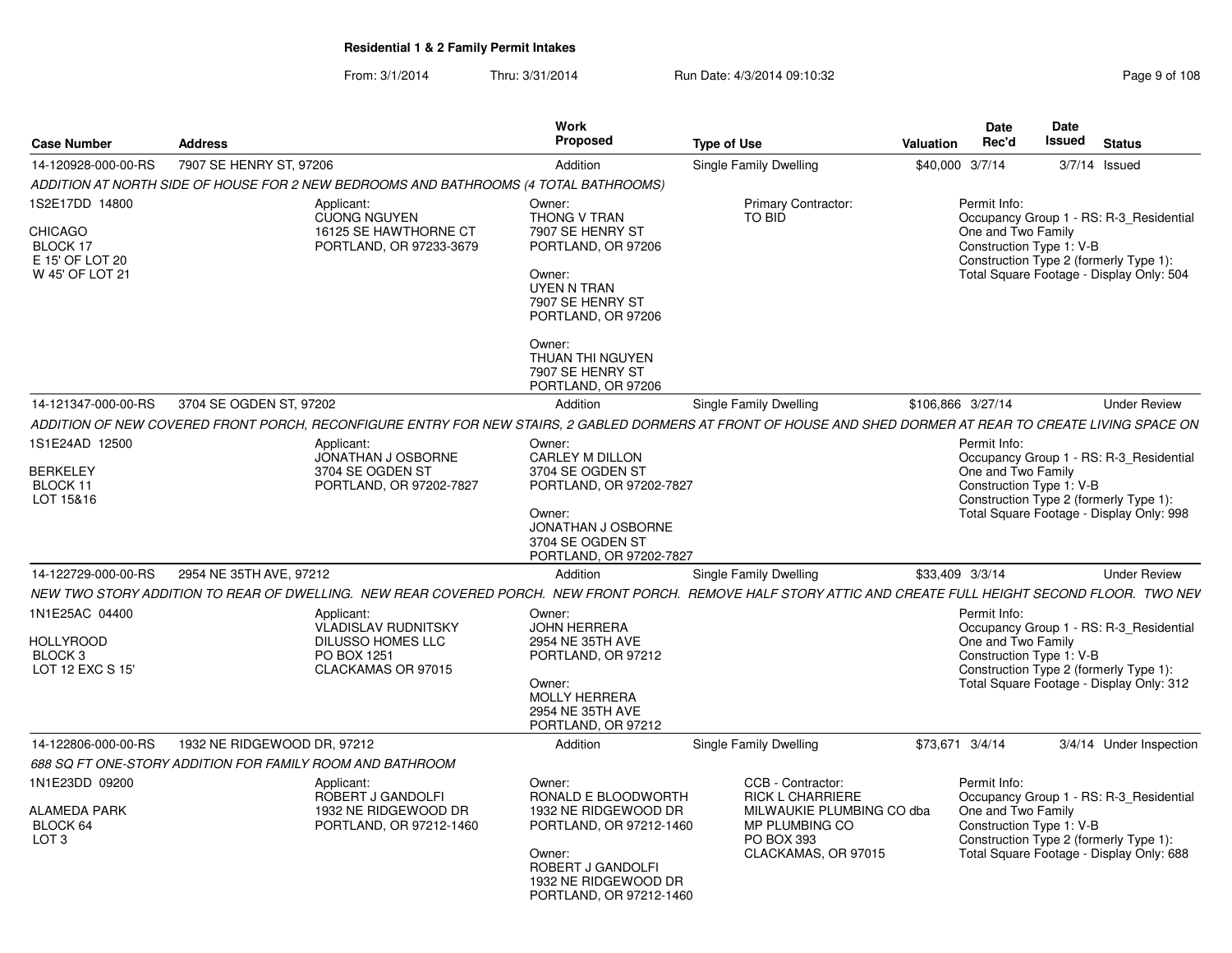| <b>Case Number</b>                                        | <b>Address</b>                                       |                                                                     | Work<br>Proposed                                                                                                                                               | <b>Type of Use</b>                                                                                                                                                                                                   | Valuation        | <b>Date</b><br>Rec'd                                                                            | Date<br>Issued | <b>Status</b>                                                                       |
|-----------------------------------------------------------|------------------------------------------------------|---------------------------------------------------------------------|----------------------------------------------------------------------------------------------------------------------------------------------------------------|----------------------------------------------------------------------------------------------------------------------------------------------------------------------------------------------------------------------|------------------|-------------------------------------------------------------------------------------------------|----------------|-------------------------------------------------------------------------------------|
| 14-122815-000-00-RS                                       | 14535 NE ROSE PKY, 97230                             |                                                                     | Addition                                                                                                                                                       | <b>Single Family Dwelling</b>                                                                                                                                                                                        | \$11,136 3/4/14  |                                                                                                 |                | 3/4/14 Under Inspection                                                             |
|                                                           |                                                      |                                                                     |                                                                                                                                                                | ADDITION OF 104 SF TO EXPAND DINING AREA; CONVERT ONE BAY OF THREE CAR GARAGE TO DEN, BEDROOM AND BATHROOM (3 TOTAL IN HOUSE); REMOVE 1/2 BATH -REMODEL TO PANTR                                                     |                  |                                                                                                 |                |                                                                                     |
| 1N2E25BC 04600                                            |                                                      | Applicant:                                                          | Owner:                                                                                                                                                         | CCB - Contractor:                                                                                                                                                                                                    |                  | Permit Info:                                                                                    |                |                                                                                     |
| <b>HOLLYVIEW</b><br>BLOCK 8<br>LOT <sub>3</sub>           |                                                      | DOUG MOORE<br>493 NW BRYN MAWR PL<br>GRESHAM, OR 97030-2858         | WILLIAM J LINDEKUGEL<br>14535 NE ROSE PKWY<br>PORTLAND, OR 97230-3748<br>Owner:<br><b>BOBBIE L LINDEKUGEL</b><br>14535 NE ROSE PKWY<br>PORTLAND, OR 97230-3748 | DOUG MOORE HOMES INC<br>493 NW BRYN MAWR PL<br>GRESHAM, OR 970305264<br>CCB - Contractor:<br>DEVELOPMENT NORTHWEST<br>INC/dba Wolcott Plumbing<br>1075 W HISTORIC COLUMBIA<br><b>RIVER HWY</b><br>TROUTDALE OR 97060 |                  | One and Two Family<br>Construction Type 1: V-B<br>Construction Type 2 (formerly Type 1):        |                | Occupancy Group 1 - RS: R-3_Residential<br>Total Square Footage - Display Only: 104 |
| 14-122892-000-00-RS                                       | 7260 NW PENRIDGE RD, 97229                           |                                                                     | Addition                                                                                                                                                       | Single Family Dwelling                                                                                                                                                                                               |                  | \$8,031 3/4/14                                                                                  |                | 3/12/14 Under Inspection                                                            |
|                                                           |                                                      |                                                                     |                                                                                                                                                                | EXTENSIVE REMODEL OF ENTIRE HOUSE INCLUDING 75 SF KITCHEN ADDITION. NEW WINDOWS AND DOORS THROUGHOUT, NEW FIXTURES AND APPLIANCES THROUGHOUT, SHEAR WALL RE                                                          |                  |                                                                                                 |                |                                                                                     |
| 1N1W36DB 00900                                            |                                                      | Applicant:<br><b>JOE LYONS</b>                                      | Owner:<br><b>JASON R NIMS</b>                                                                                                                                  | CCB - Contractor:<br><b>JOE LYONS</b>                                                                                                                                                                                |                  | Permit Info:<br>One and Two Family                                                              |                | Occupancy Group 1 - RS: R-3_Residential                                             |
| SECTION 36 1N 1W<br>TL 900 0.65 ACRES                     |                                                      | JDL DEVELOPMENT INC<br>2314 NW SAVIER ST<br>PORTLAND, OR 97210-2514 | 7260 NW PENRIDGE RD<br>PORTLAND, OR 97229-6806<br>Owner:<br><b>MARIA BEZAITIS</b><br>7260 NW PENRIDGE RD<br>PORTLAND, OR 97229-6806                            | JDL DEVELOPMENT INC<br>2314 NW SAVIER ST<br>PORTLAND, OR 97210-2514                                                                                                                                                  |                  | Construction Type 1: V-B<br>Construction Type 2 (formerly Type 1):                              |                | Total Square Footage - Display Only: 75                                             |
| 14-123062-000-00-RS                                       | 11375 SW CAPITOL HWY, 97219                          |                                                                     | Addition                                                                                                                                                       | Single Family Dwelling                                                                                                                                                                                               | \$351,544 3/4/14 |                                                                                                 |                | <b>Under Review</b>                                                                 |
|                                                           |                                                      |                                                                     |                                                                                                                                                                | 3,283 SQ FT SINGLE STORY ADDITION TO CONVERT EXISTING SINGLE FAMILY RESIDENCE INTO (5) BED ADULT CARE HOME; MECHANICAL, ELECTRICAL AND PLUMBING PERMITS TO BE OBTAIN                                                 |                  |                                                                                                 |                |                                                                                     |
| 1S1E31BD 02300<br>SECTION 31 1S 1E                        |                                                      | Applicant:<br>EDWARD RADULESCU<br><b>EPR DESIGN</b>                 | Owner:<br><b>PAUL MATIS</b><br>11375 SW CAPITOL HWY                                                                                                            | CCB - Contractor:<br>PR DESIGN & GENERAL<br><b>CONTRACTORS LLC</b>                                                                                                                                                   |                  | Permit Info:<br>One and Two Family                                                              |                | Occupancy Group 1 - RS: R-3_Residential                                             |
| TL 2300 0.41 ACRES                                        |                                                      | 825 NE 20TH AVE STE 202<br>PORTLAND OR 97232                        | PORTLAND, OR 97219-7244<br>Owner:<br><b>LIGIA S BAHNEAN</b><br>11375 SW CAPITOL HWY<br>PORTLAND, OR 97219-7244                                                 | 825 NE 20TH AVE SUITE 202<br>PORTLAND, OR 97232                                                                                                                                                                      |                  | Construction Type 1: V-B<br>Construction Type 2 (formerly Type 1):                              |                | Total Square Footage - Display Only: 3283                                           |
| 14-123131-000-00-RS                                       | 2910 NE ROCKY BUTTE RD, 97220                        |                                                                     | Addition                                                                                                                                                       | Single Family Dwelling                                                                                                                                                                                               | \$13,000 3/4/14  |                                                                                                 |                | <b>Under Review</b>                                                                 |
|                                                           | ADD COVERED ROOF OVER EXISTING DECK AT REAR OF HOUSE |                                                                     |                                                                                                                                                                |                                                                                                                                                                                                                      |                  |                                                                                                 |                |                                                                                     |
| 1N2E28AC 05600                                            |                                                      | Applicant:<br>ROBERT MEDEROS                                        | Owner:<br>THANE GILES                                                                                                                                          | CCB - Contractor:<br>ROBERT MEDEROS                                                                                                                                                                                  |                  | Permit Info:<br>Occupancy Group 1 - RS: U_Decks,                                                |                |                                                                                     |
| <b>OLYMPUS ESTATES</b><br>BLOCK <sub>1</sub><br>LOT 10&11 |                                                      | MEDEROS HOMES LLC<br>1379 SKYE PARKWAY<br>WEST LINN, OR 97068       | 2910 NE ROCKY BUTTE RD<br>PORTLAND, OR 97220-3614<br>Owner:<br>DAWN ARRIETA<br>2910 NE ROCKY BUTTE RD<br>PORTLAND, OR 97220-3614                               | MEDEROS HOMES LLC<br>1379 SKYE PARKWAY<br>WEST LINN, OR 97068                                                                                                                                                        |                  | Patios, Porches, Carports<br>Construction Type 1: V-B<br>Construction Type 2 (formerly Type 1): |                | Total Square Footage - Display Only: 165                                            |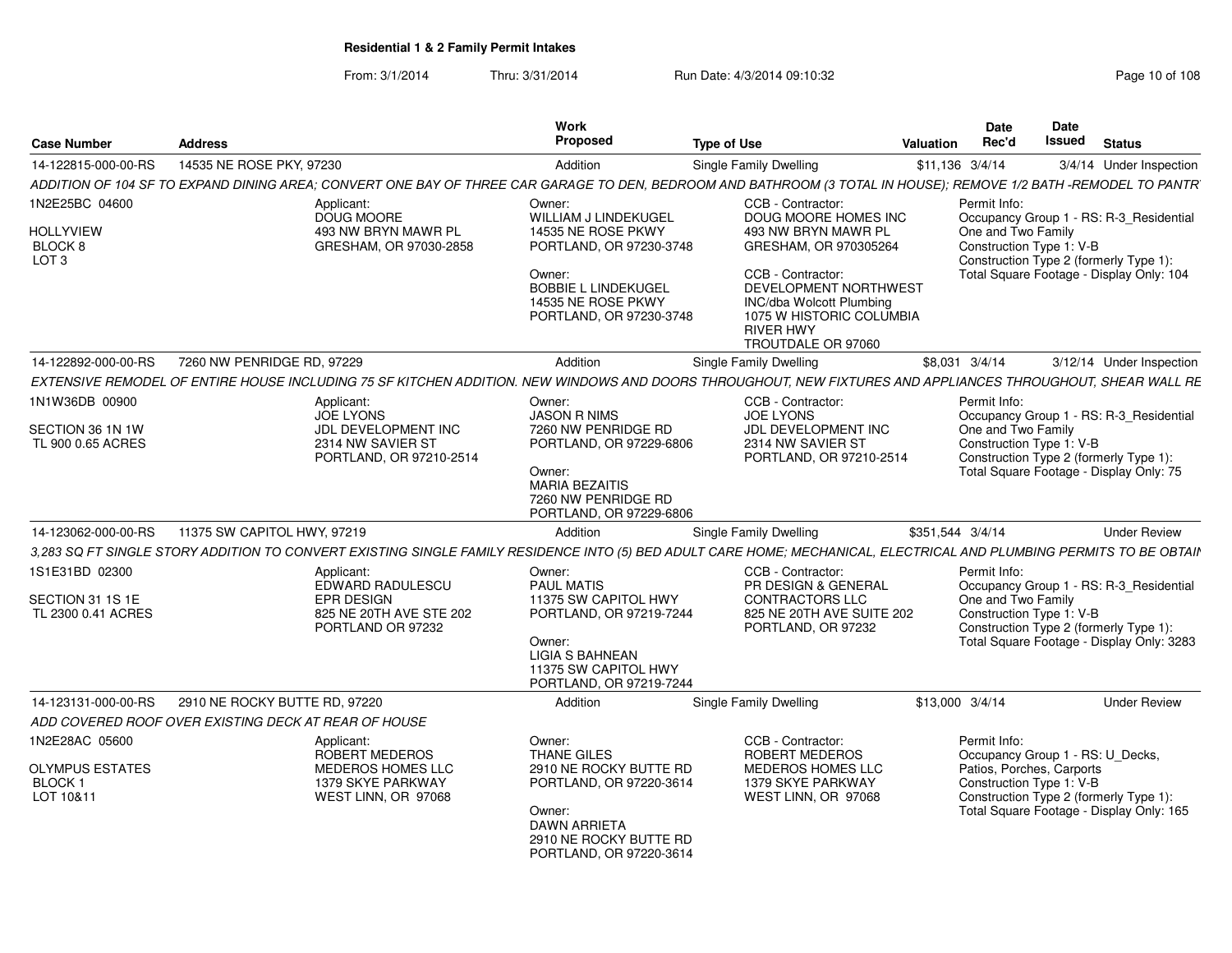| Address |                                                                                               | <b>Work</b><br><b>Proposed</b>                                                                                                                          | <b>Type of Use</b>                                                      | <b>Valuation</b>                                                                                                            | <b>Date</b><br>Rec'd                                                                                                                      | <b>Date</b><br><b>Issued</b>                                                                                                                                                                                                                                                   | <b>Status</b>                                                                                                                                                                                                                                                                                                                                                                                                                                                                                                                                                                                                                                                                                                                                                                                                                                                                                                                                                                                                                                                                                                                               |
|---------|-----------------------------------------------------------------------------------------------|---------------------------------------------------------------------------------------------------------------------------------------------------------|-------------------------------------------------------------------------|-----------------------------------------------------------------------------------------------------------------------------|-------------------------------------------------------------------------------------------------------------------------------------------|--------------------------------------------------------------------------------------------------------------------------------------------------------------------------------------------------------------------------------------------------------------------------------|---------------------------------------------------------------------------------------------------------------------------------------------------------------------------------------------------------------------------------------------------------------------------------------------------------------------------------------------------------------------------------------------------------------------------------------------------------------------------------------------------------------------------------------------------------------------------------------------------------------------------------------------------------------------------------------------------------------------------------------------------------------------------------------------------------------------------------------------------------------------------------------------------------------------------------------------------------------------------------------------------------------------------------------------------------------------------------------------------------------------------------------------|
|         |                                                                                               | Addition                                                                                                                                                | Single Family Dwelling                                                  |                                                                                                                             |                                                                                                                                           |                                                                                                                                                                                                                                                                                | 3/7/14 Under Inspection                                                                                                                                                                                                                                                                                                                                                                                                                                                                                                                                                                                                                                                                                                                                                                                                                                                                                                                                                                                                                                                                                                                     |
|         |                                                                                               |                                                                                                                                                         |                                                                         |                                                                                                                             |                                                                                                                                           |                                                                                                                                                                                                                                                                                |                                                                                                                                                                                                                                                                                                                                                                                                                                                                                                                                                                                                                                                                                                                                                                                                                                                                                                                                                                                                                                                                                                                                             |
|         | Applicant:<br><b>WILLIAM C LAWHORN</b>                                                        | Owner:                                                                                                                                                  | CCB - Contractor:                                                       |                                                                                                                             |                                                                                                                                           |                                                                                                                                                                                                                                                                                |                                                                                                                                                                                                                                                                                                                                                                                                                                                                                                                                                                                                                                                                                                                                                                                                                                                                                                                                                                                                                                                                                                                                             |
|         | 7341 NE GLISAN ST<br>PORTLAND, OR 972136352                                                   | 13655 SE RHONE ST<br>Owner:<br><b>JUDY A KOZAK</b><br>13655 SE RHONE ST                                                                                 |                                                                         |                                                                                                                             |                                                                                                                                           |                                                                                                                                                                                                                                                                                |                                                                                                                                                                                                                                                                                                                                                                                                                                                                                                                                                                                                                                                                                                                                                                                                                                                                                                                                                                                                                                                                                                                                             |
|         |                                                                                               | Addition                                                                                                                                                | <b>Single Family Dwelling</b>                                           |                                                                                                                             |                                                                                                                                           |                                                                                                                                                                                                                                                                                | <b>Under Review</b>                                                                                                                                                                                                                                                                                                                                                                                                                                                                                                                                                                                                                                                                                                                                                                                                                                                                                                                                                                                                                                                                                                                         |
|         |                                                                                               |                                                                                                                                                         |                                                                         |                                                                                                                             |                                                                                                                                           |                                                                                                                                                                                                                                                                                |                                                                                                                                                                                                                                                                                                                                                                                                                                                                                                                                                                                                                                                                                                                                                                                                                                                                                                                                                                                                                                                                                                                                             |
|         | Applicant:<br><b>DON ROUZIE</b><br>ROUZIE DESIGN<br>4520 NE 15TH AVENUE<br>PORTLAND, OR 97211 | Owner:<br>PATRICIA G FENDERSON<br>6744 CLEAR SPRING DR<br>FORT WORTH, TX 76132<br>Owner:<br>ROBERT SVEC<br>6744 CLEAR SPRING DR<br>FORT WORTH, TX 76132 | CCB - Contractor:<br><b>ANDREW GOLD</b>                                 |                                                                                                                             |                                                                                                                                           |                                                                                                                                                                                                                                                                                |                                                                                                                                                                                                                                                                                                                                                                                                                                                                                                                                                                                                                                                                                                                                                                                                                                                                                                                                                                                                                                                                                                                                             |
|         |                                                                                               | Addition                                                                                                                                                | Single Family Dwelling                                                  |                                                                                                                             |                                                                                                                                           |                                                                                                                                                                                                                                                                                | <b>Under Review</b>                                                                                                                                                                                                                                                                                                                                                                                                                                                                                                                                                                                                                                                                                                                                                                                                                                                                                                                                                                                                                                                                                                                         |
|         |                                                                                               |                                                                                                                                                         |                                                                         |                                                                                                                             |                                                                                                                                           |                                                                                                                                                                                                                                                                                |                                                                                                                                                                                                                                                                                                                                                                                                                                                                                                                                                                                                                                                                                                                                                                                                                                                                                                                                                                                                                                                                                                                                             |
|         | Applicant:<br><b>GREG HANKEN</b><br>1470 NW 116th AVE<br>PORTLAND, OR 97229                   | Owner:<br><b>LEONILA C UTRERA</b>                                                                                                                       | <b>Primary Contractor:</b><br>TO BID                                    |                                                                                                                             |                                                                                                                                           |                                                                                                                                                                                                                                                                                |                                                                                                                                                                                                                                                                                                                                                                                                                                                                                                                                                                                                                                                                                                                                                                                                                                                                                                                                                                                                                                                                                                                                             |
|         |                                                                                               | Addition                                                                                                                                                | <b>Single Family Dwelling</b>                                           |                                                                                                                             |                                                                                                                                           |                                                                                                                                                                                                                                                                                | <b>Under Review</b>                                                                                                                                                                                                                                                                                                                                                                                                                                                                                                                                                                                                                                                                                                                                                                                                                                                                                                                                                                                                                                                                                                                         |
|         |                                                                                               |                                                                                                                                                         |                                                                         |                                                                                                                             |                                                                                                                                           |                                                                                                                                                                                                                                                                                |                                                                                                                                                                                                                                                                                                                                                                                                                                                                                                                                                                                                                                                                                                                                                                                                                                                                                                                                                                                                                                                                                                                                             |
|         | Applicant:<br><b>Garrett Rupp</b>                                                             | Owner:<br><b>TIMOTHY F CRIMMINS</b>                                                                                                                     | CCB - Contractor:<br><b>RUPP FAMILY BUILDERS</b><br><b>INCORPORATED</b> |                                                                                                                             | Permit Info:<br>One and Two Family                                                                                                        |                                                                                                                                                                                                                                                                                | Occupancy Group 1 - RS: R-3 Residential                                                                                                                                                                                                                                                                                                                                                                                                                                                                                                                                                                                                                                                                                                                                                                                                                                                                                                                                                                                                                                                                                                     |
|         | E 76.8' OF S 100' OF LOT 29                                                                   | 13655 SE RHONE ST, 97236<br>5849 NE 32ND AVE - Unit B. 97211<br>2542 NW PETTYGROVE ST, 97210<br>1236 SW HUME ST, 97219                                  | <b>GERALD E KOZAK</b>                                                   | 7341 NE GLISAN ST<br>PORTLAND, OR 97236-2945<br>PORTLAND, OR 97236-2945<br>2542 NW PETTYGROVE ST<br>PORTLAND, OR 97210-2445 | WILLIAM C LAWHORN<br>PORTLAND, OR 972136352<br><b>GOLD STAR DESIGN AND</b><br>CONSTRUCTION LLC<br>2528 SE SALMON ST<br>PORTLAND, OR 97214 | \$51,827 3/7/14<br>ADDITION FOR FAMILY ROOM AT REAR OF HOUSE; ELECTRICAL PERMIT TO BE OBTAINED SEPARATELY Septic Decommissioning Required. Call for Inspection 842.<br>Permit Info:<br>\$150,000 3/5/14<br>Permit Info:<br>\$140.985 3/6/14<br>Permit Info:<br>\$81.897 3/6/14 | Occupancy Group 1 - RS: R-3_Residential<br>One and Two Family<br>Construction Type 1: V-B<br>Construction Type 2 (formerly Type 1):<br>Total Square Footage - Display Only: 484<br>ADDITION TO SINGLE FAMILY RESIDENCE, NEW 2 STORY GARAGE ATTACHED TO HOUSE BY COVERED BREEZEWAY, 2ND FLOOR OF GARAGE TO BE ACCESSORY DWELLING UNIT WITH EXTERI<br>Occupancy Group 1 - RS: R-3 Residential<br>One and Two Family<br>Construction Type 1: V-B<br>Construction Type 2 (formerly Type 1): V-B<br>Total Square Footage - Display Only: 1003<br>Number of New Dwelling Units: 1<br>ADDITION OF 2ND FLOOR TO SINGLE FAMILY RESIDENCE, MAIN FLOOR ADDITION OF NEW STAIRS AND UTILITY ROOM OFF GARAGE, RECONFIGURE BEDROOMS ON MAIN, ELIMINATE 1 BEDRO<br>Occupancy Group 1 - RS: R-3 Residential<br>One and Two Family<br>Construction Type 1: V-B<br>Construction Type 2 (formerly Type 1): V-B<br>Total Square Footage - Display Only: 1970<br>Number of New Dwelling Units: 1<br>TWO STORY ADDITION AT REAR OF HOUSE FOR NEW MUDROOM, DINING AND FAMILY ROOM AND EXTERIOR PATIO ON MAIN LEVEL, NEW MASTER BEDROOM AND PATIO ON SECOND FLOOR. N |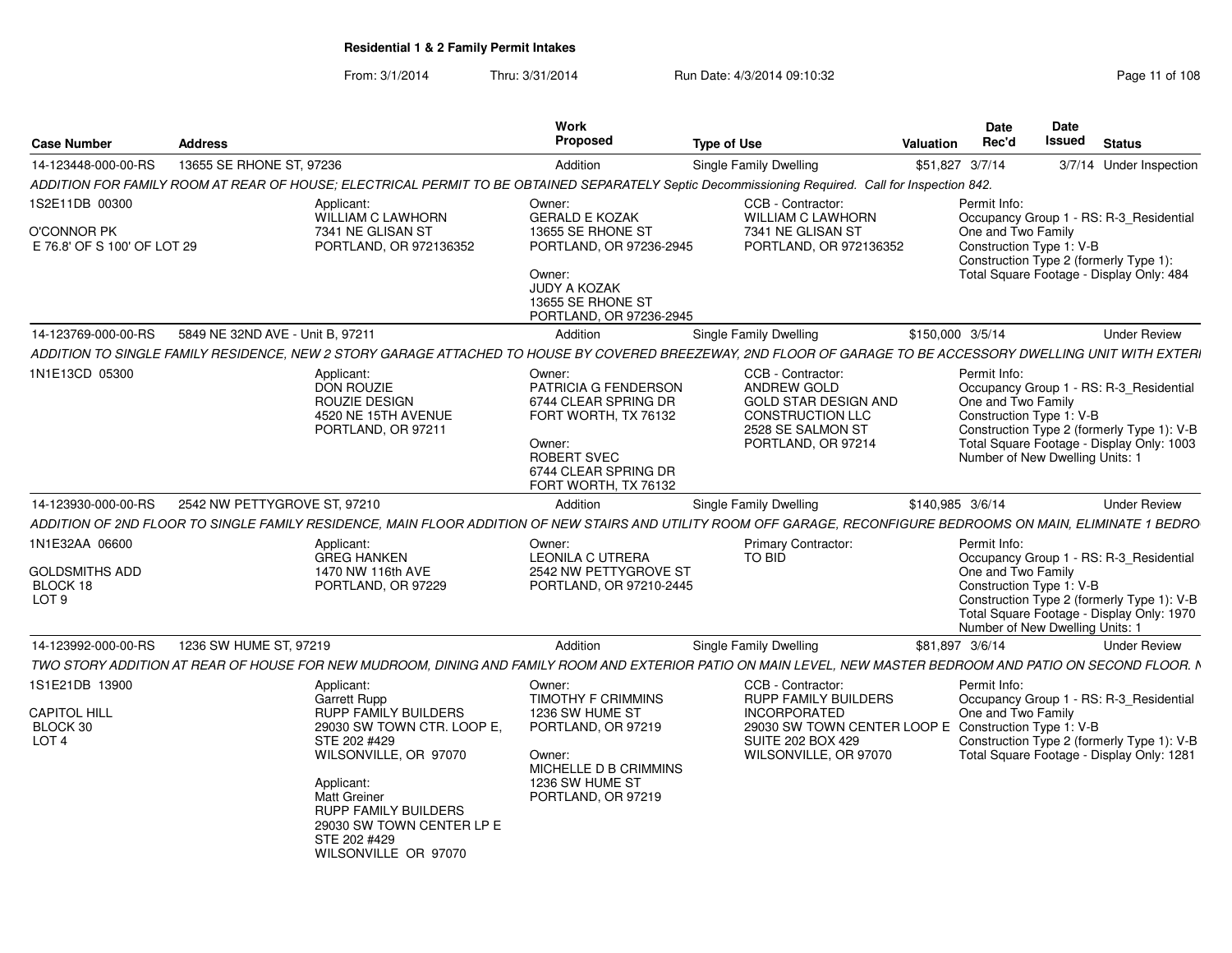| <b>Case Number</b>                                                       | Address                                                                                                                                                         | Work<br>Proposed                                                                                                                                                   | <b>Type of Use</b>                                                                                                                            | Valuation        | Date<br>Rec'd                      | Date<br>Issued<br><b>Status</b>                                                                                                                                |                     |
|--------------------------------------------------------------------------|-----------------------------------------------------------------------------------------------------------------------------------------------------------------|--------------------------------------------------------------------------------------------------------------------------------------------------------------------|-----------------------------------------------------------------------------------------------------------------------------------------------|------------------|------------------------------------|----------------------------------------------------------------------------------------------------------------------------------------------------------------|---------------------|
| 14-124012-000-00-RS                                                      | 2134 SE 52ND AVE, 97215                                                                                                                                         | Addition                                                                                                                                                           | Single Family Dwelling                                                                                                                        |                  | \$75,000 3/11/14                   | 3/11/14 Under Inspection                                                                                                                                       |                     |
|                                                                          | KITCHEN REMODEL AND DORMER ADDITION. RECONFIGURE WALLS IN KITCHEN. REMODEL BATHROOM ON 2ND FLOOR ADD TUB RELOCATE TOILET. NEW CLOSET AREA FOR MASTER SUITE      |                                                                                                                                                                    |                                                                                                                                               |                  |                                    |                                                                                                                                                                |                     |
| 1S2E06DC 04300<br><b>GROVELAND PK</b><br><b>BLOCK 5</b><br><b>LOT 15</b> | Applicant:<br><b>THOMAS JOHNSON</b><br>THOMAS JOHNSON ARCHITECT<br>821 NW FLANDERS ST SUITE 210<br>PORTLAND OR 97209                                            | Owner:<br><b>VICTOR C EPSTEIN</b><br>6027 SE BELMONT ST<br>PORTLAND, OR 97215<br>Owner:<br><b>JUDITH ANN N EPSTEIN</b><br>6027 SE BELMONT ST<br>PORTLAND, OR 97215 | CCB - Contractor:<br><b>ASMIR TRNJANIN</b><br>ABSOLUTE CONSTRUCTION<br><b>SERVICES LLC</b><br>4529 SE POWELL BUTTE PKWY<br>PORTLAND, OR 97236 |                  | Permit Info:<br>One and Two Family | Occupancy Group 1 - RS: R-3_Residential<br>Construction Type 1: V-B<br>Construction Type 2 (formerly Type 1): V-B<br>Total Square Footage - Display Only: 313  |                     |
| 14-124351-000-00-RS                                                      | 5345 SW THOMAS ST, 97221                                                                                                                                        | Addition                                                                                                                                                           | Single Family Dwelling                                                                                                                        | \$100,000 3/7/14 |                                    | 3/7/14 Issued                                                                                                                                                  |                     |
|                                                                          | SMALL ADDITION TO NORTH SIDE UNDER EXISTING EAVE TO EXPAND KITCHEN : RECONFIGURATION OF INTERIOR SPACE AND REMODEL OF KITCHEN. BATHROOMS, AND BEDROOMS: ADDITIC |                                                                                                                                                                    |                                                                                                                                               |                  |                                    |                                                                                                                                                                |                     |
| 1S1E07DB 06600<br>WILCOX ESTATES<br><b>BLOCK7</b><br>LOT 26 EXC NLY 15'  | Applicant:<br>PETER VANDERMEULEN<br>5345 SW THOMAS ST<br>PORTLAND, OR 97221-2146                                                                                | Owner:<br>SHARRON M VANDERMEULEN<br>5345 SW THOMAS ST<br>PORTLAND, OR 97221-2146<br>Owner:<br>PETER VANDERMEULEN<br>5345 SW THOMAS ST<br>PORTLAND, OR 97221-2146   | CCB - Contractor:<br>NEILSON CONSTRUCTION LLC<br>PO BOX 2838<br>CLACKAMAS, OR 97015                                                           |                  | Permit Info:<br>One and Two Family | Occupancy Group 1 - RS: R-3_Residential<br>Construction Type 1: V-B<br>Construction Type 2 (formerly Type 1):<br>Total Square Footage - Display Only: 32       |                     |
| 14-124406-000-00-RS                                                      | 3135 NE BRAZEE ST, 97212                                                                                                                                        | Addition                                                                                                                                                           | Single Family Dwelling                                                                                                                        | \$163,040 3/7/14 |                                    |                                                                                                                                                                | <b>Under Review</b> |
|                                                                          | NEW FRONT AND REAR PORCHES AT MAIN LEVEL: ADDITION TO FRONT AND BACK AT EXISTING SECOND LEVEL: ADDING THIRD LEVEL WITH IN ROOF FOR FAMILY ROOM: RECONFIGURATION |                                                                                                                                                                    |                                                                                                                                               |                  |                                    |                                                                                                                                                                |                     |
| 1N1E25CA 04400<br>DOLPH PK<br>BLOCK 3<br>LOT 6                           | Applicant:<br>NICHOLAS ALLEN KORBE<br>215 SE 47TH AVE<br>HILLSBORO, OR 97123                                                                                    | Owner:<br><b>ELIZABETH A LARSEN</b><br>3135 NE BRAZEE ST<br>PORTLAND, OR 97212-4956<br>Owner:<br>KAI C LARSEN<br>3135 NE BRAZEE ST<br>PORTLAND, OR 97212-4956      | CCB - Contractor:<br>NICHOLAS ALLEN KORBE<br>215 SE 47TH AVE<br>HILLSBORO, OR 97123                                                           |                  | Permit Info:<br>One and Two Family | Occupancy Group 1 - RS: R-3_Residential<br>Construction Type 1: V-B<br>Construction Type 2 (formerly Type 1): V-B<br>Total Square Footage - Display Only: 3052 |                     |
| 14-124431-000-00-RS                                                      | 1842 SW LOBELIA ST, 97219                                                                                                                                       | Addition                                                                                                                                                           | Single Family Dwelling                                                                                                                        |                  | \$7,138 3/7/14                     | 3/7/14 Under Inspection                                                                                                                                        |                     |
|                                                                          | REMODEL-CLOSE IN FRONT ENTRY AREA. RECONFIGURE MASTER BEDROOM TO CHANGE ADJACENT DEN TO FULL BATHROOM, CONVERT EXISTING MASTER HALF BATH TO CLOSET, ADD WA      |                                                                                                                                                                    |                                                                                                                                               |                  |                                    |                                                                                                                                                                |                     |
| 1S1E28BA 04500<br>HILL GROVE<br>BLOCK 4<br>W 56.5' OF LOT 6              | Applicant:<br><b>STEVEN VERDECK</b><br>724 NW 3RD AVE<br>CANBY, OR 97013-3447                                                                                   | Owner:<br><b>STEVEN VERDECK</b><br>724 NW 3RD AVE<br>CANBY, OR 97013-3447                                                                                          |                                                                                                                                               |                  | Permit Info:                       | Occupancy Group 1 - RS: R-3_Remodel<br>Construction Type 1: V-B<br>Construction Type 2 (formerly Type 1):<br>Total Square Footage - Display Only: 200          |                     |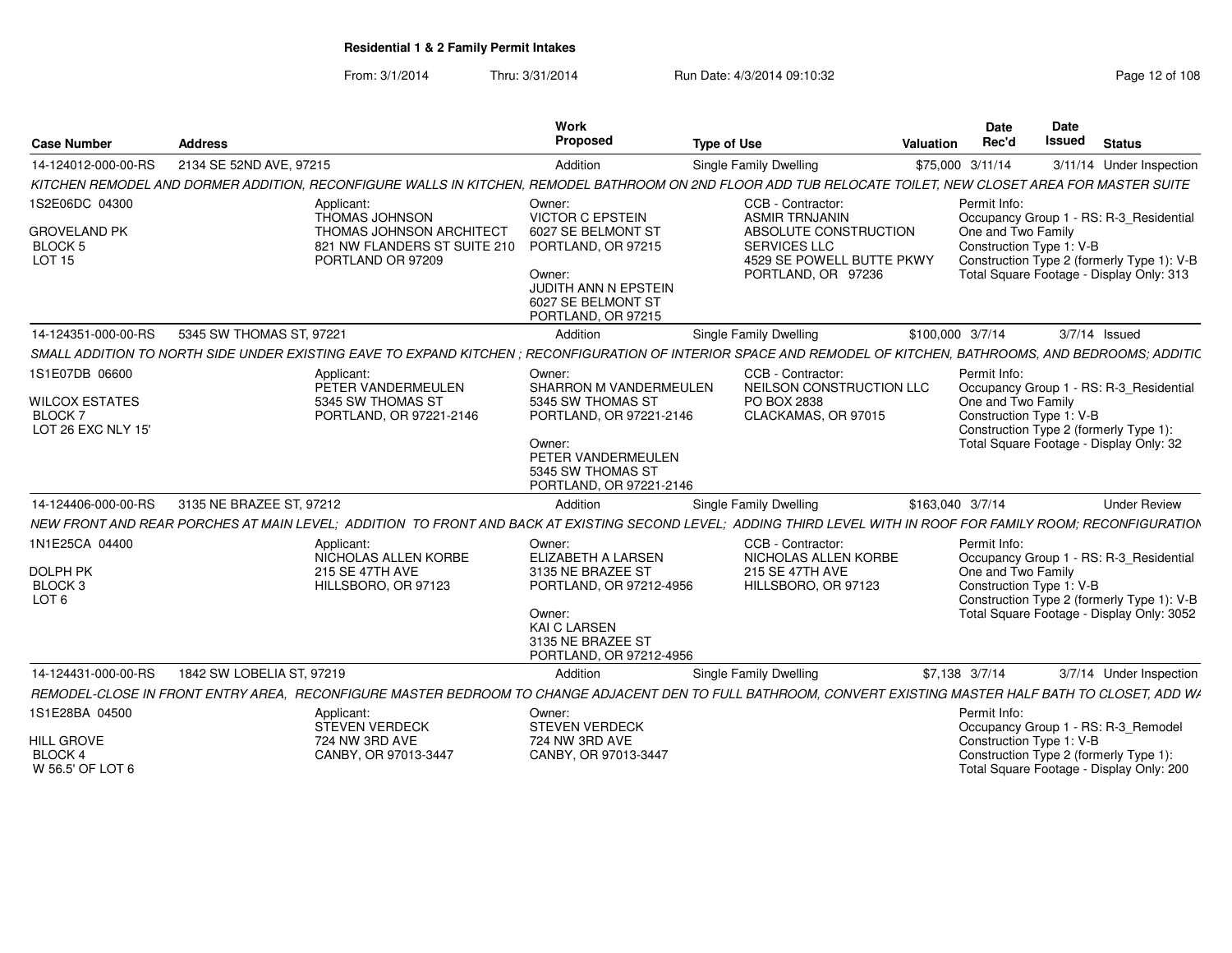| <b>Case Number</b>                                            | <b>Address</b>                                                                                                                                              | Work<br>Proposed                                                                                                                 | <b>Type of Use</b>                                                                                                                                                                                                                                                        | Valuation | <b>Date</b><br>Rec'd | Date<br><b>Issued</b>                          | <b>Status</b>                                                                                                                 |
|---------------------------------------------------------------|-------------------------------------------------------------------------------------------------------------------------------------------------------------|----------------------------------------------------------------------------------------------------------------------------------|---------------------------------------------------------------------------------------------------------------------------------------------------------------------------------------------------------------------------------------------------------------------------|-----------|----------------------|------------------------------------------------|-------------------------------------------------------------------------------------------------------------------------------|
| 14-125393-000-00-RS                                           | 640 NE FLORAL PL, 97232                                                                                                                                     | Addition                                                                                                                         | Single Family Dwelling                                                                                                                                                                                                                                                    |           | \$45,402 3/20/14     |                                                | 3/20/14 Under Inspection                                                                                                      |
|                                                               | DORMER ADDITION TO INCLUDE NEW MASTER BATH AND BEDROOM, RECONFIGURE LAYOUT OF THE MAIN FLOOR, CONVERT THE BASEMENT TO LIVING SPACE TO INCLUDE NEW BATHROOM, |                                                                                                                                  |                                                                                                                                                                                                                                                                           |           |                      |                                                |                                                                                                                               |
| 1N1E36AC 12600<br>LAURELHURST<br>BLOCK 13<br>LOT <sub>9</sub> | Applicant:<br>THORDARSON CONSTRUCTION<br>INC.<br>PO BOX 2170<br>CLACKAMAS, OR 97015                                                                         | Owner:<br>PEAR POINT INVESTMENTS LLC<br>PO BOX 2170<br>CLACKAMAS, OR 97015                                                       | CCB - Contractor:<br>UNITED PLUMBING<br>PO BOX 971<br>FAIRVIEW, OR 97024<br>CCB - Contractor:<br>ELECTECH LIGHTING & ELECTRIC<br>INC<br>465 NE 181ST AV<br>PORTLAND OR 97230<br>CCB - Contractor:<br>THORDARSON CONSTRUCTION<br>INC<br>PO BOX 2170<br>CLACKAMAS, OR 97015 |           | Permit Info:         | One and Two Family<br>Construction Type 1: V-B | Occupancy Group 1 - RS: R-3 Residential<br>Construction Type 2 (formerly Type 1):<br>Total Square Footage - Display Only: 424 |
| 14-125578-000-00-RS                                           | 8407 NE BROADWAY, 97220                                                                                                                                     | Addition                                                                                                                         | Single Family Dwelling                                                                                                                                                                                                                                                    |           | \$10,000 3/13/14     |                                                | 3/13/14 Under Inspection                                                                                                      |
|                                                               | 4 FT ADDITION TO CONVERT ATTACHED CARPORT TO GARAGE                                                                                                         |                                                                                                                                  |                                                                                                                                                                                                                                                                           |           |                      |                                                |                                                                                                                               |
| 1N2E28CC 06000<br>RAILWAY ADD<br>BLOCK 6                      | Applicant:<br>DAVID POYNTER<br>ALL WEATHER HOME<br>REMODELING CO INC                                                                                        | Owner:<br><b>VALERIE C WALKER</b><br>8407 NE BROADWAY ST<br>PORTLAND, OR 97220                                                   | CCB - Contractor:<br><b>DAVID POYNTER</b><br>ALL WEATHER HOME<br>REMODELING CO INC                                                                                                                                                                                        |           | Permit Info:         | One and Two Family<br>Construction Type 1: V-B | Occupancy Group 1 - RS: R-3 Residential                                                                                       |
| LOT 25&26                                                     | 5005 NE FREMONT ST<br>PORTLAND, OR 97213-1730                                                                                                               | Owner:<br>KENNETH M JR WALKER<br>8407 NE BROADWAY ST<br>PORTLAND, OR 97220                                                       | 5005 NE FREMONT ST<br>PORTLAND, OR 97213-1730                                                                                                                                                                                                                             |           |                      |                                                | Construction Type 2 (formerly Type 1):<br>Total Square Footage - Display Only: 80                                             |
| 14-125609-000-00-RS                                           | 16006 SE MAIN ST, 97233                                                                                                                                     | Addition                                                                                                                         | Single Family Dwelling                                                                                                                                                                                                                                                    |           | \$28,000 3/12/14     |                                                | 3/12/14 Under Inspection                                                                                                      |
|                                                               | ADDITION TO THE REAR OF THE HOUSE TO INCLUDE KITCHEN, DINING ROOM, AND NOOK                                                                                 |                                                                                                                                  |                                                                                                                                                                                                                                                                           |           |                      |                                                |                                                                                                                               |
| 1S2E01AD 05900                                                | Applicant:<br>PAVEL KRAVCHENKO                                                                                                                              | Owner:<br><b>OLGA S MAKAROVSKAYA</b>                                                                                             |                                                                                                                                                                                                                                                                           |           | Permit Info:         |                                                | Occupancy Group 1 - RS: R-3_Residential                                                                                       |
| <b>BOCA RATAN VILLA</b><br>LOT <sub>3</sub>                   | <b>16006 SE MAIN ST</b><br>PORTLAND OR 97233                                                                                                                | <b>16006 SE MAIN ST</b><br>PORTLAND, OR 97233-3268<br>Owner:<br>OLGA MAKAROVSKAYA<br>16006 SE MAIN ST<br>PORTLAND, OR 97233-3268 |                                                                                                                                                                                                                                                                           |           |                      | One and Two Family<br>Construction Type 1: V-B | Construction Type 2 (formerly Type 1): V-B<br>Total Square Footage - Display Only: 503                                        |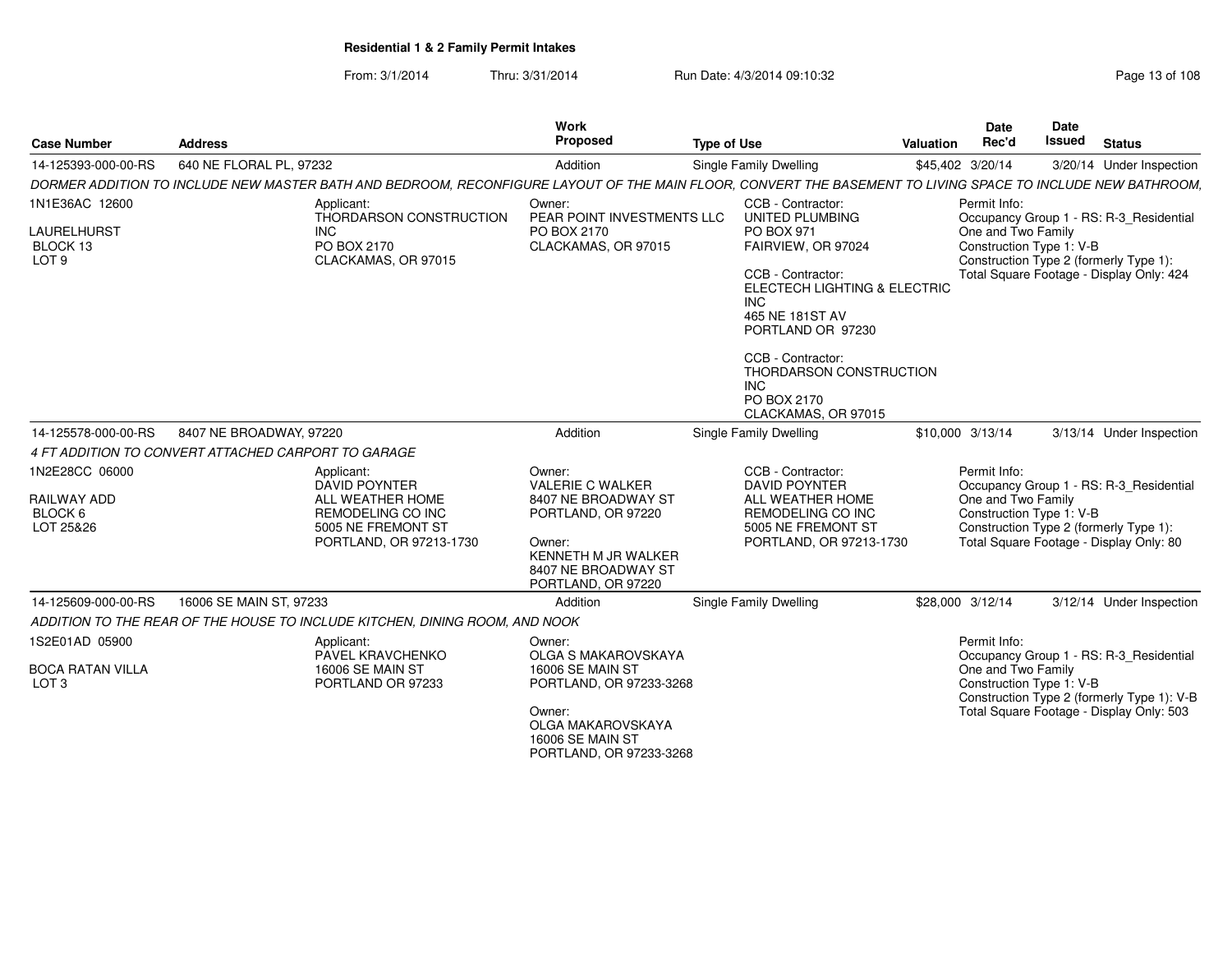| <b>Case Number</b>                                 | <b>Address</b>                                                                                                                                               | Work<br>Proposed                                                                | <b>Type of Use</b>                                            | Date<br>Rec'd<br>Valuation                     | <b>Date</b><br><b>Issued</b><br><b>Status</b>                                           |
|----------------------------------------------------|--------------------------------------------------------------------------------------------------------------------------------------------------------------|---------------------------------------------------------------------------------|---------------------------------------------------------------|------------------------------------------------|-----------------------------------------------------------------------------------------|
| 14-125954-000-00-RS                                | 5721 SW 48TH AVE, 97221                                                                                                                                      | Addition                                                                        | Single Family Dwelling                                        | \$100,000 3/18/14                              | 3/18/14 Issued                                                                          |
|                                                    | ADDITION - REMOVE AND REBUILD EXISTING ATTACHED GARAGE; ADD EXERCISE ROOM WITH BATHROOM                                                                      |                                                                                 |                                                               |                                                |                                                                                         |
| 1S1E18DA 01800                                     | Applicant:<br><b>DENNIS F CALL</b>                                                                                                                           | Owner:<br><b>DENNIS F CALL</b>                                                  |                                                               | Permit Info:                                   | Occupancy Group 1 - RS: R-3_Residential                                                 |
| RONALD PL<br>BLOCK 1<br>LOT 1-4 TL 1800            | 5721 SW 48TH AVE<br>PORTLAND, OR 97221-2904                                                                                                                  | 5721 SW 48TH AVE<br>PORTLAND, OR 97221-2904                                     |                                                               | One and Two Family<br>Construction Type 1: V-B | Construction Type 2 (formerly Type 1): V-B                                              |
|                                                    |                                                                                                                                                              | Owner:<br><b>MARQUITA K CALL</b><br>5721 SW 48TH AVE<br>PORTLAND, OR 97221-2904 |                                                               |                                                | Total Square Footage - Display Only: 956                                                |
| 14-126079-000-00-RS                                | 5942 SE 19TH AVE, 97202                                                                                                                                      | Addition                                                                        | Single Family Dwelling                                        | \$40,000 3/12/14                               | 3/12/14 Issued                                                                          |
|                                                    | ADDITION TO REAR OF HOUSE TO EXPAND KITCHEN: RELOCATING STAIRS AND ADDING NEW DECK: TRADES TO BE OBTAINED SERARATELY                                         |                                                                                 |                                                               |                                                |                                                                                         |
| 1S1E14DC 00100                                     | Applicant:<br>KENNETH C SALZBERG                                                                                                                             | Owner:<br>KENNETH C SALZBERG                                                    | CCB - Contractor:<br><b>JESSE CHAPMAN</b>                     | Permit Info:                                   | Occupancy Group 1 - RS: R-3_Residential                                                 |
| WESTMORELAND<br><b>BLOCK D</b><br>LOT <sub>1</sub> | 5942 SE 19TH AVE<br>PORTLAND, OR 97202                                                                                                                       | 5942 SE 19TH AVE<br>PORTLAND, OR 97202                                          | <b>RENOVATI INC</b><br>5305 NE AINSWORTH<br>PORTLAND OR 97218 | One and Two Family<br>Construction Type 1: V-B | Construction Type 2 (formerly Type 1): V-B                                              |
|                                                    |                                                                                                                                                              | Owner:<br>PATRICIA A PRICE<br>5942 SE 19TH AVE<br>PORTLAND, OR 97202            |                                                               |                                                | Total Square Footage - Display Only: 240                                                |
| 14-126132-000-00-RS                                | 4404 N KERBY AVE, 97217                                                                                                                                      | Addition                                                                        | Single Family Dwelling                                        | \$125,000 3/12/14                              | <b>Under Review</b>                                                                     |
|                                                    | REMODEL TO MAIN FLOOR - ENCLOSING PORTION OF FRONT PORCH AND MOVING STAIRS: SECOND FLOOR ADDITION AND REMODEL TO CREATE NEW MASTER SUITE, 2 NEW BEDROOMS ANI |                                                                                 |                                                               |                                                |                                                                                         |
| 1N1E22DB 05400                                     | Applicant:<br>ARAM IRWIN                                                                                                                                     | Owner:<br><b>CHRISTOPHER G HOLMES</b>                                           | CCB - Contractor:<br><b>LADOIT SAMUEL TROUT</b>               | Permit Info:                                   | Occupancy Group 1 - RS: R-3 Residential                                                 |
| CENTRAL ALBINA<br><b>BLOCK 4</b><br>LOT 10         | ARAM IRWIN DESIGN<br>8 NE ROSA PARKS WAY<br>PORTLAND OR 97211                                                                                                | 4404 N KERBY AVE<br>PORTLAND, OR 97217                                          | 14325 SW CHERRY HILL DR<br>BEAVERTON, OR 97008                | One and Two Family<br>Construction Type 1: V-B | Construction Type 2 (formerly Type 1):                                                  |
|                                                    |                                                                                                                                                              | Owner:<br>ANNA M ZAMARRIPA<br>4404 N KERBY AVE<br>PORTLAND, OR 97217            |                                                               |                                                |                                                                                         |
| 14-126210-000-00-RS                                | 2314 NE 46TH AVE, 97213                                                                                                                                      | Addition                                                                        | <b>Single Family Dwelling</b>                                 | \$208,228 3/12/14                              | <b>Under Review</b>                                                                     |
|                                                    | COMPLETE HOUSE REPLACEMENT AT AND ABOVE MAIN LEVEL: NEW LAYOUT ON MAIN FLOOR; CONVERTING BASEMENT TO LIVING SPACE; NEW ADDITION OF UPPER FLOOR               |                                                                                 |                                                               |                                                |                                                                                         |
| 1N2E30CB 11800                                     | Applicant:<br><b>GEOFF WRIGHT</b>                                                                                                                            | Owner:<br>COLUMBIA REDEVELOPMENT LLC FLORIN LACATUS                             | CCB - Contractor:                                             | Permit Info:                                   | Occupancy Group 1 - RS: R-3_Residential                                                 |
| ROSE CITY PK<br>BLOCK 27<br><b>LOT 12</b>          | UTF CONSULTING<br>17740 SW FLORENCE ST<br>BEAVERTON, OR 97007                                                                                                | 2314 NE 46TH AVE<br>PORTLAND, OR 97213                                          | FRL CONSTRUCTION LLC<br>3409 SW 30TH ST<br>GRESHAM, OR 97080  | One and Two Family<br>Construction Type 1: V-B | Construction Type 2 (formerly Type 1): V-B<br>Total Square Footage - Display Only: 3320 |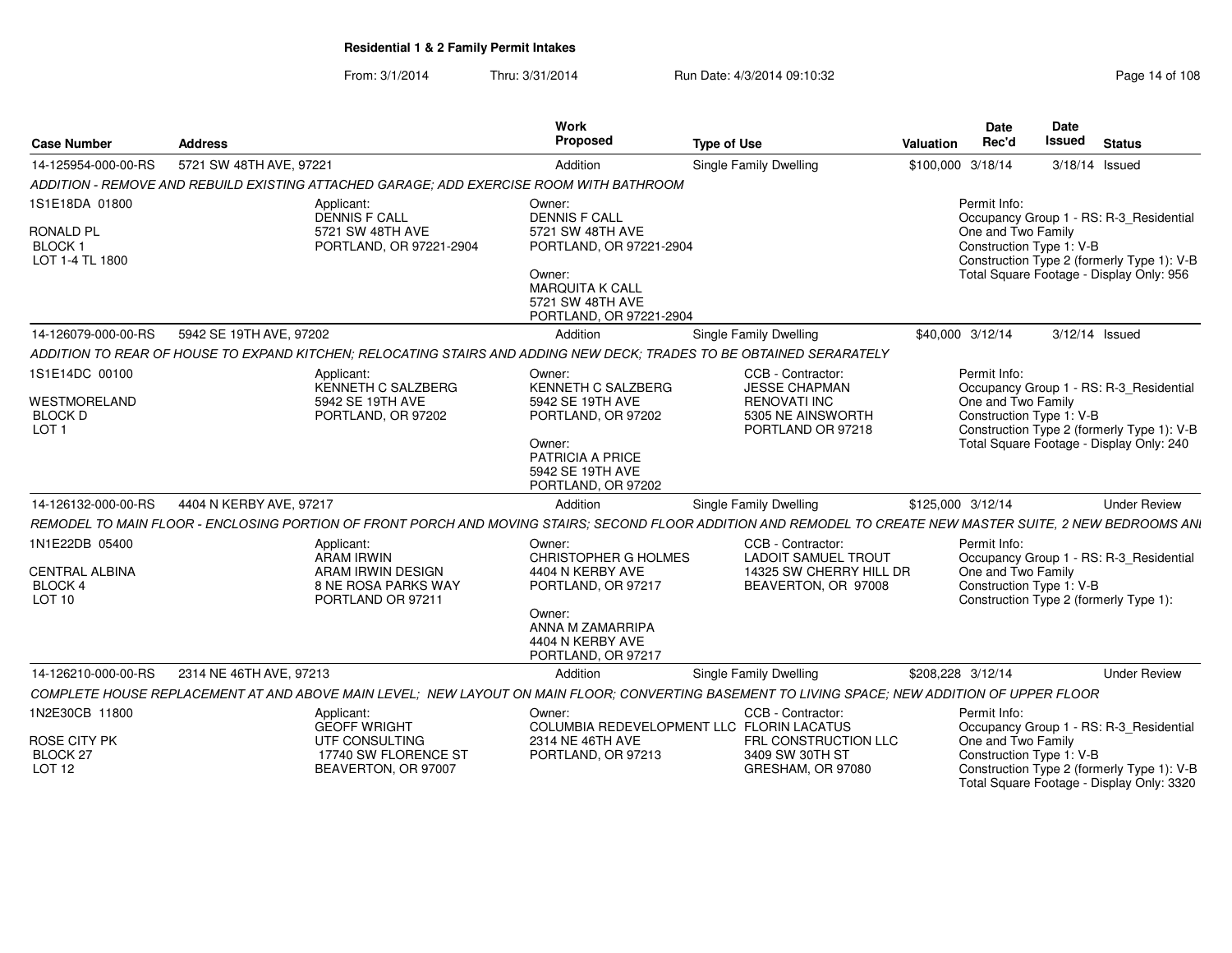| <b>Case Number</b>                                                     | <b>Address</b>                                                                                                                                                      | Work<br>Proposed                                                                                                                                                                                          | <b>Type of Use</b>                                                                   | Valuation         | <b>Date</b><br>Rec'd                 | <b>Date</b><br>Issued<br><b>Status</b>                                                                                                                                                       |
|------------------------------------------------------------------------|---------------------------------------------------------------------------------------------------------------------------------------------------------------------|-----------------------------------------------------------------------------------------------------------------------------------------------------------------------------------------------------------|--------------------------------------------------------------------------------------|-------------------|--------------------------------------|----------------------------------------------------------------------------------------------------------------------------------------------------------------------------------------------|
| 14-126563-000-00-RS                                                    | 10830 NE SAN RAFAEL ST, 97220                                                                                                                                       | Addition                                                                                                                                                                                                  | <b>Single Family Dwelling</b>                                                        | \$54,611 3/13/14  |                                      | 3/13/14 Issued                                                                                                                                                                               |
|                                                                        | ADDITION TO SOUTH ELEVATION OF SINGLE FAMILY HOME, MASTER BEDROOM LIVING ROOM AND BATHROOM, TWO BATHROOMS TOTAL                                                     |                                                                                                                                                                                                           |                                                                                      |                   |                                      |                                                                                                                                                                                              |
| 1N2E27CD 10300<br>CASMUR<br>BLOCK 20<br>W 10' OF LOT 44<br>LOT 45&46   | Applicant:<br>PREM NATH<br>PREMIER DESIGN GROUP<br>3737 N ALASKA ST<br>PORTLAND, OR 97217                                                                           | Owner:<br><b>BIPAN LAKHANPAL</b><br>10830 NE SAN RAFAEL ST<br>PORTLAND, OR 97220-2905<br>Owner:<br><b>JASMEET LAKHANPAL</b><br>10830 NE SAN RAFAEL ST<br>PORTLAND, OR 97220-2905                          |                                                                                      |                   | Permit Info:<br>One and Two Family   | Occupancy Group 1 - RS: R-3 Residential<br>Construction Type 1: V-B<br>Construction Type 2 (formerly Type 1):<br>Total Square Footage - Display Only: 510<br>Number of New Dwelling Units: 1 |
| 14-126606-000-00-RS                                                    | 4633 NE 29TH AVE, 97211                                                                                                                                             | Addition                                                                                                                                                                                                  | <b>Single Family Dwelling</b>                                                        | \$210,841 3/20/14 |                                      | <b>Under Review</b>                                                                                                                                                                          |
|                                                                        | ADD SECOND STORY TO HOUSE WITH NEW FINISHED ATTIC SPACE; ADD 2 STORY ADDITION IN BACK, SMALL 2 STORY ADDITION TO FRONT. 282 SQ. FT. ADDED TO MAIN FLOOR, NEW SECONL |                                                                                                                                                                                                           |                                                                                      |                   |                                      |                                                                                                                                                                                              |
| 1N1E24BC 18400<br><b>ELBERTA</b><br>BLOCK 14<br>LOT 16                 | Applicant:<br>SCOTT FURROW<br>5106 SE BOISE<br>PORTLAND, OR 97206                                                                                                   | Owner:<br>WHITE GARDEN LLC<br><b>PO BOX 573</b><br>GRESHAM, OR 97030                                                                                                                                      | CCB - Contractor:<br>EA MARTIN LLC<br>4233 SE 182 182ND AVE #202<br>GRESHAM OR 97030 |                   | Permit Info:<br>One and Two Family   | Occupancy Group 1 - RS: R-3_Residential<br>Construction Type 1: V-B<br>Construction Type 2 (formerly Type 1):<br>Total Square Footage - Display Only: 1969                                   |
| 14-126623-000-00-RS                                                    | 7106 N FISKE AVE, 97203                                                                                                                                             | Addition                                                                                                                                                                                                  | <b>Single Family Dwelling</b>                                                        | \$128,923 3/13/14 |                                      | <b>Under Review</b>                                                                                                                                                                          |
|                                                                        | NEW TWO STORY ADDITION TO REAR OF HOUSE, MAIN LEVEL REMOVE AND RELOCATE STAIRS, 2 NEW BEDROOMS, BATHROOM AND STORAGE AREA, 2ND FLOOR 2 MORE BEDROOMS AND BA         |                                                                                                                                                                                                           |                                                                                      |                   |                                      |                                                                                                                                                                                              |
| 1N1E17BB 01300<br><b>UNIVERSITY PK</b><br>BLOCK 76<br>S 1/2 OF LOT 1-3 | Applicant:<br><b>KEVIN PARTAIN</b><br><b>URBAN VISIONS</b><br>223 NE 56TH AVE<br>PORTLAND, OR 97213                                                                 | Owner:<br><b>JOE LAMBERT</b><br>26351 S HWY 170<br>CANBY, OR 97013<br>Owner:<br>FRANK W LAMBERT<br>26351 S HWY 170<br>CANBY, OR 97013<br>Owner:<br>ANDREA K LAMBERT<br>26351 S HWY 170<br>CANBY, OR 97013 | Primary Contractor:<br>TO BID                                                        |                   | Permit Info:<br>One and Two Family   | Occupancy Group 1 - RS: R-3_Residential<br>Construction Type 1: V-B<br>Construction Type 2 (formerly Type 1): V-B<br>Total Square Footage - Display Only: 1404                               |
| 14-126807-000-00-RS                                                    | 1632 SE SHERRETT ST                                                                                                                                                 | Addition                                                                                                                                                                                                  | Single Family Dwelling                                                               | \$30,000 3/21/14  |                                      | 3/21/14 Issued                                                                                                                                                                               |
|                                                                        | 2 STORY ADDITION FOR GARAGE AND STORAGE; REPLACE DRIVEWAY WITH CONCRETE - TRADE PERMITS TO BE OBTAINED SEPARATELY                                                   |                                                                                                                                                                                                           |                                                                                      |                   |                                      |                                                                                                                                                                                              |
| 1S1E26AB 09300<br>SELLWOOD<br>BLOCK 80<br><b>LOT 15</b>                | Applicant:<br>ZANE COOK<br><b>COOK FAMILY BUILDERS</b><br>1027 SE 42ND AVE<br>PORTLAND, OR 97215                                                                    | Owner:<br>ROBERT M GUSTINE<br>1632 SE SHERRETT ST<br>PORTLAND, OR 97202-7209<br>Owner:<br><b>LELA M GUSTINE</b><br>1632 SE SHERRETT ST<br>PORTLAND, OR 97202-7209                                         | CCB - Contractor:<br><b>CAMBIUM LLC</b><br>1027 SE 42ND AVE<br>PORTLAND, OR 97215    |                   | Permit Info:<br>Garage\Utility Misc. | Occupancy Group 1 - RS: U_Private<br>Construction Type 1: V-B<br>Construction Type 2 (formerly Type 1):<br>Total Square Footage - Display Only: 680                                          |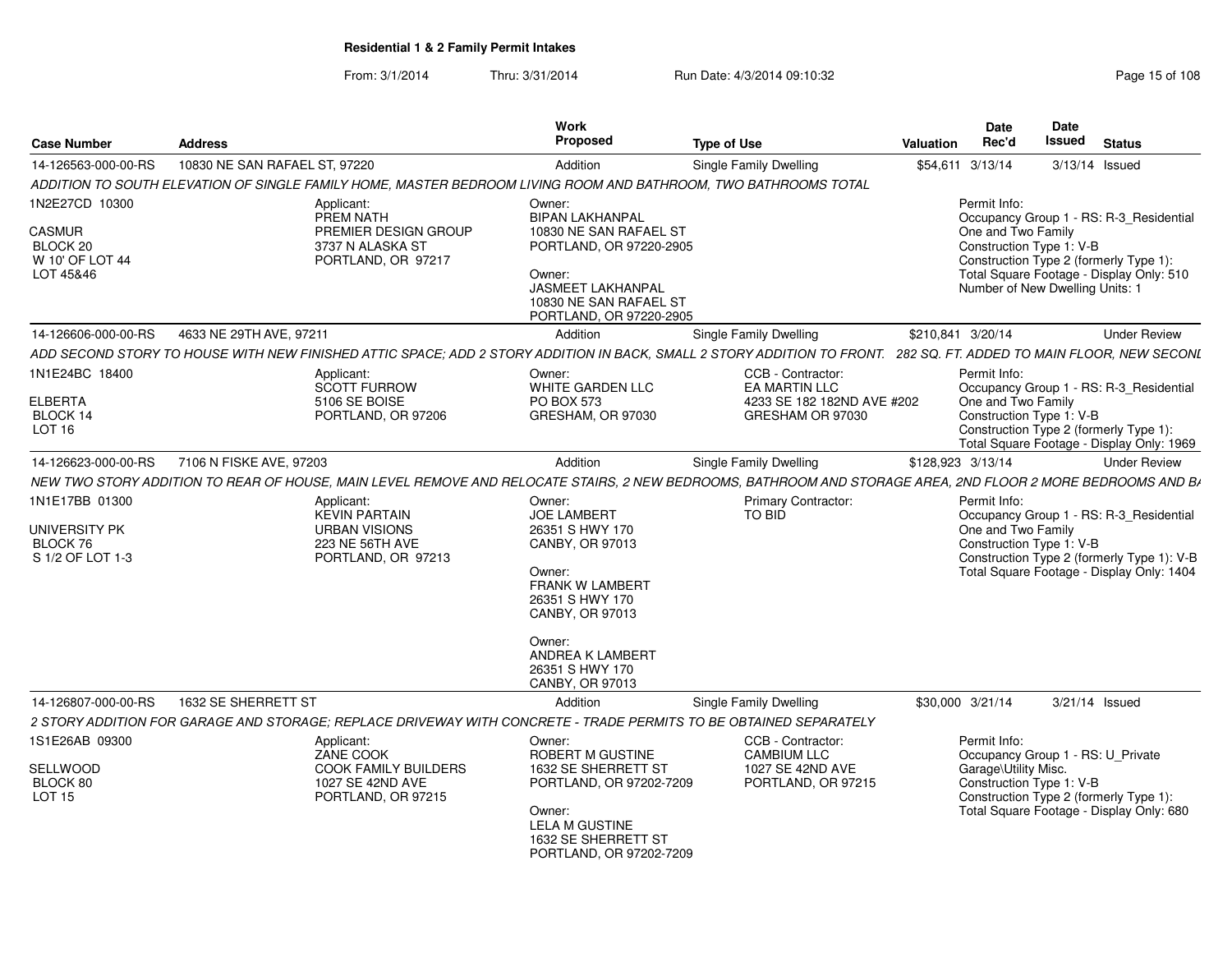| <b>Case Number</b>                                                                   | <b>Address</b>                                                                                                                                                  | Work<br>Proposed                                                                                                                                         | <b>Type of Use</b>                                                                                                               | Valuation         | Date<br>Rec'd                      | Date<br><b>Issued</b>    | <b>Status</b>                                                                                                                 |
|--------------------------------------------------------------------------------------|-----------------------------------------------------------------------------------------------------------------------------------------------------------------|----------------------------------------------------------------------------------------------------------------------------------------------------------|----------------------------------------------------------------------------------------------------------------------------------|-------------------|------------------------------------|--------------------------|-------------------------------------------------------------------------------------------------------------------------------|
| 14-126984-000-00-RS                                                                  | 2426 SE MAIN ST, 97214                                                                                                                                          | Addition                                                                                                                                                 | Single Family Dwelling                                                                                                           | \$92,303 3/14/14  |                                    |                          | <b>Under Review</b>                                                                                                           |
|                                                                                      | THREE LEVEL ADDITION TO NW (REAR) OF HOUSE. NEW FOUNDATION & UNFINISHED BASEMENT. OFFICE, CLOSET AND GUEST BEDROOM ON MAIN LEVEL. MASTER SUITE AND MEDITATION R |                                                                                                                                                          |                                                                                                                                  |                   |                                    |                          |                                                                                                                               |
| 1S1E02AD 14200<br>PLEASANT VIEW ADD<br>BLOCK 4<br>LOT <sub>7</sub>                   | Applicant:<br>HAYES BROTHERS LLC<br>5423 NE 36TH AVE<br>PORTLAND OR 97211                                                                                       | Owner:<br><b>GREGORY SATIR</b><br>2426 SE MAIN ST<br>PORTLAND, OR 97214-3940<br>Owner:<br>ADRIENNE M FUSON<br>2426 SE MAIN ST<br>PORTLAND, OR 97214-3940 | CCB - Contractor:<br><b>HAYES BROTHERS LLC</b><br>5423 NE 36TH AVE<br>PORTLAND OR 97211                                          |                   | Permit Info:<br>One and Two Family | Construction Type 1: V-B | Occupancy Group 1 - RS: R-3_Residential<br>Construction Type 2 (formerly Type 1):<br>Total Square Footage - Display Only: 862 |
| 14-127114-000-00-RS                                                                  | 7006 SE 52ND AVE, 97206                                                                                                                                         | Addition                                                                                                                                                 | Single Family Dwelling                                                                                                           | \$17,417 3/21/14  |                                    | 3/21/14 Issued           |                                                                                                                               |
|                                                                                      | ENCLOSE EXISTING REAR PORCH AREA. TO EXTEND NEW FAMILY ROOM ON THE MAIN FLOOR AND EXTEND MASTER BEDROOM ON THE 2ND FLOOR                                        |                                                                                                                                                          |                                                                                                                                  |                   |                                    |                          |                                                                                                                               |
| 1S2E19AB 10600<br><b>GREENVIEW PK</b><br>LOT 4 EXC PT IN ST                          | Applicant:<br>PATRICK J BURKE<br>7006 SE 52ND AVE<br>PORTLAND, OR 97206-8384                                                                                    | Owner:<br><b>PATRICK J BURKE</b><br>7006 SE 52ND AVE<br>PORTLAND, OR 97206-8384                                                                          | CCB - Contractor:<br><b>INTELLIGENT REMODELING LLC</b><br>7023 SW 35TH AVE<br>PORTLAND, OR 97219                                 |                   | Permit Info:                       | Construction Type 1: V-B | Occupancy Group 1 - RS: R-3 Remodel<br>Construction Type 2 (formerly Type 1):<br>Total Square Footage - Display Only: 488     |
|                                                                                      |                                                                                                                                                                 | Owner:<br><b>HUIWEN CHENG</b><br>7006 SE 52ND AVE<br>PORTLAND, OR 97206-8384                                                                             |                                                                                                                                  |                   |                                    |                          |                                                                                                                               |
| 14-127669-000-00-RS                                                                  | 2891 N EMERSON CT, 97217                                                                                                                                        | Addition                                                                                                                                                 | Single Family Dwelling                                                                                                           | \$100,000 3/17/14 |                                    | 3/22/14 Issued           |                                                                                                                               |
|                                                                                      | REMOVE EXISTING SHED DORMER AND REPLACE TO INCREASE EXISTING HEADROOM HEIGHT. REMOVE EXISTING STREET FACING WINDOW IN SHED DORMER TO INCREASE GLAZING.          |                                                                                                                                                          |                                                                                                                                  |                   |                                    |                          |                                                                                                                               |
| 1N1E21BA 05400<br><b>MADRONA VIEW</b><br>BLOCK 3<br>LOT 15&16 TL 5400                | Applicant:<br>CHRISTOPHER COOPER<br><b>HAMMER AND HAND</b><br>1020 SE HARRISON ST<br>PORTLAND, OR 97214                                                         | Owner:<br><b>CHRISTINE A LAWSON</b><br>2891 N EMERSON CT<br>PORTLAND, OR 97217                                                                           | CCB - Contractor:<br>HAMMER AND HAND INC<br>1020 SE HARRISON<br>PORTLAND, OR 97214                                               |                   | Permit Info:<br>One and Two Family | Construction Type 1: V-B | Occupancy Group 1 - RS: R-3_Residential<br>Construction Type 2 (formerly Type 1):                                             |
| 14-127934-000-00-RS                                                                  | 3801 SW BEAVERTON AVE, 97201                                                                                                                                    | Addition                                                                                                                                                 | Single Family Dwelling                                                                                                           | \$300,000 3/18/14 |                                    |                          | 3/18/14 Under Inspection                                                                                                      |
|                                                                                      | ADDITION TO ENCLOSE PORCH ON THE EAST SIDE OF THE HOUSE TO CREATE MUD ROOM. REMODEL AT ALL LEVELS INCLUDING RELOCATING KITCHEN. STAIRS, BATHROOMS ON MAIN AND I |                                                                                                                                                          |                                                                                                                                  |                   |                                    |                          |                                                                                                                               |
| 1S1E08DA 10700<br>COUNCIL CREST PK<br>BLOCK 13<br>LOT <sub>1</sub><br>N 35' OF LOT 2 | Applicant:<br><b>JOHN WEIL</b><br><b>JOHN WEIL ARCHITECT</b><br>1315 SE 9TH<br>PORTLAND, OR 97214                                                               | Owner:<br>DONALD N FURMAN<br>3801 SW BEAVERTON AVE<br>PORTLAND, OR 97239<br>Owner:<br><b>MARTA J FURMAN</b><br>3801 SW BEAVERTON AVE                     | CCB - Contractor:<br><b>DON TANKERSLEY</b><br><b>DON TANKERSLEY</b><br>CONSTRUCTION<br>1503 SE HARRISION ST<br>PORTLAND OR 97218 |                   | Permit Info:<br>One and Two Family | Construction Type 1: V-B | Occupancy Group 1 - RS: R-3_Residential<br>Construction Type 2 (formerly Type 1):                                             |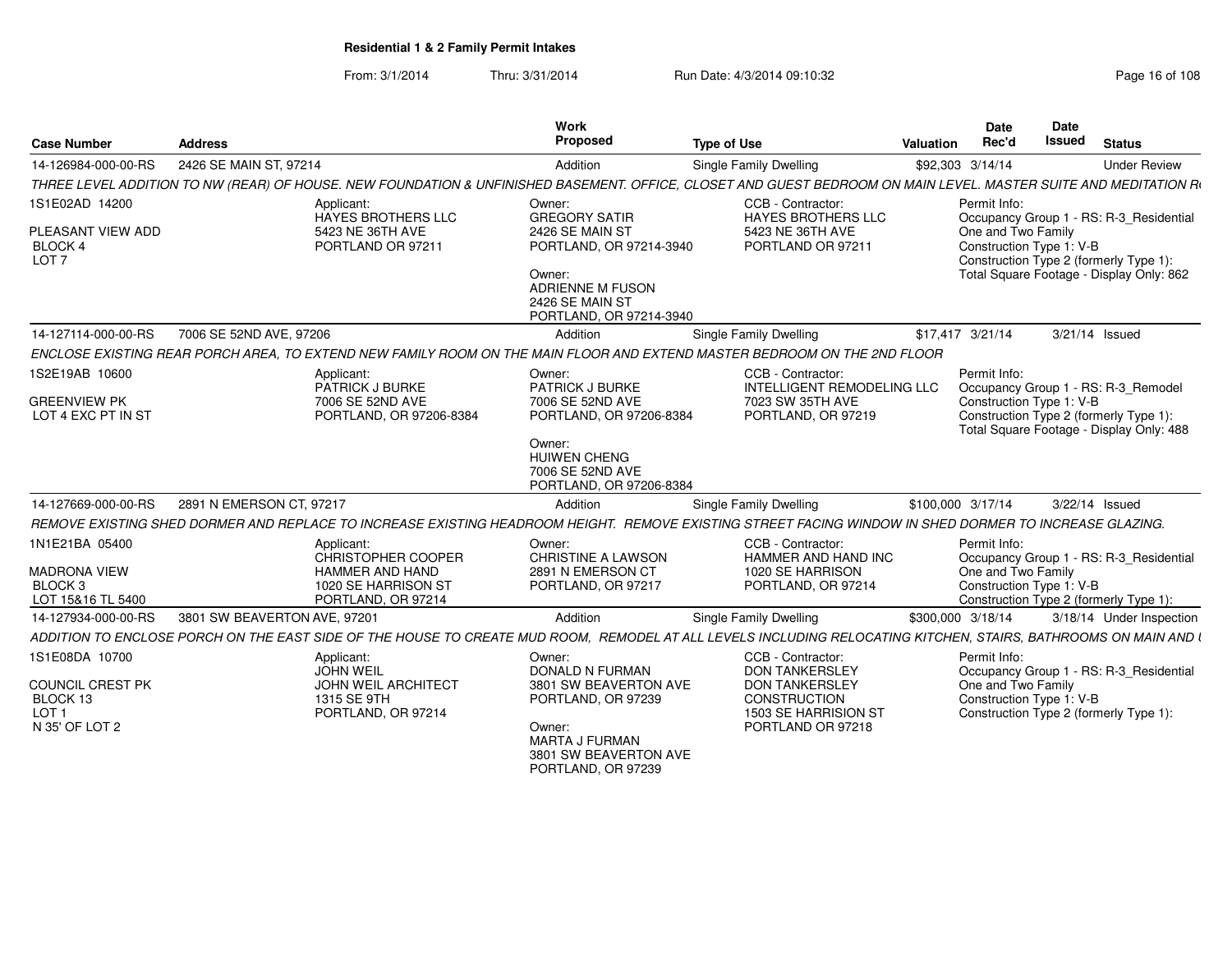| <b>Case Number</b>                                  | <b>Address</b>          |                                                                                                                                                                  | Work<br>Proposed                                                         | <b>Type of Use</b>                                                                                                              | <b>Valuation</b> | <b>Date</b><br>Rec'd                           | Date<br>Issued                                                                                                | <b>Status</b>                              |  |
|-----------------------------------------------------|-------------------------|------------------------------------------------------------------------------------------------------------------------------------------------------------------|--------------------------------------------------------------------------|---------------------------------------------------------------------------------------------------------------------------------|------------------|------------------------------------------------|---------------------------------------------------------------------------------------------------------------|--------------------------------------------|--|
| 14-127952-000-00-RS                                 | 2846 SE ASH ST, 97214   |                                                                                                                                                                  | Addition                                                                 | <b>Single Family Dwelling</b>                                                                                                   |                  | \$53,754 3/18/14                               |                                                                                                               | 3/22/14 Issued                             |  |
|                                                     |                         | ONE STORY REAR/ SIDE ADDITION WITH UNFINISHED BASEMENT. NEW STAIRS FROM BASEMENT TO NEW MUDROOM ON FIRST FLOOR. NEW MASTER BEDROOM ON FIRST FLOOR                |                                                                          |                                                                                                                                 |                  |                                                |                                                                                                               |                                            |  |
| 1N1E36CC 02600                                      |                         | Applicant:<br><b>JAMES KISTNER</b>                                                                                                                               | Owner:<br><b>MARINA L HYACINTH</b>                                       | CCB - Contractor:<br>POWER PLUMBING CO                                                                                          |                  | Permit Info:                                   |                                                                                                               | Occupancy Group 1 - RS: R-3_Residential    |  |
| <b>MANNINGS ADD</b><br>BLOCK 3<br>LOT <sub>1</sub>  |                         | <b>ARCIFORM LLC</b><br>2303 N RANDOLPH AVE<br>PORTLAND, OR 97227                                                                                                 | 2846 SE ASH ST<br>PORTLAND, OR 97214-1826                                | PO BOX 19418<br><b>TIGARD, OR 97280</b><br>Web Page<br>Address:www.powerplumbingco.com Total Square Footage - Display Only: 502 |                  | One and Two Family<br>Construction Type 1: V-B |                                                                                                               | Construction Type 2 (formerly Type 1):     |  |
|                                                     |                         |                                                                                                                                                                  |                                                                          | CCB - Contractor:<br>MASTER TECH ELECTRIC INC<br>PO BX 99<br>EAGLE CREEK OR 97022                                               |                  |                                                |                                                                                                               |                                            |  |
|                                                     |                         |                                                                                                                                                                  |                                                                          | CCB - Contractor:<br>ADAM<br><b>ARCIFORM LLC</b><br>2303 N RANDOLPH AVE<br>PORTLAND, OR 97227                                   |                  |                                                |                                                                                                               |                                            |  |
| 14-127984-000-00-RS                                 | 1714 SE 55TH AVE, 97215 |                                                                                                                                                                  | Addition                                                                 | Single Family Dwelling                                                                                                          |                  | \$5,568 3/18/14                                |                                                                                                               | 3/22/14 Issued                             |  |
|                                                     |                         | 52SF KITCHEN ADDITION (APPROX 9 X 6) AND REMODEL. PLUMBING TO REMAIN IN SAME LOCATION. STRUCTURAL UPGRADE AS REQUIRED IN BASEMENT AND FIRST FLOOR, CHANGE ROOF F |                                                                          |                                                                                                                                 |                  |                                                |                                                                                                               |                                            |  |
| 1S2E06DB 07800<br>NIXON TERR & PLAT 2 & 3<br>LOT 33 |                         | Applicant:<br><b>MARK JOHNSON</b><br>BIRDSMOUTH CONSTRUCTION<br>1633 SE 55TH AVE<br>PORTLAND, OR 97215                                                           |                                                                          | CCB - Contractor:<br>PIPELINE PLUMBING & DRAIN<br>333 S STATE ST PMB V-108<br>LAKE OSWEGO OR 97034<br>PORTLAND, OR 97215-3344   |                  | Permit Info:<br>One and Two Family             | Occupancy Group 1 - RS: R-3_Residential<br>Construction Type 1: V-B<br>Construction Type 2 (formerly Type 1): |                                            |  |
|                                                     |                         |                                                                                                                                                                  | Owner:<br>MELINDA J RUPP<br>1714 SE 55TH AVE<br>PORTLAND, OR 97215-3344  | CCB - Contractor:<br>PC ELECTRIC INC<br>PO BOX 517<br>NEWBERG OR 97132                                                          |                  |                                                |                                                                                                               | Total Square Footage - Display Only: 52    |  |
|                                                     |                         |                                                                                                                                                                  |                                                                          | CCB - Contractor:<br><b>JOSHUA SALINGER</b><br>BIRDSMOUTH CONSTRUCTION LLO<br>1633 SE 55TH AVE<br>PORTLAND OR 97215             |                  |                                                |                                                                                                               |                                            |  |
| 14-128241-000-00-RS                                 | 1612 SE 55TH AVE, 97215 |                                                                                                                                                                  | Addition                                                                 | <b>Single Family Dwelling</b>                                                                                                   |                  | \$50,000 3/25/14                               |                                                                                                               | 3/25/14 Issued                             |  |
|                                                     |                         | DEMO EXISTING ATTACHED GARAGE AND CONSTRUCT NEW TWO STORY ATTACHED ADDITION, GARAGE AND STORAGE ON THE MAIN FLOOR AND NEW BEDROOM ON THE SECOND FLOOR.           |                                                                          |                                                                                                                                 |                  |                                                |                                                                                                               |                                            |  |
| 1S2E06DB 08200                                      |                         | Applicant:<br>Timothy Meier, AIA                                                                                                                                 | Owner:<br><b>TIMOTHY G MEIER</b>                                         | CCB - Contractor:<br>BIRDSMOUTH CONSTRUCTION LL <sup>i</sup> Occupancy Group 1 - RS: R-3_Residential                            |                  | Permit Info:                                   |                                                                                                               |                                            |  |
| NIXON TERR & PLAT 2 & 3<br>LOT <sub>29</sub>        |                         | 1612 SE 55th Avenue<br>Portland, OR 97215                                                                                                                        | 1612 SE 55TH AVE<br>PORTLAND, OR 97215                                   | 1633 SE 55TH AVE<br>PORTLAND, OR 97215                                                                                          |                  | One and Two Family<br>Construction Type 1: V-B |                                                                                                               | Construction Type 2 (formerly Type 1): V-B |  |
|                                                     |                         |                                                                                                                                                                  | Owner:<br><b>GAYLE L MEIER</b><br>1612 SE 55TH AVE<br>PORTLAND, OR 97215 |                                                                                                                                 |                  |                                                |                                                                                                               | Total Square Footage - Display Only: 588   |  |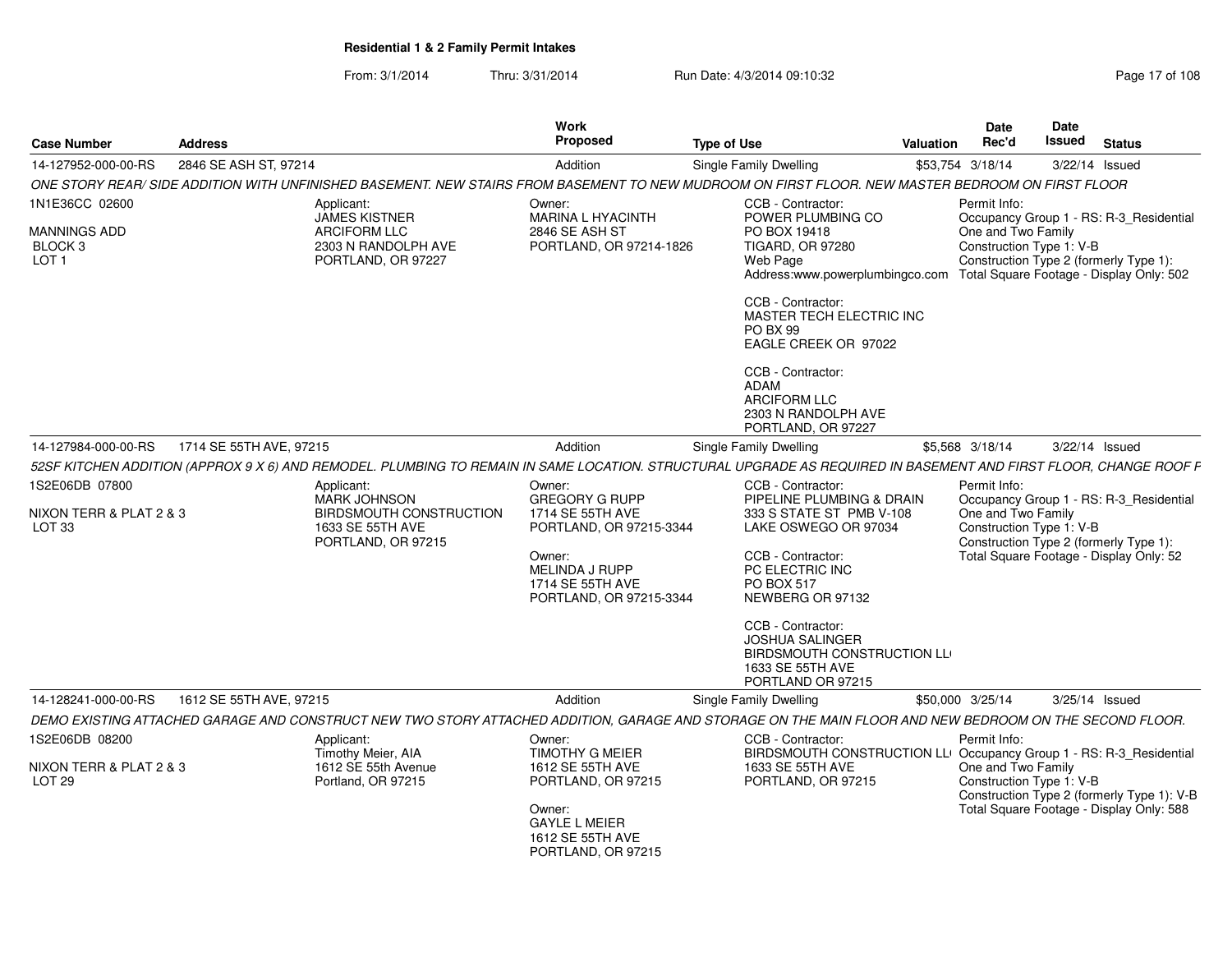| <b>Case Number</b>                                     | <b>Address</b>                                                                                                                                              | Work<br>Proposed                                                                                                               | <b>Type of Use</b>                                                     | Valuation | Date<br>Rec'd                                         | Date<br><b>Issued</b> | <b>Status</b>                                                                           |
|--------------------------------------------------------|-------------------------------------------------------------------------------------------------------------------------------------------------------------|--------------------------------------------------------------------------------------------------------------------------------|------------------------------------------------------------------------|-----------|-------------------------------------------------------|-----------------------|-----------------------------------------------------------------------------------------|
| 14-128492-000-00-RS                                    | 6035 SE HARRISON ST, 97215                                                                                                                                  | Addition                                                                                                                       | <b>Single Family Dwelling</b>                                          |           | \$73,918 3/19/14                                      |                       | <b>Under Review</b>                                                                     |
|                                                        | SECOND FLOOR ADDITION AND REMODEL; PARTIAL FIRST FLOOR AND BASEMENT REMODEL FOR STAIR REPLACEMENT AND ELEVATOR RETROFIT; ADD SECOND STORY DECK              |                                                                                                                                |                                                                        |           |                                                       |                       |                                                                                         |
| 1S2E06DA 16300                                         | Applicant:<br><b>RAY CULI</b>                                                                                                                               | Owner:<br>EDWARD T AMANN                                                                                                       | CCB - Contractor:<br><b>BRADFORD CAMERON</b>                           |           | Permit Info:                                          |                       | Occupancy Group 1 - RS: R-3 Residential                                                 |
| SECTION 06 1S 2E<br>TL 16300 0.13 ACRES                | R & B DESIGN STUDIO LLC<br>70 NE FREMONT ST<br>PORTLAND OR 97212                                                                                            | 6035 SE HARRISON ST<br>PORTLAND, OR 97215-3444<br>Owner:<br>KAREN A TALERICO<br>6035 SE HARRISON ST<br>PORTLAND, OR 97215-3444 | CAMERON CONSTRUCTION INC<br>322 SE 61ST AVE<br>PORTLAND OR 97215       |           | One and Two Family<br>Construction Type 1: V-B        |                       | Construction Type 2 (formerly Type 1): V-B<br>Total Square Footage - Display Only: 1179 |
| 14-128614-000-00-RS                                    | 445 SE 67TH AVE, 97215                                                                                                                                      | Addition                                                                                                                       | <b>Single Family Dwelling</b>                                          |           | \$1,713 3/19/14                                       |                       | 3/25/14 Issued                                                                          |
|                                                        | CONSTRUCT 16 SQ. FT. BUMP OUT AND DORMER TO CONSTRUCT NEW STAIRWELL FROM SECOND FLOOR TO PROPOSED CONVERTED ATTIC, CONVERT BASEMENT TO HABITABLE SPACE, AI  |                                                                                                                                |                                                                        |           |                                                       |                       |                                                                                         |
| 1N2E32CC 02900<br><b>BROADVIEW</b>                     | Applicant:<br><b>STEVEN R KEM</b><br><b>KEM'S WOODWORKS INC</b>                                                                                             | Owner:<br><b>MICHAEL MERRILL</b><br>445 SE 67TH AVE                                                                            | CCB - Contractor:<br><b>STEVEN R KEM</b><br><b>KEM'S WOODWORKS INC</b> |           | Permit Info:<br>One and Two Family                    |                       | Occupancy Group 1 - RS: R-3_Residential                                                 |
| BLOCK <sub>3</sub><br>LOT <sub>5</sub>                 | PO BOX 396<br>CORNELIUS, OR 97113                                                                                                                           | PORTLAND, OR 97215<br>Owner:<br><b>ANGELA FRANK</b><br>445 SE 67TH AVE<br>PORTLAND, OR 97215                                   | <b>PO BOX 396</b><br>CORNELIUS, OR 97113                               |           | Construction Type 1: V-B                              |                       | Construction Type 2 (formerly Type 1):<br>Total Square Footage - Display Only: 16       |
| 14-128695-000-00-RS                                    | 4207 SW 52ND AVE, 97221                                                                                                                                     | Addition                                                                                                                       | Single Family Dwelling                                                 |           | \$250,000 3/19/14                                     |                       | 3/19/14 Issued                                                                          |
|                                                        | SECOND FLOOR ADDTION OF MASTER SUITE ABOVE GARAGE. BUMP OUT WEST WALL OF GARAGE AND NEW STAIRS FOR NEW LIVING SPACE ABOVE. NEW FRONT ENTRY. REMODEL KITCHEN |                                                                                                                                |                                                                        |           |                                                       |                       |                                                                                         |
| 1S1E07DC 03700                                         | Applicant:<br><b>MATTHEW DABY</b>                                                                                                                           | Owner:<br>SOPHIE SNOW                                                                                                          | CCB - Contractor:<br><b>CELLAR RIDGE CUSTOM HOMES</b>                  |           | Permit Info:                                          |                       | Occupancy Group 1 - RS: R-3_Residential                                                 |
| <b>SMOKE RISE</b><br><b>BLOCK 4</b><br>LOT 1&2 TL 3700 | 4406 NE 12TH AVE<br>PORTLAND OR 97211                                                                                                                       | 4207 SW 52ND AVE<br>PORTLAND, OR 97221-2007<br>Owner:<br><b>JEREMY SNOW</b><br>4207 SW 52ND AVE<br>PORTLAND, OR 97221-2007     | 328 NE DAVIS #4<br>MCMINVILLE, OR 97128                                |           | One and Two Family<br>Construction Type 1: V-B        |                       | Construction Type 2 (formerly Type 1):<br>Total Square Footage - Display Only: 865      |
| 14-128717-000-00-RS                                    | 4234 NE PRESCOTT ST, 97218                                                                                                                                  | Addition                                                                                                                       | <b>Single Family Dwelling</b>                                          |           | \$5,849 3/19/14                                       |                       | 3/19/14 Under Inspection                                                                |
|                                                        | <b>NEW 288 SF PATIO COVER AT REAR OF HOUSE</b>                                                                                                              |                                                                                                                                |                                                                        |           |                                                       |                       |                                                                                         |
| 1N2E19CB 02100                                         | Applicant:<br>RYAN DONOHOE                                                                                                                                  | Owner:<br>RYAN DONOHOE                                                                                                         |                                                                        |           | Permit Info:                                          |                       | Occupancy Group 1 - RS: U_Decks,                                                        |
| SECTION 19 1N 2E<br>TL 2100 0.18 ACRES                 | 4234 NE PRESCOTT ST<br>PORTLAND, OR 97218-1632                                                                                                              | 4234 NE PRESCOTT ST<br>PORTLAND, OR 97218-1632<br>Owner:<br>THERESE DONOHOE                                                    |                                                                        |           | Patios, Porches, Carports<br>Construction Type 1: V-B |                       | Construction Type 2 (formerly Type 1):<br>Total Square Footage - Display Only: 288      |
|                                                        |                                                                                                                                                             | 4234 NE PRESCOTT ST<br>PORTLAND, OR 97218-1632                                                                                 |                                                                        |           |                                                       |                       |                                                                                         |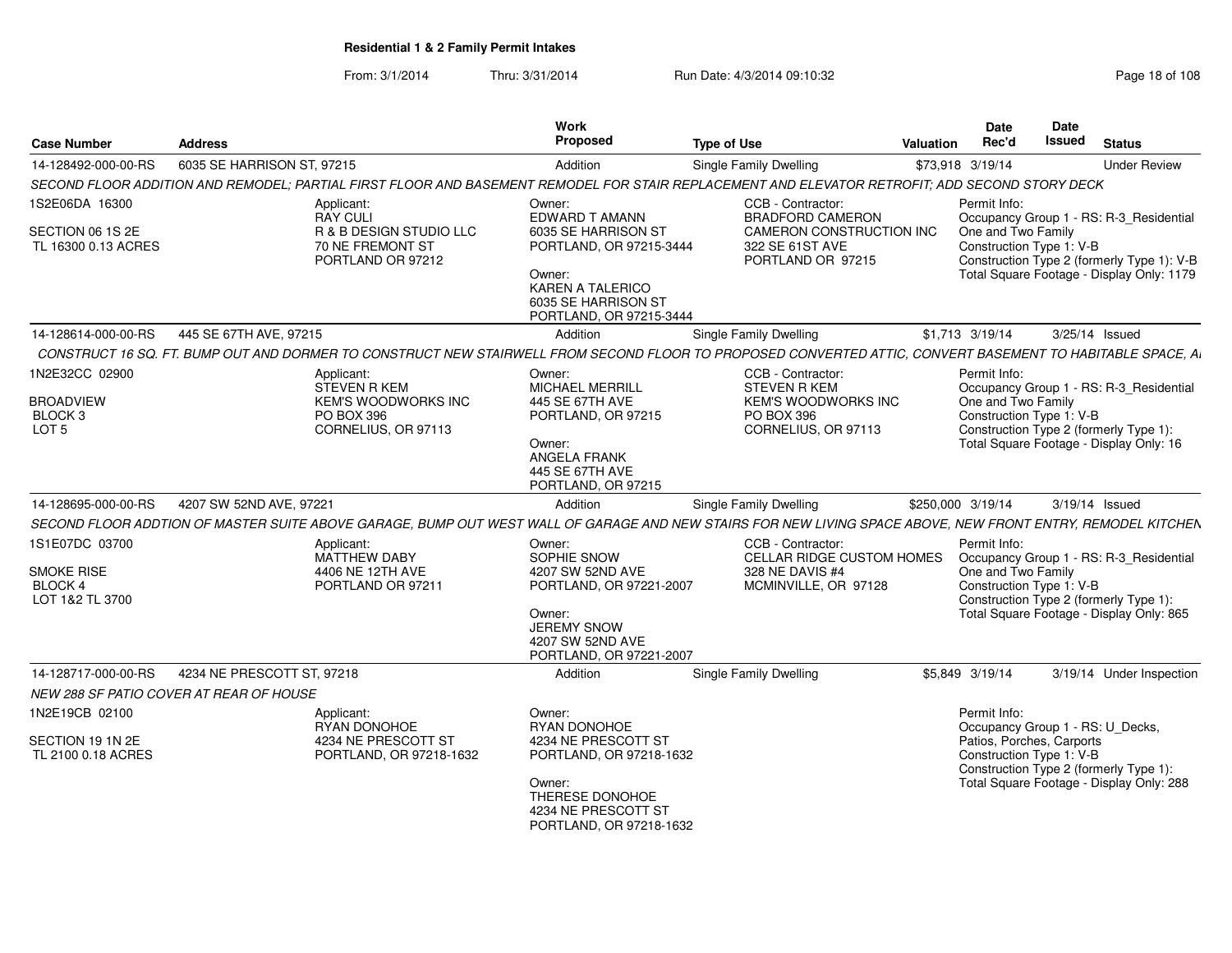From: 3/1/2014Thru: 3/31/2014 Run Date: 4/3/2014 09:10:32 Research 2010 Rage 19 of 108

| <b>Case Number</b>                          | <b>Address</b>                                                                                                                                               | Work<br><b>Proposed</b>                                                        | <b>Type of Use</b>                                                                       | Date<br>Rec'd<br><b>Valuation</b> |                                                | Date<br><b>Issued</b> | <b>Status</b>                                                                      |  |
|---------------------------------------------|--------------------------------------------------------------------------------------------------------------------------------------------------------------|--------------------------------------------------------------------------------|------------------------------------------------------------------------------------------|-----------------------------------|------------------------------------------------|-----------------------|------------------------------------------------------------------------------------|--|
| 14-129006-000-00-RS                         | 5935 NE 45TH AVE, 97218                                                                                                                                      | Addition                                                                       | Single Family Dwelling                                                                   | \$116,000 3/20/14                 |                                                |                       | <b>Under Review</b>                                                                |  |
|                                             | ADDITION OF 340 SF TO MAIN FLOOR AND 2ND FLOOR ADDITION FOR NEW MASTER BEDROOM SUITE, COMPLETELY REMODEL AND RECONFIGURE MAIN FLOOR, NEW BATHROOM (3 BATHROC |                                                                                |                                                                                          |                                   |                                                |                       |                                                                                    |  |
| 1N2E18CC 02300<br>STOKES TR                 | Applicant:<br>PATRICK O'NEILL<br>5935 NE 45TH AVE                                                                                                            | Owner:<br>PATRICK O'NEILL<br>5935 NE 45TH AVE                                  |                                                                                          | Permit Info                       | One and Two Family                             |                       | Occupancy Group 1 - RS: R-3_Residential                                            |  |
| LOT 46 TL 2300                              | PORTLAND, OR 97218-1425                                                                                                                                      | PORTLAND, OR 97218-1425                                                        |                                                                                          |                                   | Construction Type 1: V-B                       |                       | Construction Type 2 (formerly Type 1): V-B                                         |  |
|                                             |                                                                                                                                                              | Owner:<br><b>LISSET O'NEILL</b><br>5935 NE 45TH AVE<br>PORTLAND, OR 97218-1425 |                                                                                          |                                   |                                                |                       | Total Square Footage - Display Only: 1730                                          |  |
| 14-129065-000-00-RS                         | 3803 SE 27TH AVE, 97202                                                                                                                                      | Addition                                                                       | Single Family Dwelling                                                                   | \$60,000 3/20/14                  |                                                |                       | <b>Under Review</b>                                                                |  |
|                                             | KITCHEN REMODEL ON MAIN FLOOR. REMOVE WINDOW AND INFILL ON ONE WALL AND ENLARGE EXISTING OPEING WITH 2 NEW WINDOWS ON OTHER WALL: NEW POST AND REINFORCE WA  |                                                                                |                                                                                          |                                   |                                                |                       |                                                                                    |  |
| 1S1E12CB 07800                              | Applicant:<br>ALUNA SCHROEDER                                                                                                                                | Owner:<br>DANIEL E RUBIN                                                       | CCB - Contractor:<br>WILLCO PAINTING CONSTRUCTIO Occupancy Group 1 - RS: R-3_Residential | Permit Info:                      |                                                |                       |                                                                                    |  |
| <b>EVANSTON</b><br>BLOCK 4<br><b>LOT 12</b> | 920 SE CARUTHERS ST<br>PORTLAND, OR 97214                                                                                                                    | 3803 SE 27TH AVE<br>PORTLAND, OR 97202                                         | 3380 SE 20TH AV<br>PORTLAND, OR 97202                                                    |                                   | One and Two Family<br>Construction Type 1: V-B |                       | Construction Type 2 (formerly Type 1):                                             |  |
|                                             |                                                                                                                                                              | Owner:<br><b>VANESSA J RUBIN</b><br>3803 SE 27TH AVE<br>PORTLAND, OR 97202     |                                                                                          |                                   |                                                |                       | Total Square Footage - Display Only: 77                                            |  |
| 14-129294-000-00-RS                         | 6230 NE CLACKAMAS ST                                                                                                                                         | Addition                                                                       | <b>Single Family Dwelling</b>                                                            | \$36,193 3/20/14                  |                                                |                       | <b>Under Review</b>                                                                |  |
|                                             | NEW TWO STORY ADDITION TO THE REAR OF EXISTING DWELLING, NEW REAR PORCH WITH DECK ABOVE. CREATE NEW SECOND FLOOR BATHROOM.                                   |                                                                                |                                                                                          |                                   |                                                |                       |                                                                                    |  |
| 1N2E31AA 00701                              | Applicant:<br>Jason Rodarte                                                                                                                                  | Owner:<br><b>RICK BORTNICK</b>                                                 | CCB - Contractor:<br><b>JASON RODARTE</b>                                                | Permit Info:                      |                                                |                       | Occupancy Group 1 - RS: R-3 Residential                                            |  |
| <b>SUMMIT ADD</b><br>BLOCK 4                | RODARTE DESIGN & REMODEL<br><b>INC</b>                                                                                                                       | 6230 NE CLACKAMAS ST<br>PORTLAND, OR 97213                                     | RODARTE DESIGN AND<br><b>REMODEL INC</b>                                                 |                                   | One and Two Family<br>Construction Type 1: V-B |                       |                                                                                    |  |
| LOT <sub>4</sub>                            | 1925 NE 53rd Avenue<br>Portland, OR 97213                                                                                                                    |                                                                                | 1925 NE 53RD<br>PORTLAND, OR 97213                                                       |                                   |                                                |                       | Construction Type 2 (formerly Type 1):<br>Total Square Footage - Display Only: 338 |  |
| 14-129547-000-00-RS                         | 6328 SW BRUGGER ST, 97219                                                                                                                                    | Addition                                                                       | Single Family Dwelling                                                                   | \$50,542 3/21/14                  |                                                |                       | 3/27/14 Under Inspection                                                           |  |
|                                             | 472 SQUARE FOOT MASTER BEDROOM AND BATH ADDITION                                                                                                             |                                                                                |                                                                                          |                                   |                                                |                       |                                                                                    |  |
| 1S1E30BC 05300                              | Applicant:<br><b>HAMISH MURRAY</b>                                                                                                                           | Owner:<br>CHRISTOPHER JENSEN                                                   | CCB - Contractor:<br><b>HAMISH MURRAY</b>                                                | Permit Info:                      |                                                |                       | Occupancy Group 1 - RS: R-3_Residential                                            |  |
| <b>TUALATIN AC</b><br><b>BLOCK 2</b>        | <b>HAMISH MURRAY</b><br><b>CONSTRUCTION INC</b>                                                                                                              | 6328 SW BRUGGER ST<br>PORTLAND, OR 97219-4933                                  | <b>HAMISH MURRAY</b><br><b>CONSTRUCTION INC</b>                                          |                                   | One and Two Family<br>Construction Type 1: V-B |                       |                                                                                    |  |
| <b>LOT 11</b>                               | 4627 SW CONDOR AVE<br>PORTLAND OR 97239                                                                                                                      | Owner:                                                                         | 4627 SW CONDOR AVE<br>PORTLAND OR 97239                                                  |                                   |                                                |                       | Construction Type 2 (formerly Type 1):<br>Total Square Footage - Display Only: 472 |  |
|                                             |                                                                                                                                                              | <b>LISA JENSEN</b><br>6328 SW BRUGGER ST                                       |                                                                                          |                                   |                                                |                       |                                                                                    |  |

PORTLAND, OR 97219-4933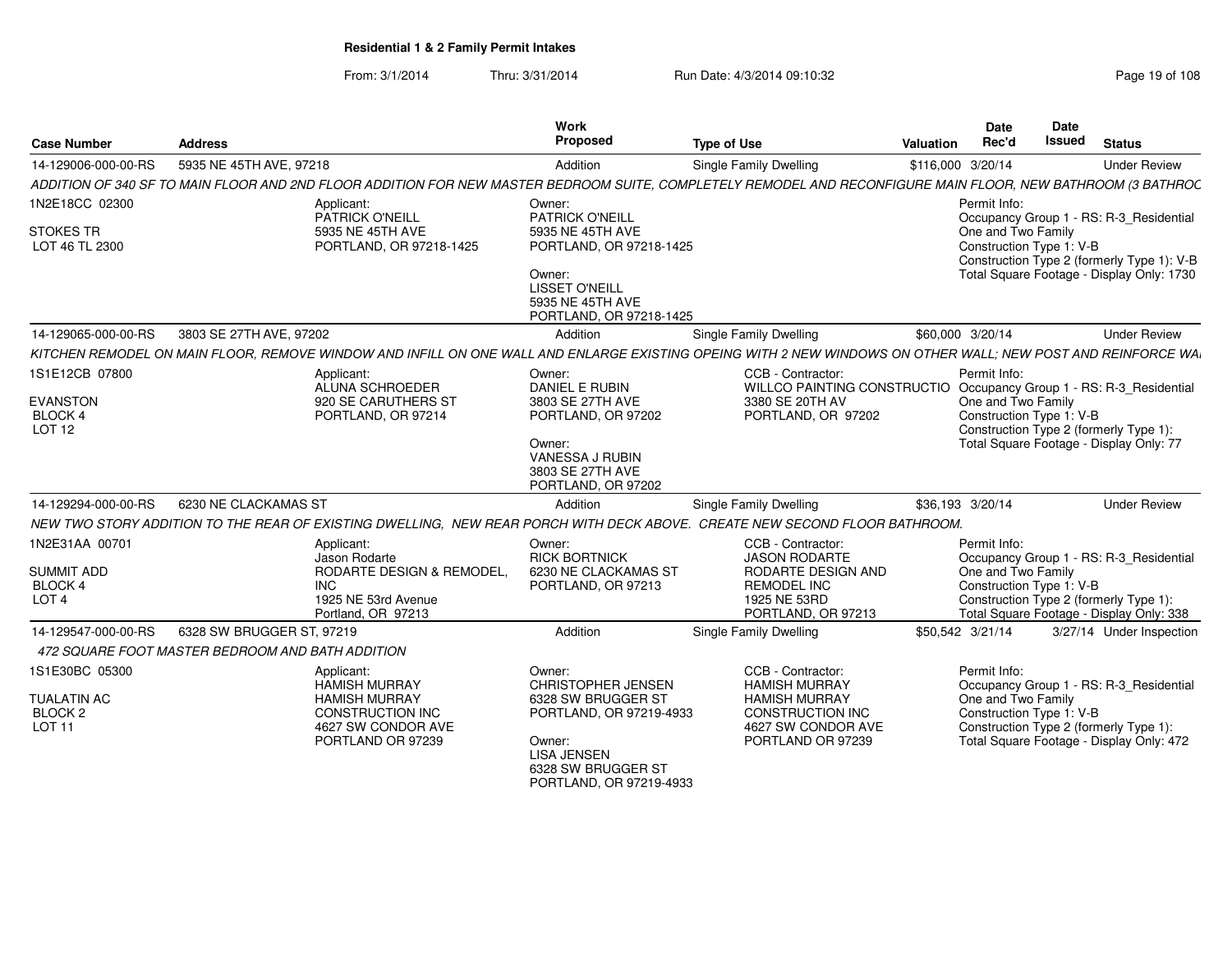|                                              |                            |                                                                                                         | <b>Work</b>                                       |                                                                                                                                                                | <b>Date</b>              | <b>Date</b>                                                                     |
|----------------------------------------------|----------------------------|---------------------------------------------------------------------------------------------------------|---------------------------------------------------|----------------------------------------------------------------------------------------------------------------------------------------------------------------|--------------------------|---------------------------------------------------------------------------------|
| <b>Case Number</b>                           | Address                    |                                                                                                         | Proposed                                          | Type of Use                                                                                                                                                    | Rec'd<br>Valuation       | Issued<br>Status                                                                |
| 14-129656-000-00-RS                          | 6611 NE WYGANT ST, 97218   |                                                                                                         | Addition                                          | Single Family Dwelling                                                                                                                                         | \$107 3/21/14            | 3/31/14 Issued                                                                  |
|                                              |                            |                                                                                                         |                                                   | NEW FRONT PORCH, REMODEL KITCHEN, MASTER BATH AND LAUNDRY ROOM. NEW DOOR AND WINDOW LOCATIONS ON FRONT ELEVATION                                               |                          |                                                                                 |
| 1N2E20BC 03100                               |                            | Applicant:<br><b>JAMES KREIPE</b>                                                                       | Owner:<br>DANIEL R BRIXIUS                        | CCB - Contractor:<br>NORTHWEST CENTRAL                                                                                                                         | Permit Info:             | Occupancy Group 1 - RS: R-3 Residential                                         |
| ECKELMAN AC                                  |                            | SQUARE DEAL REMODELING CO 6611 NE WYGANT ST                                                             |                                                   | PLUMBING CO INC                                                                                                                                                | One and Two Family       |                                                                                 |
| <b>BLOCK 4</b>                               | INC.                       |                                                                                                         | PORTLAND, OR 97218                                | 2870 SE 75TH AVE, #206                                                                                                                                         |                          | Construction Type 1: V-B                                                        |
| <b>LOT 10</b>                                |                            | 8603 SE STARK AVE<br>PORTLAND, OR 97216                                                                 | Owner:                                            | HILLSBORO, OR 971236715                                                                                                                                        |                          | Construction Type 2 (formerly Type 1)<br>Total Square Footage - Display Only: 1 |
|                                              |                            |                                                                                                         | LEE S BRIXIUS                                     | CCB - Contractor:                                                                                                                                              |                          |                                                                                 |
|                                              |                            |                                                                                                         | 6611 NE WYGANT ST<br>PORTLAND, OR 97218           | <b>JAMES KREIPE</b><br>SQUARE DEAL REMODELING CO                                                                                                               |                          |                                                                                 |
|                                              |                            |                                                                                                         |                                                   | <b>INC</b>                                                                                                                                                     |                          |                                                                                 |
|                                              |                            |                                                                                                         |                                                   | 8603 SE STARK AVE<br>PORTLAND, OR 97216                                                                                                                        |                          |                                                                                 |
| 14-129769-000-00-RS                          | 2220 SE 174TH AVE. 97233   |                                                                                                         | Addition                                          | Single Family Dwelling                                                                                                                                         | \$300.574 3/21/14        | <b>Under Review</b>                                                             |
|                                              |                            |                                                                                                         |                                                   | SECOND STORY ADDITION TO SINGLE FAMILY RESIDENCE INCLUDE LIVING ROOM, KITCHEN, DEN ROOM, OWNERS SUITE ROOM, 2 BATHROOMS; RECONFIGURE LOWER LEVEL WALLS TO INCL |                          |                                                                                 |
| 1S3E06DC 06300                               |                            | Applicant:                                                                                              | Owner:                                            | CCB - Contractor:                                                                                                                                              | Permit Info:             |                                                                                 |
|                                              |                            | EDWARD RADULESCU<br><b>EPR DESIGN, LLC</b>                                                              | <b>RIVERA PROPERTIES LLC</b><br>3701 SE 174TH AVE | EMPIRE BUILDING CO. LLC<br>P.O. BOX 16417                                                                                                                      | One and Two Family       | Occupancy Group 1 - RS: R-3_Residential                                         |
|                                              |                            | 825 NE 20TH AVE STE 202                                                                                 | PORTLAND, OR 97236-1253                           | PORTLAND, OR 97292                                                                                                                                             | Construction Type 1: V-B |                                                                                 |
|                                              |                            | PORTLAND, OR 97232                                                                                      |                                                   |                                                                                                                                                                |                          | Construction Type 2 (formerly Type 1):                                          |
| 14-129914-000-00-RS                          | 3810 SW NEVADA CT, 9721    |                                                                                                         | Addition                                          | Single Family Dwelling                                                                                                                                         | \$97,539 3/21/14         | Total Square Footage - Display Only: 2807<br><b>Under Review</b>                |
|                                              |                            |                                                                                                         |                                                   | CONSTRUCT NEW 854 SQ. FT. MASTER SUITE ADDITION, RELOCATE EXISTING MASTER BATHROOM AND LAUNDRY ROOM, EXPAND EXISTING ATTACHED GARAGE 150 SQ. FT., RE           |                          |                                                                                 |
| 1S1E20BD 01200                               |                            | Applicant:                                                                                              | Owner:                                            | CCB - Contractor:                                                                                                                                              | Permit Info:             |                                                                                 |
|                                              |                            | JIM BRUCE                                                                                               | <b>CAROL W VIAL</b>                               | <b>JIM BRUCE</b>                                                                                                                                               |                          | Occupancy Group 1 - RS: R-3 Residential                                         |
| SECTION 20 1S 1E<br>TL 1200 0.56 ACRES       |                            | JB CONSTRUCTION SERVICES INC 3810 SW NEVADA CT<br>PO BOX 10071                                          | PORTLAND, OR 97219-1513                           | JB CONSTRUCTION SERVICES INC One and Two Family<br>PO BOX 10071                                                                                                | Construction Type 1: V-B |                                                                                 |
|                                              |                            | PORTLAND OR 97296                                                                                       |                                                   | PORTLAND OR 97296                                                                                                                                              |                          | Construction Type 2 (formerly Type 1): V-B                                      |
| 14-130065-000-00-RS                          | 1415 SE UMATILLA ST, 97202 |                                                                                                         | Addition                                          | Single Family Dwelling                                                                                                                                         | \$24,307 3/22/14         | Total Square Footage - Display Only: 1004<br>4/1/14 Issued                      |
|                                              |                            | RAISE ROOF TO CAPTURE ADDITIONAL 227 SQUARE FOOT OF ATTIC SPACE FOR ADDITIONAL LIVING SPACE FOR BEDROOM |                                                   |                                                                                                                                                                |                          |                                                                                 |
| 1S1E23CD 04100                               |                            | Applicant:                                                                                              | Owner:                                            | CCB - Contractor:                                                                                                                                              | Permit Info:             |                                                                                 |
|                                              |                            | <b>DAVID LIPKIND</b>                                                                                    | <b>FARIDE AKRETCH</b>                             | DAVID LIPKIND                                                                                                                                                  |                          | Occupancy Group 1 - RS: R-3_Residential                                         |
| SELLWOOD<br>BLOCK 57                         |                            | SHELBYVILLE PROPERTIES LLC 1415 SE UMATILLA ST<br>1215 NE WEBSTER                                       | PORTLAND, OR 97202                                | SHELBYVILLE PROPERTIES LLC<br>1215 NE WEBSTEI                                                                                                                  | One and Two Family       | Construction Type 1: V-B                                                        |
| LOT 5                                        |                            | PORTLAND OR 97211                                                                                       |                                                   | PORTLAND OR 97211                                                                                                                                              |                          | Construction Type 2 (formerly Type 1):                                          |
|                                              |                            |                                                                                                         |                                                   |                                                                                                                                                                |                          | Total Square Footage - Display Only: 227                                        |
| 14-130072-000-00-RS                          | 9014 N MCKENNA AVE, 97203  | REMODEL HOUSE AND CONSTRUCT 826 SQUARE FOOT ADDDITION AT REAR, ADD MASTER BATHROOM. TOTAL 2 TOILETS     | Addition                                          | Single Family Dwelling                                                                                                                                         | \$88,448 3/22/14         | <b>Under Review</b>                                                             |
| 1N1E07AA 08100                               |                            | Applicant:                                                                                              | Owner:                                            | CCB - Contractor:                                                                                                                                              | Permit Info:             |                                                                                 |
|                                              |                            | <b>MARKT &amp; COMPANY</b>                                                                              | <b>WILLIAM C MARKT</b>                            | <b>MARKT &amp; COMPANY</b>                                                                                                                                     |                          | Occupancy Group 1 - RS: R-3_Residential                                         |
| PORTSMOUTH VILLA ANX 1<br>BLOCK <sub>2</sub> |                            | <b>CONSTRUCTION LLC</b><br>20490 SWEETBRIAR RD                                                          | 9014 N MCKENNA AVE<br>PORTLAND, OR 97203-2678     | <b>CONSTRUCTION LLC</b><br>20490 SWEETBRIAR RD                                                                                                                 | One and Two Family       | Construction Type 1: V-B                                                        |
| LOT <sub>2</sub>                             |                            | WEST LINN OR 97068                                                                                      |                                                   | WEST LINN OR 97068                                                                                                                                             |                          | Construction Type 2 (formerly Type 1):                                          |
|                                              |                            |                                                                                                         |                                                   |                                                                                                                                                                |                          | Total Square Footage - Display Only: 826                                        |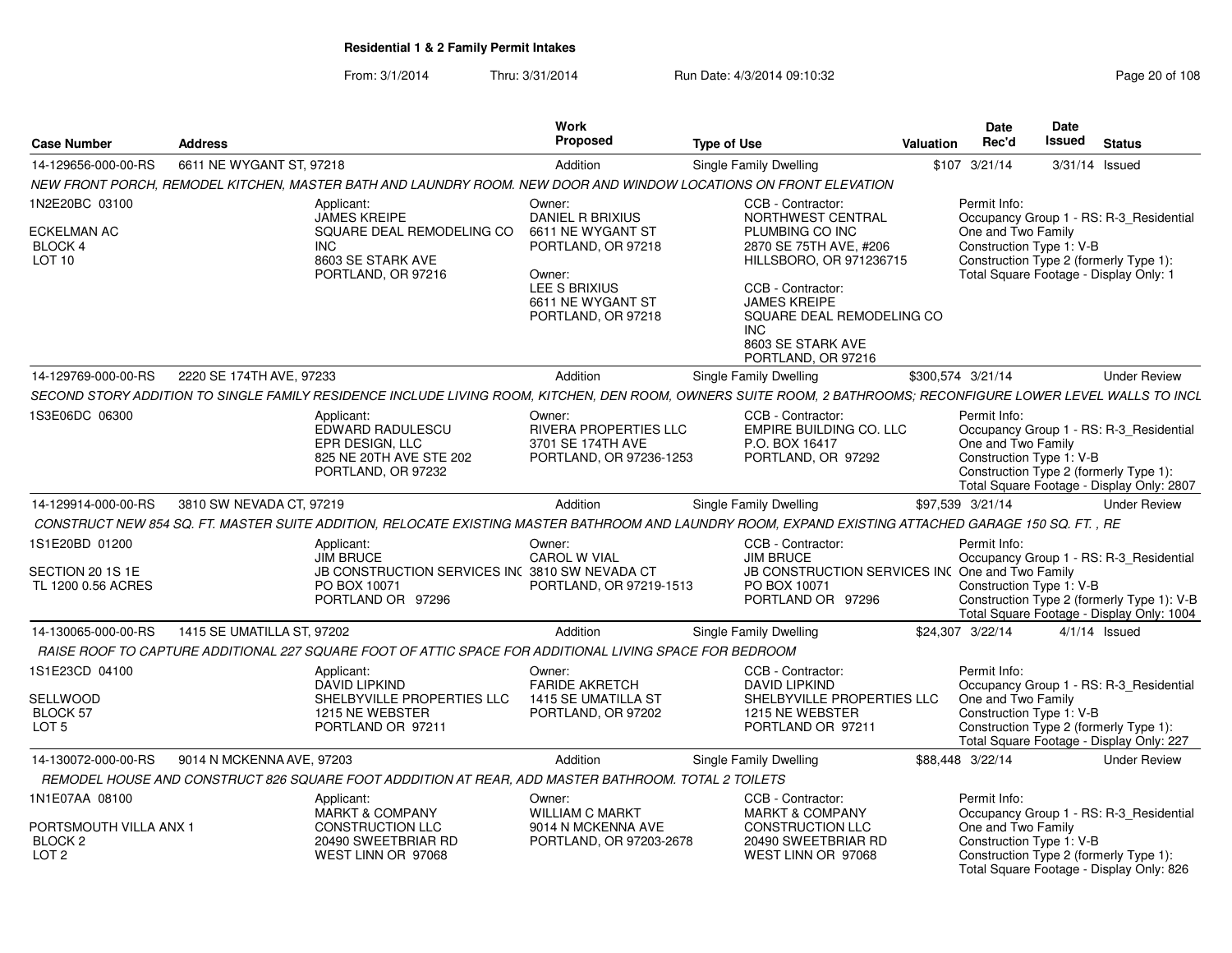|                                                                                                                                                                          |                                                                                                                       | Work                                                                                                                                                      |                                                                                                        | Date               | Date                                                                                                                                                                                         |
|--------------------------------------------------------------------------------------------------------------------------------------------------------------------------|-----------------------------------------------------------------------------------------------------------------------|-----------------------------------------------------------------------------------------------------------------------------------------------------------|--------------------------------------------------------------------------------------------------------|--------------------|----------------------------------------------------------------------------------------------------------------------------------------------------------------------------------------------|
| <b>Address</b><br><b>Case Number</b>                                                                                                                                     |                                                                                                                       | Proposed                                                                                                                                                  | <b>Type of Use</b>                                                                                     | Rec'd<br>Valuation | Issued<br><b>Status</b>                                                                                                                                                                      |
| 2732 SE 35TH PL, 97202<br>14-130465-000-00-RS                                                                                                                            |                                                                                                                       | Addition                                                                                                                                                  | Single Family Dwelling                                                                                 | \$8,000 3/26/14    | 3/26/14 Issued                                                                                                                                                                               |
| MINOR DORMER ADDITION ON THE EAST SIDE OF THE HOUSE TO CREATE NEW BATHROOM AND CONVERT ATTIC TO LIVING SPACE                                                             |                                                                                                                       |                                                                                                                                                           |                                                                                                        |                    |                                                                                                                                                                                              |
| 1S1E12AB 17900<br><b>RAVENSWOOD</b><br>BLOCK 7<br><b>LOT 11</b>                                                                                                          | Applicant:<br><b>TERRY HELLEM</b><br>PROJECTIVE BUILDING DESIGNS 2732 SE 35TH PL<br>PO BOX 6542<br>BEAVERTON OR 97007 | Owner:<br><b>WENG CHONG CHAN</b><br>PORTLAND, OR 97202-1513<br>Owner:<br>JACQULINE KOK ON LEUNG<br>2732 SE 35TH PL<br>PORTLAND, OR 97202-1513             | Primary Contractor:<br>TO BID                                                                          | Permit Info:       | Occupancy Group 1 - RS: R-3_Residential<br>One and Two Family<br>Construction Type 1: V-B<br>Construction Type 2 (formerly Type 1):<br>Total Square Footage - Display Only: 69               |
| 14-130637-000-00-RS   6132 SW 55TH DR. 97221                                                                                                                             |                                                                                                                       | Addition                                                                                                                                                  | Single Family Dwelling                                                                                 | \$175,538 3/25/14  | <b>Under Review</b>                                                                                                                                                                          |
| ADDITION TO THE NE SIDE OF THE HOUSE: TO EXTEND ATTACHED GARAGE TO TWO CAR GARAGE: ADDITION TO MAIN FLOOR TO RECONFIGURE KITCHEN AND DINING ROOM AREA: CREATE N          |                                                                                                                       |                                                                                                                                                           |                                                                                                        |                    |                                                                                                                                                                                              |
| 1S1E18CD 00200<br><b>VERMONT HILLS</b><br>BLOCK 8<br>LOT <sub>2</sub>                                                                                                    | Applicant:<br>MOUNTAINWOOD HOMES INC<br>PO BOX 2257<br>BEAVERTON OR 97075                                             | Owner:<br>KENNETH A OTLEY<br>6132 SW 55TH DR<br>PORTLAND, OR 97221<br>Owner:<br>ANNE L LAGOZZINO<br>6132 SW 55TH DR<br>PORTLAND, OR 97221                 | CCB - Contractor:<br>MOUNTAINWOOD HOMES INC<br>PO BOX 2257<br>BEAVERTON OR 97075                       | Permit Info:       | Occupancy Group 1 - RS: R-3_Residential<br>One and Two Family<br>Construction Type 1: V-B<br>Construction Type 2 (formerly Type 1): V-B<br>Total Square Footage - Display Only: 1756         |
| 14-130676-000-00-RS 3431 SE REX ST. 97202                                                                                                                                |                                                                                                                       | Addition                                                                                                                                                  | Single Family Dwelling                                                                                 | \$331,883 3/25/14  | <b>Under Review</b>                                                                                                                                                                          |
| ADDITION TO SE PORTION OF THE HOUSE & ADD COVERED PATIO;RECONFIGURE LOWER LEVEL WALLS TO INCLUDE; UNFINISHED STORAGE, BATH, AND REC ROOM; ADD TO MAIN FLOOR ANL          |                                                                                                                       |                                                                                                                                                           |                                                                                                        |                    |                                                                                                                                                                                              |
| 1S1E24AC 13400<br>EASTMORELAND<br>BLOCK 64<br>LOT 12&13 TL 13400                                                                                                         | Applicant:<br>ROB HUMPHREY<br><b>FASTER PERMITS</b><br>14334 NW EAGLERIDGE LANE<br>PORTLAND, OR 97229                 | Owner:<br><b>SAMANTHA E COHEN</b><br>5105 SE 44TH AVE<br>PORTLAND, OR 97206                                                                               | CCB - Contractor:<br>CLASSIC IMAGE HOMES LLC<br>PO BOX 302<br>MARYLHURST, OR 97036                     | Permit Info:       | Occupancy Group 1 - RS: R-3_Residential<br>One and Two Family<br>Construction Type 1: V-B<br>Construction Type 2 (formerly Type 1): V-B<br>Total Square Footage - Display Only: 4236         |
| 14-131102-000-00-RS<br>1524 SE 41ST AVE - Unit B. 97214                                                                                                                  |                                                                                                                       | Addition                                                                                                                                                  | Single Family Dwelling                                                                                 | \$150,000 3/26/14  | 3/26/14 Issued                                                                                                                                                                               |
| RAISE HOUSE (Limited Structural Engineering Review.) TO CONVERT BASEMENT TO LIVING SPACE AND UTILIZE HALF OF BASEMENT AS ADU; NEW KITCHEN, BATHROOM, TWO BEDROOM AND LAI |                                                                                                                       |                                                                                                                                                           |                                                                                                        |                    |                                                                                                                                                                                              |
| IS2E06CB 19400                                                                                                                                                           | Applicant:<br>MARY HOGUE<br><b>MKM ARCHITECTURE</b><br>3304 SE 52ND AVE<br>PORTLAND OR 97206                          | Owner:<br><b>JAMES A KILLPACK</b><br>1524 SE 41ST AVE<br>PORTLAND, OR 97214-5230<br>Owner:<br>LIBBY M LUKE<br>1524 SE 41ST AVE<br>PORTLAND, OR 97214-5230 | CCB - Contractor:<br><b>JARED MACK</b><br>JARED MACK CONSTRUCTION<br>6030 SE 89TH<br>PORTLAND OR 97266 | Permit Info:       | Occupancy Group 1 - RS: R-3_Remodel<br>Construction Type 1: V-B<br>Construction Type 2 (formerly Type 1): V-B<br>Total Square Footage - Display Only: 359<br>Number of New Dwelling Units: 1 |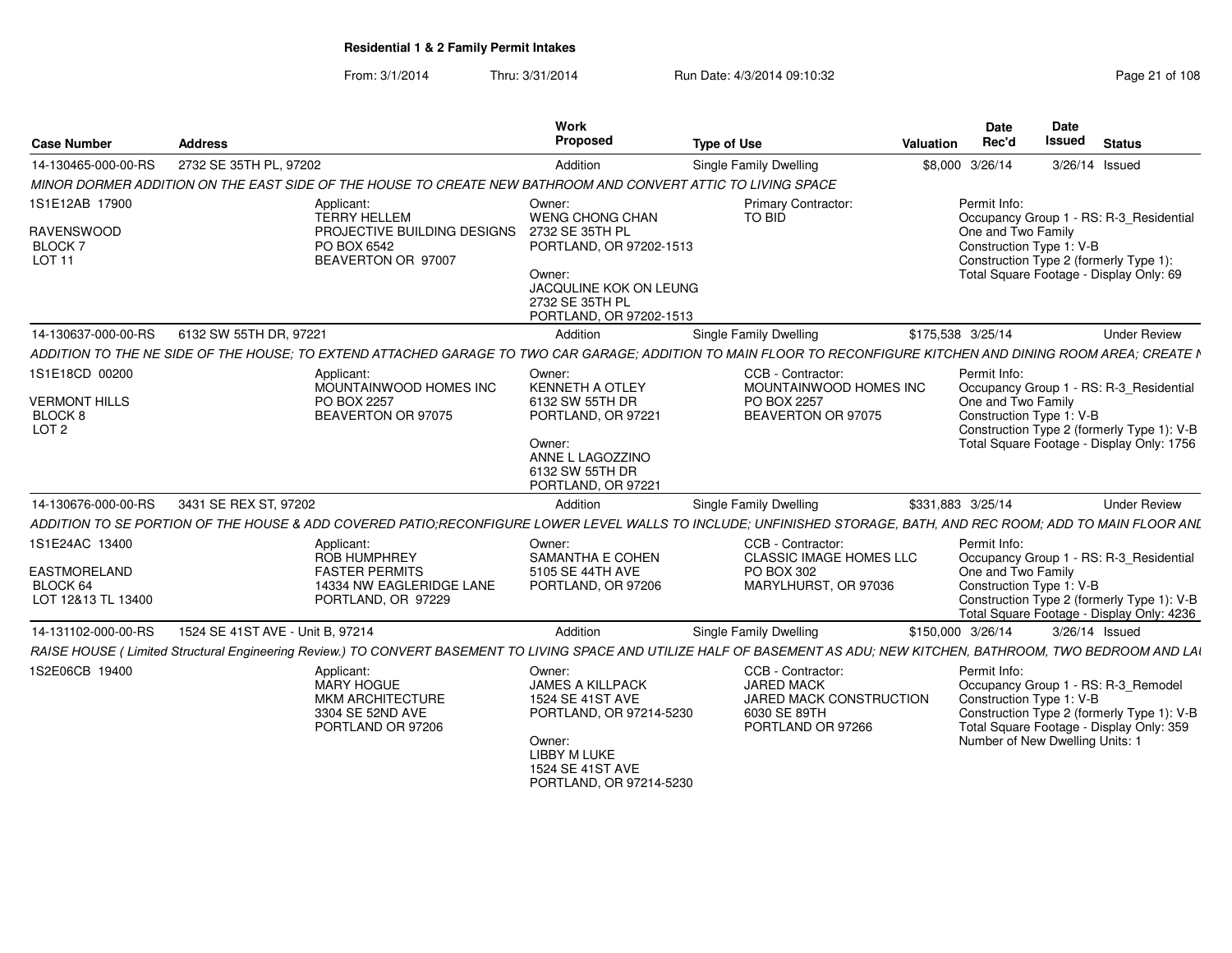From: 3/1/2014Thru: 3/31/2014 Run Date: 4/3/2014 09:10:32 Run Date: 4/3/2014 09:10:32

| <b>Case Number</b>                                                                                           | <b>Address</b>             |                                                                                                                                                | <b>Work</b><br>Proposed                                                                                                                                                           | <b>Type of Use</b>                                                                                                               | Valuation | <b>Date</b><br>Rec'd                                                                                      | <b>Date</b><br>Issued | <b>Status</b>                                                                                                                 |
|--------------------------------------------------------------------------------------------------------------|----------------------------|------------------------------------------------------------------------------------------------------------------------------------------------|-----------------------------------------------------------------------------------------------------------------------------------------------------------------------------------|----------------------------------------------------------------------------------------------------------------------------------|-----------|-----------------------------------------------------------------------------------------------------------|-----------------------|-------------------------------------------------------------------------------------------------------------------------------|
| 14-131339-000-00-RS                                                                                          | 4104 SE COOPER ST, 97202   |                                                                                                                                                | Addition                                                                                                                                                                          | <b>Single Family Dwelling</b>                                                                                                    |           | \$18,739 3/26/14                                                                                          | 3/26/14 Issued        |                                                                                                                               |
|                                                                                                              |                            | ADDITION TO REAR OF HOUSE FOR NEW MASTER BATHROOM, AND CLOSET                                                                                  |                                                                                                                                                                                   |                                                                                                                                  |           |                                                                                                           |                       |                                                                                                                               |
| 1S1E24AA 01600<br><b>DOVER</b><br><b>BLOCK 4</b><br>LOT 12-15                                                |                            | Applicant:<br>Dan Williams<br>14334 NW EAGLERIDGE LANE<br>PORTLAND OR 97229                                                                    | Owner:<br>JOAN P RADKE<br>4104 SE COOPER ST<br>PORTLAND, OR 97202<br>Owner:<br><b>LAWRENCE E RADKE</b><br>4104 SE COOPER ST<br>PORTLAND, OR 97202                                 | CCB - Contractor:<br><b>Tim Walker</b><br>FIRST CHOICE CUSTOM HOMES<br>INC.<br>13115 SW ST JAMES LANE<br><b>TIGARD, OR 97224</b> |           | Permit Info:<br>One and Two Family<br>Construction Type 1: V-B                                            |                       | Occupancy Group 1 - RS: R-3_Residential<br>Construction Type 2 (formerly Type 1):<br>Total Square Footage - Display Only: 175 |
| 14-131353-000-00-RS                                                                                          | 1404 NW 24TH AVE, 97210    |                                                                                                                                                | Addition                                                                                                                                                                          | Single Family Dwelling                                                                                                           |           | \$213,443 3/26/14                                                                                         |                       | <b>Under Review</b>                                                                                                           |
|                                                                                                              |                            | DORMER ADDITION ON NORTH SIDE FOR FUTURE BATHROOM. NEW ROOF BALCONY ON EAST SIDE. REMODEL KITCHEN AND MASTER SUITE. FOUR TOILETS AFTER REMODEL |                                                                                                                                                                                   |                                                                                                                                  |           |                                                                                                           |                       |                                                                                                                               |
| 1N1E33BB 07300<br><b>GOLDSMITHS ADD</b><br><b>BLOCK 5</b><br>S 33'8' OF W 13'6' OF LOT 7<br>S 33'8' OF LOT 8 |                            | Applicant:<br><b>STEVE CASEY</b><br>JDL DEVELOPMENT<br>2314 NW Savier St<br>Portland, OR 97210                                                 | Owner:<br><b>LORI B SACKETT</b><br>1404 NW 24TH AVE<br>PORTLAND, OR 97210-2620<br>Owner:<br>JEFFREY M SACKETT<br>1404 NW 24TH AVE<br>PORTLAND, OR 97210-2620                      | CCB - Contractor:<br><b>JOE LYONS</b><br>JDL DEVELOPMENT INC<br>2314 NW SAVIER ST<br>PORTLAND, OR 97210-2514                     |           | Permit Info:<br>One and Two Family<br>Construction Type 1: V-B                                            |                       | Occupancy Group 1 - RS: R-3_Residential<br>Construction Type 2 (formerly Type 1):                                             |
| 14-131568-000-00-RS                                                                                          | 7325 N WAYLAND AVE, 97203  |                                                                                                                                                | Addition                                                                                                                                                                          | Single Family Dwelling                                                                                                           |           | \$75,000 3/26/14                                                                                          |                       | <b>Under Review</b>                                                                                                           |
| SINGLE STORY KITCHEN ADDITION (9.5 FT X 10 FT)                                                               |                            |                                                                                                                                                |                                                                                                                                                                                   |                                                                                                                                  |           |                                                                                                           |                       |                                                                                                                               |
| 1N1E17AB 07600                                                                                               |                            | Applicant:<br><b>PAUL BISBY</b>                                                                                                                | Owner:<br><b>JAMES R VANDERBECK</b>                                                                                                                                               | CCB - Contractor:<br><b>PAUL BISBY</b>                                                                                           |           | Permit Info:                                                                                              |                       | Occupancy Group 1 - RS: R-3_Residential                                                                                       |
| <b>MOCK CREST</b><br>BLOCK 92<br>LOT <sub>10</sub>                                                           |                            | TIM LEITNER CONSTRUCTION INC 7325 N WAYLAND AVE<br>1514 SE ROBERTS<br>GRESHAM OR 97080                                                         | PORTLAND, OR 97203-4703<br>Owner:<br>LINDA M B VANDERBECK<br>7325 N WAYLAND AVE<br>PORTLAND, OR 97203-4703                                                                        | TIM LEITNER CONSTRUCTION INC One and Two Family<br>1514 SE ROBERTS<br>GRESHAM OR 97080                                           |           | Construction Type 1: V-B                                                                                  |                       | Construction Type 2 (formerly Type 1):                                                                                        |
| 14-131822-000-00-RS                                                                                          | 4321 SW CULLEN BLVD, 97221 |                                                                                                                                                | Addition                                                                                                                                                                          | Single Family Dwelling                                                                                                           |           | \$8,226 3/28/14                                                                                           | 3/28/14 Issued        |                                                                                                                               |
|                                                                                                              |                            | ADDITION TO THE SECOND STORY DECK AT THE NORTH SIDE OF THE HOUSE; REPAIR TRUSS ON THE HOUSE FROM TREE DAMAGE                                   |                                                                                                                                                                                   |                                                                                                                                  |           |                                                                                                           |                       |                                                                                                                               |
| 1S1E17BC 08500<br><b>GLEN CULLEN</b><br>BLOCK <sub>6</sub><br>LOT 6 TL 8500                                  |                            | Applicant:<br><b>RALPH TURNBAUGH</b><br>TM RIPPEY CONSULTING<br><b>ENGINEERS</b><br>7650 SW BEVELAND ST SUITE 100<br><b>TIGARD OR 97223</b>    | Owner:<br><b>GANPATRAO H PATWARDHAN</b><br>4321 SW CULLEN BLVD<br>PORTLAND, OR 97221-3536<br>Owner:<br><b>MANASI PATWARDHAN</b><br>4321 SW CULLEN BLVD<br>PORTLAND, OR 97221-3536 | CCB - Contractor:<br>OREGON HOME IMPROVEMENT<br>CO INC<br>17255 PILKINGTON RD<br>LAKE OSWEGO, OR 97035                           |           | Permit Info:<br>Occupancy Group 1 - RS: U_Decks,<br>Patios, Porches, Carports<br>Construction Type 1: V-B |                       | Construction Type 2 (formerly Type 1):<br>Total Square Footage - Display Only: 405                                            |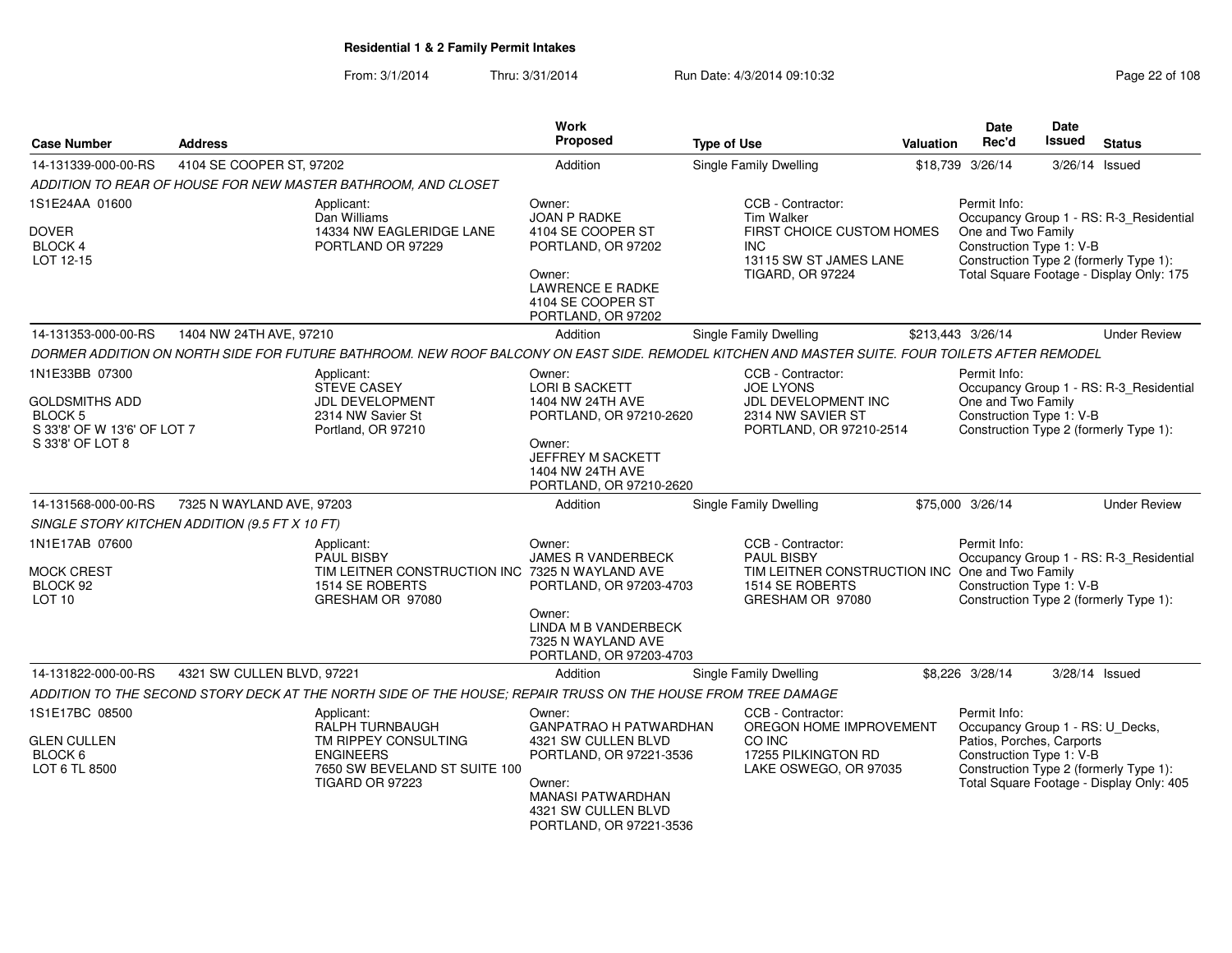| <b>Case Number</b>                                                       | <b>Address</b>                     |                                                                                                     | Work<br>Proposed                                                                                                                                                      | <b>Type of Use</b>                                                                                                                                                | Valuation                                                  | Date<br>Rec'd                                                                     | Date<br>Issued | <b>Status</b>                                                                                                                     |  |
|--------------------------------------------------------------------------|------------------------------------|-----------------------------------------------------------------------------------------------------|-----------------------------------------------------------------------------------------------------------------------------------------------------------------------|-------------------------------------------------------------------------------------------------------------------------------------------------------------------|------------------------------------------------------------|-----------------------------------------------------------------------------------|----------------|-----------------------------------------------------------------------------------------------------------------------------------|--|
| 14-131919-000-00-RS                                                      | 13423 NE GREEN TEE CT - Unit B     |                                                                                                     | Addition                                                                                                                                                              | Single Family Dwelling                                                                                                                                            | \$81,381 3/27/14                                           |                                                                                   |                | 3/27/14 Issued                                                                                                                    |  |
|                                                                          |                                    | .2ADDITION TO ADD STORAGE AT REAR OF GARAGE AND ADD 2ND STORY ACCESSORY DWELLING UNIT ABOVE GARAGE  |                                                                                                                                                                       |                                                                                                                                                                   |                                                            |                                                                                   |                |                                                                                                                                   |  |
| 1N2E35DB 02602                                                           |                                    | Applicant:<br>EDIN CEHIC<br>13423 NE GREEN TEE CT<br>PORTLAND, OR 97230-3365                        | Owner:<br><b>EDIN CEHIC</b><br>13423 NE GREEN TEE CT<br>PORTLAND, OR 97230-3365<br>Owner:<br><b>NERMINA CEHIC</b><br>13423 NE GREEN TEE CT<br>PORTLAND, OR 97230-3365 |                                                                                                                                                                   | Permit Info:                                               | One and Two Family<br>Construction Type 1: V-B<br>Number of New Dwelling Units: 1 |                | Occupancy Group 1 - RS: R-3_Residential<br>Construction Type 2 (formerly Type 1):<br>Total Square Footage - Display Only: 760     |  |
| 14-131931-000-00-RS                                                      | 3535 SE RAYMOND ST - Unit B, 97202 |                                                                                                     | Addition                                                                                                                                                              | Single Family Dwelling                                                                                                                                            | \$120,000 3/28/14                                          |                                                                                   |                | 3/28/14 Issued                                                                                                                    |  |
|                                                                          |                                    |                                                                                                     |                                                                                                                                                                       | CONVERT BASEMENT TO ACCESSORY DWELLING UNIT TO INCLUDE; TWO BEDROOMS, 1 BATHROOM, LIVING ROOM, AND KITCHEN; EXCAVATE PLANTER AREA ON THE NE SIDE OF THE HOUSE     |                                                            |                                                                                   |                |                                                                                                                                   |  |
| 1S1E13AB 13800                                                           |                                    | Applicant:<br>KATHRYN W BASH<br>3205 NE 18TH AVE<br>PORTLAND, OR 97212                              | Owner:<br><b>JOHN HART</b><br>3535 SE RAYMOND ST<br>PORTLAND, OR 97202-4155<br>Owner:<br>BARBARA OSBORNE<br>3535 SE RAYMOND ST<br>PORTLAND, OR 97202-4155             |                                                                                                                                                                   | Permit Info:                                               | One and Two Family<br>Construction Type 1: V-B<br>Number of New Dwelling Units: 1 |                | Occupancy Group 1 - RS: R-3_Residential<br>Construction Type 2 (formerly Type 1): V-B<br>Total Square Footage - Display Only: 890 |  |
| 14-132458-000-00-RS                                                      | 4525 SE CLINTON ST, 97206          |                                                                                                     | Addition                                                                                                                                                              | Single Family Dwelling                                                                                                                                            | \$8,352 3/28/14                                            |                                                                                   |                | 3/28/14 Issued                                                                                                                    |  |
|                                                                          |                                    | ADDITION TO FRONT OF HOUSE TO EXPAND DINING ROOM; NEW COVERED FRONT PORCH                           |                                                                                                                                                                       |                                                                                                                                                                   |                                                            |                                                                                   |                |                                                                                                                                   |  |
| 1S2E07BB 02100<br>MCMAHONS ADD<br>BLOCK <sub>7</sub><br>LOT <sub>9</sub> |                                    | Applicant:<br>DAVID F WADLEY<br>52596 NORTH RD<br>SCAPPOOSE, OR 97056                               | Owner:<br>STASHIA CABRAL<br>4525 SE CLINTON ST<br>PORTLAND, OR 97206                                                                                                  | CCB - Contractor:<br>DAVID F WADLEY<br>52596 NORTH RD<br>SCAPPOOSE, OR 97056                                                                                      | Permit Info:                                               | One and Two Family<br>Construction Type 1: V-B                                    |                | Occupancy Group 1 - RS: R-3_Residential<br>Construction Type 2 (formerly Type 1):<br>Total Square Footage - Display Only: 78      |  |
| Total # of RS Addition permit intakes: 91                                |                                    |                                                                                                     |                                                                                                                                                                       |                                                                                                                                                                   | Total valuation of RS Addition permit intakes: \$5,690,225 |                                                                                   |                |                                                                                                                                   |  |
| 13-205809-000-00-RS                                                      | 4904 SE 41ST AVE - Unit B, 97202   |                                                                                                     | Alteration                                                                                                                                                            | <b>Accessory Dwelling Unit</b>                                                                                                                                    | \$20,000 3/7/14                                            |                                                                                   |                | $3/7/14$ Issued                                                                                                                   |  |
|                                                                          |                                    |                                                                                                     |                                                                                                                                                                       | CONVERT BASEMENT TO AN ACCESSORY DWELLING UNIT; NEW EXTERIOR RETAINING WALL LESS THAN 4' TALL; LEGALIZE PLUMBING AND ELECTRICAL ISSUES IN LAUNDRY ROOM - SEE PARI |                                                            |                                                                                   |                |                                                                                                                                   |  |
| 1S2E18BB 15700                                                           |                                    | Applicant:<br>MICHELLE JERESEK<br><b>IVON STREET STUDIO</b><br>1524 SE IVON ST<br>PORTLAND OR 97202 | Owner:<br><b>DANA GEFFNER</b><br>4904 SE 41ST AVE<br>PORTLAND, OR 97202-4030<br>Owner:<br><b>STUART SMITH</b><br>4904 SE 41ST AVE<br>PORTLAND, OR 97202-4030          |                                                                                                                                                                   | Permit Info:                                               | One and Two Family<br>Construction Type 1: V-B<br>Number of New Dwelling Units: 1 |                | Occupancy Group 1 - RS: R-3_Residential<br>Construction Type 2 (formerly Type 1):                                                 |  |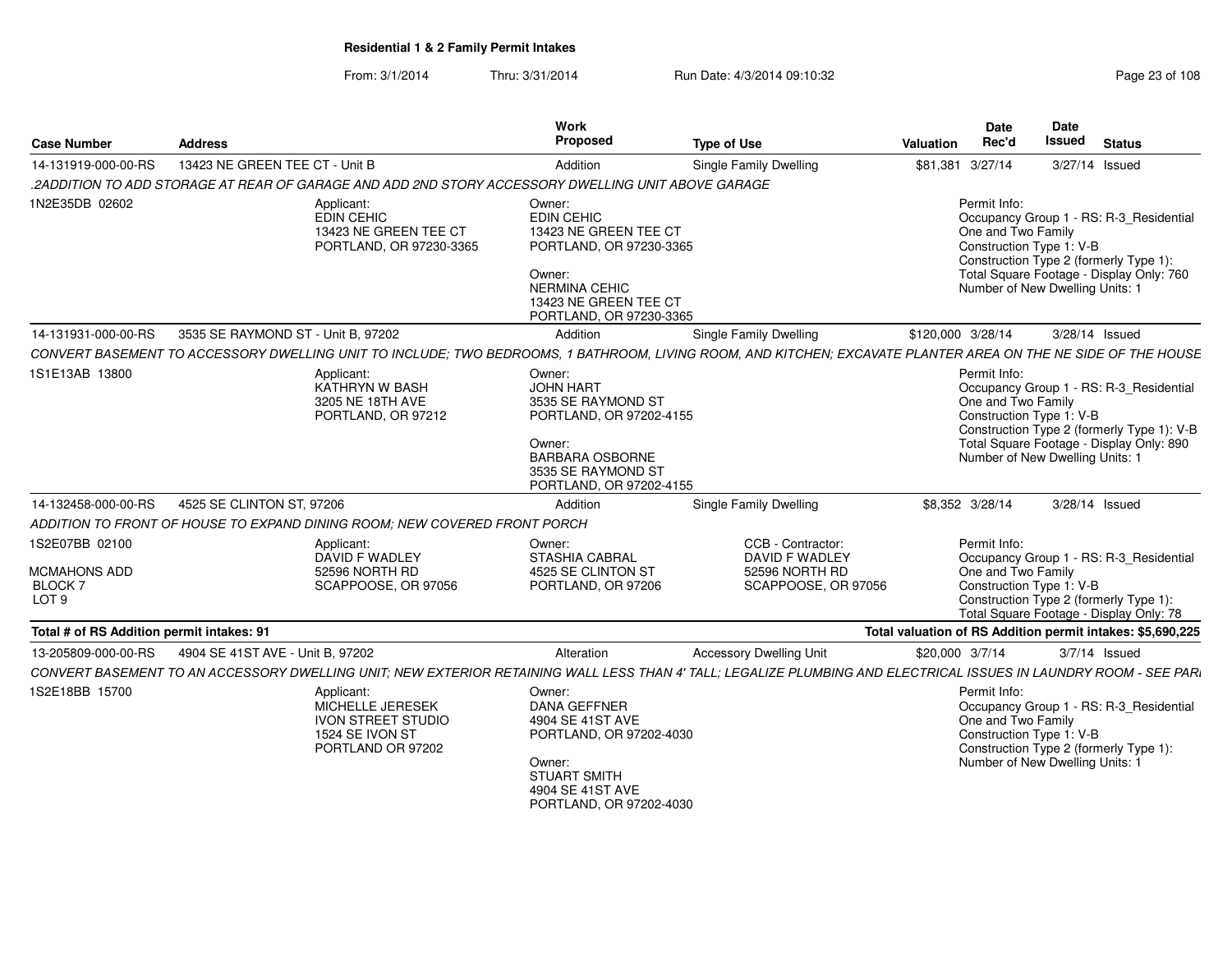| <b>Case Number</b>                                                                                             | <b>Address</b>                                   |                                                                                                                                                                 | <b>Work</b><br><b>Proposed</b>                                                                                                                                            | <b>Type of Use</b>                                                                                           | Date<br>Rec'd<br>Valuation                                                  | <b>Date</b><br>Issued                                                                                                               | Status                                                                          |
|----------------------------------------------------------------------------------------------------------------|--------------------------------------------------|-----------------------------------------------------------------------------------------------------------------------------------------------------------------|---------------------------------------------------------------------------------------------------------------------------------------------------------------------------|--------------------------------------------------------------------------------------------------------------|-----------------------------------------------------------------------------|-------------------------------------------------------------------------------------------------------------------------------------|---------------------------------------------------------------------------------|
| 14-126304-000-00-RS                                                                                            | 7722 SE 64TH AVE - Unit B, 97206                 |                                                                                                                                                                 | Alteration                                                                                                                                                                | <b>Accessory Dwelling Unit</b>                                                                               | \$27,410 3/13/14                                                            |                                                                                                                                     | <b>Under Review</b>                                                             |
|                                                                                                                |                                                  | CONVERT EXISTING 2 STORY GARAGE/STORAGE TO ACCESSORY DWELLING UNIT. MAIN LEVEL INCLUDES KITCHEN. DINING ROOM. LIVING ROOM. BATHROOM AND LAUNDRY AREA: 2ND LEVEI |                                                                                                                                                                           |                                                                                                              |                                                                             |                                                                                                                                     |                                                                                 |
| 1S2E20CB 04800                                                                                                 |                                                  | Applicant:<br>KYM NGUYEN<br><b>CONCEPT DESIGN &amp; ASSOCIATES</b><br>PO BOX 8464<br>PORTLAND OR 97207                                                          |                                                                                                                                                                           | CCB - Contractor:<br><b>CHALET HOMES LLC</b><br>8733 SE DIVISION ST #201<br>PORTLAND, OR 97266               | Permit Info:<br>Construction Type 1: V-B<br>Number of New Dwelling Units: 1 | Construction Type 2 (formerly Type 1):                                                                                              | Occupancy Group 1 - RS: R-3 Remodel<br>Total Square Footage - Display Only: 768 |
| 14-129742-000-00-RS                                                                                            | 534 SE 46TH AVE, 97215                           |                                                                                                                                                                 | Alteration                                                                                                                                                                | <b>Accessory Dwelling Unit</b>                                                                               | \$1 3/25/14                                                                 |                                                                                                                                     | <b>Under Review</b>                                                             |
|                                                                                                                |                                                  | CONVERT EXISTING SINGLE FAMILY RESIDENCE TO ACCESSORY DWELLING UNIT WITH BEDROOM, BATHROOM, UTILY IN BASEMENT AND BEDROOM, BATHROOM, KITCHEN, LIVING ROOM ON N  |                                                                                                                                                                           |                                                                                                              |                                                                             |                                                                                                                                     |                                                                                 |
| 1S2E06BA 08000<br><b>PARADISE SPR TR</b><br><b>BLOCK7</b><br>LOT <sub>4</sub>                                  |                                                  | Applicant:<br><b>KEVIN PARTAIN</b><br>223 NE 56TH AVE<br>PORTLAND, OR 97213-3705                                                                                | Owner:<br>LINSEY J OWENS<br>534 SE 46TH AVE<br>PORTLAND, OR 97215<br>Owner:<br>KENNETH C GERTS<br>534 SE 46TH AVE<br>PORTLAND, OR 97215                                   | CCB - Contractor:<br>RENAISSANCE DEVELOPMENT<br><b>CORP</b><br>16771 BOONES FERRY RD<br>LAKE OSWEGO OR 97035 | Permit Info:<br>One and Two Family<br>Construction Type 1: V-B              | Construction Type 2 (formerly Type 1):                                                                                              | Occupancy Group 1 - RS: R-3_Residential                                         |
| 14-129208-000-00-RS                                                                                            | 2680 SE 92ND AVE, 97266                          |                                                                                                                                                                 | Alteration                                                                                                                                                                | <b>Accessory Structure</b>                                                                                   | \$15,989 3/25/14                                                            | 3/25/14 Issued                                                                                                                      |                                                                                 |
|                                                                                                                |                                                  | CONVERT EXISTING DETACHED GARAGE TO HAIR SALON FOR TYPE B HOME OCCUPATION - SEE 14-109014-CC COMMENTS                                                           |                                                                                                                                                                           |                                                                                                              |                                                                             |                                                                                                                                     |                                                                                 |
| 1S2E09AB 03800<br>PLYMPTON AC & PLAT 2 & 3<br>LOT 20 EXC N 210' & EXC PT IN ST                                 |                                                  | Applicant:<br>KEN YU<br>KALY CONSTR & DESIGN INC<br>2738 SE 82ND AVE #101<br>PORTLAND, OR 97266                                                                 | Owner:<br>YING SHUANG ZHANG<br>2680 SE 92ND AVE<br>PORTLAND, OR 97266-1425                                                                                                |                                                                                                              | Permit Info:                                                                | Construction Type 1: V-B<br>Construction Type 2 (formerly Type 1):                                                                  | Occupancy Group 1 - RS: R-3_Remodel<br>Total Square Footage - Display Only: 448 |
| 13-207718-000-00-RS                                                                                            | 1035 SW RIVINGTON DR, 97201                      |                                                                                                                                                                 | Alteration                                                                                                                                                                | Decks, Fences, Retaining Walls                                                                               | \$8,469 3/11/14                                                             | 3/11/14 Issued                                                                                                                      |                                                                                 |
|                                                                                                                |                                                  | REMOVE EXISTING CANTELEVERED DECK AND REPLACE WITH NEW DECK AND GUARDRAIL IN SAME LOCATION                                                                      |                                                                                                                                                                           |                                                                                                              |                                                                             |                                                                                                                                     |                                                                                 |
| 1S1E04DC 01500<br><b>RIVINGTON VIEW</b><br>LOT 1&2 TL 1500                                                     |                                                  | Applicant<br>JAMES D STEFFEY<br>1035 SW RIVINGTON DR<br>PORTLAND, OR 97201-3148                                                                                 | Owner:<br>JAMES D STEFFEY<br>1035 SW RIVINGTON DR<br>PORTLAND, OR 97201-3148<br>Owner:<br><b>MARIA ROJO DE STEFFEY</b><br>1035 SW RIVINGTON DR<br>PORTLAND, OR 97201-3148 | CCB - Contractor:<br>ALMAR CONTRACTING LLC<br>10240 SW NIMBUS AVENUE,<br>SUITE L7<br>PORTLAND, OR 97223      | Permit Info:                                                                | Occupancy Group 1 - RS: U_Decks,<br>Patios, Porches, Carports<br>Construction Type 1: V-B<br>Construction Type 2 (formerly Type 1): | Total Square Footage - Display Only: 417                                        |
|                                                                                                                | 14-126093-000-00-RS  2871 SW CHAMPLAIN DR, 97201 |                                                                                                                                                                 | Alteration                                                                                                                                                                | Decks, Fences, Retaining Walls                                                                               | \$15,000 3/12/14                                                            |                                                                                                                                     | 3/12/14 Under Inspection                                                        |
|                                                                                                                |                                                  | LIKE FOR LIKE REPLACEMENT OF AN EXISTING DECK DAMAGED BY ROT                                                                                                    |                                                                                                                                                                           |                                                                                                              |                                                                             |                                                                                                                                     |                                                                                 |
| 1N1E32DC 00900<br><b>ARLINGTON HTS &amp; RPLT</b><br>BLOCK <sub>21</sub><br>NLY 10' OF LOT 19<br><b>LOT 20</b> |                                                  | Applicant:<br>ZAC BLODGET<br>STRUCTURAL DEPT LLC<br>11505 SE SHERMAN CT<br>PORTLAND OR 97216                                                                    | Owner:<br>MATTHEW R RILEY<br>2871 SW CHAMPLAIN DR<br>PORTLAND, OR 97205-5833<br>Owner:<br>A EARL JR HINES<br>2871 SW CHAMPLAIN DR<br>PORTLAND, OR 97205-5833              | CCB - Contractor:<br>A CUT ABOVE SIDING<br>12985 NW CORNELL<br>PORTLAND, OR 97229                            | Permit Info:<br>Construction Type 1: V-B                                    | Occupancy Group 1 - RS: U_Decks,<br>Patios, Porches, Carports<br>Construction Type 2 (formerly Type 1):                             |                                                                                 |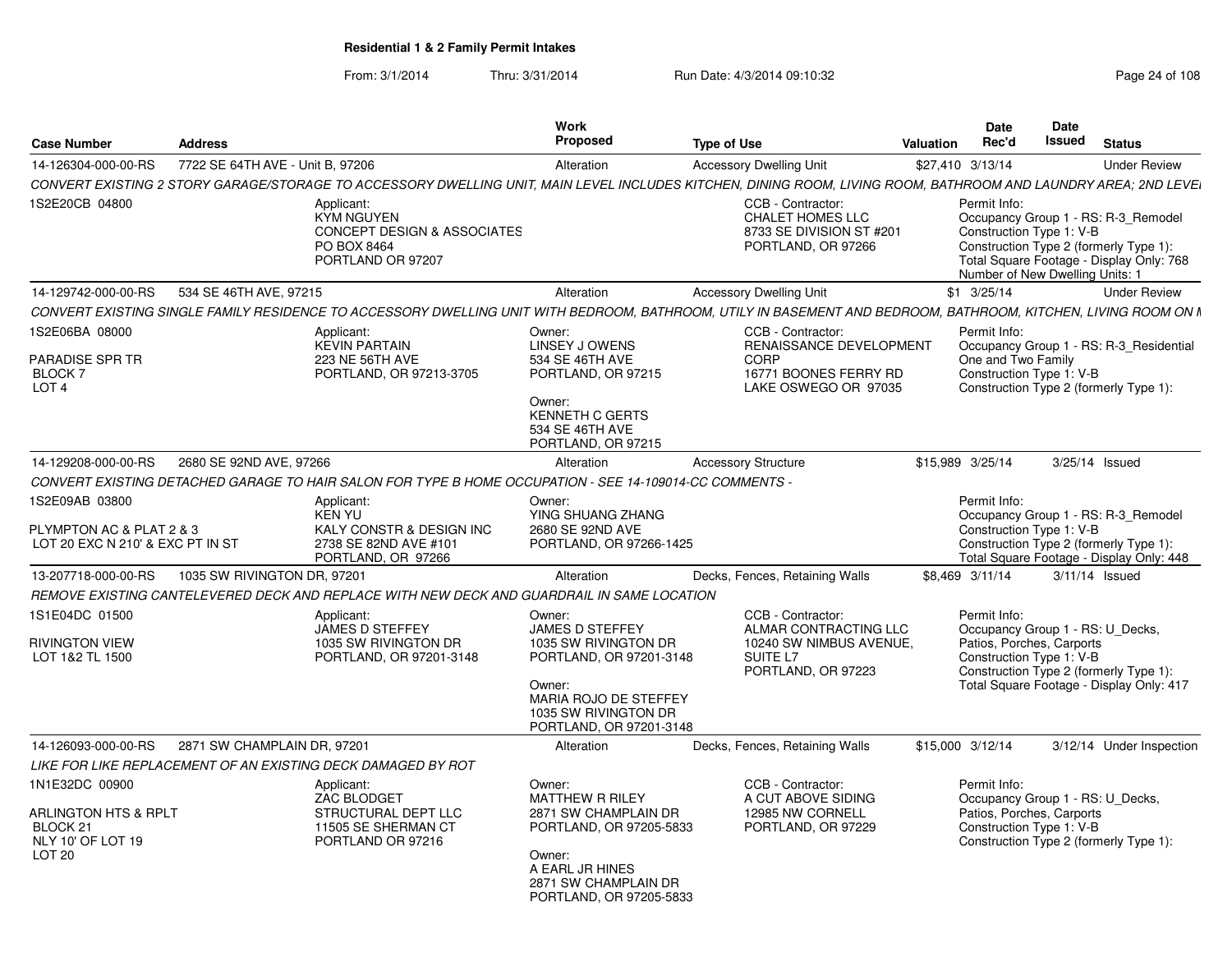| <b>Case Number</b>                                                                      | <b>Address</b>                                |                                                                                                                    | <b>Work</b><br><b>Proposed</b>                                                                                                                      | <b>Type of Use</b> |                                                                                                                           | Valuation | <b>Date</b><br>Rec'd                                                                                      | <b>Date</b><br><b>Issued</b> | <b>Status</b>                                                                      |
|-----------------------------------------------------------------------------------------|-----------------------------------------------|--------------------------------------------------------------------------------------------------------------------|-----------------------------------------------------------------------------------------------------------------------------------------------------|--------------------|---------------------------------------------------------------------------------------------------------------------------|-----------|-----------------------------------------------------------------------------------------------------------|------------------------------|------------------------------------------------------------------------------------|
| 14-126794-000-00-RS                                                                     | 2116 SW MONTGOMERY DR, 97201                  |                                                                                                                    | Alteration                                                                                                                                          |                    | Decks, Fences, Retaining Walls                                                                                            |           | \$13,000 3/13/14                                                                                          |                              | 3/13/14 Under Inspection                                                           |
|                                                                                         |                                               | RELOCATE PORTION OF RETAINING WALL AND ADD HEIGHT TO EXISTING WALL                                                 |                                                                                                                                                     |                    |                                                                                                                           |           |                                                                                                           |                              |                                                                                    |
| 1S1E04CB 00700                                                                          |                                               |                                                                                                                    | Owner:                                                                                                                                              |                    | CCB - Contractor:                                                                                                         |           | Permit Info:                                                                                              |                              |                                                                                    |
| CARTERS ADD TO P<br>BLOCK 74<br>LOT <sub>7</sub>                                        |                                               |                                                                                                                    | <b>JOE STARK</b><br>2116 SW MONTGOMERY DR<br>PORTLAND, OR 97201<br>Owner:<br><b>VICTORIA STARK</b>                                                  |                    | EMERALD STONE MASONRY INC<br>20516 SE HELZER WAY<br>DAMASCUS, OR 97089                                                    |           | Occupancy Group 1 - RS: U_Decks,<br>Patios, Porches, Carports<br>Construction Type 1: V-B                 |                              | Construction Type 2 (formerly Type 1):                                             |
|                                                                                         |                                               |                                                                                                                    | 2116 SW MONTGOMERY DR<br>PORTLAND, OR 97201                                                                                                         |                    |                                                                                                                           |           |                                                                                                           |                              |                                                                                    |
| 14-128599-000-00-RS                                                                     | 1224 SW UPLAND DR, 97221                      |                                                                                                                    | Alteration                                                                                                                                          |                    | Decks, Fences, Retaining Walls                                                                                            |           | \$7,718 3/21/14                                                                                           |                              | 3/21/14 Under Inspection                                                           |
|                                                                                         | REPLACE UPPER LEVEL DECK LIKE FOR LIKE        |                                                                                                                    |                                                                                                                                                     |                    |                                                                                                                           |           |                                                                                                           |                              |                                                                                    |
| 1S1E06AD 06600<br>WEST HIGHLANDS & EXTD<br><b>BLOCK C</b><br>LOT <sub>13</sub>          |                                               | Applicant:<br><b>RICKS CUSTOM FENCING &amp;</b><br><b>DECKING INC</b><br>4543 SE TV HIGHWAY<br>HILLSBORO, OR 97123 | Owner:<br>DOUGLAS A BROWN<br>1224 SW UPLAND DR<br>PORTLAND, OR 97221                                                                                |                    | CCB - Contractor:<br><b>RICKS CUSTOM FENCING &amp;</b><br><b>DECKING INC</b><br>4543 SE TV HIGHWAY<br>HILLSBORO, OR 97123 |           | Permit Info:<br>Occupancy Group 1 - RS: U_Decks,<br>Patios, Porches, Carports<br>Construction Type 1: V-B |                              | Construction Type 2 (formerly Type 1):<br>Total Square Footage - Display Only: 380 |
| 14-129361-000-00-RS                                                                     | 2663 SW TALBOT RD, 97201                      |                                                                                                                    | Alteration                                                                                                                                          |                    | Decks, Fences, Retaining Walls                                                                                            |           | \$10,000 3/20/14                                                                                          |                              | <b>Under Review</b>                                                                |
|                                                                                         |                                               | ADD (6) SOIL NAILS AND CONCRETE REINFORCEMENT OF FAILING RETAINING WALL                                            |                                                                                                                                                     |                    |                                                                                                                           |           |                                                                                                           |                              |                                                                                    |
| 1S1E08AA 03800<br>GREENWAY<br><b>BLOCK G</b><br>LOT 4 TL 3800                           |                                               | Applicant:<br>CHRIS KELLY<br><b>TERRA FIRMA FS</b><br>7910 SW HUNZIKER ST<br>PORTLAND, OR 97223                    | Owner:<br><b>CATHERINE EHRLICH</b><br>2663 SW TALBOT RD<br>PORTLAND, OR 97201-1697<br>Owner:<br><b>JOHN A DAVIS</b><br>2663 SW TALBOT RD            |                    | CCB - Contractor:<br><b>TERRAFIRMA FOUNDATION</b><br><b>SYSTEMS</b><br>1308 NW PARK ST<br>ROSEBURG, OR 97470              |           | Permit Info:<br>One and Two Family<br>Construction Type 1: V-B                                            |                              | Occupancy Group 1 - RS: R-3_Residential<br>Construction Type 2 (formerly Type 1):  |
| 14-129710-000-00-RS                                                                     | 2781 SW SHERWOOD DR, 97201                    |                                                                                                                    | PORTLAND, OR 97201-1697<br>Alteration                                                                                                               |                    |                                                                                                                           |           | \$8,693 3/25/14                                                                                           |                              |                                                                                    |
| <b>REPLACE LIKE FOR LIKE DECK 428SF</b>                                                 |                                               |                                                                                                                    |                                                                                                                                                     |                    | Decks, Fences, Retaining Walls                                                                                            |           |                                                                                                           |                              | 3/25/14 Under Inspection                                                           |
| 1S1E09BA 01100<br>PORTLAND HTS PK<br>LOT <sub>25</sub>                                  |                                               | Applicant:<br><b>JRW CONSTRUCTION INC</b><br>17540 SPRINGHILL PL<br>GLADSTONE, OR 970271407                        | Owner:<br><b>CAROLE F ALEXANDER</b><br>2781 SW SHERWOOD DR<br>PORTLAND, OR 97201-2250                                                               |                    | CCB - Contractor:<br><b>JRW CONSTRUCTION INC</b><br>17540 SPRINGHILL PL<br>GLADSTONE, OR 970271407                        |           | Permit Info:<br>Occupancy Group 1 - RS: U_Decks,<br>Patios, Porches, Carports<br>Construction Type 1: V-B |                              | Construction Type 2 (formerly Type 1):<br>Total Square Footage - Display Only: 428 |
| 14-130785-000-00-RS                                                                     | 3927 SW ARNOLD ST, 97219                      |                                                                                                                    | Alteration                                                                                                                                          |                    | Decks, Fences, Retaining Walls                                                                                            |           | \$1,401 3/25/14                                                                                           |                              | 3/25/14 Under Inspection                                                           |
|                                                                                         | REPLACING STAIRS AND FRONT DECK LIKE-FOR-LIKE |                                                                                                                    |                                                                                                                                                     |                    |                                                                                                                           |           |                                                                                                           |                              |                                                                                    |
| 1S1E32BA 11800<br>WEST PORTLAND PK<br>BLOCK 33<br>LOT 23-26 EXC ELY 74.89'<br>LOT 27&28 |                                               | Applicant:<br>KURT PATRICK WEIPERT<br>14048 SW DOWNING ST<br>BEAVERTON, OR 97006                                   | Owner:<br><b>TERRY L GENUNG</b><br>3927 SW ARNOLD ST<br>PORTLAND, OR 97219<br>Owner:<br>BEVERLY I GENUNG<br>3927 SW ARNOLD ST<br>PORTLAND, OR 97219 |                    | CCB - Contractor:<br><b>KURT PATRICK WEIPERT</b><br>14048 SW DOWNING ST<br>BEAVERTON, OR 97006                            |           | Permit Info:<br>Occupancy Group 1 - RS: U_Decks,<br>Patios, Porches, Carports<br>Construction Type 1: V-B |                              | Construction Type 2 (formerly Type 1):<br>Total Square Footage - Display Only: 69  |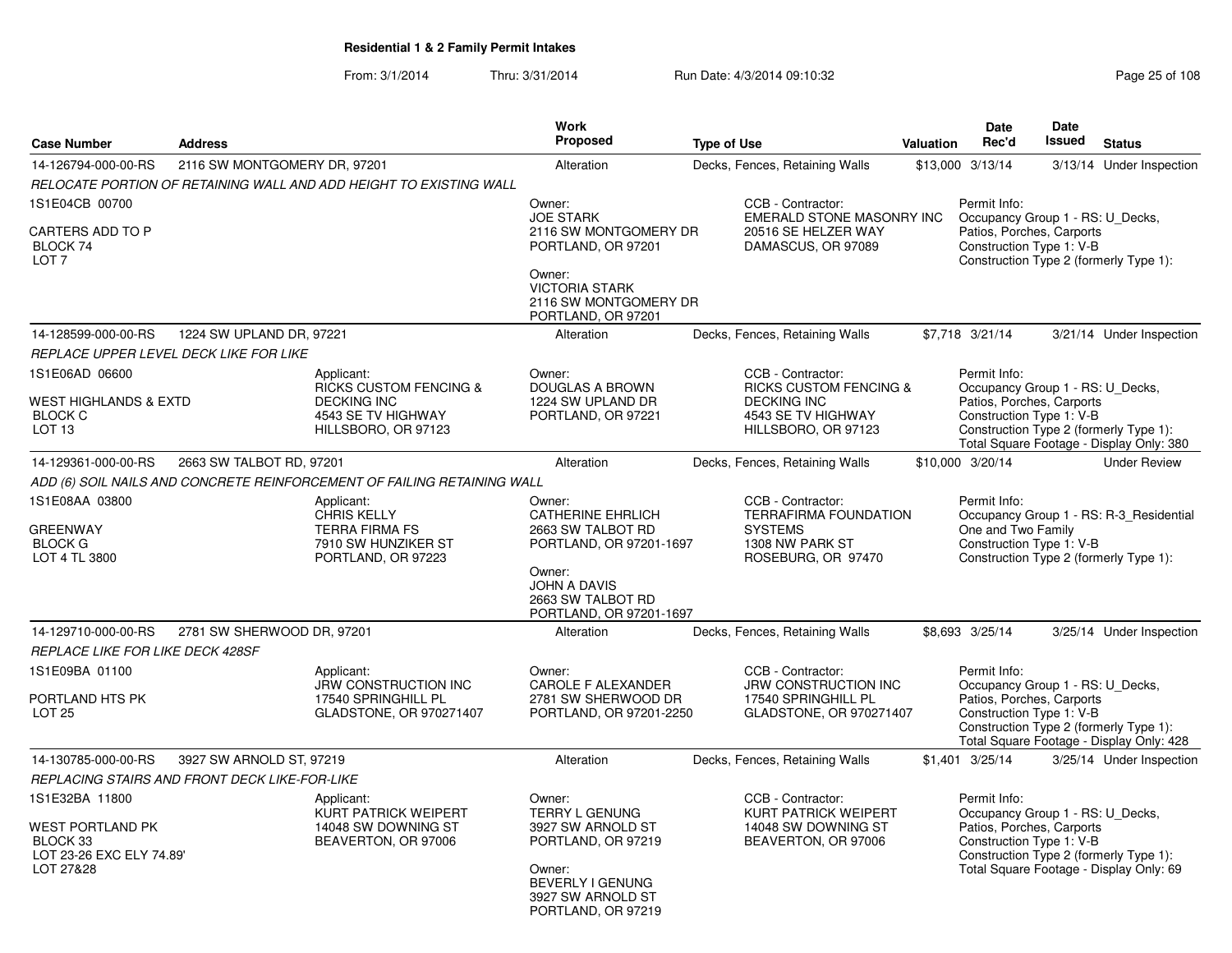From: 3/1/2014

Thru: 3/31/2014 Run Date: 4/3/2014 09:10:32 Research 2010 Rage 26 of 108

| <b>Case Number</b>                                         | <b>Address</b>            |                                                                                                                                                                   | Work<br>Proposed                                                                                                                                                      | <b>Type of Use</b> |                                                                                                                           | Valuation        | <b>Date</b><br>Rec'd                                           | <b>Date</b><br>Issued | <b>Status</b>                                                                     |
|------------------------------------------------------------|---------------------------|-------------------------------------------------------------------------------------------------------------------------------------------------------------------|-----------------------------------------------------------------------------------------------------------------------------------------------------------------------|--------------------|---------------------------------------------------------------------------------------------------------------------------|------------------|----------------------------------------------------------------|-----------------------|-----------------------------------------------------------------------------------|
| 14-123072-000-00-RS                                        | 2133 NE BRAZEE ST, 97212  |                                                                                                                                                                   | Alteration                                                                                                                                                            | Duplex             |                                                                                                                           | \$20,000 3/11/14 |                                                                |                       | 3/11/14 Issued                                                                    |
|                                                            |                           | ADD NEW BATHROOM TO EACH SIDE OF EXISTING BASEMENT; NEW 1 HOUR FIRE RATED WALL BETWEEN UNIT 2133 AND UNIT 2129. NO EXTERIOR CHANGES. THIS PERMIT IS NOT A CONVER! |                                                                                                                                                                       |                    |                                                                                                                           |                  |                                                                |                       |                                                                                   |
| 1N1E26DA 01000<br><b>IRVINGTON</b>                         |                           | Applicant:<br><b>PAUL MILLIUS</b><br>2643 NE 43RD AVE                                                                                                             | Owner:<br>JANE E STACKHOUSE<br>2643 NE 43RD AVE                                                                                                                       |                    |                                                                                                                           |                  | Permit Info:<br>One and Two Family                             |                       | Occupancy Group 1 - RS: R-3 Residential                                           |
| BLOCK 19<br>LOT 10 EXC N 2/3'                              |                           | PORTLAND OR 97213                                                                                                                                                 | PORTLAND, OR 97213-1214                                                                                                                                               |                    |                                                                                                                           |                  | Construction Type 1: V-B                                       |                       | Construction Type 2 (formerly Type 1):                                            |
| 14-124720-000-00-RS                                        | 4151 SE CLINTON ST, 97206 |                                                                                                                                                                   | Alteration                                                                                                                                                            | Duplex             |                                                                                                                           | \$5,000 3/7/14   |                                                                |                       | 3/7/14 Final                                                                      |
|                                                            |                           | <b>INSTALL NEW EGRESS WINDOWS AND WINDOW WELLS IN EXISTING BASEMENT.</b>                                                                                          |                                                                                                                                                                       |                    |                                                                                                                           |                  |                                                                |                       |                                                                                   |
| 1S2E07BB 16900                                             |                           | Applicant:<br><b>JOHN MACNEELA</b><br>CORRIB CONSTRUCTION, LLC<br>5211 SE 33rd Ave<br>Portland, OR 97202                                                          | Owner:<br><b>SUSAN M BARTHEL</b><br>2511 NE 12TH AVE #2<br>PORTLAND, OR 97212-4100<br>Owner:<br><b>IVY R DUNLAP</b><br>2511 NE 12TH AVE #2<br>PORTLAND, OR 97212-4100 |                    | CCB - Contractor:<br><b>JOHN MICHAEL MACNEELA</b><br><b>CORRIB CONSTRUCTION</b><br>5211 SE 33RD AVE<br>PORTLAND, OR 97202 |                  | Permit Info:<br>One and Two Family<br>Construction Type 1: V-B |                       | Occupancy Group 1 - RS: R-3_Residential<br>Construction Type 2 (formerly Type 1): |
| 14-126973-000-00-RS                                        | 6198 SW CAPITOL HWY       |                                                                                                                                                                   | Alteration                                                                                                                                                            | Duplex             |                                                                                                                           | \$12,000 3/14/14 |                                                                |                       | 3/14/14 Under Inspection                                                          |
|                                                            |                           | INTERIOR ONLY-ADD WALLS TO CREATE NEW BATHROOM IN SW CORNER OF FINISHED SPACE ON LOWER LEVEL OF CONDO UNIT. PLUMBING AND ELECTRICAL PERMITS TO BE OBTAINED SE     |                                                                                                                                                                       |                    |                                                                                                                           |                  |                                                                |                       |                                                                                   |
| 1S1E16DC 90006<br>HILLSDALE HOLLOW CONDOMINIUM<br>LOT 6198 |                           | Applicant:<br>KATHERINE M LEONARD<br>6198 SW CAPITOL HWY<br>PORTLAND, OR 97239-7012                                                                               | Owner:<br>KATHERINE M LEONARD<br>6198 SW CAPITOL HWY<br>PORTLAND, OR 97239-7012                                                                                       | #728               | CCB - Contractor:<br>SORIN GHIEA TILE & STONE LLC<br>14736 SW SCHOLLS FERRY RD<br>BEAVERTON, OR 97007                     |                  | Permit Info:<br>One and Two Family<br>Construction Type 1: V-B |                       | Occupancy Group 1 - RS: R-3_Residential<br>Construction Type 2 (formerly Type 1): |
| 14-127999-000-00-RS                                        | 2757 NW QUIMBY ST, 97210  |                                                                                                                                                                   | Alteration                                                                                                                                                            | Duplex             |                                                                                                                           | \$35,000 3/18/14 |                                                                |                       | 3/18/14 Issued                                                                    |
|                                                            |                           | CONVERT UNFINISHED DAYLIGHT BASEMENT SPACE TO BEDROOM; ADD BATH, STUDIO SPACE, EGRESS WINDOW, AND ADDITIONAL WINDOW; ADD DECK; MECHANICAL, ELECTRICAL AND PLU     |                                                                                                                                                                       |                    |                                                                                                                           |                  |                                                                |                       |                                                                                   |
| 1N1E32AA 01200                                             |                           | Applicant:<br><b>ERIC W MICK</b>                                                                                                                                  | Owner:<br><b>ERIC W MICK</b>                                                                                                                                          |                    |                                                                                                                           |                  | Permit Info:                                                   |                       | Occupancy Group 1 - RS: R-3_Residential                                           |
| <b>GOLDSMITHS ADD</b><br>BLOCK 30<br><b>LOT 11</b>         |                           | 7509 SW 59TH AVE<br>PORTLAND, OR 97219-1202                                                                                                                       | 7509 SW 59TH AVE<br>PORTLAND, OR 97219-1202                                                                                                                           |                    |                                                                                                                           |                  | One and Two Family<br>Construction Type 1: V-B                 |                       | Construction Type 2 (formerly Type 1):                                            |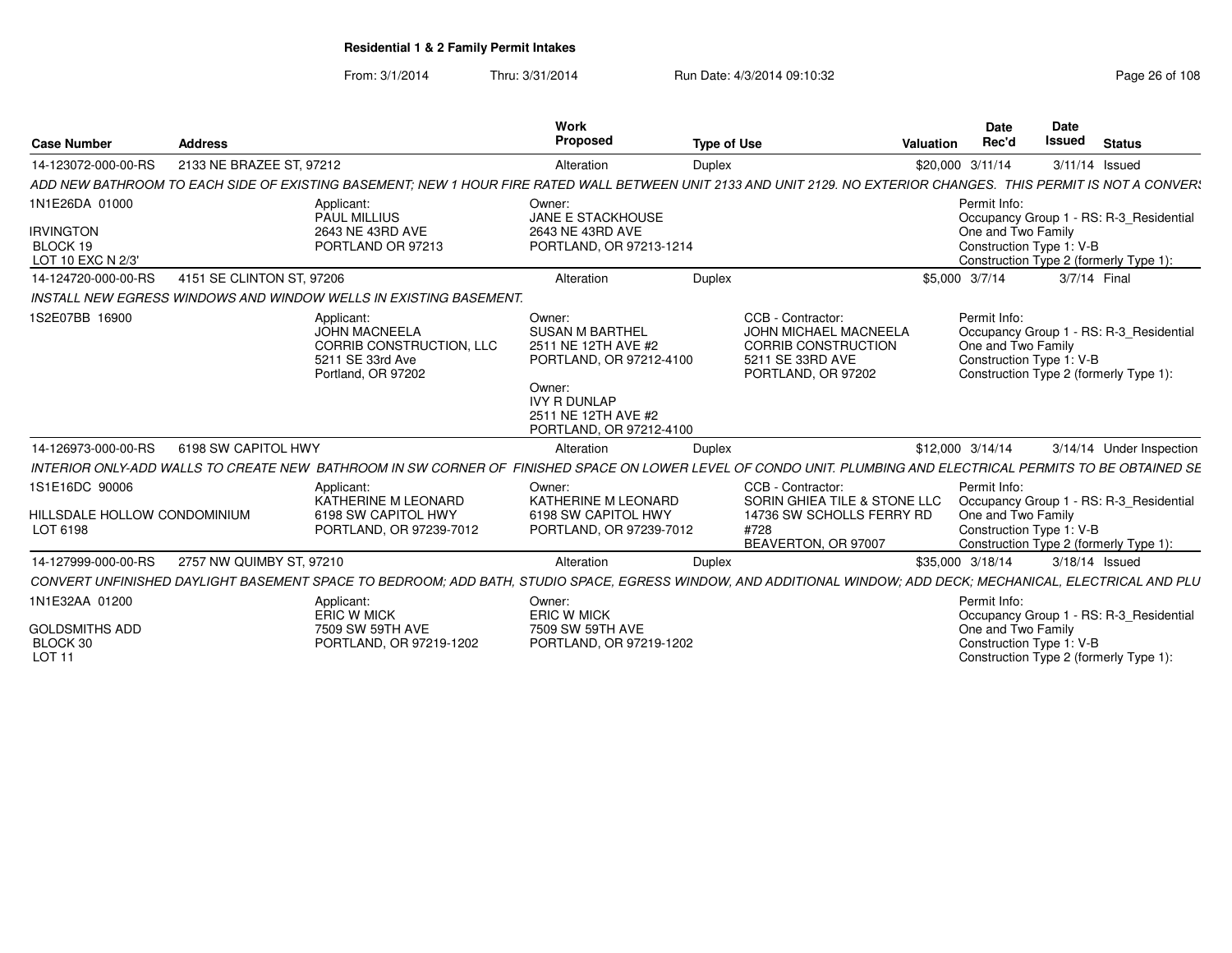| 14-115113-REV-01-RS<br>7720 SW MACADAM AVE - Unit 21<br>\$3/25/14<br>3/25/14 Issued<br>Alteration<br><b>Floating Home</b><br>REVISION TO RECONFIGURE EXISTING BATHROOM LAYOUT FROM ORIGINAL APPROVED LAYOUT, AND CHANGE TO WINDOW PLACEMENT<br>Permit Info:<br>1S1E22DB 00100<br>Applicant:<br>Owner:<br><b>ROBERT</b><br>PAMELA E TURNER<br>7720 SW MACADAM AVE #21<br>Construction Type 1: V-B<br>7720 SW MACADAM AVE #21<br>Construction Type 2 (formerly Type 1):<br>PORTLAND, OR 97219<br>PORTLAND, OR 97219<br>Owner:<br>PAMELA TURNER LIVING TRUST<br>7720 SW MACADAM AVE #21<br>PORTLAND, OR 97219<br>Owner:<br>ROBERT S JR TURNER<br>7720 SW MACADAM AVE #21<br>PORTLAND, OR 97219<br>Owner:<br><b>PAMELA E TURNER</b><br>7720 SW MACADAM AVE #21<br>PORTLAND, OR 97219<br>Owner:<br><b>BANK OF THE WEST</b><br>PO BOX 5167<br>SAN RAMON, CA 94583<br>14-125734-000-00-RS<br>2950 NE 35TH AVE, 97212<br>Garage/Carport<br>\$500 3/13/14<br>3/13/14 Issued<br>Alteration<br>REINFORCE NORTH WALL OF DETACHED GARAGE RELATED TO 14-125724-RS<br>1N1E25AC 04300<br>Owner:<br>CCB - Contractor:<br>Permit Info:<br>Applicant:<br><b>MIKE COYLE</b><br>LOIS F MROZ<br><b>DILUSSO RENOVATIONS LLC</b><br>Occupancy Group 1 - RS: U_Private<br><b>HOLLYROOD</b><br><b>FASTER PERMITS</b><br>Garage\Utility Misc.<br>2950 NE 35TH AVE<br>4415 NE SANDY BLVD #201<br>Construction Type 1: V-B<br>BLOCK 3<br>14334 NW EAGLERIDGE LANE<br>PORTLAND, OR 97212-2714<br>PORTLAND, OR 97213<br>N 25' OF LOT 11<br>Construction Type 2 (formerly Type 1):<br>PORTLAND, OR 97229<br>S 15' OF LOT 12<br>2207 NE 18TH AVE, 97212<br>Garage/Carport<br>14-126983-000-00-RS<br>Alteration<br>\$3,000 3/14/14<br>$3/14/14$ Issued<br>1N1E26DB 13000<br>CCB - Contractor:<br>Permit Info:<br>Applicant:<br>Owner:<br>FINE HAND LLC<br><b>RICHARD C BERNAT</b><br>Occupancy Group 1 - RS: U_Private<br>RICHARD C BERNAT<br>Garage\Utility Misc.<br><b>IRVINGTON</b><br>9646 N IVANHOE ST<br>2207 NE 18TH AVE<br>2207 NE 18TH AVE<br>Construction Type 1: V-B<br>BLOCK 49<br>PORTLAND, OR 97212<br>PORTLAND, OR 97212<br>PORTLAND, OR 97203<br>Construction Type 2 (formerly Type 1):<br>LOT <sub>5</sub><br>Owner: | <b>Case Number</b> | <b>Address</b> | Work<br><b>Proposed</b> | <b>Type of Use</b> | Date<br>Rec'd<br>Valuation | Date<br>Issued<br><b>Status</b> |
|-----------------------------------------------------------------------------------------------------------------------------------------------------------------------------------------------------------------------------------------------------------------------------------------------------------------------------------------------------------------------------------------------------------------------------------------------------------------------------------------------------------------------------------------------------------------------------------------------------------------------------------------------------------------------------------------------------------------------------------------------------------------------------------------------------------------------------------------------------------------------------------------------------------------------------------------------------------------------------------------------------------------------------------------------------------------------------------------------------------------------------------------------------------------------------------------------------------------------------------------------------------------------------------------------------------------------------------------------------------------------------------------------------------------------------------------------------------------------------------------------------------------------------------------------------------------------------------------------------------------------------------------------------------------------------------------------------------------------------------------------------------------------------------------------------------------------------------------------------------------------------------------------------------------------------------------------------------------------------------------------------------------------------------------------------------------------------------------------------------------------------------------------------------------------------------------------------|--------------------|----------------|-------------------------|--------------------|----------------------------|---------------------------------|
|                                                                                                                                                                                                                                                                                                                                                                                                                                                                                                                                                                                                                                                                                                                                                                                                                                                                                                                                                                                                                                                                                                                                                                                                                                                                                                                                                                                                                                                                                                                                                                                                                                                                                                                                                                                                                                                                                                                                                                                                                                                                                                                                                                                                     |                    |                |                         |                    |                            |                                 |
| Occupancy Group 1 - RS: R-3_Remodel                                                                                                                                                                                                                                                                                                                                                                                                                                                                                                                                                                                                                                                                                                                                                                                                                                                                                                                                                                                                                                                                                                                                                                                                                                                                                                                                                                                                                                                                                                                                                                                                                                                                                                                                                                                                                                                                                                                                                                                                                                                                                                                                                                 |                    |                |                         |                    |                            |                                 |
|                                                                                                                                                                                                                                                                                                                                                                                                                                                                                                                                                                                                                                                                                                                                                                                                                                                                                                                                                                                                                                                                                                                                                                                                                                                                                                                                                                                                                                                                                                                                                                                                                                                                                                                                                                                                                                                                                                                                                                                                                                                                                                                                                                                                     |                    |                |                         |                    |                            |                                 |
|                                                                                                                                                                                                                                                                                                                                                                                                                                                                                                                                                                                                                                                                                                                                                                                                                                                                                                                                                                                                                                                                                                                                                                                                                                                                                                                                                                                                                                                                                                                                                                                                                                                                                                                                                                                                                                                                                                                                                                                                                                                                                                                                                                                                     |                    |                |                         |                    |                            |                                 |
|                                                                                                                                                                                                                                                                                                                                                                                                                                                                                                                                                                                                                                                                                                                                                                                                                                                                                                                                                                                                                                                                                                                                                                                                                                                                                                                                                                                                                                                                                                                                                                                                                                                                                                                                                                                                                                                                                                                                                                                                                                                                                                                                                                                                     |                    |                |                         |                    |                            |                                 |
| ADD NEW GARAGE DOOR ON NORTH SIDE OF THE GARAGE; ADD NEW WINDOW ON THE WEST SIDE OF GARAGE; ADD NEW DOOR ON THE EAST SIDE OF GARAGE; AND REMOVE SHED ON TH.                                                                                                                                                                                                                                                                                                                                                                                                                                                                                                                                                                                                                                                                                                                                                                                                                                                                                                                                                                                                                                                                                                                                                                                                                                                                                                                                                                                                                                                                                                                                                                                                                                                                                                                                                                                                                                                                                                                                                                                                                                         |                    |                |                         |                    |                            |                                 |
|                                                                                                                                                                                                                                                                                                                                                                                                                                                                                                                                                                                                                                                                                                                                                                                                                                                                                                                                                                                                                                                                                                                                                                                                                                                                                                                                                                                                                                                                                                                                                                                                                                                                                                                                                                                                                                                                                                                                                                                                                                                                                                                                                                                                     |                    |                |                         |                    |                            |                                 |
|                                                                                                                                                                                                                                                                                                                                                                                                                                                                                                                                                                                                                                                                                                                                                                                                                                                                                                                                                                                                                                                                                                                                                                                                                                                                                                                                                                                                                                                                                                                                                                                                                                                                                                                                                                                                                                                                                                                                                                                                                                                                                                                                                                                                     |                    |                |                         |                    |                            |                                 |
|                                                                                                                                                                                                                                                                                                                                                                                                                                                                                                                                                                                                                                                                                                                                                                                                                                                                                                                                                                                                                                                                                                                                                                                                                                                                                                                                                                                                                                                                                                                                                                                                                                                                                                                                                                                                                                                                                                                                                                                                                                                                                                                                                                                                     |                    |                |                         |                    |                            |                                 |
| <b>ALLISON R BERNAT</b><br>2207 NE 18TH AVE<br>PORTLAND, OR 97212                                                                                                                                                                                                                                                                                                                                                                                                                                                                                                                                                                                                                                                                                                                                                                                                                                                                                                                                                                                                                                                                                                                                                                                                                                                                                                                                                                                                                                                                                                                                                                                                                                                                                                                                                                                                                                                                                                                                                                                                                                                                                                                                   |                    |                |                         |                    |                            |                                 |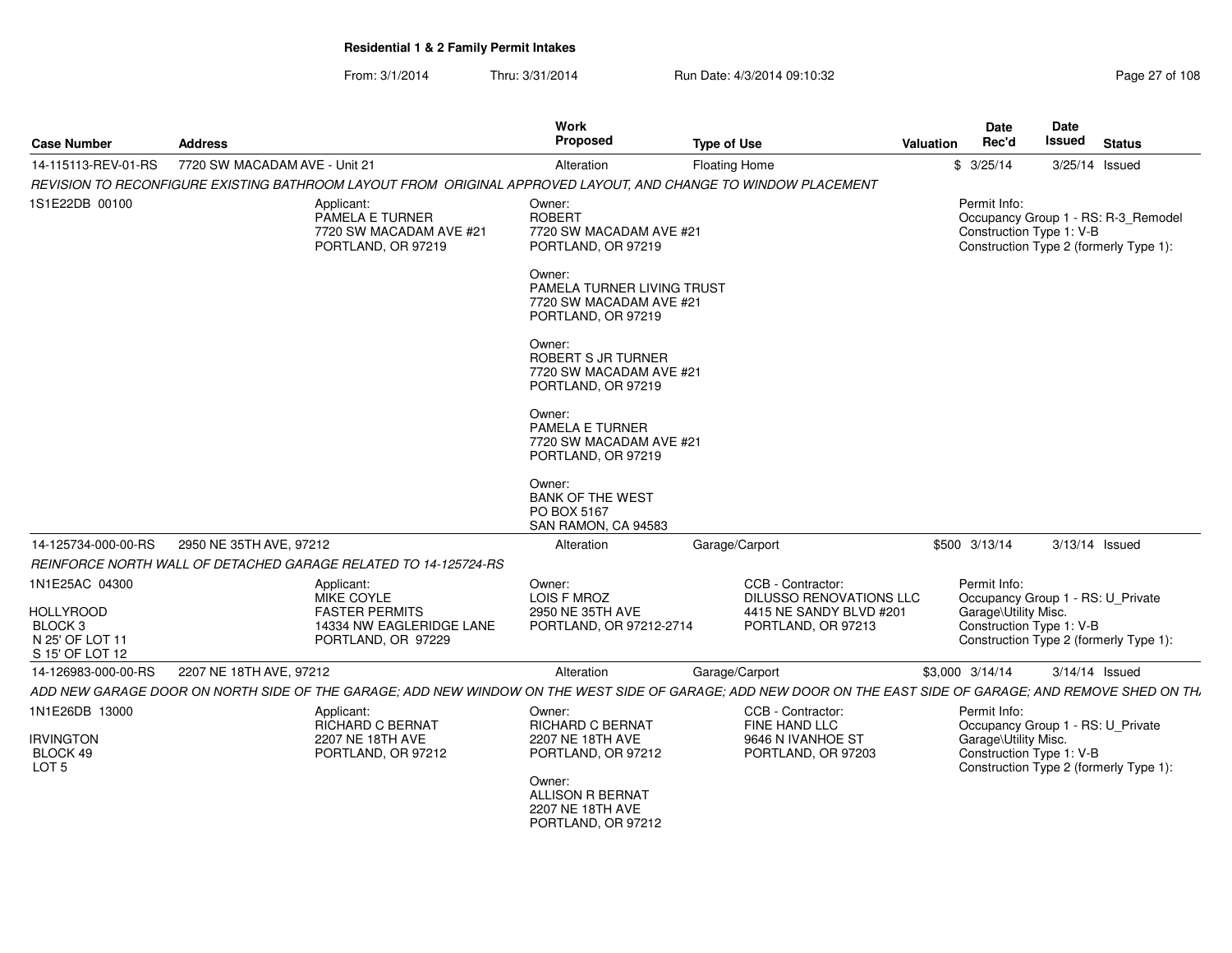| <b>Case Number</b>                                            | <b>Address</b>                                                                                                                                               | Work<br><b>Proposed</b>                                                                                                                                     | <b>Type of Use</b>                                                                                                                                                                                                                                 | Valuation        | <b>Date</b><br>Rec'd                                                                                                                                                       | Date<br>Issued | <b>Status</b>            |  |
|---------------------------------------------------------------|--------------------------------------------------------------------------------------------------------------------------------------------------------------|-------------------------------------------------------------------------------------------------------------------------------------------------------------|----------------------------------------------------------------------------------------------------------------------------------------------------------------------------------------------------------------------------------------------------|------------------|----------------------------------------------------------------------------------------------------------------------------------------------------------------------------|----------------|--------------------------|--|
| 14-131156-000-00-RS                                           | 5421 NE 42ND AVE, 97211                                                                                                                                      | Alteration                                                                                                                                                  | Garage/Carport                                                                                                                                                                                                                                     | \$13,384 3/26/14 |                                                                                                                                                                            |                | 3/26/14 Under Inspection |  |
|                                                               | CONVERT DETACHED GARAGE TO LIVING SPACE; INFILL OVERHEAD DOOR; HABITABLE LIVING, NOT AN ADU                                                                  |                                                                                                                                                             |                                                                                                                                                                                                                                                    |                  |                                                                                                                                                                            |                |                          |  |
| 1N1E24AA 00200                                                | Applicant:<br>RAPHAEL GOODBLATT<br>AHHA ARCHITECTURE<br>615 SE ALDER SUITE 203<br>PORTLAND OR 97214                                                          | Owner:<br>NE 42ND LLC<br>211 NE WEIDLER ST<br>PORTLAND, OR 97232                                                                                            |                                                                                                                                                                                                                                                    |                  | Permit Info:<br>Occupancy Group 1 - RS: R-3_Remodel<br>Construction Type 1: V-B<br>Construction Type 2 (formerly Type 1):<br>Total Square Footage - Display Only: 375      |                |                          |  |
| 14-132734-000-00-RS                                           | 3937 NE 37TH AVE, 97212                                                                                                                                      | Alteration                                                                                                                                                  | Garage/Carport                                                                                                                                                                                                                                     |                  | \$25,000 3/29/14                                                                                                                                                           |                | $4/1/14$ Issued          |  |
|                                                               | REMOVE BLOCK STORAGE ROOM AT THE BACK OF DETACHED GARAGE.                                                                                                    |                                                                                                                                                             |                                                                                                                                                                                                                                                    |                  |                                                                                                                                                                            |                |                          |  |
| 1N1E24DC 00800<br>WILSHIRE<br>BLOCK 4<br>N 50' OF LOT 4       | Applicant:<br>NORTHWEST HERITAGE<br><b>RENOVATIONS, LLC</b><br>17404 Bergis Farm Drive<br>Lake Oswego, OR 97034                                              | Owner:<br><b>JONATHAN D COLLINS</b><br>3937 NE 37TH AVE<br>PORTLAND, OR 97212<br>Owner:<br>TRISTEN K COLLINS<br>3937 NE 37TH AVE<br>PORTLAND, OR 97212      | CCB - Contractor:<br><b>ERIC FOWLER</b><br>NORTHWEST HERITAGE<br><b>RENOVATIONS LLC</b><br>17404 BERGIS FARM DR<br>LAKE OSWEGO, OR 97034                                                                                                           |                  | Permit Info:<br>Occupancy Group 1 - RS: U Private<br>Garage\Utility Misc.<br>Construction Type 1: V-B<br>Construction Type 2 (formerly Type 1):                            |                |                          |  |
| 04-026352-REV-01-RS                                           | 3946 SE ASH ST, 97214                                                                                                                                        | Alteration                                                                                                                                                  | Single Family Dwelling                                                                                                                                                                                                                             |                  | \$500 3/5/14                                                                                                                                                               |                | $3/5/14$ Issued          |  |
|                                                               | ADDED VALUE REVISION TO REPLACE EXISTING DOOR WITH A WINDOW ON THE SOUTH SIDE AND REPLACE WINDOW ON THE EAST WITH EGRESS WINDOW; CHANGING USE OF THE ROOM FI |                                                                                                                                                             |                                                                                                                                                                                                                                                    |                  |                                                                                                                                                                            |                |                          |  |
| 1N1E36DD 04300<br>LAURELHURST<br>BLOCK 100<br>LOT 5           | Applicant:<br><b>JULIE HOPE</b><br>3946 SE ASH ST<br>PORTLAND OR 97214                                                                                       | Owner:<br>JULIE M HOPE<br>3946 SE ASH ST<br>PORTLAND, OR 97214                                                                                              | <b>Primary Contractor:</b><br><b>JULIE HOPE</b><br>3946 SE ASH ST<br>PORTLAND OR 97214                                                                                                                                                             |                  | Permit Info:<br>Occupancy Group 1 - RS: R3<br>Construction Type 2 (formerly Type 1):<br>Construction Type 1: V-N                                                           |                |                          |  |
| 13-119202-REV-02-RS                                           | 2203 SE 60TH AVE - Unit A, 97215                                                                                                                             | Alteration                                                                                                                                                  | Single Family Dwelling                                                                                                                                                                                                                             | \$12,634 3/5/14  |                                                                                                                                                                            |                | $3/5/14$ Issued          |  |
|                                                               | REVISION TO REMOVE LIVING ROOM WALL IN BASEMENT ACCESSORY DWELLING UNIT                                                                                      |                                                                                                                                                             |                                                                                                                                                                                                                                                    |                  |                                                                                                                                                                            |                |                          |  |
| 1S2E06DD 11100<br>HUTCHINSONS ADD<br>BLOCK 3<br><b>LOT 11</b> | Applicant:<br>LIBBY HOLAH<br><b>HOLAH DESIGN &amp;</b><br>ARCHITECTURE, LLC<br>710 NE 21st Avenue Suite 202<br>Portland, OR 97212                            | Owner:<br><b>TRACY DAVIS</b><br>2203 SE 60TH AVE<br>PORTLAND, OR 97215-4020<br>Owner:<br><b>JANEL HANSON</b><br>2203 SE 60TH AVE<br>PORTLAND, OR 97215-4020 |                                                                                                                                                                                                                                                    |                  | Permit Info:<br>Occupancy Group 1 - RS: R-3_Remodel<br>Construction Type 1: V-B<br>Construction Type 2 (formerly Type 1):<br>Total Square Footage - Display Only: 354      |                |                          |  |
| 13-147599-REV-01-RS                                           | 10050 SW 25TH AVE, 97219                                                                                                                                     | Alteration                                                                                                                                                  | Single Family Dwelling                                                                                                                                                                                                                             |                  | \$3/11/14                                                                                                                                                                  |                | 3/11/14 Issued           |  |
|                                                               | REVISION TO ALTER DECK POST ENGINEERING. NOTCHED POST                                                                                                        |                                                                                                                                                             |                                                                                                                                                                                                                                                    |                  |                                                                                                                                                                            |                |                          |  |
| 1S1E28CB 07000<br><b>EDGECLIFF</b><br>LOT 55 TL 7000          | Applicant:<br>LOU PACINO<br><b>KLOH LLC</b><br>9700 SW CAPITOL HWY, STE 100<br>PORTLAND, OR 97210                                                            | Owner:<br>KLOH LLC<br>9700 SW CAPITOL HWY #100<br>PORTLAND, OR 97219                                                                                        | CCB - Contractor:<br>DEVELOPMENT NORTHWEST<br><b>INC/dba Wolcott Plumbing</b><br>1075 W HISTORIC COLUMBIA<br><b>RIVER HWY</b><br>TROUTDALE OR 97060<br>CCB - Contractor:<br><b>KLOH LLC</b><br>9700 SW CAPITOL HWY SUITE 100<br>PORTLAND, OR 97219 |                  | Permit Info:<br>Occupancy Group 1 - RS: R-3 Remodel<br>Construction Type 1: V-B<br>Construction Type 2 (formerly Type 1): V-B<br>Total Square Footage - Display Only: 3902 |                |                          |  |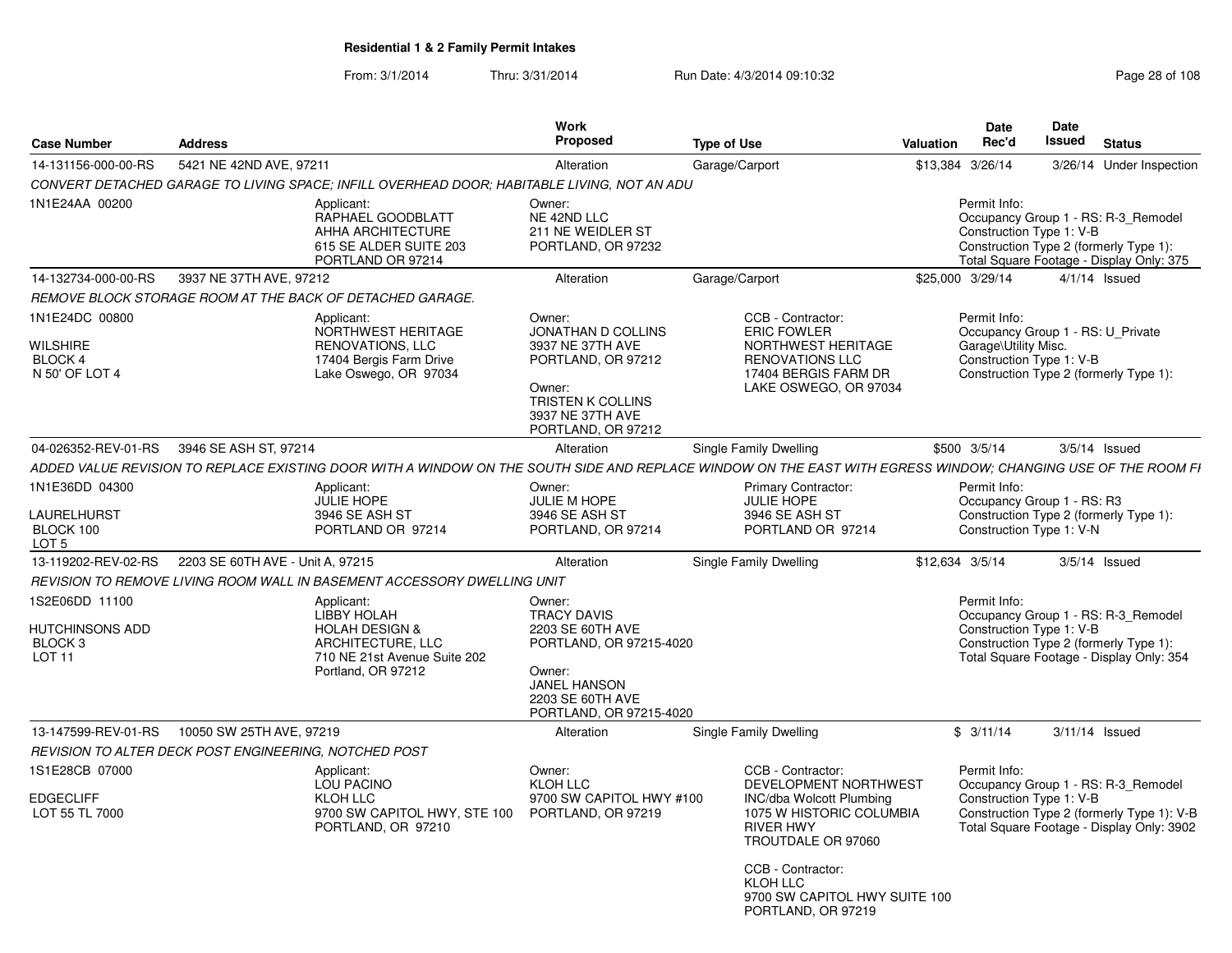| <b>Case Number</b>                                                        | Address                                                                                                                                                    | Work<br>Propose                                                                                                                                      | <b>Type of Use</b>                                                                                | Date<br>Rec'd<br>Valuation | Date<br>Issued<br>Status                                                                                                                              |
|---------------------------------------------------------------------------|------------------------------------------------------------------------------------------------------------------------------------------------------------|------------------------------------------------------------------------------------------------------------------------------------------------------|---------------------------------------------------------------------------------------------------|----------------------------|-------------------------------------------------------------------------------------------------------------------------------------------------------|
|                                                                           | 13-181548-REV-01-RS 2237 SE ASH ST, 97214                                                                                                                  | Alteration                                                                                                                                           | Single Family Dwelling                                                                            | \$3/27/14                  | 3/27/14 Issued                                                                                                                                        |
|                                                                           | REVISION TO REMOVE PROPOSED EXTERIOR STAIRS TO BASEMENT                                                                                                    |                                                                                                                                                      |                                                                                                   |                            |                                                                                                                                                       |
| N1E35DD 07300<br>DUNNS ADD<br>BLOCK 13<br>LOT <sub>1</sub>                | Applicant:<br>ELIZABETH J BRANCH<br>2237 SE ASH ST<br>PORTLAND, OR 97214-1631                                                                              | Owner:<br><b>MARK W DOUGLASS</b><br>2237 SE ASH ST<br>PORTLAND, OR 97214-1631                                                                        |                                                                                                   | Permit Info:               | Occupancy Group 1 - RS: R-3_Remodel<br>Construction Type 1: V-B<br>Construction Type 2 (formerly Type 1):                                             |
|                                                                           |                                                                                                                                                            | Owner:<br>ELIZABETH J BRANCH<br>2237 SE ASH ST<br>PORTLAND, OR 97214-1631                                                                            |                                                                                                   |                            |                                                                                                                                                       |
|                                                                           | 13-223317-REV-01-RS  1202 SW FALCON ST, 97219                                                                                                              | Alteration                                                                                                                                           | <b>Single Family Dwelling</b>                                                                     | \$3/5/14                   | $3/5/14$ Issued                                                                                                                                       |
|                                                                           | REVISION TO CHANGE SIZE OF THE WALL AND ADD STAGGERED STUDS                                                                                                |                                                                                                                                                      |                                                                                                   |                            |                                                                                                                                                       |
| 1S1E21DB 14900<br><b>CAPITOL HILL</b><br>BLOCK 29<br>LOT 1 EXC WLY 14.19' | Applicant:<br><b>DOUGLAS LAHUE BROWN</b><br>1202 SW FALCON ST<br>PORTLAND, OR 97219                                                                        | Owner:<br>DOUGLAS LAHUE BROWN<br>1202 SW FALCON ST<br>PORTLAND, OR 97219<br>Owner:<br>ROBERTA LAHUE BROWN<br>1202 SW FALCON ST<br>PORTLAND, OR 97219 |                                                                                                   | Permit Info:               | Occupancy Group 1 - RS: R-3_Remodel<br>Construction Type 1: V-B<br>Construction Type 2 (formerly Type 1):<br>Total Square Footage - Display Only: 12  |
|                                                                           | 13-224752-REV-01-RS 2226 SW MAIN ST, 97205                                                                                                                 | Alteration                                                                                                                                           | Single Family Dwelling                                                                            | \$12,000 3/13/14           | 3/13/14 Issued                                                                                                                                        |
|                                                                           | ADDED VALUE REVISION TO ADD TWO NEW WINDOWS TO WEST ELEVATION AND RETROFIT ONE EXISTING WINDOW; ADD ONE NEW WINDOW ON EAST ELEVATION                       |                                                                                                                                                      |                                                                                                   |                            |                                                                                                                                                       |
| 1N1E33CD 06200<br>JOHNSONS ADD<br>BLOCK 2<br>W 37.5' OF LOT 10            | Applicant:<br>ART PRESTON<br>24023 NE SHEA LANE #211<br>TROUTDALE OR 97060                                                                                 | Owner:<br><b>SEAN M BRUICH</b><br>2226 SW MAIN ST<br>PORTLAND, OR 97205-1150                                                                         | CCB - Contractor:<br><b>VERITAS REX INC</b><br>827 SE BUSINESS WAY STE A<br><b>BEND, OR 97702</b> | Permit Info:               | Occupancy Group 1 - RS: R-3_Remodel<br>Construction Type 1: V-B<br>Construction Type 2 (formerly Type 1):<br>Total Square Footage - Display Only: 400 |
|                                                                           |                                                                                                                                                            | Owner:<br><b>LAURENCE N MOORE</b><br>2226 SW MAIN ST<br>PORTLAND, OR 97205-1150                                                                      |                                                                                                   |                            |                                                                                                                                                       |
|                                                                           | 13-235346-REV-01-RS  2948 SE HARRISON ST, 97214                                                                                                            | Alteration                                                                                                                                           | Single Family Dwelling                                                                            | \$7,209 3/14/14            | 3/14/14 Issued                                                                                                                                        |
|                                                                           | ADDED VALUE REVISION FOR KITCHEN RENOVATION; PUTTING OPENING IN LOAD BEARING WALL; REPLACE 2 WINDOWS WITH ONE LARGE WINDOW                                 |                                                                                                                                                      |                                                                                                   |                            |                                                                                                                                                       |
| 1S1E01CD 06200<br>SECTION 01 1S 1E                                        | Applicant:<br><b>KEYAN MIZANI</b><br>3302 SE SALMON ST                                                                                                     | Owner:<br>JENELLE S ISAACSON<br>2948 SE HARRISON ST                                                                                                  | CCB - Contractor:<br>PETE C CONSTRUCTION LLC<br>9951 SE EASTVIEW DR                               | Permit Info:               | Occupancy Group 1 - RS: R-3_Remodel<br>Construction Type 1: V-B                                                                                       |
| TL 6200 0.13 ACRES                                                        | PORTLAND OR 97214                                                                                                                                          | PORTLAND, OR 97214-5652                                                                                                                              | HAPPY VALLEY OR 97086                                                                             |                            | Construction Type 2 (formerly Type 1):<br>Total Square Footage - Display Only: 202                                                                    |
| 14-108904-000-00-RS                                                       | 3516 SE ALDER ST, 97214                                                                                                                                    | Alteration                                                                                                                                           | Single Family Dwelling                                                                            | \$36.332 3/25/14           | 3/25/14 Issued                                                                                                                                        |
|                                                                           | TRANSITION REMODEL FROM FIR PROGRAM - LEGALIZE NEW WINDOWS AT BASEMENT AND DOOR WITH TRANSOM WINDOW ABOVE ON THIS PERMIT; CONVERT UNFINISHED BASEMENT TO A |                                                                                                                                                      |                                                                                                   |                            |                                                                                                                                                       |
| 1S1E01AB 11800<br><b>CROSIERS ADD</b>                                     | Applicant:<br>SHARON K HILL<br>PO BOX 14013                                                                                                                | Owner:<br><b>SHARON K HILL</b><br>PO BOX 14013                                                                                                       | CCB - Contractor:<br><b>KATHY BELISLE</b><br>BELLE ISLE, LLC                                      | Permit Info:               | Occupancy Group 1 - RS: R-3_Remodel                                                                                                                   |
| BLOCK 3<br>E 33 1/3' OF LOT 2                                             | PORTLAND, OR 97293-0013                                                                                                                                    | PORTLAND, OR 97293-0013                                                                                                                              | 7821 SE HAWTHORNE<br>PORTLAND, OR 97215-3643                                                      |                            | Construction Type 1: V-B<br>Construction Type 2 (formerly Type 1):<br>Total Square Footage - Display Only: 1018<br>Number of New Dwelling Units: 1    |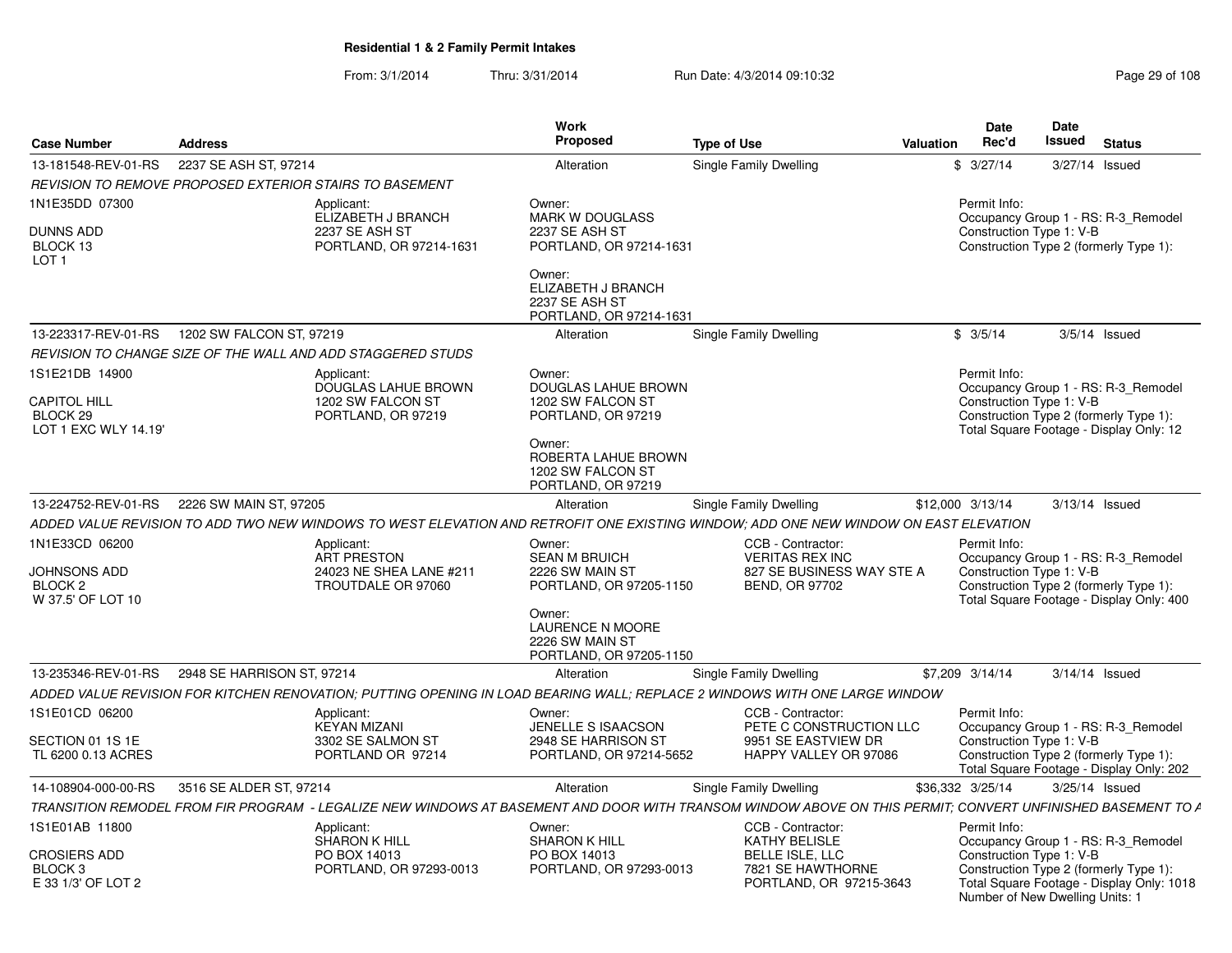|                                                                          |                           |                                                                                                                 | Work                                                                              |                                                                                                                                            |                  | <b>Date</b>                              | Date<br><b>Issued</b> |                                                                                    |
|--------------------------------------------------------------------------|---------------------------|-----------------------------------------------------------------------------------------------------------------|-----------------------------------------------------------------------------------|--------------------------------------------------------------------------------------------------------------------------------------------|------------------|------------------------------------------|-----------------------|------------------------------------------------------------------------------------|
| <b>Case Number</b>                                                       | <b>Address</b>            |                                                                                                                 | <b>Proposed</b>                                                                   | <b>Type of Use</b>                                                                                                                         | <b>Valuation</b> | Rec'd                                    |                       | <b>Status</b>                                                                      |
| 14-110560-000-00-RS                                                      | 2424 SE TAGGART ST, 97202 |                                                                                                                 | Alteration                                                                        | Single Family Dwelling                                                                                                                     |                  | \$18,916 3/13/14                         |                       | 3/13/14 Under Inspection                                                           |
|                                                                          |                           | CONVERT BASEMENT TO LIVING SPACE TO INCLUDE (2) BEDROOMS AND (1)BATHROOM, REMAINING SPACE TO REMAIN UNFINISHED. |                                                                                   |                                                                                                                                            |                  |                                          |                       |                                                                                    |
| 1S1E11AA 14900<br><b>SIMONS ADD</b><br><b>BLOCK7</b>                     |                           | Applicant:<br>RAUL ONESCU<br>2060 SW FILMONT AVE<br>PORTLAND OREGON 97225                                       | Owner:<br>KARA S GOLDHAMER<br>2424 SE TAGGART ST<br>PORTLAND, OR 97202-1271       | CCB - Contractor:<br>DELTA PLUMBING INC<br>12205 SE 108TH AVE<br>HAPPY VALLEY, OR 97086                                                    |                  | Permit Info:<br>Construction Type 1: V-B |                       | Occupancy Group 1 - RS: R-3_Remodel<br>Construction Type 2 (formerly Type 1):      |
| LOT <sub>3</sub>                                                         |                           |                                                                                                                 | Owner:<br>ALEXANDER V GORODISHER<br>2424 SE TAGGART ST<br>PORTLAND, OR 97202-1271 |                                                                                                                                            |                  |                                          |                       | Total Square Footage - Display Only: 530                                           |
| 14-113344-000-00-RS                                                      | 4523 NE 6TH AVE, 97211    |                                                                                                                 | Alteration                                                                        | Single Family Dwelling                                                                                                                     |                  | \$11,000 3/12/14                         |                       | 3/12/14 Under Inspection                                                           |
|                                                                          |                           |                                                                                                                 |                                                                                   | CONVERT MUD ROOM TO BATHROOM, ENLARGE WINDOW OPENING TO ADD DOOR. OPEN KITCHEN TO DINING ROOM, CHANGE CLOSET WALLS UPSTAIRS                |                  |                                          |                       |                                                                                    |
| 1N1E23BC 15000                                                           |                           | Applicant:<br><b>MATT MOULE</b>                                                                                 |                                                                                   |                                                                                                                                            |                  | Permit Info:                             |                       | Occupancy Group 1 - RS: R-3_Remodel                                                |
| HIGHLAND<br>BLOCK <sub>21</sub><br>N 45' OF LOT 9                        |                           | 4523 NE 6TH<br>PORTLAND, OR 97211                                                                               |                                                                                   |                                                                                                                                            |                  | Construction Type 1: V-B                 |                       | Construction Type 2 (formerly Type 1):<br>Total Square Footage - Display Only: 200 |
| 14-113832-000-00-RS                                                      | 402 SE 31ST AVE, 97214    |                                                                                                                 | Alteration                                                                        | Single Family Dwelling                                                                                                                     |                  | \$30,000 3/4/14                          |                       | 3/4/14 Under Inspection                                                            |
|                                                                          |                           | CONVERT BASEMENT TO HABITABLE SPACE FOR BEDROOMS AND LIVING ROOM WITH KITCHEN AREA                              |                                                                                   |                                                                                                                                            |                  |                                          |                       |                                                                                    |
| 1N1E36CD 05000<br>SCHMEERS ADD<br>BLOCK <sub>5</sub><br>LOT <sub>4</sub> |                           | Applicant:<br><b>COLIN GREY</b><br>CIELO DESIGN BUILD LLC<br>105 SE 30TH AV<br>PORTLAND, OR 97214               | Owner:<br><b>CARLOS A STEVENS</b><br>402 SE 31ST AVE<br>PORTLAND, OR 97214-1929   | CCB - Contractor:<br><b>BADGER ELECTRIC INC</b><br>4415 NE SANDY BLVD. #205<br>PORTLAND OR 97213                                           |                  | Permit Info:<br>Construction Type 1: V-B |                       | Occupancy Group 1 - RS: R-3_Remodel<br>Construction Type 2 (formerly Type 1):      |
|                                                                          |                           |                                                                                                                 |                                                                                   | CCB - Contractor:<br><b>NATHAN YOUNG</b><br><b>AACT PLUMBING</b><br>1005 SE NEHALEM<br>PORTLAND, OR 97220                                  |                  |                                          |                       |                                                                                    |
|                                                                          |                           |                                                                                                                 |                                                                                   | CCB - Contractor:<br><b>COLIN GREY</b><br>CIELO DESIGN BUILD LLC<br>105 SE 30TH AV<br>PORTLAND, OR 97214                                   |                  |                                          |                       |                                                                                    |
| 14-116063-000-00-RS                                                      | 7650 SW 30TH DR, 97219    |                                                                                                                 | Alteration                                                                        | Single Family Dwelling                                                                                                                     |                  | \$3,034 3/19/14                          | 3/19/14 Issued        |                                                                                    |
|                                                                          |                           |                                                                                                                 |                                                                                   | INFILL DOOR AT CLOSET, CREATE POCKET DOOR AT NON BEARING PARTITION WALL, ADD PARTITION WALL IN BATHROOM TO SEPARATE WET AREA FROM DRY AREA |                  |                                          |                       |                                                                                    |
| 1S1E20AD 14700                                                           |                           | Applicant:<br>NICHOLAS C CLARK                                                                                  | Owner:<br>NICHOLAS C CLARK                                                        |                                                                                                                                            |                  | Permit Info:                             |                       | Occupancy Group 1 - RS: R-3_Remodel                                                |
| <b>GLENGARRY</b><br>LOT <sub>12</sub>                                    |                           | 7650 SW 30TH DR<br>PORTLAND, OR 97219                                                                           | 7650 SW 30TH DR<br>PORTLAND, OR 97219<br>Owner:                                   |                                                                                                                                            |                  | Construction Type 1: V-B                 |                       | Construction Type 2 (formerly Type 1):<br>Total Square Footage - Display Only: 85  |
|                                                                          |                           |                                                                                                                 | REBECCA F CLARK<br>7650 SW 30TH DR<br>PORTLAND, OR 97219                          |                                                                                                                                            |                  |                                          |                       |                                                                                    |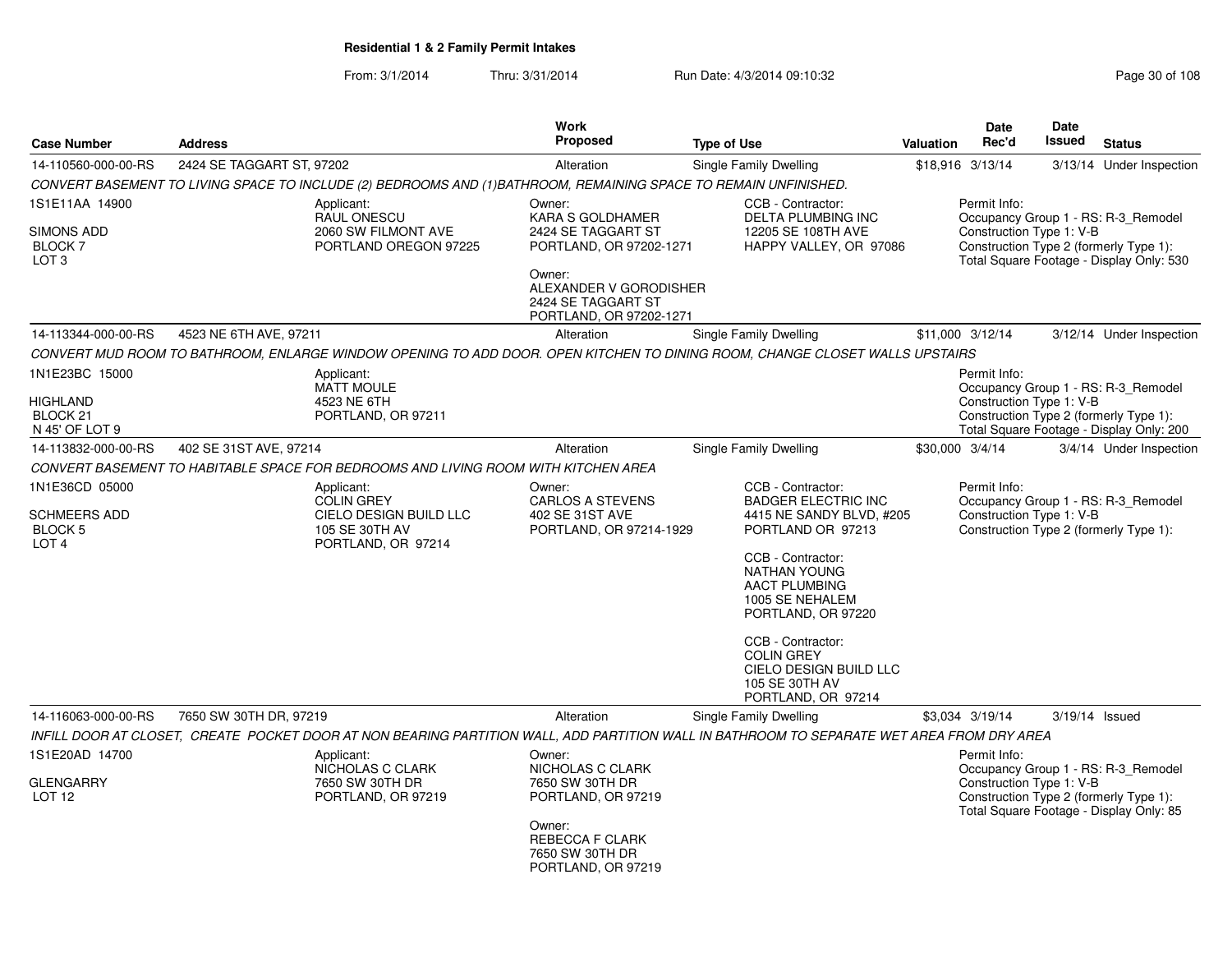| <b>Case Number</b>                                                      | <b>Address</b>            |                                                                                                              | <b>Work</b><br><b>Proposed</b>                                                    | <b>Type of Use</b>                                                                                                                                               | <b>Valuation</b> | Date<br>Rec'd                      | Date<br>Issued                                                                            | <b>Status</b>                                                                      |
|-------------------------------------------------------------------------|---------------------------|--------------------------------------------------------------------------------------------------------------|-----------------------------------------------------------------------------------|------------------------------------------------------------------------------------------------------------------------------------------------------------------|------------------|------------------------------------|-------------------------------------------------------------------------------------------|------------------------------------------------------------------------------------|
| 14-117049-000-00-RS                                                     | 7580 N GILBERT AVE, 97203 |                                                                                                              | Alteration                                                                        | Single Family Dwelling                                                                                                                                           |                  | \$1,000 3/19/14                    |                                                                                           | 3/19/14 Under Inspection                                                           |
|                                                                         |                           | REMOVE BEARING WALL BETWEEN LIVING ROOM AND BEDROOM AND ADD BEAM ABOVE                                       |                                                                                   |                                                                                                                                                                  |                  |                                    |                                                                                           |                                                                                    |
| 1N1E07BD 00100                                                          |                           | Applicant:<br>RONALD A SELLARS                                                                               | Owner:<br><b>RONALD A SELLARS</b>                                                 |                                                                                                                                                                  |                  | Permit Info:                       |                                                                                           | Occupancy Group 1 - RS: R-3_Remodel                                                |
| NORTHERN HILL ADD<br>BLOCK 8<br>LOT 32 EXC R/W & EXC S 10'<br>LOT 33&34 |                           | 7580 N GILBERT AVE<br>PORTLAND, OR 97203-6214                                                                | 7580 N GILBERT AVE<br>PORTLAND, OR 97203-6214                                     |                                                                                                                                                                  |                  |                                    | Construction Type 1: V-B                                                                  | Construction Type 2 (formerly Type 1):                                             |
| 14-117702-000-00-RS                                                     | 5700 NE 10TH AVE, 97211   |                                                                                                              | Alteration                                                                        | Single Family Dwelling                                                                                                                                           |                  | \$2,000 3/5/14                     |                                                                                           | 3/5/14 Under Inspection                                                            |
|                                                                         |                           |                                                                                                              |                                                                                   | CONVERT PORTION OF BASEMENT TO BEDROOM WITH WALK-IN CLOSET; NEW EGRESS WINDOW ON EAST SIDE/***ADD C/W,G/D,H/B,W/C,W/H, (2)SINK, (2) FLOOR WATER REPIPE 3/5/14*** |                  |                                    |                                                                                           |                                                                                    |
| 1N1E14CD 13700<br><b>HIGHLAND PK</b><br>BLOCK 17<br>S 33 1/3' OF LOT 7  |                           | Applicant:<br><b>KEVIN FABRYCKI</b><br><b>FABRYCKI HOMES INC</b><br>19923 DERBY ST<br>WEST LINN OREGON 97068 | Owner:<br><b>FABRYCKI HOMES INC</b><br>19923 DERBY ST<br>WEST LINN, OR 97068-2239 | CCB - Contractor:<br><b>KEVIN FABRYCKI</b><br><b>FABRYCKI HOMES INC</b><br>19923 DERBY ST<br>WEST LINN OREGON 97068                                              |                  | Permit Info:<br>One and Two Family | Construction Type 1: V-B                                                                  | Occupancy Group 1 - RS: R-3_Residential<br>Construction Type 2 (formerly Type 1):  |
| 14-117848-000-00-RS                                                     | 2709 N WINCHELL ST, 97217 |                                                                                                              | Alteration                                                                        | <b>Single Family Dwelling</b>                                                                                                                                    |                  | \$3,500 3/12/14                    |                                                                                           | 3/12/14 Under Inspection                                                           |
| ADD NEW EXTERIOR STAIRS AND LANDING                                     |                           |                                                                                                              |                                                                                   |                                                                                                                                                                  |                  |                                    |                                                                                           |                                                                                    |
| 1N1E09CA 20800<br>PENINSULAR ADD<br>BLOCK 10<br>LOT 19&20               |                           | Applicant:<br><b>HALOW INDUSTRIES INC</b><br>186 SE MILL ST<br>DALLAS, OR 97338-2209                         | Owner:<br><b>CAROLE J MARTIN</b><br>2709 N WINCHELL ST<br>PORTLAND, OR 97217-6349 | CCB - Contractor:<br><b>HALOW INDUSTRIES INC</b><br>186 SE MILL ST<br>DALLAS, OR 97338-2209                                                                      |                  | Permit Info:                       | Occupancy Group 1 - RS: U Decks,<br>Patios, Porches, Carports<br>Construction Type 1: V-B | Construction Type 2 (formerly Type 1):<br>Total Square Footage - Display Only: 114 |
| 14-118318-000-00-RS                                                     | 1815 NE 52ND AVE, 97213   |                                                                                                              | Alteration                                                                        | Single Family Dwelling                                                                                                                                           |                  | \$24,269 3/12/14                   | $3/12/14$ Issued                                                                          |                                                                                    |
|                                                                         |                           |                                                                                                              |                                                                                   | CONVERT BASEMENT TO HABITABLE SPACE FOR NEW BEDROOM, BATHROOM AND FAMILY ROOM; REBUILD INTERIOR STAIRS - ELECTRICAL & PLUMBING PERMITS TO BE OBTAINED SEPARATI   |                  |                                    |                                                                                           |                                                                                    |
| 1N2E30CD 14400                                                          |                           | Applicant:<br><b>JASON MIYAKE</b>                                                                            | Owner:<br><b>JASON MIYAKE</b>                                                     | CCB - Contractor:<br>THOMAS MICHAEL QUINN                                                                                                                        |                  | Permit Info:                       |                                                                                           | Occupancy Group 1 - RS: R-3_Remodel                                                |
| <b>ELMHURST</b><br>BLOCK 18<br>LOT <sub>3</sub>                         |                           | 1815 NE 52ND AVE<br>PORTLAND, OR 97213-2729                                                                  | 1815 NE 52ND AVE<br>PORTLAND, OR 97213-2729                                       | 4204 NE 32ND PL<br>PORTLAND, OR 97211                                                                                                                            |                  |                                    | Construction Type 1: V-B                                                                  | Construction Type 2 (formerly Type 1):<br>Total Square Footage - Display Only: 680 |
| 14-120258-REV-01-RS                                                     | 7225 SW 13TH AVE, 97219   |                                                                                                              | Alteration                                                                        | <b>Single Family Dwelling</b>                                                                                                                                    |                  | \$7,000 3/26/14                    | 3/26/14 Issued                                                                            |                                                                                    |
|                                                                         |                           | VALUE ADDED REVISION FOR VOLUNTARY SEISMIC STRENGTHENING, ALSO ANCHORING RAFTERS AND DECK JOISTS             |                                                                                   |                                                                                                                                                                  |                  |                                    |                                                                                           |                                                                                    |
| 1S1E21BD 00500                                                          |                           | Applicant:<br><b>GREG JORDAN</b>                                                                             | Owner:<br><b>TODD S GUREN</b>                                                     | CCB - Contractor:<br><b>GREG JORDAN</b>                                                                                                                          |                  | Permit Info:                       |                                                                                           | Occupancy Group 1 - RS: R-3_Remodel                                                |
| <b>BARBUR HTS</b><br><b>BLOCK1</b><br>LOT 6&7 TL 500                    |                           | ECOTECH LLC<br>PO BOX 11630<br>PORTLAND OR 97211                                                             | 2425 GLEN HAVEN RD<br>LAKE OSWEGO, OR 97034-5714                                  | <b>ECOTECH LLC</b><br>PO BOX 11630<br>PORTLAND OR 97211                                                                                                          |                  |                                    | Construction Type 1: V-B                                                                  | Construction Type 2 (formerly Type 1):                                             |
|                                                                         |                           |                                                                                                              | Owner:<br><b>CORA B GUREN</b><br>2425 GLEN HAVEN RD<br>LAKE OSWEGO, OR 97034-5714 |                                                                                                                                                                  |                  |                                    |                                                                                           |                                                                                    |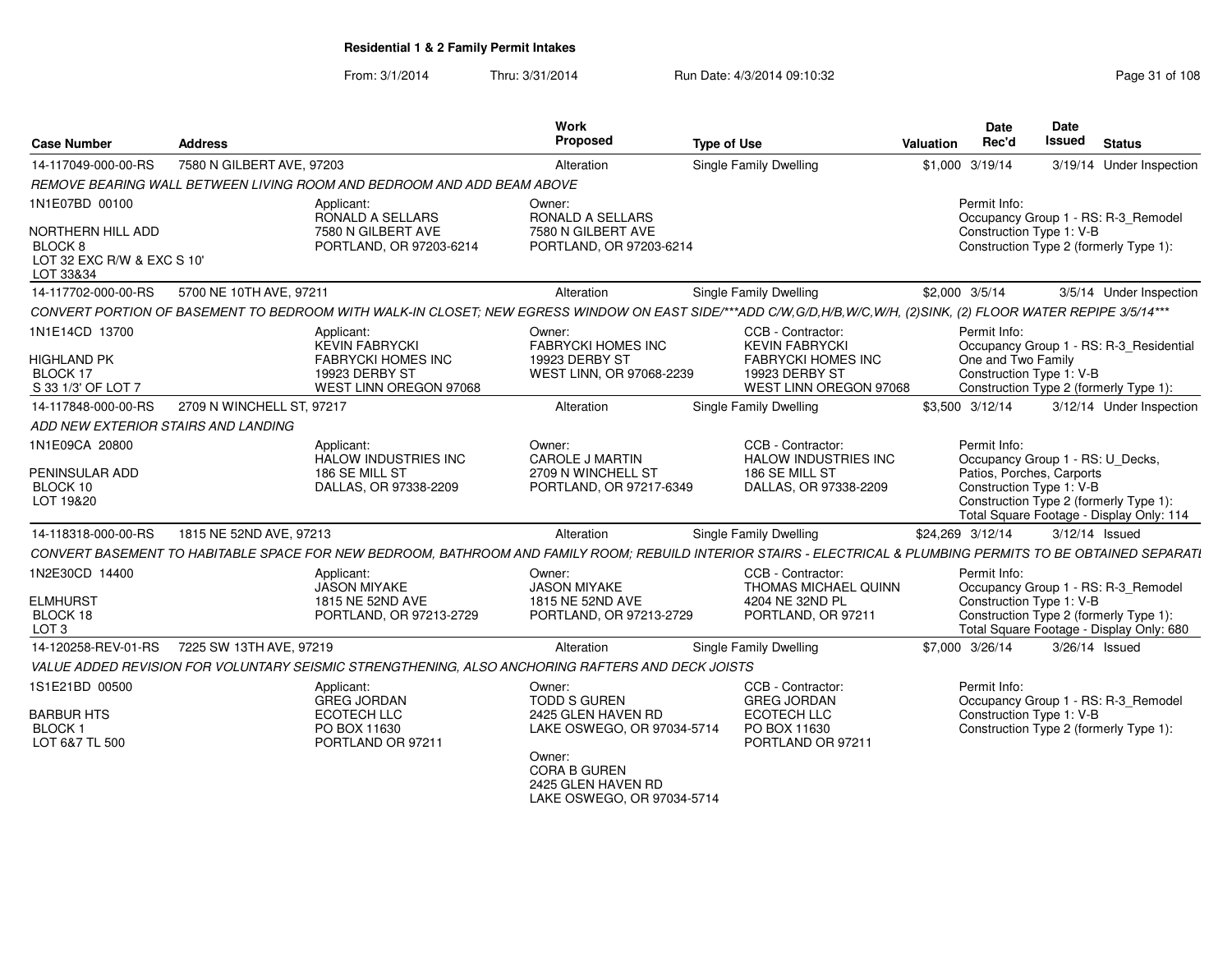From: 3/1/2014Thru: 3/31/2014 Run Date: 4/3/2014 09:10:32 Run Date: 4/3/2014 09:10:32

| <b>Case Number</b>                                                         | <b>Address</b>                                                                                                                                                | Work<br>Proposed                                                                       | <b>Type of Use</b>                                                                            | Valuation | Date<br>Rec'd                                  | Date<br><b>Issued</b> | <b>Status</b>                                                                 |
|----------------------------------------------------------------------------|---------------------------------------------------------------------------------------------------------------------------------------------------------------|----------------------------------------------------------------------------------------|-----------------------------------------------------------------------------------------------|-----------|------------------------------------------------|-----------------------|-------------------------------------------------------------------------------|
| 14-120346-000-00-RS                                                        | 10945 SW SOUTHRIDGE DR, 97219                                                                                                                                 | Alteration                                                                             | <b>Single Family Dwelling</b>                                                                 |           | \$79,132 3/6/14                                |                       | 3/6/14 Under Inspection                                                       |
|                                                                            | CONVERT PORTION OF FINISHED BASEMENT AND PART OF CRAWL SPACE TO TO MASTER BEDROOM SUITE WITH SITTING AREA, DRESSING AREA, CLOSET, BATHROOM, OFFICE AND STORAG |                                                                                        |                                                                                               |           |                                                |                       |                                                                               |
| 1S1E34BA 01800                                                             | Applicant:<br>MASTERCRAFT WOODWORKING                                                                                                                         | Owner:<br><b>GLYN P NORTON</b>                                                         | CCB - Contractor:<br>MASTERCRAFT WOODWORKING                                                  |           | Permit Info:                                   |                       | Occupancy Group 1 - RS: R-3_Residential                                       |
| SOUTH RIDGE<br><b>LOT 93</b>                                               | 10300 SE 97 COURT<br>PORTLAND, OR 97266                                                                                                                       | 10945 SW SOUTHRIDGE DR<br>PORTLAND, OR 97219                                           | 10300 SE 97 COURT<br>PORTLAND, OR 97266                                                       |           | One and Two Family<br>Construction Type 1: V-B |                       | Construction Type 2 (formerly Type 1):                                        |
|                                                                            |                                                                                                                                                               | Owner:<br><b>VICTORIA PEREZ-NORTON</b><br>10945 SW SOUTHRIDGE DR<br>PORTLAND, OR 97219 | CCB - Contractor:<br><b>REA MECH INC</b><br>30330 SW GRABEL RD<br>HILLSBORO OR 97123          |           |                                                |                       | Total Square Footage - Display Only: 802                                      |
|                                                                            |                                                                                                                                                               |                                                                                        | CCB - Contractor:<br>L & K ELECTRIC INC<br>10122 SE SHADY LN<br>DAMASCUS OR 97089-6304        |           |                                                |                       |                                                                               |
| 14-120401-000-00-RS                                                        | 2617 NE 14TH AVE, 97212                                                                                                                                       | Alteration                                                                             | Single Family Dwelling                                                                        |           | \$55,000 3/4/14                                |                       | 3/4/14 Under Inspection                                                       |
|                                                                            | CONVERT BASEMENT TO LIVING SPACE WITH NEW FAMILY ROOM, OFFICE, LAUNDRY, UTILITY ROOM, AND BATHROOM; CONVERTING WINDOWS ON NORTH AND SOUTH SIDE TO EGRESS      |                                                                                        |                                                                                               |           |                                                |                       |                                                                               |
| 1N1E26BD 16200                                                             | Applicant:                                                                                                                                                    | Owner:                                                                                 | CCB - Contractor:                                                                             |           | Permit Info:                                   |                       |                                                                               |
| <b>IRVINGTON</b>                                                           | DAVE DIMOFF<br><b>DIMOFF DESIGNS</b>                                                                                                                          | <b>NIALL C O'KELLY</b><br>PO BOX 4017                                                  | WALKER HOME IMPROVEMENT<br><b>INC</b>                                                         |           | One and Two Family                             |                       | Occupancy Group 1 - RS: R-3_Residential                                       |
| <b>BLOCK 75</b><br>S 50' OF LOT 4                                          | 2032 NE53RD<br>PORTLAND, OR 97213                                                                                                                             | BEAVERTON, OR 97076-4017                                                               | 3014 NE 16TH AV<br>PORTLAND, OR 97212                                                         |           | Construction Type 1: V-B                       |                       | Construction Type 2 (formerly Type 1):                                        |
|                                                                            |                                                                                                                                                               | Owner:<br><b>SUSAN O'KELLY</b><br>PO BOX 4017<br>BEAVERTON, OR 97076-4017              | CCB - Contractor:<br>VAST ELECTRIC INC.<br>1525 SEATTLE SLEW RD. SE<br><b>SALEM, OR 97317</b> |           |                                                |                       |                                                                               |
|                                                                            |                                                                                                                                                               |                                                                                        | CCB - Contractor:<br>elk country plumbing<br>6931 se 71<br>portland OR 97206                  |           |                                                |                       |                                                                               |
| 14-120872-000-00-RS                                                        | 10575 NW SKYLINE BLVD, 97231                                                                                                                                  | Alteration                                                                             | <b>Single Family Dwelling</b>                                                                 |           | \$2,500 3/6/14                                 |                       | 3/6/14 Under Inspection                                                       |
|                                                                            | REMOVE ONE INTERIOR WALL ON MAIN FLOOR TO ELIMINATE BEDROOM, INSTALL ONE NEW BEAM ABOVEseparate electrical permit required                                    |                                                                                        |                                                                                               |           |                                                |                       |                                                                               |
| 1N1W05D 00300                                                              | Applicant:<br><b>RANDY BRUNELLE</b>                                                                                                                           | Owner:<br><b>WILLIAM K WARD</b>                                                        | CCB - Contractor:<br><b>RANDY BRUNELLE</b>                                                    |           | Permit Info:                                   |                       |                                                                               |
| PARTITION PLAT 1992-88<br>LOT <sub>1</sub><br>POTENTIAL ADDITIONAL TAX \$5 | <b>REFINED RESTORATION</b><br>8023 N BUCHANAN AVE<br>PORTLAND, OR 97203                                                                                       | 10575 NW SKYLINE BLVD<br>PORTLAND, OR 97231-2616                                       | <b>REFINED RESTORATION</b><br>8023 N BUCHANAN AVE<br>PORTLAND, OR 97203                       |           | Construction Type 1: V-B                       |                       | Occupancy Group 1 - RS: R-3_Remodel<br>Construction Type 2 (formerly Type 1): |
| 985.97 DISQ SPEC FARM ASSMT 1996                                           |                                                                                                                                                               | Owner:<br><b>JEANINE K WARD</b><br>10575 NW SKYLINE BLVD<br>PORTLAND, OR 97231-2616    |                                                                                               |           |                                                |                       |                                                                               |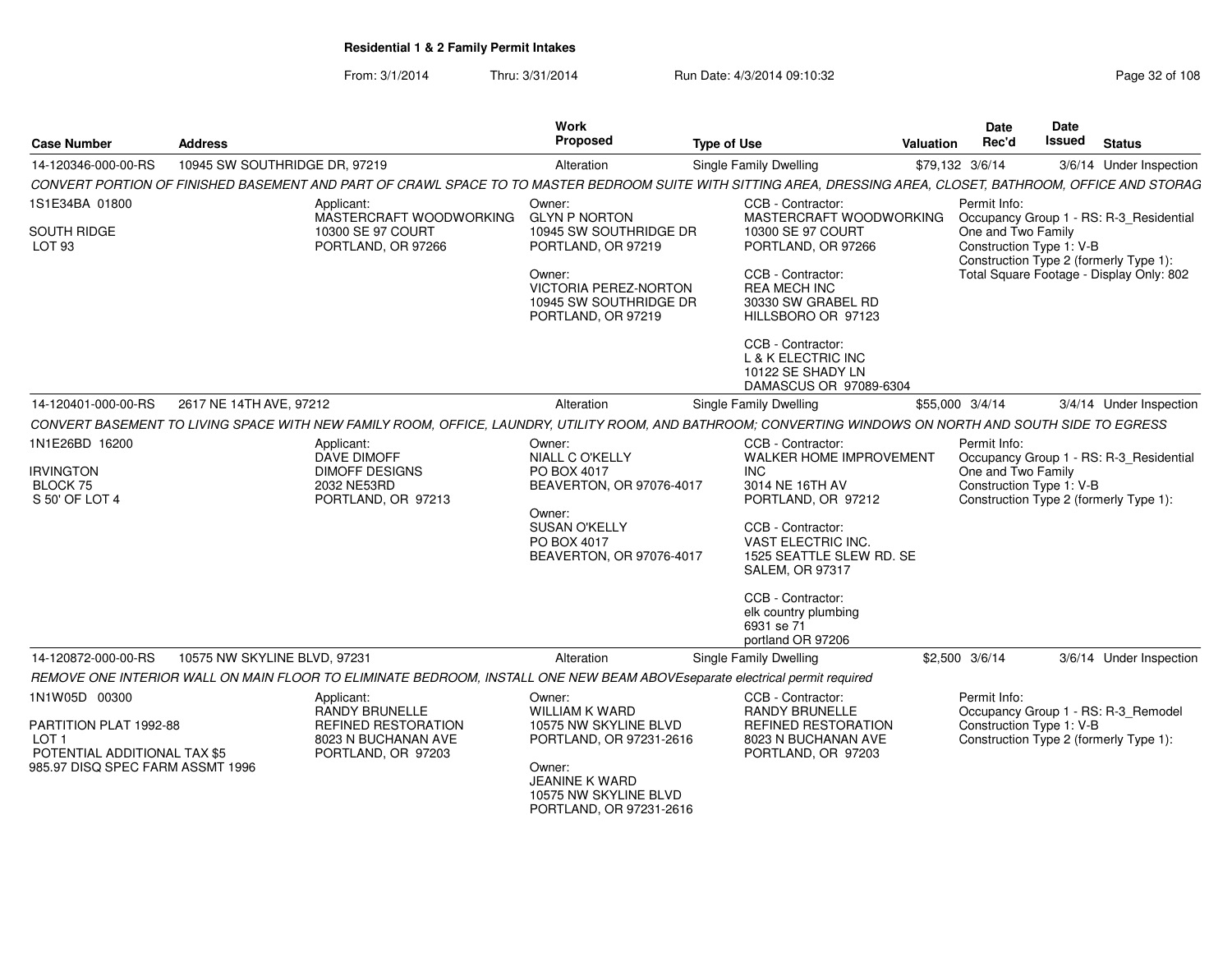| <b>Case Number</b>                                                                   | <b>Address</b>               |                                                                             | Work<br>Proposed                                                                    | <b>Type of Use</b>                                                                                                                                           | Valuation       | Date<br>Rec'd                                  | <b>Date</b><br>Issued | <b>Status</b>                                                                                                                 |
|--------------------------------------------------------------------------------------|------------------------------|-----------------------------------------------------------------------------|-------------------------------------------------------------------------------------|--------------------------------------------------------------------------------------------------------------------------------------------------------------|-----------------|------------------------------------------------|-----------------------|-------------------------------------------------------------------------------------------------------------------------------|
| 14-120872-REV-01-RS                                                                  | 10575 NW SKYLINE BLVD, 97231 |                                                                             | Alteration                                                                          | Single Family Dwelling                                                                                                                                       |                 | \$3/11/14                                      |                       | 3/11/14 Issued                                                                                                                |
| EXTEND HEADER BEAM IN BASEMENT                                                       |                              |                                                                             |                                                                                     |                                                                                                                                                              |                 |                                                |                       |                                                                                                                               |
| 1N1W05D 00300<br>PARTITION PLAT 1992-88                                              |                              | Applicant:<br><b>RANDY BRUNELLE</b><br><b>REFINED RESTORATION</b>           | Owner:<br><b>WILLIAM K WARD</b><br>10575 NW SKYLINE BLVD                            | CCB - Contractor:<br><b>RANDY BRUNELLE</b><br><b>REFINED RESTORATION</b>                                                                                     |                 | Permit Info:<br>Construction Type 1: V-B       |                       | Occupancy Group 1 - RS: R-3 Remodel                                                                                           |
| LOT <sub>1</sub><br>POTENTIAL ADDITIONAL TAX \$5<br>985.97 DISQ SPEC FARM ASSMT 1996 |                              | 8023 N BUCHANAN AVE<br>PORTLAND, OR 97203                                   | PORTLAND, OR 97231-2616                                                             | 8023 N BUCHANAN AVE<br>PORTLAND, OR 97203                                                                                                                    |                 |                                                |                       | Construction Type 2 (formerly Type 1):                                                                                        |
|                                                                                      |                              |                                                                             | Owner:<br><b>JEANINE K WARD</b><br>10575 NW SKYLINE BLVD<br>PORTLAND, OR 97231-2616 |                                                                                                                                                              |                 |                                                |                       |                                                                                                                               |
| 14-120872-REV-02-RS                                                                  | 10575 NW SKYLINE BLVD, 97231 |                                                                             | Alteration                                                                          | <b>Single Family Dwelling</b>                                                                                                                                |                 | \$3/14/14                                      |                       | 3/14/14 Issued                                                                                                                |
|                                                                                      |                              | REVISION TO CHANGE SIZE OF BEAM FROM 3.5 X 14 TO 5.25 X 11.25.              |                                                                                     |                                                                                                                                                              |                 |                                                |                       |                                                                                                                               |
| 1N1W05D 00300                                                                        |                              | Applicant:<br><b>RANDY BRUNELLE</b>                                         | Owner:<br><b>WILLIAM K WARD</b>                                                     | CCB - Contractor:<br><b>RANDY BRUNELLE</b>                                                                                                                   |                 | Permit Info:                                   |                       | Occupancy Group 1 - RS: R-3 Remodel                                                                                           |
| PARTITION PLAT 1992-88<br>LOT <sub>1</sub>                                           |                              | REFINED RESTORATION<br>8023 N BUCHANAN AVE                                  | 10575 NW SKYLINE BLVD<br>PORTLAND, OR 97231-2616                                    | REFINED RESTORATION<br>8023 N BUCHANAN AVE                                                                                                                   |                 | Construction Type 1: V-B                       |                       | Construction Type 2 (formerly Type 1):                                                                                        |
| POTENTIAL ADDITIONAL TAX \$5<br>985.97 DISQ SPEC FARM ASSMT 1996                     |                              | PORTLAND, OR 97203                                                          | Owner:<br><b>JEANINE K WARD</b><br>10575 NW SKYLINE BLVD<br>PORTLAND, OR 97231-2616 | PORTLAND, OR 97203                                                                                                                                           |                 |                                                |                       |                                                                                                                               |
| 14-120988-000-00-RS                                                                  | 2611 NE 17TH AVE, 97212      |                                                                             | Alteration                                                                          | Single Family Dwelling                                                                                                                                       |                 | \$95,000 3/12/14                               |                       | <b>Under Review</b>                                                                                                           |
|                                                                                      |                              |                                                                             |                                                                                     | REMODEL, NEW POSTS IN BASEMENT FOR SUPPORT; MAIN FLOOR REMOVE WALLS IN KITCHEN FOR REMODEL; 2ND FLOOR RECONFIGURE EXISTING BEDROOM, ADD SHOWER AND TUB TO E  |                 |                                                |                       |                                                                                                                               |
| 1N1E26AC 16000<br><b>IRVINGTON</b><br>BLOCK 52<br>LOT <sub>4</sub>                   |                              | Applicant:<br>SERIN VAN DYKE<br>2611 NE 17TH AVE<br>PORTLAND, OR 97212-4241 | Owner:<br>DAVID VAN DYKE<br>2611 NE 17TH AVE<br>PORTLAND, OR 97212-4241             |                                                                                                                                                              |                 | Permit Info:<br>Construction Type 1: V-B       |                       | Occupancy Group 1 - RS: R-3_Remodel<br>Construction Type 2 (formerly Type 1): V-B<br>Total Square Footage - Display Only: 809 |
|                                                                                      |                              |                                                                             | Owner:<br>SERIN VAN DYKE<br>2611 NE 17TH AVE<br>PORTLAND, OR 97212-4241             |                                                                                                                                                              |                 |                                                |                       |                                                                                                                               |
| 14-121327-000-00-RS                                                                  | 4062 NE 22ND AVE, 97212      |                                                                             | Alteration                                                                          | Single Family Dwelling                                                                                                                                       | \$30,000 3/4/14 |                                                |                       | 3/4/14 Under Inspection                                                                                                       |
|                                                                                      |                              |                                                                             |                                                                                     | CONVERT EXISTING UNFINISHED BASEMENT TO LIVING SPACE, TO INCLUDE FAMILY ROOM, LAUNDRY, OFFICE, BATHROOM AND BEDROOM WITH NEW EGRESS WINDOW (3 BATHROOMS TOTA |                 |                                                |                       |                                                                                                                               |
| 1N1E23DA 15900                                                                       |                              | Applicant:<br>KATHLEEN S KRIDER                                             | Owner:<br>ALEXANDER O KRIDER                                                        | CCB - Contractor:<br><b>TOM RADCLIFF</b>                                                                                                                     |                 | Permit Info:                                   |                       | Occupancy Group 1 - RS: R-3 Residential                                                                                       |
| <b>ALAMEDA PARK</b><br>BLOCK 51<br>S 50' OF LOT 11&12                                |                              | 4062 NE 22ND AVE<br>PORTLAND, OR 97212-1503                                 | 4062 NE 22ND AVE<br>PORTLAND, OR 97212-1503                                         | FAMILY BUILDING SERVICES INC<br>4220 NE 54TH<br>PORTLAND, OR 97218                                                                                           |                 | One and Two Family<br>Construction Type 1: V-B |                       | Construction Type 2 (formerly Type 1):                                                                                        |
|                                                                                      |                              |                                                                             | Owner:<br>KATHLEEN S KRIDER<br>4062 NE 22ND AVE<br>PORTLAND, OR 97212-1503          |                                                                                                                                                              |                 |                                                |                       |                                                                                                                               |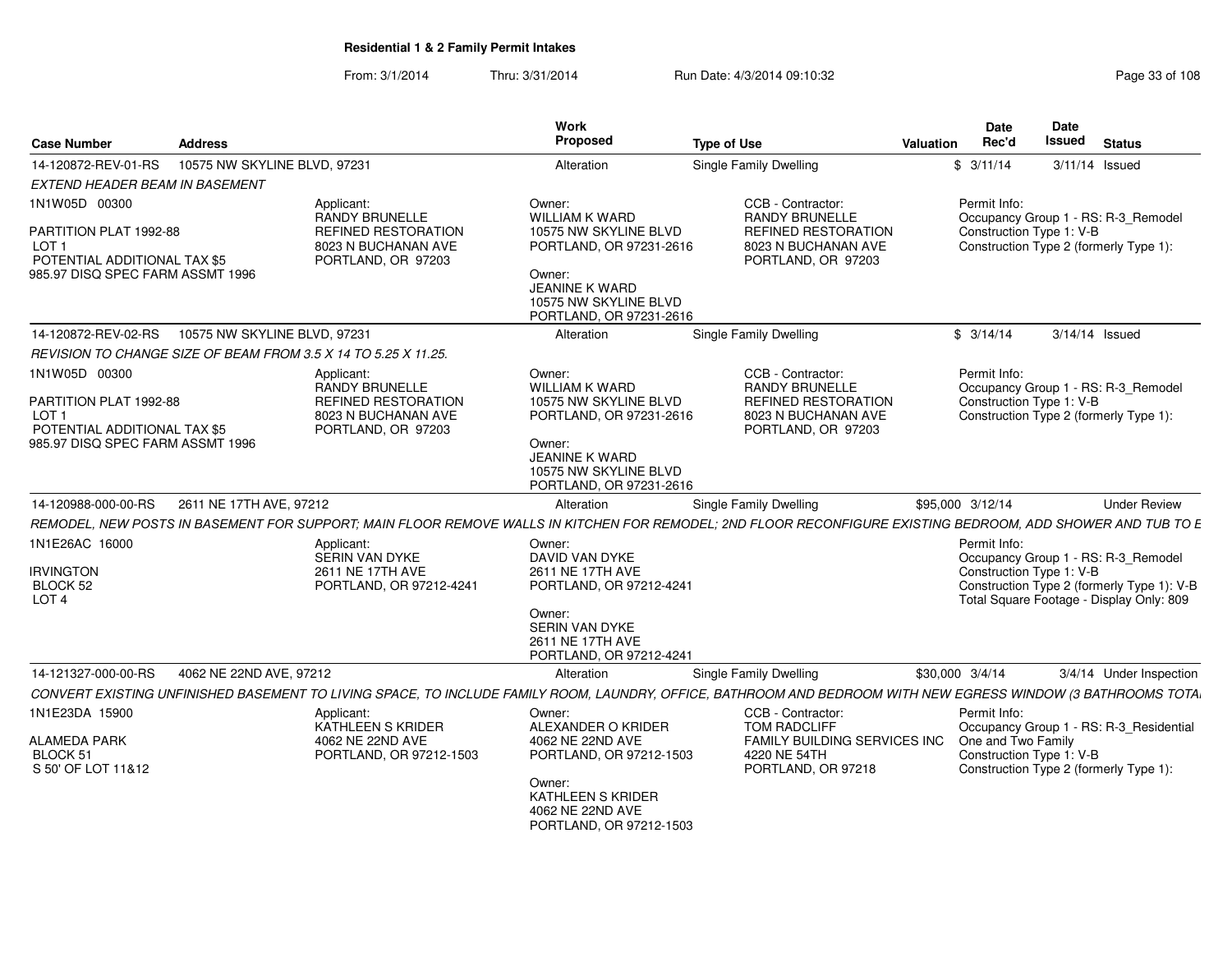From: 3/1/2014

Thru: 3/31/2014 Run Date: 4/3/2014 09:10:32 Research 2010 Rage 34 of 108

| <b>Case Number</b>                                                   | <b>Address</b>                                                                                                                                   | Work<br>Proposed                                                                                                                                                                           | <b>Type of Use</b>                                                                         | <b>Valuation</b> | Date<br>Rec'd                                                                                             | <b>Date</b><br>Issued | <b>Status</b>                                                                                                             |
|----------------------------------------------------------------------|--------------------------------------------------------------------------------------------------------------------------------------------------|--------------------------------------------------------------------------------------------------------------------------------------------------------------------------------------------|--------------------------------------------------------------------------------------------|------------------|-----------------------------------------------------------------------------------------------------------|-----------------------|---------------------------------------------------------------------------------------------------------------------------|
| 14-121389-000-00-RS                                                  | 13526 NE HANCOCK ST, 97230                                                                                                                       | Alteration                                                                                                                                                                                 | <b>Single Family Dwelling</b>                                                              |                  | \$21,700 3/13/14                                                                                          |                       | 3/13/14 Issued                                                                                                            |
|                                                                      | CONVERT EXISTING UNFISHED SPACE TO LIVING SPACE, NEW BEDROOM WITH WINDOW WELL, NEW BATHROOM, NEW WINDOW WELL AT LIVING SPACE (2 BATHROOMS TOTAL) |                                                                                                                                                                                            |                                                                                            |                  |                                                                                                           |                       |                                                                                                                           |
| 1N2E26DC 01500<br><b>RICHLAND</b><br>LOT 10 TL 1500                  | Applicant:<br>PREM NATH<br>PREMIER DESIGN GROUP<br>3737 N ALASKA ST                                                                              | Owner:<br><b>MICHAEL MERONEK</b><br>PO BOX 14652<br>PORTLAND, OR 97293                                                                                                                     |                                                                                            |                  | Permit Info:<br>Construction Type 1: V-B                                                                  |                       | Occupancy Group 1 - RS: R-3_Remodel<br>Construction Type 2 (formerly Type 1):                                             |
|                                                                      | PORTLAND, OR 97217                                                                                                                               |                                                                                                                                                                                            |                                                                                            |                  |                                                                                                           |                       | Total Square Footage - Display Only: 608                                                                                  |
| 14-121886-000-00-RS                                                  | 2903 N RUSSET ST, 97217                                                                                                                          | Alteration                                                                                                                                                                                 | Single Family Dwelling                                                                     | \$10,707 3/7/14  |                                                                                                           |                       | $3/7/14$ Issued                                                                                                           |
|                                                                      | RELOCATE KITCHEN FROM REAR TO FRONT OF HOUSE, ADD NEW BEDROOM IN PLACE OF KITCHEN. RANGE GAS LINE UNDER SEPARATE MECHANICAL PERMIT.              |                                                                                                                                                                                            |                                                                                            |                  |                                                                                                           |                       |                                                                                                                           |
| 1N1E09CD 15100<br><b>FAIRFIELD</b><br>BLOCK <sub>2</sub><br>LOT 5&6  | Applicant:<br><b>HARRIS H MOHAMMAD</b><br>2903 N RUSSET ST<br>PORTLAND, OR 97217                                                                 | Owner:<br><b>HARRIS H MOHAMMAD</b><br>2903 N RUSSET ST<br>PORTLAND, OR 97217                                                                                                               |                                                                                            |                  | Permit Info:<br>Construction Type 1: V-B                                                                  |                       | Occupancy Group 1 - RS: R-3_Remodel<br>Construction Type 2 (formerly Type 1):<br>Total Square Footage - Display Only: 300 |
|                                                                      |                                                                                                                                                  | Owner:<br><b>KELLY S MOHAMMAD</b><br>2903 N RUSSET ST<br>PORTLAND, OR 97217                                                                                                                |                                                                                            |                  |                                                                                                           |                       |                                                                                                                           |
| 14-121934-000-00-RS                                                  | 1628 SE ANKENY ST - Unit B, 97214                                                                                                                | Alteration                                                                                                                                                                                 | Single Family Dwelling                                                                     | \$25,000 3/5/14  |                                                                                                           |                       | $3/5/14$ Issued                                                                                                           |
|                                                                      | CONVERT BASEMENT TO ADU WITH NEW STUDIO AREA, NEW KITCHEN AND NEW BATHROOM; NEW EGRESS WINDOW ON WEST SIDE; TRADES TO BE PULLED SEPERATELY       |                                                                                                                                                                                            |                                                                                            |                  |                                                                                                           |                       |                                                                                                                           |
| 1N1E35DC 04700                                                       | Applicant:<br>Robert Hayden<br>Delta Studios, Architecture and<br>Planning, LLC<br>3344 NE 25th Avenue<br>Portland, OR 97212                     | Owner:<br><b>MARK W HOWARD</b><br>1628 SE ANKENY ST<br>PORTLAND, OR 97214-1448<br>Owner:<br><b>JENNIFER L HOWARD</b><br>1628 SE ANKENY ST<br>PORTLAND, OR 97214-1448                       | CCB - Contractor:<br>STERLING TECHNOLOGIES LLC<br>317 NE 144 STREET<br>VANCOUVER, WA 98685 |                  | Permit Info:<br>One and Two Family<br>Construction Type 1: V-B<br>Number of New Dwelling Units: 1         |                       | Occupancy Group 1 - RS: R-3_Residential<br>Construction Type 2 (formerly Type 1):                                         |
| 14-122020-000-00-RS                                                  | 1518 NW BENFIELD DR, 97229                                                                                                                       | Alteration                                                                                                                                                                                 | Single Family Dwelling                                                                     |                  | \$3,047 3/4/14                                                                                            |                       | 3/4/14 Under Inspection                                                                                                   |
|                                                                      | EXTEND 2ND LEVEL DECK AT REAR OF HOUSE, WIDEN EXISTING DOOR OPENING TO HOUSE, ADD NEW HEADER                                                     |                                                                                                                                                                                            |                                                                                            |                  |                                                                                                           |                       |                                                                                                                           |
| 1N1W26DC 05900<br>MILL WOODS<br>LOT <sub>80</sub><br>UND INT TRACT C | Applicant:<br><b>STEVE SCOTT</b><br>11640 SW 135TH AVE<br>TIGARD, OR 972231505                                                                   | Owner:<br><b>JACK HWANG</b><br>SCOTTCO BUILDING & DESIGN IN(1518 NW BENFIELD DR<br>PORTLAND, OR 97229-8478<br>Owner:<br><b>SUSAN YEH</b><br>1518 NW BENFIELD DR<br>PORTLAND, OR 97229-8478 |                                                                                            |                  | Permit Info:<br>Occupancy Group 1 - RS: U_Decks,<br>Patios, Porches, Carports<br>Construction Type 1: V-B |                       | Construction Type 2 (formerly Type 1):<br>Total Square Footage - Display Only: 150                                        |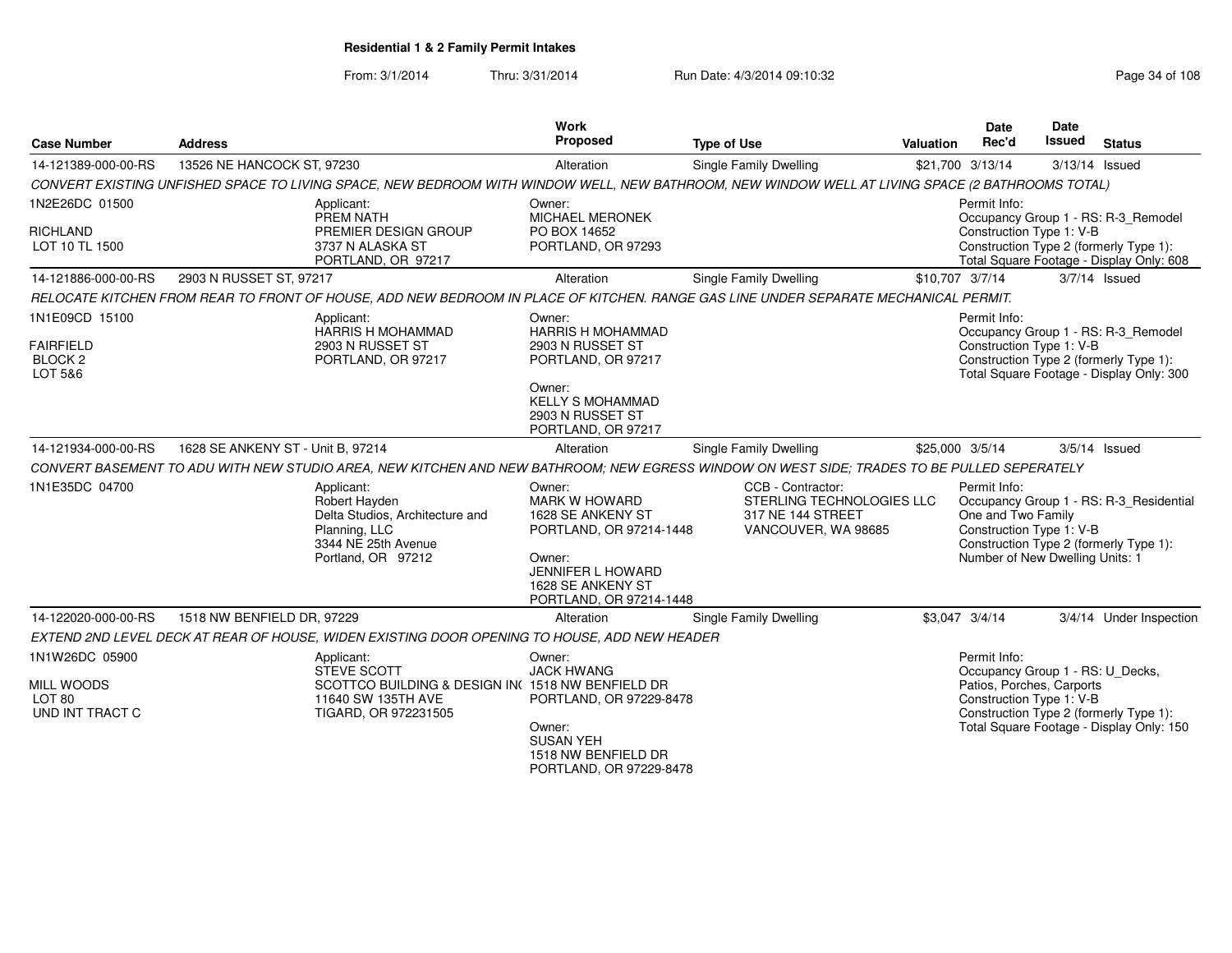| <b>Case Number</b>                         | <b>Address</b>                         |                                                                                                                                                            | Work<br><b>Proposed</b>                                                                                     | <b>Type of Use</b>                                                                      | <b>Valuation</b> | <b>Date</b><br>Rec'd                                                              | Date<br>Issued | <b>Status</b>                                                                      |
|--------------------------------------------|----------------------------------------|------------------------------------------------------------------------------------------------------------------------------------------------------------|-------------------------------------------------------------------------------------------------------------|-----------------------------------------------------------------------------------------|------------------|-----------------------------------------------------------------------------------|----------------|------------------------------------------------------------------------------------|
| 14-122580-000-00-RS                        | 2735 SW HIMES ST, 97201                |                                                                                                                                                            | Alteration                                                                                                  | <b>Single Family Dwelling</b>                                                           |                  | \$65,000 3/3/14                                                                   |                | 3/3/14 Under Inspection                                                            |
|                                            |                                        | KITCHEN AND MAIN FLOOR BATHROMM REMODEL. RELOCATE EXISTING LAUNDRY FIXTURES IN UNFINISHED BASEMENT. TRADE WORK ONLY NO PLANS REQUIRED.                     |                                                                                                             |                                                                                         |                  |                                                                                   |                |                                                                                    |
| IS1E08DA 05600<br>COUNCIL CREST PK         |                                        | Applicant:<br>ERIC KNOTT<br>CONFLUENCE DESIGN-BUILD INC                                                                                                    | Owner:<br><b>MARTIN B GALAN</b><br>2735 SW HIMES ST                                                         | CCB - Contractor:<br><b>MATT MANSFIELD</b><br>CONFLUENCE DESIGN BUILD INC               |                  | Permit Info:<br>One and Two Family                                                |                | Occupancy Group 1 - RS: R-3 Residential                                            |
| BLOCK 12<br>LOT <sub>10</sub>              |                                        | 5504 NE SKIDMORE ST<br>PORTLAND, OR 97218                                                                                                                  | PORTLAND, OR 97239-1411<br>Owner:<br><b>JENNIFER L GALAN</b><br>2735 SW HIMES ST<br>PORTLAND, OR 97239-1411 | 5504 NE SKIDMORE ST<br>PORTLAND OR 97218                                                |                  | Construction Type 1: V-B                                                          |                | Construction Type 2 (formerly Type 1):                                             |
| 14-122799-000-00-RS                        | 6529 SE 128TH AVE, 97236               |                                                                                                                                                            | Alteration                                                                                                  | Single Family Dwelling                                                                  |                  | \$13,170 3/4/14                                                                   |                | 3/4/14 Final                                                                       |
|                                            |                                        | REMOVE EXISTING WINDOWS ON REAR SIDE OF HOUSE AND INSTALL NEW SLIDING DOOR AND FLANKING WINDOWS                                                            |                                                                                                             |                                                                                         |                  |                                                                                   |                |                                                                                    |
| 1S2E23BB 00101                             |                                        | Applicant:                                                                                                                                                 | Owner:                                                                                                      | CCB - Contractor:                                                                       |                  | Permit Info:                                                                      |                |                                                                                    |
| PARTITION PLAT 1995-16<br>LOT <sub>1</sub> |                                        | JAMES TIMOTHY CHENEY<br>17755 S PALMER RD<br>OREGON CITY, OR 97045                                                                                         | <b>HELEN I FROEMKE</b><br>6529 SE 128TH AVE<br>PORTLAND, OR 97236-4922                                      | <b>JAMES TIMOTHY CHENEY</b><br>17755 S PALMER RD<br>OREGON CITY, OR 97045               |                  | One and Two Family<br>Construction Type 1: V-B                                    |                | Occupancy Group 1 - RS: R-3 Residential<br>Construction Type 2 (formerly Type 1):  |
|                                            |                                        |                                                                                                                                                            | Owner:<br><b>ELMER B FROEMKE</b><br>6529 SE 128TH AVE<br>PORTLAND, OR 97236-4922                            |                                                                                         |                  |                                                                                   |                |                                                                                    |
| 14-122834-000-00-RS                        | 7935 SE 75TH PL, 97206                 |                                                                                                                                                            | Alteration                                                                                                  | Single Family Dwelling                                                                  |                  | \$6,000 3/4/14                                                                    |                | $3/4/14$ Issued                                                                    |
|                                            | CONVERT EXISTING GARAGE TO NEW BEDROOM |                                                                                                                                                            |                                                                                                             |                                                                                         |                  |                                                                                   |                |                                                                                    |
| 1S2E20DB 05700<br>HUNTS ADD                |                                        | Applicant:<br>NORBERT E ZECHA<br>7935 SE 75TH PL                                                                                                           | Owner:<br>NORBERT E ZECHA<br>7935 SE 75TH PL                                                                |                                                                                         |                  | Permit Info:<br>Construction Type 1: V-B                                          |                | Occupancy Group 1 - RS: R-3 Remodel                                                |
| LOT <sub>6</sub>                           |                                        | PORTLAND, OR 97206                                                                                                                                         | PORTLAND, OR 97206                                                                                          |                                                                                         |                  |                                                                                   |                | Construction Type 2 (formerly Type 1):<br>Total Square Footage - Display Only: 168 |
| 14-122843-000-00-RS                        | 16820 SE ALDER ST, 97233               |                                                                                                                                                            | Alteration                                                                                                  | Single Family Dwelling                                                                  |                  | \$15,000 3/19/14                                                                  |                | 3/19/14 Issued                                                                     |
|                                            |                                        | CONVERT EXISTING HABITABLE BASEMENT TO ACCESSORY DWELLING UNIT; ADD NEW BATHROOM ON MAIN FLOOR, SEPARATE ENTRANCE OF ADU FROM HOUSE AND ADD WINOW WELLS (4 |                                                                                                             |                                                                                         |                  |                                                                                   |                |                                                                                    |
| IS3E06BA 07300                             |                                        | Applicant:<br><b>JOE DISCIASCIO</b>                                                                                                                        | Owner:<br>UNITED STATES OF AMERICA                                                                          | CCB - Contractor:<br>A CUT ABOVE YARD                                                   |                  | Permit Info:                                                                      |                | Occupancy Group 1 - RS: R-3_Residential                                            |
| BRAECROFT<br>BLOCK 4<br>LOT <sub>1</sub>   |                                        | Senior Structural/Mechanical<br>Inspector<br><b>Residential Combination Section</b>                                                                        | 1000 SW 3RD AVE #401<br>PORTLAND, OR 97204-2934                                                             | MAINTENANCE INC<br>14512 SE MILL ST<br>PORTLAND, OR 97233<br><b>Primary Contractor:</b> |                  | One and Two Family<br>Construction Type 1: V-B<br>Number of New Dwelling Units: 1 |                | Construction Type 2 (formerly Type 1):                                             |
| 14-122868-000-00-RS                        | 2638 SE LINCOLN ST, 97214              |                                                                                                                                                            | Alteration                                                                                                  | <b>TO BID</b>                                                                           |                  | \$15,000 3/4/14                                                                   |                | $3/4/14$ Issued                                                                    |
|                                            |                                        | CONVERT EXISTING BASEMENT TO LIVING SPACE; INCLUDE NEW PLAY ROOM, FAMILY ROOM, STUDY ROOM, LAUNDRY, STORAGE, AND ADD NEW BATHROOM; EXISTING STAIRS         |                                                                                                             | Single Family Dwelling                                                                  |                  |                                                                                   |                |                                                                                    |
| IS1E01CC 10100                             |                                        | Applicant:                                                                                                                                                 | Owner:                                                                                                      |                                                                                         |                  | Permit Info:                                                                      |                |                                                                                    |
| ARMSTRONGS ADD<br>BLOCK 2                  |                                        | <b>BRIAN SHEETS</b><br>2638 SE LINCOLN ST<br>PORTLAND, OR 97214                                                                                            | <b>BRIAN SHEETS</b><br>2638 SE LINCOLN ST<br>PORTLAND, OR 97214                                             |                                                                                         |                  | One and Two Family<br>Construction Type 1: V-B                                    |                | Occupancy Group 1 - RS: R-3 Residential                                            |
| W 45' OF LOT 1                             |                                        |                                                                                                                                                            | Owner:<br><b>MELISSA SHEETS</b><br>2638 SE LINCOLN ST<br>PORTLAND, OR 97214                                 |                                                                                         |                  |                                                                                   |                | Construction Type 2 (formerly Type 1):                                             |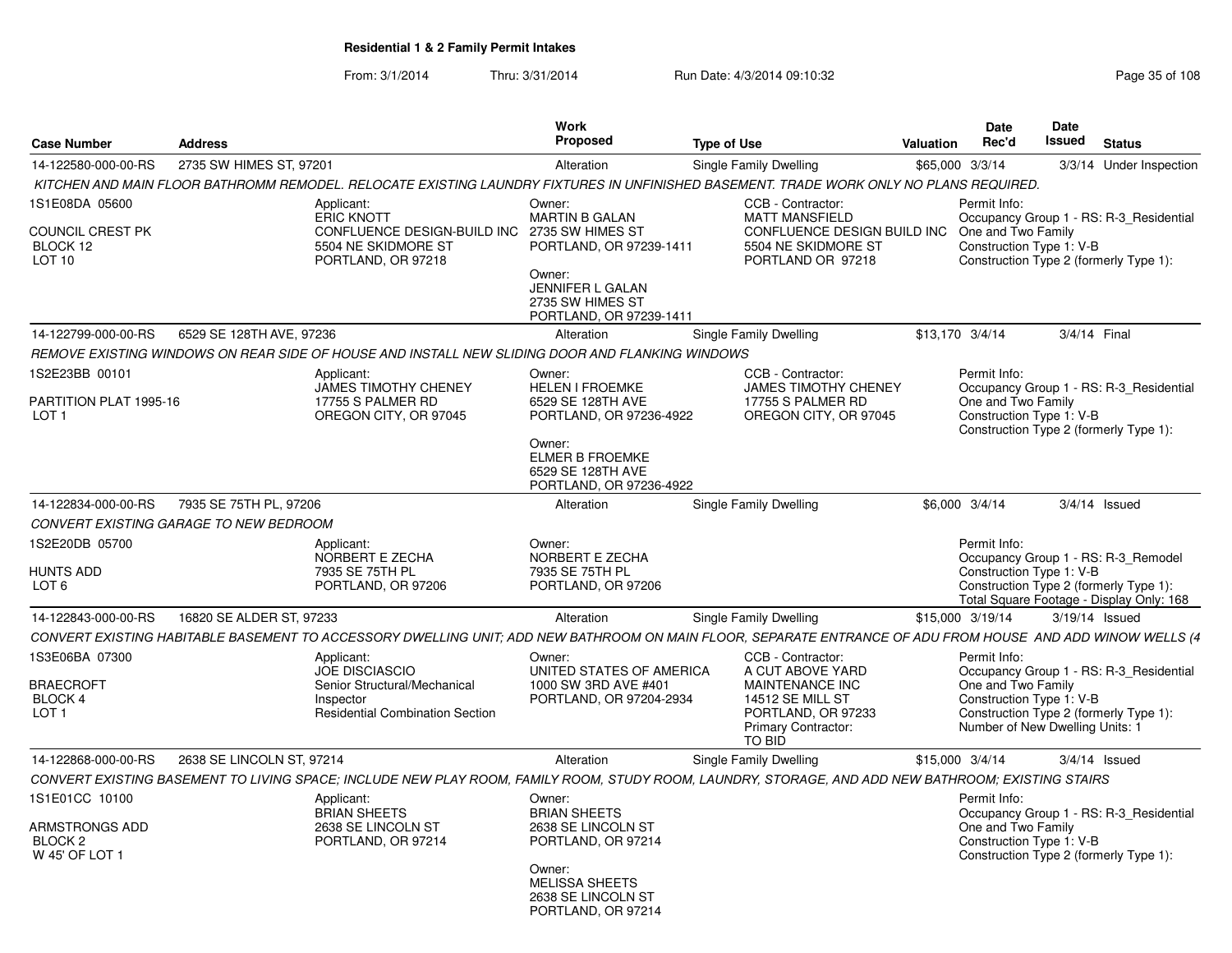| <b>Case Number</b>                                                     | <b>Address</b>            |                                                                                                                                                  | <b>Work</b><br>Proposed                                                                                                                                             | <b>Type of Use</b>                                                     | <b>Valuation</b>       | Date<br>Rec'd                                                                                                                                       | Date<br>Issued | <b>Status</b>                                                                      |
|------------------------------------------------------------------------|---------------------------|--------------------------------------------------------------------------------------------------------------------------------------------------|---------------------------------------------------------------------------------------------------------------------------------------------------------------------|------------------------------------------------------------------------|------------------------|-----------------------------------------------------------------------------------------------------------------------------------------------------|----------------|------------------------------------------------------------------------------------|
| 14-122876-000-00-RS                                                    | 1919 SE 25TH AVE, 97214   |                                                                                                                                                  | Alteration                                                                                                                                                          | Single Family Dwelling                                                 |                        | \$2,000 3/4/14                                                                                                                                      |                | 3/4/14 Under Inspection                                                            |
|                                                                        |                           | ADD NEW WINDOW WELL TO THE SOUTH SIDE OF THE HOUSE. NOT FOR EGRESS.                                                                              |                                                                                                                                                                     |                                                                        |                        |                                                                                                                                                     |                |                                                                                    |
| 1S1E01CB 10500<br>HELEN L STRATTONS ADD<br>BLOCK 5<br>LOT <sub>2</sub> |                           | Applicant:<br><b>CHRIS PETE</b><br>CRAFTSMAN CONSTRUCTION<br>AND HOMES LLC<br>7525 SW 179TH AVE<br>PORTLAND, OR 97007                            | Owner:<br>NATHAN T JUTTELSTAD<br>1919 SE 25TH AVE<br>PORTLAND, OR 97214-4908<br>Owner:<br><b>CLAIRE D JUTTELSTAD</b><br>1919 SE 25TH AVE<br>PORTLAND, OR 97214-4908 |                                                                        | CRAFTSMAN CONSTRUCTION | Permit Info:<br>Occupancy Group 1 - RS: R-3_Residential<br>One and Two Family<br>Construction Type 1: V-B<br>Construction Type 2 (formerly Type 1): |                |                                                                                    |
| 14-122976-000-00-RS                                                    | 224 NE 44TH AVE, 97213    |                                                                                                                                                  | Alteration                                                                                                                                                          | <b>Single Family Dwelling</b>                                          |                        | \$29,123 3/11/14                                                                                                                                    | 3/11/14 Issued |                                                                                    |
|                                                                        |                           | CONVERTING BASEMENT TO LIVING SPACE WITH NEW BEDROOM, MEDIA ROOM, AND BATHROOM; ELECTRICAL, PLUMBING AND MECH. PERMITS TO BE OBTAINED SEPARATELY |                                                                                                                                                                     |                                                                        |                        |                                                                                                                                                     |                |                                                                                    |
| 1N2E31CB 03400                                                         |                           | Applicant:<br><b>LEAH B IRWIN</b>                                                                                                                | Owner:<br><b>STEVEN A IRWIN</b>                                                                                                                                     |                                                                        |                        | Permit Info:                                                                                                                                        |                | Occupancy Group 1 - RS: R-3_Remodel                                                |
| LAURELCREST<br><b>BLOCK 4</b><br>LOT <sub>10</sub>                     |                           | <b>224 NE 44TH AVE</b><br>PORTLAND, OR 97213-1618                                                                                                | <b>224 NE 44TH AVE</b><br>PORTLAND, OR 97213-1618                                                                                                                   |                                                                        |                        | Construction Type 1: V-B                                                                                                                            |                | Construction Type 2 (formerly Type 1):<br>Total Square Footage - Display Only: 816 |
| S 10' OF LOT 11                                                        |                           |                                                                                                                                                  | Owner:<br><b>LEAH B IRWIN</b><br>224 NE 44TH AVE<br>PORTLAND, OR 97213-1618                                                                                         |                                                                        |                        |                                                                                                                                                     |                |                                                                                    |
| 14-122991-000-00-RS                                                    | 9235 N SYRACUSE ST, 97203 |                                                                                                                                                  | Alteration                                                                                                                                                          | Single Family Dwelling                                                 |                        | \$2,500 3/4/14                                                                                                                                      | 3/4/14 Final   |                                                                                    |
| <b>VOLUNTARY SIESMIC RETROFIT</b>                                      |                           |                                                                                                                                                  |                                                                                                                                                                     |                                                                        |                        |                                                                                                                                                     |                |                                                                                    |
| 1N1W01CC 03200<br><b>CHIPMANS ADD</b><br>BLOCK 4                       |                           | Applicant:<br><b>GREG JORDAN</b><br><b>ECOTECH LLC</b><br>PO BOX 11630                                                                           | Owner:<br>PHYLLIS L TROWBRIDGE<br>9235 N SYRACUSE ST<br>PORTLAND, OR 97203-2943                                                                                     | CCB - Contractor:<br><b>GREG JORDAN</b><br>ECOTECH LLC<br>PO BOX 11630 |                        | Permit Info:<br>One and Two Family<br>Construction Type 1: V-B                                                                                      |                | Occupancy Group 1 - RS: R-3 Residential                                            |
| NWLY 10' OF LOT 15<br><b>LOT 16</b>                                    | PORTLAND OR 97211         |                                                                                                                                                  |                                                                                                                                                                     | Construction Type 2 (formerly Type 1):                                 |                        |                                                                                                                                                     |                |                                                                                    |
| 14-123018-000-00-RS                                                    | 6905 N CURTIS AVE, 97217  |                                                                                                                                                  | Alteration                                                                                                                                                          | Single Family Dwelling                                                 |                        | $$1,500$ 3/4/14                                                                                                                                     |                | 3/4/14 Under Inspection                                                            |
|                                                                        |                           | REPLACE TWO EXISTING WINDOWS WITH NEW EGRESS WINDOWS IN BASEMENT. NO CONVERSION TO LIVING SPACE AT THIS TIME.**//3/25/14 ADDED 3 CIRCUITS//**    |                                                                                                                                                                     |                                                                        |                        |                                                                                                                                                     |                |                                                                                    |
| 1N1E16BC 00900                                                         |                           | Applicant:<br>THOMAS A M MARTENS                                                                                                                 | Owner:<br><b>CAITLIN M MORAN</b>                                                                                                                                    |                                                                        |                        | Permit Info:                                                                                                                                        |                | Occupancy Group 1 - RS: R-3_Residential                                            |
| ARBOR LODGE<br>BLOCK <sub>9</sub><br>S 1/2 OF LOT 23<br><b>LOT 24</b>  |                           | 6905 N CURTIS AVE<br>PORTLAND, OR 97217                                                                                                          | 6905 N CURTIS AVE<br>PORTLAND, OR 97217<br>Owner:<br>THOMAS A M MARTENS<br>6905 N CURTIS AVE                                                                        |                                                                        |                        | One and Two Family<br>Construction Type 1: V-B                                                                                                      |                | Construction Type 2 (formerly Type 1):                                             |
|                                                                        |                           |                                                                                                                                                  | PORTLAND, OR 97217                                                                                                                                                  |                                                                        |                        |                                                                                                                                                     |                |                                                                                    |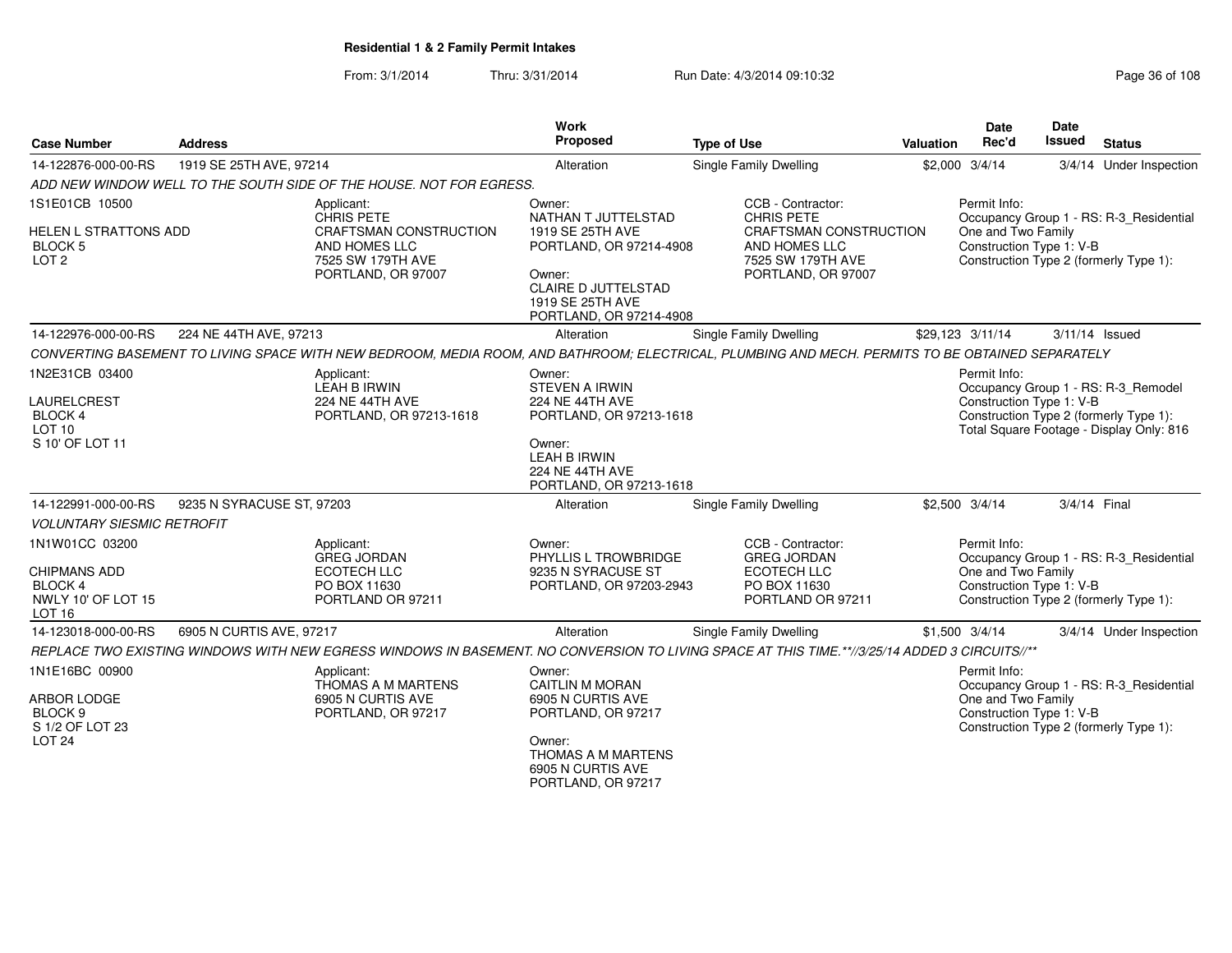From: 3/1/2014Thru: 3/31/2014 Run Date: 4/3/2014 09:10:32 Research 2010 Rage 37 of 108

| <b>Case Number</b>                                          | <b>Address</b>          |                                                                                                                                                             | <b>Work</b><br>Proposed                                                                         | <b>Type of Use</b>                                   | <b>Valuation</b> | <b>Date</b><br>Rec'd                                | Date<br><b>Issued</b> | <b>Status</b>                                                                      |  |  |
|-------------------------------------------------------------|-------------------------|-------------------------------------------------------------------------------------------------------------------------------------------------------------|-------------------------------------------------------------------------------------------------|------------------------------------------------------|------------------|-----------------------------------------------------|-----------------------|------------------------------------------------------------------------------------|--|--|
| 14-123101-000-00-RS                                         | 4556 NE 40TH AVE, 97211 |                                                                                                                                                             | Alteration                                                                                      | Single Family Dwelling                               |                  | \$29,980 3/4/14                                     |                       | 3/4/14 Under Inspection                                                            |  |  |
|                                                             |                         | CONVERT BASEMENT TO LIVING SPACE TO INCLUDE BEDROOM, BATHROOM AND LIVING ROOM WITH WETBAR; NEW EGRESS WINDOW AND WINDOW WELL; MECHANICAL, ELECTRICAL, AND F |                                                                                                 |                                                      |                  |                                                     |                       |                                                                                    |  |  |
| 1N1E24AD 15400                                              |                         | Applicant:<br>NATHAN JOHN BUNKE                                                                                                                             | Owner:<br><b>SCOTT A CURTISS</b>                                                                | CCB - Contractor:<br>NATHAN JOHN BUNKE               |                  | Permit Info:<br>Occupancy Group 1 - RS: R-3_Remodel |                       |                                                                                    |  |  |
| <b>GOING ST ADD</b><br>BLOCK <sub>9</sub><br>N 5' OF LOT 14 |                         | 19455 SW SHAROAKS DR<br>BEAVERTON, OR 97006-2702                                                                                                            | 4556 NE 40TH AVE<br>19455 SW SHAROAKS DR<br>PORTLAND, OR 97211-8133<br>BEAVERTON, OR 97006-2702 |                                                      |                  | Construction Type 1: V-B                            |                       | Construction Type 2 (formerly Type 1):<br>Total Square Footage - Display Only: 840 |  |  |
| S 45' OF LOT 15                                             |                         |                                                                                                                                                             | Owner:<br>SERENA L BAKER CURTISS<br>4556 NE 40TH AVE<br>PORTLAND, OR 97211-8133                 |                                                      |                  |                                                     |                       |                                                                                    |  |  |
| 14-123175-000-00-RS                                         | 2905 SE 36TH AVE        |                                                                                                                                                             | Alteration                                                                                      | Single Family Dwelling                               |                  | \$6,750 3/4/14                                      |                       | 3/4/14 Final                                                                       |  |  |
|                                                             |                         | SOLAR INSTALLATION ON ROOFTOP, 3.315 kW PV SYSTEM - PRESCRIPTIVE                                                                                            |                                                                                                 |                                                      |                  |                                                     |                       |                                                                                    |  |  |
| 1S1E12AB 22401                                              |                         | Applicant:<br>SUNLIGHT SOLAR ENERGY INC                                                                                                                     | Owner:<br><b>MICHAEL S CORBETT</b>                                                              | CCB - Contractor:<br>SUNLIGHT SOLAR ENERGY INC       |                  | Permit Info:<br>Occupancy Group 1 - RS: U_Private   |                       |                                                                                    |  |  |
| <b>WAVERLEIGH HTS</b><br><b>BLOCK B</b><br>LOT 2 TL 22401   |                         | 615 SE GLENWOOD DR., STE 120<br><b>BEND OR 97701</b>                                                                                                        | 2822 SE 28TH AVE<br>PORTLAND, OR 97202-1315                                                     | 615 SE GLENWOOD DR., STE 120<br><b>BEND OR 97701</b> |                  | Garage\Utility Misc.<br>Construction Type 1: V-B    |                       | Construction Type 2 (formerly Type 1):                                             |  |  |
|                                                             |                         |                                                                                                                                                             | Owner:<br>MICHELLE V CORBETT<br>2822 SE 28TH AVE<br>PORTLAND, OR 97202-1315                     |                                                      |                  |                                                     |                       |                                                                                    |  |  |
| 14-123179-000-00-RS                                         | 3586 SE WOODWARD ST     |                                                                                                                                                             | Alteration                                                                                      | Single Family Dwelling                               |                  | \$6,750 3/4/14                                      |                       | $3/4/14$ Issued                                                                    |  |  |
|                                                             |                         | SOLAR INSTALLATION ON ROOFTOP, 3.32kW PV SYSTEM - PRESCRIPTIVE                                                                                              |                                                                                                 |                                                      |                  |                                                     |                       |                                                                                    |  |  |
| 1S1E12AB 22412                                              |                         | Applicant:<br>SUNLIGHT SOLAR ENERGY INC                                                                                                                     | Owner:<br><b>DAMIAN WISE</b>                                                                    | CCB - Contractor:<br>SUNLIGHT SOLAR ENERGY INC       |                  | Permit Info:<br>Occupancy Group 1 - RS: U Private   |                       |                                                                                    |  |  |
| <b>WAVERLY COMMONS</b><br>LOT <sub>8</sub>                  |                         | 615 SE GLENWOOD DR., STE 120<br><b>BEND OR 97701</b>                                                                                                        | 4412 SE 47TH AVE<br>PORTLAND, OR 97206                                                          | 615 SE GLENWOOD DR., STE 120<br><b>BEND OR 97701</b> |                  | Garage\Utility Misc.<br>Construction Type 1: V-B    |                       | Construction Type 2 (formerly Type 1):                                             |  |  |
|                                                             |                         |                                                                                                                                                             | Owner:<br><b>DEBORAH WISE</b><br>4412 SE 47TH AVE<br>PORTLAND, OR 97206                         |                                                      |                  |                                                     |                       |                                                                                    |  |  |
| 14-123216-000-00-RS                                         | 5116 NE 18TH AVE, 97211 |                                                                                                                                                             | Alteration                                                                                      | Single Family Dwelling                               |                  | \$200,000 3/25/14                                   |                       | <b>Under Review</b>                                                                |  |  |
|                                                             |                         | INTERIOR REMODEL OF FIRST AND SECOND FLOORS; RECONFIGURATION OF INTERIOR WALLS; ADDING BATHROOM ON SECOND FLOORSEPARATE PERMITS REQUIRED FOR PLUMBING, MEC. |                                                                                                 |                                                      |                  |                                                     |                       |                                                                                    |  |  |
| 1N1E23AB 18000                                              |                         | Applicant:<br>MIKE COYLE                                                                                                                                    | Owner:<br><b>CEDRIC R BERRY</b>                                                                 | CCB - Contractor:<br><b>JACK RYAN HOMES LLC</b>      |                  | Permit Info:                                        |                       | Occupancy Group 1 - RS: R-3_Remodel                                                |  |  |
| <b>VERNON</b><br>BLOCK 28<br>LOT <sub>3</sub>               |                         | <b>FASTER PERMITS</b><br>14334 NW EAGLERIDGE LANE<br>PORTLAND, OR 97229                                                                                     | 14080 SE TARNAHAN CT<br>HAPPY VALLEY, OR 97086-6596                                             | 5728 N DETROIT AVE<br>PORTLAND OR 97217              |                  | Construction Type 1: V-B                            |                       | Construction Type 2 (formerly Type 1):                                             |  |  |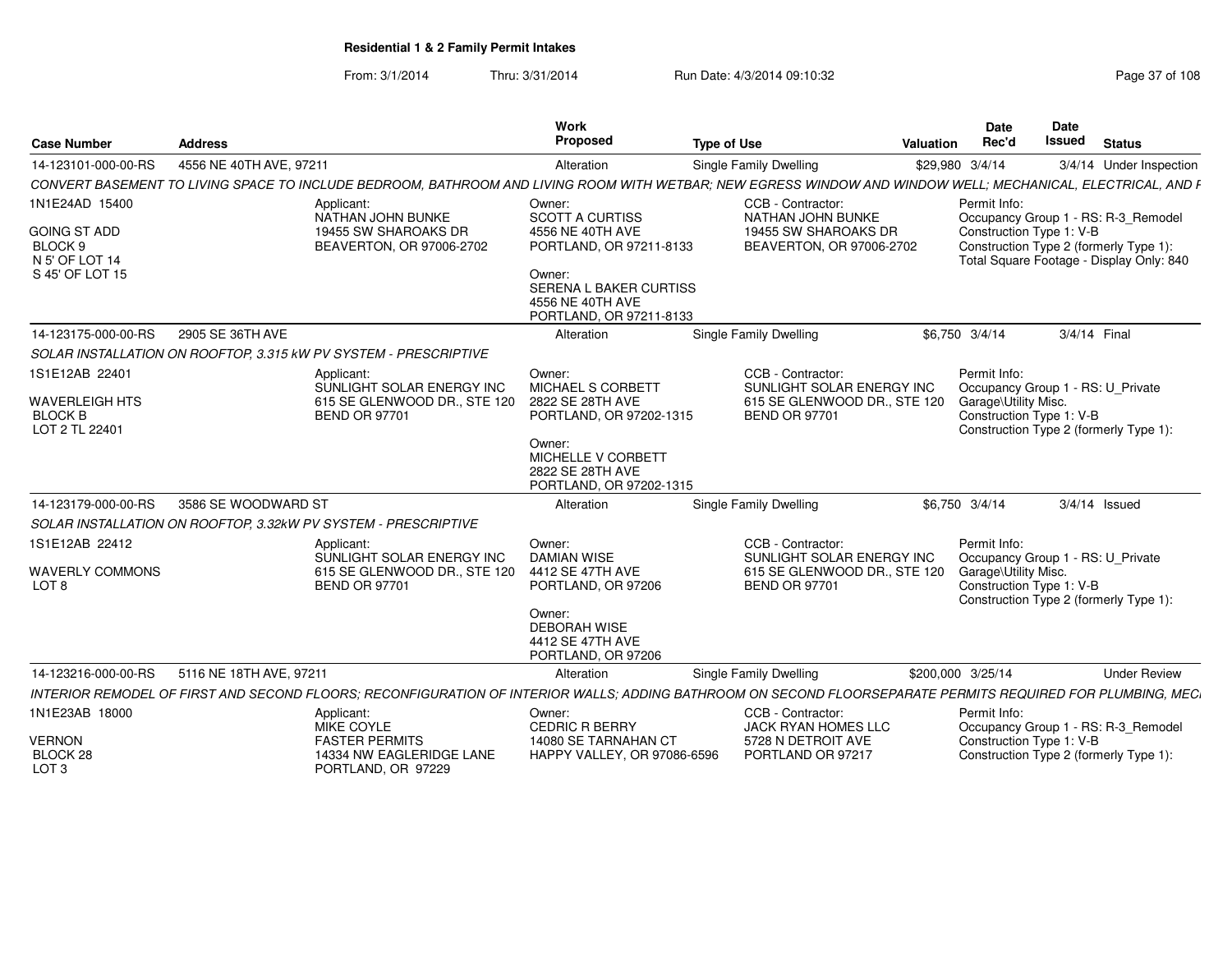From: 3/1/2014Thru: 3/31/2014 Run Date: 4/3/2014 09:10:32 Research 2010 Rage 38 of 108

| <b>Case Number</b>                                        | <b>Address</b>                                                |                                                                                            | <b>Work</b><br>Proposed                                                          | <b>Type of Use</b> |                                                      | Valuation | <b>Date</b><br>Rec'd                           | <b>Date</b><br><b>Issued</b> | <b>Status</b>                           |
|-----------------------------------------------------------|---------------------------------------------------------------|--------------------------------------------------------------------------------------------|----------------------------------------------------------------------------------|--------------------|------------------------------------------------------|-----------|------------------------------------------------|------------------------------|-----------------------------------------|
| 14-123219-000-00-RS                                       | 2061 SE 145TH AVE, 97233                                      |                                                                                            | Alteration                                                                       |                    | Single Family Dwelling                               |           | \$6,500 3/6/14                                 |                              | 3/6/14 Under Inspection                 |
|                                                           | REPAIR DAMAGE TO RAFTERS DUE TO FIRE, REMODEL WORK IN KITCHEN |                                                                                            |                                                                                  |                    |                                                      |           |                                                |                              |                                         |
| 1S2E01CC 07200                                            |                                                               | Applicant:<br><b>COURTESY RESTORATION INC</b>                                              | Owner:<br><b>SIXTA MONTANO</b>                                                   |                    | CCB - Contractor:<br><b>COURTESY RESTORATION INC</b> |           | Permit Info:                                   |                              | Occupancy Group 1 - RS: R-3_Remodel     |
| <b>BROAD AC</b><br>BLOCK <sub>8</sub><br>LOT <sub>5</sub> |                                                               | 2008 C ST<br>VANCOUVER, WA 98663                                                           | 2061 SE 145TH AVE<br>PORTLAND, OR 97233-2701                                     |                    | 2008 C ST<br>VANCOUVER, WA 98663                     |           | Construction Type 1: V-B                       |                              | Construction Type 2 (formerly Type 1):  |
|                                                           |                                                               |                                                                                            | Owner:<br><b>JOSE V RESTREPO</b><br>2061 SE 145TH AVE<br>PORTLAND, OR 97233-2701 |                    |                                                      |           |                                                |                              |                                         |
| 14-123352-000-00-RS                                       | 4066 N COMMERCIAL AVE, 97227                                  |                                                                                            | Alteration                                                                       |                    | Single Family Dwelling                               |           | \$24,000 3/5/14                                |                              | Approved to Issue                       |
|                                                           |                                                               | RECONFIGURE PORTION OF MAIN FLOOR, RELOCATE WINDOW ON NORTH SIDE OF HOUSE, REMODEL KITCHEN |                                                                                  |                    |                                                      |           |                                                |                              |                                         |
| 1N1E22DB 19300                                            |                                                               | Applicant:<br>DEUEL CONSTRUCTION LLC                                                       | Owner:<br>MAI HUYNH-CARNES                                                       |                    | CCB - Contractor:<br>DEUEL CONSTRUCTION LLC          |           | Permit Info:                                   |                              | Occupancy Group 1 - RS: R-3_Residential |
| <b>CENTRAL ALBINA</b><br>BLOCK 15<br>N 40' OF LOT 15      |                                                               | 2333 NE KILLINGSWORTH ST<br>PORTLAND, OR 97211                                             | 4066 N COMMERCIAL AVE<br>PORTLAND, OR 97227                                      |                    | 2333 NE KILLINGSWORTH ST<br>PORTLAND, OR 97211       |           | One and Two Family<br>Construction Type 1: V-B |                              | Construction Type 2 (formerly Type 1):  |
|                                                           |                                                               |                                                                                            | Owner:<br><b>KYLE N EMERY</b><br>4066 N COMMERCIAL AVE<br>PORTLAND, OR 97227     |                    |                                                      |           |                                                |                              |                                         |
| 14-123364-000-00-RS                                       | 4127 NE 32ND PL, 97211                                        |                                                                                            | Alteration                                                                       |                    | Single Family Dwelling                               |           | \$35,000 3/13/14                               |                              | $3/13/14$ Issued                        |
|                                                           |                                                               | REMODEL; RECONFIGURE KITCHEN AND BATHROOM WALLS, ADD NEW EXTERIOR DOOR IN THE PANTRY ROOM  |                                                                                  |                    |                                                      |           |                                                |                              |                                         |
| 1N1E24CA 13000                                            |                                                               | Applicant:<br>DAVID K STEPHENSON                                                           | Owner:<br>DAVID K STEPHENSON                                                     |                    |                                                      |           | Permit Info:                                   |                              | Occupancy Group 1 - RS: R-3_Residential |
| ALAMEDA PARK<br>BLOCK <sub>29</sub><br>LOT <sub>5</sub>   |                                                               | 4127 NE 32ND PL<br>PORTLAND, OR 97211-7701                                                 | 4127 NE 32ND PL<br>PORTLAND, OR 97211-7701                                       |                    |                                                      |           | One and Two Family<br>Construction Type 1: V-B |                              | Construction Type 2 (formerly Type 1):  |
|                                                           |                                                               |                                                                                            | Owner:<br>CHRISTINE M JACOBSEN<br>4127 NE 32ND PL<br>PORTLAND, OR 97211-7701     |                    |                                                      |           |                                                |                              |                                         |
| 14-123371-000-00-RS                                       | 102 NE 63RD AVE, 97213                                        |                                                                                            | Alteration                                                                       |                    | Single Family Dwelling                               |           | \$5,000 3/5/14                                 |                              | 3/5/14 Under Inspection                 |
|                                                           | CONVERT PORTION OF BASEMENT TO BEDROOM/STUDY                  |                                                                                            |                                                                                  |                    |                                                      |           |                                                |                              |                                         |
| 1N2E32CB 10300                                            |                                                               | Applicant:<br><b>TAYLOR REED MORROW LLC</b>                                                | Owner:<br><b>RYAN T LINGARD</b>                                                  |                    | CCB - Contractor:<br><b>TAYLOR REED MORROW LLC</b>   |           | Permit Info:                                   |                              | Occupancy Group 1 - RS: R-3_Residential |
| ORCHARD HOMES<br>BLOCK 12<br>S 37.73' OF LOT 8            |                                                               | 29321 HAMM RD<br><b>EUGENE, OR 97405</b>                                                   |                                                                                  |                    | 29321 HAMM RD<br>EUGENE, OR 97405                    |           | One and Two Family<br>Construction Type 1: V-B |                              | Construction Type 2 (formerly Type 1):  |
| N 7.27' OF LOT 9                                          |                                                               |                                                                                            | Owner:<br>A MARIAH MORROW<br>102 NE 63RD AVE<br>PORTLAND, OR 97213               |                    |                                                      |           |                                                |                              |                                         |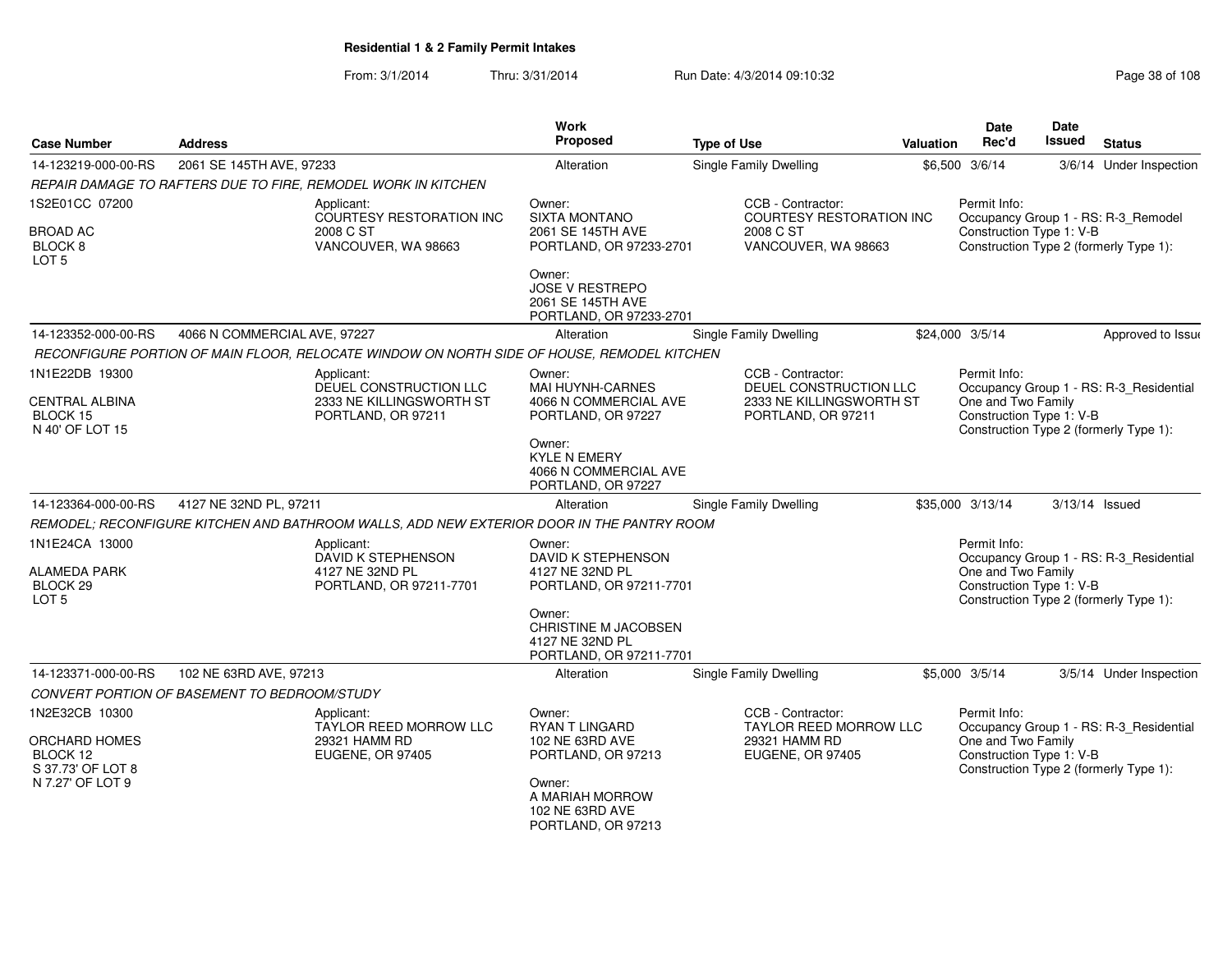From: 3/1/2014Thru: 3/31/2014 Run Date: 4/3/2014 09:10:32 Research 2010 Rage 39 of 108

| Proposed<br><b>Issued</b><br>Rec'd<br><b>Status</b><br><b>Type of Use</b><br><b>Case Number</b><br><b>Address</b><br>Valuation<br>4322 NE CAMPAIGN ST, 97218<br><b>Single Family Dwelling</b><br>\$17,595 3/5/14<br>14-123376-000-00-RS<br>Alteration<br>CONVERT BASEMENT TO LIVING SPACE; FURR OUT WALLS IN THE BEDROOM, NEW EGRESS WINDOW FOR THE BEDROOM, NEW BATHROOM, EXISTING LAUNDRY ROOM,<br>1N2E19CB 06100<br>CCB - Contractor:<br>Permit Info:<br>Applicant:<br>Owner:<br><b>DEBORAH HERZBERG</b><br><b>CENTURY ELECTRIC</b><br>THOMAS L CHAMPION<br>Occupancy Group 1 - RS: R-3_Remodel<br>TOM CHAMPION BUILDERS LLC<br>4322 NE CAMPAIGN ST<br>PO BOX 10646<br>Construction Type 1: V-B<br>SECTION 19 1N 2E<br>PO BOX 14646<br>PORTLAND, OR 97296<br>Construction Type 2 (formerly Type 1):<br>TL 6100 0.21 ACRES<br>PORTLAND, OR 97218-1723<br>PORTLAND, OR 97293<br>Total Square Footage - Display Only: 493<br>CCB - Contractor:<br><b>LEONARD'S PLUMBING &amp;</b><br><b>CONSTRUCTION</b><br>14310 SE CRYSTAL CT<br>PORTLAND OR 97236<br>CCB - Contractor:<br><b>THOMAS L CHAMPION</b><br>TOM CHAMPION BUILDERS LLC<br>PO BOX 14646<br>PORTLAND, OR 97293<br>117 NE 17TH AVE, 97232<br>14-123399-000-00-RS<br>Alteration<br>Single Family Dwelling<br>\$6.750 3/18/14<br>SOLAR/PVSYSTEM - INSTALL 3.25kW ROOF MOUNTED SOLAR PV ARRAY<br>1N1E35DB 03000<br>CCB - Contractor:<br>Permit Info:<br>Applicant:<br>Owner:<br><b>JONATHAN COHEN</b><br>DANA MOORE<br><b>JONATHAN COHEN</b><br><b>117 NE 17TH AVE</b><br>One and Two Family<br><b>LYDIA BUCKMANS ADD</b><br><b>IMAGINE ENERGY</b><br><b>IMAGINE ENERGY, LLC</b><br>2409 N KERBY AVE<br>BLOCK 20<br>2409 N KERBY AVENUE<br>Construction Type 1: V-B<br>PORTLAND, OR 97232-3046<br>N 1/2 OF LOT 5<br>Construction Type 2 (formerly Type 1):<br>PORTLAND, OR 97227<br>PORTLAND, OR 97227<br>S 12 1/2' OF LOT 6<br>Owner:<br><b>HOLLY L MOORE</b><br>CCB - Contractor:<br><b>117 NE 17TH AVE</b><br><b>DUTTON ELECTRIC LLC</b><br>PO BOX 842<br>PORTLAND, OR 97232-3046<br>OREGON CITY, OR 97045<br>14-123406-000-00-RS<br>5713 SE RAYMOND ST, 97206<br>\$74,000 3/5/14<br>Alteration<br>Single Family Dwelling<br>1S2E18AA 23300<br>CCB - Contractor:<br>Permit Info:<br>Applicant:<br>Owner:<br><b>ROBERT K PUGH</b><br><b>ERIC EATON</b><br><b>ERIC EATON</b> |  | Work |  | <b>Date</b> | Date |  |
|-------------------------------------------------------------------------------------------------------------------------------------------------------------------------------------------------------------------------------------------------------------------------------------------------------------------------------------------------------------------------------------------------------------------------------------------------------------------------------------------------------------------------------------------------------------------------------------------------------------------------------------------------------------------------------------------------------------------------------------------------------------------------------------------------------------------------------------------------------------------------------------------------------------------------------------------------------------------------------------------------------------------------------------------------------------------------------------------------------------------------------------------------------------------------------------------------------------------------------------------------------------------------------------------------------------------------------------------------------------------------------------------------------------------------------------------------------------------------------------------------------------------------------------------------------------------------------------------------------------------------------------------------------------------------------------------------------------------------------------------------------------------------------------------------------------------------------------------------------------------------------------------------------------------------------------------------------------------------------------------------------------------------------------------------------------------------------------------------------------------------------------------------------------------------------------------------------------------------------------------------------------------------------------------------------------------------------------|--|------|--|-------------|------|--|
| 3/5/14 Under Inspection                                                                                                                                                                                                                                                                                                                                                                                                                                                                                                                                                                                                                                                                                                                                                                                                                                                                                                                                                                                                                                                                                                                                                                                                                                                                                                                                                                                                                                                                                                                                                                                                                                                                                                                                                                                                                                                                                                                                                                                                                                                                                                                                                                                                                                                                                                             |  |      |  |             |      |  |
| 3/20/14 Under Inspection<br>Occupancy Group 1 - RS: R-3_Residential<br>Occupancy Group 1 - RS: R-3 Residential                                                                                                                                                                                                                                                                                                                                                                                                                                                                                                                                                                                                                                                                                                                                                                                                                                                                                                                                                                                                                                                                                                                                                                                                                                                                                                                                                                                                                                                                                                                                                                                                                                                                                                                                                                                                                                                                                                                                                                                                                                                                                                                                                                                                                      |  |      |  |             |      |  |
| 3/5/14 Under Inspection                                                                                                                                                                                                                                                                                                                                                                                                                                                                                                                                                                                                                                                                                                                                                                                                                                                                                                                                                                                                                                                                                                                                                                                                                                                                                                                                                                                                                                                                                                                                                                                                                                                                                                                                                                                                                                                                                                                                                                                                                                                                                                                                                                                                                                                                                                             |  |      |  |             |      |  |
| REMODEL INTERIOR OF HOUSE, REMODEL EXISTING PERMITED BASEMENT BATHROOM, FUROUT NON -HABITABLE STORGE/WORKSHOP BASEMENT PERIMETER WALLS WITH REQUIRED FI                                                                                                                                                                                                                                                                                                                                                                                                                                                                                                                                                                                                                                                                                                                                                                                                                                                                                                                                                                                                                                                                                                                                                                                                                                                                                                                                                                                                                                                                                                                                                                                                                                                                                                                                                                                                                                                                                                                                                                                                                                                                                                                                                                             |  |      |  |             |      |  |
|                                                                                                                                                                                                                                                                                                                                                                                                                                                                                                                                                                                                                                                                                                                                                                                                                                                                                                                                                                                                                                                                                                                                                                                                                                                                                                                                                                                                                                                                                                                                                                                                                                                                                                                                                                                                                                                                                                                                                                                                                                                                                                                                                                                                                                                                                                                                     |  |      |  |             |      |  |
|                                                                                                                                                                                                                                                                                                                                                                                                                                                                                                                                                                                                                                                                                                                                                                                                                                                                                                                                                                                                                                                                                                                                                                                                                                                                                                                                                                                                                                                                                                                                                                                                                                                                                                                                                                                                                                                                                                                                                                                                                                                                                                                                                                                                                                                                                                                                     |  |      |  |             |      |  |
|                                                                                                                                                                                                                                                                                                                                                                                                                                                                                                                                                                                                                                                                                                                                                                                                                                                                                                                                                                                                                                                                                                                                                                                                                                                                                                                                                                                                                                                                                                                                                                                                                                                                                                                                                                                                                                                                                                                                                                                                                                                                                                                                                                                                                                                                                                                                     |  |      |  |             |      |  |
|                                                                                                                                                                                                                                                                                                                                                                                                                                                                                                                                                                                                                                                                                                                                                                                                                                                                                                                                                                                                                                                                                                                                                                                                                                                                                                                                                                                                                                                                                                                                                                                                                                                                                                                                                                                                                                                                                                                                                                                                                                                                                                                                                                                                                                                                                                                                     |  |      |  |             |      |  |
|                                                                                                                                                                                                                                                                                                                                                                                                                                                                                                                                                                                                                                                                                                                                                                                                                                                                                                                                                                                                                                                                                                                                                                                                                                                                                                                                                                                                                                                                                                                                                                                                                                                                                                                                                                                                                                                                                                                                                                                                                                                                                                                                                                                                                                                                                                                                     |  |      |  |             |      |  |
|                                                                                                                                                                                                                                                                                                                                                                                                                                                                                                                                                                                                                                                                                                                                                                                                                                                                                                                                                                                                                                                                                                                                                                                                                                                                                                                                                                                                                                                                                                                                                                                                                                                                                                                                                                                                                                                                                                                                                                                                                                                                                                                                                                                                                                                                                                                                     |  |      |  |             |      |  |
| One and Two Family<br><b>ATLAS ADD</b><br><b>EATON GENERAL</b><br>7131 SE 65TH AVE<br><b>EATON GENERAL</b><br>BLOCK 3<br><b>CONSTRUCTION LLC</b><br><b>CONSTRUCTION LLC</b><br>Construction Type 1: V-B<br>PORTLAND, OR 97206<br><b>LOT 14</b><br>99 W HISTORIC COLUMBIA RIVER<br>99 W HISTORIC COLUMBIA RIVER<br>Construction Type 2 (formerly Type 1):<br><b>HWY</b><br><b>HWY</b>                                                                                                                                                                                                                                                                                                                                                                                                                                                                                                                                                                                                                                                                                                                                                                                                                                                                                                                                                                                                                                                                                                                                                                                                                                                                                                                                                                                                                                                                                                                                                                                                                                                                                                                                                                                                                                                                                                                                                |  |      |  |             |      |  |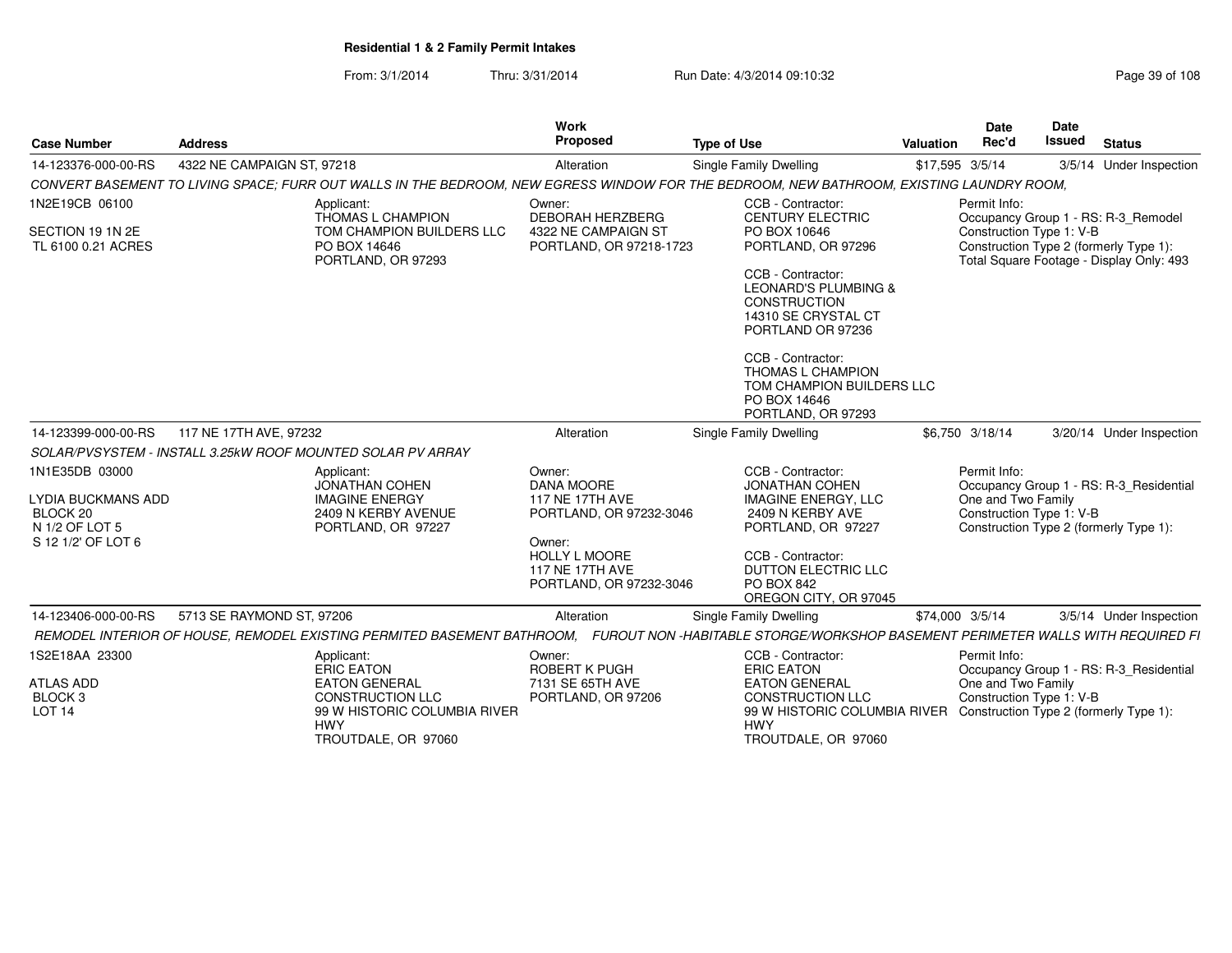From: 3/1/2014Thru: 3/31/2014 Run Date: 4/3/2014 09:10:32 Research 2010 Rage 40 of 108

| <b>Case Number</b>                                                 | <b>Address</b>            |                                                                                                                                                                 | <b>Work</b><br>Proposed                                                         | <b>Type of Use</b>                                                                                             | Valuation | Date<br>Rec'd                                  | Date<br>Issued                         | <b>Status</b>                                                                      |
|--------------------------------------------------------------------|---------------------------|-----------------------------------------------------------------------------------------------------------------------------------------------------------------|---------------------------------------------------------------------------------|----------------------------------------------------------------------------------------------------------------|-----------|------------------------------------------------|----------------------------------------|------------------------------------------------------------------------------------|
| 14-123597-000-00-RS                                                | 8654 SW 9TH AVE, 97219    |                                                                                                                                                                 | Alteration                                                                      | Single Family Dwelling                                                                                         |           | \$15,000 3/5/14                                |                                        | 3/5/14 Under Inspection                                                            |
|                                                                    |                           | NEW WALLS IN MASTER BEDROOM ON SECOND LEVEL FOR NEW BATHROOM; NEW CLOSET IN GUEST BEDROOM; ENLARGING WINDOWS ON NORTH AND SOUTH SIDES                           |                                                                                 |                                                                                                                |           |                                                |                                        |                                                                                    |
| 1S1E21DC 06200                                                     |                           | Applicant:<br>CONCEPT CONSTRUCTION INC                                                                                                                          | Owner:<br><b>KURT B PETERSON</b>                                                | CCB - Contractor:<br>CONCEPT CONSTRUCTION INC                                                                  |           | Permit Info:                                   |                                        | Occupancy Group 1 - RS: R-3_Remodel                                                |
| <b>CARSON HTS</b><br>BLOCK <sub>21</sub><br>LOT <sub>7</sub>       |                           | 121 E COLUMBIA RIVER HWY<br>TROUTDALE, OR 97060                                                                                                                 | 122 SW 1ST AVE #L7<br>PORTLAND, OR 97204                                        | 121 E COLUMBIA RIVER HWY<br>TROUTDALE, OR 97060                                                                |           | Construction Type 1: V-B                       |                                        | Construction Type 2 (formerly Type 1):<br>Total Square Footage - Display Only: 375 |
|                                                                    |                           |                                                                                                                                                                 | Owner:<br><b>JENNIFER PETERSON</b><br>122 SW 1ST AVE #L7<br>PORTLAND, OR 97204  | CCB - Contractor:<br>HOODLAND PLUMBING INC<br>42320 SE ERIKSON ROAD<br><b>SANDY OR 97055</b>                   |           |                                                |                                        |                                                                                    |
|                                                                    |                           |                                                                                                                                                                 |                                                                                 | CCB - Contractor:<br>ALAMEDA ELECTRIC LLC<br>3415 NE 44TH<br>PORTLAND, OR 97213                                |           |                                                |                                        |                                                                                    |
| 14-123891-000-00-RS                                                | 7225 SE MARKET ST, 97215  |                                                                                                                                                                 | Alteration                                                                      | Single Family Dwelling                                                                                         |           | \$58,000 3/11/14                               |                                        | 3/11/14 Under Inspection                                                           |
|                                                                    |                           | CONVERT EXISTING BASEMENT TO LIVING SPACE, TO INCLUDE FAMILY ROOM, UTILITY ROOM, BATHROOM/ LAUNDRY, WATER HEATER CLOSET, CHANGE OUT WINDOW IN FAMILY ROOM TO EG |                                                                                 |                                                                                                                |           |                                                |                                        |                                                                                    |
| 1S2E05DB 12900                                                     |                           | Applicant:                                                                                                                                                      | Owner:                                                                          | CCB - Contractor:<br><b>REF CONSTRUCTION LLC</b>                                                               |           | Permit Info:                                   |                                        |                                                                                    |
| SECTION 05 1S 2E<br>TL 12900 0.16 ACRES                            |                           | REF CONSTRUCTION LLC<br>PO BOX 1148<br>GRESHAM, OR 97030                                                                                                        | <b>JONATHAN GRAHAM</b><br>7225 SE MARKET ST<br>PORTLAND, OR 97215-3534          | PO BOX 1148<br>GRESHAM, OR 97030                                                                               |           | One and Two Family<br>Construction Type 1: V-B |                                        | Occupancy Group 1 - RS: R-3_Residential<br>Construction Type 2 (formerly Type 1):  |
|                                                                    |                           |                                                                                                                                                                 | Owner:<br><b>TATIANA GRAHAM</b><br>7225 SE MARKET ST<br>PORTLAND, OR 97215-3534 |                                                                                                                |           |                                                |                                        |                                                                                    |
| 14-124005-000-00-RS                                                | 8326 NE WEBSTER ST, 97220 |                                                                                                                                                                 | Alteration                                                                      | Single Family Dwelling                                                                                         |           | \$6,000 3/6/14                                 |                                        | 3/6/14 Under Inspection                                                            |
|                                                                    |                           | ADD HALF BATHROOM TO BEDROOM WITH NEW WINDOW, ADD NEW CLOSET (2 BATHROOMS TOTAL)                                                                                |                                                                                 |                                                                                                                |           |                                                |                                        |                                                                                    |
| 1N2E21BB 06400                                                     |                           | Applicant:                                                                                                                                                      | Owner:                                                                          | CCB - Contractor:                                                                                              |           | Permit Info:                                   |                                        |                                                                                    |
| <b>HELENSVIEW &amp; RPLT</b><br><b>BLOCK7</b><br>LOT <sub>26</sub> |                           | <b>JOSHUA GARRETT ZEIGLER</b><br>CONSTRUCTION CO<br>5136 SE 97TH AVE<br>PORTLAND OR 97266                                                                       | <b>GARY J MILLER</b><br>8326 NE WEBSTER ST<br>PORTLAND, OR 97220-4645           | ELECTRICAL INNOVATIONS INC<br>22300 S LEWELLEN RD<br>BEAVERCREEK, OR 970048733                                 |           | One and Two Family<br>Construction Type 1: V-B |                                        | Occupancy Group 1 - RS: R-3_Residential                                            |
|                                                                    |                           |                                                                                                                                                                 | Owner:<br>ANITA D MILLER<br>8326 NE WEBSTER ST<br>PORTLAND, OR 97220-4645       | CCB - Contractor:<br><b>JOSHUA GARRETT ZEIGLER</b><br>CONSTRUCTION CO<br>5136 SE 97TH AVE<br>PORTLAND OR 97266 |           |                                                | Construction Type 2 (formerly Type 1): |                                                                                    |
|                                                                    |                           |                                                                                                                                                                 |                                                                                 | CCB - Contractor:<br>ALL PRO PLUMBING SERVICES LL<br>15712 NW OVERTON DR<br>BEAVERTON, OR 97006                |           |                                                |                                        |                                                                                    |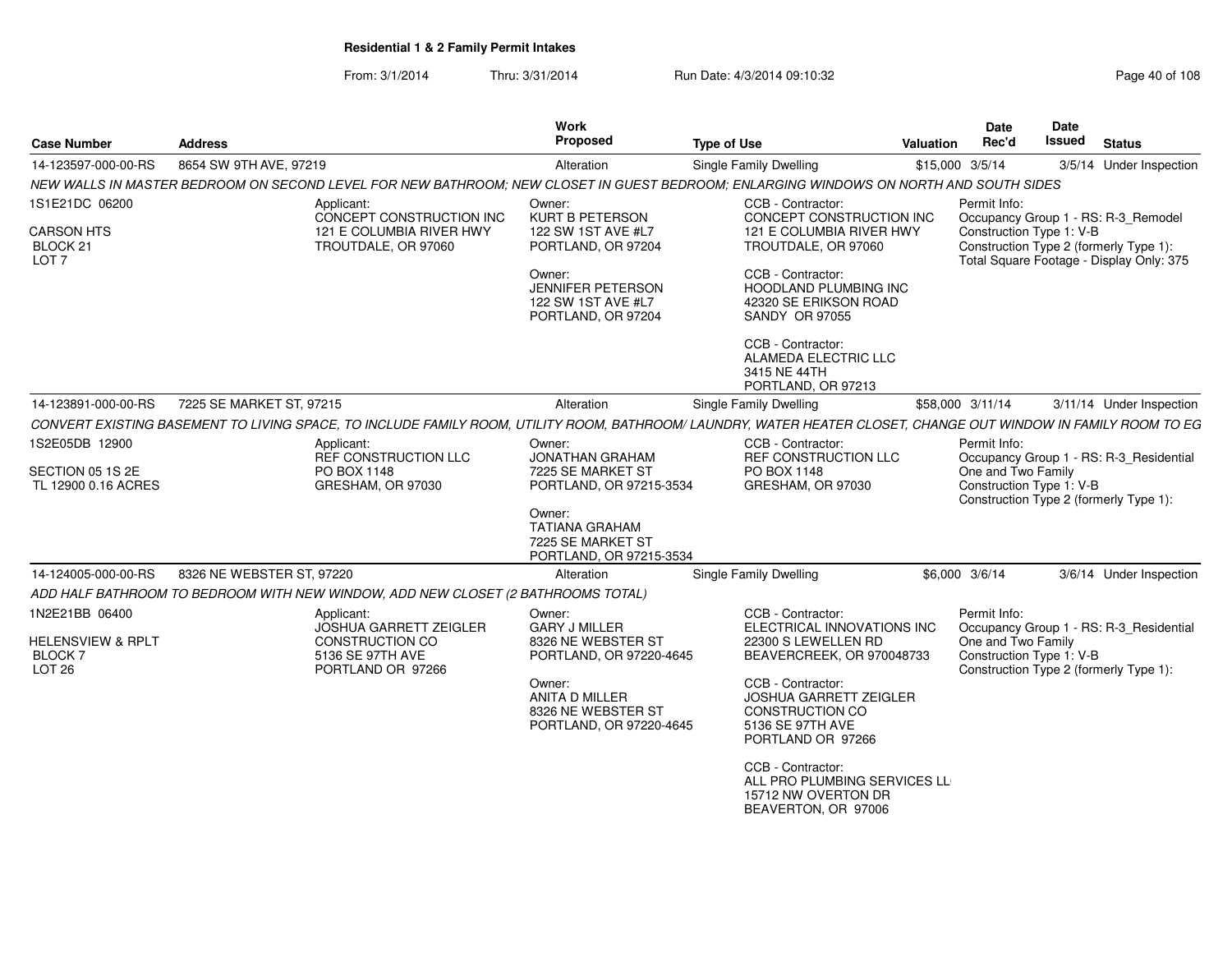From: 3/1/2014Thru: 3/31/2014 Run Date: 4/3/2014 09:10:32 Research 2010 Rage 41 of 108

| <b>Case Number</b>                     | <b>Address</b>                                                                                                                                              | Work<br>Proposed                                                              | <b>Type of Use</b>                                                                   | <b>Date</b><br>Rec'd<br>Valuation | <b>Date</b><br><b>Issued</b> | <b>Status</b>                                                                      |
|----------------------------------------|-------------------------------------------------------------------------------------------------------------------------------------------------------------|-------------------------------------------------------------------------------|--------------------------------------------------------------------------------------|-----------------------------------|------------------------------|------------------------------------------------------------------------------------|
| 14-124098-000-00-RS                    | 7949 SE 112TH AVE, 97266                                                                                                                                    | Alteration                                                                    | Single Family Dwelling                                                               | \$1,000 3/6/14                    |                              | $3/6/14$ Issued                                                                    |
|                                        | OPEN UP WALL AT KITCHEN AND DINING AREA AND ADD BEAM ABOVE                                                                                                  |                                                                               |                                                                                      |                                   |                              |                                                                                    |
| 1S2E22CA 01200<br><b>BERCHTESGADEN</b> | Applicant:<br><b>BETSY PRIDDY</b><br>2534 NW NORTHRUP ST                                                                                                    | Owner:<br><b>BETSY PRIDDY</b><br>2534 NW NORTHRUP ST                          |                                                                                      | Permit Info:                      | Construction Type 1: V-B     | Occupancy Group 1 - RS: R-3 Remodel                                                |
| <b>BLOCK 1 TL 1200</b>                 | PORTLAND, OR 97210-2841                                                                                                                                     | PORTLAND, OR 97210-2841                                                       |                                                                                      |                                   |                              | Construction Type 2 (formerly Type 1):<br>Total Square Footage - Display Only: 100 |
|                                        | 14-124144-000-00-RS 2616 NE 10TH AVE, 97212                                                                                                                 | Alteration                                                                    | <b>Single Family Dwelling</b>                                                        | \$20,000 3/6/14                   |                              | 3/6/14 Under Inspection                                                            |
|                                        | RECONFIGURE WALLS TO CREATE NEW LAYOUT TO ADD BATHROOM AND CLOSETS FOR RECONFIGURED EXISTING BEDROOMS                                                       |                                                                               |                                                                                      |                                   |                              |                                                                                    |
| 1N1E26BD 21000                         | Applicant:                                                                                                                                                  | Owner:                                                                        | CCB - Contractor:                                                                    | Permit Info:                      |                              |                                                                                    |
| IRVINGTON                              | E STEIN HOME BY DESIGN LLC<br>1319 SW CHASTAIN PL                                                                                                           | JULIUS L WILLIAMS<br>2616 NE 10TH AVE                                         | E STEIN HOME BY DESIGN LLC<br>1319 SW CHASTAIN PL                                    |                                   | Construction Type 1: V-B     | Occupancy Group 1 - RS: R-3 Remodel                                                |
| BLOCK 94<br>N 50' OF LOT 17            | GRESHAM, OR 97080                                                                                                                                           | PORTLAND, OR 97212-4123                                                       | GRESHAM, OR 97080                                                                    |                                   |                              | Construction Type 2 (formerly Type 1):<br>Total Square Footage - Display Only: 500 |
| 14-124422-000-00-RS                    | 2604 N KILPATRICK ST, 97217                                                                                                                                 | Alteration                                                                    | Single Family Dwelling                                                               | \$5.354 3/7/14                    |                              | 3/7/14 Under Inspection                                                            |
|                                        | CONVERT BASEMENT TO LIVING SPACE WITH NEW BEDROOM, ELEC UNDER 11-118991-ET                                                                                  |                                                                               |                                                                                      |                                   |                              |                                                                                    |
| 1N1E09CA 15500                         | Applicant:<br><b>DAVID POYNTER</b>                                                                                                                          | Owner:<br><b>TERRY A STENBERG</b>                                             | CCB - Contractor:<br><b>DAVID POYNTER</b>                                            | Permit Info:                      |                              | Occupancy Group 1 - RS: R-3 Remodel                                                |
| PENINSULAR ADD                         | ALL WEATHER HOME                                                                                                                                            | 2604 N KILPATRICK ST                                                          | ALL WEATHER HOME                                                                     |                                   | Construction Type 1: V-B     |                                                                                    |
| BLOCK 4<br>LOT 33&34                   | REMODELING CO INC<br>5005 NE FREMONT ST                                                                                                                     | PORTLAND, OR 97217-6366                                                       | <b>REMODELING CO INC</b><br>5005 NE FREMONT ST                                       |                                   |                              | Construction Type 2 (formerly Type 1):<br>Total Square Footage - Display Only: 150 |
|                                        | PORTLAND, OR 97213-1730                                                                                                                                     |                                                                               | PORTLAND, OR 97213-1730                                                              |                                   |                              |                                                                                    |
| 14-124433-000-00-RS                    | 5305 NE 27TH AVE, 97211                                                                                                                                     | Alteration                                                                    | Single Family Dwelling                                                               | \$31,764 3/7/14                   |                              | 3/7/14 Issued                                                                      |
|                                        | CONVERT BASEMENT TO HABITABLE SPACE TO INCLUDE NEW LIVING ROOM. BEDROOM. AND NEW BATHROOM: NEW EGRESS WINDOW ON SOUTH SIDE.  RECONFIGURATION OF MAIN FLOOR  |                                                                               |                                                                                      |                                   |                              |                                                                                    |
| 1N1E24BB 03800                         | Applicant:                                                                                                                                                  | Owner:                                                                        | CCB - Contractor:                                                                    | Permit Info:                      |                              |                                                                                    |
| <b>INA PK</b>                          | 9455 N ALLEGHENY                                                                                                                                            | NELSON BUILDING & DESIGN LLC BRADLEY A BARTLETT<br>5305 NE 27TH AVE           | NELSON BUILDING & DESIGN LLC Occupancy Group 1 - RS: R-3_Remodel<br>9455 N ALLEGHENY |                                   | Construction Type 1: V-B     |                                                                                    |
| BLOCK <sub>3</sub>                     | PORTLAND, OR 97203                                                                                                                                          | PORTLAND, OR 97211-6225                                                       | PORTLAND, OR 97203                                                                   |                                   |                              | Construction Type 2 (formerly Type 1):                                             |
| <b>LOT 10</b>                          |                                                                                                                                                             |                                                                               |                                                                                      |                                   |                              | Total Square Footage - Display Only: 890                                           |
| S 4' OF LOT 11                         |                                                                                                                                                             | Owner:<br><b>JANE K MEYERS</b><br>5305 NE 27TH AVE<br>PORTLAND, OR 97211-6225 |                                                                                      |                                   |                              |                                                                                    |
| 14-124539-000-00-RS                    | 134 SE 84TH AVE, 97216                                                                                                                                      | Alteration                                                                    | Single Family Dwelling                                                               | \$5,139 3/14/14                   | 3/14/14 Issued               |                                                                                    |
|                                        | INTERIOR WORK ONLY-ADD UNHEATED BATHROOM TO UNFINISHED BASEMENT (UNDER UPPER BATH), ADDITIONAL SPACE TO REMAIN STORAGE AND LAUNDRY AREA, TWO BATHROOMS TOT/ |                                                                               |                                                                                      |                                   |                              |                                                                                    |
| 1N2E33CC 05200                         | Applicant:<br>kerry campbell                                                                                                                                | Owner:<br><b>KERRY D L CAMPBELL</b>                                           |                                                                                      | Permit Info:                      |                              | Occupancy Group 1 - RS: R-3 Remodel                                                |
| <b>TERRACE PK</b>                      |                                                                                                                                                             | 134 SE 84TH AVE                                                               |                                                                                      |                                   | Construction Type 1: V-B     |                                                                                    |
| BLOCK <sub>8</sub>                     |                                                                                                                                                             | PORTLAND, OR 97216-1021                                                       |                                                                                      |                                   |                              | Construction Type 2 (formerly Type 1):                                             |
| LOT <sub>3</sub>                       |                                                                                                                                                             |                                                                               |                                                                                      |                                   |                              | Total Square Footage - Display Only: 144                                           |
| 14-124567-000-00-RS                    | 1527 SE MAIN ST, 97214                                                                                                                                      | Alteration                                                                    | Single Family Dwelling                                                               | $$1,200$ $3/13/14$                |                              | 3/13/14 Under Inspection                                                           |
|                                        | ADD BEAMS, POSTS & FTGS (3 LOCATIONS) TO PORCH IN RESPONSE TO PERMIT 13-236968HS                                                                            |                                                                               |                                                                                      |                                   |                              |                                                                                    |
| 1S1E02AC 10300                         | Applicant:<br>PREM NATH                                                                                                                                     | Owner:<br><b>GABRIEL B BERNSTEIN</b>                                          | CCB - Contractor:<br>LOS CONTRACTING, INC                                            | Permit Info:                      |                              | Occupancy Group 1 - RS: R-3 Remodel                                                |
| HAWTHORNE PK                           | PREMIER DESIGN GROUP                                                                                                                                        | 840 S BEDFORD ST #8                                                           | 4110 NE 122ND AVE SUITE#115                                                          |                                   | Construction Type 1: V-B     |                                                                                    |
| BLOCK 328<br>W 1/2 OF LOT 5&6          | 3737 N ALASKA ST<br>PORTLAND, OR 97217                                                                                                                      | LOS ANGELES, CA 90035-1897                                                    | PORTLAND, OR 97220                                                                   |                                   |                              | Construction Type 2 (formerly Type 1):                                             |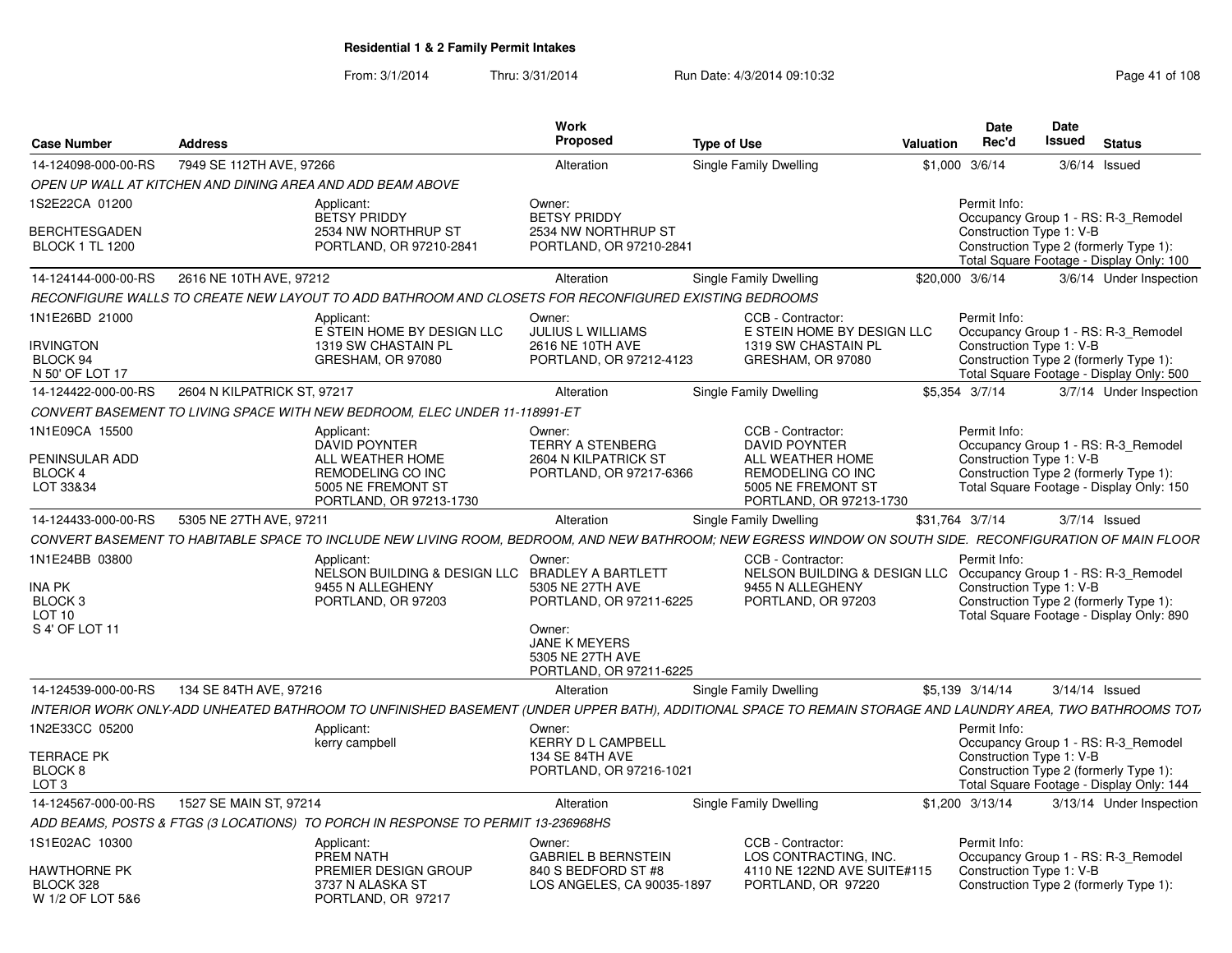### From: 3/1/2014Thru: 3/31/2014 Run Date: 4/3/2014 09:10:32 Research 2010 Rage 42 of 108

| <b>Case Number</b>                                                       | <b>Address</b>                     |                                                                                                                                                          | Work<br><b>Proposed</b>                                                                   | <b>Type of Use</b>                                                                                                    | Valuation        | Date<br>Rec'd                                                  | <b>Date</b><br>Issued | <b>Status</b>                                                                     |
|--------------------------------------------------------------------------|------------------------------------|----------------------------------------------------------------------------------------------------------------------------------------------------------|-------------------------------------------------------------------------------------------|-----------------------------------------------------------------------------------------------------------------------|------------------|----------------------------------------------------------------|-----------------------|-----------------------------------------------------------------------------------|
| 14-124635-000-00-RS                                                      | 595 SE ANDOVER PL, 97202           |                                                                                                                                                          | Alteration                                                                                | <b>Single Family Dwelling</b>                                                                                         | \$95,000 3/7/14  |                                                                |                       | 3/25/14 Under Inspection                                                          |
|                                                                          |                                    | REMODEL INTERIOR. REPLACE EXISTING WINDOWS AND DOORS. CONVERT FAMILY ROOM TO SHOP. CONVERT EXISTING BEDROOM TO WALK IN CLOSET. REMOVE STAIRWAY TO ATTIC. |                                                                                           |                                                                                                                       |                  |                                                                |                       |                                                                                   |
| 11E26AB01300                                                             |                                    | Applicant:<br>John Reilly<br><b>REILLY SIGNATURE HOMES</b><br>3231 NE U.S. Grant Place<br>Portland, OR 97212                                             |                                                                                           |                                                                                                                       |                  | Permit Info:<br>One and Two Family<br>Construction Type 1: V-B |                       | Occupancy Group 1 - RS: R-3 Residential<br>Construction Type 2 (formerly Type 1): |
| 14-124741-000-00-RS                                                      | 3727 SW CONDOR LN, 97201           |                                                                                                                                                          | Alteration                                                                                | <b>Single Family Dwelling</b>                                                                                         | \$100,000 3/7/14 |                                                                |                       | 3/18/14 Issued                                                                    |
|                                                                          |                                    | BUILD TWO NEW DORMERS OVER EXISTING BUILDING FOOTPRINT.  REMODEL TWO EXISTING BATHROOMS.  REPLACE ALL WINDOWS AND EXTERIOR DOORS.                        |                                                                                           |                                                                                                                       |                  |                                                                |                       |                                                                                   |
| 1S1E10CB 07200                                                           |                                    | Applicant:                                                                                                                                               | Owner:                                                                                    |                                                                                                                       |                  | Permit Info:                                                   |                       |                                                                                   |
| CONDOR TOWNHOUSES<br>LOT <sub>7</sub>                                    |                                    | Don Young<br>DON YOUNG & ASSOCIATES, INC. 3727 SW CONDOR LN<br>P.O. BOX 10857<br>Portland, OR 97296<br>Applicant:<br><b>MARTHA BERNDT</b>                | <b>JOSEPH F LANG</b><br>PORTLAND, OR 97239                                                |                                                                                                                       |                  | One and Two Family<br>Construction Type 1: V-B                 |                       | Occupancy Group 1 - RS: R-3_Residential<br>Construction Type 2 (formerly Type 1): |
|                                                                          |                                    | <b>MARTHA BERNDT DESIGN</b><br><b>STUDIO LLC</b><br>PO BOX 10865<br>PORTLAND OR 97296                                                                    |                                                                                           |                                                                                                                       |                  |                                                                |                       |                                                                                   |
| 14-124773-000-00-RS                                                      | 1126 NE 70TH AVE, 97213            |                                                                                                                                                          | Alteration                                                                                | <b>Single Family Dwelling</b>                                                                                         | \$49,669 3/8/14  |                                                                |                       | 3/8/14 Under Inspection                                                           |
|                                                                          |                                    | KITCHEN AND EXISTING BATHROOM REMODEL, INCREASE OPENING BETWEEN KITCHEN AND DINING ROOM.                                                                 |                                                                                           |                                                                                                                       |                  |                                                                |                       |                                                                                   |
| 1N2E32BA 09100<br>JONESMORE<br>BLOCK <sub>8</sub><br>LOT 21&22           |                                    | Applicant:<br>DARCY DEGIOVANNI<br><b>IDS REMODELING INC</b><br>2907 SW LURADEL LN<br>PORTLAND, OR 97219                                                  | Owner:<br><b>CORAL S KAFEL</b><br>2231 SE 98TH AVE<br>PORTLAND, OR 97216-2611             | CCB - Contractor:<br><b>DARCY DEGIOVANNI</b><br><b>IDS REMODELING INC</b><br>2907 SW LURADEL LN<br>PORTLAND, OR 97219 |                  | Permit Info:<br>One and Two Family<br>Construction Type 1: V-B |                       | Occupancy Group 1 - RS: R-3_Residential<br>Construction Type 2 (formerly Type 1): |
| 14-124786-000-00-RS                                                      | 8625 N NEWMAN AVE, 97203           |                                                                                                                                                          | Alteration                                                                                | Single Family Dwelling                                                                                                | \$20,000 3/9/14  |                                                                |                       | 3/22/14 Issued                                                                    |
|                                                                          |                                    | REMODEL EXISTING MAIN FLOOR BATHRROM.  CREATE NEW MAIN FLOOR BATHROOM.  NEW CLOSETS IN EXISTING MAIN FLOOR BEDROOMS.                                     |                                                                                           |                                                                                                                       |                  |                                                                |                       |                                                                                   |
| 1N1E08BD 10500<br>GARDEN PK<br>BLOCK <sub>2</sub><br>LOT 17&18 TL 10500  |                                    | Applicant:<br><b>DANN CASEY</b><br><b>CHALET HOMES LLC</b><br>8733 SE DIVISION ST., STE 201<br>PORTLAND, OR 97266                                        | Owner:<br>AAV ONE LLC<br>8733 SE DIVISION ST #201<br>PORTLAND, OR 97266-1470              | CCB - Contractor:<br><b>KEITH LEONARD</b><br>DO RIGHT ELECTRIC INC<br>11852 CHATEAU DR<br>WOODBURN OR 97071           |                  | Permit Info:<br>One and Two Family<br>Construction Type 1: V-B |                       | Occupancy Group 1 - RS: R-3_Residential<br>Construction Type 2 (formerly Type 1): |
|                                                                          |                                    |                                                                                                                                                          |                                                                                           | CCB - Contractor:<br><b>CHALET HOMES LLC</b><br>8733 SE DIVISION ST #201<br>PORTLAND, OR 97266                        |                  |                                                                |                       |                                                                                   |
| 14-125378-000-00-RS                                                      | 4534 NE CESAR E CHAVEZ BLVD, 97211 |                                                                                                                                                          | Alteration                                                                                | <b>Single Family Dwelling</b>                                                                                         | \$10,000 3/11/14 |                                                                |                       | 3/11/14 Issued                                                                    |
|                                                                          |                                    | REMODEL OF MAIN FLOOR TO EXPAND KITCHEN, RECONFIGURE BEDROOM AND CLOSET AREA, AND RELOCATE STAIRS TO BASEMENT                                            |                                                                                           |                                                                                                                       |                  |                                                                |                       |                                                                                   |
| 1N1E24AD 16600<br><b>GOING ST ADD</b><br>BLOCK <sub>8</sub><br>LOT 12&13 |                                    | Applicant:<br><b>MATT FLOOD</b><br>4534 NE CESAR CHAVEZ BLVD<br>PORTLAND OR 97211                                                                        | Owner:<br><b>BROOKE F FLOOD</b><br>4534 NE CESAR E CHAVEZ BLVD<br>PORTLAND, OR 97211-8125 |                                                                                                                       |                  | Permit Info:<br>Construction Type 1: V-B                       |                       | Occupancy Group 1 - RS: R-3 Remodel<br>Construction Type 2 (formerly Type 1):     |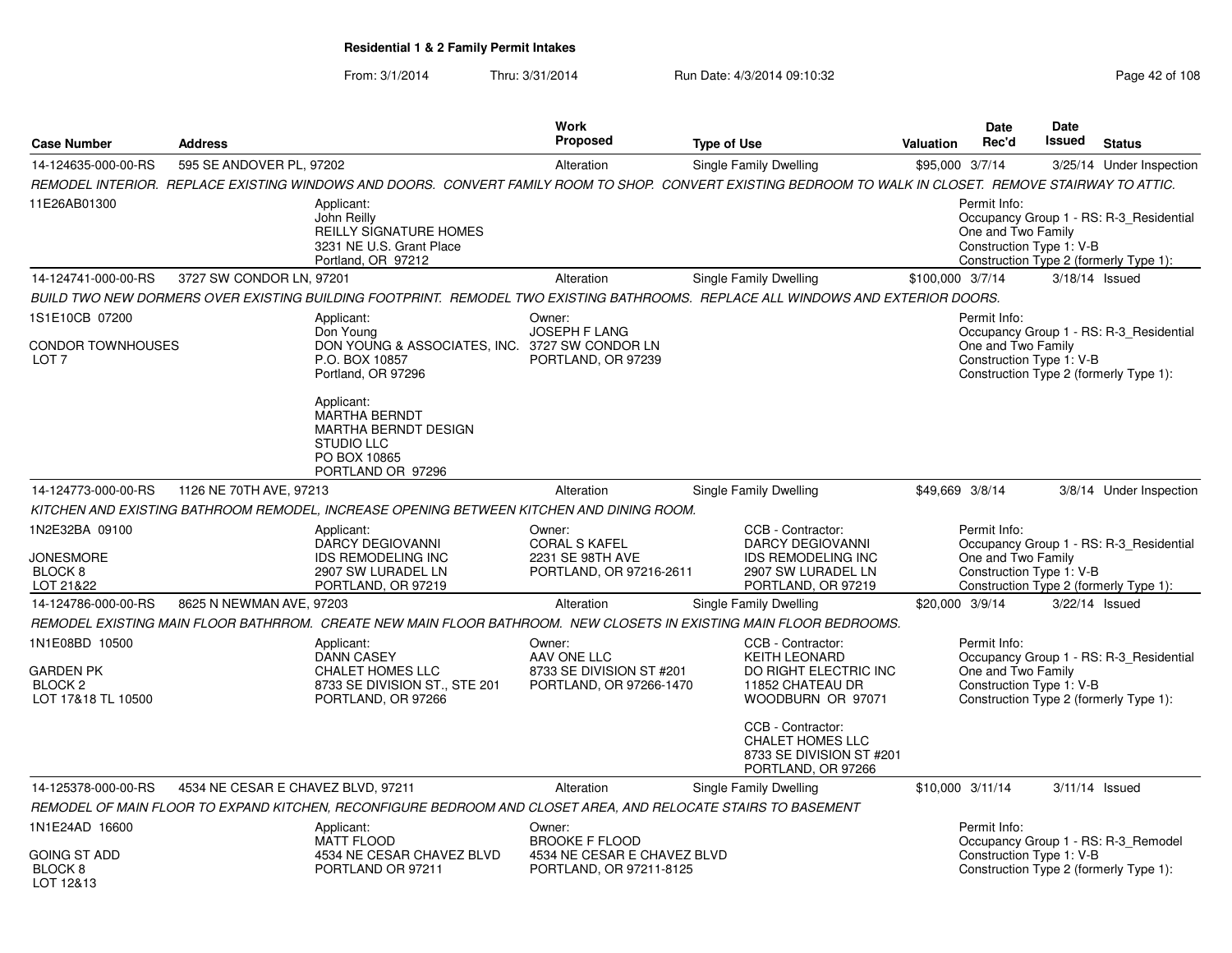From: 3/1/2014Thru: 3/31/2014 Run Date: 4/3/2014 09:10:32 Research 2010 Rage 43 of 108

| <b>Case Number</b>                                                        | <b>Address</b>                                |                                                                                                                                                             | Work<br>Proposed                                                           | <b>Type of Use</b> |                                                                                                                           | <b>Valuation</b> | <b>Date</b><br>Rec'd                           | Date<br>Issued | <b>Status</b>                                                                                                            |
|---------------------------------------------------------------------------|-----------------------------------------------|-------------------------------------------------------------------------------------------------------------------------------------------------------------|----------------------------------------------------------------------------|--------------------|---------------------------------------------------------------------------------------------------------------------------|------------------|------------------------------------------------|----------------|--------------------------------------------------------------------------------------------------------------------------|
| 14-125422-000-00-RS                                                       | 3733 NE 21ST AVE, 97212                       |                                                                                                                                                             | Alteration                                                                 |                    | Single Family Dwelling                                                                                                    |                  | \$9,500 3/11/14                                |                | 3/11/14 Under Inspection                                                                                                 |
|                                                                           |                                               | CONVERTING BASEMENT TO LIVING SPACE; REMOVING WALLS TO CREATE BONUS ROOM AND ADDING WALLS TO CREATE MECHANICAL ROOM; NEW EGRESS ON NORTH SIDE               |                                                                            |                    |                                                                                                                           |                  |                                                |                |                                                                                                                          |
| 1N1E23DD 12400                                                            |                                               | Applicant:<br><b>BRAD PRESTON</b>                                                                                                                           | Owner:<br><b>VINCENT PATTON</b>                                            |                    | CCB - Contractor:<br>CROUCHLEY PLUMBING CO INC                                                                            |                  | Permit Info:                                   |                | Occupancy Group 1 - RS: R-3_Residential                                                                                  |
| <b>HOMEDALE</b><br>BLOCK 4<br>LOT <sub>13</sub>                           |                                               | <b>BUILDING INTEGRITY INC</b><br>18006 S BOGYNSKI RD<br>OREGON CITY, OR 97045                                                                               | 3733 NE 21ST AVE<br>PORTLAND, OR 97212-1428                                |                    | 8717 N LOMBARD ST<br>PORTLAND, OR 97203-3783                                                                              |                  | One and Two Family<br>Construction Type 1: V-B |                | Construction Type 2 (formerly Type 1):                                                                                   |
|                                                                           |                                               |                                                                                                                                                             | Owner:<br><b>EDDIE SONG</b><br>3733 NE 21ST AVE<br>PORTLAND, OR 97212-1428 |                    | CCB - Contractor:<br><b>BRAD PRESTON</b><br><b>BUILDING INTEGRITY INC</b><br>18006 S BOGYNSKI RD<br>OREGON CITY, OR 97045 |                  |                                                |                |                                                                                                                          |
|                                                                           |                                               |                                                                                                                                                             |                                                                            |                    | CCB - Contractor:<br>FULL HOUSE ELECTRIC LLC<br>12381 S TOLIVER RD<br>MOLALLA OR 97038                                    |                  |                                                |                |                                                                                                                          |
| 14-125422-REV-01-RS                                                       | 3733 NE 21ST AVE, 97212                       |                                                                                                                                                             | Alteration                                                                 |                    | Single Family Dwelling                                                                                                    |                  | \$3/18/14                                      |                | 3/18/14 Issued                                                                                                           |
|                                                                           |                                               | REVISION - CONVERT OFFICE TO BEDROOM AND ADD CLOSET, CREATE INTERIOR ENTRY FROM GARAGE - NO EXTERIOR CHANGES                                                |                                                                            |                    |                                                                                                                           |                  |                                                |                |                                                                                                                          |
| 1N1E23DD 12400                                                            |                                               | Applicant:<br>VINCENT PATTON                                                                                                                                | Owner:<br><b>VINCENT PATTON</b>                                            |                    | CCB - Contractor:<br><b>BRAD PRESTON</b>                                                                                  |                  | Permit Info:                                   |                | Occupancy Group 1 - RS: R-3_Residential                                                                                  |
| <b>HOMEDALE</b><br>BLOCK 4<br>LOT 13                                      |                                               | 3733 NE 21ST AVE<br>PORTLAND, OR 97212-1428                                                                                                                 | 3733 NE 21ST AVE<br>PORTLAND, OR 97212-1428                                |                    | <b>BUILDING INTEGRITY INC</b><br>18006 S BOGYNSKI RD<br>OREGON CITY, OR 97045                                             |                  | One and Two Family<br>Construction Type 1: V-B |                | Construction Type 2 (formerly Type 1):                                                                                   |
|                                                                           |                                               |                                                                                                                                                             | Owner:<br><b>EDDIE SONG</b><br>3733 NE 21ST AVE<br>PORTLAND, OR 97212-1428 |                    |                                                                                                                           |                  |                                                |                |                                                                                                                          |
| 14-125426-000-00-RS                                                       | 3826 SE 50TH AVE, 97206                       |                                                                                                                                                             | Alteration                                                                 |                    | Single Family Dwelling                                                                                                    |                  | \$26,696 3/11/14                               |                | 3/11/14 Under Inspection                                                                                                 |
|                                                                           |                                               | CONVERT BASEMENT TO LIVING SPACE: BASEMENT TO INCLUDE 2 NEW BEDROOMS AND NEW BATHROOM. AND FAMILY  ROOM: NEW EGRESS WINDOWS: REDUCE HIGHT OF KITCHEN WALL C |                                                                            |                    |                                                                                                                           |                  |                                                |                |                                                                                                                          |
| 1S2E07CA 03400                                                            |                                               | Applicant:<br>MIKE MONTGOMERY                                                                                                                               | Owner:<br><b>ALICE LIM</b>                                                 |                    | CCB - Contractor:<br>HANG LAKE CONSTRUCTION CO                                                                            |                  | Permit Info:                                   |                | Occupancy Group 1 - RS: R-3_Remodel                                                                                      |
| <b>WASHINGTON ADD</b><br><b>LOT A TL 3400</b>                             |                                               | 5531 SW BUDDINGTON ST<br>PORTLAND, OR 97219                                                                                                                 | 5247 MISSION ST<br>SAN FRANCISCO, CA 94112-3731                            |                    | <b>LLC</b><br>8033 SE RHONE ST<br>PORTLAND, OR 97206                                                                      |                  | Construction Type 1: V-B                       |                | Construction Type 2 (formerly Type 1):<br>Total Square Footage - Display Only: 748                                       |
| 14-125506-000-00-RS                                                       | 2220 NE 95TH PL, 97220                        |                                                                                                                                                             | Alteration                                                                 |                    | Single Family Dwelling                                                                                                    |                  | \$1,785 3/11/14                                |                | 3/11/14 Under Inspection                                                                                                 |
|                                                                           | NEW WALL TO CREATE NEW OFFICE IN THE BASEMENT |                                                                                                                                                             |                                                                            |                    |                                                                                                                           |                  |                                                |                |                                                                                                                          |
| 1N2E28DB 06100<br><b>MELOSA</b><br>LOT <sub>16</sub><br>NLY 10' OF LOT 17 |                                               | Applicant:<br>JESSIE L HOLWEGE<br>2220 NE 95TH PL<br>PORTLAND, OR 97220-4323                                                                                | Owner:<br>JOHN R HOLWEGE<br>2220 NE 95TH PL<br>PORTLAND, OR 97220-4323     |                    |                                                                                                                           |                  | Permit Info:<br>Construction Type 1: V-B       |                | Occupancy Group 1 - RS: R-3_Remodel<br>Construction Type 2 (formerly Type 1):<br>Total Square Footage - Display Only: 50 |
|                                                                           |                                               |                                                                                                                                                             | Owner:<br>JESSIE L HOLWEGE<br>2220 NE 95TH PL<br>PORTLAND, OR 97220-4323   |                    |                                                                                                                           |                  |                                                |                |                                                                                                                          |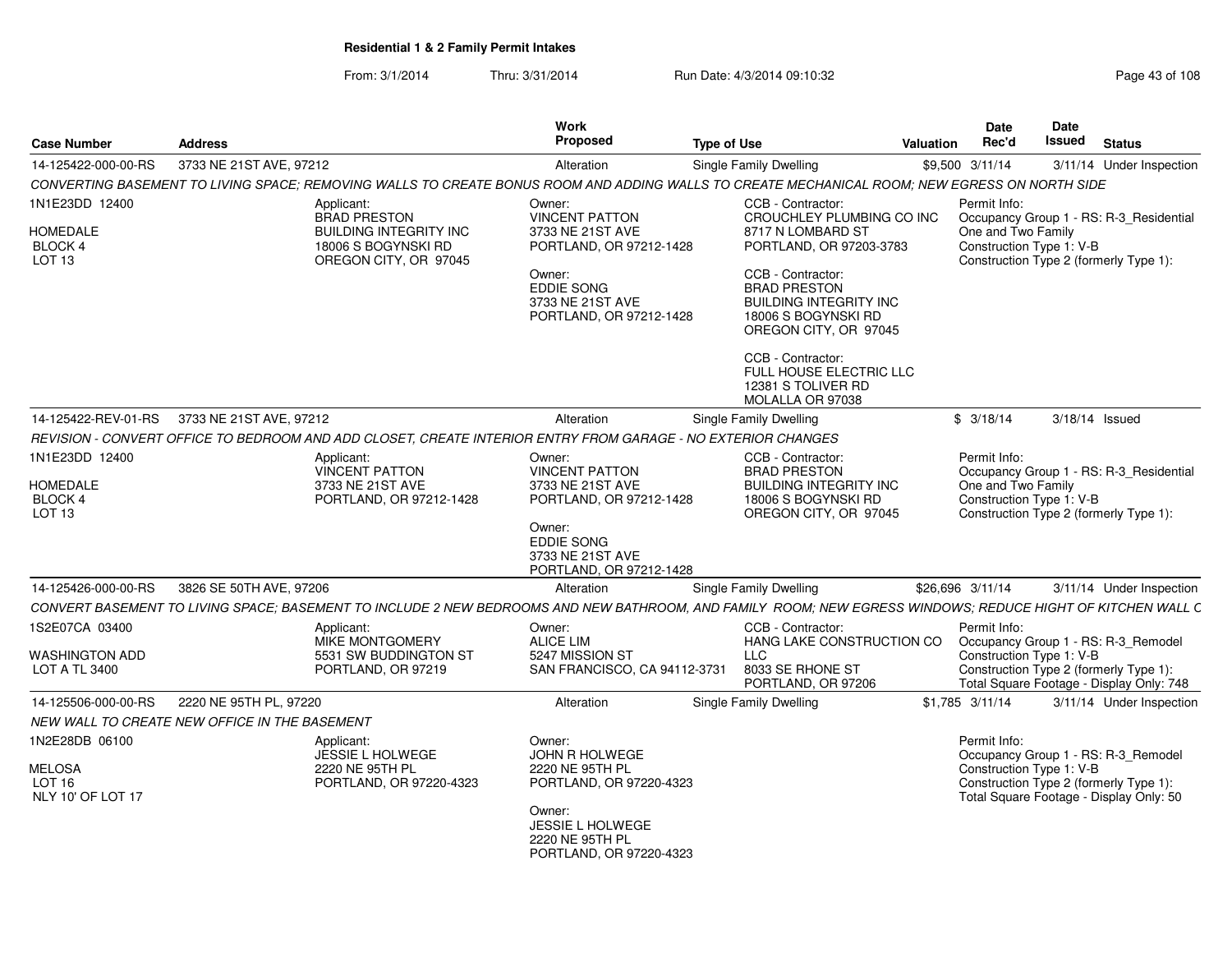From: 3/1/2014Thru: 3/31/2014 Run Date: 4/3/2014 09:10:32 Research 2010 Rage 44 of 108

| <b>Case Number</b>                                             | <b>Address</b>                                                                                                                                               | Work<br>Proposed                                                               | <b>Type of Use</b>                                                                                                    | <b>Valuation</b> | Date<br>Rec'd                      | <b>Date</b><br>Issued    | <b>Status</b>                                                                     |
|----------------------------------------------------------------|--------------------------------------------------------------------------------------------------------------------------------------------------------------|--------------------------------------------------------------------------------|-----------------------------------------------------------------------------------------------------------------------|------------------|------------------------------------|--------------------------|-----------------------------------------------------------------------------------|
| 14-125662-000-00-RS                                            | 1916 SE 20TH AVE, 97214                                                                                                                                      | Alteration                                                                     | Single Family Dwelling                                                                                                |                  | \$15,000 3/13/14                   |                          | 3/13/14 Issued                                                                    |
|                                                                | CONVERT EXISTING BASEMENT TO LIVING SPACE TO INCLUDE NEW BEDROOM, FAMILY ROOM, AND UTILITY LAUNDRY ROOM, NEW EGRESS WINDOW ON THE SOUTH SIDE, AND NEW WINDOW |                                                                                |                                                                                                                       |                  |                                    |                          |                                                                                   |
| 1S1E02DA 18400                                                 | Applicant:                                                                                                                                                   | Owner:                                                                         | CCB - Contractor:                                                                                                     |                  | Permit Info:                       |                          |                                                                                   |
| <b>COLONIAL HTS</b><br>BLOCK 9<br>LOT <sub>2</sub>             | JAMIE WENGER<br>340 21ST ST #2R<br>BROOKLYN, NY 11215                                                                                                        | ALISON CUNNINGHAM<br>340 21ST ST #2R<br>BROOKLYN, NY 11215                     | <b>DARREN BARLOW</b><br><b>RAVEN BUILDERS</b><br>4120 NE 54TH AVE<br>PORTLAND, OR 97218                               |                  |                                    | Construction Type 1: V-B | Occupancy Group 1 - RS: R-3_Remodel<br>Construction Type 2 (formerly Type 1):     |
|                                                                |                                                                                                                                                              | Owner:<br><b>JAMIE WENGER</b><br>340 21ST ST #2R<br>BROOKLYN, NY 11215         |                                                                                                                       |                  |                                    |                          |                                                                                   |
| 14-125691-000-00-RS                                            | 2025 N WYGANT ST, 97217                                                                                                                                      | Alteration                                                                     | <b>Single Family Dwelling</b>                                                                                         |                  | \$5,000 3/11/14                    |                          | $3/11/14$ Issued                                                                  |
|                                                                | FURING OUT WALLS IN BASEMENT, ADD EGRESS WINDOW AND ADDING NEW WALL TO CREATE PLAY ROOM                                                                      |                                                                                |                                                                                                                       |                  |                                    |                          |                                                                                   |
| 1N1E21AC 08100<br><b>BRAINARD TR</b>                           | Applicant:<br>TYLER G CADHAM<br>2025 N WYGANT ST                                                                                                             | Owner:<br><b>CLEA E CADHAM</b><br>2025 N WYGANT ST                             |                                                                                                                       |                  | Permit Info:<br>One and Two Family |                          | Occupancy Group 1 - RS: R-3_Residential                                           |
| BLOCK <sub>3</sub><br>LOT <sub>16</sub>                        | PORTLAND, OR 97217-3459                                                                                                                                      | PORTLAND, OR 97217-3459<br>Owner:                                              |                                                                                                                       |                  |                                    | Construction Type 1: V-B | Construction Type 2 (formerly Type 1):                                            |
|                                                                |                                                                                                                                                              | TYLER G CADHAM<br>2025 N WYGANT ST<br>PORTLAND, OR 97217-3459                  |                                                                                                                       |                  |                                    |                          |                                                                                   |
| 14-125698-000-00-RS                                            | 13033 SE MITCHELL CT                                                                                                                                         | Alteration                                                                     | <b>Single Family Dwelling</b>                                                                                         |                  | \$6,750 3/11/14                    |                          | $3/11/14$ Issued                                                                  |
| <b>SOLAR ARRAY 6.0KW</b>                                       |                                                                                                                                                              |                                                                                |                                                                                                                       |                  |                                    |                          |                                                                                   |
| 1S2E14BD 00817                                                 | Applicant:                                                                                                                                                   | Owner:                                                                         | CCB - Contractor:                                                                                                     |                  | Permit Info:                       |                          |                                                                                   |
| RAYMOND MEADOWS                                                | <b>JOSH KOPCZYNSKI</b><br>DYNAMIC POWER INNOVATION                                                                                                           | DONALD W WARD<br>13033 SE MITCHELL CT                                          | JOSH KOPCZYNSKI<br>DYNAMIC POWER INNOVATION                                                                           |                  | One and Two Family                 |                          | Occupancy Group 1 - RS: R-3_Residential                                           |
| <b>LOT 17</b><br>INC UND INT TRACT A                           | 112 WEST ILLINOIS ST<br>NEWBERG, OR                                                                                                                          | PORTLAND, OR 97236                                                             | 112 WEST ILLINOIS ST<br>NEWBERG, OR                                                                                   |                  |                                    | Construction Type 1: V-B | Construction Type 2 (formerly Type 1):                                            |
|                                                                |                                                                                                                                                              | Owner:<br><b>SHANNON L WARD</b><br>13033 SE MITCHELL CT<br>PORTLAND, OR 97236  | CCB - Contractor:<br>LANPHERE CONSTRUCTION &<br><b>DEVELOPMENT LLC</b><br>4160 SW 109TH AVENUE<br>BEAVERTON, OR 97005 |                  |                                    |                          |                                                                                   |
| 14-125732-000-00-RS                                            | 7435 N KERBY AVE, 97217                                                                                                                                      | Alteration                                                                     | Single Family Dwelling                                                                                                |                  | \$800 3/11/14                      | 3/11/14 Final            |                                                                                   |
|                                                                | INSTALLING TWO NEW SKYLIGHTS ON SOUTH SIDE OF HOUSE                                                                                                          |                                                                                |                                                                                                                       |                  |                                    |                          |                                                                                   |
| 1N1E15BA 13500<br><b>SWINTON</b><br><b>BLOCK 45</b><br>LOT 1&2 | Applicant:<br>MCCORD CONSTRUCTION LLC<br>324 SW WONDERVIEW DR<br>GRESHAM, OR 97080                                                                           | Owner:<br><b>BROOKS W NEWBRY</b><br>1028 N 24TH ST<br>MESA, AZ 85213<br>Owner: | CCB - Contractor:<br>MCCORD CONSTRUCTION LLC<br>324 SW WONDERVIEW DR<br>GRESHAM, OR 97080                             |                  | Permit Info:<br>One and Two Family | Construction Type 1: V-B | Occupancy Group 1 - RS: R-3_Residential<br>Construction Type 2 (formerly Type 1): |
|                                                                |                                                                                                                                                              | <b>MARILYN F NEWBRY</b><br>1028 N 24TH ST<br>MESA, AZ 85213                    |                                                                                                                       |                  |                                    |                          |                                                                                   |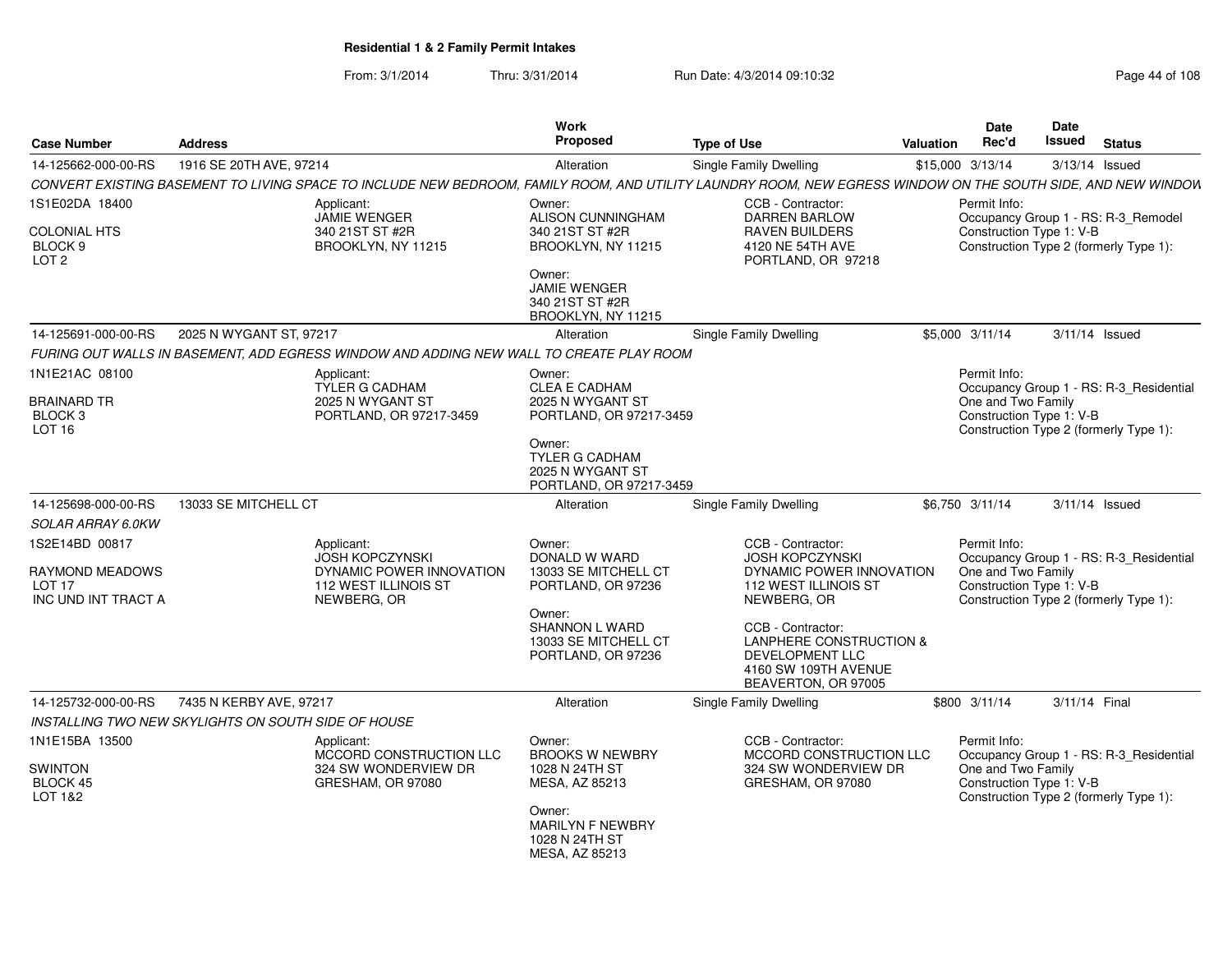From: 3/1/2014Thru: 3/31/2014 Run Date: 4/3/2014 09:10:32 Research 2010 Rage 45 of 108

|                                                                                            |                                                                                                                              | <b>Work</b>                                                                                                                                                                     |                                                                                                                                                                                                                                              |           | <b>Date</b>                                                    | <b>Date</b> |                                                                                   |
|--------------------------------------------------------------------------------------------|------------------------------------------------------------------------------------------------------------------------------|---------------------------------------------------------------------------------------------------------------------------------------------------------------------------------|----------------------------------------------------------------------------------------------------------------------------------------------------------------------------------------------------------------------------------------------|-----------|----------------------------------------------------------------|-------------|-----------------------------------------------------------------------------------|
| <b>Case Number</b>                                                                         | <b>Address</b>                                                                                                               | <b>Proposed</b>                                                                                                                                                                 | <b>Type of Use</b>                                                                                                                                                                                                                           | Valuation | Rec'd                                                          | Issued      | <b>Status</b>                                                                     |
| 14-126052-000-00-RS                                                                        | 3045 NW CUMBERLAND RD, 97210                                                                                                 | Alteration                                                                                                                                                                      | <b>Single Family Dwelling</b>                                                                                                                                                                                                                |           | \$70,000 3/12/14                                               |             | 3/17/14 Issued                                                                    |
|                                                                                            | KITCHEN REMODEL. CONSTRUCT BUILT-INS, CHANGE DOOR TO WINDOW ON NON STREET FACING FACADE                                      |                                                                                                                                                                                 |                                                                                                                                                                                                                                              |           |                                                                |             |                                                                                   |
| 1N1E32BD 01300<br><b>WESTOVER TERR</b><br>BLOCK 15<br>W 17' OF LOT 33<br>LOT <sub>34</sub> | Applicant:<br><b>DAVID LIPKIND</b><br>SHELBYVILLE PROPERTIES LLC<br>1215 NE WEBSTER<br>PORTLAND OR 97211                     | Owner:<br><b>MARK D WALKER</b><br>3045 NW CUMBERLAND RD<br>PORTLAND, OR 97210-2752<br>Owner:<br><b>ANNE BADGLEY</b><br>3045 NW CUMBERLAND RD<br>PORTLAND, OR 97210-2752         | CCB - Contractor:<br><b>DAVID LIPKIND</b><br>SHELBYVILLE PROPERTIES LLC<br>1215 NE WEBSTER<br>PORTLAND OR 97211                                                                                                                              |           | Permit Info:<br>One and Two Family<br>Construction Type 1: V-B |             | Occupancy Group 1 - RS: R-3_Residential<br>Construction Type 2 (formerly Type 1): |
| 14-126064-000-00-RS                                                                        | 3565 NE KLICKITAT ST, 97212                                                                                                  | Alteration                                                                                                                                                                      | Single Family Dwelling                                                                                                                                                                                                                       |           | \$55,000 3/12/14                                               |             | $3/12/14$ Issued                                                                  |
|                                                                                            | CONVERT BASEMENT TO HABITABLE SPACE FAMILY ROOM, BATHROOM AND STORAGE AREA; RELOCATE LAUNDRY ROOM                            |                                                                                                                                                                                 |                                                                                                                                                                                                                                              |           |                                                                |             |                                                                                   |
| 1N1E25AB 02600<br>IRENE HTS<br><b>BLOCK1</b><br>S 74' OF LOT 10                            | Applicant:<br><b>TIEN HUYNH</b><br>MCCULLOCH CONSTRUCTION<br>1729 NE SISKIYOU ST<br>PORTLAND OR 97212                        | Owner:<br><b>JACK L LANDAU</b><br>3565 NE KLICKITAT ST<br>PORTLAND, OR 97212-2762<br>Owner:<br><b>DIANE K BRIDGE</b><br>3565 NE KLICKITAT ST<br>PORTLAND, OR 97212-2762         | CCB - Contractor:<br><b>VLADIMIR GRUNTKOVSKIY</b><br>AMERICAN UNIFIED<br><b>CONSTRUCTION LLC</b><br>2105 NEALS LN<br>VANCOUVER, WA 98661<br>CCB - Contractor:<br>MCCULLOCH CONSTRUCTION<br>CORP<br>1729 NE SISKIYOU ST<br>PORTLAND, OR 97212 |           | Permit Info:<br>One and Two Family<br>Construction Type 1: V-B |             | Occupancy Group 1 - RS: R-3_Residential<br>Construction Type 2 (formerly Type 1): |
| 14-126075-000-00-RS                                                                        | 2315 NE CESAR E CHAVEZ BLVD, 97212                                                                                           | Alteration                                                                                                                                                                      | Single Family Dwelling                                                                                                                                                                                                                       |           | \$45,000 3/12/14                                               |             | $3/12/14$ Issued                                                                  |
|                                                                                            | CONVERT BASEMENT TO HABITABLE SPACE FOR BEDROOM, BATHROOM AND FAMILY ROOM, RELOCATE LAUNDRY ROOM. ADD WINDOW TO FAMILY ROOM. |                                                                                                                                                                                 |                                                                                                                                                                                                                                              |           |                                                                |             |                                                                                   |
| 1N1E25DA 08200<br><b>ROSSMERE</b><br>BLOCK 12<br>LOT <sub>9</sub>                          | Applicant:<br>TIEN HUYNH<br>MCCULLOCH CONSTRUCTION<br>1729 NE SISKIYOU ST<br>PORTLAND OR 97212                               | Owner:<br>LEVON JR MARTIN<br>2315 NE CESAR E CHAVEZ BLVD<br>PORTLAND, OR 97212-5414<br>Owner:<br><b>JILL M MARTIN</b><br>2315 NE CESAR E CHAVEZ BLVD<br>PORTLAND, OR 97212-5414 | CCB - Contractor:<br>MCCULLOCH CONSTRUCTION<br>CORP<br>1729 NE SISKIYOU ST<br>PORTLAND, OR 97212                                                                                                                                             |           | Permit Info:<br>One and Two Family<br>Construction Type 1: V-B |             | Occupancy Group 1 - RS: R-3 Residential<br>Construction Type 2 (formerly Type 1): |
| 14-126151-000-00-RS                                                                        | 530 NE 108TH AVE, 97220                                                                                                      | Alteration                                                                                                                                                                      | Single Family Dwelling                                                                                                                                                                                                                       |           | \$22,000 3/12/14                                               |             | 3/12/14 Issued                                                                    |
|                                                                                            | REPAIR FIRE DAMAGE AND PORTION OF TRUSSES - TRADE PERMITS TO BE OBTAINED SEPARATELY                                          |                                                                                                                                                                                 |                                                                                                                                                                                                                                              |           |                                                                |             |                                                                                   |
| 1N2E34BD 09600<br>LORENE PK<br>BLOCK <sub>2</sub><br>LOT <sub>7</sub>                      | Applicant:<br>ROBERT HAYDEN<br><b>DELTA STUDIOS ARCH &amp;</b><br><b>PLANNING</b><br>3344 NE 25TH AVE<br>PORTLAND, OR 97212  | Owner:<br><b>DONALD G BUSS</b><br>530 NE 108TH AVE<br>PORTLAND, OR 97220<br>Owner:<br><b>JANET M BUSS</b><br>530 NE 108TH AVE<br>PORTLAND, OR 97220                             | CCB - Contractor:<br>RAPID INTERVENTION TEAM INC<br>PO BOX 51<br>GLADSTONE, OR 97027                                                                                                                                                         |           | Permit Info:<br>One and Two Family<br>Construction Type 1: V-B |             | Occupancy Group 1 - RS: R-3 Residential<br>Construction Type 2 (formerly Type 1): |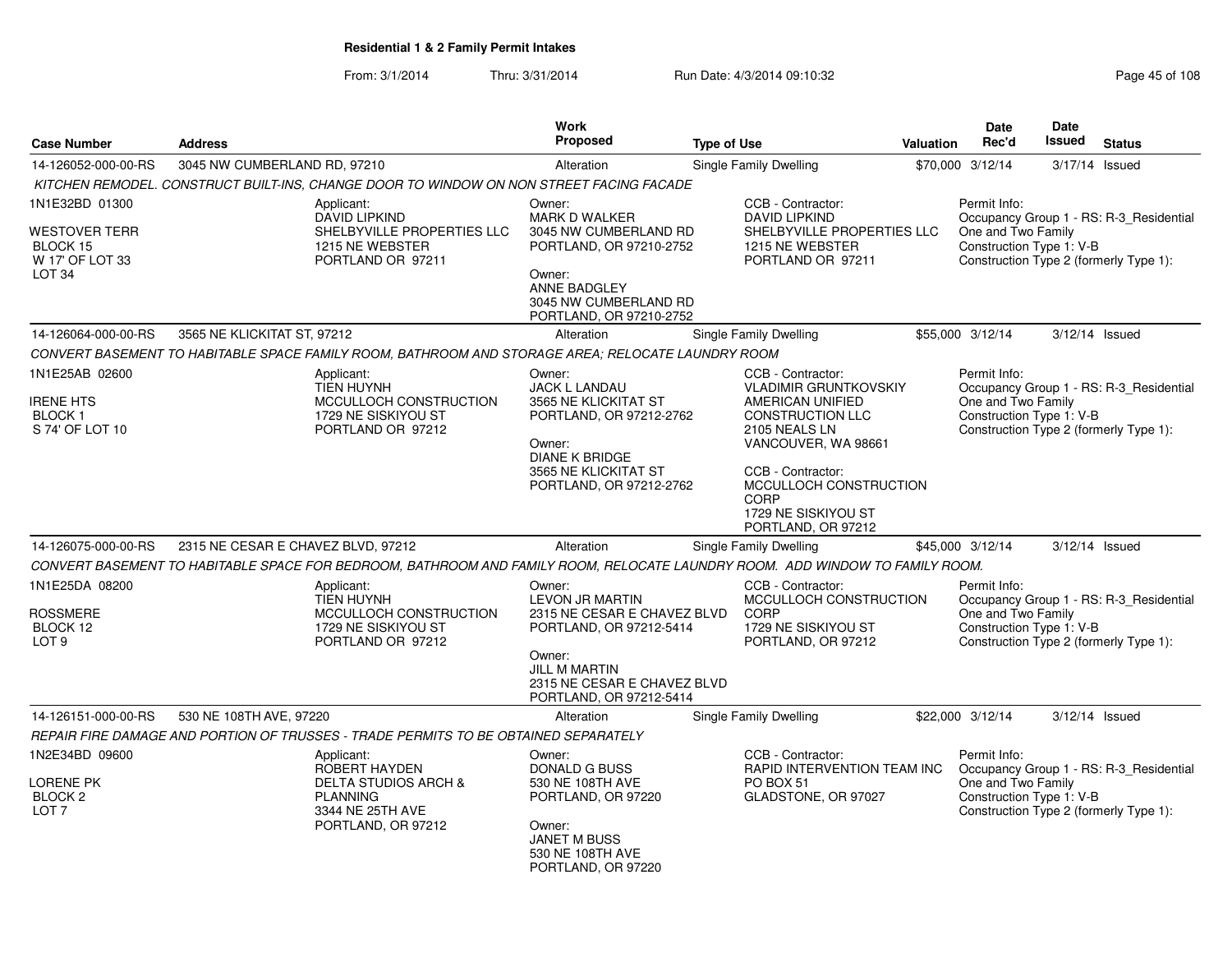From: 3/1/2014

Thru: 3/31/2014 Run Date: 4/3/2014 09:10:32 Research 2010 Rage 46 of 108

| <b>Case Number</b>                                                                                     | <b>Address</b>                                                                                | Work<br>Proposed                                                                                                                                                                 | <b>Type of Use</b>                                                                                                                                                                                                                                     | Valuation        | <b>Date</b><br>Rec'd               | <b>Date</b><br>Issued    | <b>Status</b>                                                                                                             |
|--------------------------------------------------------------------------------------------------------|-----------------------------------------------------------------------------------------------|----------------------------------------------------------------------------------------------------------------------------------------------------------------------------------|--------------------------------------------------------------------------------------------------------------------------------------------------------------------------------------------------------------------------------------------------------|------------------|------------------------------------|--------------------------|---------------------------------------------------------------------------------------------------------------------------|
| 14-126219-000-00-RS                                                                                    | 5804 N BORTHWICK AVE, 97217                                                                   | Alteration                                                                                                                                                                       | Single Family Dwelling                                                                                                                                                                                                                                 | \$5,000 3/14/14  |                                    | 3/14/14 Issued           |                                                                                                                           |
|                                                                                                        |                                                                                               | CONVERTING NW CORNER OF EXISTING FINISHED BASEMENT TO KITCHEN USE; NO STRUCTURAL CHANGES - NOT AN ADU, SECOND SINK COVENANT RECORDED.                                            |                                                                                                                                                                                                                                                        |                  |                                    |                          |                                                                                                                           |
| 1N1E15CD 09100<br><b>WEST PIEDMONT</b><br>BLOCK 9                                                      | Applicant:<br><b>JASON WILDE</b><br>5804 N BORTHWICK AVE<br>PORTLAND OR 97217                 | Owner:<br>SHOBHNA SHASTRI<br>5804 N BORTHWICK AVE<br>PORTLAND, OR 97217-2314                                                                                                     |                                                                                                                                                                                                                                                        |                  | Permit Info:                       | Construction Type 1: V-B | Occupancy Group 1 - RS: R-3_Remodel<br>Construction Type 2 (formerly Type 1):                                             |
| LOT <sub>6</sub>                                                                                       |                                                                                               |                                                                                                                                                                                  |                                                                                                                                                                                                                                                        |                  |                                    |                          | Total Square Footage - Display Only: 140                                                                                  |
| 14-126281-000-00-RS                                                                                    | 1136 NE BEECH ST, 97212                                                                       | Alteration                                                                                                                                                                       | Single Family Dwelling                                                                                                                                                                                                                                 | \$9.636 3/12/14  |                                    |                          | 3/12/14 Under Inspection                                                                                                  |
|                                                                                                        |                                                                                               | CONVERT PORTION OF BASEMENT TO LIVING SPACE WITH NEW LIVING AREA AND NEW BATHROOM; NEW EGRESS WINDOW / FRONT PORCH HANDRAIL / GUARDRAIL                                          |                                                                                                                                                                                                                                                        |                  |                                    |                          |                                                                                                                           |
| 1N1E23CD 22800<br><b>LINCOLN PK</b><br>BLOCK 15<br>E 33 1/3' OF N 10' OF LOT 15<br>E 33 1/3' OF LOT 16 | Applicant:<br><b>JOHN KAEL</b><br>4633 NE 27TH AVE<br>PORTLAND, OR 97211                      | Owner:<br><b>JOHN KAEL</b><br>4633 NE 27TH AVE<br>PORTLAND, OR 97211<br>Owner:<br>ANN STANINEC<br>4633 NE 27TH AVE<br>PORTLAND, OR 97211                                         | CCB - Contractor:<br>PARKIN ELECTRIC INC<br>14001 Fir St<br>OREGON CITY, OR 97045.9066<br>CCB - Contractor:<br><b>CHRISTOPHER MICHAEL</b><br><b>UMEMOTO</b><br>780 NE 19TH ST<br>GRESHAM, OR 97030                                                     |                  | Permit Info:                       | Construction Type 1: V-B | Occupancy Group 1 - RS: R-3 Remodel<br>Construction Type 2 (formerly Type 1):<br>Total Square Footage - Display Only: 270 |
| 14-126355-000-00-RS                                                                                    | 3651 SE REX ST. 97202                                                                         | Alteration                                                                                                                                                                       | Single Family Dwelling                                                                                                                                                                                                                                 | \$18,000 3/13/14 |                                    |                          | 3/13/14 Under Inspection                                                                                                  |
|                                                                                                        |                                                                                               | REMODEL EXISTING KITCHEN, REMOVE WALLS TO OPEN UP SPACE AND ADD BEAMS ABOVE, NEW ISLAND WITH SINK, DISH WASHER AND RANGE/***ADD MT. -DECORATIVE GAS FIREPLACE BY                 |                                                                                                                                                                                                                                                        |                  |                                    |                          |                                                                                                                           |
| 1S1E24AD 20100<br><b>BERKELEY</b><br>BLOCK 21<br>LOT 21&22                                             | Applicant:<br>MATTHEW KIRKPATRICK<br>ARCHITECTURE LLC<br>1705 SE ASH ST<br>PORTLAND, OR 97214 | Owner:<br><b>DIANE CHONETTE</b><br>3651 SE REX ST<br><b>DESIGN FOR OCCUPANCY</b><br>PORTLAND, OR 97202<br>Owner:<br>ZACHARY MINICK<br>3651 SE REX ST<br>PORTLAND, OR 97202       | CCB - Contractor:<br>TOM CULLEN<br><b>CITILITES BUILDERS</b><br>1536 22ND PL<br>FOREST GROVE, OR 97116<br>CCB - Contractor:<br>PACIFIC MECHANICAL LLC<br>PO BOX 30657<br>PORTLAND, OR 97294                                                            |                  | Permit Info:<br>One and Two Family | Construction Type 1: V-B | Occupancy Group 1 - RS: R-3_Residential<br>Construction Type 2 (formerly Type 1):                                         |
| 14-126375-000-00-RS                                                                                    | 4222 SW GREENHILLS WAY, 97221                                                                 | Alteration                                                                                                                                                                       | Single Family Dwelling                                                                                                                                                                                                                                 | \$24,800 3/12/14 |                                    |                          | 3/12/14 Under Inspection                                                                                                  |
|                                                                                                        |                                                                                               | SECOND FLOOR CONVERT EXISTING CLOSET TO MASTER BATHROOM, CONVERT EXISTING BATHROOM TO CLOSET                                                                                     |                                                                                                                                                                                                                                                        |                  |                                    |                          |                                                                                                                           |
| 1S1E08BC 01200<br><b>GREEN HILLS</b><br>BLOCK 16<br>LOT <sub>4</sub>                                   | Applicant:<br><b>SCOTT BURNS</b><br>78 NW MACLEAY<br>PORTLAND, OR 97210                       | Owner:<br><b>CHRISTIAN KUBIACZYK</b><br>4222 SW GREENHILLS WAY<br>PORTLAND, OR 97221-3209<br>Owner:<br><b>BOBBI JO DRUM</b><br>4222 SW GREENHILLS WAY<br>PORTLAND, OR 97221-3209 | CCB - Contractor:<br>RON BOYLES ELECTRIC<br>PO BOX 2272<br>GRESHAM, OR 970300635<br>CCB - Contractor:<br>PARFITT PLUMBING INC<br>12172 SE 222 DR<br><b>BORING, OR 97009</b><br>CCB - Contractor:<br>DAVID M HOLT<br>PO BOX 10690<br>PORTLAND, OR 97296 |                  | Permit Info:                       | Construction Type 1: V-B | Occupancy Group 1 - RS: R-3 Remodel<br>Construction Type 2 (formerly Type 1):<br>Total Square Footage - Display Only: 125 |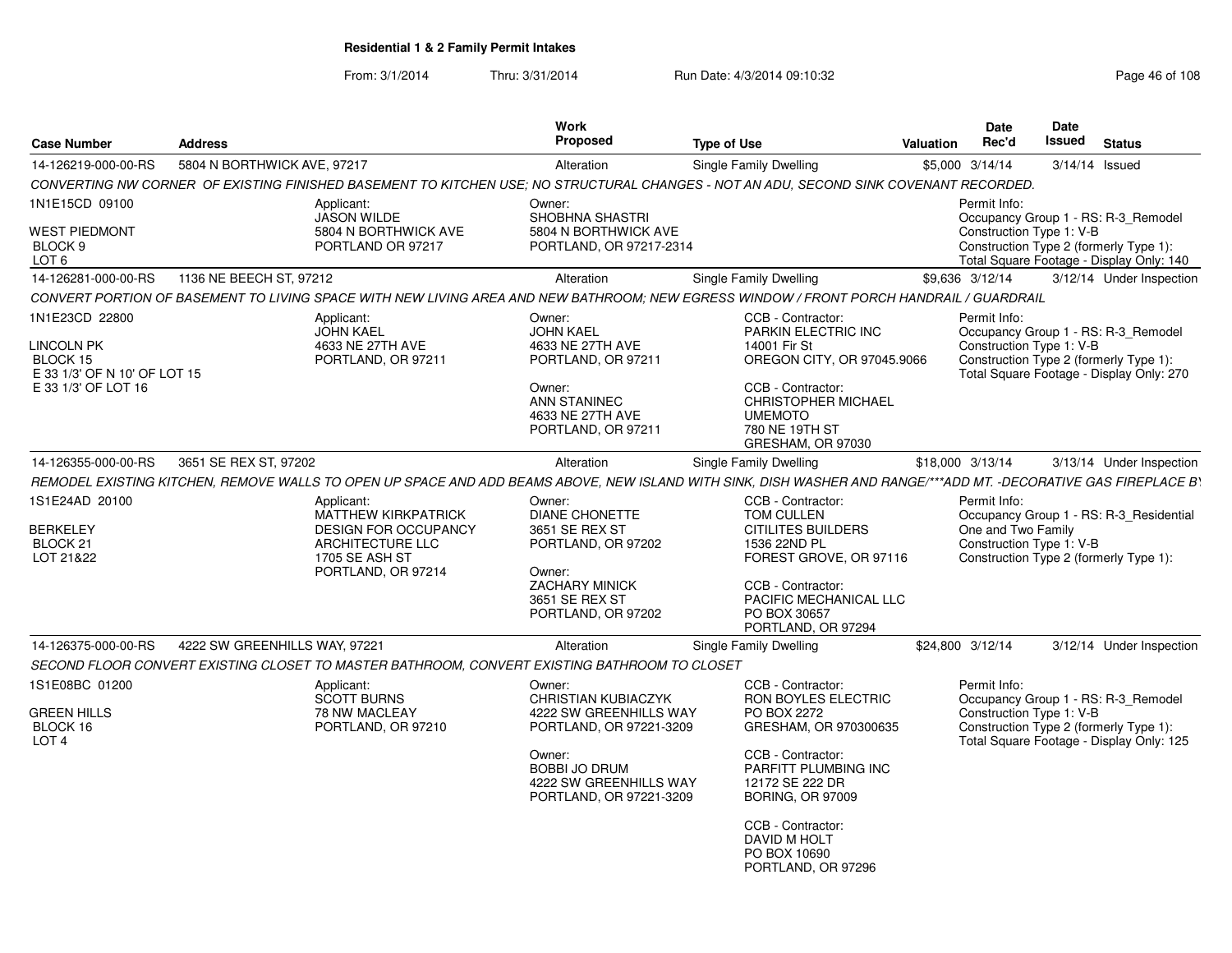From: 3/1/2014Thru: 3/31/2014 Run Date: 4/3/2014 09:10:32 Research 2010 Rage 47 of 108

| <b>Case Number</b>                                                     | <b>Address</b>                     |                                                                                                            | Work<br>Proposed                                                                                                | <b>Type of Use</b>                                                                                                                                           | Date<br>Rec'd<br>Valuation         | Date<br><b>Issued</b><br><b>Status</b>                                                                                                                 |
|------------------------------------------------------------------------|------------------------------------|------------------------------------------------------------------------------------------------------------|-----------------------------------------------------------------------------------------------------------------|--------------------------------------------------------------------------------------------------------------------------------------------------------------|------------------------------------|--------------------------------------------------------------------------------------------------------------------------------------------------------|
| 14-126616-000-00-RS                                                    | 1025 SW TAYLORS FERRY RD, 97219    |                                                                                                            | Alteration                                                                                                      | <b>Single Family Dwelling</b>                                                                                                                                | \$6,750 3/13/14                    | 3/13/14 Under Inspection                                                                                                                               |
| SOLAR PV ROOF MOUNT SYSTEM 2.5kW                                       |                                    |                                                                                                            |                                                                                                                 |                                                                                                                                                              |                                    |                                                                                                                                                        |
| 1S1E21DC 03600                                                         |                                    |                                                                                                            | Owner:                                                                                                          | CCB - Contractor:                                                                                                                                            |                                    |                                                                                                                                                        |
| CARSON HTS<br>BLOCK 15<br>LOT <sub>6</sub>                             |                                    | Applicant:<br>SOLARCITY CORPORATION<br>6132 NE 112th AVE<br>PORTLAND, OR 97220                             | <b>CASEY B CRAMBLIT</b><br>1025 SW TAYLORS FERRY RD<br>PORTLAND, OR 97219<br>Owner:<br><b>CAROLINA T BARROS</b> | SOLARCITY CORPORATION<br>6132 NE 112th AVE<br>PORTLAND, OR 97220                                                                                             | Permit Info:<br>One and Two Family | Occupancy Group 1 - RS: R-3_Residential<br>Construction Type 1: V-B<br>Construction Type 2 (formerly Type 1):                                          |
|                                                                        |                                    |                                                                                                            | 1025 SW TAYLORS FERRY RD<br>PORTLAND, OR 97219                                                                  |                                                                                                                                                              |                                    |                                                                                                                                                        |
| 14-126622-000-00-RS                                                    | 3215 SE 65TH AVE, 97206            |                                                                                                            | Alteration                                                                                                      | Single Family Dwelling                                                                                                                                       | \$6,750 3/25/14                    | 3/25/14 Issued                                                                                                                                         |
| <b>SOLAR PV ROOF MOUNT5kW SYSTEM</b>                                   |                                    |                                                                                                            |                                                                                                                 |                                                                                                                                                              |                                    |                                                                                                                                                        |
| 1S2E08BC 09900                                                         |                                    | Applicant:                                                                                                 | Owner:                                                                                                          | CCB - Contractor:                                                                                                                                            | Permit Info:                       |                                                                                                                                                        |
| <b>CHULA VISTA</b><br>BLOCK 3<br><b>LOT 12</b>                         |                                    | MELISSA BENTLEY<br>SOLAR CITY CORPORATION<br>6132 NE 112TH AVE<br>PORTLAND, OR 97220                       | JANICE L DEFIR<br>3215 SE 65TH AVE<br>PORTLAND, OR 97206                                                        | SOLARCITY CORPORATION<br>6132 NE 112th AVE<br>PORTLAND, OR 97220                                                                                             | One and Two Family                 | Occupancy Group 1 - RS: R-3_Residential<br>Construction Type 1: V-B<br>Construction Type 2 (formerly Type 1):                                          |
| 14-126684-000-00-RS                                                    | 1020 N WINCHELL ST - Unit A, 97217 |                                                                                                            | Alteration                                                                                                      | Single Family Dwelling                                                                                                                                       | \$7,500 3/13/14                    | 3/13/14 Under Inspection                                                                                                                               |
|                                                                        |                                    | LEGALIZE CREATING HABITABLE SPACE IN EXISTING BASEMENT TO INCLUDE. TWO BEDROOMS. BATHROOM AND LAUNDRY ROOM |                                                                                                                 |                                                                                                                                                              |                                    |                                                                                                                                                        |
| 1N1E10CC 00400                                                         |                                    | Applicant:<br><b>KEVIN TRINH</b><br>1020 N WINCHELL ST<br>PORTLAND, OR 97217-1146                          | Owner:<br><b>KEVIN TRINH</b><br>1020 N WINCHELL ST<br>PORTLAND, OR 97217-1146                                   |                                                                                                                                                              | Permit Info:                       | Occupancy Group 1 - RS: R-3_Remodel<br>Construction Type 1: V-B<br>Construction Type 2 (formerly Type 1):<br>Total Square Footage - Display Only: 448  |
|                                                                        |                                    |                                                                                                            | Owner:<br><b>NAYELI R RAMIREZ</b><br>1020 N WINCHELL ST<br>PORTLAND, OR 97217-1146                              |                                                                                                                                                              |                                    |                                                                                                                                                        |
| 14-126810-000-00-RS                                                    | 3910 NE 143RD AVE, 97230           |                                                                                                            | Alteration                                                                                                      | <b>Single Family Dwelling</b>                                                                                                                                | \$5,000 3/13/14                    | 3/13/14 Final                                                                                                                                          |
| <b>REPAIR OF EXISTING FOOTINGS</b>                                     |                                    |                                                                                                            |                                                                                                                 |                                                                                                                                                              |                                    |                                                                                                                                                        |
| 1N2E24CC 01500<br>NORTHCREST<br>BLOCK <sub>2</sub><br>LOT <sub>8</sub> |                                    | Applicant:<br>NORA COLBURN<br><b>RAM JACK OF OREGON</b><br>PO BOX 11701<br>EUGENE, OR 97440                | Owner:<br>ALLAN BERRY<br>3910 NE 143RD AVE<br>PORTLAND, OR 97230-3516                                           | CCB - Contractor:<br><b>RAMJACK OF OREGON</b><br>PO BOX 11701<br>EUGENE, OR 97440                                                                            | Permit Info:<br>One and Two Family | Occupancy Group 1 - RS: R-3 Residential<br>Construction Type 1: V-B<br>Construction Type 2 (formerly Type 1):                                          |
|                                                                        |                                    |                                                                                                            | Owner:<br>JANE M BERRY<br>3910 NE 143RD AVE<br>PORTLAND, OR 97230-3516                                          |                                                                                                                                                              |                                    |                                                                                                                                                        |
| 14-126865-000-00-RS                                                    | 5910 SW 46TH AVE, 97221            |                                                                                                            | Alteration                                                                                                      | Single Family Dwelling                                                                                                                                       | \$74.949 3/27/14                   | 3/27/14 Issued                                                                                                                                         |
|                                                                        |                                    |                                                                                                            |                                                                                                                 | REMODEL MAIN FLOOR, CONVERT EXISTING BEDROOM TO BATHROOM TO CREATE MASTER SUITE, REMOVE WALL IN KITCHEN AND PUSH OUT INTO EXISTING GARAGE SPACE WITH NEW WAI |                                    |                                                                                                                                                        |
| 1S1E18DA 10900                                                         |                                    | Applicant:                                                                                                 | Owner:                                                                                                          | CCB - Contractor:                                                                                                                                            | Permit Info:                       |                                                                                                                                                        |
| <b>VERMONT HILLS</b><br>BLOCK 15<br><b>LOT 25</b>                      |                                    | CHAD RAYON<br>FROM START TO FINISH<br><b>CONSTRUCTION LLC</b><br>7511 SE HARMONY RD<br>MILWAUKIE OR 97222  | <b>CAP9 INVESTMENTS LLC</b><br>PO BOX 1143<br>SHERWOOD, OR 97140                                                | <b>CHAD RAYON</b><br><b>FROM START TO FINISH</b><br><b>CONSTRUCTION LLC</b><br>7511 SE HARMONY RD<br>MILWAUKIE OR 97222                                      |                                    | Occupancy Group 1 - RS: R-3_Remodel<br>Construction Type 1: V-B<br>Construction Type 2 (formerly Type 1):<br>Total Square Footage - Display Only: 2100 |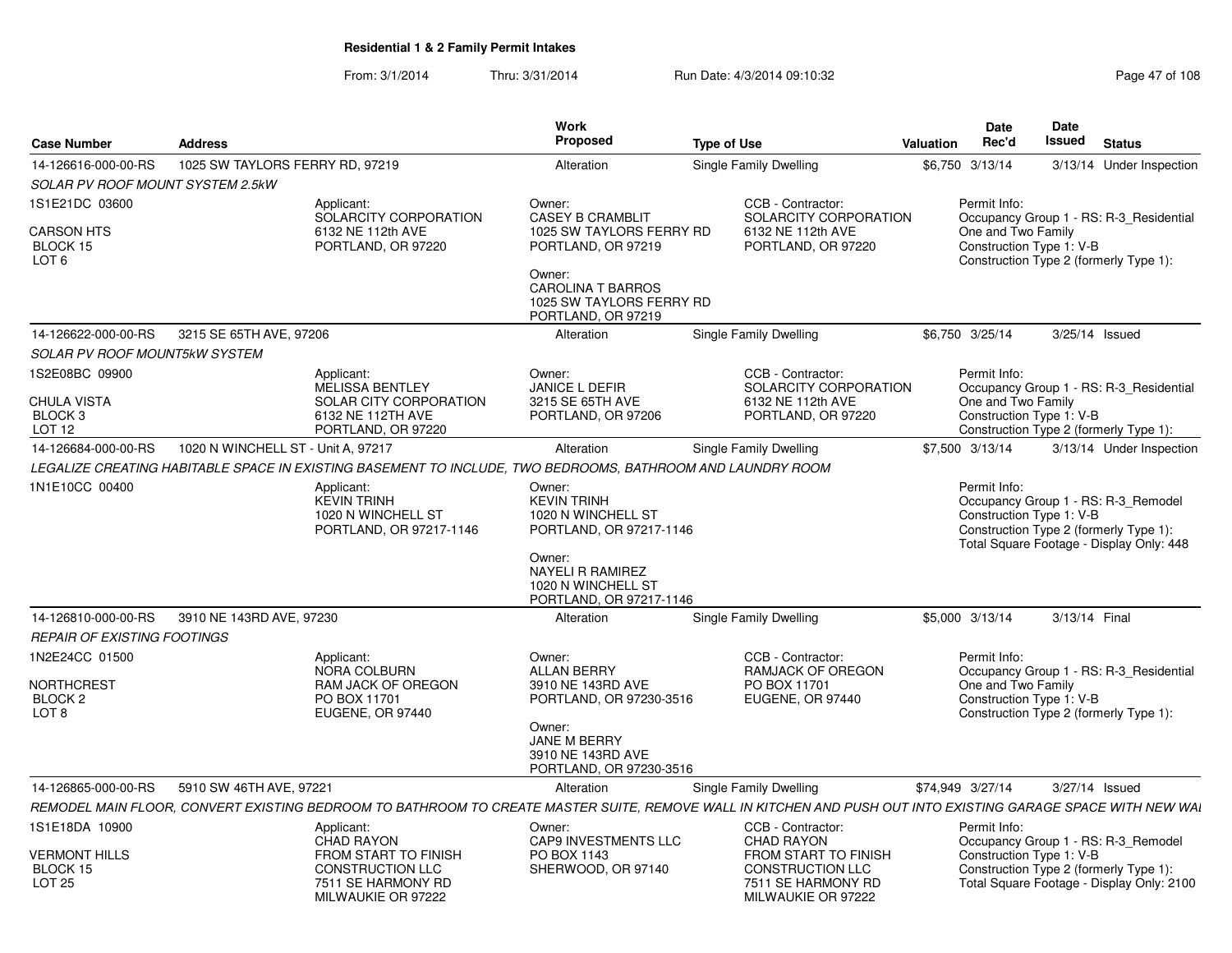From: 3/1/2014Thru: 3/31/2014 Run Date: 4/3/2014 09:10:32 Research 2010 Rage 48 of 108

| <b>Case Number</b>                                       | <b>Address</b>                   |                                                                                                         | <b>Work</b><br>Proposed                                                            | <b>Type of Use</b>                                                                                                                                             | <b>Valuation</b> | <b>Date</b><br>Rec'd                                                                     | <b>Date</b><br>Issued |  | <b>Status</b>                                                                      |  |  |
|----------------------------------------------------------|----------------------------------|---------------------------------------------------------------------------------------------------------|------------------------------------------------------------------------------------|----------------------------------------------------------------------------------------------------------------------------------------------------------------|------------------|------------------------------------------------------------------------------------------|-----------------------|--|------------------------------------------------------------------------------------|--|--|
| 14-126988-000-00-RS                                      | 5823 N MICHIGAN AVE, 97217       |                                                                                                         | Alteration                                                                         | Single Family Dwelling                                                                                                                                         |                  | \$64,242 3/14/14                                                                         | 3/14/14 Issued        |  |                                                                                    |  |  |
|                                                          |                                  |                                                                                                         |                                                                                    | CONVERT BASEMENT INTO LIVING SPACE TO INCLUDE NEW BEDROOM, BATHROOM, DEN ROOM, AND LAUNDRY ROOM; NEW EGRESS WINDOW ON THE EAST SIDE OF THE HOUSE;  REMODEL     |                  |                                                                                          |                       |  |                                                                                    |  |  |
| 1N1E15CC 07200                                           |                                  | Applicant:<br>PACIFIC BUILDING CO INC                                                                   | Owner:<br><b>KIM M POOL</b>                                                        | CCB - Contractor:<br>PACIFIC BUILDING CO INC                                                                                                                   |                  | Permit Info:<br>Occupancy Group 1 - RS: R-3_Remodel                                      |                       |  |                                                                                    |  |  |
| NORTH ALBINA<br>BLOCK 16<br>S 1/2 OF LOT 7&10            |                                  | 4330 NE 62ND AVE<br>PORTLAND, OR 97218                                                                  | 101 N BLANDENA ST<br>PORTLAND, OR 97217                                            | 4330 NE 62ND AVE<br>PORTLAND, OR 97218                                                                                                                         |                  | Construction Type 1: V-B<br>Construction Type 2 (formerly Type 1):                       |                       |  | Total Square Footage - Display Only: 1800                                          |  |  |
|                                                          |                                  |                                                                                                         | Owner:<br>JUNE W MILLER<br>101 N BLANDENA ST<br>PORTLAND, OR 97217                 |                                                                                                                                                                |                  |                                                                                          |                       |  |                                                                                    |  |  |
|                                                          |                                  |                                                                                                         | Owner:<br><b>CELEECE L KAHEY</b><br>101 N BLANDENA ST<br>PORTLAND, OR 97217        |                                                                                                                                                                |                  |                                                                                          |                       |  |                                                                                    |  |  |
|                                                          |                                  |                                                                                                         | Owner:<br><b>MARY HESS</b><br>5823 N MICHIGAN AVENUE<br>PORTLAND, OR 97217         |                                                                                                                                                                |                  |                                                                                          |                       |  |                                                                                    |  |  |
| 14-127071-000-00-RS                                      | 2728 SW SHERWOOD DR, 97201       |                                                                                                         | Alteration                                                                         | Single Family Dwelling                                                                                                                                         |                  | \$9,404 3/21/14                                                                          | 3/21/14 Final         |  |                                                                                    |  |  |
|                                                          |                                  |                                                                                                         |                                                                                    | NEW LOWER DECK AND LEGALIZE STAIRS AND HANDRAILS LEADING FROM EXISTING UPPER DECK TO LOWER DECK . LEGALIZE FRAMING OF THE WEST 10 FEET OF UPPER DECK. *RESPONS |                  |                                                                                          |                       |  |                                                                                    |  |  |
| 1S1E09BA 01800                                           |                                  | Applicant:                                                                                              | Owner:                                                                             | CCB - Contractor:                                                                                                                                              |                  | Permit Info:                                                                             |                       |  |                                                                                    |  |  |
| PORTLAND HTS PK                                          |                                  | ELEANOR GODFREY<br>2728 SW SHERWOOD DR                                                                  | <b>VICKI REID</b><br>2728 SW SHERWOOD DR                                           | <b>JOHN JANAC</b><br><b>SUPERIOR STANDARDS</b>                                                                                                                 |                  | Occupancy Group 1 - RS: U Decks,<br>Patios, Porches, Carports                            |                       |  |                                                                                    |  |  |
| LOT 18 EXC PT IN ST                                      |                                  | PORTLAND, OR 97201-2251                                                                                 | PORTLAND, OR 97201-2251                                                            | <b>CONSTRUCTION INC</b>                                                                                                                                        |                  | Construction Type 1: V-B                                                                 |                       |  |                                                                                    |  |  |
|                                                          |                                  |                                                                                                         | Owner:<br><b>ELEANOR GODFREY</b><br>2728 SW SHERWOOD DR<br>PORTLAND, OR 97201-2251 | 13903 SW HILLSHIRE DR<br><b>TIGARD, OR 97223</b>                                                                                                               |                  |                                                                                          |                       |  | Construction Type 2 (formerly Type 1):<br>Total Square Footage - Display Only: 463 |  |  |
| 14-127074-000-00-RS                                      | 6421 SE MORRISON ST, 97215       |                                                                                                         | Alteration                                                                         | Single Family Dwelling                                                                                                                                         |                  | \$300 3/14/14                                                                            |                       |  | 3/14/14 Under Inspection                                                           |  |  |
|                                                          |                                  |                                                                                                         |                                                                                    | REMOVE PORTION OF INTERIOR WALL BETWEEN KITCHEN AND DINING ROOM AND REPLACE WITH HEADER; NEW FOOTING FOR POST IN BASEMENT. INFILL EXTERIOR DOOR AT LANDING TO  |                  |                                                                                          |                       |  |                                                                                    |  |  |
| 1S2E05BB 05500                                           |                                  | Applicant:<br>PAUL COTTLE CONSTRUCTION                                                                  | Owner:<br><b>GEOFFREY H DONOVAN</b>                                                | CCB - Contractor:<br>PAUL COTTLE CONSTRUCTION                                                                                                                  |                  | Permit Info:                                                                             |                       |  | Occupancy Group 1 - RS: R-3 Residential                                            |  |  |
| TABOR HTS<br><b>BLOCK U</b><br>E 37.5' OF W 75' OF LOT 1 |                                  | <b>LLC</b><br>4420 NE 54TH AVE #2<br>PORTLAND, OR 97218                                                 | 6421 SE MORRISON ST<br>PORTLAND, OR 97215                                          | <b>LLC</b><br>4420 NE 54TH AVE #2<br>PORTLAND, OR 97218                                                                                                        |                  | One and Two Family<br>Construction Type 1: V-B<br>Construction Type 2 (formerly Type 1): |                       |  |                                                                                    |  |  |
|                                                          |                                  |                                                                                                         | Owner:<br>RACHEL E WHITE<br>6421 SE MORRISON ST<br>PORTLAND, OR 97215              |                                                                                                                                                                |                  |                                                                                          |                       |  |                                                                                    |  |  |
| 14-127098-000-00-RS                                      | 228 NE MORRIS ST - Unit A, 97212 |                                                                                                         | Alteration                                                                         | Single Family Dwelling                                                                                                                                         |                  | \$5,000 3/18/14                                                                          |                       |  | 3/18/14 Under Inspection                                                           |  |  |
|                                                          |                                  | ADD ADDITIONAL BATHROOM ON THE MAIN FLOOR: PLUMBING AND ELECTRICAL TO BE OBTAINED UNDER SEPARATE PERMIT |                                                                                    |                                                                                                                                                                |                  |                                                                                          |                       |  |                                                                                    |  |  |
| 1N1E27AD 00600                                           |                                  | Applicant:<br><b>PAUL HUCKANS</b>                                                                       | Owner:<br><b>ALLAN RUDWICK</b>                                                     | CCB - Contractor:<br><b>PAUL HUCKANS</b>                                                                                                                       |                  | Permit Info:                                                                             |                       |  | Occupancy Group 1 - RS: R-3 Residential                                            |  |  |
| ALBINA                                                   |                                  | HAVEN BUILDERS LLC                                                                                      | 228 NE MORRIS ST                                                                   | <b>HAVEN BUILDERS LLC</b>                                                                                                                                      |                  | One and Two Family                                                                       |                       |  |                                                                                    |  |  |
| BLOCK 14<br>LOT <sub>38</sub>                            |                                  | 7205 NE MALLORY AV<br>PORTLAND OR 97211                                                                 | PORTLAND, OR 97212-3040                                                            | 7205 NE MALLORY AV<br>PORTLAND OR 97211                                                                                                                        |                  | Construction Type 1: V-B<br>Construction Type 2 (formerly Type 1):                       |                       |  |                                                                                    |  |  |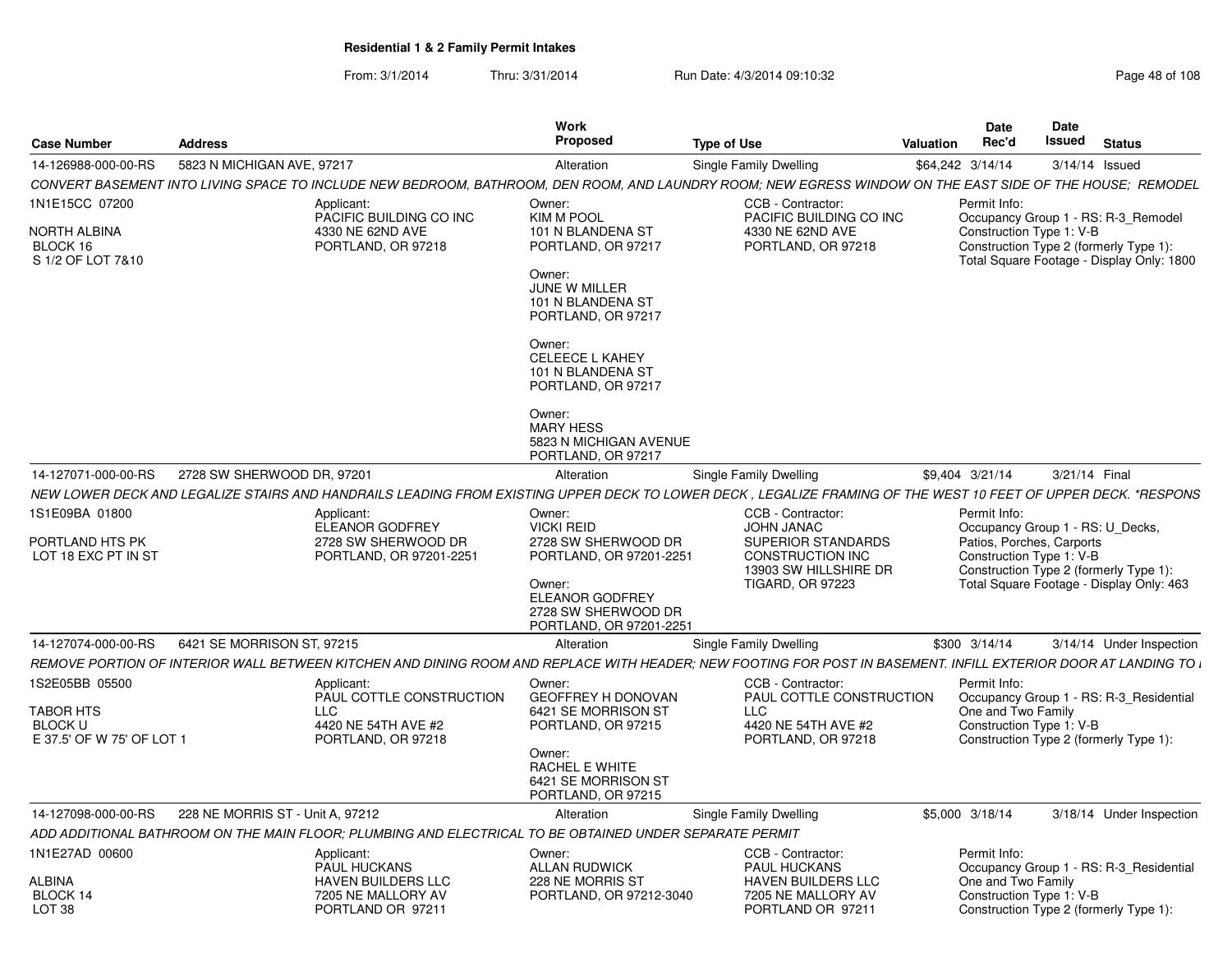From: 3/1/2014Thru: 3/31/2014 Run Date: 4/3/2014 09:10:32 Research 2010 Rage 49 of 108

|                                                                                                 |                              |                                                                                                                                                           | Work                                                                                                                                                     |                    |                                                                                                                                                                                                                                                                                                                            |           | Date                                                           | Date   |                                                                                   |
|-------------------------------------------------------------------------------------------------|------------------------------|-----------------------------------------------------------------------------------------------------------------------------------------------------------|----------------------------------------------------------------------------------------------------------------------------------------------------------|--------------------|----------------------------------------------------------------------------------------------------------------------------------------------------------------------------------------------------------------------------------------------------------------------------------------------------------------------------|-----------|----------------------------------------------------------------|--------|-----------------------------------------------------------------------------------|
| <b>Case Number</b>                                                                              | <b>Address</b>               |                                                                                                                                                           | Proposed                                                                                                                                                 | <b>Type of Use</b> |                                                                                                                                                                                                                                                                                                                            | Valuation | Rec'd                                                          | Issued | <b>Status</b>                                                                     |
| 14-127247-000-00-RS                                                                             | 4265 NE LADDINGTON CT. 97213 |                                                                                                                                                           | Alteration                                                                                                                                               |                    | Single Family Dwelling                                                                                                                                                                                                                                                                                                     |           | \$35,000 3/14/14                                               |        | 3/31/14 Under Inspection                                                          |
|                                                                                                 |                              | CONVERT BASEMENT TO HABITABLE SPACE (NOT AN ADU). CREATE TWO NEW BEDROOMS WITH EGRESS WINDOWS. RELOCATE EXISTING WATER HEATER AND FURNACE. COMPLETE BATHR |                                                                                                                                                          |                    |                                                                                                                                                                                                                                                                                                                            |           |                                                                |        |                                                                                   |
| 1N2E31BC 12000<br>LAURELHURST<br>BLOCK 60<br>NWLY 1/2 OF LOT 1<br>SWLY 15' OF NWLY 1/2 OF LOT 2 |                              | Applicant:<br><b>Stephen Anthony McElligott</b><br>STEPHEN ANTHONY MCELLIGOTT 4265 NE LADDINGTON CT<br>1409 SE Lexington St<br>Portland, OR 97202         | Owner:<br>LISA JOG<br>PORTLAND, OR 97213<br>Owner:<br><b>CORY SIEG</b><br>4265 NE LADDINGTON CT<br>PORTLAND, OR 97213                                    |                    | CCB - Contractor:<br>STEPHEN ANTHONY MCELLIGOTT Occupancy Group 1 - RS: R-3_Residential<br>1409 SE LEXINGTON ST<br>PORTLAND, OR 97202                                                                                                                                                                                      |           | Permit Info:<br>One and Two Family<br>Construction Type 1: V-B |        | Construction Type 2 (formerly Type 1):                                            |
| 14-127306-000-00-RS                                                                             | 3434 E BURNSIDE ST, 97214    |                                                                                                                                                           | Alteration                                                                                                                                               |                    | Single Family Dwelling                                                                                                                                                                                                                                                                                                     |           | \$65,000 3/14/14                                               |        | 3/14/14 Issued                                                                    |
|                                                                                                 |                              | REMODEL KITCHEN AND EXISTING POWDER ROOM. ENLARGE OPENING BETWEEN KITCHEN AND DINING ROOM.                                                                |                                                                                                                                                          |                    |                                                                                                                                                                                                                                                                                                                            |           |                                                                |        |                                                                                   |
| 1N1E36DC 00700<br>LAURELHURST<br>BLOCK 87<br>LOT <sub>4</sub>                                   |                              | Applicant:<br><b>JAMES KREIPE</b><br>SQUARE DEAL REMODELING CO<br>INC.<br>8603 SE STARK AVE<br>PORTLAND, OR 97216                                         | Owner:<br>TIMOTHY W SNIDER<br>3434 E BURNSIDE ST<br>PORTLAND, OR 97214-2051<br>Owner:<br>JAMIE G SNIDER<br>3434 E BURNSIDE ST<br>PORTLAND, OR 97214-2051 |                    | CCB - Contractor:<br><b>JAMES KREIPE</b><br>SQUARE DEAL REMODELING CO<br><b>INC</b><br>8603 SE STARK AVE<br>PORTLAND, OR 97216<br>CCB - Contractor:<br><b>BRUNER PLUMBING INC</b><br>PO BOX 23985<br>TIGARD, OR 972813985<br>CCB - Contractor:<br><b>SAM HARDING INC</b><br>23833 NE GLISAN<br>WOOD VILLAGE, OR 97060-2942 |           | Permit Info:<br>One and Two Family<br>Construction Type 1: V-B |        | Occupancy Group 1 - RS: R-3_Residential<br>Construction Type 2 (formerly Type 1): |
| 14-127341-000-00-RS                                                                             | 2728 SE TIBBETTS ST, 97202   |                                                                                                                                                           | Alteration                                                                                                                                               |                    | Single Family Dwelling                                                                                                                                                                                                                                                                                                     |           | \$150,000 3/15/14                                              |        | 3/22/14 Issued                                                                    |
|                                                                                                 |                              | KITCHEN AND MAIN FLOOR REMODEL, ADD BATHROOM TO UPPERR FLOOR, RELOCATE EQUIPMENT IN BASEMENT                                                              |                                                                                                                                                          |                    |                                                                                                                                                                                                                                                                                                                            |           |                                                                |        |                                                                                   |
| 1S1E12BC 12000<br>WAVERLY<br>BLOCK <sub>9</sub><br>LOT 8                                        |                              | Applicant:<br>Amy Frye<br><b>RED ROOSTER REMODELING</b><br>5620 NE 23rd Ave<br>Portland, OR 97211                                                         | Owner:<br><b>CHARLES U BROD</b><br>5585 SW OMAHA CT<br>TUALATIN, OR 97062<br>Owner:<br><b>BETH E BROD</b><br>5585 SW OMAHA CT<br>TUALATIN, OR 97062      |                    | CCB - Contractor:<br><b>AMY FRYE</b><br>RED ROOSTER REMODELING.<br>INC.<br>5620 NE 23RD AVE<br>PORTLAND, OR 97211                                                                                                                                                                                                          |           | Permit Info:<br>One and Two Family<br>Construction Type 1: V-B |        | Occupancy Group 1 - RS: R-3 Residential<br>Construction Type 2 (formerly Type 1): |
| 14-127770-000-00-RS                                                                             | 7820 SW RUBY TER, 97219      |                                                                                                                                                           | Alteration                                                                                                                                               |                    | Single Family Dwelling                                                                                                                                                                                                                                                                                                     |           | \$49,000 3/18/14                                               |        | <b>Under Review</b>                                                               |
|                                                                                                 |                              | REMODEL KITCHEN, TWO FULL AND ONE HALF BATH. REPIPE SUPPLY PLUMBING, REPLACE ELECTRICAL PANEL AND ADD LIGHTING CIRCUITS. REPLACE FURNACE AND WATER HEATER |                                                                                                                                                          |                    |                                                                                                                                                                                                                                                                                                                            |           |                                                                |        |                                                                                   |
| 1S1E22CB 04900<br>SOUTH BURLINGAME AMD<br>BLOCK 6<br>LOT 12 EXC NLY 5'                          |                              | Applicant:<br>RMJ CONSTRUCTION AND<br>DEVELOPMENT INC<br>9619 SW 3RD AVE<br>PORTLAND, OR 97219                                                            | Owner:<br>MARJORIE A STEVENS<br>7820 SW RUBY TER<br>PORTLAND, OR 97219-4644                                                                              |                    | CCB - Contractor:<br>RMJ CONSTRUCTION AND<br><b>DEVELOPMENT INC</b><br>9619 SW 3RD AVE<br>PORTLAND, OR 97219                                                                                                                                                                                                               |           | Permit Info:<br>One and Two Family<br>Construction Type 1: V-B |        | Occupancy Group 1 - RS: R-3_Residential<br>Construction Type 2 (formerly Type 1): |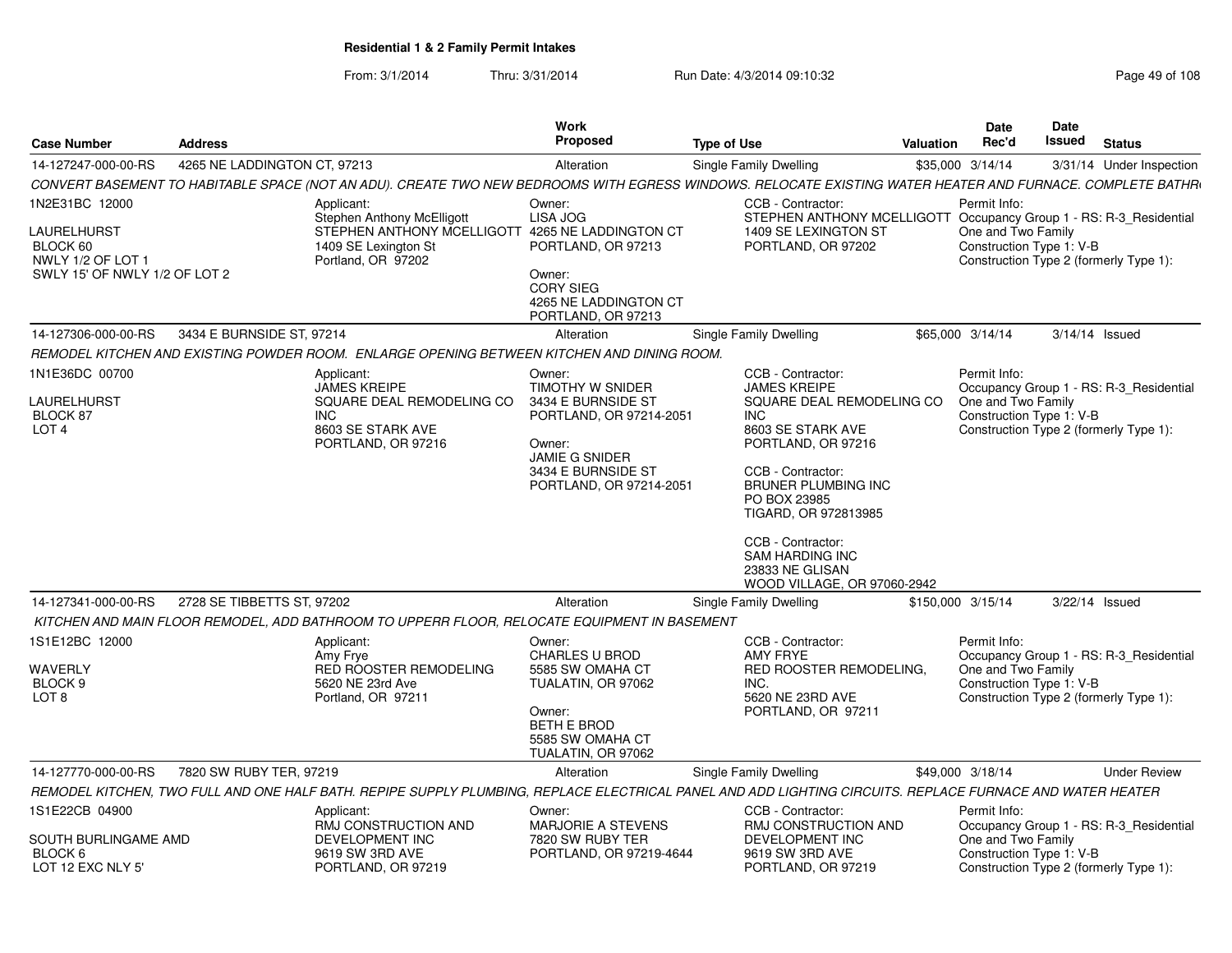From: 3/1/2014Thru: 3/31/2014 Run Date: 4/3/2014 09:10:32 Research 2010 Rage 50 of 108

| <b>Case Number</b>                                         | <b>Address</b>              |                                                                                                                                                                                      | Work<br>Proposed                                                               | <b>Type of Use</b>                                                                     | Valuation | <b>Date</b><br>Rec'd                           | Date<br><b>Issued</b> | <b>Status</b>                                                                      |
|------------------------------------------------------------|-----------------------------|--------------------------------------------------------------------------------------------------------------------------------------------------------------------------------------|--------------------------------------------------------------------------------|----------------------------------------------------------------------------------------|-----------|------------------------------------------------|-----------------------|------------------------------------------------------------------------------------|
| 14-127771-000-00-RS                                        |                             | 3910 SW BEAVERTON HILLSDALE HWY, 97221                                                                                                                                               | Alteration                                                                     | <b>Single Family Dwelling</b>                                                          |           | \$1,200 3/18/14                                |                       | 3/18/14 Under Inspection                                                           |
|                                                            |                             | REPAIR FIRE DAMAGE IN LIVING ROOM AND BEDROOM/***ADD PT,ET, MT TO COMBO PERMIT 3/25/14***Elect under own permit by contractor, SP 3/30/14 no ET work done by home owner on RS permit |                                                                                |                                                                                        |           |                                                |                       |                                                                                    |
| 1S1E17BD 02800                                             |                             | Applicant:<br><b>CRAIG ANDERSON</b>                                                                                                                                                  | Owner:<br><b>EUGENE A ANDERSON</b>                                             |                                                                                        |           | Permit Info:                                   |                       | Occupancy Group 1 - RS: R-3_Remodel                                                |
| SECTION 17 1S 1E<br>TL 2800 0.15 ACRES                     |                             | 3910 SW BEAVERTON HILLSDALE<br><b>HWY</b><br>PORTLAND, OR 97221                                                                                                                      | 3910 SW BVRTN/HILLSDALE HWY<br>PORTLAND, OR 97221-3650                         |                                                                                        |           | Construction Type 1: V-B                       |                       | Construction Type 2 (formerly Type 1):                                             |
| 14-127772-000-00-RS                                        | 818 SW STEPHENSON ST, 97219 |                                                                                                                                                                                      | Alteration                                                                     | <b>Single Family Dwelling</b>                                                          |           | \$1,500 3/18/14                                |                       | 3/18/14 Issued                                                                     |
| <b>NEW FRONT PORCH AND STAIRS</b>                          |                             |                                                                                                                                                                                      |                                                                                |                                                                                        |           |                                                |                       |                                                                                    |
| 1S1E33DB 00200                                             |                             | Applicant:<br>PATRICK L MOORE                                                                                                                                                        | Owner:<br>PATRICK L MOORE                                                      |                                                                                        |           | Permit Info:                                   |                       | Occupancy Group 1 - RS: R-3_Residential                                            |
| PARTITION PLAT 1990-7<br>LOT 2 EXC PT IN STS               |                             | 818 SW STEPHENSON ST<br>PORTLAND, OR 97219                                                                                                                                           | 818 SW STEPHENSON ST<br>PORTLAND, OR 97219                                     |                                                                                        |           | One and Two Family<br>Construction Type 1: V-B |                       | Construction Type 2 (formerly Type 1):                                             |
|                                                            |                             |                                                                                                                                                                                      | Owner:<br><b>CYNTHIA K MOORE</b><br>818 SW STEPHENSON ST<br>PORTLAND, OR 97219 |                                                                                        |           |                                                |                       |                                                                                    |
| 14-127799-000-00-RS                                        | 3455 NE 36TH AVE, 97212     |                                                                                                                                                                                      | Alteration                                                                     | Single Family Dwelling                                                                 |           | \$7,852 3/18/14                                |                       | 3/18/14 Under Inspection                                                           |
|                                                            |                             | ADD NEW BATHROOM IN NW CORNER OF THE BASEMENT AND FURR OUT WALLS FOR TV ROOM IN NE CORNER OF BASEMENT.                                                                               |                                                                                |                                                                                        |           |                                                |                       |                                                                                    |
| 1N1E25AB 01500                                             |                             | Applicant:<br>EDWARD WILLIAM LEBRUN JR                                                                                                                                               | Owner:<br><b>SEAN M KRUG</b>                                                   | CCB - Contractor:<br><b>BRIGHTSIDE ELECTRIC &amp;</b>                                  |           | Permit Info:                                   |                       | Occupancy Group 1 - RS: R-3_Remodel                                                |
| <b>IRENE HTS</b><br>BLOCK <sub>2</sub><br>S 1/2 OF LOT 3&4 |                             | 1005 GINGER ST<br>CORNELIUS, OR 97113                                                                                                                                                | 3455 NE 36TH AVE<br>PORTLAND, OR 97212-2756                                    | <b>LIGHTING SERVICES</b><br>PO BOX 930<br>CARLTON OR 97111                             |           | Construction Type 1: V-B                       |                       | Construction Type 2 (formerly Type 1):<br>Total Square Footage - Display Only: 220 |
|                                                            |                             |                                                                                                                                                                                      | Owner:<br><b>NAOKO KRUG</b><br>3455 NE 36TH AVE<br>PORTLAND, OR 97212-2756     | CCB - Contractor:<br>EDWARD WILLIAM LEBRUN JR<br>1005 GINGER ST<br>CORNELIUS, OR 97113 |           |                                                |                       |                                                                                    |
| 14-127833-000-00-RS                                        | 7407 SE 35TH AVE, 97202     |                                                                                                                                                                                      | Alteration                                                                     | Single Family Dwelling                                                                 |           | \$17,500 3/18/14                               |                       | 3/18/14 Under Inspection                                                           |
|                                                            |                             | CREATE NEW OFFICE IN EXISTING FINISHED BASEMENT. NEW TANKLESS WATER HEATER.                                                                                                          |                                                                                |                                                                                        |           |                                                |                       |                                                                                    |
| 1S1E24AC 13900                                             |                             | Applicant:<br><b>SCOTT TERHUNE</b>                                                                                                                                                   | Owner:<br><b>JEROME BECK</b>                                                   | CCB - Contractor:<br>FRAME OF MIND CONSTRUCTION                                        |           | Permit Info:                                   |                       | Occupancy Group 1 - RS: R-3_Residential                                            |
| EASTMORELAND<br>BLOCK 64<br>N 20' OF LOT 18                |                             | FRAME OF MIND CONSTRUCTION 7407 SE 35TH AVE<br><b>INC</b><br>3676 SE RURAL                                                                                                           | PORTLAND, OR 97202-8321                                                        | INC.<br>3676 SE RURAL<br>PORTLAND, OR 97202                                            |           | One and Two Family<br>Construction Type 1: V-B |                       | Construction Type 2 (formerly Type 1):                                             |
| S 40' OF LOT 19                                            |                             | PORTLAND, OR 97202                                                                                                                                                                   | Owner:<br>DOMINIQUE LAMPERT<br>7407 SE 35TH AVE<br>PORTLAND, OR 97202-8321     |                                                                                        |           |                                                |                       |                                                                                    |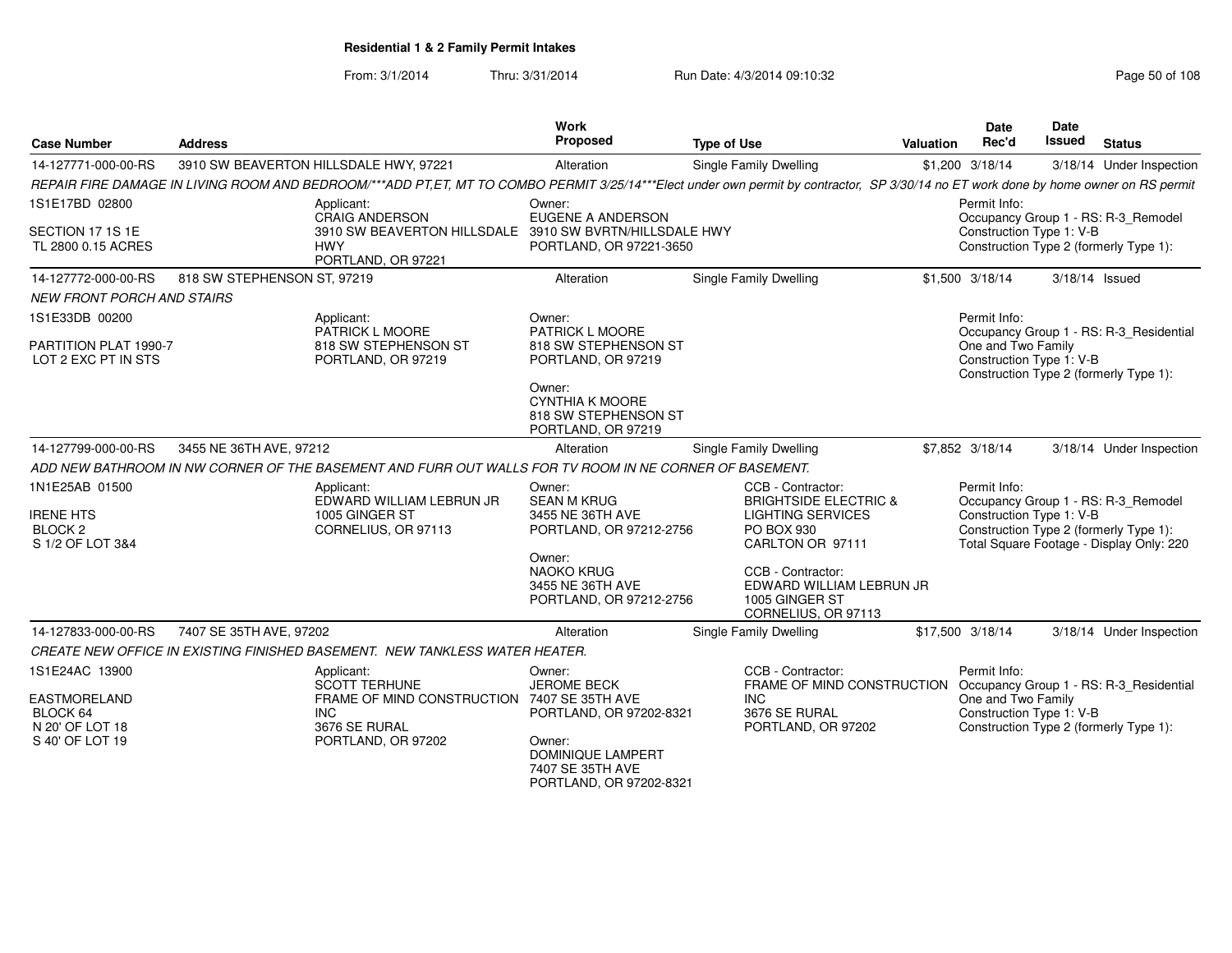From: 3/1/2014Thru: 3/31/2014 Run Date: 4/3/2014 09:10:32 Research 2010 Rage 51 of 108

| <b>Case Number</b>                                                | <b>Address</b>           |                                                                                             | Work<br>Proposed                                                                 | <b>Type of Use</b>                                                                                                                                          | Valuation | <b>Date</b><br>Rec'd                                           | Date<br>Issued | <b>Status</b>                                                                     |
|-------------------------------------------------------------------|--------------------------|---------------------------------------------------------------------------------------------|----------------------------------------------------------------------------------|-------------------------------------------------------------------------------------------------------------------------------------------------------------|-----------|----------------------------------------------------------------|----------------|-----------------------------------------------------------------------------------|
| 14-127978-000-00-RS                                               | 3151 NE 30TH AVE, 97212  |                                                                                             | Alteration                                                                       | Single Family Dwelling                                                                                                                                      |           | \$10,000 3/18/14                                               |                | $3/18/14$ Issued                                                                  |
|                                                                   |                          |                                                                                             |                                                                                  | KITCHEN REMODEL TO REMOVE WALL BETWEEN FAMILY ROOM AND KITCHEN AND INSTALL NEW BEAM; AND NEW BEAM IN BETWEEN DINING ROOM AND FAMILY ROOM; RECONFIGURE EXTEF |           |                                                                |                |                                                                                   |
| 1N1E25BA 11700                                                    |                          | Applicant:<br><b>BRIAN SYMES</b>                                                            | Owner:<br><b>DEREK AMES</b>                                                      | CCB - Contractor:<br><b>CARMELO NAVARRO</b>                                                                                                                 |           | Permit Info:                                                   |                | Occupancy Group 1 - RS: R-3_Residential                                           |
| <b>DUNSMEADE</b><br>BLOCK 1<br>LOT <sub>5</sub><br>N 1/2 OF LOT 6 |                          | 4905 NE 38TH<br>PORTLAND, OR 97211                                                          | 3151 NE 30TH AVE<br>PORTLAND, OR 97212<br>Owner:                                 | 4804 NE 52ND AVE<br>PORTLAND, OR 97218                                                                                                                      |           | One and Two Family<br>Construction Type 1: V-B                 |                | Construction Type 2 (formerly Type 1):                                            |
|                                                                   |                          |                                                                                             | <b>SUSAN T AMES</b><br>3151 NE 30TH AVE<br>PORTLAND, OR 97212                    |                                                                                                                                                             |           |                                                                |                |                                                                                   |
| 14-127989-000-00-RS                                               | 2908 NE HOLMAN ST, 97211 |                                                                                             | Alteration                                                                       | Single Family Dwelling                                                                                                                                      |           | \$300 3/18/14                                                  |                | $3/18/14$ Issued                                                                  |
|                                                                   |                          | SEISMIC STRENGTHENING TO INCLUDE STEEL SIDE PLATES TO ANCHOR CONCRETE STEM WALL TO MUD SILL |                                                                                  |                                                                                                                                                             |           |                                                                |                |                                                                                   |
| 1N1E13CA 09600<br><b>IRVINGTON PK</b><br>BLOCK 36                 |                          | Applicant:<br><b>JEFF S HURT</b><br>2908 NE HOLMAN ST<br>PORTLAND, OR 97211-6754            | Owner:<br><b>JEFF S HURT</b><br>2908 NE HOLMAN ST<br>PORTLAND, OR 97211-6754     |                                                                                                                                                             |           | Permit Info:<br>Construction Type 1: V-B                       |                | Occupancy Group 1 - RS: R-3 Remodel<br>Construction Type 2 (formerly Type 1):     |
| LOT 45&47                                                         |                          |                                                                                             |                                                                                  |                                                                                                                                                             |           |                                                                |                |                                                                                   |
| 14-128017-000-00-RS                                               | 2315 SE 60TH AVE, 97215  |                                                                                             | Alteration                                                                       | Single Family Dwelling                                                                                                                                      |           | \$5,600 3/18/14                                                |                | 3/18/14 Issued                                                                    |
|                                                                   |                          |                                                                                             |                                                                                  | FURR OUT WALLS IN EXISTING BASEMENT PARTY ROOM, INCREASE DEPTH OF WINDOW TO CREATE EGRESS./***ADD LOW VOLTAGE 4/1/14***                                     |           |                                                                |                |                                                                                   |
| 1S2E06DD 10700<br>HUTCHINSONS ADD<br>BLOCK 8<br>LOT <sub>17</sub> |                          | Applicant:<br>CHRISTOPHER H DORR<br>2315 SE 60TH AVE<br>PORTLAND, OR 97215                  | Owner:<br>CHRISTOPHER H DORR<br>2315 SE 60TH AVE<br>PORTLAND, OR 97215<br>Owner: | CCB - Contractor:<br>YORCK MICHAEL FRANKEN<br>602 SE 47TH AVE<br>PORTLAND OR 972151713                                                                      |           | Permit Info:<br>One and Two Family<br>Construction Type 1: V-B |                | Occupancy Group 1 - RS: R-3_Residential<br>Construction Type 2 (formerly Type 1): |
|                                                                   |                          |                                                                                             | <b>REGINA C BROICH</b><br>2315 SE 60TH AVE<br>PORTLAND, OR 97215                 |                                                                                                                                                             |           |                                                                |                |                                                                                   |
| 14-128018-000-00-RS                                               | 235 NE DEKUM ST, 97211   |                                                                                             | Alteration                                                                       | Single Family Dwelling                                                                                                                                      |           | \$3,000 3/18/14                                                |                | 3/18/14 Under Inspection                                                          |
|                                                                   |                          | BASEMENT CONVERSION TO LIVING SPACE WITH NEW BEDROOM AND BATHROOM: NEW EGRESS ON WEST SIDE  |                                                                                  |                                                                                                                                                             |           |                                                                |                |                                                                                   |
| 1N1E15AD 09700<br>PIEDMONT PK<br>BLOCK <sub>2</sub>               |                          | Applicant:<br>MJN BUILDER CO<br>1220 SE 4TH ST<br>GRESHAM, OR 97080                         | Owner:<br><b>MARISA A MACK</b><br>235 NE DEKUM ST<br>PORTLAND, OR 97211          | CCB - Contractor:<br>FAITH ELECTRIC INC<br>PO BOX 20476<br>KEIZER, OR 97307                                                                                 |           | Permit Info:<br>One and Two Family<br>Construction Type 1: V-B |                | Occupancy Group 1 - RS: R-3_Residential                                           |
| E 1/2 OF LOT 9&10                                                 |                          |                                                                                             | Owner:<br>KIRBY L KUEHL<br>235 NE DEKUM ST<br>PORTLAND, OR 97211                 | CCB - Contractor:<br><b>GARCIA PLUMBING INC</b><br>738 7TH STREET<br>INDEPENDENCE, OR 97351<br>CCB - Contractor:                                            |           |                                                                |                | Construction Type 2 (formerly Type 1):                                            |
|                                                                   |                          |                                                                                             |                                                                                  | MJN BUILDER CO<br>1220 SE 4TH ST<br>GRESHAM, OR 97080                                                                                                       |           |                                                                |                |                                                                                   |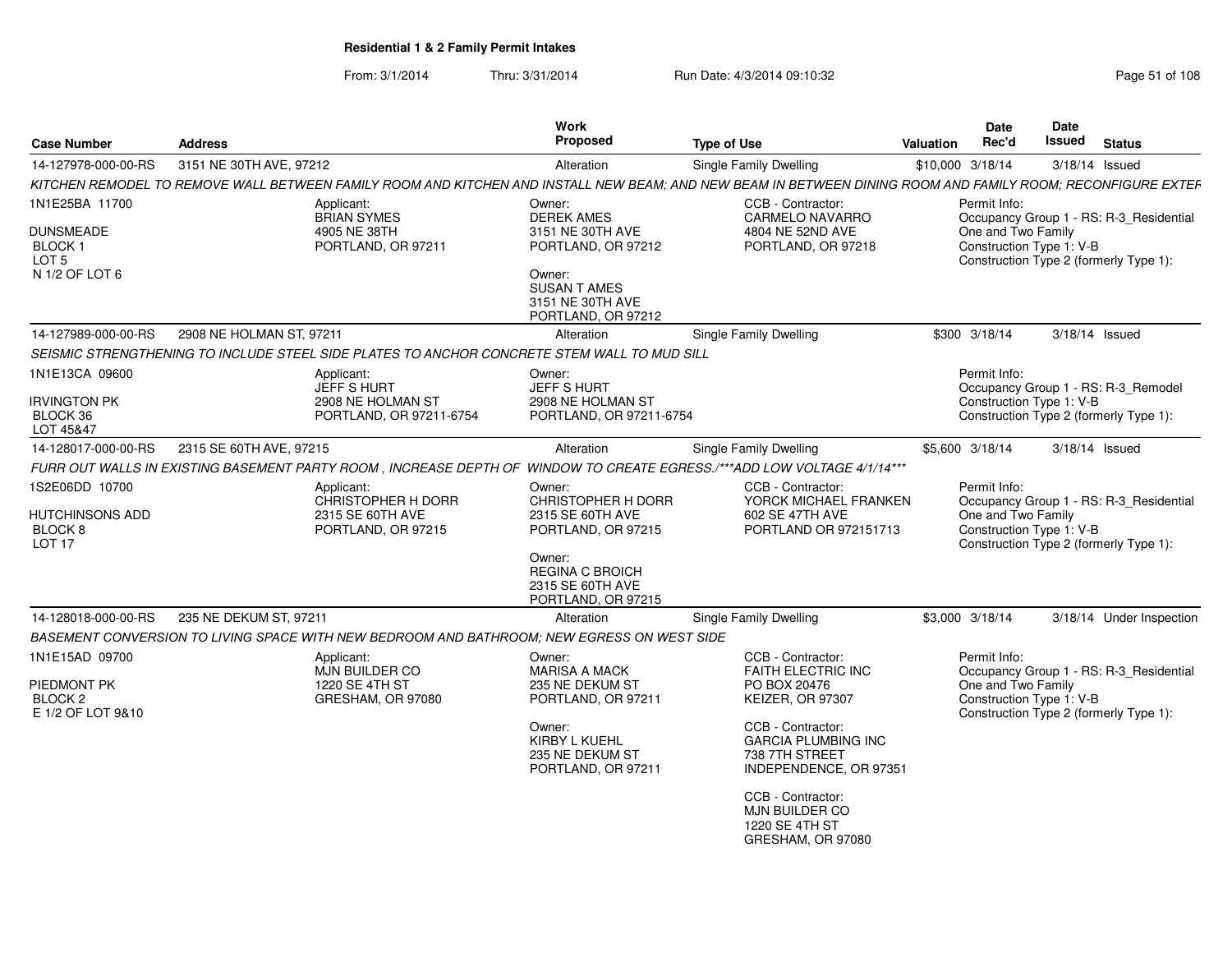From: 3/1/2014Thru: 3/31/2014 Run Date: 4/3/2014 09:10:32 Research 2010 Rage 52 of 108

| <b>Case Number</b>                                | <b>Address</b>                     |                                                                                        | <b>Work</b><br><b>Proposed</b>                                        | <b>Type of Use</b>                                                                                                                                             | Valuation | <b>Date</b><br>Rec'd                           | <b>Date</b><br>Issued | <b>Status</b>                                                                       |
|---------------------------------------------------|------------------------------------|----------------------------------------------------------------------------------------|-----------------------------------------------------------------------|----------------------------------------------------------------------------------------------------------------------------------------------------------------|-----------|------------------------------------------------|-----------------------|-------------------------------------------------------------------------------------|
| 14-128124-000-00-RS                               | 2387 NW KEARNEY ST - Unit A, 97210 |                                                                                        | Alteration                                                            | Single Family Dwelling                                                                                                                                         |           | \$56,000 3/18/14                               | 3/18/14 Issued        |                                                                                     |
|                                                   |                                    |                                                                                        |                                                                       | INSTALL NEW FRAMING FOR EXISTING FRONT AND REAR PORCH STRUCTURES, NEW RAILINGS, WOOD STAIRS, NEW PAVER DRIVEWAY AND LANDSCAPING, NEW WOOD LATTICE FENCE & GA.  |           |                                                |                       |                                                                                     |
| 1N1E33BC 10800                                    |                                    | Applicant:<br><b>RANDALL RIEKS</b>                                                     | Owner:<br>2387 NW KEARNEY LLC                                         | CCB - Contractor:<br><b>RON HANSON</b>                                                                                                                         |           | Permit Info:                                   |                       | Occupancy Group 1 - RS: R-3_Residential                                             |
| KINGS 2ND ADD<br>BLOCK 25<br>W 1/2 OF LOT 18      |                                    | <b>HENNEBERY EDDY ARCHITECTS</b><br>921 SW WASHINGTON STE 250<br>PORTLAND OR 97205     | 6312 SW CAPITOL HWY #505<br>PORTLAND, OR 97239-1938                   | <b>SCHOMMER &amp; SON</b><br>6421 NE COLWOOD WY.<br>PORTLAND OR 97218                                                                                          |           | One and Two Family<br>Construction Type 1: V-B |                       | Construction Type 2 (formerly Type 1):                                              |
| 14-128246-000-00-RS                               | 14115 SE FIRCREST CT, 97236        |                                                                                        | Alteration                                                            | Single Family Dwelling                                                                                                                                         |           | \$118,645 3/28/14                              |                       | 3/28/14 Issued                                                                      |
|                                                   |                                    | ADD BEDROOM WITH EGRESS WINDOW AND NEW BATHROOM IN DAYLIGHT BASEMENT                   |                                                                       |                                                                                                                                                                |           |                                                |                       |                                                                                     |
| 1S2E23DA 02700<br>EASTRIDGE PARK                  |                                    | Applicant:<br>WOLFE DESIGN WORKS LLC<br>5000 NE 72ND AVE D 18                          | Owner:<br>NEREYDA L BOTTOMS<br>14115 SE FIRCREST CT                   | CCB - Contractor:<br><b>WOLFE DESIGN WORKS LLC</b><br>5000 NE 72ND AVE D 18                                                                                    |           | Permit Info:<br>One and Two Family             |                       | Occupancy Group 1 - RS: R-3 Residential                                             |
| <b>BLOCK1</b><br>LOT <sub>76</sub>                |                                    | VANCOUVER, WA 98661                                                                    | PORTLAND, OR 97236                                                    | VANCOUVER, WA 98661                                                                                                                                            |           | Construction Type 1: V-B                       |                       | Construction Type 2 (formerly Type 1):<br>Total Square Footage - Display Only: 1108 |
| 14-128285-000-00-RS                               | 4910 SE 35TH AVE, 97202            |                                                                                        | Alteration                                                            | Single Family Dwelling                                                                                                                                         |           | \$15,000 3/19/14                               | 3/19/14 Issued        |                                                                                     |
|                                                   |                                    | KITCHEN REMODEL TO INCLUDE VALUTING OF THE EXISTING FLAT CEILING AND TWO NEW SKYLIGHTS |                                                                       |                                                                                                                                                                |           |                                                |                       |                                                                                     |
| 1S1E13AB 14100                                    |                                    | Applicant:<br><b>TIM MERRILL</b>                                                       | Owner:<br>MICHAEL E SCHROEDL                                          | CCB - Contractor:<br><b>TERRY LONG</b>                                                                                                                         |           | Permit Info:                                   |                       | Occupancy Group 1 - RS: R-3_Residential                                             |
| <b>REEDWOOD</b><br>LOT <sub>5</sub>               |                                    | <b>MERRILL ARCHITECTS</b><br>5500 SE BELMONT ST<br>PORTLAND OR 97215                   | 4910 SE 35TH AVE<br>PORTLAND, OR 97202-4114<br>Owner:                 | <b>SKL CONSTRUCTION</b><br>8577 SW DAKOTA DR<br>TUALATIN, OR 97062                                                                                             |           | One and Two Family<br>Construction Type 1: V-B |                       | Construction Type 2 (formerly Type 1):                                              |
|                                                   |                                    |                                                                                        | MARILYN A SCHROEDL<br>4910 SE 35TH AVE<br>PORTLAND, OR 97202-4114     |                                                                                                                                                                |           |                                                |                       |                                                                                     |
| 14-128470-000-00-RS                               | 3415 SW BRENTWOOD DR, 97201        |                                                                                        | Alteration                                                            | Single Family Dwelling                                                                                                                                         |           | \$25,000 3/19/14                               |                       | 3/19/14 Under Inspection                                                            |
|                                                   |                                    |                                                                                        |                                                                       | REPAIR STRUCTURE AT LOWER LEVEL BATH. PROVIDE NEW FAN/EXTEND WATER LINES/INSULATE/DRYWALL/FINISHES. REMOVE TILE AT REAR TERRACE: INSTALL NEW WATER PROOF MEMBF |           |                                                |                       |                                                                                     |
| 1S1E08AB 07500                                    |                                    |                                                                                        | Owner:<br>JOY D ABELE                                                 | CCB - Contractor:<br>ADAM                                                                                                                                      |           | Permit Info:                                   |                       | Occupancy Group 1 - RS: R-3_Residential                                             |
| <b>BRENTWOOD PK</b><br>LOT 14&15 TL 7500          |                                    |                                                                                        | 3415 SW BRENTWOOD DR<br>PORTLAND, OR 97201-1619                       | <b>ARCIFORM LLC</b><br>2303 N RANDOLPH AVE<br>PORTLAND, OR 97227                                                                                               |           | One and Two Family<br>Construction Type 1: V-B |                       | Construction Type 2 (formerly Type 1):                                              |
| 14-128472-000-00-RS                               | 7319 N HURST AVE, 97203            |                                                                                        | Alteration                                                            | Single Family Dwelling                                                                                                                                         |           | \$20,000 3/19/14                               |                       | 3/20/14 Under Inspection                                                            |
|                                                   |                                    |                                                                                        |                                                                       | ALTERATION OF UPSTAIRS TO CREATE NEW MUDROOM IN EXISTING SPACE. ADD CLOSET AND STORAGE. MISCL. ELECTRICAL CHANGES TO LIGHTING. 3 TOILETS TOTAL.                |           |                                                |                       |                                                                                     |
| 1N1E17AB 02900                                    |                                    | Applicant:                                                                             | Owner:                                                                | CCB - Contractor:                                                                                                                                              |           | Permit Info:                                   |                       |                                                                                     |
| <b>MOCK CREST</b><br>BLOCK 94<br>LOT <sub>7</sub> |                                    | <b>ADAM REED</b><br>CASCADE CONTRACTING<br>7410 SW MACADAM<br>PORTLAND OR 97219        | <b>DANIELLE WARD</b><br>7319 N HURST AVE<br>PORTLAND, OR 97203        | <b>ADAM REED</b><br>CASCADE CONTRACTING<br>7410 SW MACADAM<br>PORTLAND OR 97219                                                                                |           | One and Two Family<br>Construction Type 1: V-B |                       | Occupancy Group 1 - RS: R-3_Residential<br>Construction Type 2 (formerly Type 1):   |
|                                                   |                                    |                                                                                        | Owner:<br><b>KEVIN WARD</b><br>7319 N HURST AVE<br>PORTLAND, OR 97203 |                                                                                                                                                                |           |                                                |                       |                                                                                     |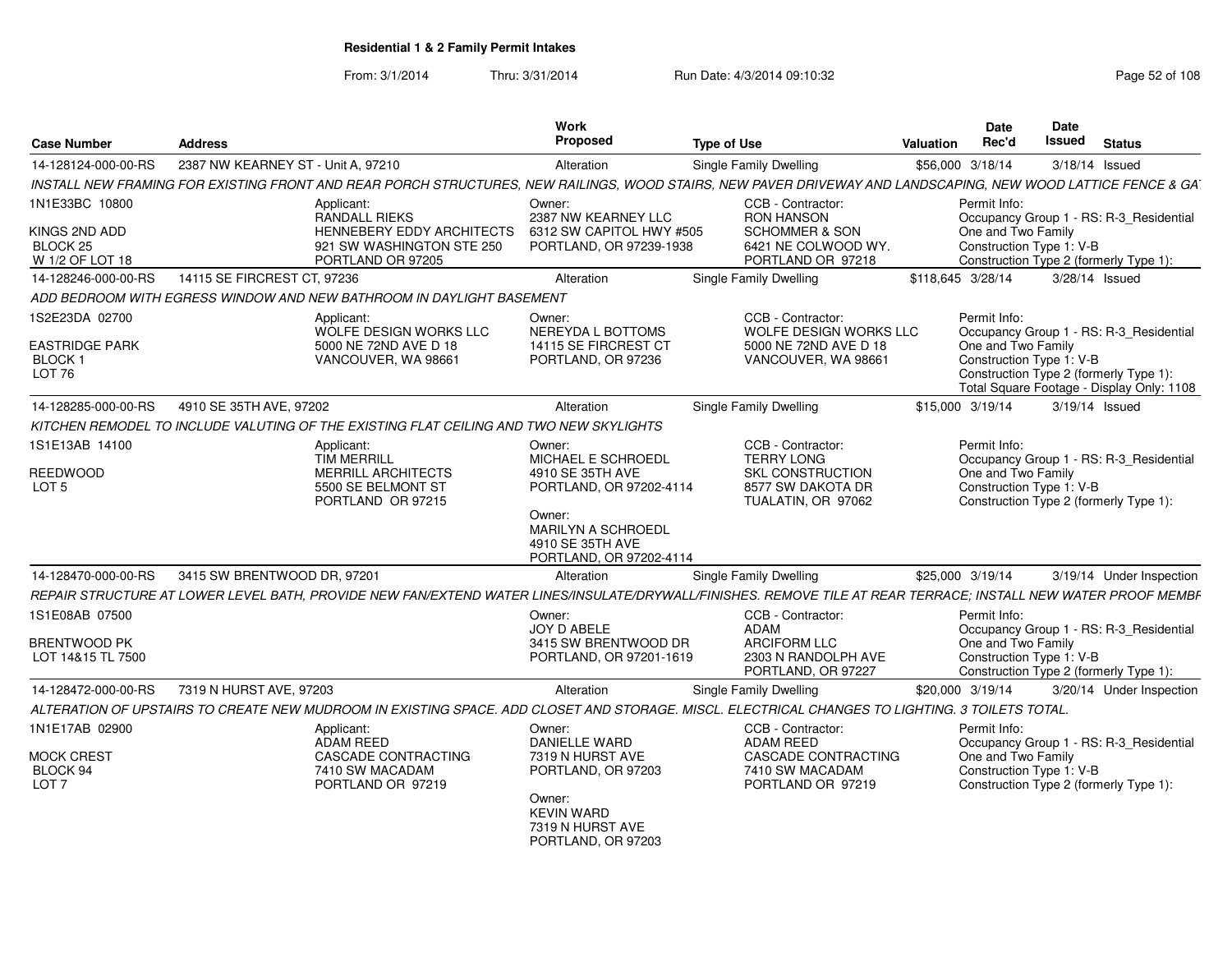From: 3/1/2014Thru: 3/31/2014 Run Date: 4/3/2014 09:10:32 Research 2010 Rage 53 of 108

| <b>Case Number</b>                                                            | <b>Address</b>            |                                                                                                                                                                                                                                               | Work<br><b>Proposed</b>                                                                                                                              | <b>Type of Use</b> |                                                                                       | <b>Valuation</b> | <b>Date</b><br>Rec'd                                           | Date<br>Issued | <b>Status</b>                                                                     |
|-------------------------------------------------------------------------------|---------------------------|-----------------------------------------------------------------------------------------------------------------------------------------------------------------------------------------------------------------------------------------------|------------------------------------------------------------------------------------------------------------------------------------------------------|--------------------|---------------------------------------------------------------------------------------|------------------|----------------------------------------------------------------|----------------|-----------------------------------------------------------------------------------|
| 14-128497-000-00-RS                                                           | 7709 N DENVER AVE, 97217  |                                                                                                                                                                                                                                               | Alteration                                                                                                                                           |                    | Single Family Dwelling                                                                |                  | \$40,000 3/19/14                                               |                | 3/22/14 Issued                                                                    |
|                                                                               |                           | PARTIAL BASEMENT CONVERSION TO LIVING SPACE. 2 NEW BEDROOMS W/ EGRESS WINDOW WELLS, NEW BATHROOM. NEW STEEL BEAM IN FAMILY ROOM. NOT AN ADU >>>>>2 EXISTING T(                                                                                |                                                                                                                                                      |                    |                                                                                       |                  |                                                                |                |                                                                                   |
| 1N1E09DC 13000                                                                |                           | Applicant:<br>HAYES BROTHERS LLC                                                                                                                                                                                                              | Owner:<br>BROTHERHOOD OF THE PEOPLE HAYES BROTHERS LLC                                                                                               |                    | CCB - Contractor:                                                                     |                  | Permit Info:                                                   |                | Occupancy Group 1 - RS: R-3_Residential                                           |
| <b>KENTON</b><br>BLOCK <sub>27</sub><br>LOT 20-23                             |                           | 5423 NE 36TH AVE<br>PORTLAND OR 97211                                                                                                                                                                                                         | 7709 N DENVER AVE<br>PORTLAND, OR 97217-6501<br>Owner:<br>OF PRAISE<br>7709 N DENVER AVE                                                             |                    | 5423 NE 36TH AVE<br>PORTLAND OR 97211                                                 |                  | One and Two Family<br>Construction Type 1: V-B                 |                | Construction Type 2 (formerly Type 1):                                            |
|                                                                               | 2537 NE 63RD AVE, 97213   |                                                                                                                                                                                                                                               | PORTLAND, OR 97217-6501                                                                                                                              |                    | <b>Single Family Dwelling</b>                                                         |                  |                                                                | 3/19/14 Issued |                                                                                   |
| 14-128520-000-00-RS                                                           |                           |                                                                                                                                                                                                                                               | Alteration                                                                                                                                           |                    |                                                                                       |                  | \$15,000 3/19/14                                               |                |                                                                                   |
| 1N2E29BC 20200<br><b>BELLE CREST</b><br>BLOCK <sub>21</sub>                   |                           | REPAIR FIRE DAMAGE PER CURT FRENCH'S NOTES; CONVERT BASEMENT TO ACCESSORY DWELLING UNIT; MECHANICAL, ELECTRICAL AND PLUMBING PERMITS TO BE OBTAINED SEPARATE<br>Applicant:<br><b>BILL STANLEY</b><br>NORTHWEST RESTORATION<br>28170 BOBERG RD | Owner:<br><b>CHRISTINE HYDE</b><br>2537 NE 63RD AVE<br>PORTLAND, OR 97213                                                                            |                    | CCB - Contractor:<br>NORTHWEST RESTORATION /<br>CONNIC ENTERPRISES INC<br>PO BOX 3264 |                  | Permit Info:<br>One and Two Family<br>Construction Type 1: V-B |                | Occupancy Group 1 - RS: R-3_Residential                                           |
| S 10' OF LOT 4<br>N 27.5' OF LOT 5                                            |                           | WILSONVILLE OR 97333                                                                                                                                                                                                                          |                                                                                                                                                      |                    | TUALATIN OR 97062                                                                     |                  | Number of New Dwelling Units: 1                                |                | Construction Type 2 (formerly Type 1):                                            |
| 14-128592-000-00-RS                                                           | 2547 SE 17TH AVE, 97202   |                                                                                                                                                                                                                                               | Alteration                                                                                                                                           |                    | Single Family Dwelling                                                                |                  | \$30,000 3/19/14                                               |                | 3/19/14 Issued                                                                    |
|                                                                               |                           | REMOVE 2ND FLOOR ACCESSORY DWELLING UNIT, REMOVE KITCHEN, CONVERT SPACE BACK TO TWO BEDROOMS, REMODEL BATHROOM AND LAUNDRY AREA (TRADE PERMITS TO BE OBTA                                                                                     |                                                                                                                                                      |                    |                                                                                       |                  |                                                                |                |                                                                                   |
| 1S1E11AB 04300<br><b>MADELINE</b><br>BLOCK 1<br>LOT <sub>7</sub>              |                           | Applicant:<br>JACOB LEE AVERY<br>4526 NE 11TH AVE<br>PORTLAND, OR 97211                                                                                                                                                                       | Owner:<br><b>J MATTHEW BARANAUSKAS</b><br>2545 SE 17TH AVE<br>PORTLAND, OR 97202<br>Owner:<br>SARA A MANZO<br>2545 SE 17TH AVE<br>PORTLAND, OR 97202 |                    | CCB - Contractor:<br><b>JACOB LEE AVERY</b><br>4526 NE 11TH AVE<br>PORTLAND, OR 97211 |                  | Permit Info:<br>One and Two Family<br>Construction Type 1: V-B |                | Occupancy Group 1 - RS: R-3_Residential<br>Construction Type 2 (formerly Type 1): |
| 14-128634-000-00-RS                                                           | 1313 NE ALBERTA ST, 97211 |                                                                                                                                                                                                                                               | Alteration                                                                                                                                           |                    | Single Family Dwelling                                                                |                  | \$3,000 3/19/14                                                |                | 3/19/14 Issued                                                                    |
|                                                                               |                           | RESPONSE TO HOUSING CASE, RESOLVE LIFE SAFETY ISSUES, FIX HANDRAIL, MAKE DOORWAYS WIDER, REMOVE CHIMNEY, REMOVE WALLS AT BATHROOM, BOLT HOUSE TO FOUNDATION /                                                                                 |                                                                                                                                                      |                    |                                                                                       |                  |                                                                |                |                                                                                   |
| 1N1E23BA 24900<br>ROSEDALE & ANX<br>BLOCK 10<br>E 1/2 OF LOT 6&7 EXC PT IN ST |                           | Applicant:<br>RAPHAEL GOODBLATT<br>AHHA ARCHITECTURE<br>615 SE ALDER SUITE 203<br>PORTLAND OR 97214                                                                                                                                           | Owner:<br><b>URBAN FORMS LLC</b><br>335 NE BRYANT ST<br>PORTLAND, OR 97211                                                                           |                    |                                                                                       |                  | Permit Info:<br>Construction Type 1: V-B                       |                | Occupancy Group 1 - RS: R-3_Remodel<br>Construction Type 2 (formerly Type 1):     |
| 14-128652-000-00-RS                                                           | 2122 N WEBSTER ST. 97217  |                                                                                                                                                                                                                                               | Alteration                                                                                                                                           |                    | <b>Single Family Dwelling</b>                                                         |                  | \$20,000 3/19/14                                               |                | 3/19/14 Issued                                                                    |
|                                                                               |                           | REPLACE BEAM IN LIVING ROOM WITH NEW BEAM, NEW FOOTINGS FOR SUPPORT                                                                                                                                                                           |                                                                                                                                                      |                    |                                                                                       |                  |                                                                |                |                                                                                   |
| 1N1E21AB 18900                                                                |                           | Applicant:<br>PETER RADULESCU                                                                                                                                                                                                                 | Owner:<br>DEIRDRE A O'DONNELL                                                                                                                        |                    | CCB - Contractor:<br>MS CONSTRUCTION &                                                |                  | Permit Info:                                                   |                | Occupancy Group 1 - RS: R-3_Remodel                                               |
| TERMINUS ADD<br>BLOCK <sub>5</sub><br>LOT <sub>9</sub>                        |                           | PR DESIGN & CONSULTING<br>825 NE 20TH AVE, SUITE 202<br>PORTLAND, OR 97232                                                                                                                                                                    | 2122 N WEBSTER ST<br>PORTLAND, OR 97217-3843                                                                                                         |                    | <b>REMODELING LLC</b><br>9570 SW 80TH AVE<br>PORTLAND, OR 97223                       |                  | Construction Type 1: V-B                                       |                | Construction Type 2 (formerly Type 1):                                            |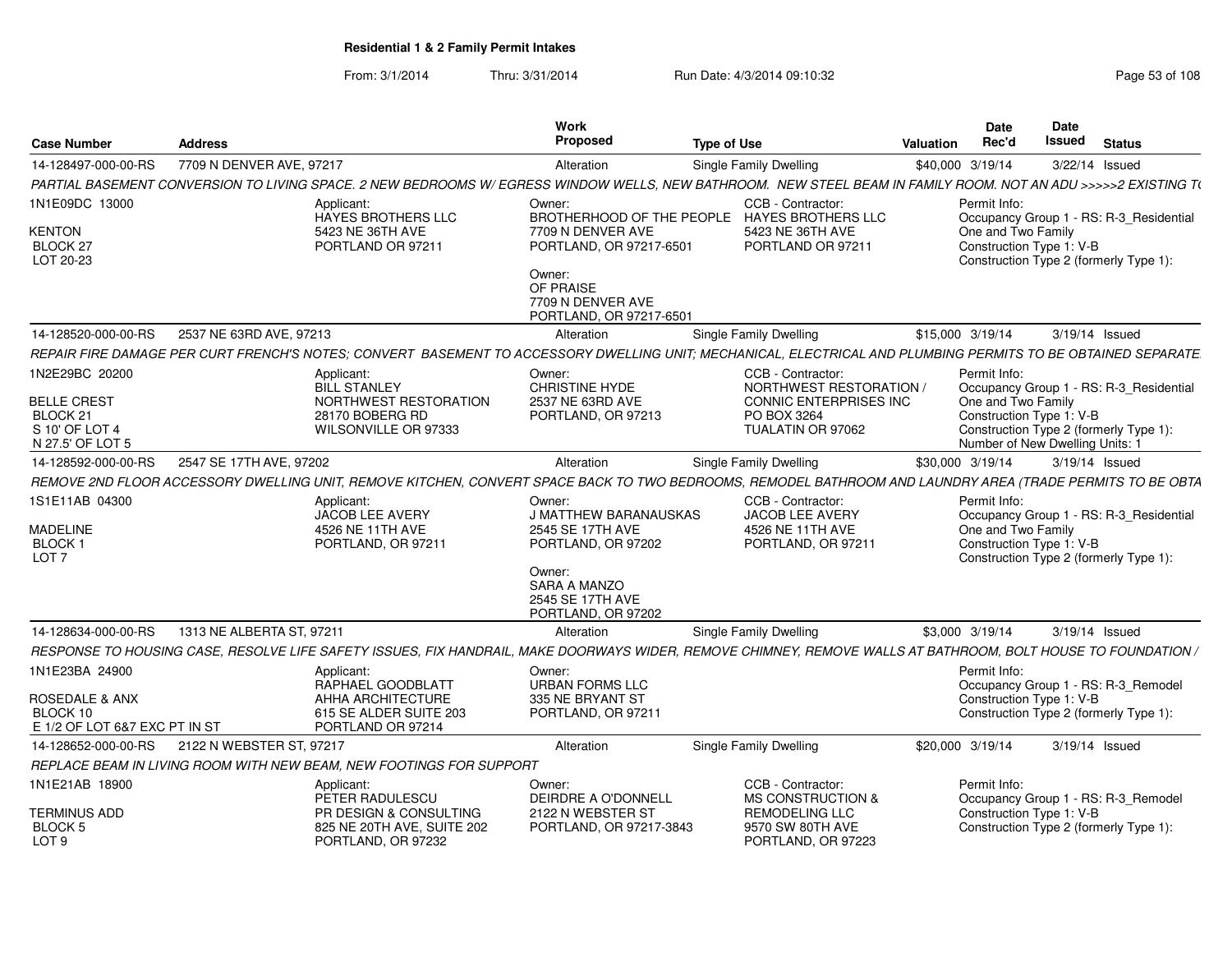From: 3/1/2014Thru: 3/31/2014 Run Date: 4/3/2014 09:10:32 Research 2010 Rage 54 of 108

| <b>Case Number</b>                                              | <b>Address</b>                                                                                                                                                 | Work<br>Proposed                                                                                                                                                 | <b>Type of Use</b>                                                                                               | Valuation | Date<br>Rec'd                      | Date<br><b>Issued</b>    | <b>Status</b>                                                                                                                |
|-----------------------------------------------------------------|----------------------------------------------------------------------------------------------------------------------------------------------------------------|------------------------------------------------------------------------------------------------------------------------------------------------------------------|------------------------------------------------------------------------------------------------------------------|-----------|------------------------------------|--------------------------|------------------------------------------------------------------------------------------------------------------------------|
| 14-128722-000-00-RS                                             | 3611 SE HAIG ST, 97202                                                                                                                                         | Alteration                                                                                                                                                       | Single Family Dwelling                                                                                           |           | \$15,000 3/20/14                   |                          | 3/20/14 Issued                                                                                                               |
|                                                                 | REMODEL 2ND FLOOR TO ADD BATHROOM AND CREATE MASTER SUITE - TRADE PERMITS TO BE OBTAINED SEPARATELY                                                            |                                                                                                                                                                  |                                                                                                                  |           |                                    |                          |                                                                                                                              |
| 1S1E12AC 02600<br><b>WAVERLEIGH HTS</b><br>BLOCK 43             | Applicant:<br><b>DAN WILLIAMS</b><br><b>FASTER PERMITS</b><br>14334 NW EAGLERIDGE LANE                                                                         | Owner:<br>FULL HOUSE PROPERTIES LLC<br>2903 NE 8TH AVE<br>PORTLAND, OR 97212                                                                                     | CCB - Contractor:<br>MIKE STOUDER<br>ZIA CONSTRUCTION INC<br>10117 SE SUNNYSIDE RD F # 729                       |           | Permit Info:<br>One and Two Family | Construction Type 1: V-B | Occupancy Group 1 - RS: R-3 Residential                                                                                      |
| LOT 1&2                                                         | PORTLAND, OR 97229                                                                                                                                             |                                                                                                                                                                  | CLACKAMAS, OR 97015                                                                                              |           |                                    |                          | Construction Type 2 (formerly Type 1):                                                                                       |
| 14-128763-000-00-RS                                             | 130 NE KNOTT ST, 97212                                                                                                                                         | Alteration                                                                                                                                                       | Single Family Dwelling                                                                                           |           | \$4,497 3/19/14                    |                          | 3/19/14 Under Inspection                                                                                                     |
|                                                                 | ADD INTERIOR STAIRS AT REAR TO CREATE INTERIOR ACCESS TO BASEMENT AND REFRAME PORTION OF WEST WALL AROUND STAIRS, NEW DOORS                                    |                                                                                                                                                                  |                                                                                                                  |           |                                    |                          |                                                                                                                              |
| 1N1E27AD 15300<br><b>ALBINA</b><br>BLOCK 16<br>LOT <sub>4</sub> | Applicant:<br>PAUL HUCKANS<br><b>HAVEN BUILDERS LLC</b><br>7205 NE MALLORY AV<br>PORTLAND OR 97211                                                             | Owner:<br>ANDREW C DUBUISSON<br>130 NE KNOTT ST<br>PORTLAND, OR 97212-3010                                                                                       | CCB - Contractor:<br><b>PAUL HUCKANS</b><br><b>HAVEN BUILDERS LLC</b><br>7205 NE MALLORY AV<br>PORTLAND OR 97211 |           | Permit Info:<br>One and Two Family | Construction Type 1: V-B | Occupancy Group 1 - RS: R-3 Residential<br>Construction Type 2 (formerly Type 1):<br>Total Square Footage - Display Only: 42 |
| 14-128814-000-00-RS                                             | 1923 NE 86TH AVE, 97220                                                                                                                                        | Alteration                                                                                                                                                       | <b>Single Family Dwelling</b>                                                                                    |           | \$2,000 3/25/14                    | 3/25/14 Final            |                                                                                                                              |
|                                                                 | <b>SEISMIC STRENGHTINING - NO EXTERIOR WORK</b>                                                                                                                |                                                                                                                                                                  |                                                                                                                  |           |                                    |                          |                                                                                                                              |
| 1N2E28CC 09500<br><b>RAILWAY ADD</b><br>BLOCK 16<br>LOT 5&6     | Applicant:<br>ANDREW OSBORN<br><b>NW SEISMIC</b><br>2649 SE STEPHENS<br>PORTLAND OR 97214                                                                      | Owner:<br>ALBERT BELAIS<br>1923 NE 86TH AVE<br>PORTLAND, OR 97220                                                                                                | CCB - Contractor:<br>MICHAEL WIEBER<br>ELYSIUM CONSTRUCTION LLC<br>PO BOX 12010<br>PORTLAND OR 97212             |           | Permit Info:<br>One and Two Family | Construction Type 1: V-B | Occupancy Group 1 - RS: R-3_Residential<br>Construction Type 2 (formerly Type 1):                                            |
| 14-128996-000-00-RS                                             | 4303 SE KNAPP ST, 97206                                                                                                                                        | Alteration                                                                                                                                                       | Single Family Dwelling                                                                                           |           | \$55,000 3/20/14                   |                          | <b>Under Review</b>                                                                                                          |
|                                                                 | NEW KITCHEN TO FRAMING. REMODEL EXISTING BATH, NEW 1/2 BATH. NEW LAUNDRY ON MAIN FLOOR. INTERIOR REMODEL WIDEN SOME DOORS, RECONFIGURE WALLS. ELE, MECH, PLUME |                                                                                                                                                                  |                                                                                                                  |           |                                    |                          |                                                                                                                              |
| 1S2E19BC 09300<br><b>DOVER</b><br><b>BLOCK 17</b><br>LOT 28-30  | Applicant:<br>SAM YODER INC<br>1021 NE 33RD AVE<br>PORTLAND, OR 97232                                                                                          | Owner:<br><b>THOMAS G FLORA</b><br>6624 SE 36TH AVE<br>PORTLAND, OR 97202-8228<br>Owner:<br><b>LESLIE W FLORA</b><br>6624 SE 36TH AVE<br>PORTLAND, OR 97202-8228 | CCB - Contractor:<br>SAM YODER INC<br>1021 NE 33RD AVE<br>PORTLAND, OR 97232                                     |           | Permit Info:<br>One and Two Family | Construction Type 1: V-B | Occupancy Group 1 - RS: R-3_Residential<br>Construction Type 2 (formerly Type 1):                                            |
| 14-128999-000-00-RS                                             | 9218 N RICHMOND AVE, 97203                                                                                                                                     | Alteration                                                                                                                                                       | Single Family Dwelling                                                                                           |           | \$50,000 3/21/14                   |                          | 3/21/14 Under Inspection                                                                                                     |
|                                                                 | CONVERT 2ND BEDROOM ON MAIN FLOOR TO 1 LARGER BEDROOM WITH NEW ATTACHED BATHROOM, NEW SLIDING DOOR OFF NEW BEDROOM, INFIL DOOR AND ADD WINDOW AT KITCHEN A     |                                                                                                                                                                  |                                                                                                                  |           |                                    |                          |                                                                                                                              |
| 1N1W01DD 03700                                                  | Applicant:<br>STERLING DREW RODDAN                                                                                                                             | Owner:<br>STERLING RESIDENTIAL LLC                                                                                                                               | CCB - Contractor:<br>STERLING DREW RODDAN                                                                        |           | Permit Info:                       |                          | Occupancy Group 1 - RS: R-3_Remodel                                                                                          |
| POINT VIEW<br><b>BLOCK 7</b><br>LOT 15&16                       | 1028 SPRUCE ST<br>LAKE OSWEGO, OR 97034                                                                                                                        | 1028 SPRUCE ST<br>LAKE OSWEGO, OR 97034                                                                                                                          | 1028 SPRUCE ST<br>LAKE OSWEGO, OR 97034                                                                          |           |                                    | Construction Type 1: V-B | Construction Type 2 (formerly Type 1):                                                                                       |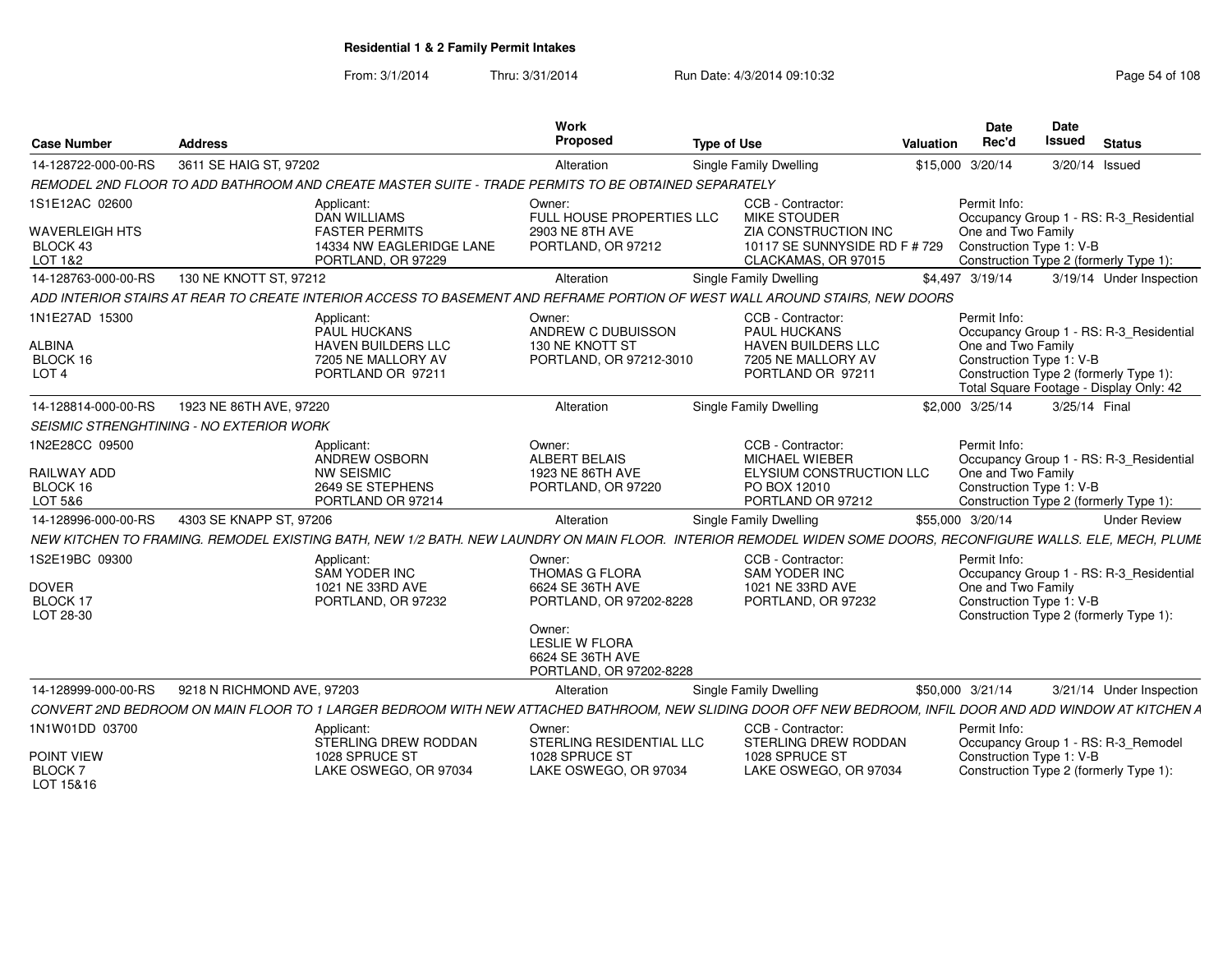From: 3/1/2014Thru: 3/31/2014 Run Date: 4/3/2014 09:10:32 Run Date: 4/3/2014 09:10:32

| <b>Case Number</b>                                                                            | <b>Address</b>                                                                                                                                             | Work<br><b>Proposed</b>                                                                                                                                                               | <b>Type of Use</b>                                                                                            | <b>Valuation</b> | <b>Date</b><br>Rec'd                                           | Date<br><b>Issued</b> | <b>Status</b>                                                                                                                  |
|-----------------------------------------------------------------------------------------------|------------------------------------------------------------------------------------------------------------------------------------------------------------|---------------------------------------------------------------------------------------------------------------------------------------------------------------------------------------|---------------------------------------------------------------------------------------------------------------|------------------|----------------------------------------------------------------|-----------------------|--------------------------------------------------------------------------------------------------------------------------------|
| 14-129100-000-00-RS                                                                           | 4409 NE MALLORY AVE, 97211                                                                                                                                 | Alteration                                                                                                                                                                            | Single Family Dwelling                                                                                        |                  | \$107,080 3/20/14                                              |                       | 3/20/14 Issued                                                                                                                 |
|                                                                                               | CONVERT EXISTING BASEMENT TO LIVING SPACE TO INCLUDE; DEN ROOM, BEDROOM, BATHROOM, AND LAUNDRY ROOM, EXISTING STAIRS***TRADES TO BE OBTAINED SEPARATELY*** |                                                                                                                                                                                       |                                                                                                               |                  |                                                                |                       |                                                                                                                                |
| 1N1E22DA 02400<br><b>ALBINA HMSTD</b><br><b>BLOCK C</b><br>LOT <sub>2</sub>                   | Applicant:<br><b>JACOB WRY</b><br>YELLOWHAMMER HOMES LLC<br>2434 NE 8TH AVE<br>PORTLAND, OR 97212                                                          | Owner:<br><b>JANET L HAMILTON</b><br>2434 NE 8TH AVE<br>PORTLAND, OR 97212<br>Owner:<br><b>TIMOTHY S PITTS</b><br>2434 NE 8TH AVE<br>PORTLAND, OR 97212                               | CCB - Contractor:<br><b>JACOB WRY</b><br>YELLOWHAMMER HOMES LLC<br>2434 NE 8TH AVE<br>PORTLAND, OR 97212      |                  | Permit Info:<br>One and Two Family<br>Construction Type 1: V-B |                       | Occupancy Group 1 - RS: R-3_Residential<br>Construction Type 2 (formerly Type 1):<br>Total Square Footage - Display Only: 1000 |
| 14-129109-000-00-RS                                                                           | 3315 SE 7TH AVE, 97202                                                                                                                                     | Alteration                                                                                                                                                                            | <b>Single Family Dwelling</b>                                                                                 |                  | \$1,500 3/20/14                                                |                       | 3/20/14 Issued                                                                                                                 |
|                                                                                               | ADD BATHROOM TO BASEMENT (3 BATHROOMS TOTAL)                                                                                                               |                                                                                                                                                                                       |                                                                                                               |                  |                                                                |                       |                                                                                                                                |
| 1S1E11BC 08600<br><b>MANHATTAN HTS</b><br><b>BLOCK D</b><br>LOT 1&2                           | Applicant:<br><b>Terry Mistler</b><br>10040 SW JOHNSON<br>TIGARD OR 97223                                                                                  | Owner:<br>JEFFREY S WEDDLE<br>PORTLAND, OR 97202                                                                                                                                      | CCB - Contractor:<br><b>Terry Mistler</b><br>4107 SE CRYSTAL SPRINGS BLVD 10040 SW JOHNSON<br>TIGARD OR 97223 |                  | Permit Info:<br>Construction Type 1: V-B                       |                       | Occupancy Group 1 - RS: R-3_Remodel<br>Construction Type 2 (formerly Type 1):<br>Total Square Footage - Display Only: 36       |
| 14-129207-000-00-RS                                                                           | 4520 NE 32ND PL, 97211                                                                                                                                     | Alteration                                                                                                                                                                            | Single Family Dwelling                                                                                        |                  | \$1,500 3/20/14                                                |                       | 3/20/14 Issued                                                                                                                 |
| <b>VOLUNTARY SEISMIC STRENGTHENING</b>                                                        |                                                                                                                                                            |                                                                                                                                                                                       |                                                                                                               |                  |                                                                |                       |                                                                                                                                |
| 1N1E24BD 21700<br><b>ELBERTA</b><br>BLOCK <sub>24</sub><br>LOT <sub>5</sub><br>N 20' OF LOT 6 | Applicant:<br>MIKE ROSE CONTRACTING LLC<br>3543 SE FRANKLIN ST<br>PORTLAND, OR 97202                                                                       | Owner:<br><b>MARC A HILLER</b><br>4520 NE 32ND PL<br>PORTLAND, OR 97211-7710<br>Owner:<br><b>ERICA J SMITH</b><br>4520 NE 32ND PL<br>PORTLAND, OR 97211-7710                          | CCB - Contractor:<br>MIKE ROSE CONTRACTING LLC<br>3543 SE FRANKLIN ST<br>PORTLAND, OR 97202                   |                  | Permit Info:<br>One and Two Family<br>Construction Type 1: V-B |                       | Occupancy Group 1 - RS: R-3_Residential<br>Construction Type 2 (formerly Type 1):                                              |
| 14-129223-000-00-RS                                                                           | 10740 NW CORNELIUS PASS RD, 97231                                                                                                                          | Alteration                                                                                                                                                                            | <b>Single Family Dwelling</b>                                                                                 |                  | \$43,000 3/20/14                                               |                       | 3/20/14 Issued                                                                                                                 |
|                                                                                               | KITCHEN REMODEL; RECONFIGURE KITCHEN ROOM, DINING ROOM AND LAUNDRY ROOM; REPLACE WINDOWS                                                                   |                                                                                                                                                                                       |                                                                                                               |                  |                                                                |                       |                                                                                                                                |
| 1N1W06B 00600<br>SECTION 06 1N 1W<br>TL 600 4.68 ACRES                                        | Applicant:<br>TIM BEALS CONSTRUCTION INC<br>5188 MADRONA<br>LAKE OSWEGO, OR 97035                                                                          | Owner:<br><b>JOHN GUSTAFSON</b><br>10740 NW CORNELIUS PASS RD<br>PORTLAND, OR 97231-2014<br>Owner:<br><b>LINDA GUSTAFSON</b><br>10740 NW CORNELIUS PASS RD<br>PORTLAND, OR 97231-2014 | CCB - Contractor:<br>TIM BEALS CONSTRUCTION INC<br>5188 MADRONA<br>LAKE OSWEGO, OR 97035                      |                  | Permit Info:<br>One and Two Family<br>Construction Type 1: V-B |                       | Occupancy Group 1 - RS: R-3_Residential<br>Construction Type 2 (formerly Type 1):                                              |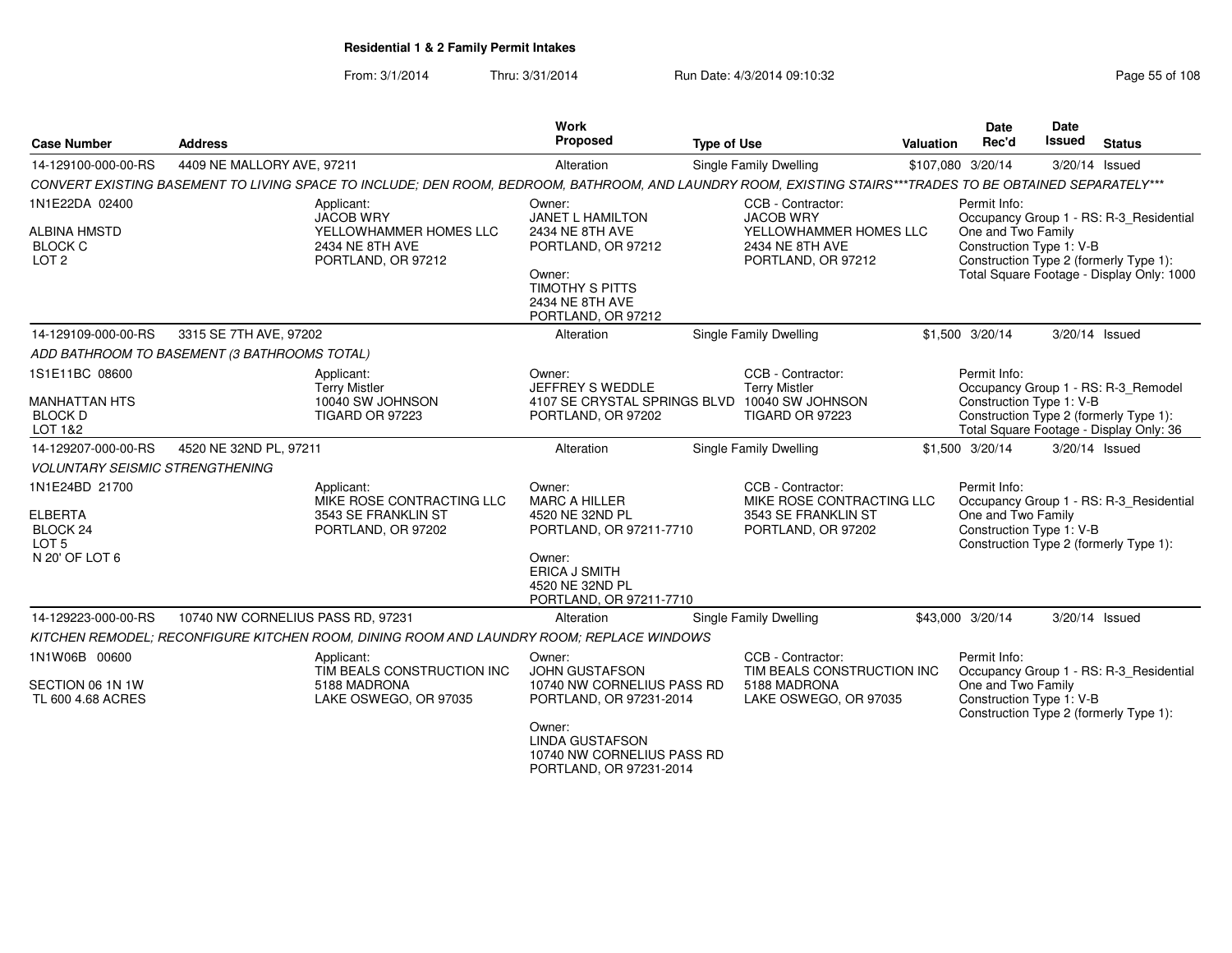From: 3/1/2014Thru: 3/31/2014 Run Date: 4/3/2014 09:10:32 Run Date: 4/3/2014 09:10:32

| <b>Case Number</b>                                                       | <b>Address</b>                                          |                                                                                                                                                                   | Work<br>Proposed                                                                                                                                  | <b>Type of Use</b> |                                                                                                                                 | <b>Valuation</b> | Date<br>Rec'd                                                  | Date<br>Issued | <b>Status</b>                                                                      |
|--------------------------------------------------------------------------|---------------------------------------------------------|-------------------------------------------------------------------------------------------------------------------------------------------------------------------|---------------------------------------------------------------------------------------------------------------------------------------------------|--------------------|---------------------------------------------------------------------------------------------------------------------------------|------------------|----------------------------------------------------------------|----------------|------------------------------------------------------------------------------------|
| 14-129326-000-00-RS                                                      | 10744 SW 43RD AVE                                       |                                                                                                                                                                   | Alteration                                                                                                                                        |                    | <b>Single Family Dwelling</b>                                                                                                   |                  | \$13,920 3/25/14                                               |                | 3/25/14 Issued                                                                     |
|                                                                          |                                                         | REMODEL EXISTING HOUSE - MAKE GARAGE AND OVERHEAD DOOR SMALLER; CONVERT DINING ROOM TO BEDROOM; ADD BATHROOM; MECHANICAL, ELECTRICAL AND PLUMBING +++PERM.        |                                                                                                                                                   |                    |                                                                                                                                 |                  |                                                                |                |                                                                                    |
| 1S1E29CC 06910                                                           |                                                         | Applicant:<br><b>BRETT SCHULZ</b>                                                                                                                                 | Owner:<br>THOMAS E CHAMBERLAIN                                                                                                                    |                    |                                                                                                                                 |                  | Permit Info:                                                   |                | Occupancy Group 1 - RS: R-3_Residential                                            |
| <b>FALLING CREEK</b><br>LOT <sub>10</sub>                                |                                                         | <b>BRETT SCHULZ ARCHITECT</b><br>1111 E BURNSIDE ST, SUITE 303<br>PORTLAND, OR 97214                                                                              | 10744 SW 43RD AVE<br>PORTLAND, OR 97219<br>Owner:<br><b>VICTORIA N CHAMBERLAIN</b><br>10744 SW 43RD AVE<br>PORTLAND, OR 97219                     |                    |                                                                                                                                 |                  | One and Two Family<br>Construction Type 1: V-B                 |                | Construction Type 2 (formerly Type 1):<br>Total Square Footage - Display Only: 130 |
| 14-129353-000-00-RS                                                      | 6822 SW CORBETT AVE, 97219                              |                                                                                                                                                                   | Alteration                                                                                                                                        |                    | Single Family Dwelling                                                                                                          |                  | \$7,000 3/20/14                                                |                | <b>Under Review</b>                                                                |
|                                                                          | <b>VOLUNTARY FOUNDATION UNDERPINNING WITH PUSH PIER</b> |                                                                                                                                                                   |                                                                                                                                                   |                    |                                                                                                                                 |                  |                                                                |                |                                                                                    |
| 1S1E22BA 17900<br>SOUTHERN PORTLAND<br>BLOCK 19<br>LOT 1&3               |                                                         | Applicant:<br><b>CHRIS KELLY</b><br><b>TERRA FIRMA FS</b><br>7910 SW HUNZIKER ST<br>PORTLAND, OR 97223                                                            | Owner:<br>RONALD N IMONDI<br>6822 SW CORBETT AVE<br>PORTLAND, OR 97219-2306<br>Owner:                                                             |                    | CCB - Contractor:<br><b>TERRAFIRMA FOUNDATION</b><br><b>SYSTEMS</b><br>1308 NW PARK ST<br>ROSEBURG, OR 97470                    |                  | Permit Info:<br>One and Two Family<br>Construction Type 1: V-B |                | Occupancy Group 1 - RS: R-3_Residential<br>Construction Type 2 (formerly Type 1):  |
| 14-129582-000-00-RS                                                      | 3020 SE 51ST AVE, 97206                                 |                                                                                                                                                                   | <b>DIANE C IMONDI</b><br>6822 SW CORBETT AVE<br>PORTLAND, OR 97219-2306<br>Alteration                                                             |                    | <b>Single Family Dwelling</b>                                                                                                   |                  | \$10,000 3/21/14                                               |                | 3/21/14 Under Inspection                                                           |
|                                                                          |                                                         | ADD BATHROOM IN SE CORNER OF PARTIALLY FINISHED BASEMENT, RAISE FLOOR 13.5" IN BATHROOM AREA (2 BATHROOMS TOTAL)(ELECTRICAL AND PLUMBING PERMITS TO BE OBTAINED S |                                                                                                                                                   |                    |                                                                                                                                 |                  |                                                                |                |                                                                                    |
| 1S2E07BD 00500<br><b>CRESTON</b><br>BLOCK <sub>1</sub><br>N 45' OF LOT 7 |                                                         | Applicant:<br><b>ROBERT SWAN</b><br>SWANCO INC<br>408 NE 110 TH ST<br>VANCOUVER, WA 98685                                                                         | Owner:<br>E STREET INVESTMENTS<br>13326 SE REEDWAY PL<br>PORTLAND, OR 97236<br>Owner:<br>PROPERTIES LLC<br>13326 SE REEDWAY PL                    |                    | CCB - Contractor:<br>ROBERT SWAN<br>SWANCO INC<br>408 NE 110 TH ST<br>VANCOUVER, WA 98685                                       |                  | Permit Info:<br>Construction Type 1: V-B                       |                | Occupancy Group 1 - RS: R-3_Remodel<br>Construction Type 2 (formerly Type 1):      |
|                                                                          |                                                         |                                                                                                                                                                   | PORTLAND, OR 97236                                                                                                                                |                    |                                                                                                                                 |                  |                                                                |                |                                                                                    |
| 14-129841-000-00-RS                                                      | 6115 SW DOLPH DR, 97219                                 |                                                                                                                                                                   | Alteration                                                                                                                                        |                    | <b>Single Family Dwelling</b>                                                                                                   |                  | \$55,000 3/21/14                                               |                | <b>Under Review</b>                                                                |
|                                                                          |                                                         | REMODEL EXISTING KITHEN AND LAUNDRY ROOM. CHANGE WINDOW TO FRENCH DOOR AT REAR ELEVATION USING EXISTING HEADER.                                                   |                                                                                                                                                   |                    |                                                                                                                                 |                  |                                                                |                |                                                                                    |
| 1S1E30BB 01000<br>ASH CREEK WOODS<br>BLOCK 4<br>LOT <sub>2</sub>         |                                                         | Applicant:<br><b>JOE MOONEY</b><br>MOONEY CONSTRUCTION AND<br>DEVELOPMENT LLC<br>3439 NE SANDY BLVD<br>PORTLAND OR 97232                                          | Owner:<br><b>JONATHON BRADLEY</b><br>PO BOX 80911<br>PORTLAND, OR 97280<br>Owner:<br><b>KELLEY MITCHELL</b><br>PO BOX 80911<br>PORTLAND, OR 97280 |                    | CCB - Contractor:<br><b>JOE MOONEY</b><br>MOONEY CONSTRUCTION AND<br>DEVELOPMENT LLC<br>3439 NE SANDY BLVD<br>PORTLAND OR 97232 |                  | Permit Info:<br>One and Two Family<br>Construction Type 1: V-B |                | Occupancy Group 1 - RS: R-3_Residential<br>Construction Type 2 (formerly Type 1):  |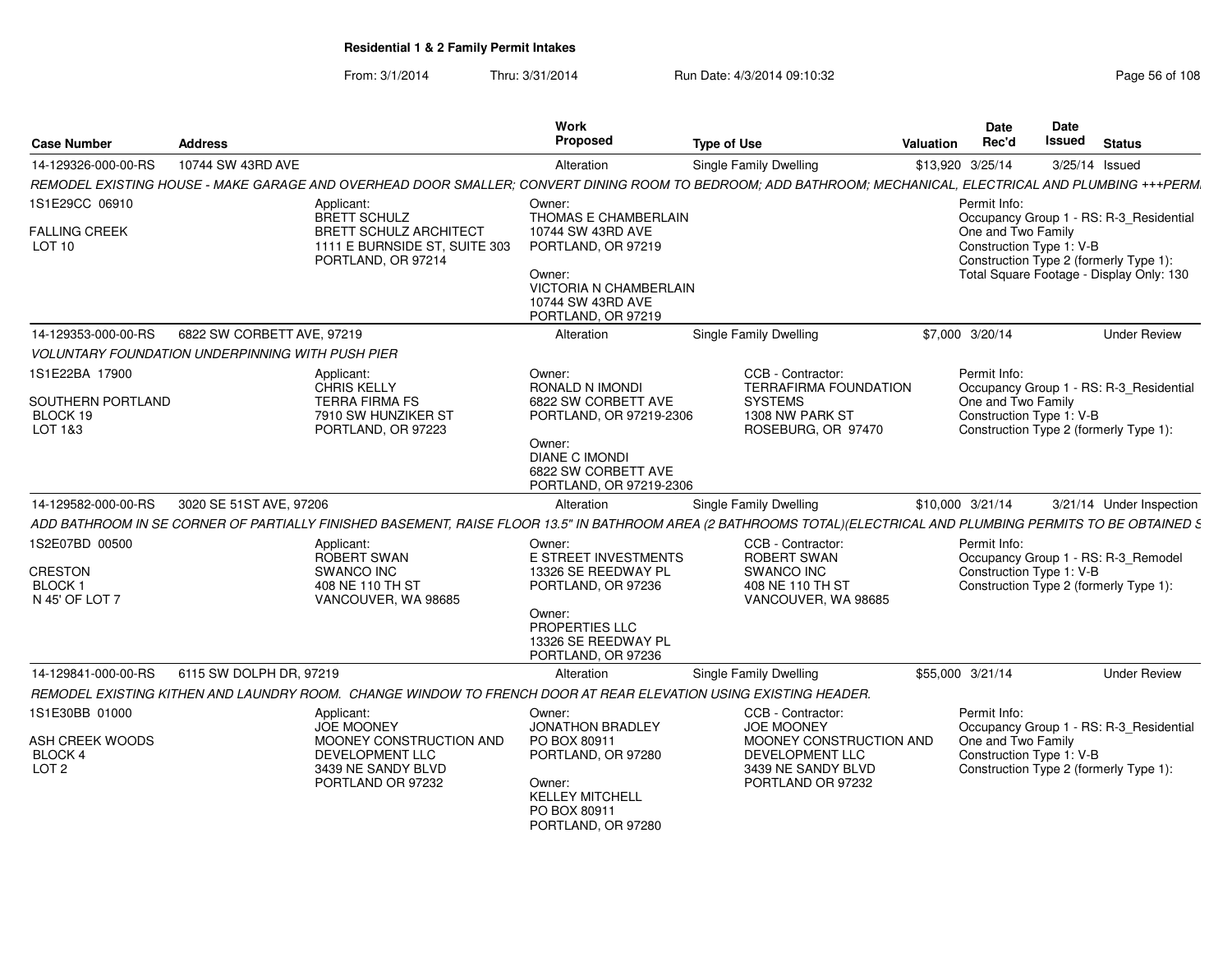From: 3/1/2014Thru: 3/31/2014 Run Date: 4/3/2014 09:10:32 Research 2010 Rage 57 of 108

|                                                                                                      |                             |                                                                                                     | <b>Work</b>                                                                                                                                            |                                                                                                                                                         |                  | <b>Date</b>                                                    | Date   |                                                                                   |
|------------------------------------------------------------------------------------------------------|-----------------------------|-----------------------------------------------------------------------------------------------------|--------------------------------------------------------------------------------------------------------------------------------------------------------|---------------------------------------------------------------------------------------------------------------------------------------------------------|------------------|----------------------------------------------------------------|--------|-----------------------------------------------------------------------------------|
| <b>Case Number</b>                                                                                   | <b>Address</b>              |                                                                                                     | <b>Proposed</b>                                                                                                                                        | Type of Use                                                                                                                                             | <b>Valuation</b> | Rec'd                                                          | Issued | <b>Status</b>                                                                     |
| 14-129976-000-00-RS                                                                                  | 3703 SE BROOKLYN ST, 97202  |                                                                                                     | Alteration                                                                                                                                             | Single Family Dwelling                                                                                                                                  |                  | \$15,000 3/21/14                                               |        | 3/21/14 Under Inspection                                                          |
|                                                                                                      |                             |                                                                                                     |                                                                                                                                                        | CONVERT PORTION OF ATTACHED GARAGE TO HABITABLE SPACE, (MINIMUM 28 FEET OF OFF STREET PARKING TO BE MAINTAINED ON PROPERTY)                             |                  |                                                                |        |                                                                                   |
| 1S1E12AA 10300<br><b>WAVERLEIGH HTS</b><br>BLOCK 47<br>LOT <sub>7</sub>                              |                             | Applicant:<br>HAMMER AND HAND INC<br>1020 SE HARRISON<br>PORTLAND, OR 97214                         | Owner:<br><b>CLIFFORD B SMITH</b><br>3703 SE BROOKLYN ST<br>PORTLAND, OR 97202-1824<br>Owner:                                                          | CCB - Contractor:<br>HAMMER AND HAND INC<br>1020 SE HARRISON<br>PORTLAND, OR 97214<br>CCB - Contractor:                                                 |                  | Permit Info:<br>One and Two Family<br>Construction Type 1: V-B |        | Occupancy Group 1 - RS: R-3_Residential<br>Construction Type 2 (formerly Type 1): |
|                                                                                                      |                             |                                                                                                     | <b>JULIANE A SMITH</b><br>3703 SE BROOKLYN ST<br>PORTLAND, OR 97202-1824                                                                               | DEKORTE ELECTRIC INC<br>5331 SW MACADAM AVE, SUITE<br>258-113<br>PORTLAND OR 97239                                                                      |                  |                                                                |        |                                                                                   |
|                                                                                                      |                             |                                                                                                     |                                                                                                                                                        | CCB - Contractor:<br>MICHAEL J LOWRY<br>PETRA HEATING AND AIR<br><b>CONDITIONING</b><br>PO BOX 301205<br>PORTLAND, OR 97294                             |                  |                                                                |        |                                                                                   |
| 14-130070-000-00-RS                                                                                  | 3436 NW THURMAN ST, 97210   |                                                                                                     | Alteration                                                                                                                                             | Single Family Dwelling                                                                                                                                  |                  | \$50,000 3/22/14                                               |        | 3/22/14 Under Inspection                                                          |
|                                                                                                      |                             | ADD BATHROOM TO BASEMENT. REMODEL LAUNDRY AND LEGALIZE EXISTING BASEMENT CONVERSION.TOTAL 3 TOILETS |                                                                                                                                                        |                                                                                                                                                         |                  |                                                                |        |                                                                                   |
| 1N1E29CC 00900<br>WILLAMETTE HTS ADD<br>BLOCK 32<br>LOT 11&12                                        |                             | Applicant:<br><b>GREGOR MITCHELL</b><br><b>MITCHELL INC</b><br>PO BOX 1121<br>PORTLAND OR 97207     | Owner:<br><b>IRENE Y SANDLER</b><br>3436 NW THURMAN ST<br>PORTLAND, OR 97210<br>Owner:<br>ROBERT J SANDLER<br>3436 NW THURMAN ST<br>PORTLAND, OR 97210 | CCB - Contractor:<br><b>GREGOR MITCHELL</b><br>MITCHELL INC<br>PO BOX 1121<br>PORTLAND OR 97207<br><b>Primary Contractor:</b><br>THE WORKS CONSTRUCTION |                  | Permit Info:<br>One and Two Family<br>Construction Type 1: V-B |        | Occupancy Group 1 - RS: R-3_Residential<br>Construction Type 2 (formerly Type 1): |
| 14-130071-000-00-RS                                                                                  | 2538 NE 32ND AVE, 97212     |                                                                                                     | Alteration                                                                                                                                             | Single Family Dwelling                                                                                                                                  |                  | \$40,000 3/22/14                                               |        | 3/22/14 Under Inspection                                                          |
| <b>REMODEL KITCHEN</b>                                                                               |                             |                                                                                                     |                                                                                                                                                        |                                                                                                                                                         |                  |                                                                |        |                                                                                   |
| 1N1E25CA 03600<br>FERNWOOD SUB OF TR 1 & 4<br>BLOCK <sub>3</sub><br>N 44 2/3' OF LOT 10 EXC PT IN ST |                             | Applicant:<br>DAVISBUILT LLC<br>2931 NE 34TH AVE<br>PORTLAND OR 97212                               | Owner:<br><b>JOSEPH MAITA</b><br>2538 NE 32ND AVE<br>PORTLAND, OR 97212-3608                                                                           | CCB - Contractor:<br><b>DAVISBUILT LLC</b><br>2931 NE 34TH AVE<br>PORTLAND OR 97212                                                                     |                  | Permit Info:<br>One and Two Family<br>Construction Type 1: V-B |        | Occupancy Group 1 - RS: R-3_Residential<br>Construction Type 2 (formerly Type 1): |
|                                                                                                      |                             |                                                                                                     | Owner:<br><b>GAIL WESTLIN</b><br>2538 NE 32ND AVE<br>PORTLAND, OR 97212-3608                                                                           |                                                                                                                                                         |                  |                                                                |        |                                                                                   |
| 14-130407-000-00-RS                                                                                  | 5516 SE GLADSTONE ST, 97206 |                                                                                                     | Alteration                                                                                                                                             | Single Family Dwelling                                                                                                                                  |                  | \$3,500 3/25/14                                                |        | 3/25/14 Issued                                                                    |
|                                                                                                      |                             |                                                                                                     |                                                                                                                                                        | REMOVE WALL TO ENLARGE BATHROOM AND ADD TUB, INFILL DOOR, ADD FLOOR SUPPORT (TRADE PERMITS TO BE OBTAINED SEPARATELY)                                   |                  |                                                                |        |                                                                                   |
| 1S2E07DC 02300<br><b>ARCHER PL</b>                                                                   |                             | Applicant:<br>RJ RAMOS ENTERPRISES INC<br>6808 SE 74TH AVE                                          | Owner:<br><b>HELLA HECKMANN</b><br>5516 SE GLADSTONE ST                                                                                                | CCB - Contractor:<br>RJ RAMOS ENTERPRISES INC<br>6808 SE 74TH AVE                                                                                       |                  | Permit Info:<br>Construction Type 1: V-B                       |        | Occupancy Group 1 - RS: R-3_Remodel                                               |
| BLOCK <sub>3</sub><br>W 10' OF LOT 2                                                                 |                             | PORTLAND, OR 97206                                                                                  | PORTLAND, OR 97206                                                                                                                                     | PORTLAND, OR 97206                                                                                                                                      |                  |                                                                |        | Construction Type 2 (formerly Type 1):                                            |

LOT<sub>3</sub>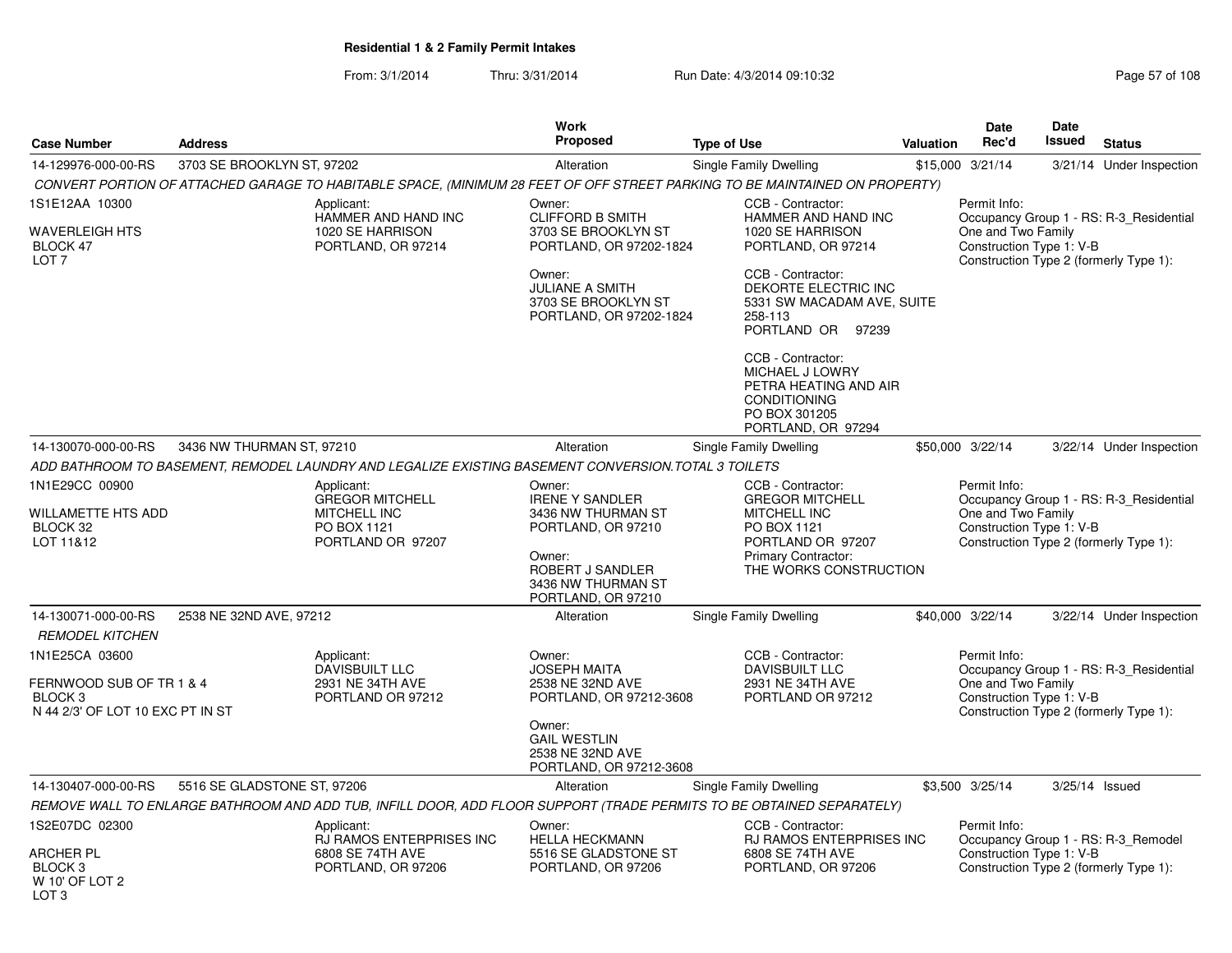From: 3/1/2014Thru: 3/31/2014 Run Date: 4/3/2014 09:10:32 Run Date: 4/3/2014 09:10:32

| <b>Case Number</b>                                                                                             | <b>Address</b>           |                                                                                                                                                       | Work<br><b>Proposed</b>                                                                                                                                         | <b>Type of Use</b>                                                                                                      | Valuation | <b>Date</b><br>Rec'd                                                                                  | <b>Date</b><br>Issued | <b>Status</b>                                                                                                             |
|----------------------------------------------------------------------------------------------------------------|--------------------------|-------------------------------------------------------------------------------------------------------------------------------------------------------|-----------------------------------------------------------------------------------------------------------------------------------------------------------------|-------------------------------------------------------------------------------------------------------------------------|-----------|-------------------------------------------------------------------------------------------------------|-----------------------|---------------------------------------------------------------------------------------------------------------------------|
| 14-130429-000-00-RS                                                                                            | 1605 SE HOLLY ST, 97214  |                                                                                                                                                       | Alteration                                                                                                                                                      | Single Family Dwelling                                                                                                  |           | \$79,950 3/25/14                                                                                      |                       | 3/25/14 Issued                                                                                                            |
|                                                                                                                |                          | CONVERT EXISTING UNFINISHED BASEMENT TO LIVING SPACE, INCLUDES BEDROOM, FAMILY ROOM, PRACTICE ROOM, BATHROOM AND STORAGE AREA (3 BATHROOMS TOTAL)     |                                                                                                                                                                 |                                                                                                                         |           |                                                                                                       |                       |                                                                                                                           |
| 1S1E02DB 10200<br>LADDS ADD<br>BLOCK 19<br>LOT <sub>22</sub>                                                   |                          | Applicant:<br><b>FAWKES SUMMIT HOMES LLC</b><br>3439 NE SANDY BLVD #307<br>PORTLAND, OR 97232                                                         | Owner:<br>KATHRYN R LOGAN<br>1605 SE HOLLY ST<br>PORTLAND, OR 97214                                                                                             | CCB - Contractor:<br><b>FAWKES SUMMIT HOMES LLC</b><br>3439 NE SANDY BLVD #307<br>PORTLAND, OR 97232                    |           | Permit Info:<br>One and Two Family<br>Construction Type 1: V-B                                        |                       | Occupancy Group 1 - RS: R-3_Residential<br>Construction Type 2 (formerly Type 1):                                         |
| 14-130436-000-00-RS                                                                                            | 7511 SE MARKET ST. 97215 |                                                                                                                                                       | Alteration                                                                                                                                                      | <b>Single Family Dwelling</b>                                                                                           |           | \$2,000 3/25/14                                                                                       |                       | 3/25/14 Under Inspection                                                                                                  |
|                                                                                                                |                          | RE-FRAME EXISTING WALLS AT BATHROOM IN BASEMENT. ELEC UNDER 14-122378-ET.                                                                             |                                                                                                                                                                 |                                                                                                                         |           |                                                                                                       |                       |                                                                                                                           |
| 1S2E05DB 09700<br><b>TABORSIDE</b><br>BLOCK <sub>8</sub><br>LOT <sub>9</sub><br>LOT 10 EXC PT IN ST ORD 100222 |                          | Applicant:<br><b>JACOB WRY</b><br>YELLOWHAMMER HOMES LLC<br>2434 NE 8TH AVE<br>PORTLAND, OR 97212                                                     | Owner:<br><b>BRANDY HIBBEN</b><br>853 NE SIMPSON ST<br>PORTLAND, OR 97211<br>Owner:<br><b>TIM PITTS</b><br>853 NE SIMPSON ST<br>PORTLAND, OR 97211              | CCB - Contractor:<br><b>JACOB WRY</b><br>YELLOWHAMMER HOMES LLC<br>2434 NE 8TH AVE<br>PORTLAND, OR 97212                |           | Permit Info:<br>One and Two Family<br>Construction Type 1: V-B                                        |                       | Occupancy Group 1 - RS: R-3_Residential<br>Construction Type 2 (formerly Type 1):                                         |
| 14-130467-000-00-RS                                                                                            | 6306 SE 36TH AVE, 97202  |                                                                                                                                                       | Alteration                                                                                                                                                      | Single Family Dwelling                                                                                                  |           | \$21,236 3/25/14                                                                                      |                       | $3/25/14$ Issued                                                                                                          |
|                                                                                                                |                          | CONVERT EXISTING BASEMENT TO LIVING SPACE, NEW BATHROOM, LAUNDRY, CLOSET, DEN AREA, ALTER EXISTING WINDOWS TO BE EGRESS DIMENSIONS(3 BATHROOMS TOTAL) |                                                                                                                                                                 |                                                                                                                         |           |                                                                                                       |                       |                                                                                                                           |
| 1S1E13DC 03000<br>EASTMORELAND<br>BLOCK 81<br>LOT <sub>1</sub><br>N 15' OF LOT 2                               |                          | Applicant:<br><b>RISA BOYER-LERITZ</b><br><b>RISA BOYER ARCHITECTURE</b><br>3444 NE 35TH AV<br>PORTLAND, OR 97212                                     | Owner:<br>MICHAEL J DESSERAULT<br>6306 SE 36TH AVE<br>PORTLAND, OR 97202-8222<br>Owner:<br><b>JANI L IVERSON</b><br>6306 SE 36TH AVE<br>PORTLAND, OR 97202-8222 | CCB - Contractor:<br>CENTER RING CORPORATION<br>DBA SCENE CONSTRUCTION<br>5725 N PRINCETON<br>ST PORTLAND OR 97203-5131 |           | Permit Info:<br>Construction Type 1: V-B                                                              |                       | Occupancy Group 1 - RS: R-3_Remodel<br>Construction Type 2 (formerly Type 1):<br>Total Square Footage - Display Only: 595 |
| 14-130509-000-00-RS                                                                                            | 7605 SE KNIGHT ST, 97206 |                                                                                                                                                       | Alteration                                                                                                                                                      | Single Family Dwelling                                                                                                  |           | \$6,750 3/25/14                                                                                       |                       | 3/25/14 Issued                                                                                                            |
| SOLAR - 3.25 PV ROOF MOUNT                                                                                     |                          |                                                                                                                                                       |                                                                                                                                                                 |                                                                                                                         |           |                                                                                                       |                       |                                                                                                                           |
| 1S2E17DB 08500<br><b>WOODMERE</b><br><b>BLOCK7</b><br>LOT 21&22 TL 8500                                        |                          | Applicant:<br><b>MELISSA BENTLEY</b><br>SOLAR CITY CORPORATION<br>6132 NE 112TH AVE<br>PORTLAND, OR 97220                                             | Owner:<br><b>DESIREE A BECK</b><br>7605 SE KNIGHT ST<br>PORTLAND, OR 97206                                                                                      | CCB - Contractor:<br>SOLARCITY CORPORATION<br>6132 NE 112th AVE<br>PORTLAND, OR 97220                                   |           | Permit Info:<br>Occupancy Group 1 - RS: U Private<br>Garage\Utility Misc.<br>Construction Type 1: V-B |                       | Construction Type 2 (formerly Type 1):                                                                                    |
| 14-130516-000-00-RS                                                                                            | 821 NE 63RD AVE, 97213   |                                                                                                                                                       | Alteration                                                                                                                                                      | Single Family Dwelling                                                                                                  |           | \$6,750 3/25/14                                                                                       |                       | 3/25/14 Issued                                                                                                            |
| <b>SOLAR 4.75KW ROOF MOUNT PV SYSTEM</b>                                                                       |                          |                                                                                                                                                       |                                                                                                                                                                 |                                                                                                                         |           |                                                                                                       |                       |                                                                                                                           |
| 1N2E32BC 13300<br>PARKHURST ADD & SUB<br><b>BLOCK 4</b><br>S 1/2 OF LOT 3<br>LOT 4                             |                          | Applicant:<br>SOLARCITY CORPORATION<br>6132 NE 112TH AVE<br>PORTLAND, OR 97220                                                                        | Owner:<br>RICHARD E GLENN<br>821 NE 63RD AVE<br>PORTLAND, OR 97213<br>Owner:<br><b>BERT M BOEHM</b><br>821 NE 63RD AVE<br>PORTLAND, OR 97213                    | CCB - Contractor:<br>SOLARCITY CORPORATION<br>6132 NE 112th AVE<br>PORTLAND, OR 97220                                   |           | Permit Info:<br>Occupancy Group 1 - RS: U_Private<br>Garage\Utility Misc.<br>Construction Type 1: V-B |                       | Construction Type 2 (formerly Type 1):                                                                                    |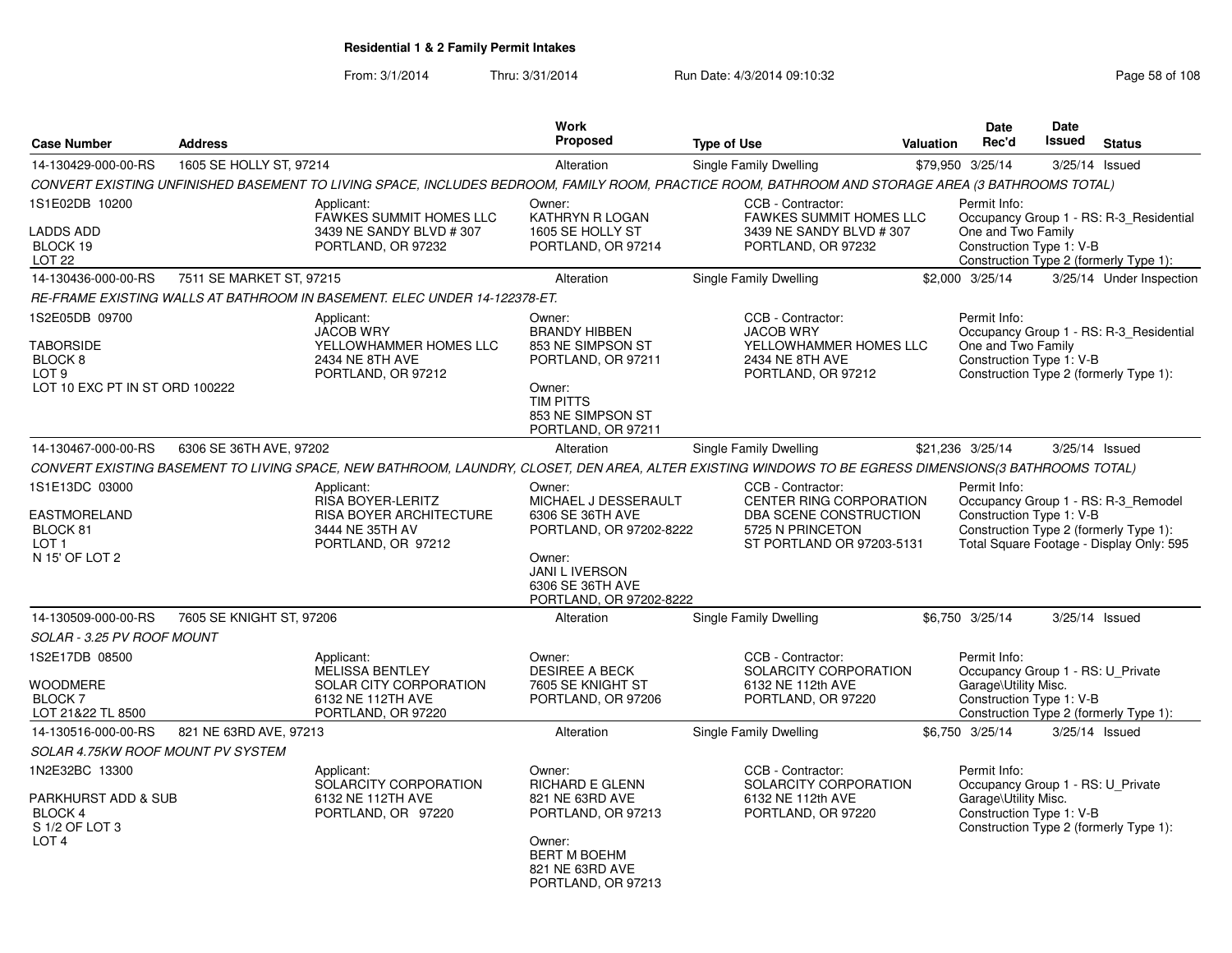From: 3/1/2014Thru: 3/31/2014 Run Date: 4/3/2014 09:10:32 Research 2010 Rage 59 of 108

| <b>Case Number</b>                                                | <b>Address</b>          |                                                                                                                                                              | Work<br>Proposed                                                            | <b>Type of Use</b>                         | Valuation                                            | Date<br>Rec'd                                  | <b>Date</b><br>Issued<br><b>Status</b>                                             |  |
|-------------------------------------------------------------------|-------------------------|--------------------------------------------------------------------------------------------------------------------------------------------------------------|-----------------------------------------------------------------------------|--------------------------------------------|------------------------------------------------------|------------------------------------------------|------------------------------------------------------------------------------------|--|
| 14-130611-000-00-RS                                               | 9629 SW 42ND AVE, 97219 |                                                                                                                                                              | Alteration                                                                  | <b>Single Family Dwelling</b>              |                                                      | \$21,240 3/26/14                               | 3/26/14 Under Inspection                                                           |  |
|                                                                   |                         | INTERIOR ONLY-ALTERATION-OPEN KITCHEN WALL BY ADDING BEAM, CREATE HABITABLE SPACE IN BASEMENT TO INCLUDE BEDROOM,BATHROOM, 3BATHROOMS TOTAL, GAME ROOM AND N |                                                                             |                                            |                                                      |                                                |                                                                                    |  |
| 1S1E29BC 06000                                                    |                         | Applicant:<br>MOUNTAINWOOD HOMES INC                                                                                                                         | Owner:<br><b>RON YONG USA LLC</b>                                           | CCB - Contractor:                          | MOUNTAINWOOD HOMES INC                               | Permit Info:                                   | Occupancy Group 1 - RS: R-3 Residential                                            |  |
| <b>WEST PORTLAND</b><br>BLOCK 65<br>LOT 3&4<br>ELY 20' OF LOT 5&6 |                         | PO BOX 2257<br>BEAVERTON OR 97075                                                                                                                            | 11360 NW BLACKHAWK DR<br>PORTLAND, OR 97229                                 | PO BOX 2257                                | BEAVERTON OR 97075                                   | One and Two Family<br>Construction Type 1: V-B | Construction Type 2 (formerly Type 1):                                             |  |
| 14-130627-000-00-RS                                               | 4415 SE 30TH AVE, 97202 |                                                                                                                                                              | Alteration                                                                  | <b>Single Family Dwelling</b>              |                                                      | \$17,845 3/25/14                               | 3/25/14 Under Inspection                                                           |  |
|                                                                   |                         | CONVERT BASEMENT TO LIVING SPACE, ADD NEW BATHROOMS, NEW WALLS FOR BEDROOM WITH EGRESS WINDOW WELL, STORAGE, LIVING AREA (2 BATHROOMS TOTAL) MECHANICAL PEF  |                                                                             |                                            |                                                      |                                                |                                                                                    |  |
| 1S1E12CD 14000                                                    |                         | Applicant:<br><b>MIKE WEST MASON</b>                                                                                                                         | Owner:<br><b>JACK RUBINGER</b>                                              | CCB - Contractor:                          | <b>MIKE WEST MASON</b>                               | Permit Info:                                   | Occupancy Group 1 - RS: R-3_Remodel                                                |  |
| CANONGATE<br><b>BLOCK 5</b><br>LOT <sub>8</sub>                   |                         | CONTRACTOR INC<br><b>PO BOX 936</b><br>LAKE OSWEGO, OR 970340101                                                                                             | 4415 SE 30TH AVE<br>PORTLAND, OR 97202-3629<br>Owner:                       | PO BOX 936                                 | <b>CONTRACTOR INC</b><br>LAKE OSWEGO, OR 970340101   | Construction Type 1: V-B                       | Construction Type 2 (formerly Type 1):<br>Total Square Footage - Display Only: 500 |  |
|                                                                   |                         |                                                                                                                                                              | ELEANOR P RUBINGER<br>4415 SE 30TH AVE<br>PORTLAND, OR 97202-3629           | CCB - Contractor:<br>PO BOX 1958           | TROY ELLIOTT PLUMBING INC<br>NORTH PLAINS OR 97133   |                                                |                                                                                    |  |
|                                                                   |                         |                                                                                                                                                              |                                                                             | CCB - Contractor:<br>14304 NE 10TH ST      | <b>TWIN ELECTRIC INC</b><br>VACOUVER WA 98684        |                                                |                                                                                    |  |
| 14-130677-000-00-RS                                               | 605 NE 80TH AVE, 97213  |                                                                                                                                                              | Alteration                                                                  | <b>Single Family Dwelling</b>              |                                                      | \$2,000 3/25/14                                | 3/25/14 Final                                                                      |  |
|                                                                   |                         | INTERIOR ONLY-VOLUNTARY SEISMIC RETROFIT AND STRUCTURAL UPGRADE                                                                                              |                                                                             |                                            |                                                      |                                                |                                                                                    |  |
| 1N2E32AD 15800                                                    |                         | Applicant:<br>ANDREW OSBORN                                                                                                                                  | Owner:<br>THOMAS R TILTON                                                   | CCB - Contractor:<br><b>MICHAEL WIEBER</b> |                                                      | Permit Info:                                   | Occupancy Group 1 - RS: R-3_Residential                                            |  |
| NORTH VILLA<br>BLOCK <sub>3</sub><br>LOT 11&12                    |                         | <b>NW SEISMIC</b><br>2649 SE STEPHENS<br>PORTLAND OR 97214                                                                                                   | 605 NE 80TH AVE<br>PORTLAND, OR 97213                                       | PO BOX 12010                               | ELYSIUM CONSTRUCTION LLC<br>PORTLAND OR 97212        | One and Two Family<br>Construction Type 1: V-B | Construction Type 2 (formerly Type 1):                                             |  |
|                                                                   |                         |                                                                                                                                                              | Owner:<br>PATRICIA B SANDERS<br>605 NE 80TH AVE<br>PORTLAND, OR 97213       |                                            |                                                      |                                                |                                                                                    |  |
| 14-130689-000-00-RS                                               | 535 NE 109TH CT. 97220  |                                                                                                                                                              | Alteration                                                                  | <b>Single Family Dwelling</b>              |                                                      | \$7,799 3/25/14                                | 3/25/14 Issued                                                                     |  |
|                                                                   |                         | CONNECT HOUSE FRAMING TO FOUNDATION, SHEAR INTERIOR OF GARAGE WITH 1/2 PLYWOOD FOR LATERAL STABILITY VOLUNTARY SEISMIC UPGRADE                               |                                                                             |                                            |                                                      |                                                |                                                                                    |  |
| 1N2E34BD 10800                                                    |                         | Applicant:<br><b>STEVE GEMMELL</b>                                                                                                                           | Owner:<br><b>RICHARD E CARTER</b>                                           | CCB - Contractor:<br><b>STEVE GEMMELL</b>  |                                                      | Permit Info:                                   | Occupancy Group 1 - RS: R-3_Residential                                            |  |
| SWAGGART ADD<br>BLOCK 3<br>LOT <sub>6</sub>                       |                         | <b>GEMMELL CONSTRUCTION LLC</b><br>3817 N WILLIAMS<br>PORTLAND OR 97227                                                                                      | 535 NE 109TH CT<br>PORTLAND, OR 97220-3120                                  | 3817 N WILLIAMS                            | <b>GEMMELL CONSTRUCTION LLC</b><br>PORTLAND OR 97227 | One and Two Family<br>Construction Type 1: V-B | Construction Type 2 (formerly Type 1):                                             |  |
|                                                                   |                         |                                                                                                                                                              | Owner:<br><b>MARIE CARTER</b><br>535 NE 109TH CT<br>PORTLAND, OR 97220-3120 |                                            |                                                      |                                                |                                                                                    |  |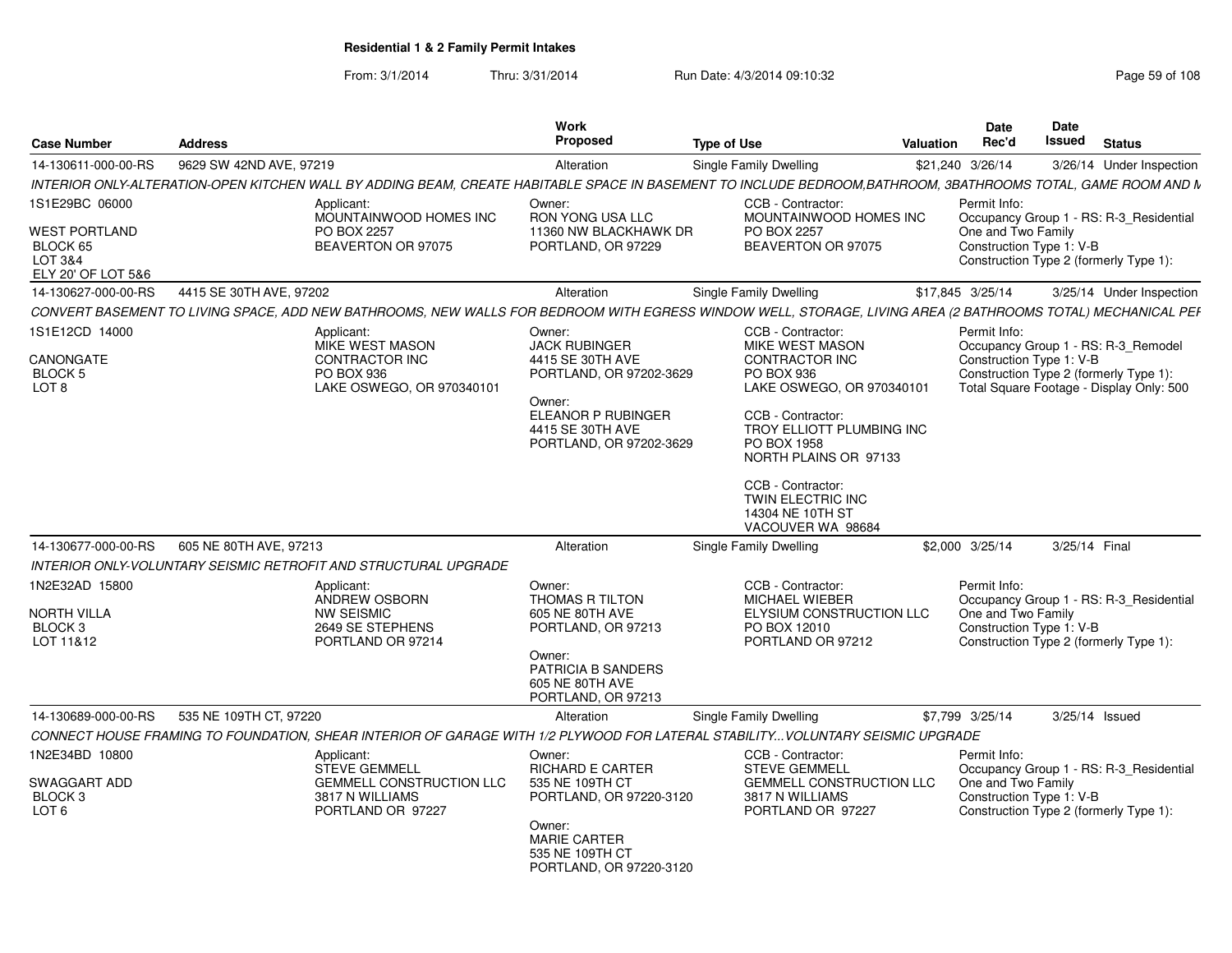From: 3/1/2014Thru: 3/31/2014 Run Date: 4/3/2014 09:10:32 Research 2010 Rage 60 of 108

| <b>Case Number</b><br><b>Address</b>                                                                                                                                  |                                                                                                                                              | Work<br>Proposed                                                                                                                                     | <b>Type of Use</b>                                                                                                                                                                                                               | <b>Valuation</b> | <b>Date</b><br>Rec'd                                                                              | Date<br>Issued | <b>Status</b>                                                                                                             |
|-----------------------------------------------------------------------------------------------------------------------------------------------------------------------|----------------------------------------------------------------------------------------------------------------------------------------------|------------------------------------------------------------------------------------------------------------------------------------------------------|----------------------------------------------------------------------------------------------------------------------------------------------------------------------------------------------------------------------------------|------------------|---------------------------------------------------------------------------------------------------|----------------|---------------------------------------------------------------------------------------------------------------------------|
| 2896 SW PATTON RD, 97201<br>14-130852-000-00-RS                                                                                                                       |                                                                                                                                              | Alteration                                                                                                                                           | Single Family Dwelling                                                                                                                                                                                                           | \$15,000 3/25/14 |                                                                                                   | 3/25/14 Issued |                                                                                                                           |
| NEW PARTITION WALL TO CREATE NEW OFFICE: REMOVE WALL AND ADD NEW SHOWER TO EXISITNG BATHROOM                                                                          |                                                                                                                                              |                                                                                                                                                      |                                                                                                                                                                                                                                  |                  |                                                                                                   |                |                                                                                                                           |
| 1S1E08AA 15300<br>OLD ORCHARD RD ADD<br><b>BLOCK A TL 15300</b>                                                                                                       | Applicant:<br><b>KEN IERULLI</b><br><b>IERULLI CONSTRUCTION LLC</b><br>13851 SW ALPINE VIEW CT<br>TIGARD OR 97224                            | Owner:<br>PETER W STOTT<br>2896 SW PATTON RD<br>PORTLAND, OR 97201-1695                                                                              | CCB - Contractor:<br><b>KEN IERULLI</b><br><b>IERULLI CONSTRUCTION LLC</b><br>13851 SW ALPINE VIEW CT<br>TIGARD OR 97224                                                                                                         |                  | Permit Info:<br>One and Two Family<br>Construction Type 1: V-B                                    |                | Occupancy Group 1 - RS: R-3 Residential<br>Construction Type 2 (formerly Type 1):                                         |
| 1525 SE TACOMA ST. 97202<br>14-131032-000-00-RS                                                                                                                       |                                                                                                                                              | Alteration                                                                                                                                           | Single Family Dwelling                                                                                                                                                                                                           | \$25,000 3/26/14 |                                                                                                   |                | Approved to Issue                                                                                                         |
| CONVERT EXISTING ATTIC TO HABITABLE SPACE. CREATE NEW BEDROOM WITH EGRESS WINDOW AND BATHROOM. REMOVE AND REPLACE EXISTING STAIRWAY TO ATTIC TO MEET CODE.            |                                                                                                                                              |                                                                                                                                                      |                                                                                                                                                                                                                                  |                  |                                                                                                   |                |                                                                                                                           |
| 1S1E23DC 12800<br><b>SELLWOOD</b><br>BLOCK 70<br>LOT <sub>9</sub>                                                                                                     | Applicant:<br><b>WALLY COUTURE</b><br><b>ECC REMODELING &amp;</b><br><b>CONSTRUCTION</b><br>10824 SE OAK ST #405<br>MILWAUKIE, OR 97222      | Owner:<br><b>RICHARD L POWELL</b><br>1525 SE TACOMA ST<br>PORTLAND, OR 97202                                                                         | CCB - Contractor:<br><b>WALLY COUTURE</b><br><b>ECC REMODELING &amp;</b><br><b>CONSTRUCTION</b><br>10824 SE OAK ST #405<br>MILWAUKIE, OR 97222                                                                                   |                  | Permit Info:<br>One and Two Family<br>Construction Type 1: V-B                                    |                | Occupancy Group 1 - RS: R-3_Residential<br>Construction Type 2 (formerly Type 1):                                         |
| 14-131038-000-00-RS                                                                                                                                                   | 2227 SE TIBBETTS ST - Unit B, 97202                                                                                                          | Alteration                                                                                                                                           | Single Family Dwelling                                                                                                                                                                                                           | \$45,000 3/26/14 |                                                                                                   | 3/26/14 Issued |                                                                                                                           |
| CONVERT BASEMENT TO ADU - ( Limited Structural Engineering Review.) NEW KITCHEN, LIVING AREA, BATHROOM AND TWO NEW BEDROOMS; NEW EGRESS WINDOWS ON EAST AND WEST SIDE |                                                                                                                                              |                                                                                                                                                      |                                                                                                                                                                                                                                  |                  |                                                                                                   |                |                                                                                                                           |
| 1S1E11AD 03600                                                                                                                                                        | Applicant:<br><b>MARY HOGUE</b><br><b>MKM ARCHITECTURE</b><br>3304 SE 52ND AVE<br>PORTLAND OR 97206                                          | Owner:<br><b>KERRY S RYAN</b><br>2227 SE TIBBETTS ST<br>PORTLAND, OR 97202<br>Owner:<br>SAM J KUSNETZ<br>2227 SE TIBBETTS ST<br>PORTLAND, OR 97202   | CCB - Contractor:<br><b>ARENT WORTEL</b><br>RIGHT ARM CONSTRUCTION<br>1912 SE RISLEY AVE<br>MILWAUKIE OR 97267                                                                                                                   |                  | Permit Info:<br>One and Two Family<br>Construction Type 1: V-B<br>Number of New Dwelling Units: 1 |                | Occupancy Group 1 - RS: R-3 Residential<br>Construction Type 2 (formerly Type 1):                                         |
| 3829 NE FLANDERS ST. 97232<br>14-131132-000-00-RS                                                                                                                     |                                                                                                                                              | Alteration                                                                                                                                           | Single Family Dwelling                                                                                                                                                                                                           | \$10,000 3/26/14 |                                                                                                   |                | <b>Under Review</b>                                                                                                       |
| REPLACE REAR FAMILY ROOM WINDOW WITH NEW HEADER. WIRE NEW ENTERTAINMENT CENTER, FRAME IN ALCOVE FOR EQUIPMENT CLOSET                                                  |                                                                                                                                              |                                                                                                                                                      |                                                                                                                                                                                                                                  |                  |                                                                                                   |                |                                                                                                                           |
| 1N1E36DA 19400<br>LAURELHURST<br>BLOCK 68<br><b>LOT 14</b>                                                                                                            | Applicant:<br><b>BRYAN SCHMITZ</b><br><b>BSC GENERAL CONTRACTORS IN 3829 NE FLANDERS ST</b><br>3836 NE SKIDMORE ST<br>PORTLAND, OR 972118252 | Owner:<br><b>GRAEME P WILSON</b><br>PORTLAND, OR 97232-3319<br>Owner:<br>LAURA F WILSON<br>3829 NE FLANDERS ST<br>PORTLAND, OR 97232-3319            | CCB - Contractor:<br><b>SAM HARDING INC</b><br>23833 NE GLISAN<br>WOOD VILLAGE, OR 97060-2942<br>CCB - Contractor:<br><b>BRIAN SCHMITZ</b><br><b>BSC GENERAL CONTRACTORS IN</b><br>3836 NE SKIDMORE ST<br>PORTLAND, OR 972118252 |                  | Permit Info:<br>One and Two Family<br>Construction Type 1: V-B                                    |                | Occupancy Group 1 - RS: R-3_Residential<br>Construction Type 2 (formerly Type 1):                                         |
| 14-131139-000-00-RS<br>3131 SW 11TH AVE - Unit B, 97201                                                                                                               |                                                                                                                                              | Alteration                                                                                                                                           | Single Family Dwelling                                                                                                                                                                                                           | \$17,845 3/27/14 |                                                                                                   | 3/27/14 Issued |                                                                                                                           |
| CONVERT PORTION OF BASEMENT TO ACCESSORY DWELLING UNIT: ENCLOSE EXPOSED STAIRS: ADD EGRESS WINDOW/ PLUMBING FIXTURES IN BATH AND KITCHEN PERMITTED ON ORIGIN,         |                                                                                                                                              |                                                                                                                                                      |                                                                                                                                                                                                                                  |                  |                                                                                                   |                |                                                                                                                           |
| 1S1E09AC 01800                                                                                                                                                        | Applicant:<br><b>KRISANNA L SANDERS</b><br>3131 SW 11TH AVE<br>PORTLAND, OR 97239                                                            | Owner:<br><b>KRISANNA L SANDERS</b><br>3131 SW 11TH AVE<br>PORTLAND, OR 97239<br>Owner:<br>DAVID S SANDERS<br>3131 SW 11TH AVE<br>PORTLAND, OR 97239 |                                                                                                                                                                                                                                  |                  | Permit Info:<br>Construction Type 1: V-B<br>Number of New Dwelling Units: 1                       |                | Occupancy Group 1 - RS: R-3 Remodel<br>Construction Type 2 (formerly Type 1):<br>Total Square Footage - Display Only: 500 |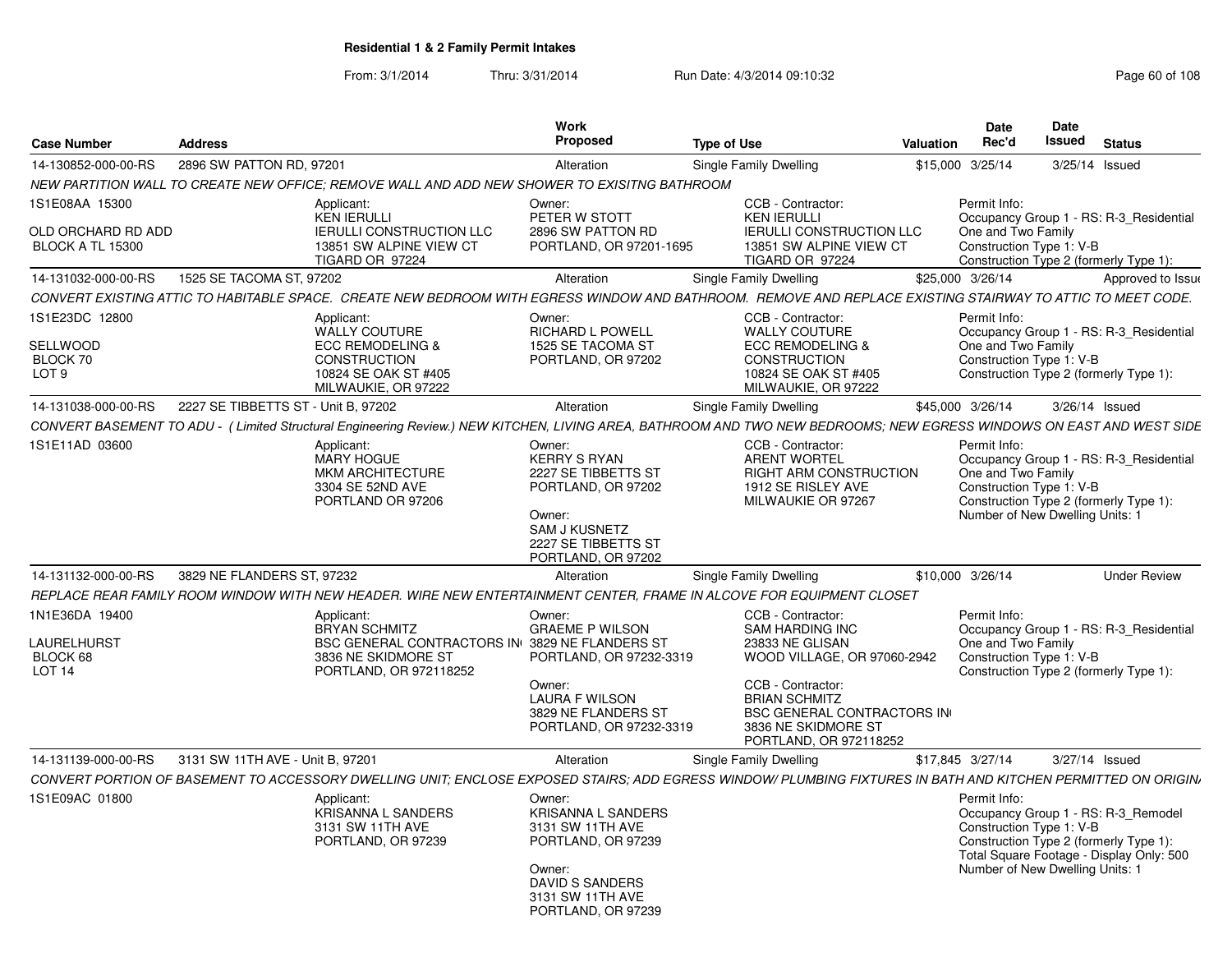From: 3/1/2014Thru: 3/31/2014 Run Date: 4/3/2014 09:10:32 Research 2010 Rage 61 of 108

| <b>Case Number</b>                                      | <b>Address</b>                    |                                                                                                                                  | Work<br><b>Proposed</b>                                                               | <b>Type of Use</b>                                                                                                              | <b>Valuation</b> | <b>Date</b><br>Rec'd                           | Date<br>Issued | <b>Status</b>                                                                      |
|---------------------------------------------------------|-----------------------------------|----------------------------------------------------------------------------------------------------------------------------------|---------------------------------------------------------------------------------------|---------------------------------------------------------------------------------------------------------------------------------|------------------|------------------------------------------------|----------------|------------------------------------------------------------------------------------|
| 14-131264-000-00-RS                                     | 7623 SE SALMON ST - Unit A, 97215 |                                                                                                                                  | Alteration                                                                            | Single Family Dwelling                                                                                                          |                  | \$200 3/26/14                                  |                | 3/26/14 Issued                                                                     |
| <b>VOLUNTARY SEISMIC ANCHORING</b>                      |                                   |                                                                                                                                  |                                                                                       |                                                                                                                                 |                  |                                                |                |                                                                                    |
| 1S2E05AC 00900                                          |                                   | Applicant:<br>JEFFREY LESH                                                                                                       | Owner:<br><b>JEFFREY LESH</b>                                                         |                                                                                                                                 |                  | Permit Info:                                   |                | Occupancy Group 1 - RS: R-3_Residential                                            |
| KINZEL PK<br>BLOCK 6<br><b>LOT 12</b>                   |                                   | 7623 SE SALMON ST<br>PORTLAND, OR 97215                                                                                          | 7623 SE SALMON ST<br>PORTLAND, OR 97215                                               |                                                                                                                                 |                  | One and Two Family<br>Construction Type 1: V-B |                | Construction Type 2 (formerly Type 1):                                             |
| W 1/2 OF LOT 13                                         |                                   |                                                                                                                                  | Owner:<br>KATHRYN GAVULA<br>7623 SE SALMON ST<br>PORTLAND, OR 97215                   |                                                                                                                                 |                  |                                                |                |                                                                                    |
| 14-131293-000-00-RS                                     | 2954 NE 26TH AVE, 97212           |                                                                                                                                  | Alteration                                                                            | Single Family Dwelling                                                                                                          |                  | \$35,000 3/26/14                               |                | <b>Under Review</b>                                                                |
|                                                         |                                   | KITCHEN REMODEL - UPGRADE PLUMBING, MECHANICAL AND ELECTRICAL. SEE 14-129604 Iu FOR WINDOW REPLACEMENT HISTORIC REVIEW           |                                                                                       |                                                                                                                                 |                  |                                                |                |                                                                                    |
| 1N1E25BC 04000                                          |                                   | Applicant:<br><b>BRYAN SCHMITZ</b>                                                                                               | Owner:<br><b>JOHN C BUTENSCHOEN</b>                                                   | CCB - Contractor:<br><b>RHINO PLUMBING INC</b>                                                                                  |                  | Permit Info:                                   |                | Occupancy Group 1 - RS: R-3_Residential                                            |
| <b>GLENEYRIE</b><br>BLOCK 8<br>LOT <sub>13</sub>        |                                   | BSC GENERAL CONTRACTORS IN 7845 SE 105TH AVE<br>3836 NE SKIDMORE ST<br>PORTLAND, OR 972118252                                    | PORTLAND, OR 97266-6338                                                               | 18761 SE EL CAMINO TER<br>DAMASCUS OR 97089                                                                                     |                  | One and Two Family<br>Construction Type 1: V-B |                | Construction Type 2 (formerly Type 1):                                             |
|                                                         |                                   |                                                                                                                                  | Owner:<br><b>MARCIA E BUTENSCHOEN</b><br>7845 SE 105TH AVE<br>PORTLAND, OR 97266-6338 | CCB - Contractor:<br><b>SAM HARDING INC</b><br>23833 NE GLISAN<br>WOOD VILLAGE, OR 97060-2942                                   |                  |                                                |                |                                                                                    |
|                                                         |                                   |                                                                                                                                  |                                                                                       | CCB - Contractor:<br><b>BRIAN SCHMITZ</b><br><b>BSC GENERAL CONTRACTORS IN</b><br>3836 NE SKIDMORE ST<br>PORTLAND, OR 972118252 |                  |                                                |                |                                                                                    |
| 14-131373-000-00-RS                                     | 1708 SE 36TH AVE, 97214           |                                                                                                                                  | Alteration                                                                            | Single Family Dwelling                                                                                                          |                  | \$2,448 3/26/14                                | 3/27/14 Final  |                                                                                    |
|                                                         |                                   | <b>VOLUNTARY SEISMIC UPGRADE AND GAS VALVE INSTALL. NO PLANS</b>                                                                 |                                                                                       |                                                                                                                                 |                  |                                                |                |                                                                                    |
| 1S1E01DB 03600                                          |                                   | Applicant:<br><b>SEAN MCNERNEY</b>                                                                                               | Owner:<br>ROBIN D LANE                                                                | CCB - Contractor:<br><b>STEVE GEMMELL</b>                                                                                       |                  | Permit Info:                                   |                | Occupancy Group 1 - RS: R-3_Residential                                            |
| SECTION 01 1S 1E<br>TL 3600 0.09 ACRES                  |                                   | EARTHQUAKE TECH (GEMMELL<br>CONSTRUCTION)<br>210 SE MADISON ST, #1<br>PORTLAND, OR 97214                                         | 1708 SE 36TH AVE<br>PORTLAND, OR 97214-5126                                           | GEMMELL CONSTRUCTION LLC<br>3817 N WILLIAMS<br>PORTLAND OR 97227                                                                |                  | One and Two Family<br>Construction Type 1: V-B |                | Construction Type 2 (formerly Type 1):                                             |
| 14-131475-000-00-RS                                     | 5754 NE WYGANT ST, 97218          |                                                                                                                                  | Alteration                                                                            | <b>Single Family Dwelling</b>                                                                                                   |                  | \$26,768 3/26/14                               |                | 3/26/14 Issued                                                                     |
|                                                         |                                   | CONVERT BASEMENT TO LIVING SPACE, TO INCLUDE FAMILY ROOM, BEDROOM WITH EGRESS WINDOW, BATHROOM, LAUNDRY AREA (2 BATHROOMS TOTAL) |                                                                                       |                                                                                                                                 |                  |                                                |                |                                                                                    |
| 1N2E19AD 06800                                          |                                   | Applicant:<br><b>GABRIELLE E SUSSMAN</b>                                                                                         | Owner:<br><b>GABRIELLE E SUSSMAN</b>                                                  |                                                                                                                                 |                  | Permit Info:                                   |                | Occupancy Group 1 - RS: R-3_Remodel                                                |
| <b>BERRY AC</b><br>BLOCK <sub>2</sub><br>E 50' OF LOT 3 |                                   | 5754 NE WYGANT ST<br>PORTLAND, OR 97218-2653                                                                                     | 5754 NE WYGANT ST<br>PORTLAND, OR 97218-2653                                          |                                                                                                                                 |                  | Construction Type 1: V-B                       |                | Construction Type 2 (formerly Type 1):<br>Total Square Footage - Display Only: 750 |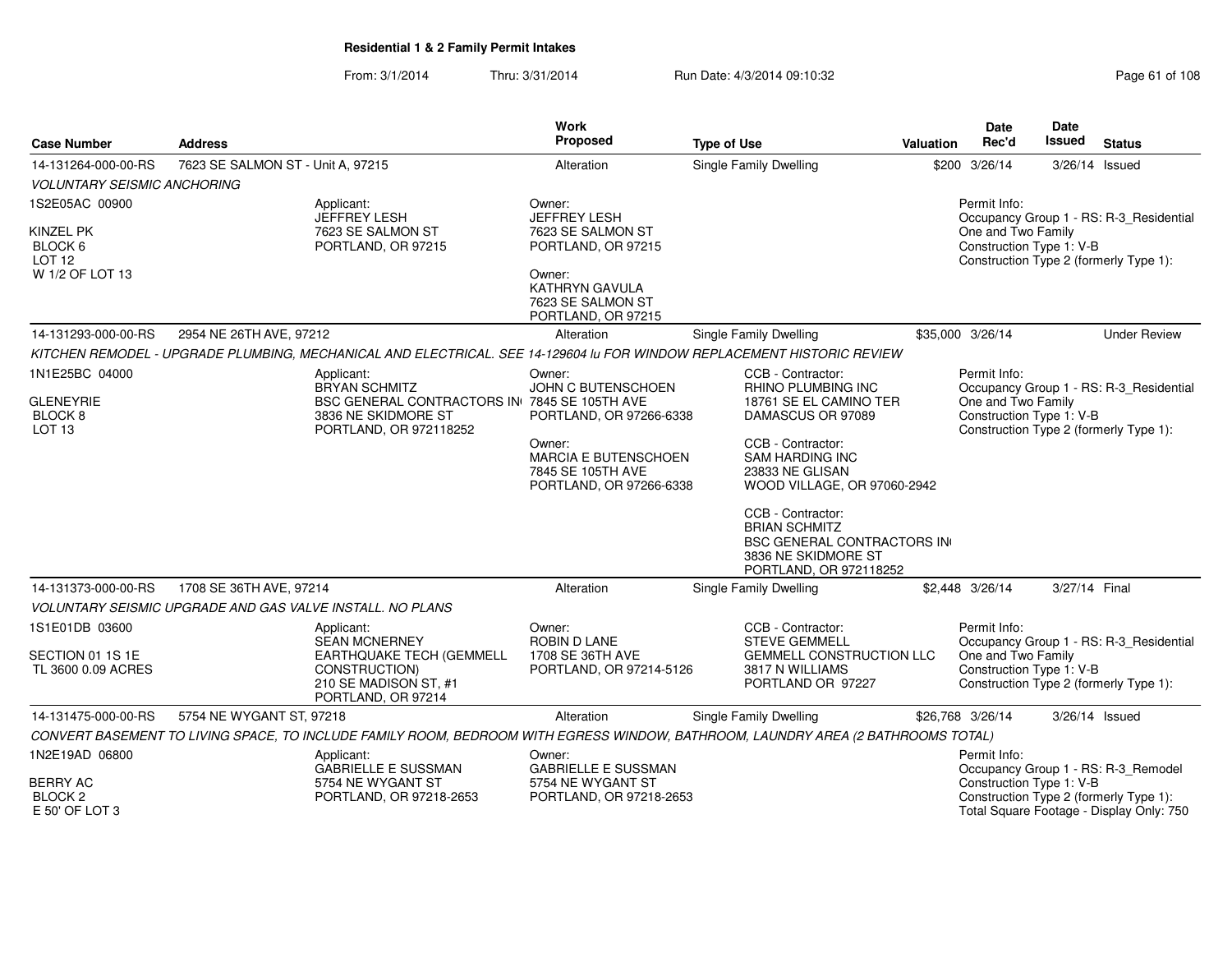From: 3/1/2014Thru: 3/31/2014 Run Date: 4/3/2014 09:10:32 Research 2010 Rage 62 of 108

| <b>Case Number</b>                                               | <b>Address</b>                                                                           | Work<br>Proposed                                                               | <b>Type of Use</b>                                                                    | Valuation | <b>Date</b><br>Rec'd                                           | <b>Date</b><br><b>Issued</b> | <b>Status</b>                                                                     |
|------------------------------------------------------------------|------------------------------------------------------------------------------------------|--------------------------------------------------------------------------------|---------------------------------------------------------------------------------------|-----------|----------------------------------------------------------------|------------------------------|-----------------------------------------------------------------------------------|
| 14-131968-000-00-RS                                              | 3656 SE CENTER ST, 97202                                                                 | Alteration                                                                     | <b>Single Family Dwelling</b>                                                         |           | \$50,000 3/27/14                                               | 3/27/14 Issued               |                                                                                   |
|                                                                  | REMODEL EXISTING BATHROOM AT REAR PORCH AREA, REFRAME REAR PORCH TO ELIMINATE FLAT ROOF  |                                                                                |                                                                                       |           |                                                                |                              |                                                                                   |
| 1S1E12DD 16800                                                   | Applicant:<br><b>JASON SIRI</b>                                                          | Owner:<br>PETRA CARUSO                                                         | CCB - Contractor:<br>SIRI CONSTRUCTION LLC                                            |           | Permit Info:                                                   |                              | Occupancy Group 1 - RS: R-3_Residential                                           |
| <b>WILLIAMS ADD</b><br><b>BLOCK1</b><br>LOT <sub>14</sub>        | SIRI CONSTRUCTION LLC<br>6816 SE BELMONT ST<br>PORTLAND OR 97215                         | 3656 SE CENTER ST<br>PORTLAND, OR 97202-3205                                   | 6816 SE BELMONT ST<br>PORTLAND, OR 97215                                              |           | One and Two Family<br>Construction Type 1: V-B                 |                              | Construction Type 2 (formerly Type 1):                                            |
|                                                                  |                                                                                          | Owner:<br><b>JOHN C CARUSO</b><br>3656 SE CENTER ST<br>PORTLAND, OR 97202-3205 |                                                                                       |           |                                                                |                              |                                                                                   |
| 14-131987-000-00-RS                                              | 6901 SE OAKS PARK WAY - Unit 18                                                          | Alteration                                                                     | Single Family Dwelling                                                                |           | \$6,750 3/27/14                                                | 3/27/14 Issued               |                                                                                   |
|                                                                  | SOLAR PANEL INSTALLATION OF 10.000 KW SYSTEM ON ROOFTOP                                  |                                                                                |                                                                                       |           |                                                                |                              |                                                                                   |
| 1S1E23 00200                                                     | Applicant:<br>ROSE WOOFENDEN<br><b>NEIL KELLY</b><br>804 N ALBERTA<br>PORTLAND, OR 97217 | Owner:<br><b>ANDREW HOLTZ</b><br>4723 SW HUMPHREY CT<br>PORTLAND, OR 97221     | CCB - Contractor:<br>NEIL KELLY CO INC<br>804 N ALBERTA ST<br>PORTLAND, OR 97217-2693 |           | Permit Info:<br>One and Two Family<br>Construction Type 1: V-B |                              | Occupancy Group 1 - RS: R-3_Residential<br>Construction Type 2 (formerly Type 1): |
|                                                                  |                                                                                          | Owner:<br><b>KELLY HOLTZ</b><br>4723 SW HUMPHREY CT<br>PORTLAND, OR 97221      |                                                                                       |           |                                                                |                              |                                                                                   |
| 14-132062-000-00-RS                                              | 2624 NE WASCO ST, 97232                                                                  | Alteration                                                                     | Single Family Dwelling                                                                |           | \$5,000 3/27/14                                                |                              | 3/27/14 Under Inspection                                                          |
|                                                                  | CONVERT BASEMENT TO LIVING SPACE: FURR OUT WALLS TO CREATE PLAY ROOM AND FAMILY ROOM     |                                                                                |                                                                                       |           |                                                                |                              |                                                                                   |
| 1N1E36BB 09500                                                   | Applicant:<br>DONALD W CUNNINGHAM                                                        | Owner:<br>EDGARDO C JR BASACA                                                  | CCB - Contractor:<br>DONALD W CUNNINGHAM                                              |           | Permit Info:                                                   |                              | Occupancy Group 1 - RS: R-3_Residential                                           |
| <b>HOLLADAY PK &amp; 1ST ADD</b><br>BLOCK 18<br>LOT <sub>7</sub> | 3626 MADISON ST SE<br>ALBANY, OR 97322                                                   | 2624 NE WASCO ST<br>PORTLAND, OR 97232                                         | 3626 MADISON ST SE<br>ALBANY, OR 97322                                                |           | One and Two Family<br>Construction Type 1: V-B                 |                              | Construction Type 2 (formerly Type 1):                                            |
|                                                                  |                                                                                          | Owner:<br>ELIZABETH P BASACA<br>2624 NE WASCO ST<br>PORTLAND, OR 97232         |                                                                                       |           |                                                                |                              | Total Square Footage - Display Only: 432                                          |
| 14-132736-000-00-RS                                              | 3040 SW 36TH AVE, 97221                                                                  | Alteration                                                                     | <b>Single Family Dwelling</b>                                                         |           | \$3,605 3/29/14                                                | 3/29/14 Final                |                                                                                   |
|                                                                  | VOLUNTARY SEISMIC UPGRADE. 2 TOILETS TOTAL.                                              |                                                                                |                                                                                       |           |                                                                |                              |                                                                                   |
| 1S1E08BD 06100                                                   | Applicant:<br><b>STEVE GEMMELL</b>                                                       | Owner:<br><b>ALEXANDER LACEY</b>                                               | CCB - Contractor:<br><b>STEVE GEMMELL</b>                                             |           | Permit Info:                                                   |                              | Occupancy Group 1 - RS: R-3_Residential                                           |
| TUALATIN VIEW PK<br>BLOCK 1<br>LOT <sub>4</sub>                  | <b>GEMMELL CONSTRUCTION LLC</b><br>3817 N WILLIAMS<br>PORTLAND OR 97227                  | 3040 SW 36TH AVE<br>PORTLAND, OR 97221                                         | GEMMELL CONSTRUCTION LLC<br>3817 N WILLIAMS<br>PORTLAND OR 97227                      |           | One and Two Family<br>Construction Type 1: V-B                 |                              | Construction Type 2 (formerly Type 1):                                            |
|                                                                  |                                                                                          | Owner:<br><b>LAURA W LACEY</b><br>3040 SW 36TH AVE<br>PORTLAND, OR 97221       |                                                                                       |           |                                                                |                              |                                                                                   |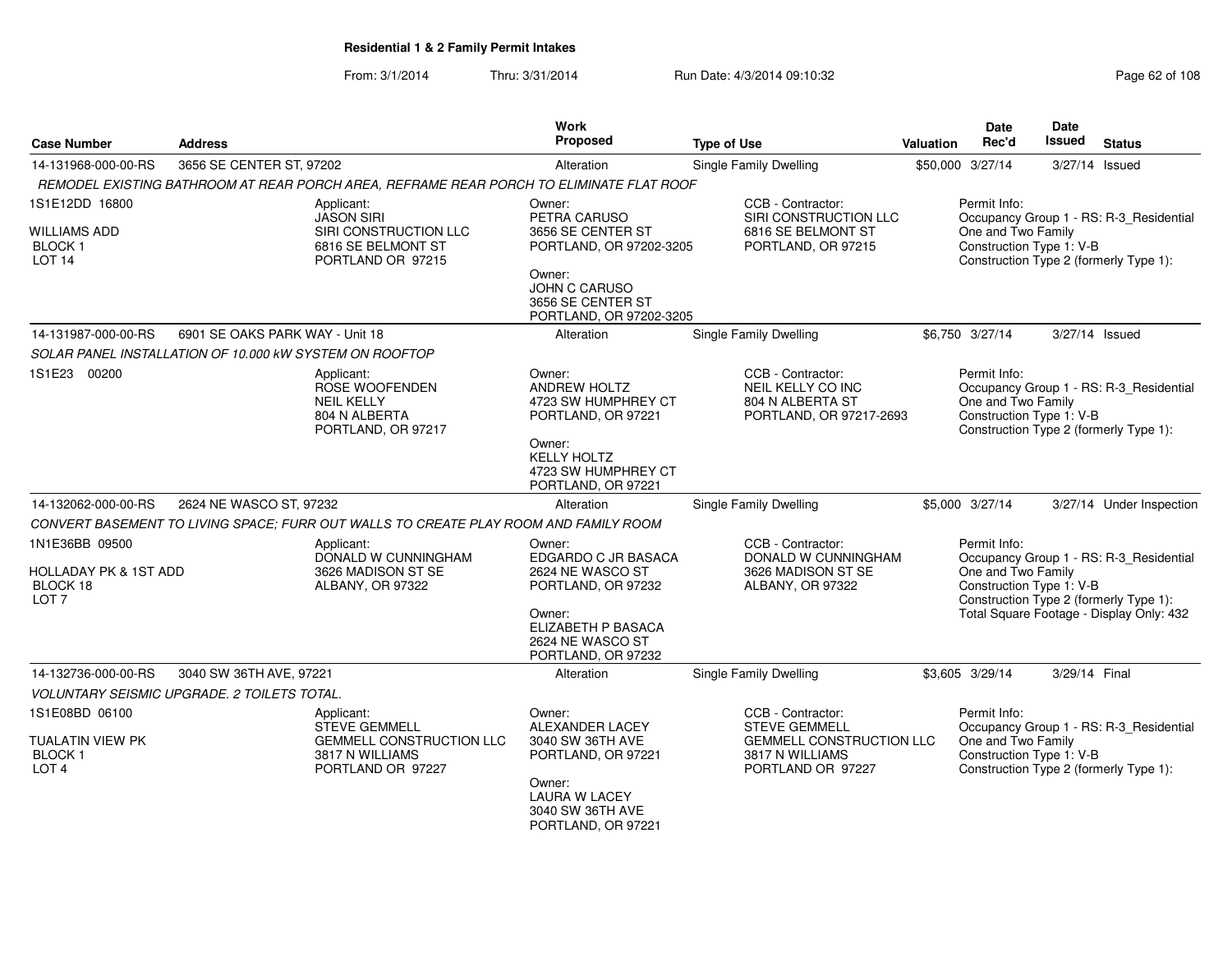From: 3/1/2014Thru: 3/31/2014 Run Date: 4/3/2014 09:10:32 Research 2010 Rage 63 of 108

| <b>Case Number</b>                                                   | <b>Address</b>                                                                                                                                             | Work<br>Proposed                                                                   | <b>Type of Use</b>                                                                                                   | <b>Valuation</b> | <b>Date</b><br>Rec'd               | <b>Date</b><br><b>Issued</b> | <b>Status</b>                                                                     |
|----------------------------------------------------------------------|------------------------------------------------------------------------------------------------------------------------------------------------------------|------------------------------------------------------------------------------------|----------------------------------------------------------------------------------------------------------------------|------------------|------------------------------------|------------------------------|-----------------------------------------------------------------------------------|
| 14-132742-000-00-RS                                                  | 1034 SE MILLER ST, 97202                                                                                                                                   | Alteration                                                                         | Single Family Dwelling                                                                                               | \$40,000 3/29/14 |                                    |                              | 3/31/14 Issued                                                                    |
|                                                                      | REMOVE NON BEARING WALL INSIDE. CREATE NEW BATHROOM, NEW BEDROOM AND CLOSET. NO EXTERIOR CHANGES.                                                          |                                                                                    |                                                                                                                      |                  |                                    |                              |                                                                                   |
| 1S1E23CA 21700<br><b>CITY VIEW PK</b>                                | Applicant:<br>R S WALLACE CONSTRUCTION<br>CO/DBA SELLWOOD PLUMBING                                                                                         | Owner:<br><b>ERWIN B TEUBER</b><br>1034 SE MILLER ST                               | CCB - Contractor:<br><b>R S WALLACE CONSTRUCTION</b><br>CO/DBA SELLWOOD PLUMBING                                     |                  | Permit Info:<br>One and Two Family |                              | Occupancy Group 1 - RS: R-3_Residential                                           |
| BLOCK 16<br>LOT <sub>1</sub>                                         | 1015 MILLER ST SE<br>PORTLAND OR 972026345                                                                                                                 | PORTLAND, OR 97202                                                                 | 1015 MILLER ST SE<br>PORTLAND OR 972026345                                                                           |                  |                                    | Construction Type 1: V-B     | Construction Type 2 (formerly Type 1):                                            |
|                                                                      |                                                                                                                                                            | Owner:<br><b>KATE HOHENBRINK</b><br>1034 SE MILLER ST<br>PORTLAND, OR 97202        |                                                                                                                      |                  |                                    |                              |                                                                                   |
| 14-132825-000-00-RS                                                  | 2720 NW CALUMET TER, 97210                                                                                                                                 | Alteration                                                                         | <b>Single Family Dwelling</b>                                                                                        | \$45,000 3/31/14 |                                    |                              | <b>Under Review</b>                                                               |
|                                                                      | REMOVE AND REPLACE TWO COLUMNS, FOOTINGS AND BEAM AT REAR TERRACE. REMOVE LANDING AND REPLACE. CONSTRUCT RETAINING WALL TO SUPPORT LANDING/ STAIR. GEOTECH |                                                                                    |                                                                                                                      |                  |                                    |                              |                                                                                   |
| 1N1E32DA 07000<br>KINGS HTS & RPLT<br>BLOCK 13                       | Applicant:<br>LES COX<br><b>GREEN HAMMER</b><br>1323 SE 6TH AVE                                                                                            | Owner:<br><b>BONNIE MOISAN</b><br>2720 NW CALUMET TER<br>PORTLAND, OR 97210-3308   | CCB - Contractor:<br><b>STEPHEN S AIGUIER</b><br><b>GREEN HAMMER INC</b><br>1323 SE 6TH AVE                          |                  | Permit Info:<br>One and Two Family | Construction Type 1: V-B     | Occupancy Group 1 - RS: R-3_Residential                                           |
| LOT 9&10 TL 7000                                                     | PORTLAND, OR 97214                                                                                                                                         | Owner:<br><b>STUART E MOISAN</b><br>2720 NW CALUMET TER<br>PORTLAND, OR 97210-3308 | PORTLAND OR 97214                                                                                                    |                  |                                    |                              | Construction Type 2 (formerly Type 1):                                            |
| 14-133108-000-00-RS                                                  | 2218 NE GILE TER, 97212                                                                                                                                    | Alteration                                                                         | Single Family Dwelling                                                                                               | \$5,548 3/31/14  |                                    |                              | <b>Under Review</b>                                                               |
|                                                                      | VOLUNTARY SEISMIC UPGRADE/ CONNECTION TO FOUNDATION AS PER ENGINEERING. INSTALL SEISMICALLY ACTIVATED GAS VALVE                                            |                                                                                    |                                                                                                                      |                  |                                    |                              |                                                                                   |
| 1N1E23DD 01800<br><b>ALAMEDA PARK</b><br>BLOCK 65<br>LOT 5&6 TL 1800 | Applicant:<br><b>STEVE GEMMELL</b><br><b>GEMMELL CONSTRUCTION LLC</b><br>3817 N WILLIAMS<br>PORTLAND OR 97227                                              | Owner:<br><b>MARIAN FISH</b><br>2218 NE GILE TER<br>PORTLAND, OR 97212-1527        | CCB - Contractor:<br><b>STEVE GEMMELL</b><br><b>GEMMELL CONSTRUCTION LLC</b><br>3817 N WILLIAMS<br>PORTLAND OR 97227 |                  | Permit Info:<br>One and Two Family | Construction Type 1: V-B     | Occupancy Group 1 - RS: R-3 Residential<br>Construction Type 2 (formerly Type 1): |
|                                                                      |                                                                                                                                                            | Owner:<br><b>RICHARD RAPPAPORT</b><br>2218 NE GILE TER<br>PORTLAND, OR 97212-1527  |                                                                                                                      |                  |                                    |                              |                                                                                   |
| 14-133186-000-00-RS                                                  | 535 NE 109TH CT, 97220                                                                                                                                     | Alteration                                                                         | <b>Single Family Dwelling</b>                                                                                        | \$3,500 3/31/14  |                                    |                              | 3/31/14 Issued                                                                    |
|                                                                      | UPGRADE THE SEISMIC STABILITY OF RESIDENCE. TWO TOILETS.                                                                                                   |                                                                                    |                                                                                                                      |                  |                                    |                              |                                                                                   |
| 1N2E34BD 10800                                                       | Applicant:<br><b>STEVE GEMMELL</b>                                                                                                                         | Owner:<br><b>RICHARD E CARTER</b>                                                  | CCB - Contractor:<br><b>STEVE GEMMELL</b>                                                                            |                  | Permit Info:                       |                              | Occupancy Group 1 - RS: R-3_Residential                                           |
| SWAGGART ADD<br>BLOCK <sub>3</sub><br>LOT <sub>6</sub>               | GEMMELL CONSTRUCTION LLC<br>3817 N WILLIAMS<br>PORTLAND OR 97227                                                                                           | 535 NE 109TH CT<br>PORTLAND, OR 97220-3120                                         | GEMMELL CONSTRUCTION LLC<br>3817 N WILLIAMS<br>PORTLAND OR 97227                                                     |                  | One and Two Family                 | Construction Type 1: V-B     | Construction Type 2 (formerly Type 1):                                            |
|                                                                      |                                                                                                                                                            | Owner:<br><b>MARIE CARTER</b><br>535 NE 109TH CT<br>PORTLAND, OR 97220-3120        |                                                                                                                      |                  |                                    |                              |                                                                                   |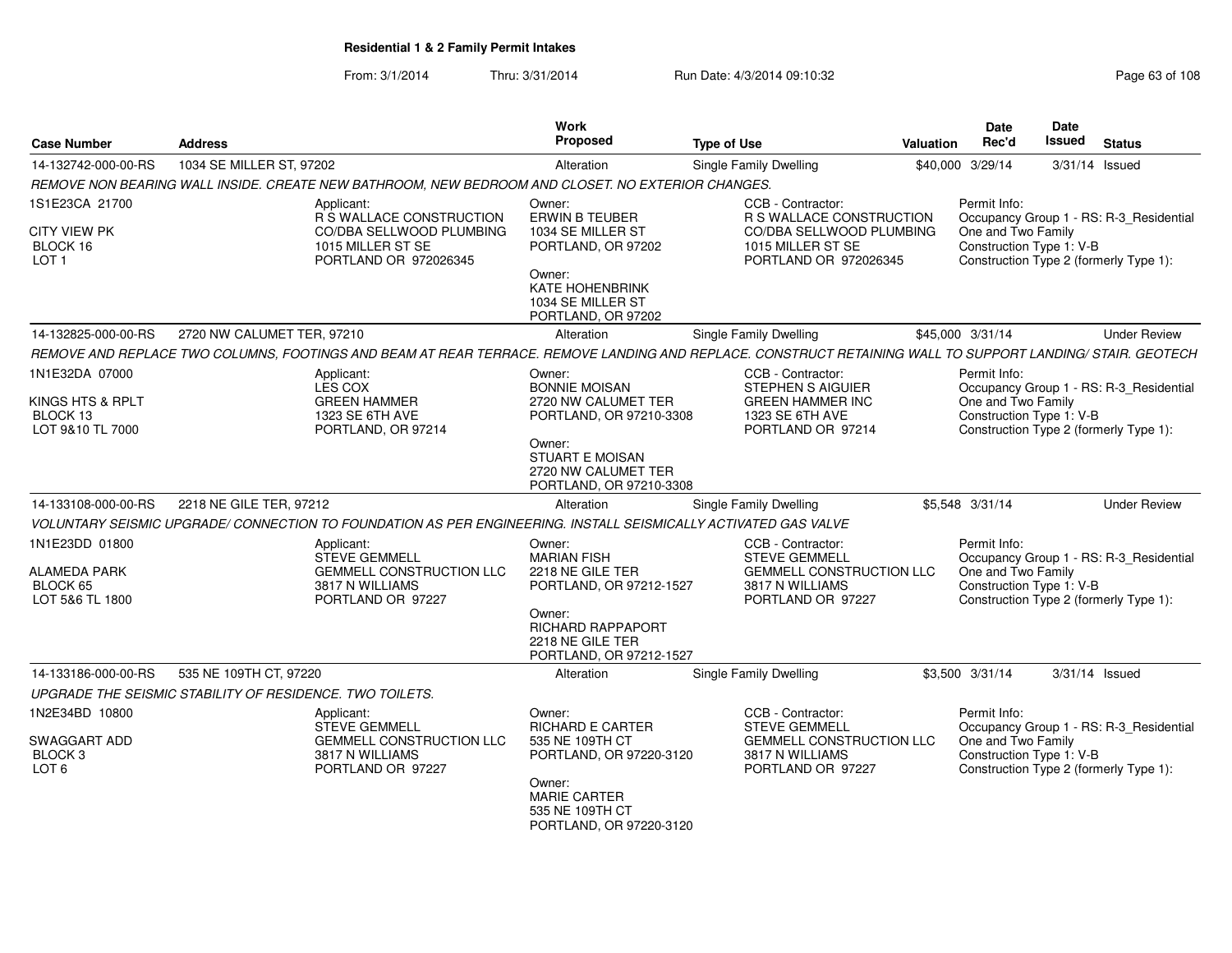From: 3/1/2014Thru: 3/31/2014 Run Date: 4/3/2014 09:10:32 Run Date: 4/3/2014 09:10:32

| <b>Case Number</b>                                                                       | <b>Address</b>                           |                                                                                                                                  | Work<br><b>Proposed</b>                                                                                                                | <b>Type of Use</b> |                                                                                                                            | Valuation | <b>Date</b><br>Rec'd                                                                                      | Date<br>Issued | <b>Status</b>                                                                                                             |
|------------------------------------------------------------------------------------------|------------------------------------------|----------------------------------------------------------------------------------------------------------------------------------|----------------------------------------------------------------------------------------------------------------------------------------|--------------------|----------------------------------------------------------------------------------------------------------------------------|-----------|-----------------------------------------------------------------------------------------------------------|----------------|---------------------------------------------------------------------------------------------------------------------------|
| 14-127973-000-00-RS                                                                      | 4824 SW VIEW POINT TER, 97201            |                                                                                                                                  | Alteration                                                                                                                             |                    | Townhouse (3 or more units)                                                                                                |           | \$8,000 3/18/14                                                                                           | 3/18/14        | Under Inspection                                                                                                          |
|                                                                                          |                                          | ADDING WALLS TO CONVERT PORTION OF ATTACHED GARAGE INTO OFFICE: NEW CLOSET AND UTILITY ROOM                                      |                                                                                                                                        |                    |                                                                                                                            |           |                                                                                                           |                |                                                                                                                           |
| 1S1E15BB 06820<br><b>TERWILLIGER EAST</b><br>LOT <sub>13</sub><br>INC UND INT TRACTS A&B |                                          | Applicant:<br>TRICKS OF THE TRADE<br>4147 SE 64TH<br>PORTLAND OR 97206                                                           | Owner:<br><b>SHAHAB HOSSAINI</b><br>1944 NW CEDAR RIDGE DR<br>PORTLAND, OR 97229                                                       |                    | CCB - Contractor:<br>TRICKS OF THE TRADE<br>4147 SE 64TH<br>PORTLAND OR 97206                                              |           | Permit Info:<br>Construction Type 1: V-B                                                                  |                | Occupancy Group 1 - RS: R-3_Remodel<br>Construction Type 2 (formerly Type 1):<br>Total Square Footage - Display Only: 195 |
|                                                                                          |                                          |                                                                                                                                  | Owner:<br><b>KELLY S HOSSAINI</b><br>1944 NW CEDAR RIDGE DR<br>PORTLAND, OR 97229                                                      |                    | CCB - Contractor:<br>SERVICE FIRST ! PROPERTY<br>MAINTENANCE AND REPAIR<br>17413 WAKE ROBIN CIRCLE<br>OREGON CITY OR 97045 |           |                                                                                                           |                |                                                                                                                           |
| Total # of RS Alteration permit intakes: 173                                             |                                          |                                                                                                                                  |                                                                                                                                        |                    |                                                                                                                            |           |                                                                                                           |                | Total valuation of RS Alteration permit intakes: \$3,880,479                                                              |
| 14-127110-000-00-RS                                                                      | 15735 NE FARGO CT, 97230                 |                                                                                                                                  | Demolition                                                                                                                             |                    | <b>Accessory Structure</b>                                                                                                 |           | \$2,200 3/18/14                                                                                           |                | $3/18/14$ Issued                                                                                                          |
|                                                                                          |                                          | DEMO POOL / REMOVE ALL DEBRIS / CAP UTILITIES / TREE REMOVAL NOT INCLUDED                                                        |                                                                                                                                        |                    |                                                                                                                            |           |                                                                                                           |                |                                                                                                                           |
| 1N2E25AA 08700<br><b>HOLCOMB HEIGHTS</b><br><b>BLOCK7</b><br>LOT <sub>7</sub>            |                                          | Applicant:<br>LIBBY J NESTLER<br>15735 NE FARGO CT<br>PORTLAND, OR 97230                                                         | Owner:<br><b>LIBBY J NESTLER</b><br>15735 NE FARGO CT<br>PORTLAND, OR 97230                                                            |                    |                                                                                                                            |           | Permit Info:<br>Occupancy Group 1 - RS: U_Decks,<br>Patios, Porches, Carports<br>Construction Type 1: V-B |                | Construction Type 2 (formerly Type 1):                                                                                    |
| 13-221057-000-00-RS                                                                      | 5625 N DEPAUW ST, 97203                  |                                                                                                                                  | Demolition                                                                                                                             |                    | Garage/Carport                                                                                                             |           | \$2,500 3/13/14                                                                                           | 3/13/14 Issued |                                                                                                                           |
|                                                                                          | DEMOLITION OF 550SF DETACHED GARAGE/SHOP |                                                                                                                                  |                                                                                                                                        |                    |                                                                                                                            |           |                                                                                                           |                |                                                                                                                           |
| 1N1E07DA 15900<br>PORTSMOUTH<br>BLOCK 8<br>LOT 19&20                                     |                                          | Applicant:<br><b>COREY LARNER</b><br><b>CG LARNER GENERAL</b><br><b>CONTRACTING INC</b><br>1527 SW 57TH AVE<br>PORTLAND OR 97221 | Owner:<br><b>WALLACE EMBURY</b><br>12303 HARBOUR POINT BLV N202 CONTRACTING INC<br>MUKILTEO, WA 98275-5235                             |                    | CCB - Contractor:<br>C G LARNER GENERAL<br>1527 SW 57TH AVE<br>PORTLAND, OR 97221                                          |           | Permit Info:<br>Occupancy Group 1 - RS: U_Private<br>Garage\Utility Misc.<br>Construction Type 1: V-B     |                | Construction Type 2 (formerly Type 1):                                                                                    |
| 13-241273-000-00-RS                                                                      | 10018 SE YUKON ST, 97266                 |                                                                                                                                  | Demolition                                                                                                                             |                    | Garage/Carport                                                                                                             |           | \$1,000 3/27/14                                                                                           | 3/27/14 Issued |                                                                                                                           |
|                                                                                          |                                          | DEMOLISH DETACHED GARAGE, TREE REMOVAL, REMOVE ALL DEBRIS                                                                        |                                                                                                                                        |                    |                                                                                                                            |           |                                                                                                           |                |                                                                                                                           |
| 1S2E16DD 02400                                                                           |                                          | Applicant:<br><b>KEVIN PARTAIN</b><br><b>URBAN VISIONS</b><br>223 NE 56TH AVE<br>PORTLAND, OR 97213                              | Owner:<br><b>KYM NGUYEN</b><br>PO BOX 8464<br>PORTLAND, OR 97207<br>Owner:<br><b>KAYLA TRUONG</b><br>PO BOX 8464<br>PORTLAND, OR 97207 |                    | CCB - Contractor:<br>SCHUMACHER CUSTOM HOMES<br><b>INC</b><br>PO BOX 66207<br>PORTLAND, OR 97290                           |           | Permit Info:<br>Construction Type 1: V-B                                                                  |                | Construction Type 2 (formerly Type 1):                                                                                    |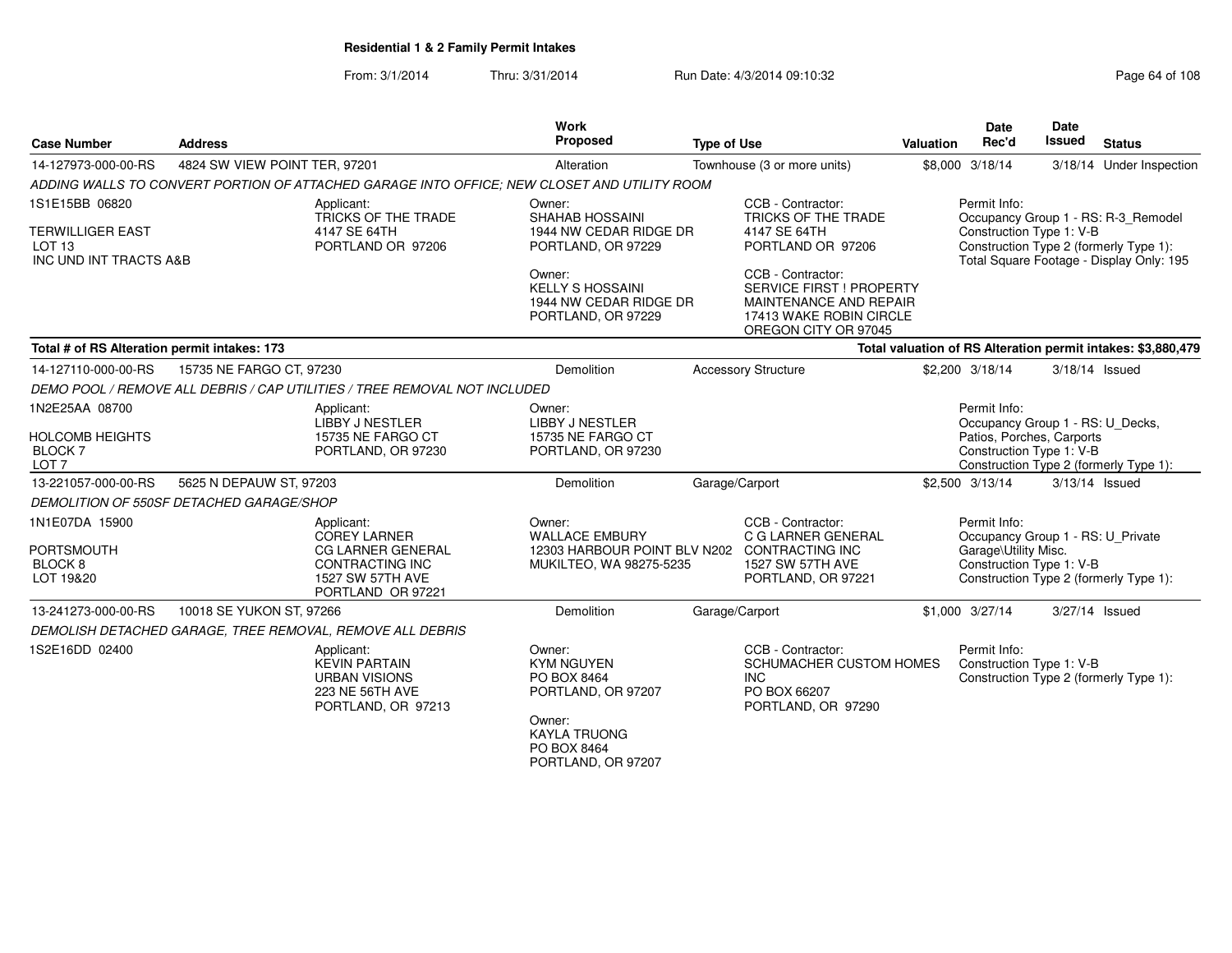### From: 3/1/2014Thru: 3/31/2014 Run Date: 4/3/2014 09:10:32 Research 2010 Rage 65 of 108

| <b>Case Number</b>                                                              | <b>Address</b>                     |                                                                                                              | Work<br>Proposed                                                                                                                                               | <b>Type of Use</b>                                                                                                                                                               | Valuation | <b>Date</b><br>Rec'd                                 | <b>Date</b><br><b>Issued</b><br><b>Status</b>                                                                                                                |
|---------------------------------------------------------------------------------|------------------------------------|--------------------------------------------------------------------------------------------------------------|----------------------------------------------------------------------------------------------------------------------------------------------------------------|----------------------------------------------------------------------------------------------------------------------------------------------------------------------------------|-----------|------------------------------------------------------|--------------------------------------------------------------------------------------------------------------------------------------------------------------|
| 14-116285-000-00-RS                                                             | 7036 SE 19TH AVE, 97202            |                                                                                                              | Demolition                                                                                                                                                     | Garage/Carport                                                                                                                                                                   |           | \$800 3/5/14                                         | $3/5/14$ Issued                                                                                                                                              |
| DEMOLISH GARAGE, REMOVE ALL DEBRIS                                              |                                    |                                                                                                              |                                                                                                                                                                |                                                                                                                                                                                  |           |                                                      |                                                                                                                                                              |
| 1S1E23AA 14700<br><b>WESTMORELAND</b><br>BLOCK 21<br>LOT <sub>4</sub>           |                                    | Applicant:<br>WILLIAM VAN OOSTRUM<br>7036 SE 19TH AVE<br>PORTLAND, OR 97202                                  | Owner:<br>WILLIAM VAN OOSTRUM<br>7036 SE 19TH AVE<br>PORTLAND, OR 97202<br>Owner:<br>MOLLY VAN OOSTRUM<br>7036 SE 19TH AVE<br>PORTLAND, OR 97202               |                                                                                                                                                                                  |           | Permit Info:<br>Garage\Utility Misc.                 | Occupancy Group 1 - RS: U_Private<br>Construction Type 1: V-B<br>Construction Type 2 (formerly Type 1):                                                      |
| 14-122972-000-00-RS                                                             | 1657 SE TACOMA ST, 97202           |                                                                                                              | <b>Demolition</b>                                                                                                                                              | Garage/Carport                                                                                                                                                                   |           | \$500 3/4/14                                         | $3/4/14$ Issued                                                                                                                                              |
|                                                                                 |                                    | DEMOLITION OF GARAGE-USED AS A GARAGE FOR HOUSE AT 1639 SE TACOMA                                            |                                                                                                                                                                |                                                                                                                                                                                  |           |                                                      |                                                                                                                                                              |
| 1S1E23DC 10400<br><b>SELLWOOD</b><br>BLOCK 75<br>LOT 5-7<br>14-123232-000-00-RS | 6303 SE CLINTON ST - Unit A, 97206 | Applicant:<br><b>SCOTT ECKELMAN</b><br><b>ECKELMAN ENT LP</b><br>710 NE 21ST AVE<br>PORTLAND, OR 97232       | Demolition                                                                                                                                                     | Garage/Carport<br>DEMOLISH EXISTING DETACHED GARAGE.No fill greater than 24". Remove all foundations and debris. Cap utilities. Scope of work does not include removal of trees. |           | Permit Info:<br>Garage\Utility Misc.<br>\$200 3/4/14 | Occupancy Group 1 - RS: U Private<br>Construction Type 1: V-B<br>Construction Type 2 (formerly Type 1):<br>$3/4/14$ Issued<br>*** DECOMMISSIONING REQUIRED** |
| 1S2E08BB 07500<br>WITTEN<br>BLOCK 4<br>LOT <sub>1</sub>                         |                                    | Applicant:<br>MATTHEW T SEARS<br>6303 SE CLINTON ST<br>PORTLAND, OR 97206                                    | Owner:<br><b>MATTHEW T SEARS</b><br>6303 SE CLINTON ST<br>PORTLAND, OR 97206<br>Owner:<br><b>JODY L KATOPOTHIS</b><br>6303 SE CLINTON ST<br>PORTLAND, OR 97206 | CCB - Contractor:<br><b>MATTHEW SEARS</b><br>6303 SE CLINTON<br>PORTLAND, OR 97206                                                                                               |           | Permit Info:<br>Garage\Utility Misc.                 | Occupancy Group 1 - RS: U_Private<br>Construction Type 1: V-B<br>Construction Type 2 (formerly Type 1):                                                      |
| 14-124480-000-00-RS                                                             | 3611 SE HAIG ST, 97202             |                                                                                                              | <b>Demolition</b>                                                                                                                                              | Garage/Carport                                                                                                                                                                   |           | \$1,000 3/7/14                                       | $3/7/14$ Issued                                                                                                                                              |
|                                                                                 |                                    | DEMO DETACHED GARAGE, No fill greater than 24", Remove all foundations and debris                            |                                                                                                                                                                |                                                                                                                                                                                  |           |                                                      |                                                                                                                                                              |
| 1S1E12AC 02600<br><b>WAVERLEIGH HTS</b><br>BLOCK 43<br>LOT 1&2                  |                                    | Applicant:<br><b>DAN WILLIAMS</b><br><b>FASTER PERMITS</b><br>14334 NW EAGLERIDGE LANE<br>PORTLAND, OR 97229 | Owner:<br><b>GAIL E KALLOCH</b><br>3611 SE HAIG ST<br>PORTLAND, OR 97202<br>Owner:<br>DIANA L M DEAN<br>3611 SE HAIG ST<br>PORTLAND, OR 97202                  | CCB - Contractor:<br><b>MIKE STOUDER</b><br>ZIA CONSTRUCTION INC<br>10117 SE SUNNYSIDE RD F # 729<br>CLACKAMAS, OR 97015                                                         |           | Permit Info:<br>Garage\Utility Misc.                 | Occupancy Group 1 - RS: U Private<br>Construction Type 1: V-B<br>Construction Type 2 (formerly Type 1):                                                      |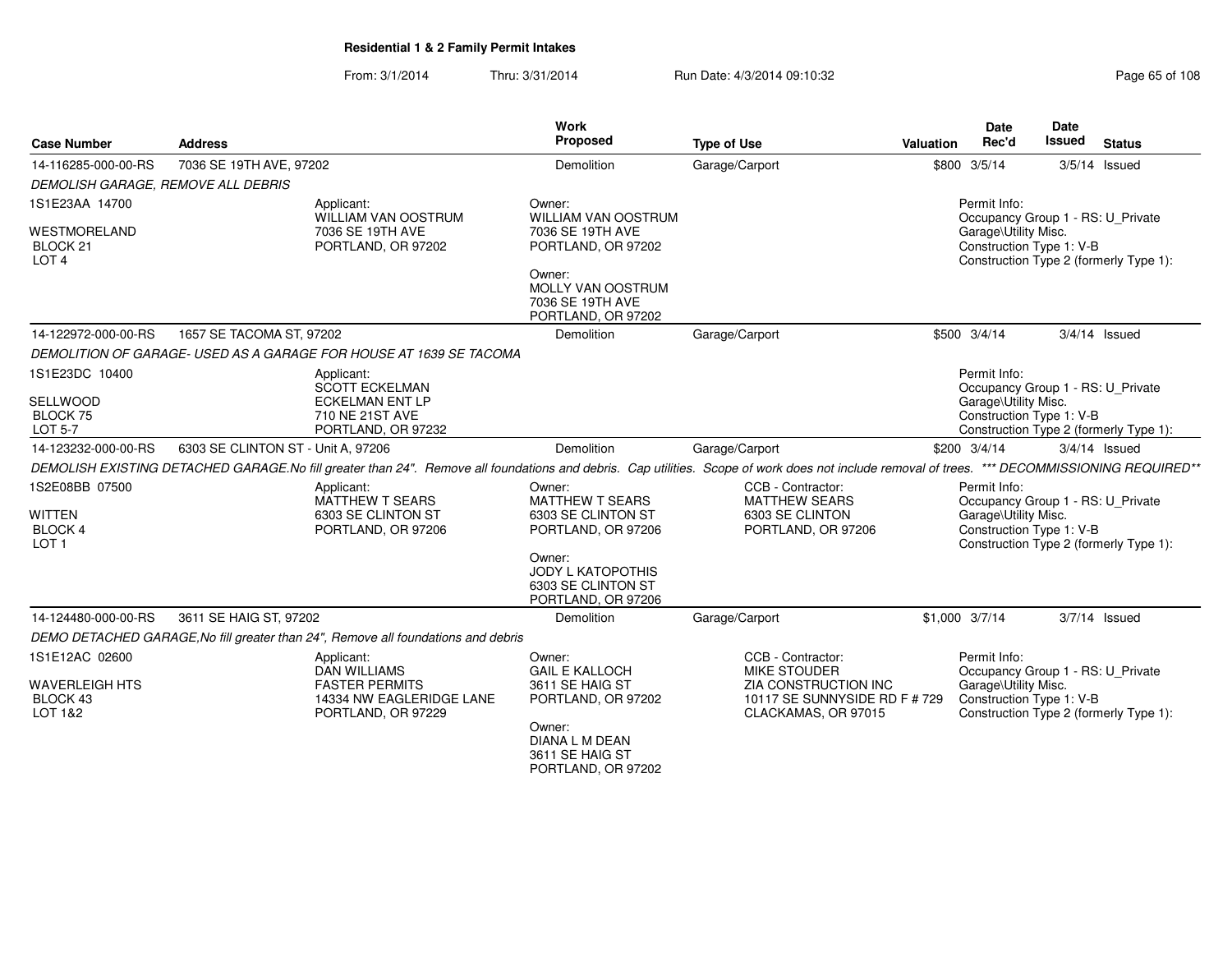From: 3/1/2014Thru: 3/31/2014 Run Date: 4/3/2014 09:10:32 Research 2010 Rage 66 of 108

|                                                                                                                    |                                             |                                                                                                     | Work                                                                                                                                                                 |                                                                                                                                                                                       |           | <b>Date</b>                          | Date                                                          |                                        |
|--------------------------------------------------------------------------------------------------------------------|---------------------------------------------|-----------------------------------------------------------------------------------------------------|----------------------------------------------------------------------------------------------------------------------------------------------------------------------|---------------------------------------------------------------------------------------------------------------------------------------------------------------------------------------|-----------|--------------------------------------|---------------------------------------------------------------|----------------------------------------|
| <b>Case Number</b>                                                                                                 | <b>Address</b>                              |                                                                                                     | <b>Proposed</b>                                                                                                                                                      | <b>Type of Use</b>                                                                                                                                                                    | Valuation | Rec'd                                | Issued                                                        | <b>Status</b>                          |
| 14-125410-000-00-RS                                                                                                | 13611 NW ROCK CREEK RD                      |                                                                                                     | Demolition                                                                                                                                                           | Garage/Carport                                                                                                                                                                        |           | \$400 3/11/14                        | 3/11/14 Issued                                                |                                        |
| <b>DEMO 370 SQ CARPORT</b>                                                                                         |                                             |                                                                                                     |                                                                                                                                                                      |                                                                                                                                                                                       |           |                                      |                                                               |                                        |
| 2N2W26D 00400                                                                                                      |                                             | Applicant:                                                                                          | Owner:                                                                                                                                                               |                                                                                                                                                                                       |           | Permit Info:                         |                                                               |                                        |
| SECTION 26 2N 2W<br>TL 400 14.34 ACRES SEE R645577<br>(R972260311) FOR BALANCE OF VALUE &<br>FIRE PATROL ASSESSMNT |                                             | KARA M LAETSCH<br>13611 NW ROCK CREEK RD<br>PORTLAND, OR 97231-3002                                 | MARTIN E LAETSCH<br>13611 NW ROCK CREEK RD<br>PORTLAND, OR 97231-3002<br>Owner:<br><b>KARA M LAETSCH</b><br>13611 NW ROCK CREEK RD<br>PORTLAND, OR 97231-3002        |                                                                                                                                                                                       |           | Garage\Utility Misc.                 | Occupancy Group 1 - RS: U Private<br>Construction Type 1: V-B | Construction Type 2 (formerly Type 1): |
| 14-125724-000-00-RS                                                                                                | 2954 NE 35TH AVE, 97212                     |                                                                                                     | <b>Demolition</b>                                                                                                                                                    | Garage/Carport                                                                                                                                                                        |           | \$500 3/13/14                        | 3/13/14 Issued                                                |                                        |
|                                                                                                                    |                                             |                                                                                                     |                                                                                                                                                                      | DEMO NORTH HALF OF SHARED/DETACHED GARAGE ***REINFORCING OF NEIGHBORS GARAGE UNDER SEPARATE PERMIT 14-125734-RS***No fill greater than 24". Remove all foundations and debi           |           |                                      |                                                               |                                        |
| 1N1E25AC 04400<br><b>HOLLYROOD</b><br>BLOCK 3<br>LOT 12 EXC S 15'                                                  |                                             | Applicant:<br>MIKE COYLE<br><b>FASTER PERMITS</b><br>14334 NW EAGLERIDGE LANE<br>PORTLAND, OR 97229 | Owner:<br><b>JOHN HERRERA</b><br>2954 NE 35TH AVE<br>PORTLAND, OR 97212<br>Owner:<br>MOLLY HERRERA<br>2954 NE 35TH AVE<br>PORTLAND, OR 97212                         | CCB - Contractor:<br>DILUSSO RENOVATIONS LLC<br>4415 NE SANDY BLVD #201<br>PORTLAND, OR 97213                                                                                         |           | Permit Info:<br>Garage\Utility Misc. | Occupancy Group 1 - RS: U_Private<br>Construction Type 1: V-B | Construction Type 2 (formerly Type 1): |
| 14-126273-000-00-RS                                                                                                | 8102 SE CARLTON ST, 97206                   |                                                                                                     | Demolition                                                                                                                                                           | Garage/Carport                                                                                                                                                                        |           | \$1,000 3/12/14                      | 3/12/14 Issued                                                |                                        |
|                                                                                                                    |                                             |                                                                                                     |                                                                                                                                                                      | DEMO DETACHED GARAGENo fill greater than 24". Remove all foundations and debris. Cap utilities. Decommissioning Inspection Required. Scope of work does not include removal of trees. |           |                                      |                                                               |                                        |
| 1S2E17DD 03800<br>WOODMERE PK<br>BLOCK <sub>2</sub><br>LOT 22&23                                                   |                                             | Applicant:<br>MICHAEL A SIMPSON<br>1410 NW KEARNEY ST #1016<br>PORTLAND, OR 97209                   | Owner:<br><b>ASHLEY R SIMPSON</b><br>1410 NW KEARNEY ST #1016<br>PORTLAND, OR 97209<br>Owner:<br>MICHAEL A SIMPSON<br>1410 NW KEARNEY ST #1016<br>PORTLAND, OR 97209 |                                                                                                                                                                                       |           | Permit Info:<br>Garage\Utility Misc. | Occupancy Group 1 - RS: U Private<br>Construction Type 1: V-B | Construction Type 2 (formerly Type 1): |
| 14-127025-000-00-RS                                                                                                | 7087 NE 8TH AVE, 97211                      |                                                                                                     | <b>Demolition</b>                                                                                                                                                    | Garage/Carport                                                                                                                                                                        |           | \$500 3/14/14                        | 3/14/14 Issued                                                |                                        |
|                                                                                                                    |                                             | DEMOLISH DETACHED GARAGE, REMOVE ALL DEBRIS and demo house under separate permit # 14-127022 RS     |                                                                                                                                                                      |                                                                                                                                                                                       |           |                                      |                                                               |                                        |
| 1N1E14BB 09900<br>SECTION 14 1N 1E<br>TL 9900 0.13 ACRES                                                           |                                             | Applicant:<br>MIKE COYLE<br><b>FASTER PERMITS</b><br>14334 NW EAGLERIDGE LANE<br>PORTLAND, OR 97229 | Owner:<br><b>EVERETT CUSTOM HOMES</b><br>735 SW 158TH AVE, STE 180<br>BEAVERTON, OR 97006                                                                            | CCB - Contractor:<br><b>VIC REMMERS</b><br><b>EVERETT CUSTOM HOMES INC</b><br>735 SW 158TH AVE STE 180<br>BEAVERTON OR 97008                                                          |           | Permit Info:<br>Garage\Utility Misc. | Occupancy Group 1 - RS: U_Private<br>Construction Type 1: V-B | Construction Type 2 (formerly Type 1): |
| 14-128517-000-00-RS                                                                                                | 1427 SW HUME CT, 97219                      |                                                                                                     | Demolition                                                                                                                                                           | Garage/Carport                                                                                                                                                                        |           | \$1,000 3/19/14                      |                                                               | <b>Under Review</b>                    |
|                                                                                                                    | DEMOLISH DETACHED GARAGE, REMOVE ALL DEBRIS |                                                                                                     |                                                                                                                                                                      |                                                                                                                                                                                       |           |                                      |                                                               |                                        |
| 1S1E21CD 00600<br><b>CAPITOL HILL</b>                                                                              |                                             | Applicant:<br><b>KEVIN PARTAIN</b><br><b>URBAN VISIONS</b>                                          | Owner:<br>YVONNE MAITLAND<br>5609 SW CALIFORNIA ST                                                                                                                   | CCB - Contractor:<br><b>ANDREY KOSHUBA</b><br><b>EXCEPTIONAL HOMES BY</b>                                                                                                             |           | Permit Info:<br>Garage\Utility Misc. | Occupancy Group 1 - RS: U Private                             |                                        |
| BLOCK 31<br>LOT 18<br>LOT 19 EXC E 20'                                                                             |                                             | 223 NE 56TH AVE<br>PORTLAND, OR 97213                                                               | PORTLAND, OR 97219                                                                                                                                                   | <b>ANDREY INC</b><br>14237 BRIDGE CT.<br>LAKE OSWEGO, OR 97034                                                                                                                        |           |                                      | Construction Type 1: V-B                                      | Construction Type 2 (formerly Type 1): |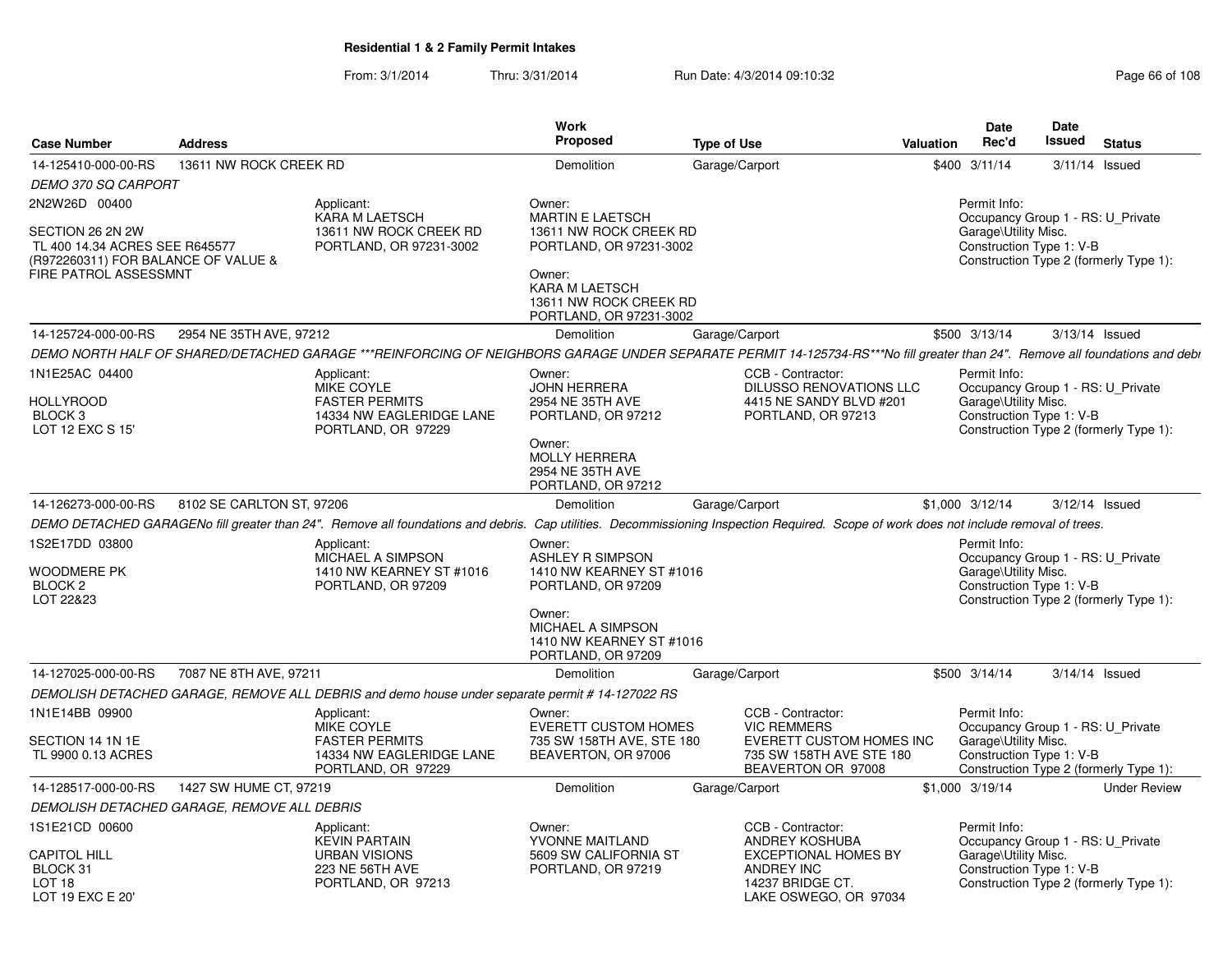From: 3/1/2014Thru: 3/31/2014 Run Date: 4/3/2014 09:10:32 Research 2010 Rage 67 of 108

| <b>Case Number</b>                                                          | <b>Address</b>                          |                                                                                                                                                                                       | <b>Work</b><br>Proposed                                                                             | <b>Type of Use</b>                                                               | Valuation                                                          | <b>Date</b><br>Rec'd                                                                                  | Date<br><b>Issued</b> | <b>Status</b>                           |
|-----------------------------------------------------------------------------|-----------------------------------------|---------------------------------------------------------------------------------------------------------------------------------------------------------------------------------------|-----------------------------------------------------------------------------------------------------|----------------------------------------------------------------------------------|--------------------------------------------------------------------|-------------------------------------------------------------------------------------------------------|-----------------------|-----------------------------------------|
| 14-129113-000-00-RS                                                         | 2503 NE KILLINGSWORTH ST, 97211         |                                                                                                                                                                                       | Demolition                                                                                          | Garage/Carport                                                                   |                                                                    | \$1,000 3/20/14                                                                                       | 3/20/14 Issued        |                                         |
|                                                                             | DEMO EXISTING GARAGE, REMOVE ALL DEBRIS |                                                                                                                                                                                       |                                                                                                     |                                                                                  |                                                                    |                                                                                                       |                       |                                         |
| 1N1E13CC 11500                                                              |                                         | Applicant:<br>DOZER CONSTRUCTION LLC                                                                                                                                                  | Owner:<br><b>GEZA DEVELOPMENT LLC</b>                                                               | CCB - Contractor:<br>DOZER CONSTRUCTION LLC                                      |                                                                    | Permit Info:<br>Occupancy Group 1 - RS: U_Private                                                     |                       |                                         |
| <b>IRVINGTON PK</b><br>BLOCK <sub>22</sub><br>W 50' OF LOT 39&41&43&45      |                                         | 5324 NE 28TH AVE<br>PORTLAND, OR 97211                                                                                                                                                | 5324 NE 28TH AVE<br>PORTLAND, OR 97211-6235                                                         | 5324 NE 28TH AVE<br>PORTLAND, OR 97211                                           |                                                                    | Garage\Utility Misc.<br>Construction Type 1: V-B                                                      |                       | Construction Type 2 (formerly Type 1):  |
| 14-131290-000-00-RS                                                         | 3034 NE 35TH PL, 97212                  |                                                                                                                                                                                       | <b>Demolition</b>                                                                                   | Garage/Carport                                                                   |                                                                    | \$250 3/26/14                                                                                         |                       | 3/26/14 Issued                          |
|                                                                             |                                         | DEMOLISH DETACHED GARAGE, No fill greater than 24", Remove all foundations and debris                                                                                                 |                                                                                                     |                                                                                  |                                                                    |                                                                                                       |                       |                                         |
| 1N1E25AB 15900<br><b>MARYLAND HTS</b>                                       |                                         | Applicant:<br>MICHAEL B LINQUIST<br>3034 NE 35TH PL                                                                                                                                   | Owner:<br>MICHAEL B LINQUIST<br>3034 NE 35TH PL                                                     |                                                                                  |                                                                    | Permit Info:<br>Occupancy Group 1 - RS: U_Private<br>Garage\Utility Misc.                             |                       |                                         |
| BLOCK <sub>8</sub><br>LOT <sub>5</sub>                                      |                                         | PORTLAND, OR 97212-2726                                                                                                                                                               | PORTLAND, OR 97212-2726<br>Owner:<br>ROBIN E LINQUIST<br>3034 NE 35TH PL<br>PORTLAND, OR 97212-2726 |                                                                                  |                                                                    | Construction Type 1: V-B                                                                              |                       | Construction Type 2 (formerly Type 1):  |
| 14-132055-000-00-RS                                                         | 611 NE 79TH AVE, 97213                  |                                                                                                                                                                                       | Demolition                                                                                          | Garage/Carport                                                                   |                                                                    | \$1,000 3/27/14                                                                                       | 3/27/14 Issued        |                                         |
| DEMO DETACHED GARAGE                                                        |                                         |                                                                                                                                                                                       |                                                                                                     |                                                                                  |                                                                    |                                                                                                       |                       |                                         |
| 1N2E32AD 13100<br>NORTH VILLA<br>BLOCK 4<br>LOT 8&9                         |                                         | Applicant:<br><b>JEFF OVINGTON</b><br>METRO HOMES NW, LLC<br>211 NE WEIDLER ST<br>PORTLAND, OR 97232                                                                                  | Owner:<br>ROBERT K CAHOON<br>PO BOX 33556<br>PORTLAND, OR 97292-3556                                | CCB - Contractor:<br>211 NE WEIDER<br>PORTLAND, OR 97232                         | AFFORDABLE NEW HOMES LLC                                           | Permit Info:<br>Occupancy Group 1 - RS: U_Private<br>Garage\Utility Misc.<br>Construction Type 1: V-B |                       | Construction Type 2 (formerly Type 1):  |
| 14-133197-000-00-RS                                                         | 2897 SE CARUTHERS ST, 97214             |                                                                                                                                                                                       | Demolition                                                                                          | Garage/Carport                                                                   |                                                                    | \$500 3/31/14                                                                                         |                       | <b>Under Review</b>                     |
|                                                                             |                                         | DEMOLISH DETACHED GARAGE. (SEE 14-133195RS for New Detached Replacement Garage)                                                                                                       |                                                                                                     |                                                                                  |                                                                    |                                                                                                       |                       |                                         |
| 1S1E01CD 09000<br><b>LINNWOOD</b><br>BLOCK <sub>2</sub><br>LOT <sub>5</sub> |                                         | Applicant:<br><b>CUTTY HYDE</b><br>CUTTY HYDE CONSTRUCTION INC 2897 SE CARUTHERS ST<br>2725 NE 17TH AVE<br>PORTLAND, OR 97212                                                         | Owner:<br><b>CLIFF LEHMAN</b><br>PORTLAND, OR 97214-5634                                            | CCB - Contractor:<br><b>CUTTY HYDE</b><br>2725 NE 17TH AVE<br>PORTLAND, OR 97212 | CUTTY HYDE CONSTRUCTION INC Construction Type 2 (formerly Type 1): | Permit Info:<br>Construction Type 1: V-B                                                              |                       |                                         |
| E 7.5' OF LOT 6                                                             |                                         |                                                                                                                                                                                       | Owner:<br><b>MARY C KING</b><br>2897 SE CARUTHERS ST<br>PORTLAND, OR 97214-5634                     |                                                                                  |                                                                    |                                                                                                       |                       |                                         |
| 14-122875-000-00-RS                                                         | 6205 SE 90TH AVE, 97266                 |                                                                                                                                                                                       | Demolition                                                                                          | Single Family Dwelling                                                           |                                                                    | $$1,000$ 3/4/14                                                                                       |                       | <b>Under Review</b>                     |
|                                                                             |                                         | DEMO SINGLE FAMILY RESIDENCE, Demo Delay as per Title 24. Do not issue this permit prior to April 5, 2014. No fill greater than 24", Remove all foundations and debris, Cap utilities |                                                                                                     |                                                                                  |                                                                    |                                                                                                       |                       |                                         |
| 1S2E16CD 05700                                                              |                                         | Applicant:<br>ROBERT SISUL                                                                                                                                                            | Owner:<br><b>FREDERICK G SHERVEY</b>                                                                | CCB - Contractor:<br><b>FREDERICK G SHERVEY</b>                                  |                                                                    | Permit Info:                                                                                          |                       | Occupancy Group 1 - RS: R-3 Residential |
| ARLETA PK 2<br>BLOCK 12<br>LOT 3&4                                          |                                         | 8946 SW TERWILLIGER BLVD<br>PORTLAND, OR 97219                                                                                                                                        | PO BOX 86320<br>PORTLAND, OR 97286-0320                                                             | CONSTRUCTION INC<br>PO BOX 86320<br>PORTLAND, OR 97286                           |                                                                    | One and Two Family<br>Construction Type 1: V-B                                                        |                       | Construction Type 2 (formerly Type 1):  |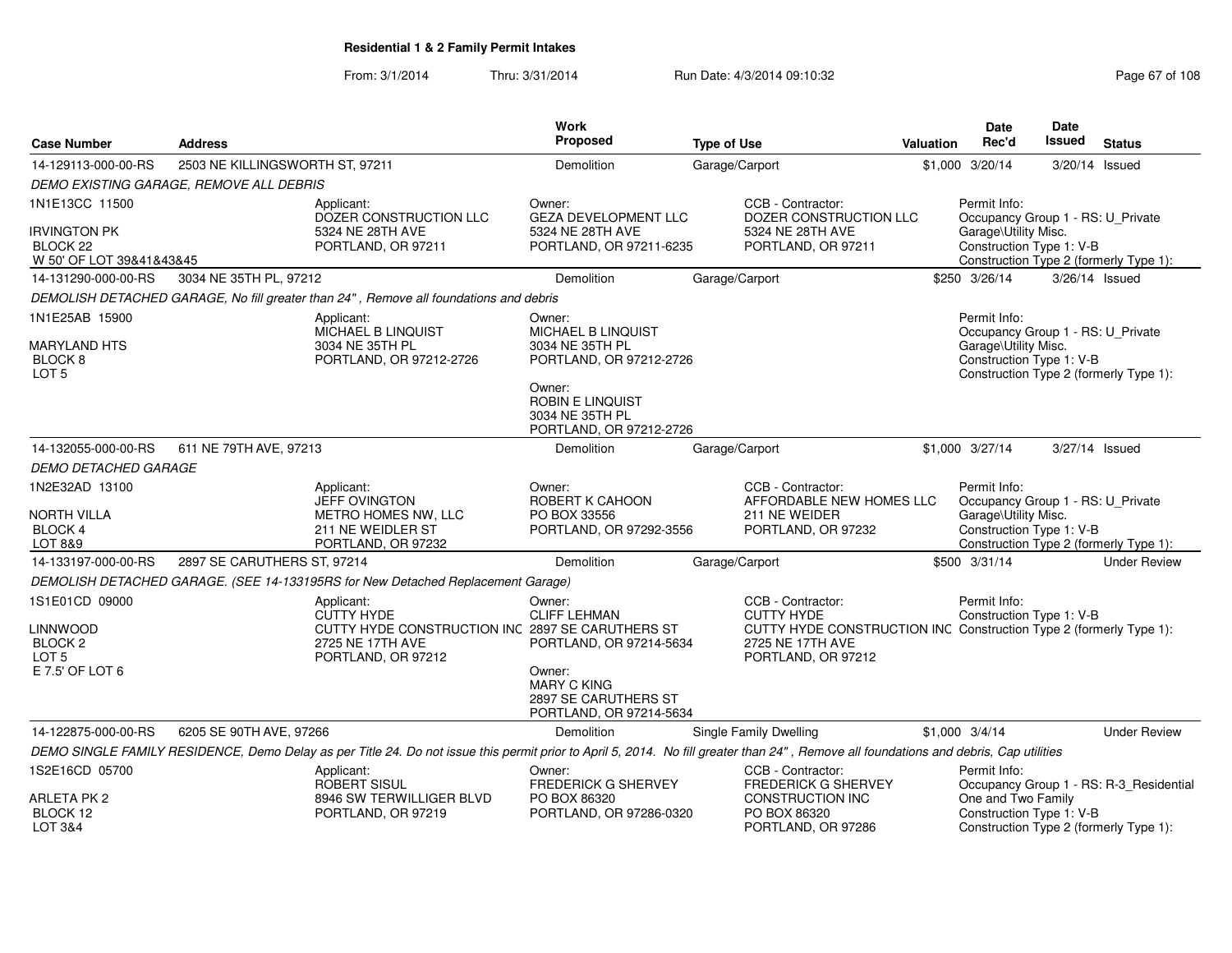From: 3/1/2014

Thru: 3/31/2014 Run Date: 4/3/2014 09:10:32 Research 2010 Rage 68 of 108

| <b>Case Number</b>                                  | <b>Address</b>                                                     | Work<br>Proposed                                                                                                                                                                                     | <b>Type of Use</b>                                               |                                                                                               | <b>Valuation</b> | Date<br>Rec'd                                                                            | <b>Date</b><br>Issued | <b>Status</b>                           |
|-----------------------------------------------------|--------------------------------------------------------------------|------------------------------------------------------------------------------------------------------------------------------------------------------------------------------------------------------|------------------------------------------------------------------|-----------------------------------------------------------------------------------------------|------------------|------------------------------------------------------------------------------------------|-----------------------|-----------------------------------------|
| 14-123210-000-00-RS                                 | 7226 N VANCOUVER AVE, 97217                                        | Demolition                                                                                                                                                                                           |                                                                  | Single Family Dwelling                                                                        |                  | \$3,800 3/4/14                                                                           | $3/4/14$ Issued       |                                         |
|                                                     |                                                                    | DEMOLISH SINGLE FAMILY RESIDENCE WITH BASEMENT, CAP SEWER, REMOVE ALL DEBRIS, COMPACTED FILL PER TITLE 24 STANDARDS- SOILS SPECIAL INSP & DECOMMISSIONING INSP REQ                                   |                                                                  |                                                                                               |                  |                                                                                          |                       |                                         |
| 1N1E15AB 03600                                      | Applicant:<br>PETER A KUSYK                                        | Owner:<br>FIRENZE DEVELOPMENT                                                                                                                                                                        |                                                                  | CCB - Contractor:<br>PETER A KUSYK                                                            |                  | Permit Info:                                                                             |                       | Occupancy Group 1 - RS: R-3 Residential |
| LOVELEIGH<br>BLOCK <sub>7</sub><br>LOT <sub>2</sub> | 12703 SW 67TH AVE<br>TIGARD, OR 97223                              | FIRENZE DEVELOPMENT INC                                                                                                                                                                              | 7110 SW OLD WILSONVILLE RD<br>WILSONVILLE, OR 97070-7857         | FIRENZE DEVELOPMENT INC<br>12703 SW 67TH AVE<br><b>TIGARD, OR 97223</b>                       |                  | One and Two Family<br>Construction Type 1: V-B<br>Construction Type 2 (formerly Type 1): |                       |                                         |
| 14-123537-000-00-RS                                 | 1606 NE GOING ST, 97211                                            | Demolition                                                                                                                                                                                           |                                                                  | Single Family Dwelling                                                                        |                  | \$5,000 3/5/14                                                                           |                       | 3/5/14 Under Inspection                 |
|                                                     |                                                                    | DEMOLITION OF EXISTING SFR/1-STORY WITH BASEMENT/ CAP SEWER/REMOVE ALL DEBRIS / DOES NOT INCLUDE TREE REMOVAL / DEMO DELAY IS NOT REQUIRED / Basement excavation (and                                |                                                                  |                                                                                               |                  |                                                                                          |                       |                                         |
| 1N1E23AC 22900                                      | Applicant:<br>Mike Hubbell                                         | Owner:<br>Mike Hubbell                                                                                                                                                                               |                                                                  | CCB - Contractor:<br><b>GENE</b>                                                              |                  | Permit Info:                                                                             |                       | Occupancy Group 1 - RS: R-3 Residential |
| <b>VERNON</b><br>BLOCK 63<br>W 1/2 OF LOT 1&2       | 300<br>PORTLAND OR                                                 | <b>Portland Development Group</b><br>4224 NE HALSEY STREET, STE.<br>300<br>PORTLAND OR                                                                                                               | <b>Portland Development Group</b><br>4224 NE HALSEY STREET, STE. | PORTLAND DEVELOPMENT<br><b>GROUP LLC</b><br>11124 NE HALSEY ST. PMB 643<br>PORTLAND, OR 97220 |                  | One and Two Family<br>Construction Type 1: V-B<br>Construction Type 2 (formerly Type 1): |                       |                                         |
| 14-123580-000-00-RS                                 | 5126 NE 21ST AVE, 97211                                            | Demolition                                                                                                                                                                                           |                                                                  | Single Family Dwelling                                                                        |                  | \$1,500 3/5/14                                                                           |                       | <b>Under Review</b>                     |
|                                                     |                                                                    | DEMOLISH SFR WITH CRAWL SPACE: DECOMISSIONING CESSPOOL: 35 day Demo Delay as per Title 24. Do not issue this permit prior to April 9, 2014; Compacted fill per Title 24 standards, Soils special ir. |                                                                  |                                                                                               |                  |                                                                                          |                       |                                         |
| 1N1E23AA 16500                                      | Applicant:                                                         | Owner:                                                                                                                                                                                               |                                                                  |                                                                                               |                  | Permit Info:                                                                             |                       |                                         |
|                                                     | CHLOE JOHNSON                                                      | <b>WHEATSTRAW LLC</b>                                                                                                                                                                                |                                                                  |                                                                                               |                  |                                                                                          |                       | Occupancy Group 1 - RS: R-3 Residential |
| <b>VERNON</b>                                       | <b>WHEATSTRAW LLC</b>                                              | PO BOX 42670                                                                                                                                                                                         |                                                                  |                                                                                               |                  | One and Two Family                                                                       |                       |                                         |
| BLOCK 31<br>LOT <sub>2</sub>                        | PO BOX 42670                                                       | PORTLAND OR 97242                                                                                                                                                                                    | PORTLAND, OR 97242-0670                                          |                                                                                               |                  | Construction Type 1: V-B<br>Construction Type 2 (formerly Type 1):                       |                       |                                         |
| 14-124363-000-00-RS                                 | 9301 N BURR AVE, 97203                                             | Demolition                                                                                                                                                                                           |                                                                  | Single Family Dwelling                                                                        |                  | \$3,000 3/7/14                                                                           | $3/7/14$ Issued       |                                         |
|                                                     | DEMO OF EXISTING SINGLE FAMILY WITH BASEMENT -NEW PERMIT 14-124235 |                                                                                                                                                                                                      |                                                                  |                                                                                               |                  |                                                                                          |                       |                                         |
| 1N1E06CC 14600                                      |                                                                    |                                                                                                                                                                                                      |                                                                  |                                                                                               |                  |                                                                                          |                       |                                         |
|                                                     | Applicant:<br><b>KEVIN PARTAIN</b>                                 | Owner:<br><b>BRUCE KELLEY</b>                                                                                                                                                                        |                                                                  | CCB - Contractor:<br><b>SCOTT COLLINS</b>                                                     |                  | Permit Info:                                                                             |                       | Occupancy Group 1 - RS: R-3 Residential |
| <b>EAST ST JOHNS</b>                                | <b>URBAN VISIONS</b>                                               | 131 HENDRYX RD                                                                                                                                                                                       |                                                                  | <b>BRIDGETOWN EQUITY</b>                                                                      |                  | One and Two Family                                                                       |                       |                                         |
| <b>BLOCK Q</b>                                      |                                                                    | 223 NE 56TH AVENUE                                                                                                                                                                                   | WHITE SALMON, WA 98672                                           | CONSTRUCTION                                                                                  |                  | Construction Type 1: V-B                                                                 |                       |                                         |
| LOT 29-31                                           |                                                                    | PORTLAND, OR 97213<br>Owner:<br><b>AMY KELLEY</b><br>131 HENDRYX RD                                                                                                                                  | WHITE SALMON, WA 98672                                           | 3602 NE 75TH AVE<br>PORTLAND, OR 97213                                                        |                  | Construction Type 2 (formerly Type 1):                                                   |                       |                                         |
| 14-125714-000-00-RS                                 | 5825 NE 29TH AVE                                                   | Demolition                                                                                                                                                                                           |                                                                  | <b>Single Family Dwelling</b>                                                                 |                  | \$1,000 3/13/14                                                                          | 3/13/14 Issued        |                                         |
|                                                     |                                                                    | DEMO SINGLE FAMILY RESIDENCE WITH BASEMENTReplacement house under 14-124463-RS. Compacted fill per Title 24 standards, Soils special inspection required. Remove all foundations and debris. C       |                                                                  |                                                                                               |                  |                                                                                          |                       |                                         |
| 1N1E13CC 00901                                      | Applicant:                                                         | Owner:                                                                                                                                                                                               |                                                                  | CCB - Contractor:                                                                             |                  | Permit Info:                                                                             |                       |                                         |
|                                                     | MIKE COYLE                                                         | NSI INVESTMENTS LLC                                                                                                                                                                                  |                                                                  | <b>WOLF AND SONS</b>                                                                          |                  |                                                                                          |                       | Occupancy Group 1 - RS: R-3 Residential |
| <b>IRVINGTON PK</b><br>BLOCK 32                     | <b>FASTER PERMITS</b>                                              | 210 NW 17TH AVE #200<br>14334 NW EAGLERIDGE LANE                                                                                                                                                     | PORTLAND, OR 97209-2151                                          | 3525 NE BROADWAY<br>PORTLAND OR 97232                                                         |                  | One and Two Family<br>Construction Type 1: V-B                                           |                       |                                         |
| LOT 38&40                                           |                                                                    | PORTLAND, OR 97229                                                                                                                                                                                   |                                                                  |                                                                                               |                  | Construction Type 2 (formerly Type 1):                                                   |                       |                                         |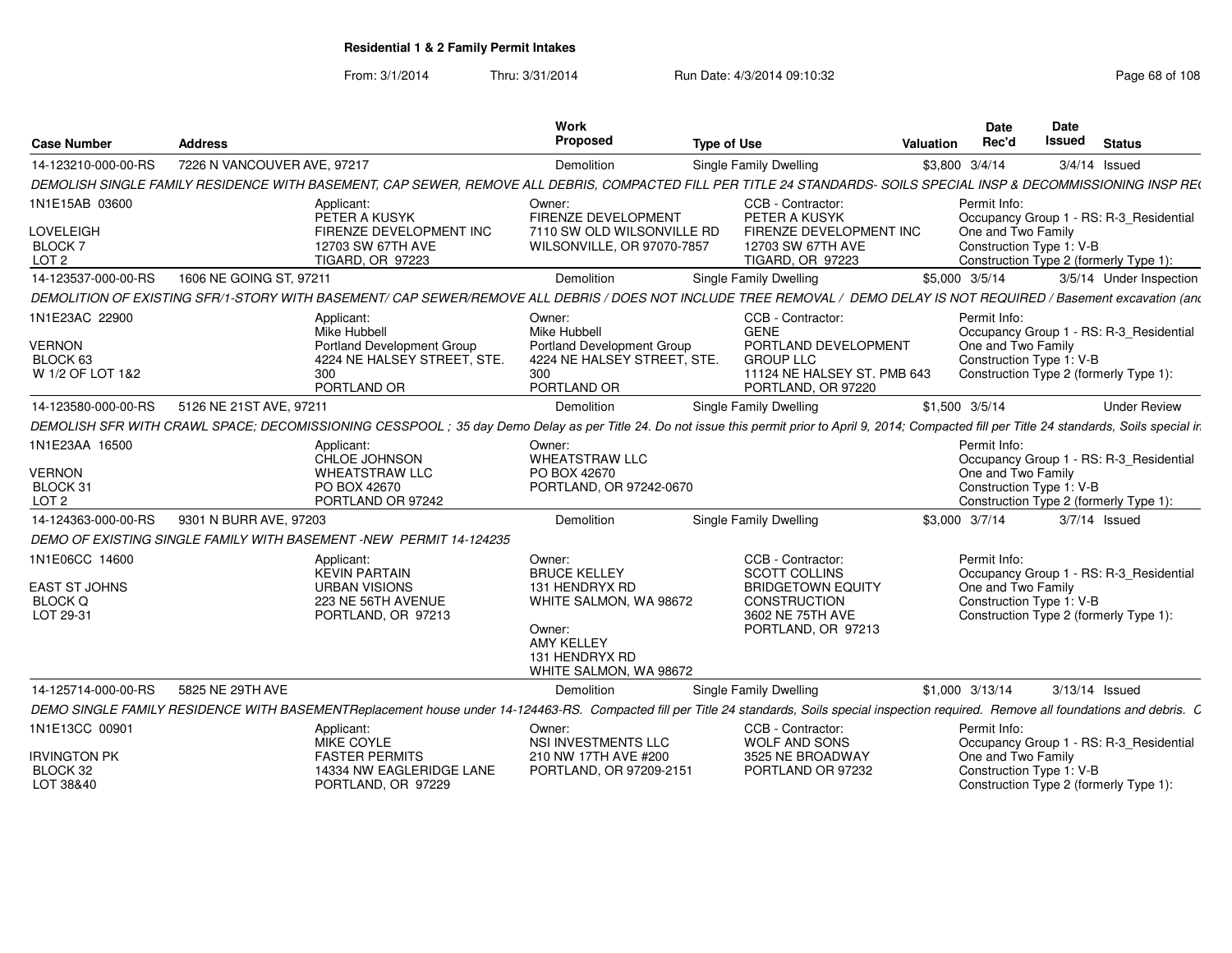From: 3/1/2014Thru: 3/31/2014 Run Date: 4/3/2014 09:10:32 Research 2010 Rage 69 of 108

| <b>Case Number</b>                                                                | <b>Address</b>                                                                                      | Work<br>Proposed                                                                                                                                                                           | <b>Type of Use</b>                                                                                             | Valuation                | <b>Date</b><br>Rec'd                                           | <b>Date</b><br>Issued | <b>Status</b>                                                                     |
|-----------------------------------------------------------------------------------|-----------------------------------------------------------------------------------------------------|--------------------------------------------------------------------------------------------------------------------------------------------------------------------------------------------|----------------------------------------------------------------------------------------------------------------|--------------------------|----------------------------------------------------------------|-----------------------|-----------------------------------------------------------------------------------|
| 14-126240-000-00-RS                                                               | 5245 SW CUSTER ST, 97219                                                                            | Demolition                                                                                                                                                                                 | Single Family Dwelling                                                                                         |                          | \$3,000 3/12/14                                                | 3/12/14 Issued        |                                                                                   |
|                                                                                   |                                                                                                     | DEMOLISH SINGLE FAMILY RESIDENCE/NO BASEMENT/CAP SEWER, REMOVE ALL DEBRIS, Replacement house under permit 14-126232-RS; No fill greater than 24" Septic Decommissioning Required. (        |                                                                                                                |                          |                                                                |                       |                                                                                   |
| 1S1E19AC 03700<br>KIRCANNO<br>BLOCK 3<br>LOT 19                                   | Applicant:<br><b>KEVIN PARTAIN</b><br><b>URBAN VISIONS</b><br>223 NE 56TH AVE<br>PORTLAND, OR 97213 | Owner:<br><b>GORDON A STEWART</b><br>14649 SW 130TH AVE<br><b>TIGARD, OR 97224</b><br>Owner:<br><b>MARGUERITE STEWART</b><br>14649 SW 130TH AVE<br><b>TIGARD, OR 97224</b>                 | CCB - Contractor:<br>Jeff Shrope<br>LLC<br>16771 Boones Ferry Rd<br>Lake Oswego, OR 97035                      | RENAISSANCE CUSTOM HOMES | Permit Info:<br>One and Two Family<br>Construction Type 1: V-B |                       | Occupancy Group 1 - RS: R-3 Residential<br>Construction Type 2 (formerly Type 1): |
| 14-126292-000-00-RS                                                               | 713 N HUMBOLDT ST, 97217                                                                            | Demolition                                                                                                                                                                                 | <b>Single Family Dwelling</b>                                                                                  |                          | \$2,200 3/12/14                                                | 3/12/14 Final         |                                                                                   |
|                                                                                   | DEMOLISH SINGLE FAMILY RESIDENCE WITH BASEMENT, CAP SEWER, REMOVE ALL DEBRIS                        |                                                                                                                                                                                            |                                                                                                                |                          |                                                                |                       |                                                                                   |
| 1N1E22BD 19400<br><b>M PATTONS &amp; SUB</b><br>BLOCK E 1/2 N<br>LOT <sub>5</sub> | Applicant:<br>PETER A KUSYK<br>12703 SW 67TH AVE<br><b>TIGARD, OR 97223</b>                         | Owner:<br>FIRENZE DEVELOPMENT INC<br>FIRENZE DEVELOPMENT INC<br>7110 SW OLD WILSONVILLE RD<br>WILSONVILLE, OR 97070-7857                                                                   | CCB - Contractor:<br>PETER A KUSYK<br>FIRENZE DEVELOPMENT INC<br>12703 SW 67TH AVE<br>TIGARD, OR 97223         |                          | Permit Info:<br>One and Two Family<br>Construction Type 1: V-B |                       | Occupancy Group 1 - RS: R-3_Residential<br>Construction Type 2 (formerly Type 1): |
| 14-126646-000-00-RS                                                               | 8910 SE RHONE ST, 97266                                                                             | Demolition                                                                                                                                                                                 | <b>Single Family Dwelling</b>                                                                                  |                          | \$1,000 3/20/14                                                | 3/20/14 Issued        |                                                                                   |
|                                                                                   |                                                                                                     | DEMOLISH SINGLE FAMILY RESIDENCE WITHOUT BASEMENTReplacement 4-plex under permit 14-126640-CO. No fill greater than 24". Remove all foundations and debris. Cap utilities. Decommissioning |                                                                                                                |                          |                                                                |                       |                                                                                   |
| 1S2E09CA 05000                                                                    | Applicant:<br>Scott Earl                                                                            | Owner:<br>AMOS E GRIFFITH                                                                                                                                                                  | CCB - Contractor:<br>MICHAEL ALFIE GRIFFITH                                                                    |                          | Permit Info:                                                   |                       | Occupancy Group 1 - RS: R-3_Residential                                           |
| POWELL GARDENS<br>S 1/2 OF LOT 9<br>LOT 10-12 EXC S 100'                          | Permit-It.com<br>PO Box 998<br>Washougal, WA 98671                                                  | 1834 SE 111TH AVE<br>PORTLAND, OR 97216-3200<br>Owner:<br><b>LINDA ERNST</b><br>1834 SE 111TH AVE<br>PORTLAND, OR 97216-3200<br>Owner:                                                     | GRIFFITH CONSTRUCTION AND<br><b>REMODELING</b><br>14707 BONAZA RD NE<br>BRUSH PRAIRIE WA 98606<br><b>CLARK</b> |                          | One and Two Family<br>Construction Type 1: V-B                 |                       | Construction Type 2 (formerly Type 1):                                            |
|                                                                                   |                                                                                                     | MICHAEL GRIFFITH<br>1834 SE 111TH AVE<br>PORTLAND, OR 97216-3200                                                                                                                           |                                                                                                                |                          |                                                                |                       |                                                                                   |
| 14-127022-000-00-RS                                                               | 7087 NE 8TH AVE, 97211                                                                              | Demolition                                                                                                                                                                                 | Single Family Dwelling                                                                                         |                          | \$1,000 3/14/14                                                |                       | 3/14/14 Under Inspection                                                          |
|                                                                                   |                                                                                                     | DEMOLISH SINGLE FAMILY RESIDENCE, NO BASEMENT, CAP SEWER, REMOVE ALL DEBRIS. WAIVE DEMO DELAY-SEE 14-103013 FOR NEW REPLACEMENT HOUSE.                                                     |                                                                                                                |                          |                                                                |                       |                                                                                   |
| 1N1E14BB 09900                                                                    | Applicant:<br><b>MIKE COYLE</b>                                                                     | Owner:<br><b>EVERETT CUSTOM HOMES</b>                                                                                                                                                      | CCB - Contractor:<br><b>VIC REMMERS</b>                                                                        |                          | Permit Info:                                                   |                       | Occupancy Group 1 - RS: R-3_Residential                                           |
| SECTION 14 1N 1E<br>TL 9900 0.13 ACRES                                            | <b>FASTER PERMITS</b><br>PORTLAND, OR 97229                                                         | 735 SW 158TH AVE, STE 180<br>14334 NW EAGLERIDGE LANE<br>BEAVERTON, OR 97006                                                                                                               | EVERETT CUSTOM HOMES INC<br>735 SW 158TH AVE STE 180<br>BEAVERTON OR 97008                                     |                          | One and Two Family<br>Construction Type 1: V-B                 |                       | Construction Type 2 (formerly Type 1):                                            |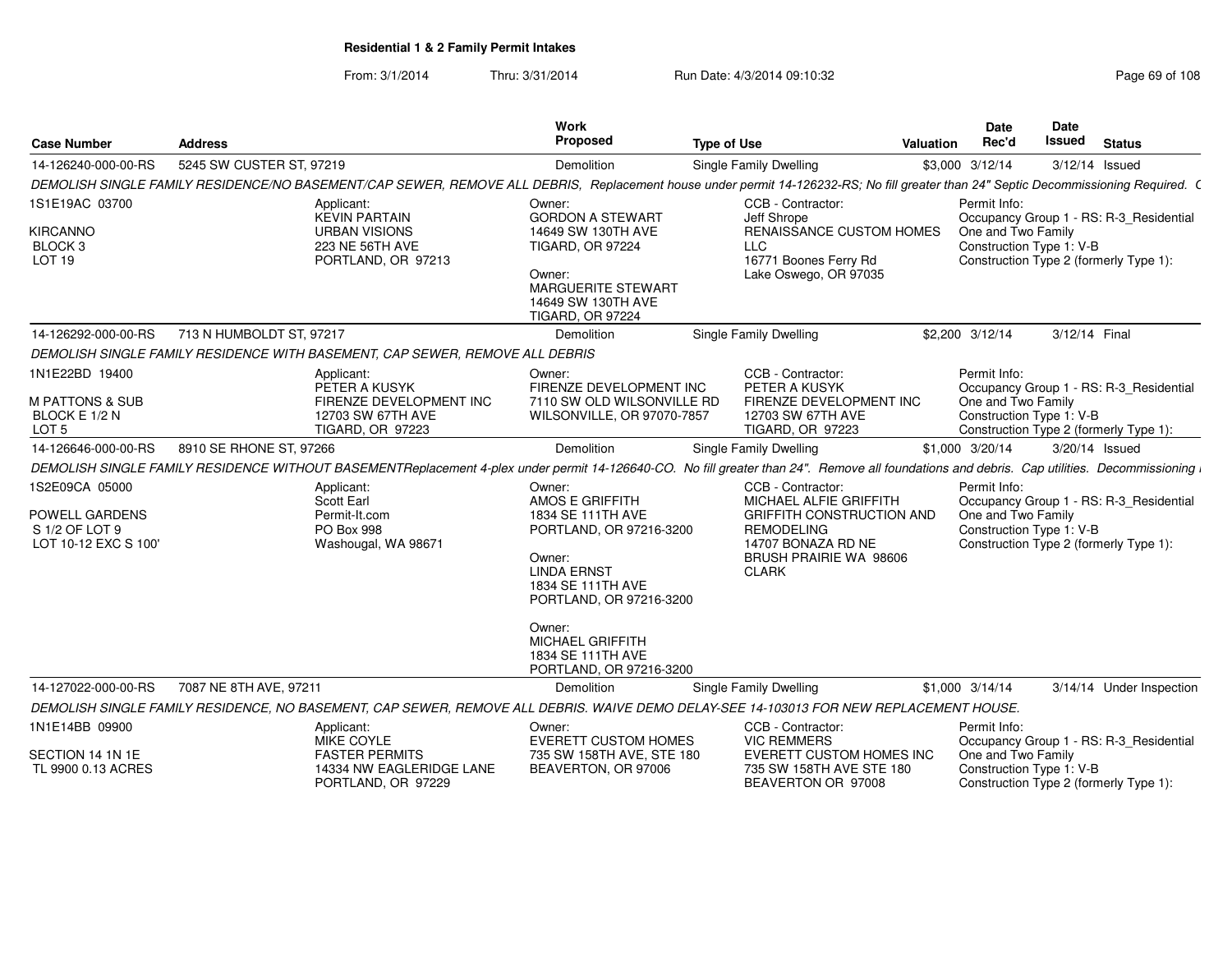From: 3/1/2014Thru: 3/31/2014 Run Date: 4/3/2014 09:10:32 Research 2010 Rage 70 of 108

| <b>Case Number</b>                                                | <b>Address</b>                |                                                                                                                                                                                       | <b>Work</b><br>Proposed                                                                                                        | <b>Type of Use</b> |                                               | <b>Valuation</b> | <b>Date</b><br>Rec'd                           | <b>Date</b><br><b>Issued</b> | <b>Status</b>                           |
|-------------------------------------------------------------------|-------------------------------|---------------------------------------------------------------------------------------------------------------------------------------------------------------------------------------|--------------------------------------------------------------------------------------------------------------------------------|--------------------|-----------------------------------------------|------------------|------------------------------------------------|------------------------------|-----------------------------------------|
| 14-127126-000-00-RS                                               | 5108 SE TENINO CT, 97206      |                                                                                                                                                                                       | Demolition                                                                                                                     |                    | Single Family Dwelling                        |                  | \$1,500 3/20/14                                |                              | <b>Under Review</b>                     |
|                                                                   |                               | DEMO HOUSE WITH BASEMENT, Demo Delay as per Title 24. Do not issue this permit prior to April 24, 2014. Compacted fill per Title 24 standards, Soils special inspection required.     |                                                                                                                                |                    |                                               |                  |                                                |                              |                                         |
| 1S2E19CD 01100                                                    |                               | Applicant:<br><b>SUSAN WATT</b>                                                                                                                                                       | Owner:<br>PORTLAND CITY OF BUREAU OF                                                                                           |                    | Primary Contractor:<br><b>TO BID</b>          |                  | Permit Info:                                   |                              | Occupancy Group 1 - RS: R-3 Residential |
| ERROL HTS<br>BLOCK 32<br>LOT 3-5 TL 1100                          |                               | CITY OF PORTLAND - PARKS<br>1120 SW 5TH AVE, STE 1302<br>PORTLAND, OR 97204                                                                                                           | 1120 SW 5TH AVE #1302<br>PORTLAND, OR 97204-1912<br>Owner:<br><b>PARKS</b><br>1120 SW 5TH AVE #1302<br>PORTLAND, OR 97204-1912 |                    |                                               |                  | One and Two Family<br>Construction Type 1: V-B |                              | Construction Type 2 (formerly Type 1):  |
|                                                                   |                               |                                                                                                                                                                                       | Owner:<br><b>RECREATION</b><br>1120 SW 5TH AVE #1302<br>PORTLAND, OR 97204-1912                                                |                    |                                               |                  |                                                |                              |                                         |
| 14-127144-000-00-RS                                               | 11241 NE SACRAMENTO ST, 97220 |                                                                                                                                                                                       | Demolition                                                                                                                     |                    | Single Family Dwelling                        |                  | \$1,000 3/20/14                                |                              | <b>Under Review</b>                     |
|                                                                   |                               | DEMO HOUSE WITH BASEMENT, Demo Delay as per Title 24. Do not issue this permit prior to April 24, 2014. Compacted fill per Title 24 standards, Soils special inspection required.     |                                                                                                                                |                    |                                               |                  |                                                |                              |                                         |
| 1N2E27DB 00400<br><b>CASMUR AC</b>                                |                               | Applicant:<br>SUSAN WATT<br>CITY OF PORTLAND - PARKS                                                                                                                                  | Owner:<br>PORTLAND CITY OF<br>1120 SW 5TH AVE #1302                                                                            |                    | Primary Contractor:<br>TO BID                 |                  | Permit Info:<br>One and Two Family             |                              | Occupancy Group 1 - RS: R-3 Residential |
| E100' OF S 100' OF LOT 2 EXC E 15'                                |                               | 1120 SW 5TH AVE, STE 1302<br>PORTLAND, OR 97204                                                                                                                                       | PORTLAND, OR 97204-1912                                                                                                        |                    |                                               |                  | Construction Type 1: V-B                       |                              | Construction Type 2 (formerly Type 1):  |
| 14-128513-000-00-RS                                               | 1427 SW HUME CT, 97219        |                                                                                                                                                                                       | Demolition                                                                                                                     |                    | Single Family Dwelling                        |                  | \$3,000 3/19/14                                |                              | <b>Under Review</b>                     |
|                                                                   |                               | DEMOLISH SINGLE FAMILY RESIDENCE WITH BASEMENT TO REMAIN FOR NEW HOUSE TO BE BUILT ON LOT. SITE TO HAVE 8 FOOT FENCE WHILE EXCAVATION IS OPEN, CAP SEWER, REMOVE                      |                                                                                                                                |                    |                                               |                  |                                                |                              |                                         |
| 1S1E21CD 00600                                                    |                               | Applicant:<br><b>KEVIN PARTAIN</b>                                                                                                                                                    | Owner:<br>YVONNE MAITLAND                                                                                                      |                    | CCB - Contractor:<br>ANDREY KOSHUBA           |                  | Permit Info:                                   |                              | Occupancy Group 1 - RS: R-3_Residential |
| <b>CAPITOL HILL</b>                                               |                               | <b>URBAN VISIONS</b>                                                                                                                                                                  | 5609 SW CALIFORNIA ST                                                                                                          |                    | <b>EXCEPTIONAL HOMES BY</b>                   |                  | One and Two Family                             |                              |                                         |
| BLOCK 31                                                          |                               | 223 NE 56TH AVE                                                                                                                                                                       | PORTLAND, OR 97219                                                                                                             |                    | <b>ANDREY INC</b>                             |                  | Construction Type 1: V-B                       |                              |                                         |
| LOT <sub>18</sub><br>LOT 19 EXC E 20'                             |                               | PORTLAND, OR 97213                                                                                                                                                                    |                                                                                                                                |                    | 14237 BRIDGE CT.<br>LAKE OSWEGO, OR 97034     |                  |                                                |                              | Construction Type 2 (formerly Type 1):  |
| 14-128711-000-00-RS                                               | 7520 SW 51ST AVE, 97219       |                                                                                                                                                                                       | Demolition                                                                                                                     |                    | Single Family Dwelling                        |                  | \$3,000 3/19/14                                |                              | 3/19/14 Issued                          |
|                                                                   |                               | DEMOLISH SFR NO BASEMENT CAP SEWER REMOVE ALL DEBRIS***DECOMMISSIONING REQUIRED*** Septic Decommissioning Required. Call for Inspection 842.                                          |                                                                                                                                |                    |                                               |                  |                                                |                              |                                         |
| 1S1E19AD 05100                                                    |                               | Applicant:                                                                                                                                                                            | Owner:                                                                                                                         |                    | CCB - Contractor:                             |                  | Permit Info:                                   |                              |                                         |
| <b>FISKE ADD</b>                                                  |                               | <b>KEVIN PARTAIN</b><br><b>URBAN VISIONS</b>                                                                                                                                          | ANDREY KOSHUBA<br>14237 BRIDGE CT                                                                                              |                    | ANDREY KOSHUBA<br><b>EXCEPTIONAL HOMES BY</b> |                  | One and Two Family                             |                              | Occupancy Group 1 - RS: R-3 Residential |
| BLOCK 2                                                           |                               | 223 NE 56TH AVE                                                                                                                                                                       | LAKE OSWEGO, OR 97034                                                                                                          |                    | <b>ANDREY INC</b>                             |                  | Construction Type 1: V-B                       |                              |                                         |
| LOT 3                                                             |                               | PORTLAND OR 97213                                                                                                                                                                     |                                                                                                                                |                    | 14237 BRIDGE CT.<br>LAKE OSWEGO, OR 97034     |                  |                                                |                              | Construction Type 2 (formerly Type 1):  |
| 14-128745-000-00-RS                                               | 7311 N FISKE AVE, 97203       |                                                                                                                                                                                       | Demolition                                                                                                                     |                    | <b>Single Family Dwelling</b>                 |                  | \$3,000 3/26/14                                |                              | 3/26/14 Issued                          |
|                                                                   |                               | DEMOLISH SFR WITH BASEMENT TO REMAIN/CAP SEWER / REMOVE ALL DEBRISfuture compaction agreement included, cesspool decommission required, replacement nsfr under 14-128730-00-RS Septic |                                                                                                                                |                    |                                               |                  |                                                |                              |                                         |
| 1N1E08CC 15800                                                    |                               | Applicant:<br><b>KEVIN PARTAIN</b>                                                                                                                                                    | Owner:<br>PETEFARR LLC                                                                                                         |                    | CCB - Contractor:<br>ESTRUSCAN VENTURES LLC   |                  | Permit Info:                                   |                              | Occupancy Group 1 - RS: R-3_Residential |
| SMITHSON LAND COS ADD<br>BLOCK 5<br>LOT 1-3<br>SEI Y 5' OF I OT 4 |                               | <b>URBAN VISIONS</b><br>223 NE 56TH AVE<br>PORTLAND OR 97213                                                                                                                          | 4772 N LOMBARD ST<br>PORTLAND, OR 97203-4565                                                                                   |                    | 4017 SW DOWNS VIEW CT<br>PORTLAND OR 97221    |                  | One and Two Family<br>Construction Type 1: V-B |                              | Construction Type 2 (formerly Type 1):  |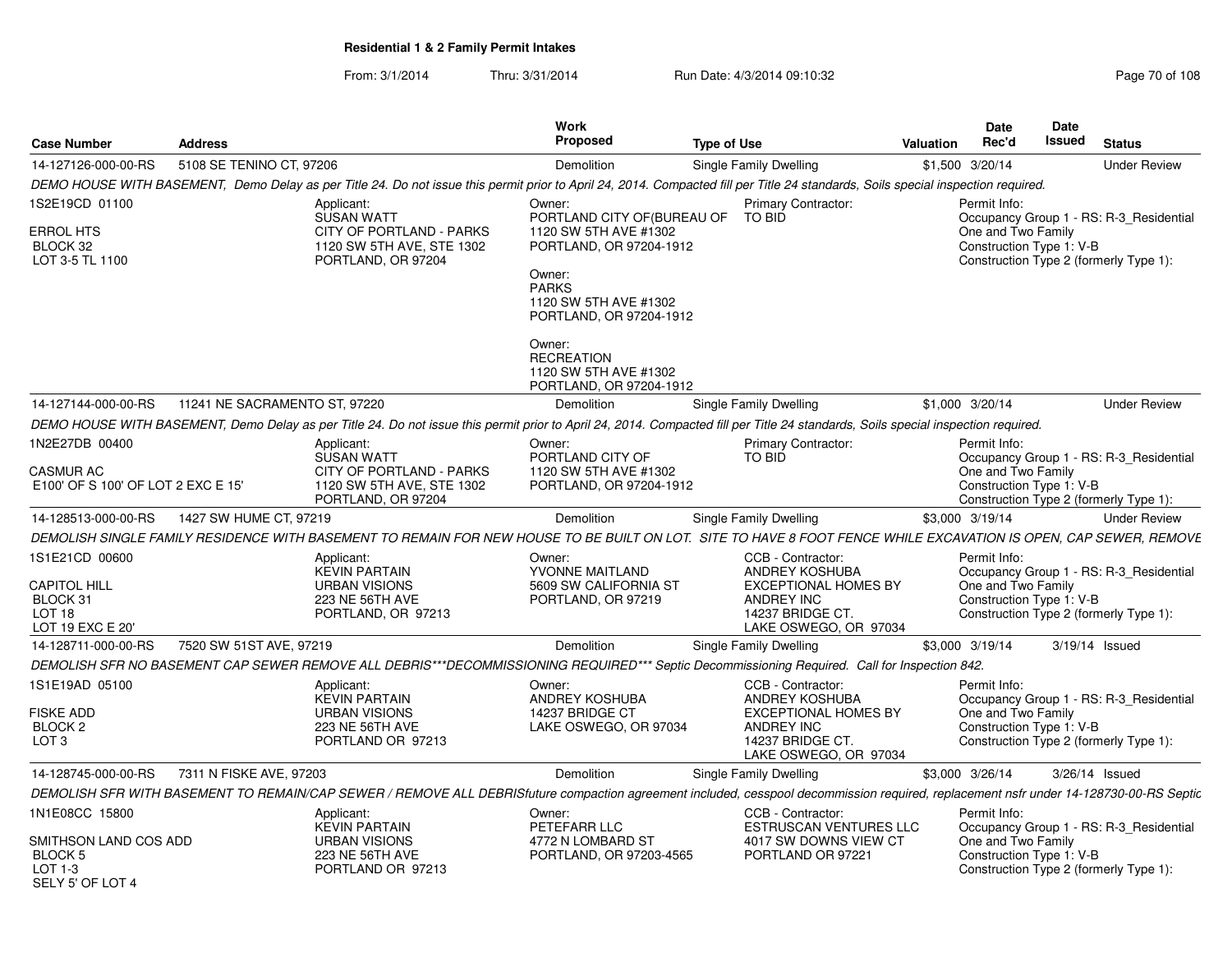From: 3/1/2014Thru: 3/31/2014 Run Date: 4/3/2014 09:10:32 Research 2010 Rage 71 of 108

| <b>Case Number</b>                                                             | <b>Address</b>                                                                                                                                                                                | <b>Work</b><br>Proposed                                                                                                                                                 | <b>Type of Use</b>                                                                                                       | <b>Valuation</b> | <b>Date</b><br>Rec'd                                           | <b>Date</b><br>Issued | <b>Status</b>                                                                     |
|--------------------------------------------------------------------------------|-----------------------------------------------------------------------------------------------------------------------------------------------------------------------------------------------|-------------------------------------------------------------------------------------------------------------------------------------------------------------------------|--------------------------------------------------------------------------------------------------------------------------|------------------|----------------------------------------------------------------|-----------------------|-----------------------------------------------------------------------------------|
| 14-128850-000-00-RS                                                            | 1114 SE REX ST, 97202                                                                                                                                                                         | Demolition                                                                                                                                                              | <b>Single Family Dwelling</b>                                                                                            |                  | \$1,000 3/20/14                                                |                       | 3/20/14 Under Inspection                                                          |
|                                                                                | DEMO SINGLE FAMILY RESIDENCE WITH BASEMENT REMOVAL OF ALL TRASH AND DEBRIS*** DECOMMISSIONING REQUIRED*** Septic Decommissioning Required. Call for Inspection 842.                           |                                                                                                                                                                         |                                                                                                                          |                  |                                                                |                       |                                                                                   |
| 1S1E23BD 12200<br><b>CITY VIEW PK</b><br>BLOCK 6<br>LOT <sub>7</sub>           | Applicant:<br>MIKE COYLE<br><b>FASTER PERMITS</b><br>14334 NW EAGLERIDGE LANE<br>PORTLAND, OR 97229                                                                                           | Owner:<br><b>HENRY FERNAINE</b><br><b>1114 SE REX ST</b><br>PORTLAND, OR 97202-5938<br>Owner:<br><b>REBECCA J FERNAINE</b><br>1114 SE REX ST<br>PORTLAND, OR 97202-5938 | CCB - Contractor:<br><b>MORRISON BUILT LLC</b><br>4614 SW Kelly Avenue, Ste 17<br>Portland, OR 97239                     |                  | Permit Info:<br>One and Two Family<br>Construction Type 1: V-B |                       | Occupancy Group 1 - RS: R-3_Residential<br>Construction Type 2 (formerly Type 1): |
| 14-129147-000-00-RS                                                            | 602 SE 117TH AVE, 97216                                                                                                                                                                       | Demolition                                                                                                                                                              | Single Family Dwelling                                                                                                   |                  | \$5,000 3/20/14                                                | 3/20/14 Issued        |                                                                                   |
|                                                                                | DEMOLISH SINGLE FAMILY RESIDENCE WITHOUT BASEMENTRepalcement dwelling under permit 14-129136-RS. No fill greater than 24". Remove all foundations and debris. Cap utilities. Scope of work do |                                                                                                                                                                         |                                                                                                                          |                  |                                                                |                       |                                                                                   |
| 1S2E03AA 04900<br><b>VENTURA PK</b><br>BLOCK <sub>21</sub><br>N 1/2 OF LOT 1&2 | Applicant:<br><b>KEN YU</b><br>KALY CONSTR & DESIGN INC<br>2738 SE 82ND AVE #101<br>PORTLAND, OR 97266                                                                                        | Owner:<br><b>KARL H SEID</b><br>28100 NE 24TH AVE<br>RIDGEFIELD, WA 98642                                                                                               |                                                                                                                          |                  | Permit Info:<br>One and Two Family<br>Construction Type 1: V-B |                       | Occupancy Group 1 - RS: R-3_Residential<br>Construction Type 2 (formerly Type 1): |
| 14-131116-000-00-RS                                                            | 1816 SE 50TH AVE, 97215                                                                                                                                                                       | Demolition                                                                                                                                                              | <b>Single Family Dwelling</b>                                                                                            |                  | \$4,000 3/26/14                                                | 3/26/14 Issued        |                                                                                   |
|                                                                                | DEMOLITION OF SINGLE FAMILY DWELLING WITH BASEMENT                                                                                                                                            |                                                                                                                                                                         |                                                                                                                          |                  |                                                                |                       |                                                                                   |
| 1S2E06CA 04400<br><b>HAWTHORNE PL</b><br><b>BLOCK7</b><br>LOT <sub>2</sub>     | Applicant:<br><b>KEVIN PARTAIN</b><br>Urban Visions Planning Services, Inc.<br>223 NE 56TH AVE<br>PORTLAND OR 97213                                                                           | Owner:<br><b>CLIFFORD T THORESON</b><br>PO BOX 910<br>BEAVERCREEK, OR 97004-0910<br>Owner:<br>PHYLLIS L THORESON<br>PO BOX 910<br>BEAVERCREEK, OR 97004-0910            | CCB - Contractor:<br><b>STEVE MELKERSON</b><br><b>CALIBER HOMES</b><br>4110 SE HAWTHORNE BLVD #166<br>PORTLAND, OR 97214 |                  | Permit Info:<br>One and Two Family<br>Construction Type 1: V-B |                       | Occupancy Group 1 - RS: R-3_Residential<br>Construction Type 2 (formerly Type 1): |
| 14-131118-000-00-RS                                                            | 5024 SE MILL ST, 97215                                                                                                                                                                        | Demolition                                                                                                                                                              | Single Family Dwelling                                                                                                   |                  | \$4,000 3/26/14                                                | 3/26/14 Issued        |                                                                                   |
|                                                                                | DEMOLITION OF SINGLE FAMILY DWELLING WITH BASEMENT. REMOVE ONE TREE.                                                                                                                          |                                                                                                                                                                         |                                                                                                                          |                  |                                                                |                       |                                                                                   |
| 1S2E06CA 04300<br><b>HAWTHORNE PL</b><br><b>BLOCK7</b><br>LOT <sub>6</sub>     | Applicant:<br><b>KEVIN PARTAIN</b><br>Urban Visions Planning Services, Inc. 5024 SE MILL ST<br>223 NE 56TH AVE<br>PORTLAND OR 97213                                                           | Owner:<br>M DENNIS BEECH<br>PORTLAND, OR 97215-3262                                                                                                                     | CCB - Contractor:<br><b>STEVE MELKERSON</b><br><b>CALIBER HOMES</b><br>4110 SE HAWTHORNE BLVD #166<br>PORTLAND, OR 97214 |                  | Permit Info:<br>One and Two Family<br>Construction Type 1: V-B |                       | Occupancy Group 1 - RS: R-3 Residential<br>Construction Type 2 (formerly Type 1): |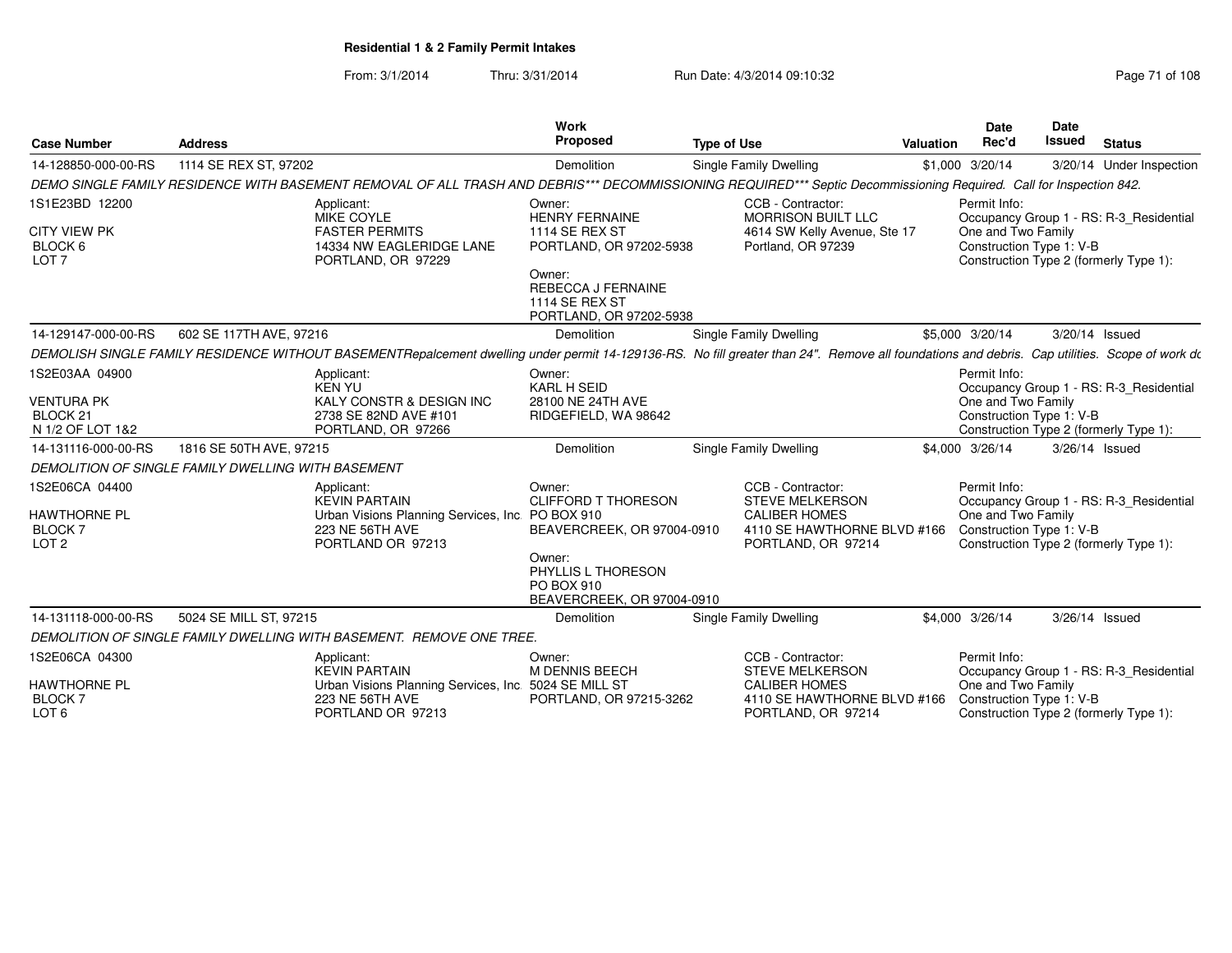From: 3/1/2014Thru: 3/31/2014 Run Date: 4/3/2014 09:10:32 Research 2010 Rage 72 of 108

| <b>Case Number</b>                                          | <b>Address</b>                                                                                                                                                                                       | <b>Work</b><br>Proposed                                                               | Valuation                                                                           | Date<br>Rec'd                                                  | Date<br>Issued                                      | <b>Status</b>                                                                     |                                                           |  |
|-------------------------------------------------------------|------------------------------------------------------------------------------------------------------------------------------------------------------------------------------------------------------|---------------------------------------------------------------------------------------|-------------------------------------------------------------------------------------|----------------------------------------------------------------|-----------------------------------------------------|-----------------------------------------------------------------------------------|-----------------------------------------------------------|--|
| 14-131561-000-00-RS                                         | 3646 NE 44TH AVE, 97213                                                                                                                                                                              | <b>Demolition</b>                                                                     | Single Family Dwelling                                                              | \$2,500                                                        | 3/26/14                                             | 3/26/14 Issued                                                                    |                                                           |  |
|                                                             | DEMOLISH ONE SINGLE FAMILY RESIDENCE - REMOVE ALL DEBRIS - CAP SEWER***WITH NSFR 14-131558-RS***                                                                                                     |                                                                                       |                                                                                     |                                                                |                                                     |                                                                                   |                                                           |  |
| 1N2E19CC 17900<br><b>ROSLYN</b><br><b>BLOCK3</b><br>LOT 3&4 | Applicant:<br>METRO HOMES NORTHWEST LLC WEST COAST DEVELOPMENT<br>211 NE WEIDLER ST<br>PORTLAND, OR 97232-1155                                                                                       | Owner:<br>1697 19TH ST<br>WEST LINN, OR 97068                                         | METRO HOMES NORTHWEST LLC                                                           | Permit Info:<br>One and Two Family<br>Construction Type 1: V-B |                                                     | Occupancy Group 1 - RS: R-3 Residential<br>Construction Type 2 (formerly Type 1): |                                                           |  |
|                                                             |                                                                                                                                                                                                      | Owner:<br><b>GROUP INC</b><br>1697 19TH ST<br>WEST LINN, OR 97068                     |                                                                                     |                                                                |                                                     |                                                                                   |                                                           |  |
|                                                             |                                                                                                                                                                                                      | Owner:<br>METRO HOMES NORTHWEST LLC<br>1697 19TH ST<br>WEST LINN, OR 97068            |                                                                                     |                                                                |                                                     |                                                                                   |                                                           |  |
| 14-132054-000-00-RS                                         | 611 NE 79TH AVE, 97213                                                                                                                                                                               | Demolition                                                                            | <b>Single Family Dwelling</b>                                                       |                                                                | \$2,000 3/27/14                                     | 3/27/14 Issued                                                                    |                                                           |  |
|                                                             | DEMO SFR; NO BASEMENTReplacement house under permit 14-129796 & 820-RS. No fill greater than 24". Remove all foundations and debris. Cap utilities. Scope of work does not include removal of trees. |                                                                                       |                                                                                     |                                                                |                                                     |                                                                                   |                                                           |  |
| 1N2E32AD 13100                                              | Applicant:<br>JEFF OVINGTON                                                                                                                                                                          | Owner:<br>ROBERT K CAHOON                                                             | Permit Info:<br>AFFORDABLE NEW HOMES LLC<br>Occupancy Group 1 - RS: R-3_Residential |                                                                |                                                     |                                                                                   |                                                           |  |
| NORTH VILLA<br><b>BLOCK 4</b><br>LOT 8&9                    | METRO HOMES NW, LLC<br>211 NE WEIDLER ST<br>PORTLAND, OR 97232                                                                                                                                       | PO BOX 33556<br>PORTLAND, OR 97292-3556                                               | 211 NE WEIDER<br>PORTLAND, OR 97232                                                 |                                                                | One and Two Family<br>Construction Type 1: V-B      |                                                                                   | Construction Type 2 (formerly Type 1):                    |  |
| 14-132499-000-00-RS                                         | 13708 SE CLAYBOURNE ST, 97236                                                                                                                                                                        | <b>Demolition</b>                                                                     | Single Family Dwelling                                                              |                                                                | \$3,000 3/28/14                                     |                                                                                   | <b>Under Review</b>                                       |  |
|                                                             | DEMOLISH SINGLE FAMILY RESIDENCE WITH BASEMENT, CAP SEWER, REMOVE ALL DEBRIS ; Compacted fill per Title 24 standards, Soils special inspection required.****35 DAY DELAY***ISSUE PERMI               |                                                                                       |                                                                                     |                                                                |                                                     |                                                                                   |                                                           |  |
| 1S2E23AB 08200                                              | Applicant:<br><b>VYACHESLAV SHKUROV</b>                                                                                                                                                              | Owner:<br><b>VYACHESLAV SHKUROV</b>                                                   |                                                                                     |                                                                | Permit Info:                                        |                                                                                   | Occupancy Group 1 - RS: R-3_Residential                   |  |
| LAMARGENT PK NO 2<br>LOT 30&31 TL 8200                      | 13708 SE CLAYBOURNE ST<br>PORTLAND, OR 97236-4515                                                                                                                                                    | 13708 SE CLAYBOURNE ST<br>PORTLAND, OR 97236-4515                                     |                                                                                     |                                                                | One and Two Family<br>Construction Type 1: V-B      |                                                                                   | Construction Type 2 (formerly Type 1):                    |  |
|                                                             |                                                                                                                                                                                                      | Owner:<br><b>ALEKSEY SHKUROV</b><br>13708 SE CLAYBOURNE ST<br>PORTLAND, OR 97236-4515 |                                                                                     |                                                                |                                                     |                                                                                   |                                                           |  |
| Total # of RS Demolition permit intakes: 38                 |                                                                                                                                                                                                      |                                                                                       |                                                                                     |                                                                |                                                     |                                                                                   | Total valuation of RS Demolition permit intakes: \$69,850 |  |
| 14-123025-000-00-RS                                         | 7835 SE MORRISON ST, 97215                                                                                                                                                                           |                                                                                       | Interior Alteration Only Single Family Dwelling                                     | \$40,000 3/4/14                                                |                                                     |                                                                                   | 3/4/14 Under Inspection                                   |  |
|                                                             | REMODEL 2 BATHROOMS ON MAIN FLOOR; ADDITIONAL OUTLETS IN KITCHEN, REPLACE ELECTRICAL PANEL                                                                                                           |                                                                                       |                                                                                     |                                                                |                                                     |                                                                                   |                                                           |  |
| 1S2E05AA 12500                                              | Applicant:<br><b>VAN MORRISSEY</b>                                                                                                                                                                   | CCB - Contractor:<br>Owner:<br><b>JANA HELLEBRAND</b><br>WHITE LIGHTNING ELECTRIC     |                                                                                     |                                                                | Permit Info:<br>Occupancy Group 1 - RS: R-3_Remodel |                                                                                   |                                                           |  |
| KINZEL PK<br>BLOCK 16<br>LOT <sub>12</sub>                  | 6281 SE DEERING CT<br>MILWAULKIE, OR 97222                                                                                                                                                           | 6281 SE DEERING CT<br>MILWAUKIE, OR 97222-2325                                        | 7524 SE 52ND<br>PORTLAND, OR. 97206                                                 |                                                                | Construction Type 1: V-B                            |                                                                                   | Construction Type 2 (formerly Type 1):                    |  |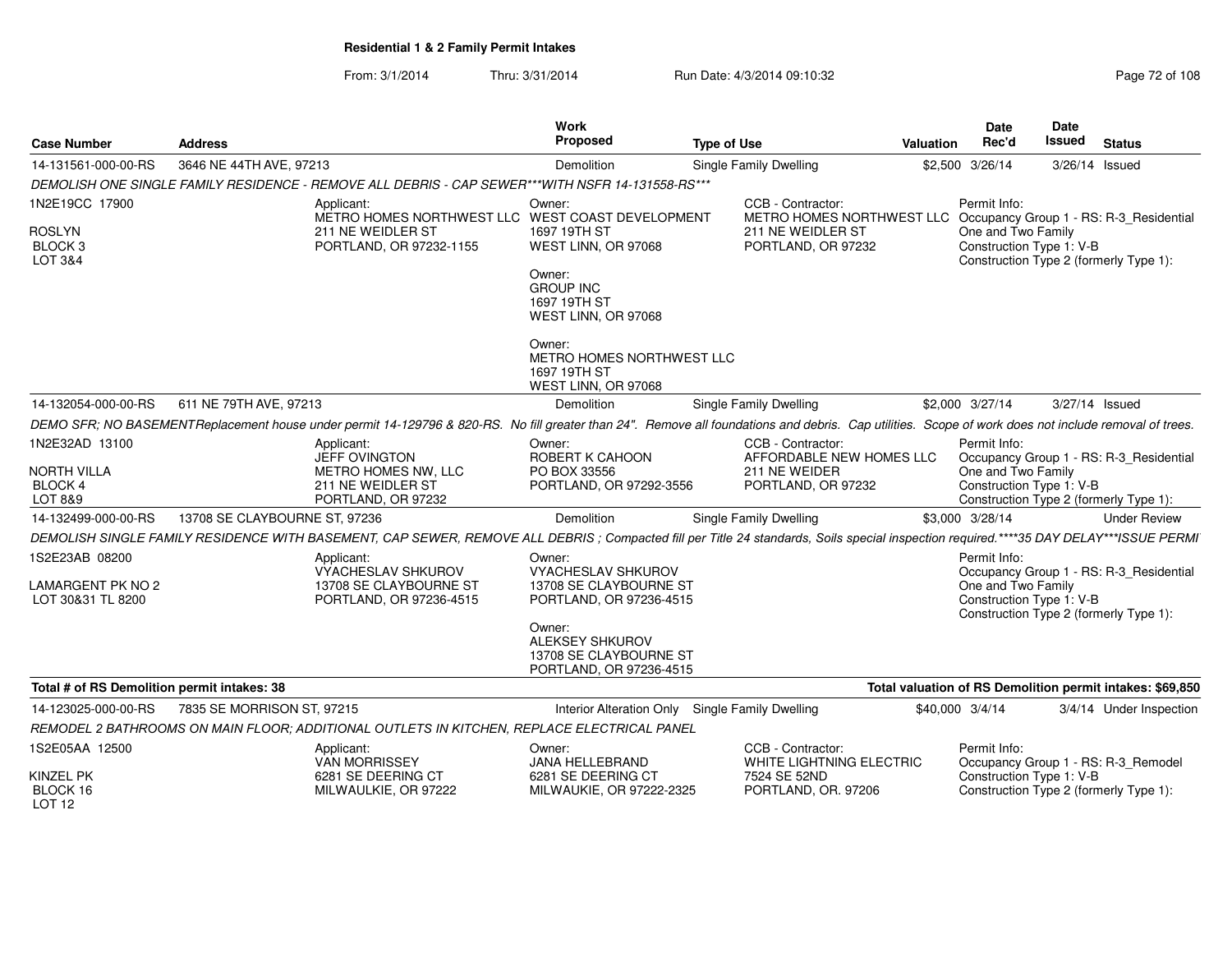From: 3/1/2014Thru: 3/31/2014 Run Date: 4/3/2014 09:10:32 Research 2010 Rage 73 of 108

| <b>Case Number</b>                                                                          | <b>Address</b>                                                                                                                       | <b>Work</b><br><b>Proposed</b>                                                                                                                                  | <b>Type of Use</b>                                                                                                                                       | <b>Valuation</b> | <b>Date</b><br>Rec'd                                           | <b>Date</b><br><b>Issued</b> | <b>Status</b>                                                                                                             |
|---------------------------------------------------------------------------------------------|--------------------------------------------------------------------------------------------------------------------------------------|-----------------------------------------------------------------------------------------------------------------------------------------------------------------|----------------------------------------------------------------------------------------------------------------------------------------------------------|------------------|----------------------------------------------------------------|------------------------------|---------------------------------------------------------------------------------------------------------------------------|
| 14-123085-000-00-RS                                                                         | 3140 NE 135TH AVE, 97230                                                                                                             | Interior Alteration Only Single Family Dwelling                                                                                                                 |                                                                                                                                                          |                  | \$2,500 3/4/14                                                 |                              | 3/4/14 Under Inspection                                                                                                   |
|                                                                                             | REMOVE PARTITION WALL BETWEEN KITCHEN AND LIVING ROOM: NEW HEADER; NEW POST IN BASEMENT +++trade permits to be purchased separate+++ |                                                                                                                                                                 |                                                                                                                                                          |                  |                                                                |                              |                                                                                                                           |
| 1N2E26AB 03300<br><b>ILEX HILLS</b><br><b>BLOCK 5</b><br>SELY 5' OF LOT 13<br><b>LOT 14</b> | Applicant:<br>REVIVE, LLC<br>11640 SW PREAKNESS<br>WILSONVILLE, OR 97070                                                             | Owner:<br>RICHARD C BALSIGER<br>3140 NE 135TH AVE<br>PORTLAND, OR 97230-2814                                                                                    | CCB - Contractor:<br>REVIVE, LLC<br>11640 SW PREAKNESS<br>WILSONVILLE, OR 97070                                                                          |                  | Permit Info:<br>Construction Type 1: V-B                       |                              | Occupancy Group 1 - RS: R-3_Remodel<br>Construction Type 2 (formerly Type 1):<br>Total Square Footage - Display Only: 100 |
| 14-123509-000-00-RS                                                                         | 5636 NE 18TH AVE, 97211                                                                                                              | <b>Interior Alteration Only</b>                                                                                                                                 | <b>Single Family Dwelling</b>                                                                                                                            | \$40,000 3/5/14  |                                                                |                              | 3/5/14 Under Inspection                                                                                                   |
|                                                                                             | REMOVAL OF WALL BETWEEN KITCHEN AND DINING ROOM: NEW HEADER AND FAUX BOX BEAMS                                                       |                                                                                                                                                                 |                                                                                                                                                          |                  |                                                                |                              |                                                                                                                           |
| 1N1E14DC 20800<br><b>OAKHURST</b><br><b>BLOCK 5</b><br><b>LOT 15</b>                        | Applicant:<br><b>DAVE DIMOFF</b><br><b>DIMOFF DESIGNS</b><br>2032 NE53RD<br>PORTLAND, OR 97213                                       | Owner:<br><b>CHRISTOPHER E SHOREY</b><br>5636 NE 18TH AVE<br>PORTLAND, OR 97211-5545                                                                            | CCB - Contractor:<br>VAST ELECTRIC INC.<br>1525 SEATTLE SLEW RD. SE<br><b>SALEM, OR 97317</b><br>CCB - Contractor:<br>elk country plumbing<br>6931 se 71 |                  | Permit Info:<br>One and Two Family<br>Construction Type 1: V-B |                              | Occupancy Group 1 - RS: R-3_Residential<br>Construction Type 2 (formerly Type 1):                                         |
| 14-123571-000-00-RS                                                                         | 14139 NW CHARLTON RD                                                                                                                 |                                                                                                                                                                 | portland OR 97206                                                                                                                                        |                  |                                                                |                              |                                                                                                                           |
|                                                                                             | REMODEL TWO EXISTING BATHROOMS NO STRUCTURAL WORK TRADE WORK ONLY **NO PLANS REQUIRED**                                              | Interior Alteration Only Single Family Dwelling                                                                                                                 |                                                                                                                                                          | \$25,000 3/5/14  |                                                                |                              | 3/7/14 Under Inspection                                                                                                   |
| 2N1W16C 01000<br><b>ISLAND TR</b><br><b>BLOCK 4 TL 1000</b>                                 | Applicant:<br><b>MARKT &amp; COMPANY</b><br><b>CONSTRUCTION LLC</b><br>20490 SWEETBRIAR RD<br>WEST LINN OR 97068                     | Owner:<br>DAVID H RUUD<br>14139 NW CHARLTON RD<br>PORTLAND, OR 97231-1402<br>Owner:<br><b>ADRIENNE KEITH</b><br>14139 NW CHARLTON RD<br>PORTLAND, OR 97231-1402 | CCB - Contractor:<br><b>MARKT &amp; COMPANY</b><br><b>CONSTRUCTION LLC</b><br>20490 SWEETBRIAR RD<br>WEST LINN OR 97068                                  |                  | Permit Info:<br>One and Two Family<br>Construction Type 1: V-B |                              | Occupancy Group 1 - RS: R-3_Residential<br>Construction Type 2 (formerly Type 1):                                         |
| 14-124727-000-00-RS                                                                         | 12504 SE MARKET ST, 97233                                                                                                            | <b>Interior Alteration Only</b>                                                                                                                                 | Single Family Dwelling                                                                                                                                   |                  | \$500 3/7/14                                                   | 3/11/14 Final                |                                                                                                                           |
|                                                                                             | LEGALIZE CONVERSION OF 140 SQUARE FOOT STORAGE ROOM TO LIVING SPACE.                                                                 |                                                                                                                                                                 |                                                                                                                                                          |                  |                                                                |                              |                                                                                                                           |
| 1S2E02CB 00800<br><b>WHITEHURST</b><br><b>BLOCK1</b><br><b>LOT 13</b>                       | Applicant:<br><b>DANN CASEY</b><br>CHALET HOMES LLC<br>8733 SE DIVISION ST., STE 201<br>PORTLAND, OR 97266                           | Owner:<br>AAV ONE LLC<br>8733 SE DIVISION ST #201<br>PORTLAND, OR 97266-1470                                                                                    | CCB - Contractor:<br><b>CHALET HOMES LLC</b><br>8733 SE DIVISION ST #201<br>PORTLAND, OR 97266                                                           |                  | Permit Info:<br>One and Two Family<br>Construction Type 1: V-B |                              | Occupancy Group 1 - RS: R-3_Residential<br>Construction Type 2 (formerly Type 1):                                         |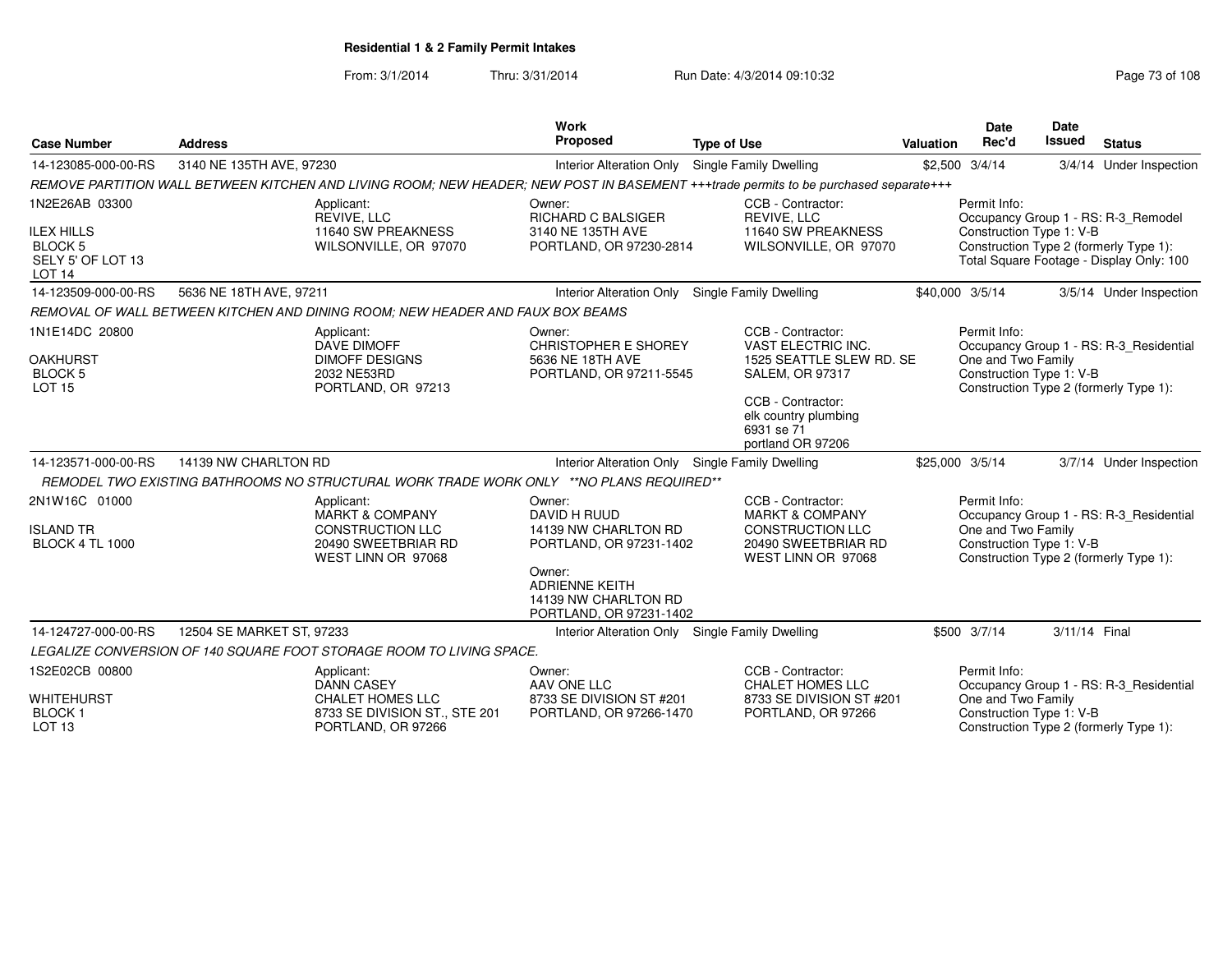From: 3/1/2014Thru: 3/31/2014 Run Date: 4/3/2014 09:10:32 Research 2010 Rage 74 of 108

|                                                                       |                                                                 |                                                                                                    | Work                                                                              |                                                                                                                     |                  | <b>Date</b>                                                    | Date           |                                                                                   |
|-----------------------------------------------------------------------|-----------------------------------------------------------------|----------------------------------------------------------------------------------------------------|-----------------------------------------------------------------------------------|---------------------------------------------------------------------------------------------------------------------|------------------|----------------------------------------------------------------|----------------|-----------------------------------------------------------------------------------|
| <b>Case Number</b>                                                    | <b>Address</b>                                                  |                                                                                                    | <b>Proposed</b>                                                                   | <b>Type of Use</b>                                                                                                  | <b>Valuation</b> | Rec'd                                                          | <b>Issued</b>  | <b>Status</b>                                                                     |
| 14-124774-000-00-RS                                                   | 4224 SE 10TH AVE, 97202                                         |                                                                                                    | <b>Interior Alteration Only</b>                                                   | Single Family Dwelling                                                                                              |                  | \$50,000 3/8/14                                                | 3/8/14         | Issued                                                                            |
|                                                                       | <b>CONVERT BASEMENT TO HABITABLE SPACE</b>                      |                                                                                                    |                                                                                   |                                                                                                                     |                  |                                                                |                |                                                                                   |
| 1S1E11CD 06900                                                        |                                                                 | Applicant:                                                                                         | Owner:                                                                            | CCB - Contractor:                                                                                                   |                  | Permit Info:                                                   |                |                                                                                   |
| GOODWOOD<br>BLOCK 3<br>LOT <sub>8</sub>                               |                                                                 | <b>MODERN ORGANIC</b><br><b>CONSTRUCTION</b><br>4212 NE SUMNER ST<br>PORTLAND, OR 97218-1542       | <b>JACOB O KAMINS</b><br>4224 SE 10TH AVE<br>PORTLAND, OR 97202-5008              | <b>MODERN ORGANIC</b><br><b>CONSTRUCTION</b><br>4212 NE SUMNER ST<br>PORTLAND, OR 97218-1542                        |                  | One and Two Family<br>Construction Type 1: V-B                 |                | Occupancy Group 1 - RS: R-3_Residential<br>Construction Type 2 (formerly Type 1): |
|                                                                       |                                                                 |                                                                                                    | Owner:<br><b>JACQUELINE KAMINS</b><br>4224 SE 10TH AVE<br>PORTLAND, OR 97202-5008 | CCB - Contractor:<br>AIR PRO HEATING & AIR<br><b>CONDITIONING</b><br>7405 SE POWELL BLVD<br>PORTLAND, OR 97206-2451 |                  |                                                                |                |                                                                                   |
|                                                                       |                                                                 |                                                                                                    |                                                                                   | CCB - Contractor:<br>ALL PRO ELECTRIC INC<br>6327 SW CAPITOL HWY SUITE C<br>#280<br>PORTLAND OR 97239               |                  |                                                                |                |                                                                                   |
| 14-124775-000-00-RS                                                   | 2728 SW GREENWAY AVE, 97201                                     |                                                                                                    | Interior Alteration Only Single Family Dwelling                                   |                                                                                                                     |                  | \$50,000 3/8/14                                                |                | $3/8/14$ Issued                                                                   |
|                                                                       |                                                                 | REMODEL TWO EXISTING BATHROOMS-TRADE WORK ONLY- NO PLANS REQUIRED                                  |                                                                                   |                                                                                                                     |                  |                                                                |                |                                                                                   |
| 1S1E08AA 04700                                                        |                                                                 | Applicant:<br><b>JEFF JONES</b>                                                                    | Owner:<br>DAN G WIEDEN                                                            | CCB - Contractor:<br><b>JEFF JONES</b>                                                                              |                  | Permit Info:                                                   |                | Occupancy Group 1 - RS: R-3_Residential                                           |
| <b>GREENWAY</b><br>BLOCK A TL 4700                                    |                                                                 | OLSON & JONES CONSTRUCTION 224 NW 13TH AVE<br><b>INC</b><br>PO BOX 19563<br>PORTLAND OR 97280-0563 | PORTLAND, OR 97209-2953                                                           | OLSON & JONES CONSTRUCTION One and Two Family<br><b>INC</b><br>PO BOX 19563<br>PORTLAND OR 97280-0563               |                  | Construction Type 1: V-B                                       |                | Construction Type 2 (formerly Type 1):                                            |
| 14-124785-000-00-RS                                                   | 1135 SE 174TH AVE, 97233                                        |                                                                                                    | <b>Interior Alteration Only</b>                                                   | <b>Single Family Dwelling</b>                                                                                       |                  | \$20,000 3/9/14                                                | 3/26/14 Issued |                                                                                   |
|                                                                       | REMODEL KITHEN AND MAIN FLOOR BATHROOM.                         |                                                                                                    |                                                                                   |                                                                                                                     |                  |                                                                |                |                                                                                   |
| 1S3E06AC 04100                                                        |                                                                 | Applicant:<br>DANN CASEY                                                                           | Owner:<br>AAV ONE LLC                                                             | CCB - Contractor:<br><b>CHALET HOMES LLC</b>                                                                        |                  | Permit Info:                                                   |                | Occupancy Group 1 - RS: R-3_Residential                                           |
| ROCKWOOD PK<br><b>BLOCK1</b><br>ST                                    | N 60' OF S 325' OF E 100' OF LOT 8 EXC PT IN PORTLAND, OR 97266 | <b>CHALET HOMES LLC</b><br>8733 SE DIVISION ST., STE 201                                           | 1135 SE 174TH AVE<br>PORTLAND, OR 97233                                           | 8733 SE DIVISION ST #201<br>PORTLAND, OR 97266                                                                      |                  | One and Two Family<br>Construction Type 1: V-B                 |                | Construction Type 2 (formerly Type 1):                                            |
| 14-125594-000-00-RS                                                   | 4402 SE WOODWARD ST, 97206                                      |                                                                                                    | Interior Alteration Only Single Family Dwelling                                   |                                                                                                                     |                  | \$1,500 3/11/14                                                | 3/11/14 Final  |                                                                                   |
|                                                                       |                                                                 | RESIDENTIAL SEISMIC STRENGHTENING ATTACH HOUSE TO FOUNDATION                                       |                                                                                   |                                                                                                                     |                  |                                                                |                |                                                                                   |
| 1S2E07BB 05700<br><b>MCMAHONS ADD</b><br>BLOCK 15<br>LOT <sub>7</sub> |                                                                 | Applicant:<br>MIKE ROSE CONTRACTING LLC<br>3543 SE FRANKLIN ST<br>PORTLAND, OR 97202               | Owner:<br><b>TIMOTHY DRAGILA</b><br>4402 SE WOODWARD<br>PORTLAND, OR 97206        | CCB - Contractor:<br>MIKE ROSE CONTRACTING LLC<br>3543 SE FRANKLIN ST<br>PORTLAND, OR 97202                         |                  | Permit Info:<br>One and Two Family<br>Construction Type 1: V-B |                | Occupancy Group 1 - RS: R-3_Residential<br>Construction Type 2 (formerly Type 1): |
|                                                                       |                                                                 |                                                                                                    | Owner:<br><b>JOAN MILLER</b><br>4402 SW WOODWARD<br>PORTLAND, OR 97206            |                                                                                                                     |                  |                                                                |                |                                                                                   |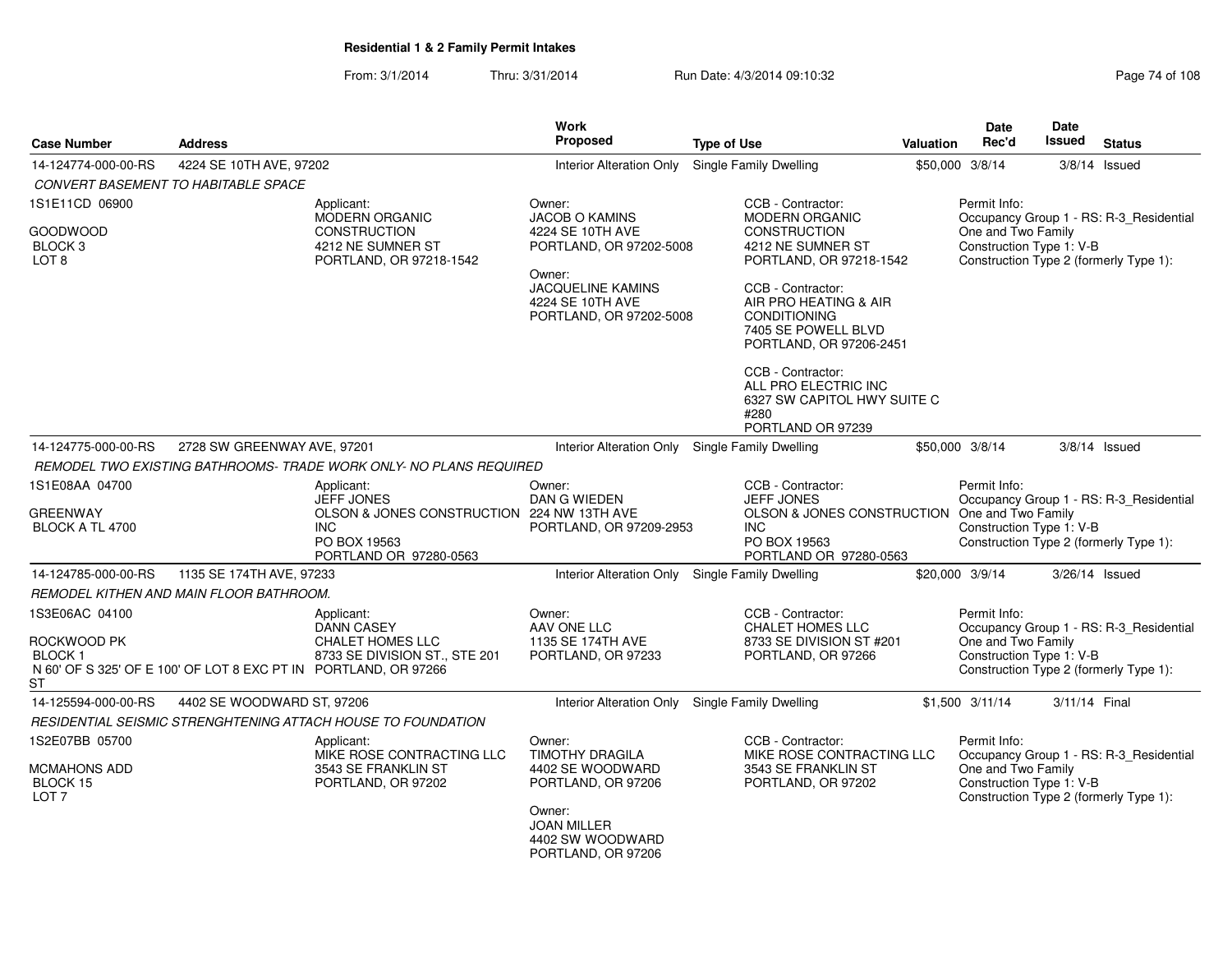From: 3/1/2014Thru: 3/31/2014 Run Date: 4/3/2014 09:10:32 Research 2010 Rage 75 of 108

|                                                                                  |                                                                                       |                                                                                                 | <b>Work</b>                                                                                                                                                              |                                                                                                                                                                                                                                                                                                                                      |                  | <b>Date</b>                                                                                              | <b>Date</b>    |                                         |
|----------------------------------------------------------------------------------|---------------------------------------------------------------------------------------|-------------------------------------------------------------------------------------------------|--------------------------------------------------------------------------------------------------------------------------------------------------------------------------|--------------------------------------------------------------------------------------------------------------------------------------------------------------------------------------------------------------------------------------------------------------------------------------------------------------------------------------|------------------|----------------------------------------------------------------------------------------------------------|----------------|-----------------------------------------|
| <b>Case Number</b>                                                               | <b>Address</b>                                                                        |                                                                                                 | Proposed                                                                                                                                                                 | <b>Type of Use</b>                                                                                                                                                                                                                                                                                                                   | <b>Valuation</b> | Rec'd                                                                                                    | Issued         | <b>Status</b>                           |
| 14-126054-000-00-RS                                                              | 1890 SW VISTA AVE, 97201                                                              |                                                                                                 | Interior Alteration Only                                                                                                                                                 | Single Family Dwelling                                                                                                                                                                                                                                                                                                               |                  | \$86,000 3/12/14                                                                                         |                | 3/12/14 Under Inspection                |
|                                                                                  | CONVERT LARGE DUMBWAITER SHAFT TO ELEVATOR                                            |                                                                                                 |                                                                                                                                                                          |                                                                                                                                                                                                                                                                                                                                      |                  |                                                                                                          |                |                                         |
| 1S1E04BD 08600<br>CARTERS ADD TO P<br><b>BLOCK 45 TL 8600</b>                    | Applicant:                                                                            | <b>BRAD BOWSHER</b><br><b>SITKA PROJECTS</b><br>11820 SW Tiedeman Ave<br><b>TIGARD OR 97223</b> | Owner:<br><b>MARK A THOMPSON</b><br>1890 SW VISTA AVE<br>PORTLAND, OR 97201-2472<br>Owner:<br><b>MONIQUE GEDENK</b><br>1890 SW VISTA AVE<br>PORTLAND, OR 97201-2472      |                                                                                                                                                                                                                                                                                                                                      |                  | Permit Info:<br>One and Two Family<br>Construction Type 1: V-B<br>Construction Type 2 (formerly Type 1): |                | Occupancy Group 1 - RS: R-3 Residential |
| 14-126518-000-00-RS                                                              | 2735 SW RUTLAND TER, 97201                                                            |                                                                                                 | Interior Alteration Only Single Family Dwelling                                                                                                                          |                                                                                                                                                                                                                                                                                                                                      |                  | \$80,000 3/13/14                                                                                         |                | 3/13/14 Under Inspection                |
|                                                                                  | KITCHEN REMODEL, RESET SINK & TOILET IN POWDER ROOM - INTERIOR WORK ONLY              |                                                                                                 |                                                                                                                                                                          |                                                                                                                                                                                                                                                                                                                                      |                  |                                                                                                          |                |                                         |
| 1N1E32DD 04200<br>ARLINGTON HTS & RPLT<br>BLOCK <sub>22</sub><br>LOT 7&8 TL 4200 | Applicant:<br><b>ARCIFORM</b>                                                         | <b>ADAM SCHOEFFEL</b><br>2303 N RANDOLPH AVE<br>PORTLAND, OR 97227                              | Owner:<br><b>WILLIAM E HOLDEN</b><br>2735 SW RUTLAND TER<br>PORTLAND, OR 97205-5853<br>Owner:<br><b>DONNA R HOLDEN</b><br>2735 SW RUTLAND TER<br>PORTLAND, OR 97205-5853 | CCB - Contractor:<br>POWER PLUMBING CO<br>PO BOX 19418<br><b>TIGARD, OR 97280</b><br>Web Page<br>Address:www.powerplumbingco.com<br>CCB - Contractor:<br>MASTER TECH ELECTRIC INC<br><b>PO BX 99</b><br>EAGLE CREEK OR 97022<br>CCB - Contractor:<br><b>ADAM</b><br><b>ARCIFORM LLC</b><br>2303 N RANDOLPH AVE<br>PORTLAND, OR 97227 |                  | Permit Info:<br>One and Two Family<br>Construction Type 1: V-B<br>Construction Type 2 (formerly Type 1): |                | Occupancy Group 1 - RS: R-3_Residential |
| 14-126708-000-00-RS                                                              | 4617 N GANTENBEIN AVE, 97217                                                          |                                                                                                 | <b>Interior Alteration Only</b>                                                                                                                                          | Single Family Dwelling                                                                                                                                                                                                                                                                                                               |                  | \$3,000 3/28/14                                                                                          | 3/28/14 Issued |                                         |
|                                                                                  | REMOVE INTERIOR WALLS FOR KITCHEN REMODEL; REPLACE WINDOW, OPENING SIZE NOT TO CHANGE |                                                                                                 |                                                                                                                                                                          |                                                                                                                                                                                                                                                                                                                                      |                  |                                                                                                          |                |                                         |
| 1N1E22AC 13200<br>CENTRAL ALBINA ADD<br>BLOCK 12<br>LOT <sub>4</sub>             | Applicant:                                                                            | <b>KELLEY BEAMER</b><br>4617 N GANTENBEIN AVE<br>PORTLAND, OR 97217-2911                        | Owner:<br><b>KELLEY BEAMER</b><br>4617 N GANTENBEIN AVE<br>PORTLAND, OR 97217-2911                                                                                       |                                                                                                                                                                                                                                                                                                                                      |                  | Permit Info:<br>One and Two Family<br>Construction Type 1: V-B<br>Construction Type 2 (formerly Type 1): |                | Occupancy Group 1 - RS: R-3_Residential |
| 14-127085-000-00-RS                                                              | 3109 SE CLAYBOURNE ST, 97202                                                          |                                                                                                 | Interior Alteration Only Single Family Dwelling                                                                                                                          |                                                                                                                                                                                                                                                                                                                                      |                  | \$1.500 3/14/14                                                                                          | 3/14/14 Final  |                                         |
|                                                                                  | LEGALIZE CONVERSION OF CLOSET TO BATHROOM ON SECOND FLOOR.                            |                                                                                                 |                                                                                                                                                                          |                                                                                                                                                                                                                                                                                                                                      |                  |                                                                                                          |                |                                         |
| 1S1E24BA 00600<br>EASTMORELAND<br>BLOCK <sub>29</sub><br>S 5' OF LOT 6           | Applicant:<br><b>TRACE BRASH</b><br>TBC                                               | 3326 NE 12TH AV<br>PORTLAND, OR 97212                                                           | Owner:<br><b>RONALD J PETTI</b><br>3109 SE CLAYBOURNE ST<br>PORTLAND, OR 97202<br>Owner:<br>AMY D PETTI<br>3109 SE CLAYBOURNE ST<br>PORTLAND, OR 97202                   | CCB - Contractor:<br><b>TRACE BRASH</b><br><b>TBC</b><br>3326 NE 12TH AV<br>PORTLAND, OR 97212                                                                                                                                                                                                                                       |                  | Permit Info:<br>One and Two Family<br>Construction Type 1: V-B<br>Construction Type 2 (formerly Type 1): |                | Occupancy Group 1 - RS: R-3_Residential |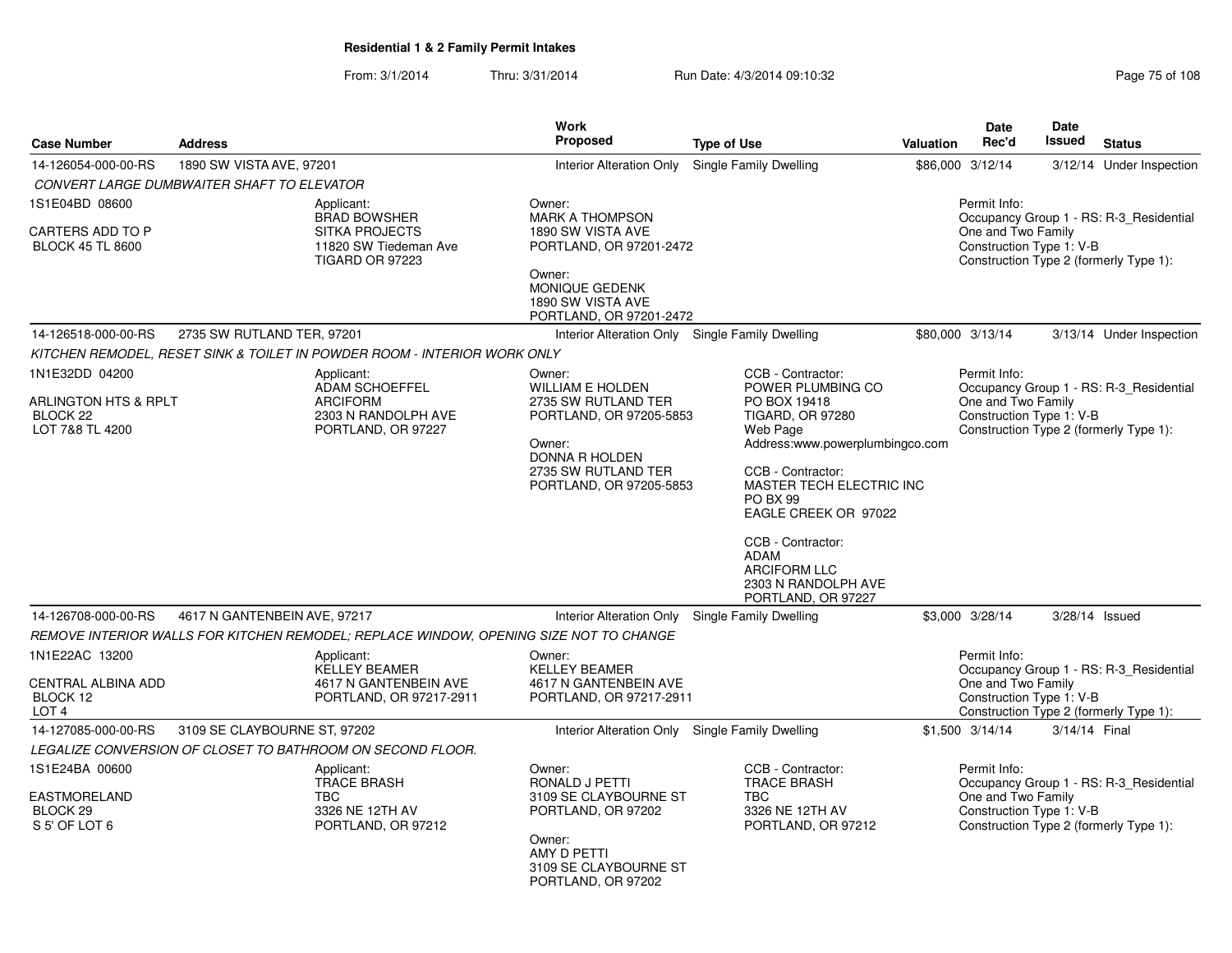From: 3/1/2014Thru: 3/31/2014 Run Date: 4/3/2014 09:10:32 Research 2010 Rage 76 of 108

| <b>Case Number</b>                                                                          | <b>Address</b>               |                                                                                                                                                              | Work<br>Proposed                                                                                                                                         | <b>Type of Use</b>                                                                                                                     | Valuation | <b>Date</b><br>Rec'd                                           | Date<br>Issued | <b>Status</b>                                                                     |
|---------------------------------------------------------------------------------------------|------------------------------|--------------------------------------------------------------------------------------------------------------------------------------------------------------|----------------------------------------------------------------------------------------------------------------------------------------------------------|----------------------------------------------------------------------------------------------------------------------------------------|-----------|----------------------------------------------------------------|----------------|-----------------------------------------------------------------------------------|
| 14-127318-000-00-RS                                                                         | 2640 SW MONTGOMERY DR. 97201 |                                                                                                                                                              | Interior Alteration Only                                                                                                                                 | Single Family Dwelling                                                                                                                 |           | \$25,000 3/14/14                                               |                | 3/14/14 Under Inspection                                                          |
|                                                                                             |                              | REMODEL TWO EXISTING BATHROOMS. TRADE WORK ONLY. NO PLANS REQUIRED.                                                                                          |                                                                                                                                                          |                                                                                                                                        |           |                                                                |                |                                                                                   |
| 1S1E05DD 11200<br>MELBOURNE ADD<br><b>BLOCK B</b><br><b>LOT 17</b>                          |                              | Applicant:<br><b>SCOTT TERHUNE</b><br>FRAME OF MIND CONSTRUCTION<br><b>INC</b><br>3676 SE RURAL<br>PORTLAND, OR 97202                                        | Owner:<br><b>JOHN KNOX</b><br>2640 SW MONTGOMERY DR<br>PORTLAND, OR 97201-1754<br>Owner:<br><b>SUZANNE LASSEN</b><br>2640 SW MONTGOMERY DR               | CCB - Contractor:<br>FRAME OF MIND CONSTRUCTION<br>INC.<br>3676 SE RURAL<br>PORTLAND, OR 97202                                         |           | Permit Info:<br>One and Two Family<br>Construction Type 1: V-B |                | Occupancy Group 1 - RS: R-3_Residential<br>Construction Type 2 (formerly Type 1): |
|                                                                                             |                              |                                                                                                                                                              | PORTLAND, OR 97201-1754                                                                                                                                  |                                                                                                                                        |           |                                                                |                |                                                                                   |
| 14-127794-000-00-RS                                                                         | 5400 SW HEWETT BLVD, 97221   |                                                                                                                                                              |                                                                                                                                                          | Interior Alteration Only Single Family Dwelling                                                                                        |           | \$38,600 3/18/14                                               |                | $3/25/14$ Issued                                                                  |
|                                                                                             |                              | RENOVATE KITCHEN AND MASTER BATHROOM. NO CHANGES TO THE ENVELOPE OR INTERIOR WALLS. UPDATE FINISHES THROUGHOUT, NEW LIGHTING, NEW ELECTRICAL, REPLACE PLUMBI |                                                                                                                                                          |                                                                                                                                        |           |                                                                |                |                                                                                   |
| 1S1E07AB 02400<br>SECTION 07 1S 1E<br>TL 2400 2.11 ACRES<br>SPLIT LEVY R327196 (R991070110) |                              | Applicant:<br>RON BOERSMA<br>JDL DEVELOPMENT<br>2314 NW SAVIER<br>PORTLAND, OR 97210                                                                         | Owner:<br>MARY R BOYLE<br>P O BOX 8307<br>PORTLAND, OR 97207<br>Owner:                                                                                   | CCB - Contractor:<br><b>JOE LYONS</b><br>JDL DEVELOPMENT INC<br>2314 NW SAVIER ST<br>PORTLAND, OR 97210-2514                           |           | Permit Info:<br>One and Two Family<br>Construction Type 1: V-B |                | Occupancy Group 1 - RS: R-3 Residential<br>Construction Type 2 (formerly Type 1): |
|                                                                                             |                              |                                                                                                                                                              | TIMOTHY P BOYLE<br>P O BOX 8307<br>PORTLAND, OR 97207                                                                                                    | CCB - Contractor:<br>ADVANCED HEATING & AIR<br><b>CONDITIONING</b><br>5825 SE FOSTER ROAD<br>PORTLAND, OR 97206                        |           |                                                                |                |                                                                                   |
| 14-129773-000-00-RS                                                                         | 1563 SE MARION ST            |                                                                                                                                                              |                                                                                                                                                          | Interior Alteration Only Single Family Dwelling                                                                                        |           | \$20,000 3/21/14                                               |                | 3/21/14 Under Inspection                                                          |
|                                                                                             |                              | REMODEL EXISTING BATHROOM. TRADE WORK ONLY. NO PLANS REQUIRED.                                                                                               |                                                                                                                                                          |                                                                                                                                        |           |                                                                |                |                                                                                   |
| 1S1E26AB 13100<br>SELLWOOD<br>BLOCK 64<br>LOT <sub>5</sub>                                  |                              | Applicant:<br><b>SCOTT TERHUNE</b><br>FRAME OF MIND CONSTRUCTION<br><b>INC</b><br>3676 SE RURAL<br>PORTLAND, OR 97202                                        | Owner:<br><b>BRENT T LAWSON</b><br>1563 SE MARION ST<br>PORTLAND, OR 97202<br>Owner:<br><b>MARNY L LAWSON</b><br>1563 SE MARION ST<br>PORTLAND, OR 97202 | CCB - Contractor:<br>FRAME OF MIND CONSTRUCTION Occupancy Group 1 - RS: R-3 Residential<br>INC.<br>3676 SE RURAL<br>PORTLAND, OR 97202 |           | Permit Info:<br>One and Two Family<br>Construction Type 1: V-B |                | Construction Type 2 (formerly Type 1):                                            |
| 14-131309-000-00-RS                                                                         | 9027 N SMITH ST, 97203       |                                                                                                                                                              |                                                                                                                                                          | Interior Alteration Only Single Family Dwelling                                                                                        |           | \$5,000 3/26/14                                                |                | 3/26/14 Under Inspection                                                          |
|                                                                                             |                              | LEGALIZE BASEMENT CONVERSION FOR LIBRARY AND BED ROOM WITH EGRESS WINDOW; ADD NEW BATHROOM W/SINK IN BEDROOM (2 BATHROOMS TOTAL IN HOUSE)                    |                                                                                                                                                          |                                                                                                                                        |           |                                                                |                |                                                                                   |
| 1N1W01DB 19200<br><b>GRIMES ADD</b><br><b>BLOCK4</b><br>LOT <sub>3</sub>                    |                              | Applicant:<br><b>MICHAEL HENRY</b><br>9027 N SMITH ST<br>PORTLAND, OR 97203                                                                                  | Owner:<br><b>LEO SCHUMAN</b><br>9027 N SMITH ST<br>PORTLAND, OR 97203<br>Owner:<br>MICHAEL HENRY<br>9027 N SMITH ST<br>PORTLAND, OR 97203                | CCB - Contractor:<br><b>Tyson Wilson</b><br>ECO PLUMBER LLC<br>6533 SE 70th Ave<br>Portland OR 97206                                   |           | Permit Info:<br>One and Two Family<br>Construction Type 1: V-B |                | Occupancy Group 1 - RS: R-3_Residential<br>Construction Type 2 (formerly Type 1): |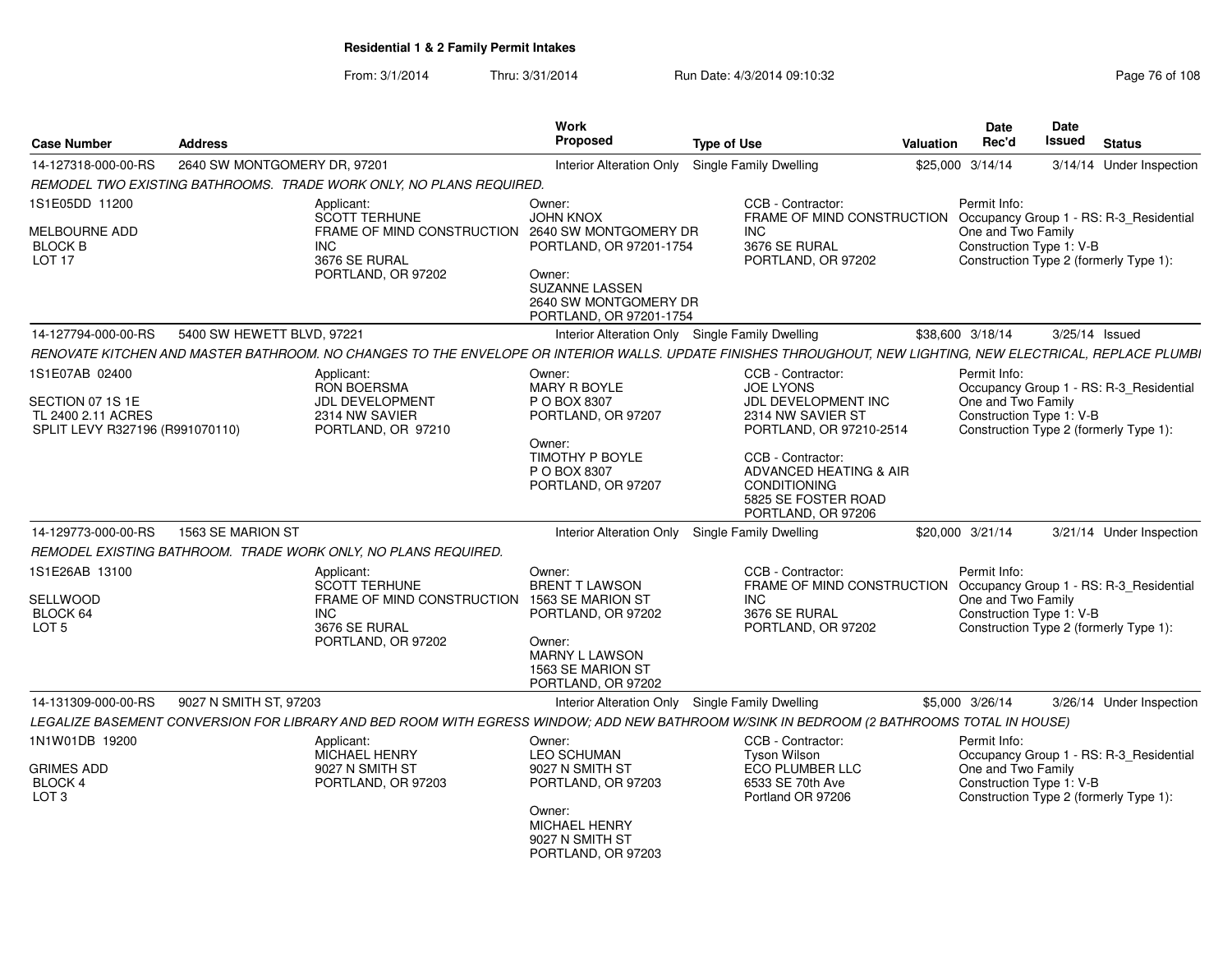From: 3/1/2014Thru: 3/31/2014 Run Date: 4/3/2014 09:10:32 Research 2010 Rage 77 of 108

| <b>Case Number</b>                     | <b>Address</b>                                            |                                                                                                             | Work<br>Proposed                                                                                                                        | <b>Type of Use</b>                                                                                                                    | Valuation       | Date<br>Rec'd                                                                                     | Date<br><b>Issued</b> | <b>Status</b>                                                                                                                 |
|----------------------------------------|-----------------------------------------------------------|-------------------------------------------------------------------------------------------------------------|-----------------------------------------------------------------------------------------------------------------------------------------|---------------------------------------------------------------------------------------------------------------------------------------|-----------------|---------------------------------------------------------------------------------------------------|-----------------------|-------------------------------------------------------------------------------------------------------------------------------|
| 14-133207-000-00-RS                    | 2606 NW LOVEJOY ST, 97210                                 |                                                                                                             | <b>Interior Alteration Only</b>                                                                                                         | Single Family Dwelling                                                                                                                |                 | \$90,000 3/31/14                                                                                  |                       | <b>Under Review</b>                                                                                                           |
|                                        |                                                           | REMODEL KITCHEN. CREATE NEW POWDER ROOM ON MAIN FLOOR.                                                      |                                                                                                                                         |                                                                                                                                       |                 |                                                                                                   |                       |                                                                                                                               |
| 1N1E32AD 04300                         |                                                           | Applicant:<br><b>JENNIFER BARROW</b>                                                                        | Owner:<br><b>JUNG U YOO</b>                                                                                                             | CCB - Contractor:<br><b>ADAM</b>                                                                                                      |                 | Permit Info:                                                                                      |                       | Occupancy Group 1 - RS: R-3_Residential                                                                                       |
| SECTION 32 1N 1E<br>TL 4300 0.17 ACRES |                                                           | <b>ARCIFORM LLC</b><br>2303 N RANDOLPH AVE<br>PORTLAND OR 97227                                             | 2606 NW LOVEJOY ST<br>PORTLAND, OR 97210                                                                                                | <b>ARCIFORM LLC</b><br>2303 N RANDOLPH AVE<br>PORTLAND, OR 97227                                                                      |                 | One and Two Family<br>Construction Type 1: V-B                                                    |                       | Construction Type 2 (formerly Type 1):                                                                                        |
|                                        |                                                           |                                                                                                             | Owner:<br>ANNE T YOO<br>2606 NW LOVEJOY ST<br>PORTLAND, OR 97210                                                                        |                                                                                                                                       |                 |                                                                                                   |                       |                                                                                                                               |
|                                        | Total # of RS Interior Alteration Only permit intakes: 18 |                                                                                                             |                                                                                                                                         | Total valuation of RS Interior Alteration Only permit intakes: \$578,600                                                              |                 |                                                                                                   |                       |                                                                                                                               |
| 14-108658-000-00-RS                    | 8226 SE 52ND AVE, 97206                                   |                                                                                                             | Move                                                                                                                                    | Garage/Carport                                                                                                                        |                 | \$1,100 3/20/14                                                                                   |                       | 3/20/14 Under Inspection                                                                                                      |
|                                        |                                                           | NEW FOUNDATION FOR ON WHICH TO PLACE 432 SF GARAGE, MOVED FROM NEIGHBORING PROPERTY (DEMO PERMIT 07-114988) |                                                                                                                                         |                                                                                                                                       |                 |                                                                                                   |                       |                                                                                                                               |
| 1S2E19DC 06100                         |                                                           | Applicant:                                                                                                  | Owner:                                                                                                                                  |                                                                                                                                       |                 | Permit Info:                                                                                      |                       |                                                                                                                               |
| <b>DARLINGTON</b>                      |                                                           | DARREN G LEE<br>2316 N WINCHELL ST                                                                          | DARREN G LEE<br>2316 N WINCHELL ST                                                                                                      |                                                                                                                                       |                 | Garage\Utility Misc.                                                                              |                       | Occupancy Group 1 - RS: U_Private                                                                                             |
| BLOCK 27                               |                                                           | PORTLAND, OR 97217-6846                                                                                     | PORTLAND, OR 97217-6846                                                                                                                 |                                                                                                                                       |                 | Construction Type 1: V-B                                                                          |                       |                                                                                                                               |
| LOT <sub>17</sub>                      |                                                           |                                                                                                             |                                                                                                                                         |                                                                                                                                       |                 |                                                                                                   |                       | Construction Type 2 (formerly Type 1):<br>Total Square Footage - Display Only: 432                                            |
| Total # of RS Move permit intakes: 1   |                                                           |                                                                                                             |                                                                                                                                         |                                                                                                                                       |                 |                                                                                                   |                       | Total valuation of RS Move permit intakes: \$1,100                                                                            |
| 14-123119-000-00-RS                    | 822 NE HOLMAN ST - Unit B                                 |                                                                                                             | <b>New Construction</b>                                                                                                                 | <b>Accessory Dwelling Unit</b>                                                                                                        | \$85,236 3/4/14 |                                                                                                   |                       | <b>Under Review</b>                                                                                                           |
|                                        |                                                           | NEW ACCESSORY DWELLING UNIT/2-STORY/NO GARAGE/FLAT LOT/COMPLEX                                              |                                                                                                                                         |                                                                                                                                       |                 |                                                                                                   |                       |                                                                                                                               |
| 1N1E14CB 18301                         |                                                           | Applicant:<br><b>DAVE SPITZER</b><br>2325 NE 19TH AVENUE<br>PORTLAND, OR 97212                              | Owner:<br>ZHENXIA MAO<br>822 NE HOLMAN ST<br>PORTLAND, OR 97211<br>Owner:<br><b>QIAN LENG</b><br>822 NE HOLMAN ST<br>PORTLAND, OR 97211 | CCB - Contractor:<br>ANDREW GOLD<br><b>GOLD STAR DESIGN AND</b><br><b>CONSTRUCTION LLC</b><br>2528 SE SALMON ST<br>PORTLAND, OR 97214 |                 | Permit Info:<br>One and Two Family<br>Construction Type 1: V-B<br>Number of New Dwelling Units: 1 |                       | Occupancy Group 1 - RS: R-3_Residential<br>Construction Type 2 (formerly Type 1):<br>Total Square Footage - Display Only: 796 |
| 14-125404-000-00-RS                    | 4241 SE 136TH AVE, 97236                                  |                                                                                                             | New Construction                                                                                                                        | <b>Accessory Structure</b>                                                                                                            |                 | \$12,998 3/11/14                                                                                  | 3/11/14 Final         |                                                                                                                               |
| 40' X 8' CARGO CONTAINER FOR STORAGE   |                                                           |                                                                                                             |                                                                                                                                         |                                                                                                                                       |                 |                                                                                                   |                       |                                                                                                                               |
| 1S2E11DC 05000                         |                                                           | Applicant:<br><b>KENT UMEMOTO</b>                                                                           | Owner:<br>ROBERT G UMEMOTO                                                                                                              | CCB - Contractor:<br>CHRISTOPHER M UMEMOTO                                                                                            |                 | Permit Info:                                                                                      |                       | Occupancy Group 1 - RS: U Private                                                                                             |
| SECTION 11 1S 2E<br>TL 5000 0.57 ACRES |                                                           | 16306 SE LINCOLN<br>PORTLAND OR 97233                                                                       | 4241 SE 136TH AVE<br>PORTLAND, OR 97236-3517                                                                                            | <b>B &amp; G EXCAVATION &amp; PLUMBING</b><br><b>LLC</b><br>4241 SE 136TH AVE<br>PORTLAND OR 97236                                    |                 | Garage\Utility Misc.<br>Construction Type 1: V-B                                                  |                       | Construction Type 2 (formerly Type 1):<br>Total Square Footage - Display Only: 320                                            |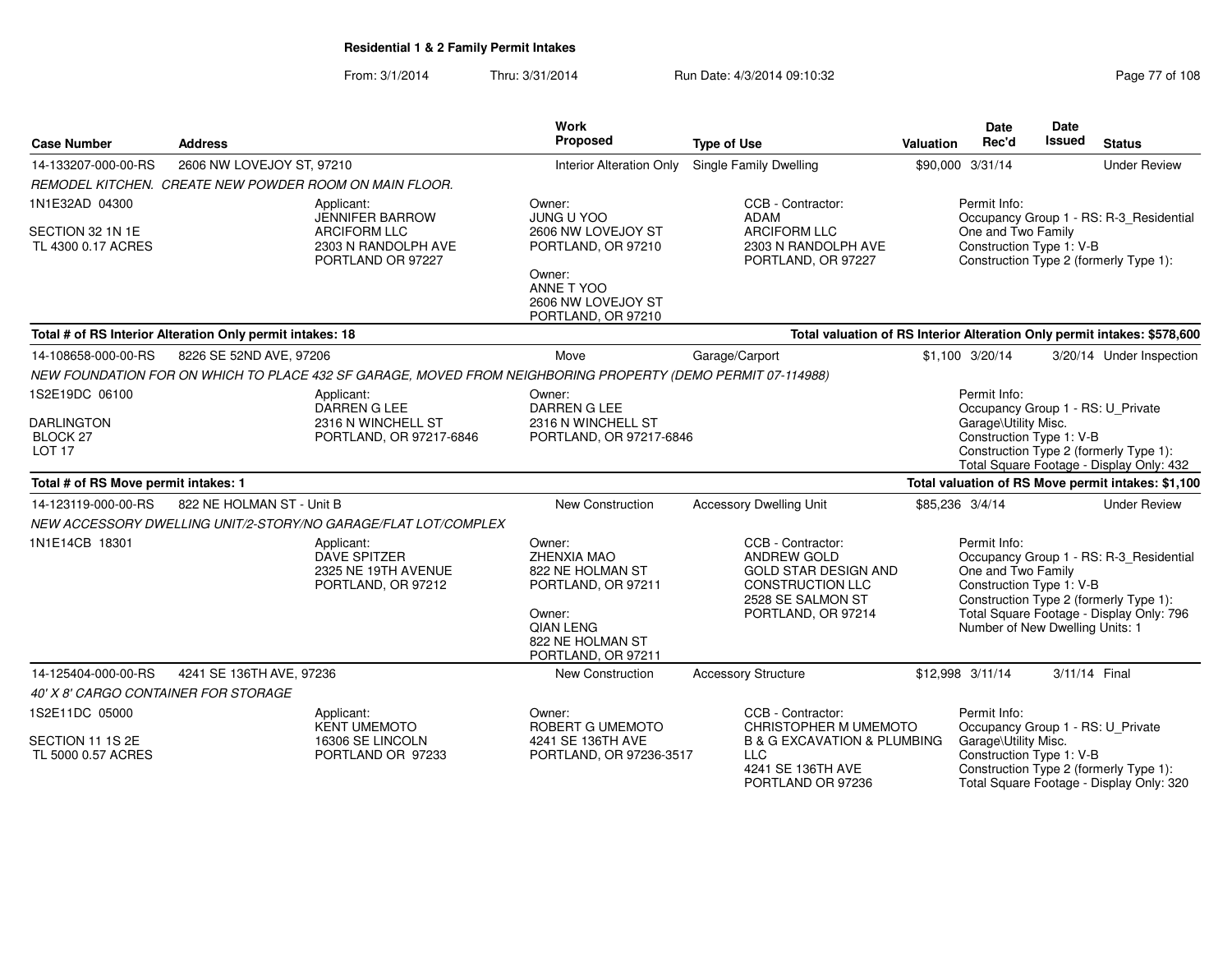From: 3/1/2014Thru: 3/31/2014 Run Date: 4/3/2014 09:10:32 Research 2010 Rage 78 of 108

|                                                                             |                                                                                                                                     | <b>Work</b>                                                                                                                                                          |                                                                                                                  |           | <b>Date</b>                                                                                           | <b>Date</b> |                                                                                                                                    |
|-----------------------------------------------------------------------------|-------------------------------------------------------------------------------------------------------------------------------------|----------------------------------------------------------------------------------------------------------------------------------------------------------------------|------------------------------------------------------------------------------------------------------------------|-----------|-------------------------------------------------------------------------------------------------------|-------------|------------------------------------------------------------------------------------------------------------------------------------|
| <b>Case Number</b>                                                          | <b>Address</b>                                                                                                                      | <b>Proposed</b>                                                                                                                                                      | <b>Type of Use</b>                                                                                               | Valuation | Rec'd                                                                                                 | Issued      | <b>Status</b>                                                                                                                      |
| 14-127768-000-00-RS                                                         | 1214 NE 37TH AVE, 97232                                                                                                             | <b>New Construction</b>                                                                                                                                              | <b>Accessory Structure</b>                                                                                       |           | \$32,017 3/20/14                                                                                      |             | 3/20/14 Issued                                                                                                                     |
|                                                                             | NEW TWO STORY ACCESSORY STRUCTURE TO INCLUDE MUSIC STUDIO, BATHROOM ON MAIN, AND TEA ROOM ON THE SECOND FLOOR                       |                                                                                                                                                                      |                                                                                                                  |           |                                                                                                       |             |                                                                                                                                    |
| 1N1E36AA 13300<br>LAURELHURST<br>BLOCK <sub>29</sub><br>LOT 1 TL 13300      | Applicant:<br><b>LINDA OSTER</b><br><b>QUATREFOIL INC</b><br>404 SE 80TH<br>PORTLAND, OR 97215                                      | Owner:<br><b>BRIAN M QUINCEY</b><br>1214 NE 37TH AVE<br>PORTLAND, OR 97232-1976<br>Owner:<br><b>DENISE M FUJIKAWA</b><br>1214 NE 37TH AVE<br>PORTLAND, OR 97232-1976 | CCB - Contractor:<br><b>BLAZE GALLINGER</b><br>ABLE CONSTRUCTION INC<br>2726 SE 33RD PLACE<br>PORTLAND, OR 97202 |           | Permit Info:<br>One and Two Family<br>Construction Type 1: V-B                                        |             | Occupancy Group 1 - RS: R-3 Residential<br>Construction Type 2 (formerly Type 1):<br>Total Square Footage - Display Only: 299      |
| 14-131776-000-00-RS                                                         | 6837 SE HOLGATE BLVD, 97206                                                                                                         | <b>New Construction</b>                                                                                                                                              | <b>Accessory Structure</b>                                                                                       |           | \$131,801 3/27/14                                                                                     |             | 3/27/14 Issued                                                                                                                     |
|                                                                             | SHIPPING CONTAINER TO BE PLACED ON THE PROPERTY AND USED AS STORAGE; ADD 30'X25' DRIVEWAY TO THE REAR OF THE HOUSE SEE 14-104955-CC |                                                                                                                                                                      |                                                                                                                  |           |                                                                                                       |             |                                                                                                                                    |
| 1S2E08CD 10400<br>KERN PK<br>BLOCK 10<br>W 20' OF LOT 7<br>LOT <sub>8</sub> | Applicant:<br><b>VIKTORIA% SCHULZ</b><br>6837 SE HOLGATE BLVD<br>PORTLAND OR 97206                                                  | Owner:<br>MONTE L SELLERS<br>4040 NE 20TH ST<br>OTIS, OR 97368<br>Owner:<br><b>KAREN L SELLERS</b><br>4040 NE 20TH ST<br>OTIS, OR 97368                              | CCB - Contractor:<br>RON RUST DRYWALL INC<br>4235 SE SCHILLER ST<br>PORTLAND, OR 97206-5089                      |           | Permit Info:<br>One and Two Family<br>Construction Type 1: V-B                                        |             | Occupancy Group 1 - RS: R-3_Residential<br>Construction Type 2 (formerly Type 1): V-B<br>Total Square Footage - Display Only: 1555 |
| 14-127813-000-00-RS                                                         | 8118 SE OGDEN ST, 97206                                                                                                             | New Construction                                                                                                                                                     | Decks, Fences, Retaining Walls                                                                                   |           | \$9,000 3/18/14                                                                                       |             | 3/18/14 Issued                                                                                                                     |
|                                                                             | NEW CONSTRUCTION OF 7' TALL SLANTED CHAIN LINK FENCE WITH 1' OF BARB WIRE                                                           |                                                                                                                                                                      |                                                                                                                  |           |                                                                                                       |             |                                                                                                                                    |
| 1S2E20AD 04400<br><b>STERLING</b><br>BLOCK 6<br>LOT <sub>8</sub>            | Applicant:<br><b>DENISE SHAW</b><br>9900 SE 132ND AVE<br>HAPPY VALLEY, OR 97086                                                     | Owner:<br><b>DAVID B FORSYTH</b><br>13297 SE MEADOWPARK DR<br>HAPPY VALLEY, OR 97086-5987<br>Owner:                                                                  | CCB - Contractor:<br>RUFFIN CONSTRUCTION<br>8935 SE STANLEY PL<br>PORTLAND, OR 97206                             |           | Permit Info:<br>Occupancy Group 1 - RS: U_Private<br>Garage\Utility Misc.<br>Construction Type 1: V-B |             | Construction Type 2 (formerly Type 1):                                                                                             |
|                                                                             |                                                                                                                                     | <b>JOYCE R FORSYTH</b><br>13297 SE MEADOWPARK DR<br>HAPPY VALLEY, OR 97086-5987                                                                                      |                                                                                                                  |           |                                                                                                       |             |                                                                                                                                    |
| 14-129031-000-00-RS                                                         | 01837 SW RADCLIFFE RD                                                                                                               | New Construction                                                                                                                                                     | Decks, Fences, Retaining Walls                                                                                   |           | \$10,000 3/20/14                                                                                      |             | 3/20/14 Issued                                                                                                                     |
|                                                                             | CONSTRUCT 8 FT CMU FENCE ALONG HWY 43                                                                                               |                                                                                                                                                                      |                                                                                                                  |           |                                                                                                       |             |                                                                                                                                    |
| 1S1E26CB 01501<br>RADCLIFFE ESTATES                                         | Applicant:<br>KRISTIN A DEL BALZO<br>01837 SW RADCLIFFE RD                                                                          | Owner:<br>KRISTIN A DEL BALZO<br>01837 SW RADCLIFFE RD                                                                                                               |                                                                                                                  |           | Permit Info:<br>Occupancy Group 1 - RS: U Private<br>Garage\Utility Misc.                             |             |                                                                                                                                    |
| LOT <sub>1</sub>                                                            | PORTLAND, OR 97219                                                                                                                  | PORTLAND, OR 97219                                                                                                                                                   |                                                                                                                  |           | Construction Type 1: V-B                                                                              |             | Construction Type 2 (formerly Type 1):                                                                                             |
| 14-117661-000-00-RS                                                         | 7222 N VANCOUVER AVE, 97217                                                                                                         | <b>New Construction</b>                                                                                                                                              | <b>Duplex</b>                                                                                                    |           | \$449,921 3/4/14                                                                                      |             | <b>Under Review</b>                                                                                                                |
|                                                                             | NEW DUPLEX/2-STORY/ATTACHED GARAGE AND PARKING PAD/FLAT LOT/COMPLEX+++LIMITED ENGINEERING REVIEW+++                                 |                                                                                                                                                                      |                                                                                                                  |           |                                                                                                       |             |                                                                                                                                    |
| 1N1E15AB 03600                                                              | Applicant:<br><b>DONNA KEOUGH</b><br>508 NW 44TH ST<br>VANCOUVER, WA 98660                                                          | Owner:<br>FIRENZE DEVELOPMENT<br>7110 SW OLD WILSONVILLE RD<br>WILSONVILLE, OR 97070-7857                                                                            | CCB - Contractor:<br>PETER A KUSYK<br>FIRENZE DEVELOPMENT INC<br>12703 SW 67TH AVE<br><b>TIGARD, OR 97223</b>    |           | Permit Info:<br>One and Two Family<br>Construction Type 1: V-B<br>Number of New Dwelling Units: 2     |             | Occupancy Group 1 - RS: R-3_Residential<br>Construction Type 2 (formerly Type 1): V-B<br>Total Square Footage - Display Only: 4342 |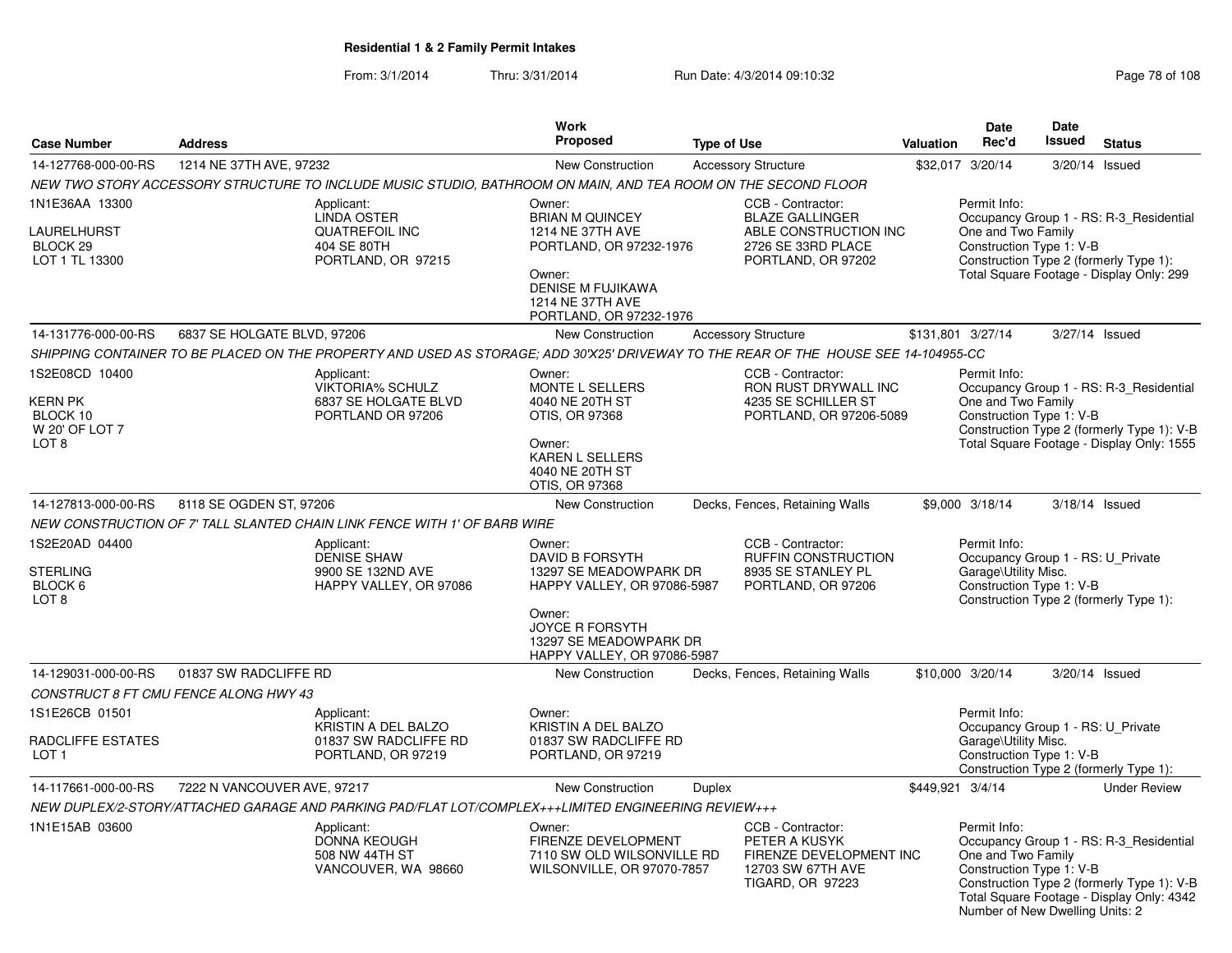From: 3/1/2014

Thru: 3/31/2014 Run Date: 4/3/2014 09:10:32 Research 2010 Rage 79 of 108

|                                   |                                                 |                                                                                                 | Work                                   |                                              |           | Date                                                      | Date          |                                                                                    |
|-----------------------------------|-------------------------------------------------|-------------------------------------------------------------------------------------------------|----------------------------------------|----------------------------------------------|-----------|-----------------------------------------------------------|---------------|------------------------------------------------------------------------------------|
| <b>Case Number</b>                | <b>Address</b>                                  |                                                                                                 | <b>Proposed</b>                        | <b>Type of Use</b>                           | Valuation | Rec'd                                                     | <b>Issued</b> | <b>Status</b>                                                                      |
| 13-224386-REV-02-RS               | 1656 NE BELL DR, 97220                          |                                                                                                 | New Construction                       | Garage/Carport                               |           | \$3/26/14                                                 | 3/26/14       | Issued                                                                             |
|                                   |                                                 | REVISION TO ADD WALKWAY TO GARAGE, ADD NEW DOOR IN GARAGE, AND REMOVE WINDOW ON FRONT OF GARAGE |                                        |                                              |           |                                                           |               |                                                                                    |
| 1N2E28DD 03100                    |                                                 | Applicant:<br>KRISTIN IRENE PULLEY                                                              | Owner:<br><b>KRISTIN IRENE PULLEY</b>  |                                              |           | Permit Info:<br>Occupancy Group 1 - RS: U_Private         |               |                                                                                    |
| WOODLAND PK                       |                                                 | 1656 NE BELL DR                                                                                 | 1656 NE BELL DR                        |                                              |           | Garage\Utility Misc.                                      |               |                                                                                    |
| BLOCK <sub>2</sub>                |                                                 | PORTLAND, OR 97220-3852                                                                         | PORTLAND, OR 97220-3852                |                                              |           | Construction Type 1: V-B                                  |               |                                                                                    |
| LOT <sub>29</sub>                 |                                                 |                                                                                                 |                                        |                                              |           |                                                           |               | Construction Type 2 (formerly Type 1):<br>Total Square Footage - Display Only: 300 |
| 14-100740-000-00-RS               | 6414 N BOSTON AVE, 97217                        |                                                                                                 | New Construction                       | Garage/Carport                               |           | \$9,505 3/25/14                                           |               | 3/25/14 Issued                                                                     |
|                                   | <i>LEGALIZE CONSTRUCTION OF DETACHED GARAGE</i> |                                                                                                 |                                        |                                              |           |                                                           |               |                                                                                    |
| 1N1E16DB 06900                    |                                                 | Applicant:                                                                                      | Owner:                                 |                                              |           | Permit Info:                                              |               |                                                                                    |
| <b>ALBION ADD</b>                 |                                                 | RICHARD J BECKMAN<br>6414 N BOSTON AVE                                                          | RICHARD J BECKMAN<br>6414 N BOSTON AVE |                                              |           | Occupancy Group 1 - RS: U_Private<br>Garage\Utility Misc. |               |                                                                                    |
| <b>BLOCK 5</b>                    |                                                 | PORTLAND, OR 97217-4913                                                                         | PORTLAND, OR 97217-4913                |                                              |           | Construction Type 1: V-B                                  |               |                                                                                    |
| LOT <sub>8</sub>                  |                                                 |                                                                                                 |                                        |                                              |           |                                                           |               | Construction Type 2 (formerly Type 1):                                             |
|                                   |                                                 |                                                                                                 |                                        |                                              |           |                                                           |               | Total Square Footage - Display Only: 234                                           |
| 14-115222-000-00-RS               | 7025 N DENVER AVE, 97217                        |                                                                                                 | New Construction                       | Garage/Carport                               |           | \$18,000 3/28/14                                          |               | 3/28/14 Under Inspection                                                           |
|                                   |                                                 | DETACHED 1 CAR GARAGE - ONE HR EXTERIOR WALLS ON NORTH AND WEST SIDES WITH PROTECTED EAVES      |                                        |                                              |           |                                                           |               |                                                                                    |
| 1N1E16AB 21100                    |                                                 | Applicant:<br>MIKE COYLE                                                                        | Owner:<br>DEZ DEVELOPMENT LLC          | CCB - Contractor:<br>UKA CONSTRUCTION LLC    |           | Permit Info:<br>Occupancy Group 1 - RS: U_Private         |               |                                                                                    |
| FIRST ELECTRIC ADD                |                                                 | <b>FASTER PERMITS</b>                                                                           | 14552 SE 155TH DR                      | 11016 SE HAPPY VALLEY DR                     |           | Garage\Utility Misc.                                      |               |                                                                                    |
| BLOCK 5                           |                                                 | 14334 NW EAGLERIDGE LANE                                                                        | CLACKAMAS, OR 97015-5491               | PORTLAND, OR 97086                           |           | Construction Type 1: V-B                                  |               |                                                                                    |
| LOT 42&43 EXC PT IN ST            |                                                 | PORTLAND, OR 97229                                                                              |                                        |                                              |           |                                                           |               | Construction Type 2 (formerly Type 1):<br>Total Square Footage - Display Only: 228 |
| 14-116293-000-00-RS               | 7036 SE 19TH AVE, 97202                         |                                                                                                 | New Construction                       | Garage/Carport                               |           | \$13,648 3/5/14                                           |               | 3/5/14 Under Inspection                                                            |
|                                   |                                                 | NEW DETACHED 336 SF GARAGE WITH INACCESSIBLE LIMITED STORAGE ABOVE A PORTION                    |                                        |                                              |           |                                                           |               |                                                                                    |
| 1S1E23AA 14700                    |                                                 | Applicant:                                                                                      | Owner:                                 |                                              |           | Permit Info:                                              |               |                                                                                    |
|                                   |                                                 | WILLIAM VAN OOSTRUM                                                                             | WILLIAM VAN OOSTRUM                    |                                              |           | Occupancy Group 1 - RS: U_Private                         |               |                                                                                    |
| WESTMORELAND<br>BLOCK 21          |                                                 | 7036 SE 19TH AVE<br>PORTLAND, OR 97202                                                          | 7036 SE 19TH AVE<br>PORTLAND, OR 97202 |                                              |           | Garage\Utility Misc.<br>Construction Type 1: V-B          |               |                                                                                    |
| LOT <sub>4</sub>                  |                                                 |                                                                                                 |                                        |                                              |           |                                                           |               | Construction Type 2 (formerly Type 1):                                             |
|                                   |                                                 |                                                                                                 | Owner:                                 |                                              |           |                                                           |               | Total Square Footage - Display Only: 336                                           |
|                                   |                                                 |                                                                                                 | <b>MOLLY VAN OOSTRUM</b>               |                                              |           |                                                           |               |                                                                                    |
|                                   |                                                 |                                                                                                 | 7036 SE 19TH AVE<br>PORTLAND, OR 97202 |                                              |           |                                                           |               |                                                                                    |
| 14-117739-DFS-01-RS               | 4017 NE 8TH AVE, 97212                          |                                                                                                 | New Construction                       | Garage/Carport                               |           | \$500 3/20/14                                             |               | 3/20/14 Issued                                                                     |
| <b>DFS TRUSSES</b>                |                                                 |                                                                                                 |                                        |                                              |           |                                                           |               |                                                                                    |
| 1N1E23CB 16700                    |                                                 | Applicant:                                                                                      | Owner:                                 | CCB - Contractor:                            |           | Permit Info:                                              |               |                                                                                    |
|                                   |                                                 | <b>GEOFFREY WRIGHT</b>                                                                          | LIBERTY HOMES NW LLC                   | <b>ALICIA LIBERTY</b>                        |           | Occupancy Group 1 - RS: U_Private                         |               |                                                                                    |
| <b>LINCOLN PK ANX</b><br>BLOCK 18 |                                                 | UTF CONSULTING<br>17740 SW FLORENCE STREET                                                      | 16542 SE ORCHARD VIEW LN               | LIBERTY NW HOMES<br>16542 SE ORCHARD VIEW LN |           | Garage\Utility Misc.<br>Construction Type 1: V-B          |               |                                                                                    |
| LOT <sub>10</sub>                 |                                                 | BEAVERTON, OR 97007                                                                             | DAMASCUS, OR 97089-5810                | DAMASCUS, OR 97089                           |           |                                                           |               | Construction Type 2 (formerly Type 1):                                             |
|                                   |                                                 |                                                                                                 |                                        |                                              |           |                                                           |               | Total Square Footage - Display Only: 264                                           |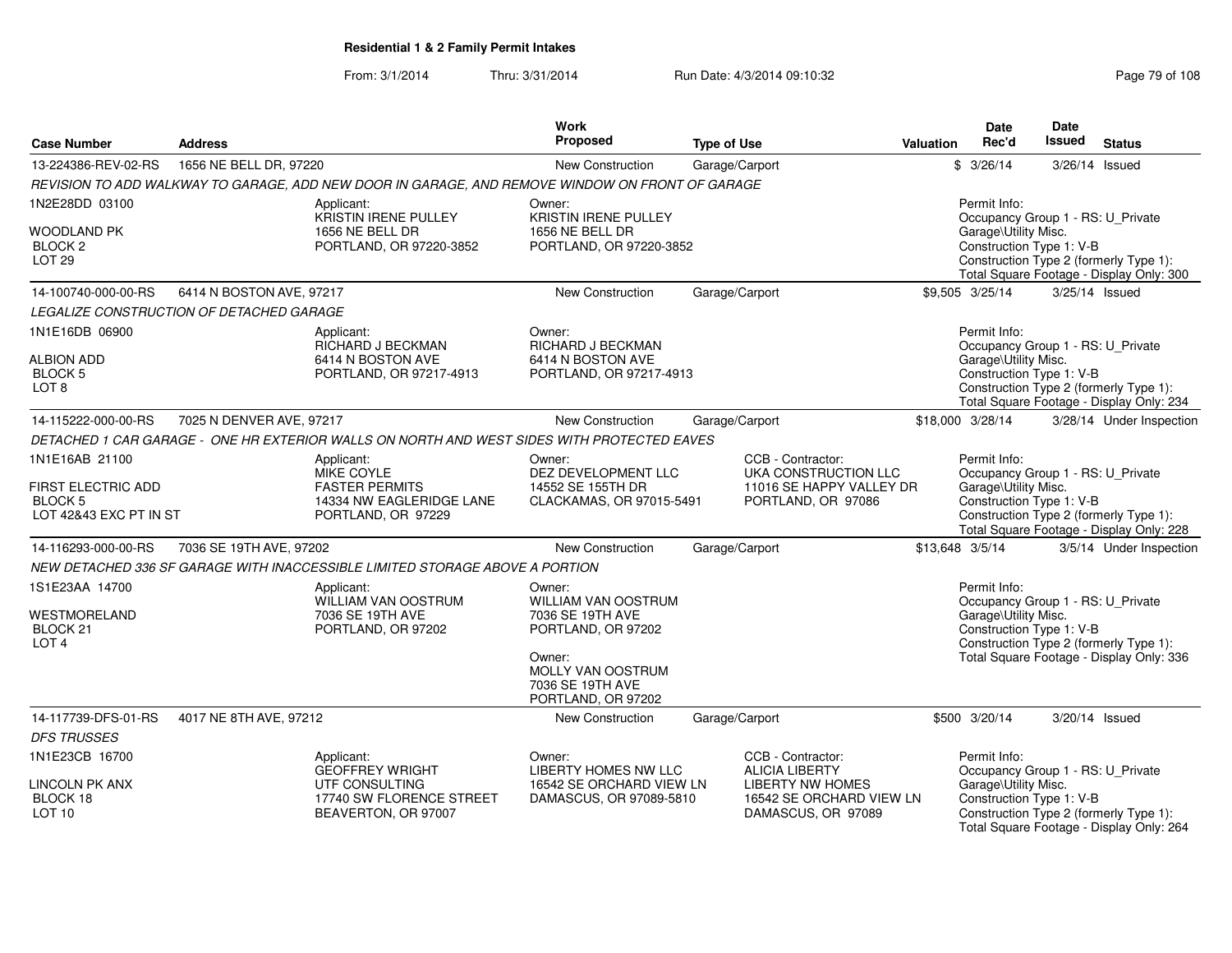From: 3/1/2014Thru: 3/31/2014 Run Date: 4/3/2014 09:10:32 Research 2010 Rage 80 of 108

| <b>Case Number</b>                                                           | <b>Address</b>                                                                                                                  |                                                                                                  | <b>Work</b><br>Proposed                                                                                                                                   | <b>Type of Use</b> |                                                                                                                         | Valuation                                                                                                                                                                                   | <b>Date</b><br>Rec'd                                                                                  | <b>Date</b><br>Issued | <b>Status</b>                                                                           |
|------------------------------------------------------------------------------|---------------------------------------------------------------------------------------------------------------------------------|--------------------------------------------------------------------------------------------------|-----------------------------------------------------------------------------------------------------------------------------------------------------------|--------------------|-------------------------------------------------------------------------------------------------------------------------|---------------------------------------------------------------------------------------------------------------------------------------------------------------------------------------------|-------------------------------------------------------------------------------------------------------|-----------------------|-----------------------------------------------------------------------------------------|
| 14-117739-REV-01-RS                                                          | 4017 NE 8TH AVE, 97212                                                                                                          |                                                                                                  | <b>New Construction</b>                                                                                                                                   | Garage/Carport     |                                                                                                                         |                                                                                                                                                                                             | \$3/20/14                                                                                             |                       | 3/20/14 Issued                                                                          |
|                                                                              | <b>REVISION TO SHIFT GARAGE ON LOT TO THE SOUTH</b>                                                                             |                                                                                                  |                                                                                                                                                           |                    |                                                                                                                         |                                                                                                                                                                                             |                                                                                                       |                       |                                                                                         |
| 1N1E23CB 16700<br><b>LINCOLN PK ANX</b><br>BLOCK 18<br>LOT <sub>10</sub>     | Applicant:                                                                                                                      | <b>GEOFFREY WRIGHT</b><br>UTF CONSULTING<br>17740 SW FLORENCE STREET<br>BEAVERTON, OR 97007      | Owner:<br><b>LIBERTY HOMES NW LLC</b><br>16542 SE ORCHARD VIEW LN<br>DAMASCUS, OR 97089-5810                                                              |                    | CCB - Contractor:<br><b>ALICIA LIBERTY</b><br><b>LIBERTY NW HOMES</b><br>16542 SE ORCHARD VIEW LN<br>DAMASCUS, OR 97089 |                                                                                                                                                                                             | Permit Info:<br>Occupancy Group 1 - RS: U Private<br>Garage\Utility Misc.<br>Construction Type 1: V-B |                       | Construction Type 2 (formerly Type 1):<br>Total Square Footage - Display Only: 264      |
| 14-123570-000-00-RS                                                          | 4136 SE 63RD AVE, 97206                                                                                                         |                                                                                                  | New Construction                                                                                                                                          | Garage/Carport     |                                                                                                                         |                                                                                                                                                                                             | \$11,089 3/5/14                                                                                       |                       | 3/5/14 Under Inspection                                                                 |
|                                                                              | CONSTRUCT NEW 13' X 21' DETACHED GARAGE; ELECTRICAL TO BE OBTAINED SEPARATELY                                                   |                                                                                                  |                                                                                                                                                           |                    |                                                                                                                         |                                                                                                                                                                                             |                                                                                                       |                       |                                                                                         |
| 1S2E08CC 09800<br>LAURELWOOD<br><b>BLOCK 2</b><br>LOT <sub>14</sub>          | Applicant:                                                                                                                      | <b>MAJO AHRENS</b><br>MAJO AHRENS CONSTRUCTION<br>1170 SE RIVER FOREST RD<br>MILWAUKIE, OR 97267 | Owner:<br><b>SAM KOSS</b><br>4136 SE 63RD AVE<br>PORTLAND, OR 97206-3765<br>Owner:<br><b>ERICKA J KOSS</b><br>4136 SE 63RD AVE<br>PORTLAND, OR 97206-3765 |                    | CCB - Contractor:<br><b>MAJO AHRENS</b><br>MAJO AHRENS CONSTRUCTION<br>1170 SE RIVER FOREST RD<br>MILWAUKIE, OR 97267   |                                                                                                                                                                                             | Permit Info:<br>Occupancy Group 1 - RS: U_Private<br>Garage\Utility Misc.<br>Construction Type 1: V-B |                       | Construction Type 2 (formerly Type 1):<br>Total Square Footage - Display Only: 273      |
| 14-123570-DFS-01-RS                                                          | 4136 SE 63RD AVE, 97206                                                                                                         |                                                                                                  | <b>New Construction</b>                                                                                                                                   | Garage/Carport     |                                                                                                                         |                                                                                                                                                                                             | \$500 3/20/14                                                                                         |                       | 3/20/14 Issued                                                                          |
| <b>DFS FOR TRUSSES</b>                                                       |                                                                                                                                 |                                                                                                  |                                                                                                                                                           |                    |                                                                                                                         |                                                                                                                                                                                             |                                                                                                       |                       |                                                                                         |
| 1S2E08CC 09800<br>LAURELWOOD<br><b>BLOCK 2</b><br><b>LOT 14</b>              | Applicant:                                                                                                                      | <b>MAJO AHRENS</b><br>MAJO AHRENS CONSTRUCTION<br>1170 SE RIVER FOREST RD<br>MILWAUKIE, OR 97267 | Owner:<br><b>SAM KOSS</b><br>4136 SE 63RD AVE<br>PORTLAND, OR 97206-3765<br>Owner:<br><b>ERICKA J KOSS</b><br>4136 SE 63RD AVE<br>PORTLAND, OR 97206-3765 |                    | CCB - Contractor:<br><b>MAJO AHRENS</b><br>MAJO AHRENS CONSTRUCTION<br>1170 SE RIVER FOREST RD<br>MILWAUKIE, OR 97267   | Permit Info:<br>Occupancy Group 1 - RS: U_Private<br>Garage\Utility Misc.<br>Construction Type 1: V-B<br>Construction Type 2 (formerly Type 1):<br>Total Square Footage - Display Only: 273 |                                                                                                       |                       |                                                                                         |
| 14-123716-000-00-RS                                                          | 4515 N VANCOUVER AVE, 97217                                                                                                     |                                                                                                  | <b>New Construction</b>                                                                                                                                   | Garage/Carport     |                                                                                                                         |                                                                                                                                                                                             | \$50,694 3/6/14                                                                                       |                       | 3/6/14 Under Inspection                                                                 |
|                                                                              | NEW 624 SF DETACHED 2 STORY GARAGE, GARAGE ON MAIN LEVEL WITH NON-HABITABLE STORAGE ROOM ABOVE; NEW CONCRETE DRIVEWAY EXTENSION |                                                                                                  |                                                                                                                                                           |                    |                                                                                                                         |                                                                                                                                                                                             |                                                                                                       |                       |                                                                                         |
| 1N1E22AC 07100<br><b>CENTRAL ALBINA ADD</b><br>BLOCK 18<br>LOT 5 TL 7100     | Applicant:<br>Scott Earl<br>PO Box 998                                                                                          | Permit-It.com<br>Washougal, WA 98671                                                             | Owner:<br>ALVIN C JR CAMPBELL<br>5329 E 24TH AVE<br>ANCHORAGE, AK 99508                                                                                   |                    | CCB - Contractor:<br>TUFF SHED INC<br>6500 NE HALSEY ST<br>PORTLAND, OR 97213                                           |                                                                                                                                                                                             | Permit Info:<br>Occupancy Group 1 - RS: U_Private<br>Garage\Utility Misc.<br>Construction Type 1: V-B |                       | Construction Type 2 (formerly Type 1): V-B<br>Total Square Footage - Display Only: 1248 |
| 14-123925-000-00-RS                                                          | 2954 NE 35TH AVE, 97212                                                                                                         |                                                                                                  | New Construction                                                                                                                                          | Garage/Carport     |                                                                                                                         |                                                                                                                                                                                             | \$8,083 3/6/14                                                                                        |                       | <b>Under Review</b>                                                                     |
|                                                                              | NEW DETACHED 199 SF REPLACEMENT GARAGE. SEE SEPARATE PERMIT FOR DEMOLITION OF ATTACHED GARAGE. comments                         |                                                                                                  |                                                                                                                                                           |                    |                                                                                                                         |                                                                                                                                                                                             |                                                                                                       |                       |                                                                                         |
| 1N1E25AC 04400<br><b>HOLLYROOD</b><br>BLOCK <sub>3</sub><br>LOT 12 EXC S 15' | Applicant:                                                                                                                      | <b>VLADISLAV RUDNITSKY</b><br><b>DILUSSO HOMES LLC</b><br>PO BOX 1251<br>CLACKAMAS OR 97015      | Owner:<br><b>JOHN HERRERA</b><br>2954 NE 35TH AVE<br>PORTLAND, OR 97212<br>Owner:<br><b>MOLLY HERRERA</b><br>2954 NE 35TH AVE<br>PORTLAND, OR 97212       |                    |                                                                                                                         |                                                                                                                                                                                             | Permit Info:<br>Occupancy Group 1 - RS: U Private<br>Garage\Utility Misc.<br>Construction Type 1: V-B |                       | Construction Type 2 (formerly Type 1):<br>Total Square Footage - Display Only: 199      |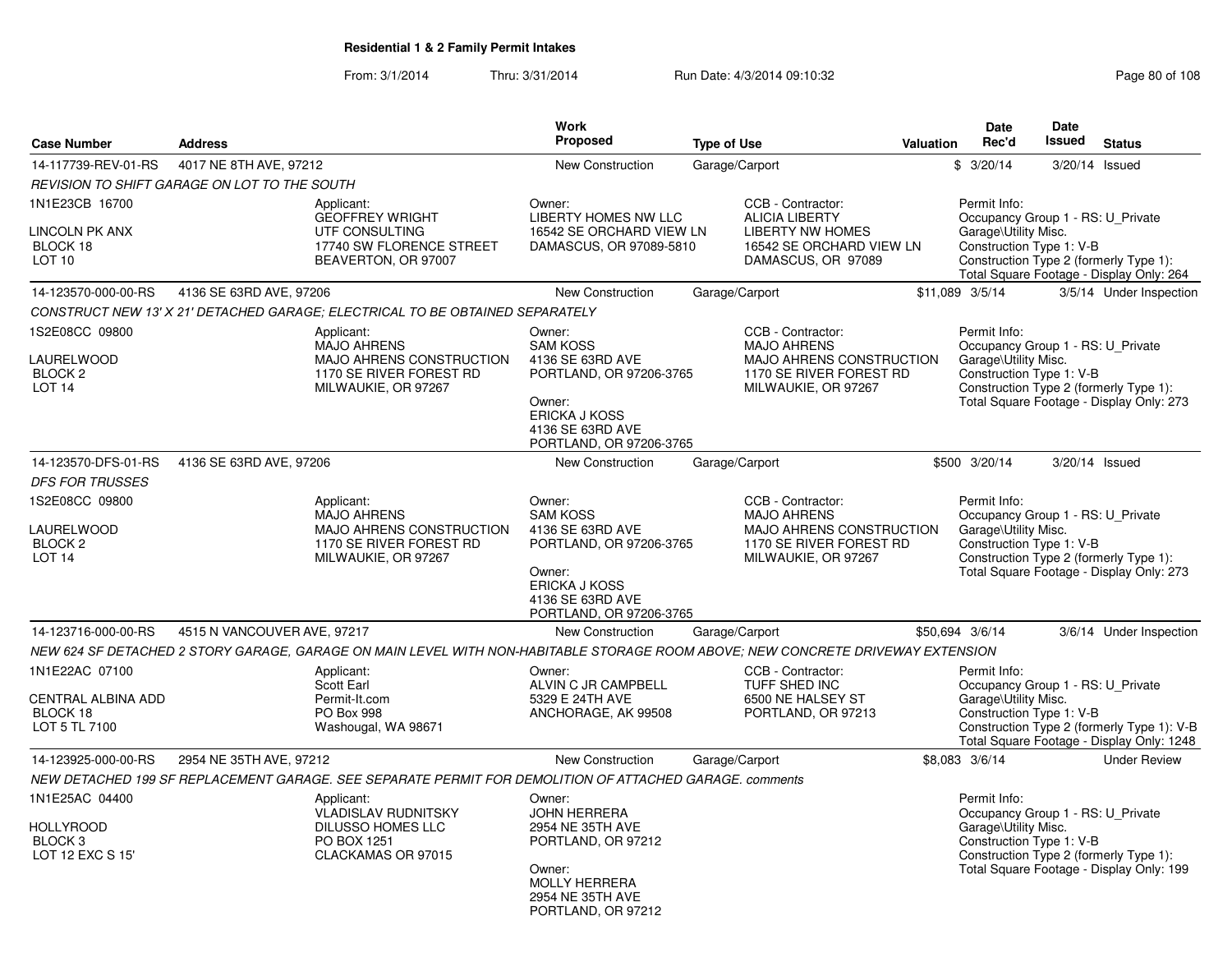### From: 3/1/2014Thru: 3/31/2014 Run Date: 4/3/2014 09:10:32 Research 2010 108

| <b>Case Number</b>                                  | <b>Address</b>                               |                                                                          | Work<br>Proposed                                                                                                                                                                                          | <b>Type of Use</b>                        | <b>Valuation</b>              | <b>Date</b><br>Rec'd                                                                                           | <b>Date</b><br><b>Issued</b>                                       | <b>Status</b>                                                                      |  |
|-----------------------------------------------------|----------------------------------------------|--------------------------------------------------------------------------|-----------------------------------------------------------------------------------------------------------------------------------------------------------------------------------------------------------|-------------------------------------------|-------------------------------|----------------------------------------------------------------------------------------------------------------|--------------------------------------------------------------------|------------------------------------------------------------------------------------|--|
| 14-124242-000-00-RS                                 | 9301 N BURR AVE, 97203                       |                                                                          | New Construction                                                                                                                                                                                          | Garage/Carport                            |                               | \$9,749 3/6/14                                                                                                 |                                                                    | Approved to Issue                                                                  |  |
|                                                     |                                              | NEW DETACHED GARAGE/1-STORY/FLAT LOT/COMPLEX***WITH NSFR 14-124235-RS*** |                                                                                                                                                                                                           |                                           |                               |                                                                                                                |                                                                    |                                                                                    |  |
| 1N1E06CC 14600                                      |                                              | Applicant:<br><b>KEVIN PARTAIN</b>                                       | Owner:<br><b>BRUCE KELLEY</b>                                                                                                                                                                             | CCB - Contractor:<br><b>SCOTT COLLINS</b> |                               | Permit Info:<br>Occupancy Group 1 - RS: U_Private                                                              |                                                                    |                                                                                    |  |
| EAST ST JOHNS<br><b>BLOCK Q</b><br>LOT 29-31        |                                              | <b>URBAN VISIONS</b><br>223 NE 56TH AVENUE<br>PORTLAND, OR 97213         | 131 HENDRYX RD<br><b>BRIDGETOWN EQUITY</b><br>CONSTRUCTION<br>WHITE SALMON, WA 98672<br>3602 NE 75TH AVE<br>PORTLAND, OR 97213<br>Owner:<br><b>AMY KELLEY</b><br>131 HENDRYX RD<br>WHITE SALMON, WA 98672 |                                           |                               | Garage\Utility Misc.                                                                                           | Construction Type 1: V-B<br>Construction Type 2 (formerly Type 1): |                                                                                    |  |
| 14-124474-000-00-RS                                 | 5825 NE 29TH AVE                             |                                                                          | New Construction                                                                                                                                                                                          | Garage/Carport                            |                               | \$17,913 3/7/14                                                                                                |                                                                    | <b>Under Review</b>                                                                |  |
|                                                     |                                              | NEW DETACHED GARAGE/FLAT LOT/COMPLEX***WITH NSFR 14-124463-RS***         |                                                                                                                                                                                                           |                                           |                               |                                                                                                                |                                                                    |                                                                                    |  |
| 1N1E13CC 00901                                      |                                              | Applicant:<br>Mike Coyle                                                 | Owner:<br><b>NSI INVESTMENTS LLC</b>                                                                                                                                                                      | CCB - Contractor:<br><b>WOLF AND SONS</b> |                               | Permit Info:<br>Occupancy Group 1 - RS: U Private                                                              |                                                                    |                                                                                    |  |
| <b>IRVINGTON PK</b>                                 |                                              | <b>Faster Permits</b>                                                    | 210 NW 17TH AVE #200                                                                                                                                                                                      | 3525 NE BROADWAY                          |                               | Garage\Utility Misc.                                                                                           |                                                                    |                                                                                    |  |
| BLOCK 32<br>LOT 38&40                               |                                              | 14334 NW EAGLERIDGE LANE<br>PORTLAND, OR 97229                           | PORTLAND, OR 97209-2151                                                                                                                                                                                   | PORTLAND OR 97232                         |                               | Construction Type 1: V-B<br>Construction Type 2 (formerly Type 1):<br>Total Square Footage - Display Only: 441 |                                                                    |                                                                                    |  |
| 14-125438-000-00-RS                                 | 1116 NE FAILING ST, 97212                    |                                                                          | New Construction                                                                                                                                                                                          | Garage/Carport                            |                               | \$8,124 3/11/14                                                                                                | 3/11/14 Final                                                      |                                                                                    |  |
|                                                     | NEW DETACHED 1 CAR GARAGE (SEE COMMENTS)     |                                                                          |                                                                                                                                                                                                           |                                           |                               |                                                                                                                |                                                                    |                                                                                    |  |
| 1N1E23CD 13400<br>NORTH IRVINGTON<br><b>BLOCK H</b> |                                              |                                                                          | Owner:<br><b>WEST COAST DEVELOPMENT</b><br>1697 19TH ST<br>WEST LINN, OR 97068                                                                                                                            |                                           |                               | Permit Info:<br>Occupancy Group 1 - RS: U_Private<br>Garage\Utility Misc.<br>Construction Type 1: V-B          |                                                                    |                                                                                    |  |
| E 1/2 OF LOT 1                                      |                                              |                                                                          | Owner:<br><b>GROUP INC</b><br>1697 19TH ST<br>WEST LINN, OR 97068                                                                                                                                         |                                           |                               |                                                                                                                |                                                                    | Construction Type 2 (formerly Type 1):<br>Total Square Footage - Display Only: 200 |  |
|                                                     |                                              |                                                                          | Owner:<br>METRO HOMES NORTHWEST LLC<br>1697 19TH ST<br>WEST LINN, OR 97068                                                                                                                                |                                           |                               |                                                                                                                |                                                                    |                                                                                    |  |
| 14-128019-000-00-RS                                 | 3611 SE HAIG ST, 97202                       |                                                                          | New Construction                                                                                                                                                                                          | Garage/Carport                            |                               | \$9,749 3/19/14                                                                                                |                                                                    | 3/19/14 Under Inspection                                                           |  |
|                                                     | NEW 240 SQ FT GARAGE; NEW APPROACH AND DRIVE |                                                                          |                                                                                                                                                                                                           |                                           |                               |                                                                                                                |                                                                    |                                                                                    |  |
| 1S1E12AC 02600                                      |                                              | Applicant:<br>MIKE COYLE                                                 | Owner:<br><b>FULL HOUSE PROPERTIES LLC</b>                                                                                                                                                                | CCB - Contractor:<br><b>MIKE STOUDER</b>  |                               | Permit Info:<br>Occupancy Group 1 - RS: U Private                                                              |                                                                    |                                                                                    |  |
| <b>WAVERLEIGH HTS</b><br>BLOCK 43                   |                                              | <b>FASTER PERMITS</b><br>14334 NW EAGLERIDGE LANE                        | 2903 NE 8TH AVE<br>PORTLAND, OR 97212                                                                                                                                                                     | ZIA CONSTRUCTION INC                      | 10117 SE SUNNYSIDE RD F # 729 | Garage\Utility Misc.<br>Construction Type 1: V-B                                                               |                                                                    |                                                                                    |  |
| <b>LOT 1&amp;2</b>                                  |                                              | PORTLAND, OR 97229                                                       |                                                                                                                                                                                                           | CLACKAMAS, OR 97015                       |                               |                                                                                                                |                                                                    | Construction Type 2 (formerly Type 1):<br>Total Square Footage - Display Only: 240 |  |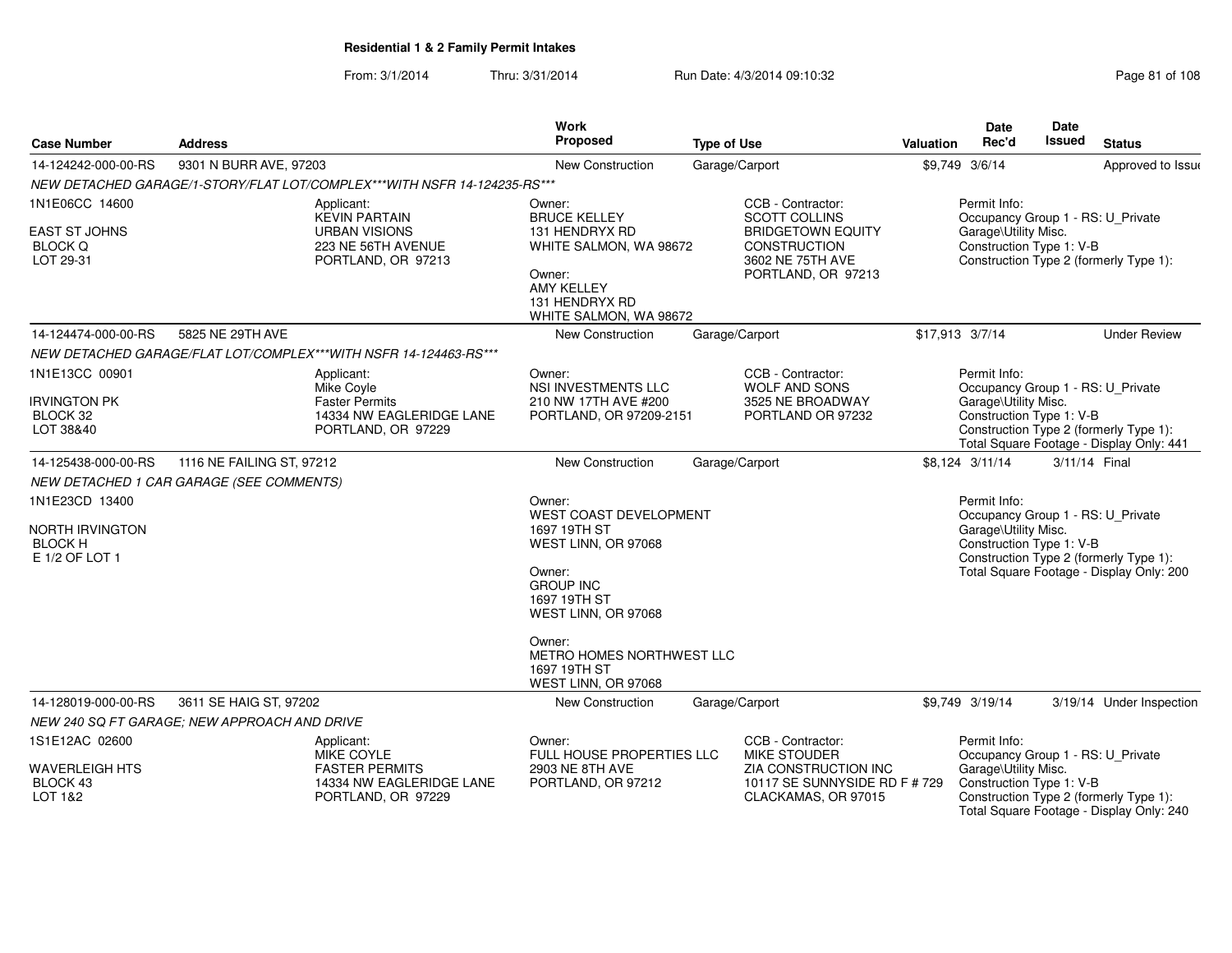From: 3/1/2014Thru: 3/31/2014 Run Date: 4/3/2014 09:10:32 Research 2010 Rage 82 of 108

|                                                                                               |                                                          |                                                                                                                               | Work                                                                                                                                                                    |                    |                                                                                                                                                        |                  | <b>Date</b>                                                                                           | <b>Date</b>   |                                                                                                                                |
|-----------------------------------------------------------------------------------------------|----------------------------------------------------------|-------------------------------------------------------------------------------------------------------------------------------|-------------------------------------------------------------------------------------------------------------------------------------------------------------------------|--------------------|--------------------------------------------------------------------------------------------------------------------------------------------------------|------------------|-------------------------------------------------------------------------------------------------------|---------------|--------------------------------------------------------------------------------------------------------------------------------|
| <b>Case Number</b>                                                                            | <b>Address</b>                                           |                                                                                                                               | <b>Proposed</b>                                                                                                                                                         | <b>Type of Use</b> |                                                                                                                                                        | <b>Valuation</b> | Rec'd                                                                                                 | <b>Issued</b> | <b>Status</b>                                                                                                                  |
| 14-129135-000-00-RS                                                                           | 4206 NE 10TH AVE, 97211                                  |                                                                                                                               | <b>New Construction</b>                                                                                                                                                 | Garage/Carport     |                                                                                                                                                        |                  | \$9,830 3/20/14                                                                                       |               | <b>Under Review</b>                                                                                                            |
|                                                                                               |                                                          | NEW ONE CAR ONE STORY DETACHED GARAGE*** WITH NSFR 14-129108-RS***                                                            |                                                                                                                                                                         |                    |                                                                                                                                                        |                  |                                                                                                       |               |                                                                                                                                |
| 1N1E23CA 09000<br>LINCOLN PK ANX<br>BLOCK <sub>8</sub><br>LOT 3 EXC N 40'<br>LOT <sub>4</sub> |                                                          | Applicant:<br>LYONS H IV WILLIAMS<br>4216 NE 10TH AVE<br>PORTLAND, OR 97211-3458                                              | Owner:<br><b>LYONS H IV WILLIAMS</b><br>4216 NE 10TH AVE<br>PORTLAND, OR 97211-3458<br>Owner:<br><b>LISA A MCCLELLAN</b><br>4216 NE 10TH AVE<br>PORTLAND, OR 97211-3458 |                    |                                                                                                                                                        |                  | Permit Info:<br>Occupancy Group 1 - RS: U_Private<br>Garage\Utility Misc.<br>Construction Type 1: V-B |               | Construction Type 2 (formerly Type 1):<br>Total Square Footage - Display Only: 242                                             |
| 14-129805-000-00-RS                                                                           | 623 NE 79TH AVE, 97213                                   |                                                                                                                               | New Construction                                                                                                                                                        | Garage/Carport     |                                                                                                                                                        |                  | \$8,124 3/21/14                                                                                       |               | <b>Under Review</b>                                                                                                            |
|                                                                                               | NEW ONE STORY ONE CAR GARAGE***WITH NSFR 14-129796-RS*** |                                                                                                                               |                                                                                                                                                                         |                    |                                                                                                                                                        |                  |                                                                                                       |               |                                                                                                                                |
| 1N2E32AD 13100                                                                                |                                                          | Applicant:<br><b>JEFF OVINGTON</b><br>METRO HOMES NW, LLC<br>211 NE WEIDLER ST<br>PORTLAND, OR 97232                          |                                                                                                                                                                         |                    | CCB - Contractor:<br>AFFORDABLE NEW HOMES LLC<br>211 NE WEIDER<br>PORTLAND, OR 97232                                                                   |                  | Permit Info:<br>Occupancy Group 1 - RS: U_Private<br>Garage\Utility Misc.<br>Construction Type 1: V-B |               | Construction Type 2 (formerly Type 1):<br>Total Square Footage - Display Only: 200                                             |
| 14-129826-000-00-RS                                                                           | 613 NE 79TH AVE, 97213                                   |                                                                                                                               | New Construction                                                                                                                                                        | Garage/Carport     |                                                                                                                                                        |                  | \$8,124 3/21/14                                                                                       |               | <b>Under Review</b>                                                                                                            |
|                                                                                               | ONE CAR ONE STORY GARAGE***WITH NSFR 14-129820-RS***     |                                                                                                                               |                                                                                                                                                                         |                    |                                                                                                                                                        |                  |                                                                                                       |               |                                                                                                                                |
| 1N2E32AD 13100                                                                                |                                                          | Applicant:<br>JEFF OVINGTON<br>METRO HOMES NW. LLC<br>211 NE WEIDLER ST<br>PORTLAND, OR 97232                                 |                                                                                                                                                                         |                    | CCB - Contractor:<br>AFFORDABLE NEW HOMES LLC<br>211 NE WEIDER<br>PORTLAND, OR 97232                                                                   |                  | Permit Info:<br>Occupancy Group 1 - RS: U_Private<br>Garage\Utility Misc.<br>Construction Type 1: V-B |               | Construction Type 2 (formerly Type 1):<br>Total Square Footage - Display Only: 200                                             |
| 14-133195-000-00-RS                                                                           | 2897 SE CARUTHERS ST, 97214                              |                                                                                                                               | New Construction                                                                                                                                                        | Garage/Carport     |                                                                                                                                                        |                  | \$50,000 3/31/14                                                                                      |               | <b>Under Review</b>                                                                                                            |
| NEW DETACHED REPLACEMENT GARAGE                                                               |                                                          |                                                                                                                               |                                                                                                                                                                         |                    |                                                                                                                                                        |                  |                                                                                                       |               |                                                                                                                                |
| 1S1E01CD 09000<br>LINNWOOD<br><b>BLOCK 2</b><br>LOT <sub>5</sub><br>E 7.5' OF LOT 6           |                                                          | Applicant:<br><b>CUTTY HYDE</b><br>CUTTY HYDE CONSTRUCTION INC 2897 SE CARUTHERS ST<br>2725 NE 17TH AVE<br>PORTLAND, OR 97212 | Owner:<br><b>CLIFF LEHMAN</b><br>PORTLAND, OR 97214-5634<br>Owner:<br><b>MARY C KING</b><br>2897 SE CARUTHERS ST<br>PORTLAND, OR 97214-5634                             |                    | CCB - Contractor:<br><b>CUTTY HYDE</b><br>CUTTY HYDE CONSTRUCTION INC Construction Type 2 (formerly Type 1):<br>2725 NE 17TH AVE<br>PORTLAND, OR 97212 |                  | Permit Info:<br>Construction Type 1: V-B                                                              |               |                                                                                                                                |
| 11-159486-REV-01-RS                                                                           | 14719 SE POWELL BLVD, 97236                              |                                                                                                                               | <b>New Construction</b>                                                                                                                                                 |                    | Single Family Dwelling                                                                                                                                 |                  | \$2,000 3/7/14                                                                                        |               | <b>Under Review</b>                                                                                                            |
|                                                                                               |                                                          | VALUE ADDED REVISION TO CHANGE ROOF STRUCTURE, NEW 2ND ROOF AREA WITH WINDOWS                                                 |                                                                                                                                                                         |                    |                                                                                                                                                        |                  |                                                                                                       |               |                                                                                                                                |
| 1S2E12BD 08800<br>SECTION 12 1S 2E<br>TL 8800 0.97 ACRES                                      |                                                          | Applicant:<br><b>KYM NGUYEN</b><br>CONCEPT DESIGN & ASSOCIATES 14719 SE POWELL BLVD<br>PO BOX 8464<br>PORTLAND OR 97207       | Owner:<br><b>TUAN NGUYEN</b><br>PORTLAND, OR 97236                                                                                                                      |                    | CCB - Contractor:<br><b>CORNEL CUREA</b><br>FIVE STAR PLUMBING<br>6138 SE 136TH AVE<br>PORTLAND, OR 97236                                              |                  | Permit Info:<br>One and Two Family<br>Construction Type 1: V-B                                        |               | Occupancy Group 1 - RS: R-3_Residential<br>Construction Type 2 (formerly Type 1):<br>Total Square Footage - Display Only: 6003 |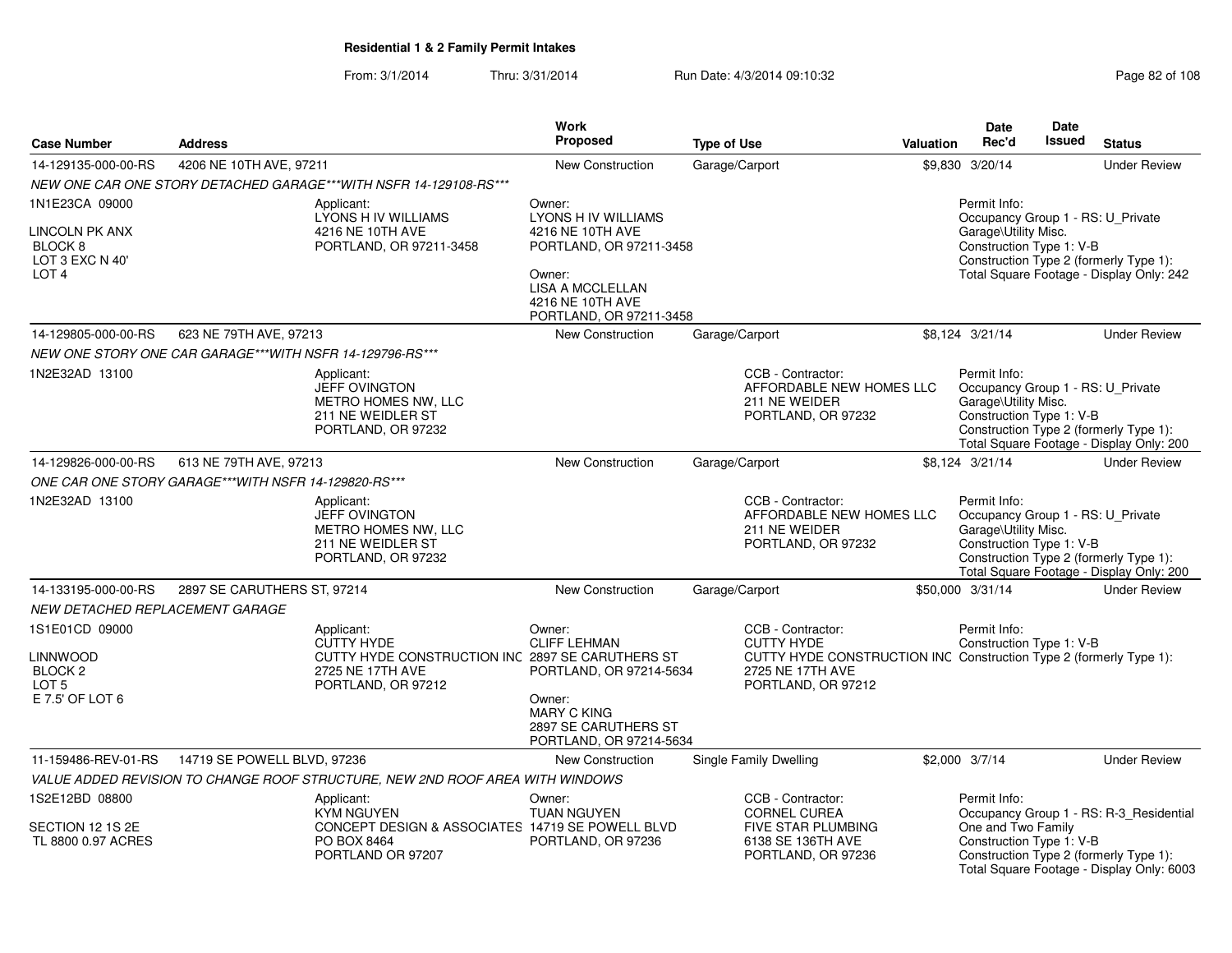From: 3/1/2014Thru: 3/31/2014 Run Date: 4/3/2014 09:10:32 Run Date: 4/3/2014 09:10:32

|                                                                                        |                                                      |                                                                                                                                                            | Work                                                                                                                 |                                                                                                                                                                         | <b>Date</b>                                                    | Date                                                                                                                               |
|----------------------------------------------------------------------------------------|------------------------------------------------------|------------------------------------------------------------------------------------------------------------------------------------------------------------|----------------------------------------------------------------------------------------------------------------------|-------------------------------------------------------------------------------------------------------------------------------------------------------------------------|----------------------------------------------------------------|------------------------------------------------------------------------------------------------------------------------------------|
| <b>Case Number</b>                                                                     | <b>Address</b>                                       |                                                                                                                                                            | Proposed                                                                                                             | <b>Type of Use</b>                                                                                                                                                      | Rec'd<br>Valuation                                             | Issued<br><b>Status</b>                                                                                                            |
| 11-204472-REV-03-RS                                                                    | 2976 NW SANTANITA TER, 97210                         |                                                                                                                                                            | New Construction                                                                                                     | Single Family Dwelling                                                                                                                                                  | \$3/14/14                                                      | <b>Under Review</b>                                                                                                                |
|                                                                                        | REVISION - MODIFICATION TO PILES AND LOCATION - ONLY |                                                                                                                                                            |                                                                                                                      |                                                                                                                                                                         |                                                                |                                                                                                                                    |
| 1N1E32DB 14100                                                                         |                                                      | Applicant:<br><b>ERIC RYSTADT</b>                                                                                                                          | Owner:<br>MAIN STREET DEVELOPMENT INC ERIC RYSTADT                                                                   | CCB - Contractor:                                                                                                                                                       | Permit Info:                                                   | Occupancy Group 1 - RS: R-3_Residential                                                                                            |
| KINGS HTS & RPLT<br>BLOCK 2<br>LOT <sub>4</sub>                                        |                                                      | MAIN STREET DEVELOPMENT INC 5331 SW MACADAM AVE<br>PMB# 208 5331 SW MACADAM<br>AVE SUITE 258<br>PORTLAND, OR 97239                                         | PORTLAND, OR 97239                                                                                                   | MAIN STREET DEVELOPMENT INC One and Two Family<br>PO BOX 91096<br>PORTLAND, OR 97291                                                                                    | Construction Type 1: V-B                                       | Construction Type 2 (formerly Type 1): V-B<br>Total Square Footage - Display Only: 4186                                            |
| 13-102830-DFS-01-RS                                                                    | 1930 SE 20TH AVE, 97214                              |                                                                                                                                                            | <b>New Construction</b>                                                                                              | Single Family Dwelling                                                                                                                                                  | \$45,000 3/26/14                                               | Approved to Issue                                                                                                                  |
| DFS FOR ENGINEERED WOOD PRODUCTS                                                       |                                                      |                                                                                                                                                            |                                                                                                                      |                                                                                                                                                                         |                                                                |                                                                                                                                    |
| 1S1E02DA 18300<br><b>COLONIAL HTS</b><br>BLOCK 9<br>LOT <sub>3</sub><br>N 1/2 OF LOT 4 |                                                      | Applicant:<br>JEFF LUSIN<br>SCOTT EDWARDS ARCHITECTURI 9 W BROADWAY #324<br>2525 E BURNSIDE ST<br>PORTLAND, OR 97214                                       | Owner:<br><b>BRADLEY R KOMENDA</b><br>BOSTON, MA 02127-1056<br>Owner:<br><b>MOLLY A KOMENDA</b><br>9 W BROADWAY #324 | CCB - Contractor:<br>OTIS CONSTRUCTION INC<br>430 NE KNOTT ST<br>PORTLAND, OR 97212-3107<br>CCB - Contractor:<br>HOME THEATER COMPANY INC<br>105 SE TAYLOR ST SUITE 205 | Permit Info:<br>One and Two Family<br>Construction Type 1: V-B | Occupancy Group 1 - RS: R-3 Residential<br>Construction Type 2 (formerly Type 1): V-B<br>Total Square Footage - Display Only: 4159 |
|                                                                                        |                                                      |                                                                                                                                                            | BOSTON, MA 02127-1056                                                                                                | PORTLAND, OR 97214                                                                                                                                                      |                                                                |                                                                                                                                    |
| 13-124744-REV-01-RS                                                                    | 10725 SW RIVERSIDE DR                                |                                                                                                                                                            | <b>New Construction</b>                                                                                              | Single Family Dwelling                                                                                                                                                  | \$3/18/14                                                      | Approved to Issue                                                                                                                  |
|                                                                                        |                                                      | REVISION TO REDUCE SIZE OF THE SOUTH PORTION OF THE HOUSE ON THE MAIN FLOOR TO REMOVE BEDROOM AND ONE BATHROOM. FINISH BASEMENT TO INCLUDE TWO NEW BEDROOM |                                                                                                                      |                                                                                                                                                                         |                                                                |                                                                                                                                    |
| 1S1E26CC 02600<br><b>PALATINE HILL</b><br>LOT 2&A TL 2600                              |                                                      | Applicant:<br>david horning<br>240 n Broadway Ste. 202<br>Portland, OR 97227                                                                               | Owner:<br>ROBERT T JR FRERES<br>PO BOX 276<br>LYONS, OR 97358-0276                                                   | CCB - Contractor:<br>P B ELECTRIC INC<br>1108 SE DOGWOOD LN<br>OAK GROVE, OR 97267                                                                                      | Permit Info:<br>One and Two Family<br>Construction Type 1: V-B | Occupancy Group 1 - RS: R-3 Residential<br>Construction Type 2 (formerly Type 1): V-B                                              |
|                                                                                        |                                                      |                                                                                                                                                            |                                                                                                                      | CCB - Contractor:<br><b>JTR PLUMBING INC</b><br>4272 NE BEAUMEAD ST<br>HILLSBORO OR 97124                                                                               |                                                                | Total Square Footage - Display Only: 4815                                                                                          |
| 13-148027-REV-01-RS                                                                    | 7519 SW 25TH AVE, 97219                              |                                                                                                                                                            | New Construction                                                                                                     | Single Family Dwelling                                                                                                                                                  | \$3/4/14                                                       | 3/4/14 Final                                                                                                                       |
|                                                                                        |                                                      | REVISION TO PRESERVE ONE 10" ALDER TREE AT REAR OF LOT TO REDUCE AMOUNT OF REQUIRED PLANTINGS TO 4 NEW TREES                                               |                                                                                                                      |                                                                                                                                                                         |                                                                |                                                                                                                                    |
| 1S1E20AD 11300<br>PRIMROSE PL                                                          |                                                      | Applicant:<br><b>ROB HUMPHREY</b><br><b>FASTER PERMITS</b>                                                                                                 | Owner:<br>13115 SW ST JAMES LN                                                                                       | CCB - Contractor:<br>DREAMBUILDER CUSTOM HOMES BEAR ELECTRIC INC<br>PO BOX 389                                                                                          | Permit Info:<br>One and Two Family                             | Occupancy Group 1 - RS: R-3_Residential                                                                                            |
| <b>BLOCK1</b><br>LOT <sub>2</sub>                                                      |                                                      | 14334 NW EAGLERIDGE LANE<br>PORTLAND, OR 97229                                                                                                             | TIGARD, OR 97224-6115                                                                                                | DONALD, OR 97020-0389                                                                                                                                                   | Construction Type 1: V-B                                       | Construction Type 2 (formerly Type 1): V-B                                                                                         |
|                                                                                        |                                                      |                                                                                                                                                            | Owner:<br><b>INC</b><br>13115 SW ST JAMES LN<br>TIGARD, OR 97224-6115                                                | CCB - Contractor:<br>TRI COUNTY TEMP CONTROL<br>13150 S CLACKAMAS RIVER DR<br>OREGON CITY, OR 97045-1172                                                                |                                                                | Total Square Footage - Display Only: 4322                                                                                          |
|                                                                                        |                                                      |                                                                                                                                                            |                                                                                                                      | CCB - Contractor:<br><b>Tim Walker</b><br>FIRST CHOICE CUSTOM HOMES<br><b>INC</b>                                                                                       |                                                                |                                                                                                                                    |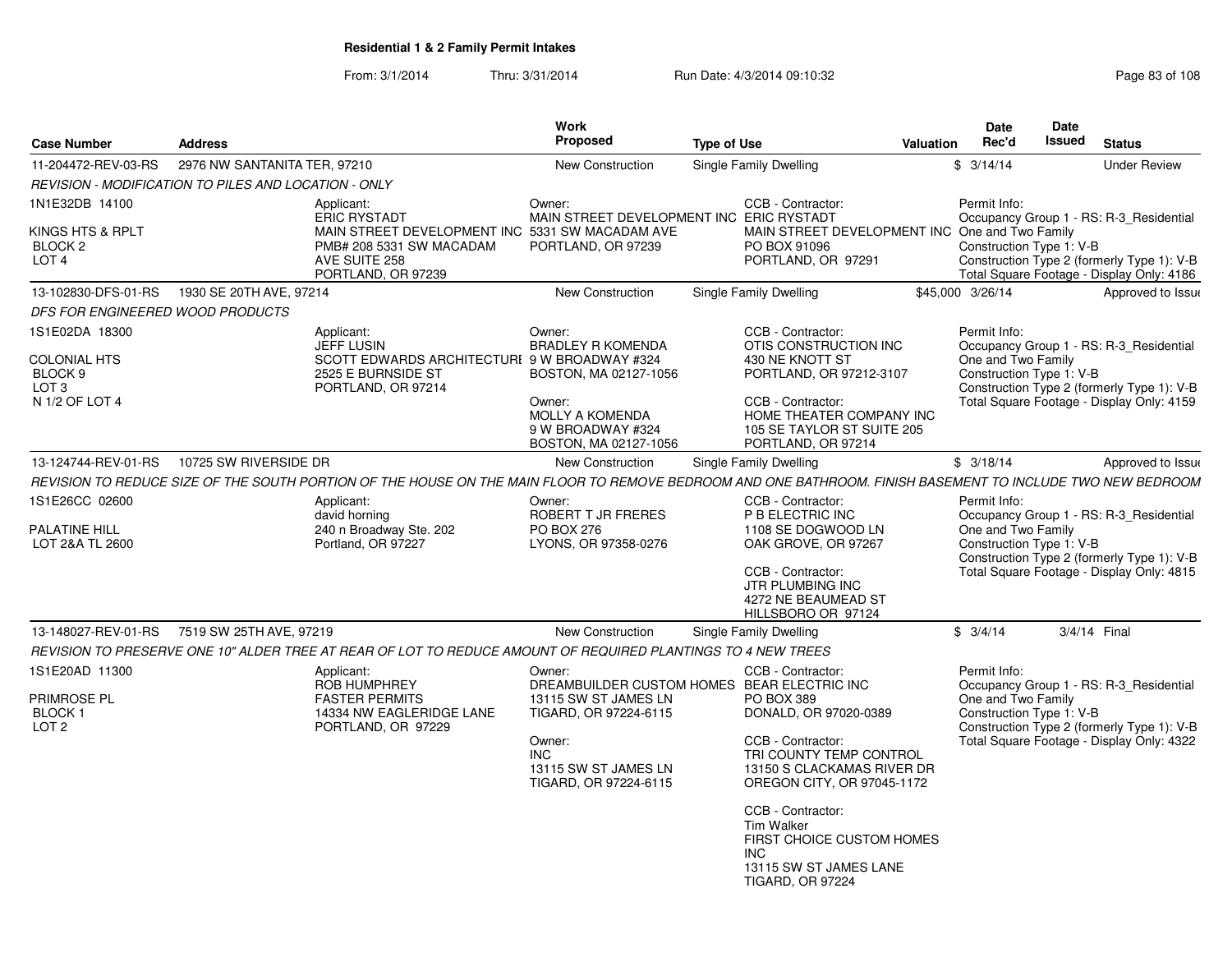From: 3/1/2014Thru: 3/31/2014 Run Date: 4/3/2014 09:10:32 Research 2010 Rage 84 of 108

| <b>Case Number</b>                                                   | <b>Address</b>                                                          |                                                                                                                | <b>Work</b><br>Proposed                                                                  | <b>Type of Use</b>                                  |                                                                                                                         | <b>Valuation</b>                                                                             | Date<br>Rec'd                                                                                                                           | <b>Date</b><br><b>Issued</b>                                                                                      | <b>Status</b>                             |  |
|----------------------------------------------------------------------|-------------------------------------------------------------------------|----------------------------------------------------------------------------------------------------------------|------------------------------------------------------------------------------------------|-----------------------------------------------------|-------------------------------------------------------------------------------------------------------------------------|----------------------------------------------------------------------------------------------|-----------------------------------------------------------------------------------------------------------------------------------------|-------------------------------------------------------------------------------------------------------------------|-------------------------------------------|--|
| 13-151883-REV-01-RS                                                  | 5715 SE LEXINGTON ST                                                    |                                                                                                                | <b>New Construction</b>                                                                  |                                                     | <b>Single Family Dwelling</b>                                                                                           |                                                                                              | \$3/27/14                                                                                                                               | 3/27/14 Final                                                                                                     |                                           |  |
|                                                                      | <b>REVISION TO CHANGE SIZE OF PROPOSED MAPLE TREES</b>                  |                                                                                                                |                                                                                          |                                                     |                                                                                                                         |                                                                                              |                                                                                                                                         |                                                                                                                   |                                           |  |
| 1S2E19DA 12702                                                       |                                                                         | Applicant:<br><b>JOHN SHAMRAY</b>                                                                              | Owner:<br><b>JS NEW WORLD INC</b>                                                        |                                                     | CCB - Contractor:<br>JS NEW WORLD, INC.                                                                                 |                                                                                              | Permit Info:                                                                                                                            |                                                                                                                   | Occupancy Group 1 - RS: R-3_Residential   |  |
| <b>DARLINGTON</b><br>BLOCK 12<br><b>LOT 45</b>                       |                                                                         | <b>JS NEW WORLD</b><br>14663 SE JACKSON HILLS DR<br><b>HAPPY VALLEY OR 97086</b>                               | 14663 SE JACKSON HILLS DR<br>HAPPY VALLEY, OR 97086                                      | 14663 SE JACKSON HILLS DR<br>HAPPY VALLEY, OR 97086 |                                                                                                                         | One and Two Family<br>Construction Type 1: V-B<br>Construction Type 2 (formerly Type 1): V-B |                                                                                                                                         |                                                                                                                   |                                           |  |
|                                                                      |                                                                         | Applicant:<br><b>Greenwood Builders</b><br>12804 SE Cooper Street<br>Portland, OR 97236<br>503-515-9841        |                                                                                          |                                                     | CCB - Contractor:<br>PORTLAND ELECTRIC LLC<br>1915 E 5TH ST STE D<br>VANCOUVER WA 98661                                 |                                                                                              |                                                                                                                                         |                                                                                                                   | Total Square Footage - Display Only: 2017 |  |
| 13-151923-REV-01-RS                                                  | 5701 SE LEXINGTON ST                                                    |                                                                                                                | <b>New Construction</b>                                                                  |                                                     | Single Family Dwelling                                                                                                  |                                                                                              | \$3/27/14                                                                                                                               | 3/27/14 Final                                                                                                     |                                           |  |
|                                                                      | REVISION TO CHANGE SIZE OF MAPLE TREES                                  |                                                                                                                |                                                                                          |                                                     |                                                                                                                         |                                                                                              |                                                                                                                                         |                                                                                                                   |                                           |  |
| 1S2E19DA 12701<br><b>DARLINGTON</b><br>BLOCK 12<br>LOT <sub>48</sub> |                                                                         | Applicant:<br><b>JOHN SHAMRAY</b><br><b>JS NEW WORLD</b><br>14663 SE JACKSON HILLS DR<br>HAPPY VALLEY OR 97086 | Owner:<br><b>JS NEW WORLD INC</b><br>14663 SE JACKSON HILLS DR<br>HAPPY VALLEY, OR 97086 |                                                     | CCB - Contractor:<br>JS NEW WORLD, INC.<br>14663 SE JACKSON HILLS DR<br>HAPPY VALLEY, OR 97086                          | Permit Info:<br>One and Two Family                                                           |                                                                                                                                         | Occupancy Group 1 - RS: R-3 Residential<br>Construction Type 1: V-B<br>Construction Type 2 (formerly Type 1): V-B |                                           |  |
|                                                                      |                                                                         |                                                                                                                |                                                                                          |                                                     | CCB - Contractor:<br>PORTLAND ELECTRIC LLC<br>1915 E 5TH ST STE D<br>VANCOUVER WA 98661                                 |                                                                                              |                                                                                                                                         |                                                                                                                   | Total Square Footage - Display Only: 2113 |  |
| 13-170949-REV-03-RS                                                  | 5716 SW HAMILTON ST, 97221                                              |                                                                                                                | <b>New Construction</b>                                                                  |                                                     | Single Family Dwelling                                                                                                  |                                                                                              | \$3/27/14                                                                                                                               |                                                                                                                   | 3/27/14 Issued                            |  |
|                                                                      |                                                                         | REVISION TO CHANGE TRUSS LAYOUT AND FOR REVISION OF SHEAR WALL CONNECTION                                      |                                                                                          |                                                     |                                                                                                                         |                                                                                              |                                                                                                                                         |                                                                                                                   |                                           |  |
| 1S1E18BA 03200                                                       |                                                                         | Applicant:<br><b>TIMUR TURSUNBAEV</b>                                                                          | Owner:<br><b>TIMUR TURSUNBAEV</b>                                                        |                                                     | CCB - Contractor:<br><b>GVC PLUMBING LLC</b>                                                                            |                                                                                              | Permit Info:                                                                                                                            |                                                                                                                   |                                           |  |
| <b>B P CARDWELL TR</b><br>LOT 2 TL 3200                              | TIMURLAND CONSTRUCTION LLC<br>17646 SE TIBBETTS ST<br>PORTLAND OR 97236 |                                                                                                                | 5152 SW 49TH DR<br>PORTLAND, OR 97221-1802                                               |                                                     | 3008 NE 166TH PL<br>VANCOUVER, WA 98682                                                                                 |                                                                                              | Occupancy Group 1 - RS: R-3 Residential<br>One and Two Family<br>Construction Type 1: V-B<br>Construction Type 2 (formerly Type 1): V-B |                                                                                                                   |                                           |  |
|                                                                      |                                                                         |                                                                                                                | Owner:<br><b>FARIDA TURSUNBAEVA</b><br>5152 SW 49TH DR<br>PORTLAND, OR 97221-1802        |                                                     | CCB - Contractor:<br><b>TIMUR TURSUNBAEV</b><br>TIMURLAND CONSTRUCTION LLC<br>17646 SE TIBBETTS ST<br>PORTLAND OR 97236 |                                                                                              |                                                                                                                                         |                                                                                                                   | Total Square Footage - Display Only: 5129 |  |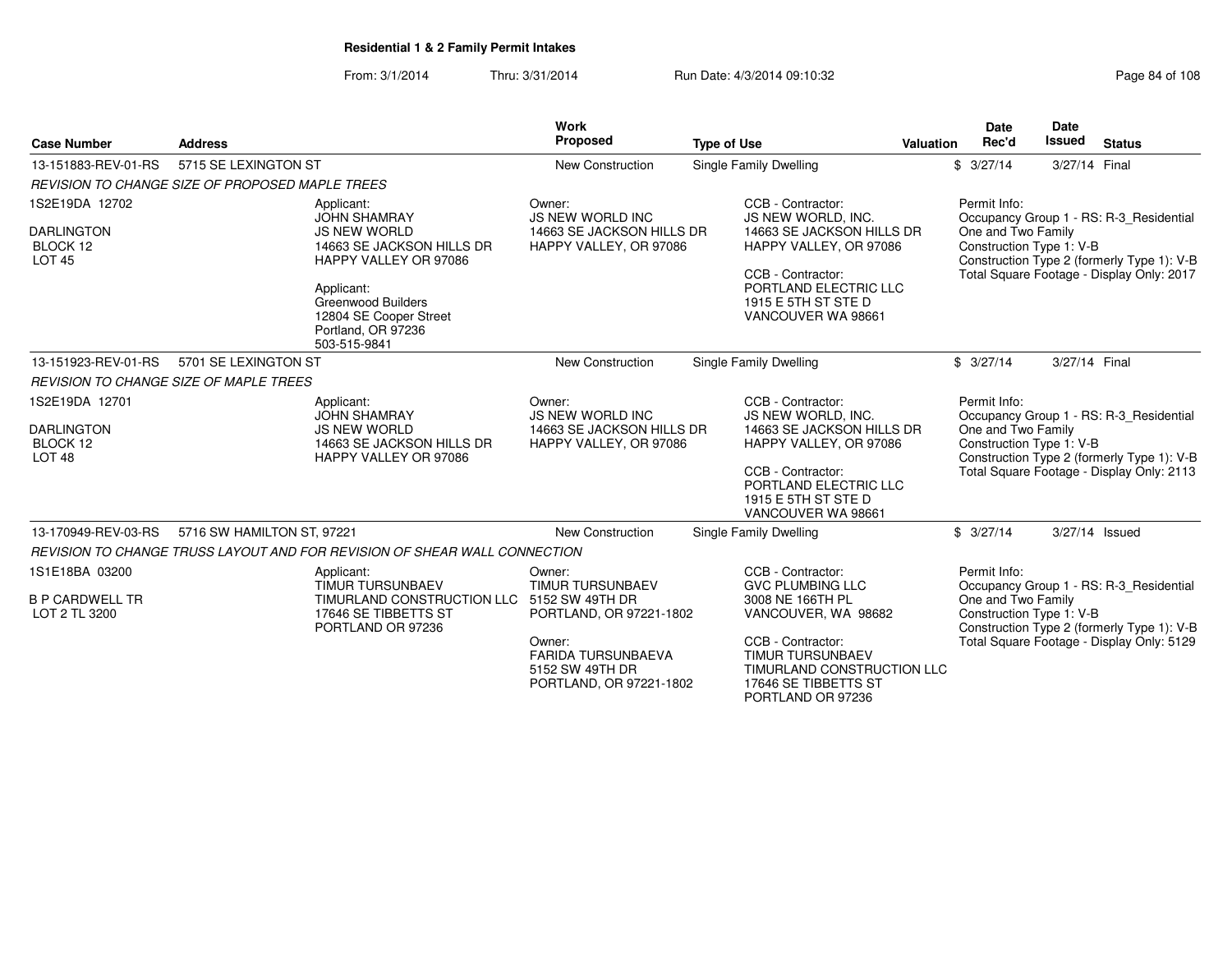From: 3/1/2014Thru: 3/31/2014 Run Date: 4/3/2014 09:10:32 Research 2010 Rage 85 of 108

| <b>Case Number</b>                           | <b>Address</b>                                                                                                                                                  | Work<br>Proposed                                                         | <b>Type of Use</b>                                                                                                                                                                                                   | <b>Date</b><br>Rec'd<br>Valuation  | Date<br><b>Issued</b>                                              | <b>Status</b>                                                                                                                      |
|----------------------------------------------|-----------------------------------------------------------------------------------------------------------------------------------------------------------------|--------------------------------------------------------------------------|----------------------------------------------------------------------------------------------------------------------------------------------------------------------------------------------------------------------|------------------------------------|--------------------------------------------------------------------|------------------------------------------------------------------------------------------------------------------------------------|
| 13-172598-DFS-01-RS                          | 3737 SW SWEETBRIAR DR, 97221                                                                                                                                    | <b>New Construction</b>                                                  | <b>Single Family Dwelling</b>                                                                                                                                                                                        | \$4,345 3/13/14                    |                                                                    | Approved to Issue                                                                                                                  |
| <b>DFS FIRE SPRINKLERS</b>                   |                                                                                                                                                                 |                                                                          |                                                                                                                                                                                                                      |                                    |                                                                    |                                                                                                                                    |
| 1S1E08BD 10500                               | Applicant:<br><b>BRUCE MCINTOSH</b>                                                                                                                             | Owner:<br><b>BRUCE MCINTOSH &amp;</b>                                    | CCB - Contractor:<br><b>BRUCE MCINTOSH</b>                                                                                                                                                                           | Permit Info:                       |                                                                    | Occupancy Group 1 - RS: R-3 Residential                                                                                            |
| <b>TUALATIN VIEW PK</b><br>BLOCK 6<br>LOT 14 | MCINTOSH AND ASSOCIATES<br>248 NW PACIFIC GROVE DR<br>BEAVERTON, OR 97006                                                                                       | ASSOCIATES INC<br>248 NW PACIFIC GROVE DR<br>BEAVERTON, OR 97006-8352    | MCINTOSH AND ASSOCIATES<br>248 NW PACIFIC GROVE DR<br>BEAVERTON, OR 97006<br>CCB - Contractor:<br><b>RANES EXCAVATING INC</b><br>56400 SW LEE FALLS RD<br>GASTON, OR 97119                                           | One and Two Family                 | Construction Type 1: V-B                                           | Construction Type 2 (formerly Type 1): V-B<br>Total Square Footage - Display Only: 3851                                            |
|                                              |                                                                                                                                                                 |                                                                          | CCB - Contractor:<br>MAX PLUMBING SERVICE LLC<br>2900 SW CORNELIUS PASS ROAD<br>#445<br>HILSBORO OR 97123                                                                                                            |                                    |                                                                    |                                                                                                                                    |
|                                              | 13-173040-REV-01-RS 7549 SW 33RD AVE, 97219                                                                                                                     | New Construction                                                         | <b>Single Family Dwelling</b>                                                                                                                                                                                        | \$1,500 3/18/14                    | 3/18/14 Final                                                      |                                                                                                                                    |
|                                              | ADDED VALUE REVISION TO ADD 4FT RETAINING WALL AT SOUTH AND WEST CORNER                                                                                         |                                                                          |                                                                                                                                                                                                                      |                                    |                                                                    |                                                                                                                                    |
| 1S1E20AC 11500                               | Applicant:                                                                                                                                                      | Owner:                                                                   | CCB - Contractor:                                                                                                                                                                                                    | Permit Info:                       |                                                                    |                                                                                                                                    |
| SYLVANIA TERR TR<br><b>LOT 15</b>            | <b>GENE PAVLENKO</b><br>ANAMIC CONSTRUCTION INC.<br>12808 SE COOPER ST<br>PORTLAND, OR 97236                                                                    | ANAMIC CONSTRUCTION INC<br>12808 SE COOPER ST<br>PORTLAND, OR 97236-4979 | <b>GENE PAVLENKO</b><br>ANAMIC CONSTRUCTION INC.<br>12808 SE COOPER ST<br>PORTLAND, OR 97236                                                                                                                         | One and Two Family                 | Construction Type 1: V-B<br>Construction Type 2 (formerly Type 1): | Occupancy Group 1 - RS: R-3 Residential<br>Total Square Footage - Display Only: 3249                                               |
|                                              | 13-197927-REV-01-RS 310 SW MARICARA ST - Unit B                                                                                                                 | <b>New Construction</b>                                                  | Single Family Dwelling                                                                                                                                                                                               | \$5,000 3/25/14                    | 3/25/14 Issued                                                     |                                                                                                                                    |
|                                              | VALUE ADDED REVISION TO CREATE ACCESSORY DWELLING UNIT AT NORTH PART OF SINGLE FAMILY RESIDENCE; KITCHEN AND LIVING AREA ON MAIN FLOOR, BEDROOM AND BATHROOM AL |                                                                          |                                                                                                                                                                                                                      |                                    |                                                                    |                                                                                                                                    |
| 1S1E28DD 00804                               | Applicant:<br>DENNIS MYERS<br>10622 SW 4TH AVE<br>PORTLAND, OR 97219                                                                                            |                                                                          | CCB - Contractor:<br><b>DENNIS MYERS</b><br>10622 SW 4TH AVE<br>PORTLAND, OR 97219<br>CCB - Contractor:<br>SILVER MOUNTAIN PLUMBING INC Number of New Dwelling Units: 1<br>14735 SW BONANZA CT<br>BEAVERTON OR 97007 | Permit Info:<br>One and Two Family | Construction Type 1: V-B                                           | Occupancy Group 1 - RS: R-3_Residential<br>Construction Type 2 (formerly Type 1): V-B<br>Total Square Footage - Display Only: 2843 |
|                                              |                                                                                                                                                                 | <b>New Construction</b>                                                  | <b>Single Family Dwelling</b>                                                                                                                                                                                        | \$3,500 3/4/14                     |                                                                    | Approved to Issue                                                                                                                  |
| DFS FOR FIRE SPRINKLERS                      |                                                                                                                                                                 |                                                                          |                                                                                                                                                                                                                      |                                    |                                                                    |                                                                                                                                    |
| 1S2E14AD 03613                               | Applicant:<br>MIKE COYLE                                                                                                                                        | Owner:<br><b>ZB PROPERTIES LLC</b>                                       | CCB - Contractor:<br>AFP SYSTEMS INC                                                                                                                                                                                 | Permit Info:                       |                                                                    | Occupancy Group 1 - RS: R-3 Residential                                                                                            |
| <b>SCOTT'S BLUFF</b><br><b>LOT 12</b>        | <b>FASTER PERMITS</b><br>14334 NW EAGLERIDGE LANE<br>PORTLAND, OR 97229                                                                                         | 12000 SW GARDEN PL<br>PORTLAND, OR 97223                                 | 19435 SW 129TH AVE<br>TUALATIN, OR 970627070<br>CCB - Contractor:<br><b>GRAYHAWK DEVELOPMENT LLC</b><br>14523 WESTLAKE DR<br>LAKE OSWEGO, OR 97035                                                                   | One and Two Family                 | Construction Type 1: V-B                                           | Construction Type 2 (formerly Type 1): V-B<br>Total Square Footage - Display Only: 2745                                            |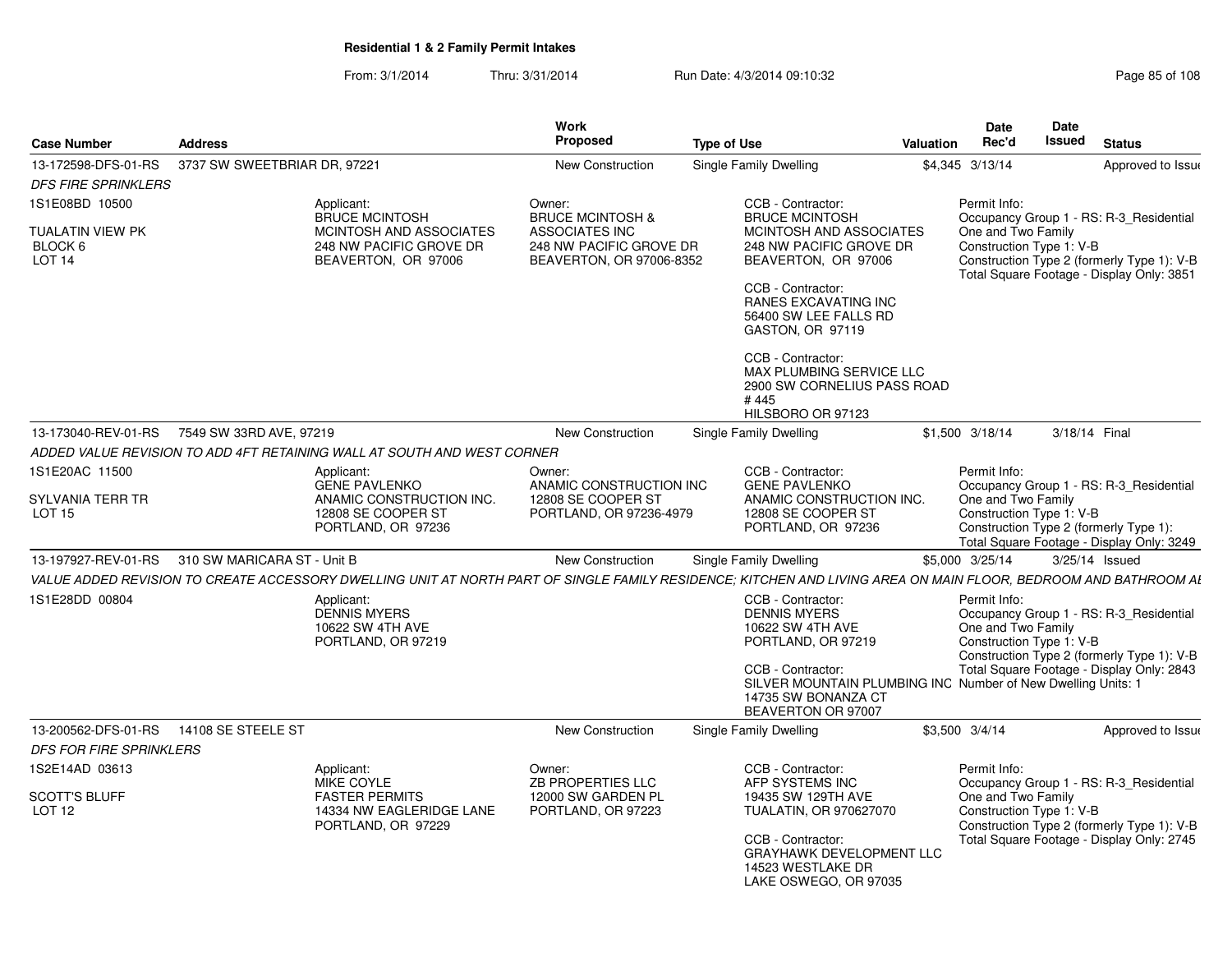### From: 3/1/2014Thru: 3/31/2014 Run Date: 4/3/2014 09:10:32

|                                                                                                                                   |                                                                                                     |                                                | <b>Work</b><br>Proposed                                                        |                                                                                                                                                                                                                                                                     |                                    | Date                                                                                                                                                                   | <b>Date</b><br><b>Issued</b> |                                                                                                                                    |  |
|-----------------------------------------------------------------------------------------------------------------------------------|-----------------------------------------------------------------------------------------------------|------------------------------------------------|--------------------------------------------------------------------------------|---------------------------------------------------------------------------------------------------------------------------------------------------------------------------------------------------------------------------------------------------------------------|------------------------------------|------------------------------------------------------------------------------------------------------------------------------------------------------------------------|------------------------------|------------------------------------------------------------------------------------------------------------------------------------|--|
| <b>Case Number</b>                                                                                                                | <b>Address</b>                                                                                      |                                                |                                                                                | <b>Type of Use</b>                                                                                                                                                                                                                                                  | <b>Valuation</b>                   | Rec'd                                                                                                                                                                  |                              | <b>Status</b>                                                                                                                      |  |
| 13-200603-DFS-02-RS                                                                                                               | 14120 SE STEELE ST                                                                                  |                                                | New Construction                                                               | Single Family Dwelling                                                                                                                                                                                                                                              |                                    | \$3,500 3/4/14                                                                                                                                                         |                              | $4/1/14$ Issued                                                                                                                    |  |
| <b>DFS FOR SPRINKLERS</b><br>1S2E14AD 03614                                                                                       | Applicant:                                                                                          |                                                | Owner:                                                                         | CCB - Contractor:                                                                                                                                                                                                                                                   |                                    | Permit Info:                                                                                                                                                           |                              | Occupancy Group 1 - RS: R-3_Residential                                                                                            |  |
| <b>SCOTT'S BLUFF</b><br>LOT <sub>13</sub>                                                                                         | MIKE COYLE<br><b>FASTER PERMITS</b>                                                                 | 14334 NW EAGLERIDGE LANE<br>PORTLAND, OR 97229 | ZB PROPERTIES LLC<br>12000 SW GARDEN PL<br>PORTLAND, OR 97223                  | AFP SYSTEMS INC<br>19435 SW 129TH AVE<br>TUALATIN, OR 970627070<br>CCB - Contractor:<br>GRAYHAWK DEVELOPMENT LLC<br>14523 WESTLAKE DR<br>LAKE OSWEGO, OR 97035                                                                                                      |                                    | One and Two Family<br>Construction Type 1: V-B<br>Construction Type 2 (formerly Type 1): V-B<br>Total Square Footage - Display Only: 2745<br>\$3/7/14<br>3/7/14 Issued |                              |                                                                                                                                    |  |
| 13-200799-REV-03-RS                                                                                                               | 7612 N MISSISSIPPI AVE, 97217                                                                       |                                                | New Construction                                                               | Single Family Dwelling                                                                                                                                                                                                                                              |                                    |                                                                                                                                                                        |                              |                                                                                                                                    |  |
|                                                                                                                                   | REVISION-TO CHANGE FROM 16" OC-DOUBLE PLATES TO 24" OC SINGLE PLATES                                |                                                |                                                                                |                                                                                                                                                                                                                                                                     |                                    | Permit Info:                                                                                                                                                           |                              |                                                                                                                                    |  |
| 1N1E10CD 14400<br>Applicant:<br>ANN ROMANO<br><b>FAIRPORT</b><br>PO BOX 6973<br>BLOCK 20<br>PORTLAND OR 97228<br>LOT <sub>6</sub> |                                                                                                     |                                                | Owner:<br><b>COLIN FREESTONE</b><br>PO BOX 6973<br>PORTLAND, OR 97228          | Occupancy Group 1 - RS: R-3_Residential<br>One and Two Family<br>Construction Type 1: V-B<br>Construction Type 2 (formerly Type 1): V-B<br>Total Square Footage - Display Only: 1762                                                                                |                                    |                                                                                                                                                                        |                              |                                                                                                                                    |  |
| 13-204684-REV-01-RS                                                                                                               | 6809 SW 54TH AVE, 97219                                                                             |                                                | <b>New Construction</b>                                                        | Single Family Dwelling                                                                                                                                                                                                                                              |                                    | \$290,936 3/28/14                                                                                                                                                      | 3/28/14 Issued               |                                                                                                                                    |  |
|                                                                                                                                   |                                                                                                     |                                                |                                                                                | REVISION TO CHANGE BASEMENT MEDIA ROOM TO MECHANICAL ROOM AND REMOVE EGRESS WINDOW FROM ROOM, STRUCTURAL WALL HEIGHT CHANGES ON LATERAL SHEET L1                                                                                                                    |                                    |                                                                                                                                                                        |                              |                                                                                                                                    |  |
| 1S1E19AB 05500                                                                                                                    | Applicant:<br>MIKE COYLE<br><b>FASTER PERMITS</b><br>14334 NW EAGLERIDGE LANE<br>PORTLAND, OR 97229 |                                                | Owner:<br>EDEN ENTERPRISES LLC<br>5505 SW DELKER RD<br>TUALATIN, OR 97062-9710 | CCB - Contractor:<br>DBA WRIGHT 1 ELECTRIC and<br>THREE PHASE ELECTRIC<br>5618 SE 135TH<br>PORTLAND OR 97236<br>CCB - Contractor:<br>DEVELOPMENT NORTHWEST<br><b>INC/dba Wolcott Plumbing</b><br>1075 W HISTORIC COLUMBIA<br><b>RIVER HWY</b><br>TROUTDALE OR 97060 | Permit Info:<br>One and Two Family |                                                                                                                                                                        | Construction Type 1: V-B     | Occupancy Group 1 - RS: R-3_Residential<br>Construction Type 2 (formerly Type 1): V-B<br>Total Square Footage - Display Only: 2717 |  |
|                                                                                                                                   |                                                                                                     |                                                |                                                                                | CCB - Contractor:<br><b>VIC REMMERS</b><br><b>EVERETT CUSTOM HOMES INC</b><br>735 SW 158TH AVE STE 180<br>BEAVERTON OR 97008                                                                                                                                        |                                    |                                                                                                                                                                        |                              |                                                                                                                                    |  |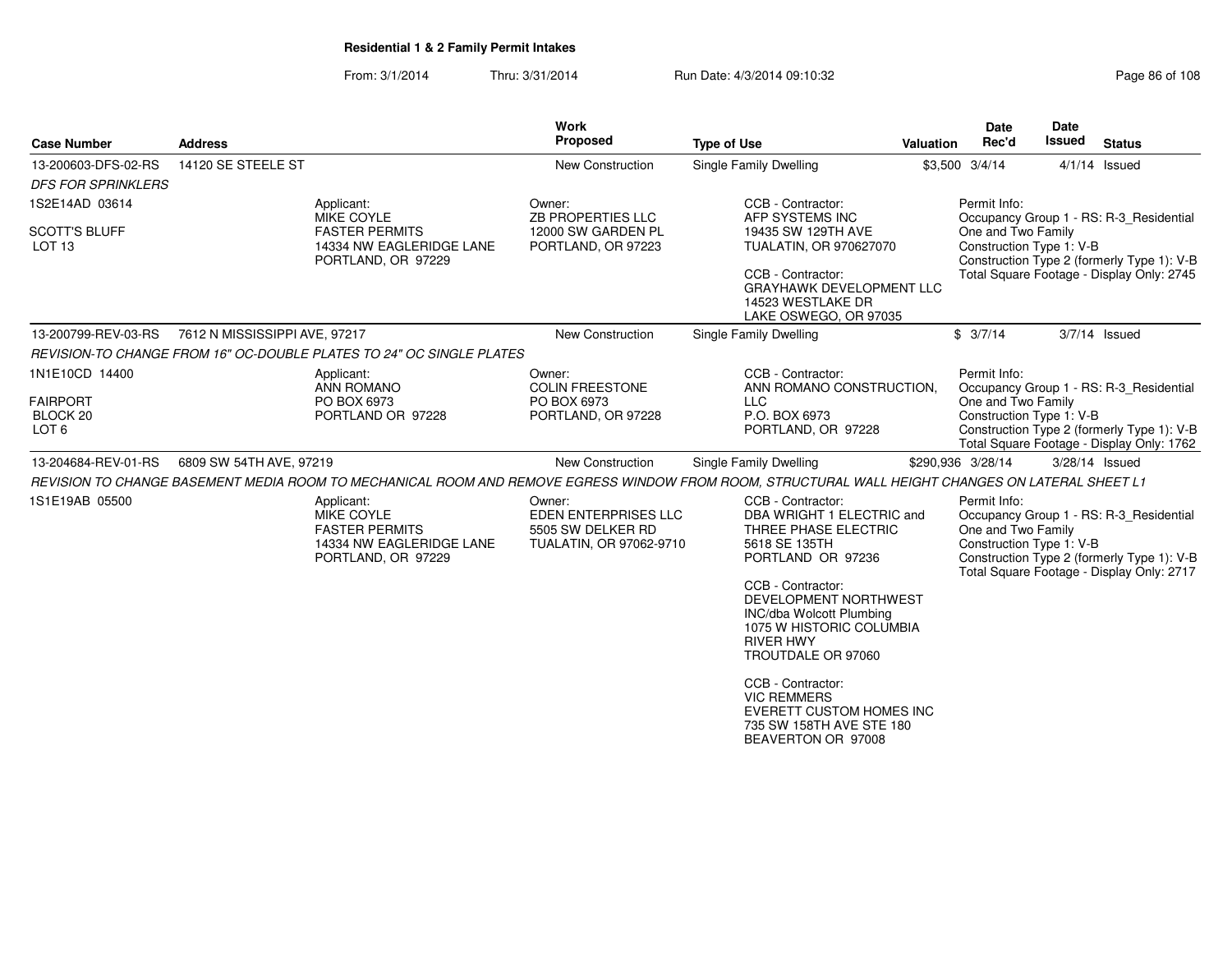From: 3/1/2014Thru: 3/31/2014 Run Date: 4/3/2014 09:10:32

| Page 87 of 108 |  |  |
|----------------|--|--|
|----------------|--|--|

| <b>Case Number</b>                                                         | <b>Address</b>                                                                                                                                                 |                                                                                                                   | Work<br>Proposed                                                                 | <b>Type of Use</b> |                                                                                                                                                                                                                                                                                                                                                                                                                                                                                                                                                                                                                                          | <b>Valuation</b> | Date<br>Rec'd                                  | <b>Date</b><br>Issued                                                                                             | <b>Status</b>                                                                                                                      |
|----------------------------------------------------------------------------|----------------------------------------------------------------------------------------------------------------------------------------------------------------|-------------------------------------------------------------------------------------------------------------------|----------------------------------------------------------------------------------|--------------------|------------------------------------------------------------------------------------------------------------------------------------------------------------------------------------------------------------------------------------------------------------------------------------------------------------------------------------------------------------------------------------------------------------------------------------------------------------------------------------------------------------------------------------------------------------------------------------------------------------------------------------------|------------------|------------------------------------------------|-------------------------------------------------------------------------------------------------------------------|------------------------------------------------------------------------------------------------------------------------------------|
| 13-206510-REV-01-RS                                                        | 2869 SW FAIRVIEW BLVD, 97201                                                                                                                                   |                                                                                                                   | New Construction                                                                 |                    | Single Family Dwelling                                                                                                                                                                                                                                                                                                                                                                                                                                                                                                                                                                                                                   |                  | \$3/20/14                                      | 3/20/14 Issued                                                                                                    |                                                                                                                                    |
|                                                                            | REVISION TO TRUSSES TO CHANGE FROM GABLE TO HIP ROOF                                                                                                           |                                                                                                                   |                                                                                  |                    |                                                                                                                                                                                                                                                                                                                                                                                                                                                                                                                                                                                                                                          |                  |                                                |                                                                                                                   |                                                                                                                                    |
| 1N1E32DC 04700                                                             | Applicant:                                                                                                                                                     |                                                                                                                   | Owner:                                                                           |                    | CCB - Contractor:                                                                                                                                                                                                                                                                                                                                                                                                                                                                                                                                                                                                                        |                  | Permit Info:                                   |                                                                                                                   |                                                                                                                                    |
| ARLINGTON HTS & RPLT<br>BLOCK 10<br>NELY 20' OF LOT 9<br>LOT <sub>10</sub> |                                                                                                                                                                | <b>ERIC RYSTADT</b><br>MAIN STREET DEVELOPMENT INC 5331 SW MACADAM AVE #258<br>PO BOX 91096<br>PORTLAND, OR 97291 | PORTLAND, OR 97239-3871                                                          |                    | MAIN STREET DEVELOPMENT INC ENDERS ELECTRIC INC<br>PO Box 1661<br>BEAVERTON, OR 97075<br>CCB - Contractor:<br><b>DALE BELL</b><br><b>SKY HEATING &amp; AIR</b><br>CONDITIONING INC<br>1635 SE NEHALEM ST<br>PORTLAND, OR 97202-6707<br>CCB - Contractor:<br><b>GARYS VACUFLO INC</b><br>9015 SE FLAVEL ST<br>PORTLAND, OR 97266-5583<br>CCB - Contractor:<br><b>GARCIA PLUMBING INC</b><br>738 7TH STREET<br>INDEPENDENCE, OR 97351<br>CCB - Contractor:<br>WHISKEY HILL ELECTRIC INC<br><b>HUBBARD OR</b><br>P O BOX 206<br>HUBBARD OR 97032<br>CCB - Contractor:<br><b>ERIC RYSTADT</b><br>MAIN STREET DEVELOPMENT INC<br>PO BOX 91096 |                  | One and Two Family<br>Construction Type 1: V-B |                                                                                                                   | Occupancy Group 1 - RS: R-3 Residential<br>Construction Type 2 (formerly Type 1): V-B<br>Total Square Footage - Display Only: 4963 |
|                                                                            |                                                                                                                                                                |                                                                                                                   |                                                                                  |                    | PORTLAND, OR 97291                                                                                                                                                                                                                                                                                                                                                                                                                                                                                                                                                                                                                       |                  |                                                |                                                                                                                   |                                                                                                                                    |
| 13-207270-REV-01-RS                                                        | 1415 SE 16TH AVE, 97214                                                                                                                                        |                                                                                                                   | <b>New Construction</b>                                                          |                    | Single Family Dwelling                                                                                                                                                                                                                                                                                                                                                                                                                                                                                                                                                                                                                   |                  | \$3/12/14                                      |                                                                                                                   | $3/12/14$ Issued                                                                                                                   |
|                                                                            | REVISION TO CHANGE TRUSSES TO RAISED HEEL TRUSSES. NEW WINDOW AT MASTER BEDROOM, REVISE FLOOR JOISTS AT MASTER TO RUN IN SAME DIRECTION AS REST OF FLOOR SYST. |                                                                                                                   |                                                                                  |                    |                                                                                                                                                                                                                                                                                                                                                                                                                                                                                                                                                                                                                                          |                  |                                                |                                                                                                                   |                                                                                                                                    |
| 1S1E02AC 16900                                                             | Applicant:                                                                                                                                                     | <b>LESLIE A BUTLER</b><br>7556 SE 29TH AVE<br>PORTLAND, OR 97202-8827                                             | Owner:<br>NSI INVESTMENTS LLC<br>210 NW 17TH AVE #200<br>PORTLAND, OR 97209-2151 |                    | CCB - Contractor:<br>ROME PLUMBING INC<br>17295 SW EDY RD<br>SHERWOOD, OR 971408709                                                                                                                                                                                                                                                                                                                                                                                                                                                                                                                                                      |                  | Permit Info:<br>One and Two Family             | Occupancy Group 1 - RS: R-3 Residential<br>Construction Type 1: V-B<br>Construction Type 2 (formerly Type 1): V-B |                                                                                                                                    |
|                                                                            | Applicant:                                                                                                                                                     | <b>KEVIN PARTAIN</b><br>223 NE 56TH AVE<br>PORTLAND, OR 97213-3705                                                |                                                                                  |                    | CCB - Contractor:<br>RICHARD WHITEMAN<br>NSI INVESTMENTS LLC<br>PO BOX 68179<br>MILWAUKIE, OR 97268                                                                                                                                                                                                                                                                                                                                                                                                                                                                                                                                      |                  |                                                | Total Square Footage - Display Only: 2898                                                                         |                                                                                                                                    |
|                                                                            |                                                                                                                                                                |                                                                                                                   |                                                                                  |                    | CCB - Contractor:<br>PORTLAND ELECTRIC LLC<br>1915 E 5TH ST STE D<br>VANCOUVER WA 98661                                                                                                                                                                                                                                                                                                                                                                                                                                                                                                                                                  |                  |                                                |                                                                                                                   |                                                                                                                                    |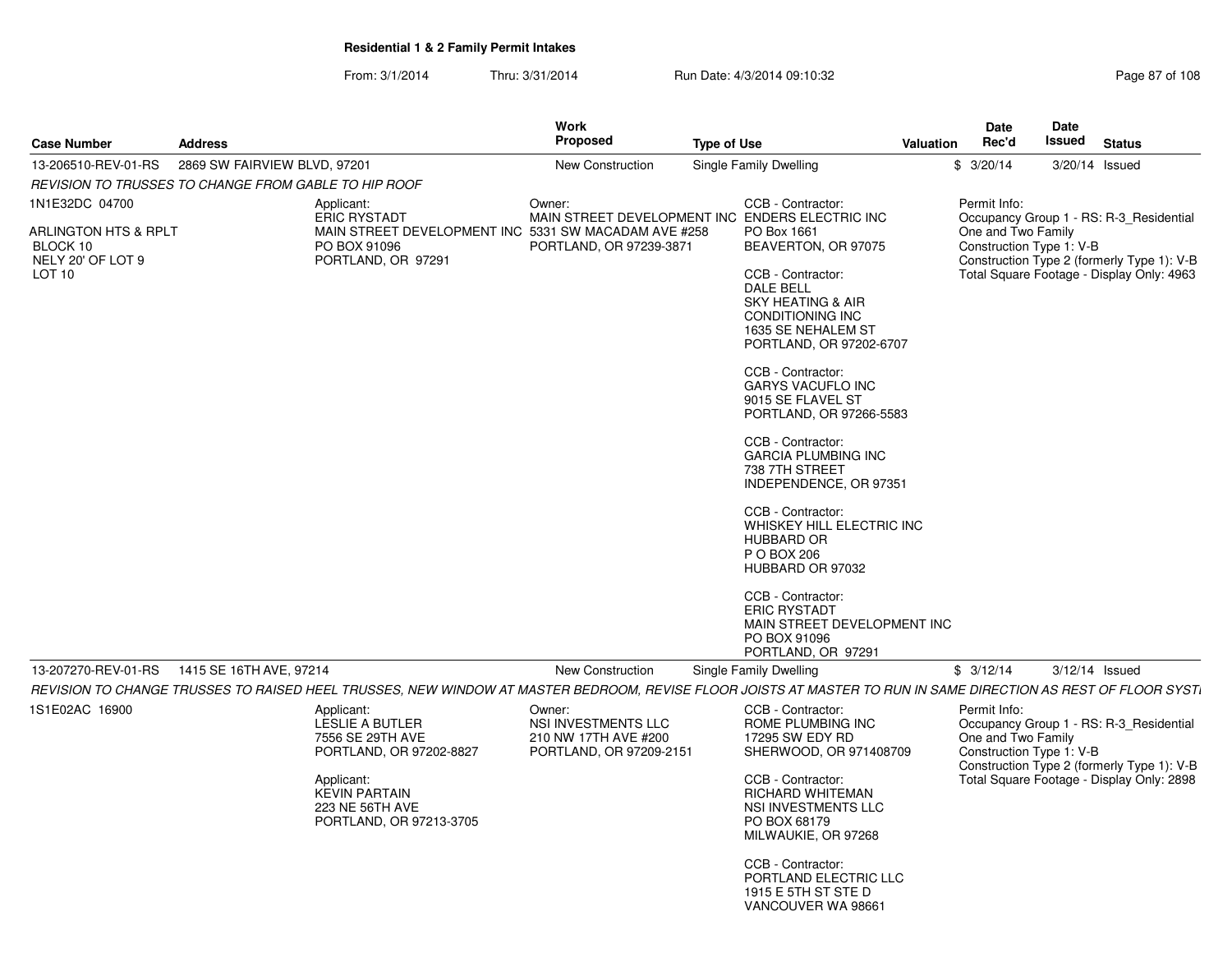From: 3/1/2014Thru: 3/31/2014 Run Date: 4/3/2014 09:10:32 Run Date: 4/3/2014 09:10:32

| <b>Case Number</b>                                                | <b>Address</b>                                                         |                                                                                                    | Work<br>Proposed                                                                              | <b>Type of Use</b>                                                                                                                                                                      | <b>Valuation</b>                                                                                                                          | <b>Date</b><br>Rec'd                                           | <b>Date</b><br><b>Issued</b> | <b>Status</b>                                                                                                                      |
|-------------------------------------------------------------------|------------------------------------------------------------------------|----------------------------------------------------------------------------------------------------|-----------------------------------------------------------------------------------------------|-----------------------------------------------------------------------------------------------------------------------------------------------------------------------------------------|-------------------------------------------------------------------------------------------------------------------------------------------|----------------------------------------------------------------|------------------------------|------------------------------------------------------------------------------------------------------------------------------------|
| 13-227309-DFS-01-RS<br><b>DFS FOR TRUSSES</b>                     | 825 N JESSUP ST                                                        |                                                                                                    | New Construction                                                                              | Single Family Dwelling                                                                                                                                                                  |                                                                                                                                           | \$5,000 3/6/14                                                 |                              | 3/20/14 Issued                                                                                                                     |
| 1N1E15CD 06001                                                    |                                                                        | Applicant:<br>ROB HUMPHREY                                                                         | Owner:<br>BTS REAL ESTATE LLC                                                                 | CCB - Contractor:<br>MANZHURA PLUMBING INC                                                                                                                                              |                                                                                                                                           | Permit Info:                                                   |                              | Occupancy Group 1 - RS: R-3_Residential                                                                                            |
| PARTITION PLAT 2008-117<br>W 49.99' OF LOT 1                      |                                                                        | <b>FASTER PERMITS</b><br>14334 NW EAGLERIDGE LANE<br>PORTLAND, OR 97229                            | PO BOX 2205<br>VANCOUVER, WA 98668-2205                                                       | PO BOX 820429<br>VANCOUVER WA 98682                                                                                                                                                     |                                                                                                                                           | One and Two Family<br>Construction Type 1: V-B                 |                              | Construction Type 2 (formerly Type 1): V-B<br>Total Square Footage - Display Only: 3458                                            |
|                                                                   |                                                                        | Applicant:<br>DEZ DEVELOPMENT LLC<br>PO BOX 2205<br>VANCOUVER, WA 98668-2205                       |                                                                                               | CCB - Contractor:<br><b>BTS HOMES INC</b><br>9604 NE 4TH ST<br>VANCOUVER, WA 98664                                                                                                      |                                                                                                                                           |                                                                |                              |                                                                                                                                    |
| 13-227309-REV-01-RS                                               | 825 N JESSUP ST                                                        |                                                                                                    | New Construction                                                                              | Single Family Dwelling                                                                                                                                                                  |                                                                                                                                           | \$3/26/14                                                      |                              | 3/26/14 Issued                                                                                                                     |
|                                                                   |                                                                        | REVISION TO REMOVE WALL IN GREAT ROOM AND REPLACE WITH POST/BEAM                                   |                                                                                               |                                                                                                                                                                                         |                                                                                                                                           |                                                                |                              |                                                                                                                                    |
| 1N1E15CD 06001                                                    |                                                                        | Applicant:<br><b>ROB HUMPHREY</b>                                                                  | Owner:<br><b>BTS REAL ESTATE LLC</b>                                                          | CCB - Contractor:<br>MANZHURA PLUMBING INC                                                                                                                                              |                                                                                                                                           | Permit Info:                                                   |                              | Occupancy Group 1 - RS: R-3 Residential                                                                                            |
| PARTITION PLAT 2008-117<br>W 49.99' OF LOT 1                      |                                                                        | <b>FASTER PERMITS</b><br>14334 NW EAGLERIDGE LANE<br>PORTLAND, OR 97229                            | PO BOX 2205<br>VANCOUVER, WA 98668-2205                                                       | PO BOX 820429<br>VANCOUVER WA 98682<br>CCB - Contractor:                                                                                                                                | One and Two Family<br>Construction Type 1: V-B<br>Construction Type 2 (formerly Type 1): V-B<br>Total Square Footage - Display Only: 3458 |                                                                |                              |                                                                                                                                    |
|                                                                   |                                                                        | Applicant:<br>DEZ DEVELOPMENT LLC<br>PO BOX 2205<br>VANCOUVER, WA 98668-2205                       |                                                                                               | <b>BTS HOMES INC</b><br>9604 NE 4TH ST<br>VANCOUVER, WA 98664                                                                                                                           |                                                                                                                                           |                                                                |                              |                                                                                                                                    |
| 13-228099-REV-01-RS                                               | 1338 SE 84TH AVE, 97216                                                |                                                                                                    | <b>New Construction</b>                                                                       | Single Family Dwelling                                                                                                                                                                  |                                                                                                                                           | \$1,500 3/4/14                                                 |                              | $3/4/14$ Issued                                                                                                                    |
|                                                                   |                                                                        | VALUE ADDED REVISION TO ADD GAS FIREPLACE TO LIVING ROOM ON MAIN FLOOR                             |                                                                                               |                                                                                                                                                                                         |                                                                                                                                           |                                                                |                              |                                                                                                                                    |
| 1S2E04BC 11300                                                    |                                                                        | Applicant:<br><b>KEVIN PARTAIN</b><br><b>URBAN VISIONS</b><br>223 NE 56TH AVE<br>PORTLAND OR 97213 | Owner:<br><b>I &amp; N CONSTRUCTION INC</b><br>15137 SE 126TH AVE<br>CLACKAMAS, OR 97015-9257 | CCB - Contractor:<br>G & B PLUMBING & SONS INC<br>PO BOX 92<br>ST PAUL, OR 97137<br>CCB - Contractor:<br><b>I &amp; N CONSTRUCTION INC</b><br>15137 SE 126TH AVE<br>CLACKAMAS, OR 97015 |                                                                                                                                           | Permit Info:<br>One and Two Family<br>Construction Type 1: V-B |                              | Occupancy Group 1 - RS: R-3_Residential<br>Construction Type 2 (formerly Type 1): V-B<br>Total Square Footage - Display Only: 1745 |
| 13-236169-DFS-01-RS                                               | 9422 SW 8TH DR, 97219                                                  |                                                                                                    | New Construction                                                                              | Single Family Dwelling                                                                                                                                                                  |                                                                                                                                           | \$500 3/25/14                                                  |                              | $4/1/14$ Issued                                                                                                                    |
| <b>DFS FOR TRUSSES</b>                                            |                                                                        |                                                                                                    |                                                                                               |                                                                                                                                                                                         |                                                                                                                                           |                                                                |                              |                                                                                                                                    |
| 1S1E28AC 03200<br>NORTHROP AC<br><b>BLOCK C</b><br>S 1/2 OF LOT 8 | Applicant:<br>SALINA WOOD<br>7909 SW 31ST AVE #6<br>PORTLAND, OR 97219 |                                                                                                    | Owner:<br>ROBERT J WOOD<br>7909 SW 31ST AVE #6<br>PORTLAND, OR 97219                          |                                                                                                                                                                                         |                                                                                                                                           | Permit Info:<br>One and Two Family<br>Construction Type 1: V-B |                              | Occupancy Group 1 - RS: R-3_Residential<br>Construction Type 2 (formerly Type 1): V-B                                              |
|                                                                   |                                                                        |                                                                                                    | Owner:<br>SALINA A WOOD<br>7909 SW 31ST AVE #6<br>PORTLAND, OR 97219                          |                                                                                                                                                                                         |                                                                                                                                           |                                                                |                              | Total Square Footage - Display Only: 3898                                                                                          |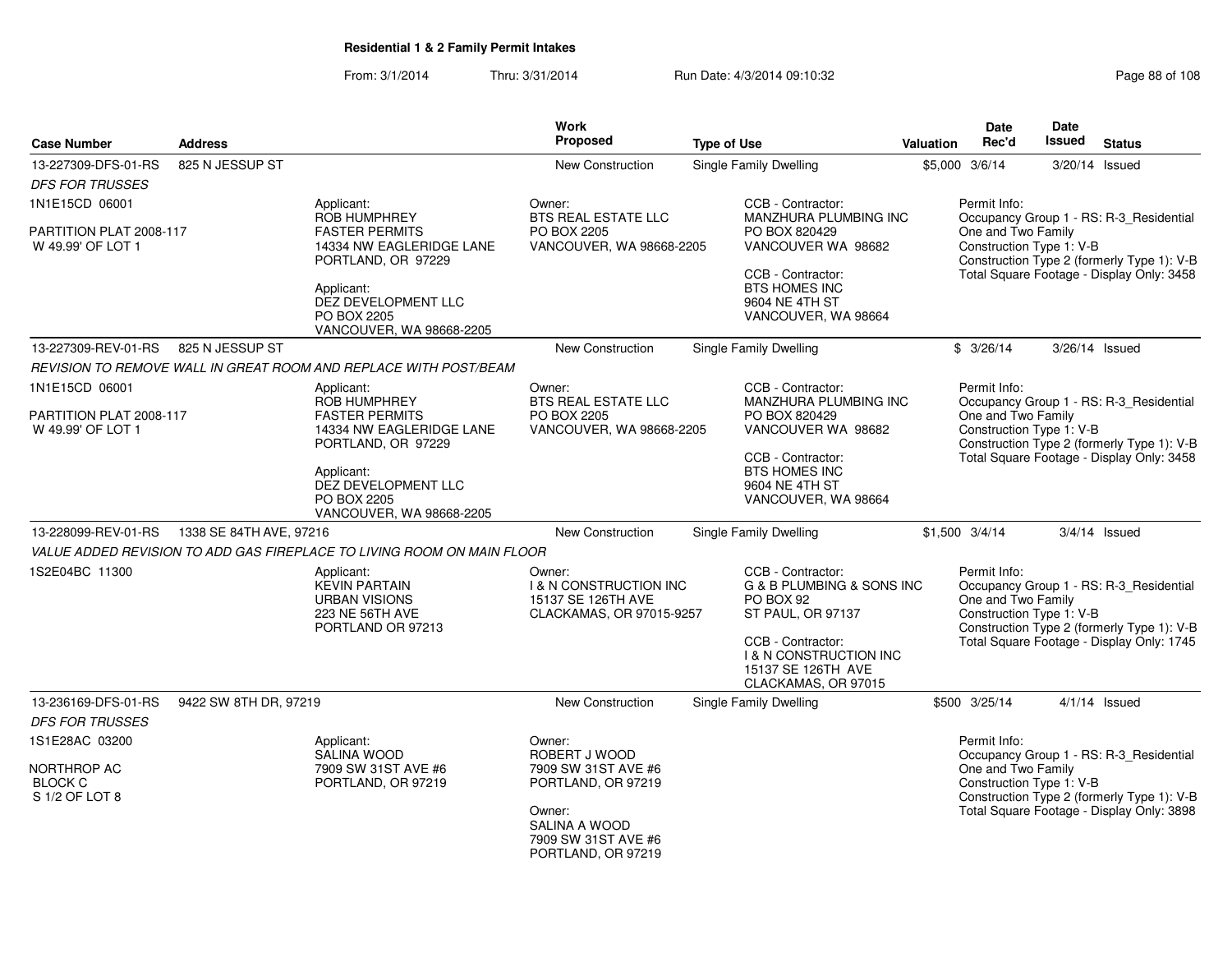From: 3/1/2014Thru: 3/31/2014 Run Date: 4/3/2014 09:10:32 Run Date: 4/3/2014 09:10:32

|                                                                                                     |                          |                                                                                                                             | <b>Work</b>                                                                                                                                                                                          |                                                                                                                                                                                                                                                                                                                                  |                                                                                                                                                                           | <b>Date</b>                                                                                       | <b>Date</b>                                                                                                                        |                                                                                                                                    |
|-----------------------------------------------------------------------------------------------------|--------------------------|-----------------------------------------------------------------------------------------------------------------------------|------------------------------------------------------------------------------------------------------------------------------------------------------------------------------------------------------|----------------------------------------------------------------------------------------------------------------------------------------------------------------------------------------------------------------------------------------------------------------------------------------------------------------------------------|---------------------------------------------------------------------------------------------------------------------------------------------------------------------------|---------------------------------------------------------------------------------------------------|------------------------------------------------------------------------------------------------------------------------------------|------------------------------------------------------------------------------------------------------------------------------------|
| <b>Case Number</b>                                                                                  | <b>Address</b>           |                                                                                                                             | Proposed                                                                                                                                                                                             | <b>Type of Use</b>                                                                                                                                                                                                                                                                                                               | <b>Valuation</b>                                                                                                                                                          | Rec'd                                                                                             | Issued                                                                                                                             | <b>Status</b>                                                                                                                      |
| 13-236559-DFS-01-RS                                                                                 | 160 NE BRYANT ST         |                                                                                                                             | New Construction                                                                                                                                                                                     | Single Family Dwelling                                                                                                                                                                                                                                                                                                           |                                                                                                                                                                           | \$500 3/11/14                                                                                     |                                                                                                                                    | $3/11/14$ Issued                                                                                                                   |
| <b>DFS FOR TRUSSES</b>                                                                              |                          |                                                                                                                             |                                                                                                                                                                                                      |                                                                                                                                                                                                                                                                                                                                  |                                                                                                                                                                           |                                                                                                   |                                                                                                                                    |                                                                                                                                    |
| 1N1E15AD 06901<br>PIEDMONT PK<br>BLOCK 3<br>INC PT VAC ST W 50' OF LOT 1<br>W 50' OF N 28' OF LOT 2 |                          | Applicant:<br><b>MAJID HABIBI</b><br>PORTLAND DEVELOPMENT<br>GROUP, LLC<br>11124 NE HALSEY ST PMB 643<br>PORTLAND, OR 97220 | Owner:<br>PORTLAND DEVELOPMENT<br><b>GROUP</b><br>11124 NE HALSEY ST PMB 643<br>PORTLAND, OR 97220-2021<br>Owner:<br><b>INVESTMENTS LLC</b><br>11124 NE HALSEY ST PMB 643<br>PORTLAND, OR 97220-2021 | CCB - Contractor:<br><b>GENE</b><br>PORTLAND DEVELOPMENT<br><b>GROUP LLC</b><br>11124 NE HALSEY ST. PMB 643<br>PORTLAND, OR 97220                                                                                                                                                                                                |                                                                                                                                                                           | Permit Info:<br>One and Two Family<br>Construction Type 1: V-B                                    | Occupancy Group 1 - RS: R-3 Residential<br>Construction Type 2 (formerly Type 1): V-B<br>Total Square Footage - Display Only: 2487 |                                                                                                                                    |
| 13-240114-REV-01-RS                                                                                 | 2232 SE 32ND PL, 97214   |                                                                                                                             | New Construction                                                                                                                                                                                     | Single Family Dwelling                                                                                                                                                                                                                                                                                                           |                                                                                                                                                                           | \$16,600 3/4/14                                                                                   |                                                                                                                                    | $3/4/14$ Issued                                                                                                                    |
|                                                                                                     |                          | VALUE ADDED REVISION TO CONVERT CRAWL SPACE TO FINISHED SPACE; NEW EGRESS WINDOW ON SOUTH SIDE                              |                                                                                                                                                                                                      |                                                                                                                                                                                                                                                                                                                                  |                                                                                                                                                                           |                                                                                                   |                                                                                                                                    |                                                                                                                                    |
| 1S1E01CD 19000<br><b>CHESTNUT HILL</b><br>BLOCK 4<br>N 35.9' OF LOT 4                               |                          | Applicant:<br>MAJID HABIBI<br>PORTLAND DEVELOPMENT<br>GROUP, LLC<br>11124 NE HALSEY ST PMB 643<br>PORTLAND, OR 97220        | Owner:<br>PORTLAND DEVELOPMENT<br><b>GROUP</b><br>11124 NE HALSEY ST PMB 643<br>PORTLAND, OR 97220-2021<br>Owner:<br><b>INVESTMENTS LLC</b><br>11124 NE HALSEY ST PMB 643<br>PORTLAND, OR 97220-2021 | CCB - Contractor:<br>SUNLIGHT ELECTRIC INC<br>2800 NE 65TH AVE SUITE B<br>VANCOUVER WA 98661<br>CCB - Contractor:<br>A1 AMERICAN CONTRACTORS INC<br>9715 SE RAMONA ST<br>PORTLAND, OR 97266<br>CCB - Contractor:<br><b>GENE</b><br>PORTLAND DEVELOPMENT<br><b>GROUP LLC</b><br>11124 NE HALSEY ST. PMB 643<br>PORTLAND, OR 97220 |                                                                                                                                                                           | Permit Info:<br>One and Two Family<br>Construction Type 1: V-B                                    |                                                                                                                                    | Occupancy Group 1 - RS: R-3_Residential<br>Construction Type 2 (formerly Type 1): V-B<br>Total Square Footage - Display Only: 2883 |
| 14-123173-000-00-RS                                                                                 | 8013 SE 140TH AVE, 97236 |                                                                                                                             | <b>New Construction</b>                                                                                                                                                                              | Single Family Dwelling                                                                                                                                                                                                                                                                                                           |                                                                                                                                                                           | \$309,097 3/4/14                                                                                  |                                                                                                                                    | <b>Under Review</b>                                                                                                                |
|                                                                                                     |                          | NEW SINGLE FAMILY RESIDENCE/1-STORY WITH DAYLIGHT BASEMENT/2-CAR GARAGE/SLOPED LOT/COMPLEX                                  |                                                                                                                                                                                                      |                                                                                                                                                                                                                                                                                                                                  |                                                                                                                                                                           |                                                                                                   |                                                                                                                                    |                                                                                                                                    |
| 1S2E23DA 04000                                                                                      |                          | Applicant:<br><b>OLEG PILIPENKO</b><br>230 NW SEBLAR DR<br>PORTLAND, OR 97210                                               | Owner:<br>DAVID C ROSS<br>53 SE 74TH AVE<br>PORTLAND, OR 97215-1442<br>Owner:<br><b>VICKI J ROSS</b><br>53 SE 74TH AVE<br>PORTLAND, OR 97215-1442                                                    | CCB - Contractor:<br>69166 WALKER RD<br>RAINIER, OR 97048                                                                                                                                                                                                                                                                        | Permit Info:<br>CRESCENT CUSTOM HOMES LLC<br>Occupancy Group 1 - RS: R-3_Residential<br>One and Two Family<br>Construction Type 1: V-B<br>Number of New Dwelling Units: 1 |                                                                                                   |                                                                                                                                    | Construction Type 2 (formerly Type 1): V-B<br>Total Square Footage - Display Only: 3133                                            |
| 14-123508-000-00-RS                                                                                 | 908 SE 28TH AVE, 97214   |                                                                                                                             | <b>New Construction</b>                                                                                                                                                                              | <b>Single Family Dwelling</b>                                                                                                                                                                                                                                                                                                    |                                                                                                                                                                           | \$290.669 3/5/14                                                                                  |                                                                                                                                    | <b>Under Review</b>                                                                                                                |
|                                                                                                     |                          | NEW SINGLE FAMILY RESIDENCE/2 STORY/ WITH BASEMENT AND TUCKED UNDER 1 CAR GARAGE/ FLAT LOT/ COMPLEX                         |                                                                                                                                                                                                      |                                                                                                                                                                                                                                                                                                                                  |                                                                                                                                                                           |                                                                                                   |                                                                                                                                    |                                                                                                                                    |
| 1S1E01BB 13200                                                                                      |                          | Applicant:<br><b>KEVIN PARTAIN</b><br><b>URBAN VISIONS</b><br>223 NE 56TH AVE<br>PORTLAND OR 97213                          | Owner:<br>EDEN ENTERPRISES LLC<br>5505 SW DELKER RD<br>TUALATIN, OR 97062-9710                                                                                                                       | CCB - Contractor:<br>Jeff Shrope<br>RENAISSANCE CUSTOM HOMES<br><b>LLC</b><br>16771 Boones Ferry Rd<br>Lake Oswego, OR 97035                                                                                                                                                                                                     |                                                                                                                                                                           | Permit Info:<br>One and Two Family<br>Construction Type 1: V-B<br>Number of New Dwelling Units: 1 |                                                                                                                                    | Occupancy Group 1 - RS: R-3 Residential<br>Construction Type 2 (formerly Type 1): V-B<br>Total Square Footage - Display Only: 3054 |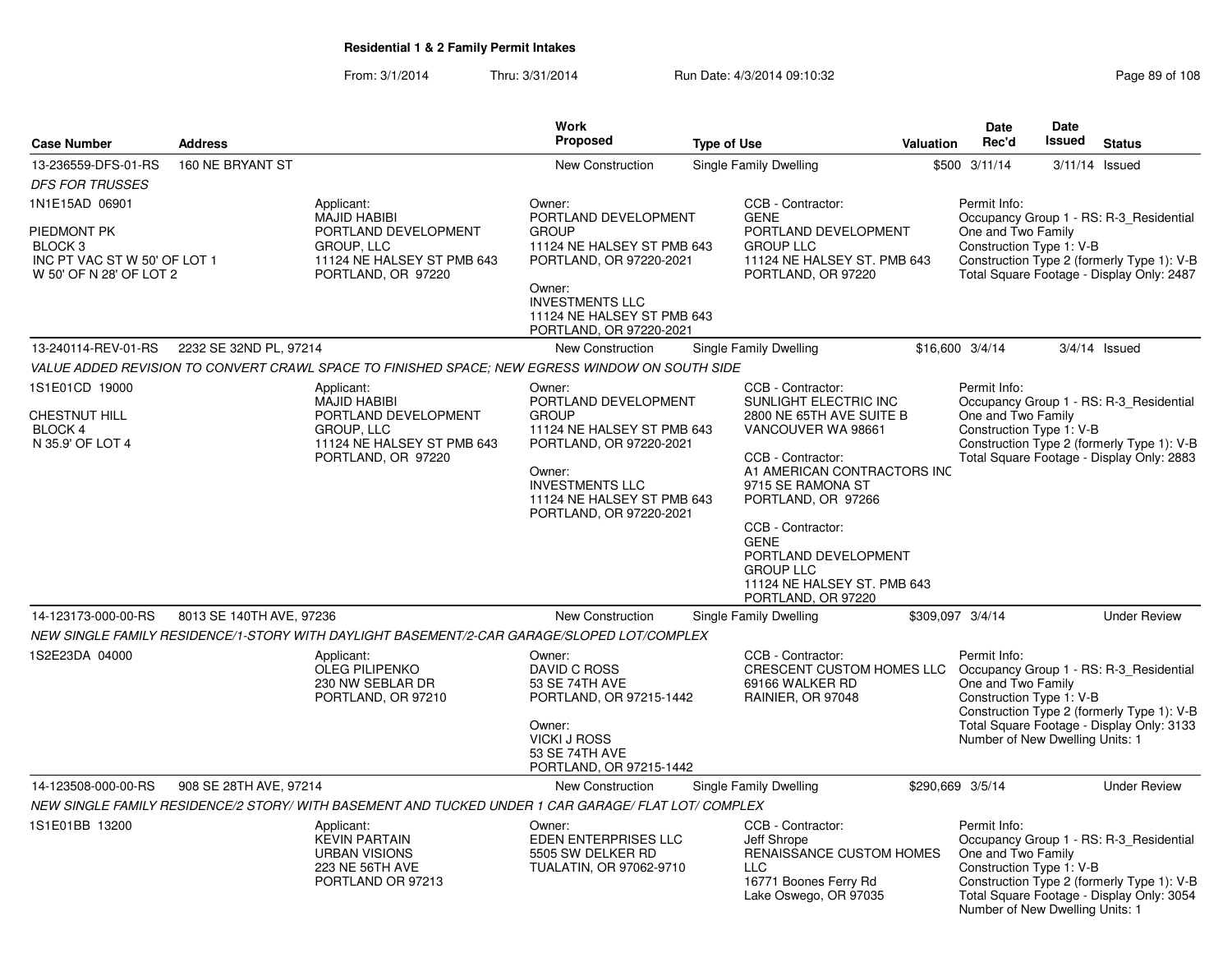From: 3/1/2014Thru: 3/31/2014 Run Date: 4/3/2014 09:10:32 Research 2010 Rage 90 of 108

|                     |                                                                                                                             | Work                                                                                                                                                                                                 |                                                                                                                                   |           | Date                                                                                              | <b>Date</b>   |                                                                                                                                    |
|---------------------|-----------------------------------------------------------------------------------------------------------------------------|------------------------------------------------------------------------------------------------------------------------------------------------------------------------------------------------------|-----------------------------------------------------------------------------------------------------------------------------------|-----------|---------------------------------------------------------------------------------------------------|---------------|------------------------------------------------------------------------------------------------------------------------------------|
| <b>Case Number</b>  | <b>Address</b>                                                                                                              | <b>Proposed</b>                                                                                                                                                                                      | <b>Type of Use</b>                                                                                                                | Valuation | Rec'd                                                                                             | <b>Issued</b> | <b>Status</b>                                                                                                                      |
| 14-123516-000-00-RS | 4540 NE 16TH AVE, 97211                                                                                                     | New Construction                                                                                                                                                                                     | <b>Single Family Dwelling</b>                                                                                                     |           | \$243,376 3/5/14                                                                                  |               | <b>Under Review</b>                                                                                                                |
|                     | [18-MAR-14] Cancelled by SPENCERT.NEW SINGLE FAMILY RESIDENCE/2-STORY WITH FINISHED BASEMENT/1-CAR GARAGE/FLAT LOT/SIMPLE   |                                                                                                                                                                                                      |                                                                                                                                   |           |                                                                                                   |               |                                                                                                                                    |
| 1N1E23AC 22900      | Applicant:<br><b>MAJID HABIBI</b><br>PORTLAND DEVELOPMENT<br>GROUP, LLC<br>11124 NE HALSEY ST PMB 643<br>PORTLAND, OR 97220 | Owner:<br>PORTLAND DEVELOPMENT<br><b>GROUP</b><br>11124 NE HALSEY ST PMB 643<br>PORTLAND, OR 97220-2021<br>Owner:<br><b>INVESTMENTS LLC</b><br>11124 NE HALSEY ST PMB 643<br>PORTLAND, OR 97220-2021 | CCB - Contractor:<br><b>GENE</b><br>PORTLAND DEVELOPMENT<br><b>GROUP LLC</b><br>11124 NE HALSEY ST. PMB 643<br>PORTLAND, OR 97220 |           | Permit Info:<br>One and Two Family<br>Construction Type 1: V-B<br>Number of New Dwelling Units: 1 |               | Occupancy Group 1 - RS: R-3 Residential<br>Construction Type 2 (formerly Type 1): V-B<br>Total Square Footage - Display Only: 2482 |
| 14-123556-000-00-RS | 902 SE 28TH AVE, 97214                                                                                                      | <b>New Construction</b>                                                                                                                                                                              | Single Family Dwelling                                                                                                            |           | \$290,669 3/5/14                                                                                  |               | <b>Under Review</b>                                                                                                                |
|                     | NEW SINGLE FAMILY RESIDENCE/ 2 STORY/ WITH BASEMENT AND TUCKED UNDER 1 CAR GARAGE/ FLAT LOT/ COMPLEX                        |                                                                                                                                                                                                      |                                                                                                                                   |           |                                                                                                   |               |                                                                                                                                    |
| 1S1E01BB 13200      | Applicant:<br><b>KEVIN PARTAIN</b><br><b>URBAN VISIONS</b><br>223 NE 56TH AVE<br>PORTLAND OR 97213                          | Owner:<br>EDEN ENTERPRISES LLC<br>5505 SW DELKER RD<br>TUALATIN, OR 97062-9710                                                                                                                       | CCB - Contractor:<br>Jeff Shrope<br>RENAISSANCE CUSTOM HOMES<br><b>LLC</b><br>16771 Boones Ferry Rd<br>Lake Oswego, OR 97035      |           | Permit Info:<br>One and Two Family<br>Construction Type 1: V-B<br>Number of New Dwelling Units: 1 |               | Occupancy Group 1 - RS: R-3_Residential<br>Construction Type 2 (formerly Type 1): V-B<br>Total Square Footage - Display Only: 3054 |
| 14-123569-000-00-RS | 4820 SE 41ST AVE, 97202                                                                                                     | New Construction                                                                                                                                                                                     | Single Family Dwelling                                                                                                            |           | \$299,478 3/5/14                                                                                  |               | <b>Under Review</b>                                                                                                                |
|                     | NEW SINGLE FAMILY RESIDENCE/2-STORY WITH BASEMENT/ATTACHED GARAGE/FLAT LOT/COMPLEX+++LIMITED STRUCTURAL ENGINEERING+++      |                                                                                                                                                                                                      |                                                                                                                                   |           |                                                                                                   |               |                                                                                                                                    |
| 1S2E18BB 13501      | Applicant:<br><b>Tony Sanseri</b><br>Neighborhood Homes<br>P.O. Box 82081<br>Portland, OR 97282                             | Owner:<br>NEIGHBORHOOD HOMES INC<br>PO BOX 820181<br>PORTLAND, OR 97282-1181                                                                                                                         | CCB - Contractor:<br>NEIGHBORHOOD HOMES INC<br>PO BOX 820181<br>PORTLAND, OR 97282                                                |           | Permit Info:<br>One and Two Family<br>Construction Type 1: V-B<br>Number of New Dwelling Units: 1 |               | Occupancy Group 1 - RS: R-3_Residential<br>Construction Type 2 (formerly Type 1): V-B<br>Total Square Footage - Display Only: 3050 |
| 14-123577-000-00-RS | 914 SE 28TH AVE, 97214                                                                                                      | <b>New Construction</b>                                                                                                                                                                              | <b>Single Family Dwelling</b>                                                                                                     |           | \$290,669 3/5/14                                                                                  |               | <b>Under Review</b>                                                                                                                |
|                     | NEW SINGLE FAMILY RESIDENCE/ 2 STORY/ WITH BASEMENT AND TUCKED UNDER 1 CAR GARAGE/ FLAT LOT/ COMPLEX                        |                                                                                                                                                                                                      |                                                                                                                                   |           |                                                                                                   |               |                                                                                                                                    |
| 1S1E01BB 13200      | Applicant:<br><b>KEVIN PARTAIN</b><br><b>URBAN VISIONS</b><br>223 NE 56TH AVE<br>PORTLAND OR 97213                          | Owner:<br>EDEN ENTERPRISES LLC<br>5505 SW DELKER RD<br>TUALATIN, OR 97062-9710                                                                                                                       | CCB - Contractor:<br>Jeff Shrope<br>RENAISSANCE CUSTOM HOMES<br><b>LLC</b><br>16771 Boones Ferry Rd<br>Lake Oswego, OR 97035      |           | Permit Info:<br>One and Two Family<br>Construction Type 1: V-B<br>Number of New Dwelling Units: 1 |               | Occupancy Group 1 - RS: R-3_Residential<br>Construction Type 2 (formerly Type 1): V-B<br>Total Square Footage - Display Only: 3054 |
| 14-124200-000-00-RS | 9645 SW 50TH AVE, 97219                                                                                                     | <b>New Construction</b>                                                                                                                                                                              | Single Family Dwelling                                                                                                            |           | \$252,223 3/6/14                                                                                  |               | <b>Under Review</b>                                                                                                                |
|                     | NEW SINGLE FAMILY RESIDENCE/2-STORY WITH FINISHED BASEMENT/ATTACHED GARAGE/SLOPED LOT/COMPLEX                               |                                                                                                                                                                                                      |                                                                                                                                   |           |                                                                                                   |               |                                                                                                                                    |
| 1S1E30AC 13800      | Applicant:<br><b>KEVIN PARTAIN</b><br><b>URBAN VISIONS</b><br>223 NE 56TH AVE<br>PORTLAND, OR 97213                         | Owner:<br>RENAISSANCE CUSTOM HOMES<br>$\sqcup$ C<br>16771 BOONES FERRY RD<br>LAKE OSWEGO, OR 97035-4383                                                                                              | CCB - Contractor:<br>Jeff Shrope<br>RENAISSANCE CUSTOM HOMES<br><b>LLC</b><br>16771 Boones Ferry Rd<br>Lake Oswego, OR 97035      |           | Permit Info:<br>One and Two Family<br>Construction Type 1: V-B<br>Number of New Dwelling Units: 1 |               | Occupancy Group 1 - RS: R-3_Residential<br>Construction Type 2 (formerly Type 1): V-B<br>Total Square Footage - Display Only: 2582 |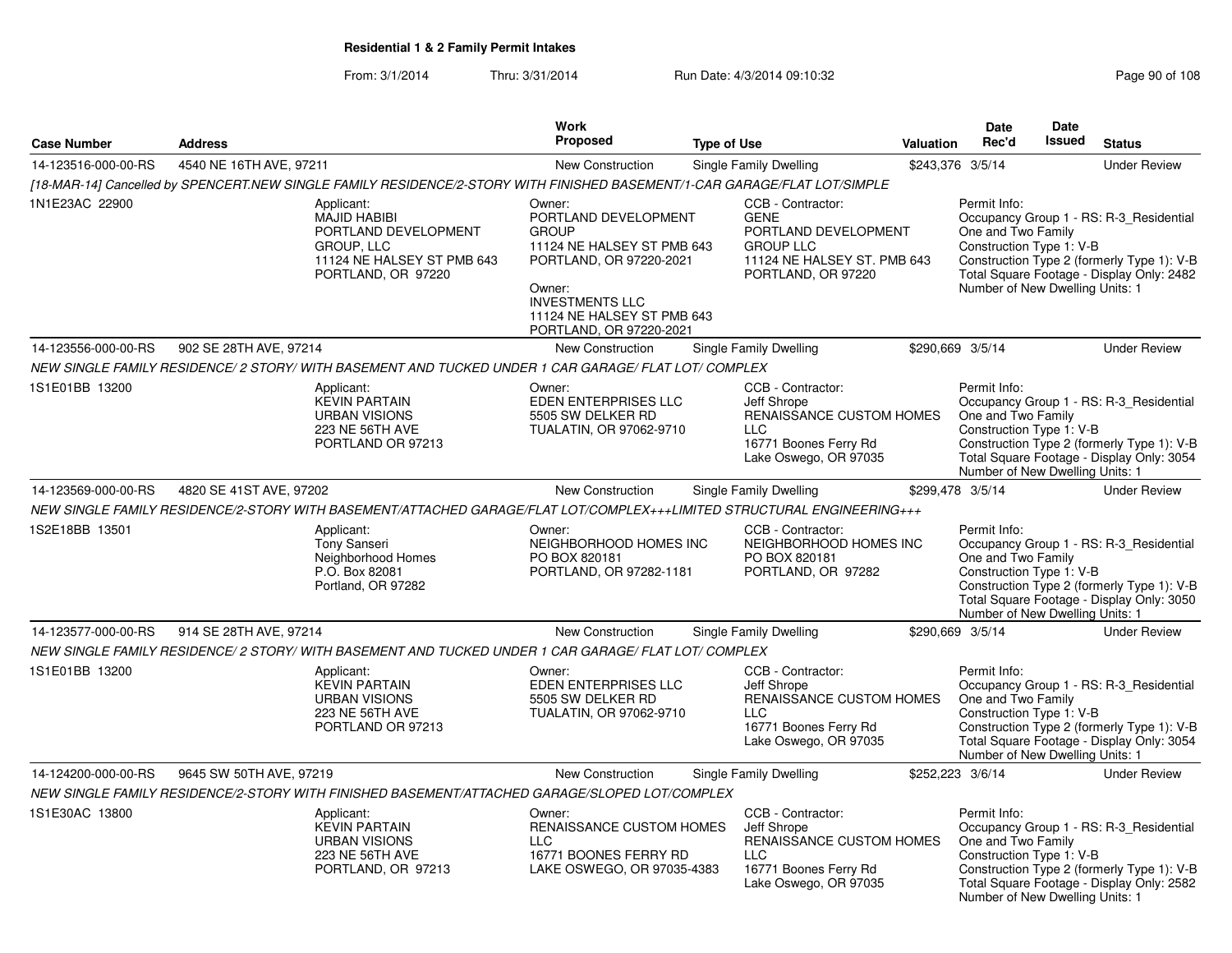From: 3/1/2014Thru: 3/31/2014 Run Date: 4/3/2014 09:10:32 Research 2010 108

|                                                                |                                     |                                                                                                        | Work                                                                                                                                                 |                                                                                                                                        |                  | <b>Date</b>                                                                                       | <b>Date</b>   |                                                                                                                                    |
|----------------------------------------------------------------|-------------------------------------|--------------------------------------------------------------------------------------------------------|------------------------------------------------------------------------------------------------------------------------------------------------------|----------------------------------------------------------------------------------------------------------------------------------------|------------------|---------------------------------------------------------------------------------------------------|---------------|------------------------------------------------------------------------------------------------------------------------------------|
| <b>Case Number</b>                                             | <b>Address</b>                      |                                                                                                        | <b>Proposed</b>                                                                                                                                      | <b>Type of Use</b>                                                                                                                     | Valuation        | Rec'd                                                                                             | <b>Issued</b> | <b>Status</b>                                                                                                                      |
| 14-124235-000-00-RS                                            | 9303 N BURR AVE, 97203              |                                                                                                        | New Construction                                                                                                                                     | Single Family Dwelling                                                                                                                 | \$194,671 3/6/14 |                                                                                                   |               | Approved to Issue                                                                                                                  |
|                                                                |                                     | NEW SINGLE FAMILY RESIDENCE/2-STORY/DETACHED GARAGE/FLAT LOT/COMPLEX***DETACHED GARAGE 14-124242-RS*** |                                                                                                                                                      |                                                                                                                                        |                  |                                                                                                   |               |                                                                                                                                    |
| 1N1E06CC 14600                                                 |                                     | Applicant:<br><b>KEVIN PARTAIN</b><br><b>URBAN VISIONS</b><br>223 NE 56TH AVENUE<br>PORTLAND, OR 97213 | Owner:<br><b>BRUCE KELLEY</b><br>131 HENDRYX RD<br>WHITE SALMON, WA 98672<br>Owner:<br><b>AMY KELLEY</b><br>131 HENDRYX RD<br>WHITE SALMON, WA 98672 | CCB - Contractor:<br><b>SCOTT COLLINS</b><br><b>BRIDGETOWN EQUITY</b><br><b>CONSTRUCTION</b><br>3602 NE 75TH AVE<br>PORTLAND, OR 97213 |                  | Permit Info:<br>One and Two Family<br>Construction Type 1: V-B<br>Number of New Dwelling Units: 1 |               | Occupancy Group 1 - RS: R-3_Residential<br>Construction Type 2 (formerly Type 1):<br>Total Square Footage - Display Only: 1818     |
| 14-124372-000-00-RS                                            | 8742 N DELAWARE AVE - Unit A, 97217 |                                                                                                        | New Construction                                                                                                                                     | <b>Single Family Dwelling</b>                                                                                                          | \$271,220 3/7/14 |                                                                                                   |               | <b>Under Review</b>                                                                                                                |
|                                                                |                                     | NEW SINGLE FAMILY RESIDENCE/4-STORY/ADU ON BASEMENT LEVEL/ATTACHED GARAGE/SLOPED LOT/COMPLEX           |                                                                                                                                                      |                                                                                                                                        |                  |                                                                                                   |               |                                                                                                                                    |
| 1N1E09AC 01700                                                 |                                     | Applicant:<br><b>LARRY COWLISHAW</b><br>METHOD CONSTRUCTION<br>PO BOX 33822<br>PORTLAND, OR 97292      | Owner:<br><b>LARRY R COWLISHAW</b><br><b>14604 SE MILL ST</b><br>PORTLAND, OR 97233-2667                                                             | CCB - Contractor:<br><b>LARRY COWLISHAW</b><br>METHOD CONSTRUCTION<br>PO BOX 33822<br>PORTLAND, OR 97292                               |                  | Permit Info:<br>One and Two Family<br>Construction Type 1: V-B<br>Number of New Dwelling Units: 2 |               | Occupancy Group 1 - RS: R-3_Residential<br>Construction Type 2 (formerly Type 1): V-B<br>Total Square Footage - Display Only: 2657 |
| 14-124412-000-00-RS                                            | 13128 SE MALL ST, 97236             |                                                                                                        | <b>New Construction</b>                                                                                                                              | Single Family Dwelling                                                                                                                 | \$247,393 3/7/14 |                                                                                                   |               | <b>Under Review</b>                                                                                                                |
|                                                                |                                     | NEW SINGLE FAMILY RESIDENCE/2-STORY/ATTACHED GARAGE/FLAT LOT/SIMPLE                                    |                                                                                                                                                      |                                                                                                                                        |                  |                                                                                                   |               |                                                                                                                                    |
| 1S2E11CD 05013                                                 |                                     | Applicant:<br><b>ANTE SKORO</b><br>PO BOX 2885<br>CLACKAMAS, OR 97015-2885                             | Owner:<br><b>LEWIS &amp; CLARK BANK</b><br>PO BOX 1630<br>OREGON CITY, OR 97045                                                                      | CCB - Contractor:<br><b>ANTE SKORO</b><br><b>SKORO BROS HOMES LLC</b><br>17852 SE TROGE ROAD<br>BORING OR 97009                        |                  | Permit Info:<br>One and Two Family<br>Construction Type 1: V-B<br>Number of New Dwelling Units: 1 |               | Occupancy Group 1 - RS: R-3_Residential<br>Construction Type 2 (formerly Type 1): V-B<br>Total Square Footage - Display Only: 2540 |
| 14-124425-000-00-RS                                            | 13130 SE MALL ST, 97236             |                                                                                                        | <b>New Construction</b>                                                                                                                              | Single Family Dwelling                                                                                                                 | \$248,464 3/7/14 |                                                                                                   |               | <b>Under Review</b>                                                                                                                |
|                                                                |                                     | NEW SINGLE FAMILY RESIDENCE/2-STORY/ATTACHED GARAGE/FLAT LOT/SIMPLE                                    |                                                                                                                                                      |                                                                                                                                        |                  |                                                                                                   |               |                                                                                                                                    |
| 1S2E11CD 05014                                                 |                                     | Applicant:<br><b>ANTE SKORO</b><br>PO BOX 2885<br>CLACKAMAS, OR 97015-2885                             | Owner:<br><b>LEWIS &amp; CLARK BANK</b><br>PO BOX 1630<br>OREGON CITY, OR 97045                                                                      | CCB - Contractor:<br><b>ANTE SKORO</b><br>SKORO BROS HOMES LLC<br>17852 SE TROGE ROAD<br>BORING OR 97009                               |                  | Permit Info:<br>One and Two Family<br>Construction Type 1: V-B<br>Number of New Dwelling Units: 1 |               | Occupancy Group 1 - RS: R-3_Residential<br>Construction Type 2 (formerly Type 1): V-B<br>Total Square Footage - Display Only: 2550 |
| 14-124463-000-00-RS                                            | 5825 NE 29TH AVE                    |                                                                                                        | New Construction                                                                                                                                     | Single Family Dwelling                                                                                                                 | \$306,142 3/7/14 |                                                                                                   |               | <b>Under Review</b>                                                                                                                |
|                                                                |                                     | NEW SINGLE FAMILY RESIDENCE/2-STORY/DETACHED GARAGE/FLAT LOT/COMPLEX***DETACHED GARAGE 14-124474-RS*** |                                                                                                                                                      |                                                                                                                                        |                  |                                                                                                   |               |                                                                                                                                    |
| 1N1E13CC 00901<br><b>IRVINGTON PK</b><br>BLOCK 32<br>LOT 38&40 |                                     | Applicant:<br>Mike Coyle<br><b>Faster Permits</b><br>14334 NW EAGLERIDGE LANE<br>PORTLAND, OR 97229    | Owner:<br>NSI INVESTMENTS LLC<br>210 NW 17TH AVE #200<br>PORTLAND, OR 97209-2151                                                                     | CCB - Contractor:<br>WOLF AND SONS<br>3525 NE BROADWAY<br>PORTLAND OR 97232                                                            |                  | Permit Info:<br>One and Two Family<br>Construction Type 1: V-B<br>Number of New Dwelling Units: 1 |               | Occupancy Group 1 - RS: R-3_Residential<br>Construction Type 2 (formerly Type 1):<br>Total Square Footage - Display Only: 2859     |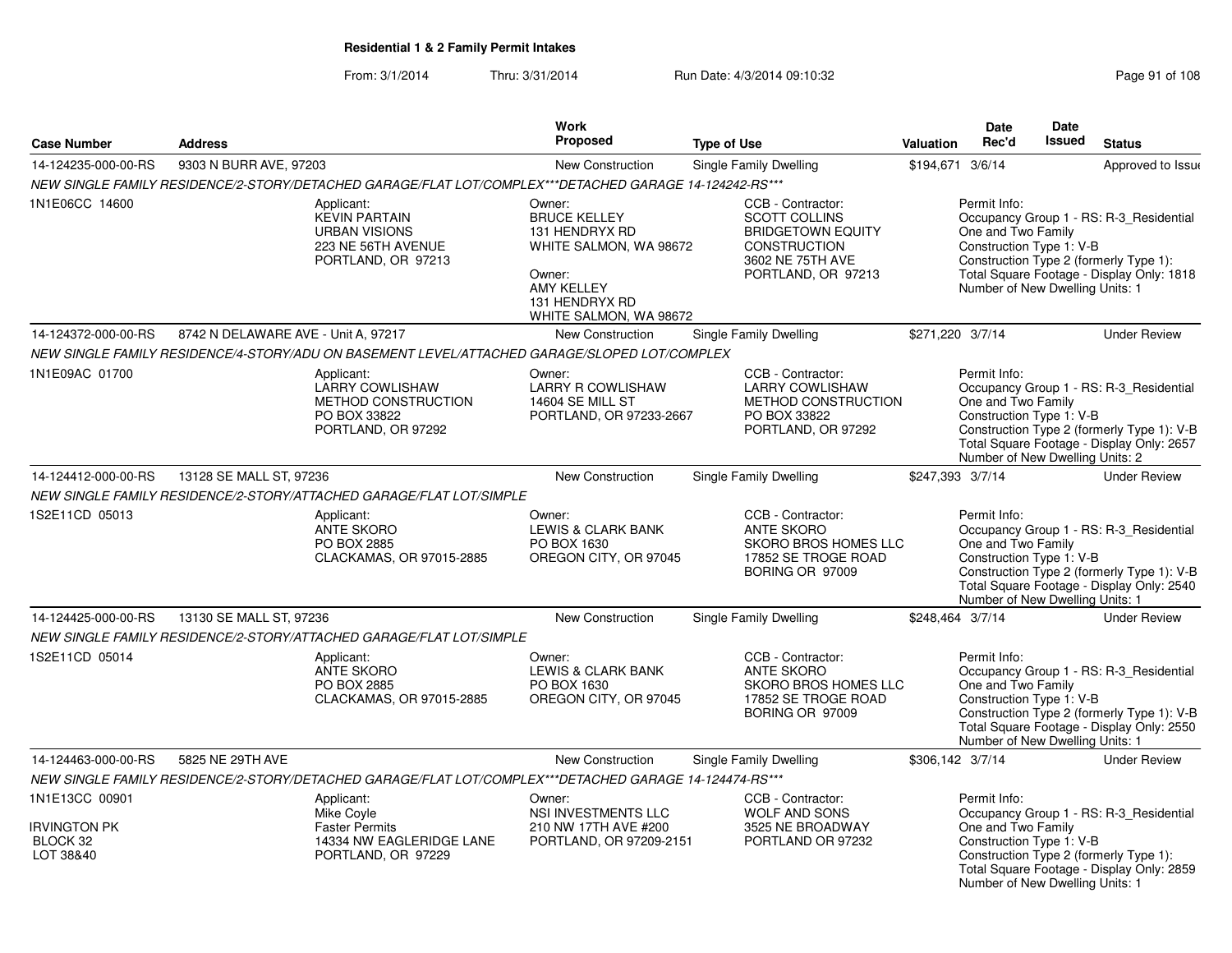From: 3/1/2014Thru: 3/31/2014 Run Date: 4/3/2014 09:10:32 Research 2010 Rage 92 of 108

| <b>Case Number</b>                                                      | <b>Address</b>                                                                                                                                                 | Work<br><b>Proposed</b>                                                                                                                                                                  | <b>Type of Use</b>                                                                                                                                                    | <b>Valuation</b>  | <b>Date</b><br>Rec'd                                                                              | <b>Date</b><br>Issued                                                                                                                                                                                                                   | <b>Status</b>                                                                                                                      |  |
|-------------------------------------------------------------------------|----------------------------------------------------------------------------------------------------------------------------------------------------------------|------------------------------------------------------------------------------------------------------------------------------------------------------------------------------------------|-----------------------------------------------------------------------------------------------------------------------------------------------------------------------|-------------------|---------------------------------------------------------------------------------------------------|-----------------------------------------------------------------------------------------------------------------------------------------------------------------------------------------------------------------------------------------|------------------------------------------------------------------------------------------------------------------------------------|--|
| 14-125419-000-00-RS                                                     | 6306 SE 50TH AVE, 97206                                                                                                                                        | New Construction                                                                                                                                                                         | Single Family Dwelling                                                                                                                                                | \$274,061 3/11/14 |                                                                                                   |                                                                                                                                                                                                                                         | Admin Hold                                                                                                                         |  |
|                                                                         | NEW SINGLE FAMILY RESIDENCE/THREE STORY/ATTACHED THREE CAR GARAGE/FLAT LOT/COMPLEX***LIMITED STRUCTURAL ENGINEERING PLAN REVIEW FORM FILLED OUT, NOT SIGNED BY |                                                                                                                                                                                          |                                                                                                                                                                       |                   |                                                                                                   |                                                                                                                                                                                                                                         |                                                                                                                                    |  |
| 1S2E18CD 03300<br><b>LORRINTON</b><br><b>BLOCK7</b><br>LOT <sub>6</sub> | Applicant:<br>FREDERIC DUPEYROUX<br>PO BOX 14791<br>PORTLAND, OR 97293                                                                                         | Owner:<br>FREDERIC DUPEYROUX<br>PO BOX 14791<br>PORTLAND, OR 97293<br>Owner:<br><b>TIANSHU DENG</b><br>PO BOX 14791<br>PORTLAND, OR 97293                                                | <b>Primary Contractor:</b><br>TO BID                                                                                                                                  |                   |                                                                                                   | Permit Info:<br>Occupancy Group 1 - RS: R-3_Residential<br>One and Two Family<br>Construction Type 1: V-B<br>Construction Type 2 (formerly Type 1): V-B<br>Total Square Footage - Display Only: 3118<br>Number of New Dwelling Units: 1 |                                                                                                                                    |  |
| 14-125570-000-00-RS                                                     | 3933 SW DOLPH CT, 97219                                                                                                                                        | New Construction                                                                                                                                                                         | Single Family Dwelling                                                                                                                                                | \$375,568 3/11/14 |                                                                                                   |                                                                                                                                                                                                                                         | <b>Under Review</b>                                                                                                                |  |
|                                                                         | NEW SINGLE FAMILY RESIDENCE/3-STORY/ATTACHED GARAGE/SLOPED LOT/COMPLEX                                                                                         |                                                                                                                                                                                          |                                                                                                                                                                       |                   |                                                                                                   |                                                                                                                                                                                                                                         |                                                                                                                                    |  |
| 1S1E20CD 10500                                                          | Applicant:<br>MIKE COYLE<br><b>FASTER PERMITS</b><br>14334 NW EAGLERIDGE LANE<br>PORTLAND, OR 97229                                                            | Owner:<br>MISSION HOMES NORTHWEST LL( DAVID DALBEY<br>PO BOX 1689<br>LAKE OSWEGO, OR 97035-0889<br>Owner:<br><b>EMERIO DESIGN LLC</b><br>6107 SW MURRAY BLVD #147<br>BEAVERTON, OR 97008 | CCB - Contractor:<br>MISSION HOMES NORTHWEST LL( One and Two Family<br>PO BOX 1689<br>LAKE OSWEGO, OR 97035                                                           |                   | Permit Info:<br>Construction Type 1: V-B<br>Number of New Dwelling Units: 1                       |                                                                                                                                                                                                                                         | Occupancy Group 1 - RS: R-3_Residential<br>Construction Type 2 (formerly Type 1): V-B<br>Total Square Footage - Display Only: 3845 |  |
| 14-125913-000-00-RS                                                     | 8626 NW MENDENHALL ST, 97229                                                                                                                                   | New Construction                                                                                                                                                                         | Single Family Dwelling                                                                                                                                                | \$575,270 3/11/14 |                                                                                                   |                                                                                                                                                                                                                                         | <b>Under Review</b>                                                                                                                |  |
|                                                                         | NEW SINGLE FAMILY RESIDENCE/TWO STORY WITH BASEMENT/ATTACHED TWO CAR GARAGE/LOT SLOPED 20% OR GREATER/COMPLEX                                                  |                                                                                                                                                                                          |                                                                                                                                                                       |                   |                                                                                                   |                                                                                                                                                                                                                                         |                                                                                                                                    |  |
| 1N1W26DD 04900                                                          | Applicant:<br><b>MARK KOVALEV</b><br>4111 SW 52ND AVE<br>PORTLAND, OR 97221-2005                                                                               | Owner:<br><b>MITCH LUCAS</b><br>3728 NW BLUEGRASS PL<br>PORTLAND, OR 97229<br>Owner:<br><b>LEANNE LUCAS</b><br>3728 NW BLUEGRASS PL<br>PORTLAND, OR 97229                                | CCB - Contractor:<br><b>MARK V. KOVALEV</b><br><b>GLOBAL HOUSING INC</b><br>6663 SW BEAVERTON HILLSDALE Construction Type 1: V-B<br>HWY PMB 193<br>BEAVERTON OR 97225 |                   | Permit Info:<br>One and Two Family<br>Number of New Dwelling Units: 1                             |                                                                                                                                                                                                                                         | Occupancy Group 1 - RS: R-3_Residential<br>Construction Type 2 (formerly Type 1): V-B<br>Total Square Footage - Display Only: 5921 |  |
| 14-126189-000-00-RS                                                     | 13206 SE MALL ST, 97236                                                                                                                                        | New Construction                                                                                                                                                                         | Single Family Dwelling                                                                                                                                                | \$247.393 3/12/14 |                                                                                                   |                                                                                                                                                                                                                                         | <b>Under Review</b>                                                                                                                |  |
|                                                                         | NEW SINGLE FAMILY RESIDENCE/ 2 STORY/ ATTACHED 2 CAR GARAGE/FLAT LOT/PRESCRIPTIVE                                                                              |                                                                                                                                                                                          |                                                                                                                                                                       |                   |                                                                                                   |                                                                                                                                                                                                                                         |                                                                                                                                    |  |
| 1S2E11CD 05015                                                          | Applicant:<br>ANTE SKORO<br><b>CLEARWATER HOMES LLC</b><br>PO BOX 2885<br>CLACKAMAS, OR 97015                                                                  |                                                                                                                                                                                          | CCB - Contractor:<br><b>ANTE SKORO</b><br>SKORO BROS HOMES LLC<br>17852 SE TROGE ROAD<br>BORING OR 97009                                                              |                   | Permit Info:<br>One and Two Family<br>Construction Type 1: V-B<br>Number of New Dwelling Units: 1 |                                                                                                                                                                                                                                         | Occupancy Group 1 - RS: R-3 Residential<br>Construction Type 2 (formerly Type 1): V-B<br>Total Square Footage - Display Only: 2540 |  |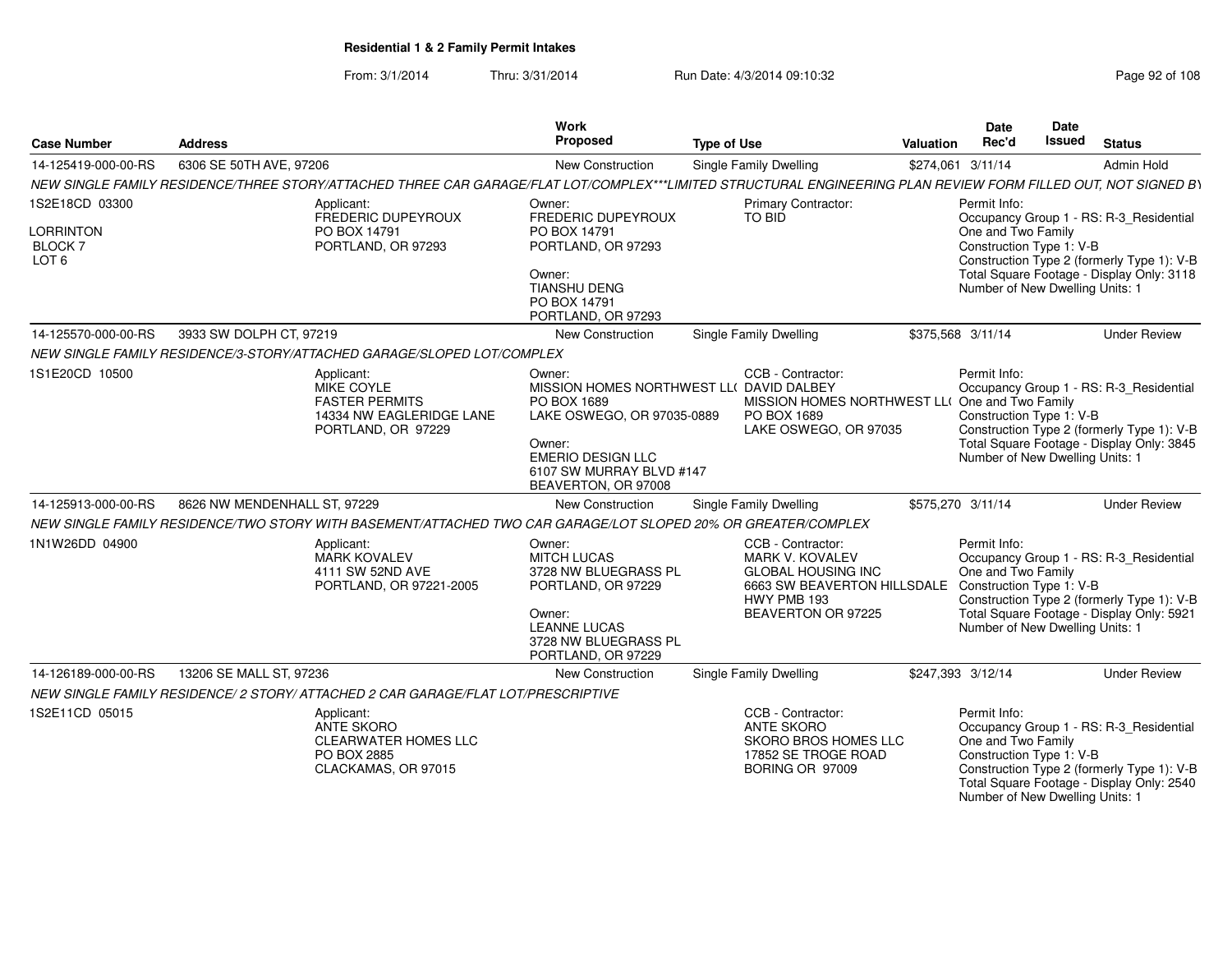From: 3/1/2014Thru: 3/31/2014 Run Date: 4/3/2014 09:10:32 Run Date: 4/3/2014 09:10:32

|                                                                              |                            |                                                                                                                 | Work                                                                                                                                                                |                    |                                                                                                                              |                  | <b>Date</b>                                                                                       | Date          |                                                                                                                                    |
|------------------------------------------------------------------------------|----------------------------|-----------------------------------------------------------------------------------------------------------------|---------------------------------------------------------------------------------------------------------------------------------------------------------------------|--------------------|------------------------------------------------------------------------------------------------------------------------------|------------------|---------------------------------------------------------------------------------------------------|---------------|------------------------------------------------------------------------------------------------------------------------------------|
| <b>Case Number</b>                                                           | <b>Address</b>             |                                                                                                                 | Proposed                                                                                                                                                            | <b>Type of Use</b> |                                                                                                                              | <b>Valuation</b> | Rec'd                                                                                             | <b>Issued</b> | <b>Status</b>                                                                                                                      |
| 14-126203-000-00-RS                                                          | 2821 SE SCHILLER ST, 97202 |                                                                                                                 | New Construction                                                                                                                                                    |                    | Single Family Dwelling                                                                                                       |                  | \$231,789 3/12/14                                                                                 |               | <b>Under Review</b>                                                                                                                |
|                                                                              |                            | NEW SINGLE FAMILY RESIDENCE/2-STORY WITH BASEMENT/TUCK UNDER GARAGE/FLAT LOT/COMPLEX                            |                                                                                                                                                                     |                    |                                                                                                                              |                  |                                                                                                   |               |                                                                                                                                    |
| 1S1E13BB 03009                                                               |                            | Applicant:<br><b>KEVIN PARTAIN</b><br><b>URBAN VISIONS</b><br>223 NE 56TH AVE<br>PORTLAND, OR 97213             | Owner:<br><b>BULLDOG CAPITAL PARTNERS LL( Jeff Shrope</b><br>4550 KRUSE WAY #125<br>LAKE OSWEGO, OR 97035-3533                                                      |                    | CCB - Contractor:<br><b>RENAISSANCE CUSTOM HOMES</b><br><b>LLC</b><br>16771 Boones Ferry Rd<br>Lake Oswego, OR 97035         |                  | Permit Info:<br>One and Two Family<br>Construction Type 1: V-B<br>Number of New Dwelling Units: 1 |               | Occupancy Group 1 - RS: R-3 Residential<br>Construction Type 2 (formerly Type 1): V-B<br>Total Square Footage - Display Only: 2344 |
| 14-126232-000-00-RS                                                          | 5245 SW CUSTER ST, 97219   |                                                                                                                 | <b>New Construction</b>                                                                                                                                             |                    | Single Family Dwelling                                                                                                       |                  | \$263,193 3/12/14                                                                                 |               | <b>Under Review</b>                                                                                                                |
|                                                                              |                            | NEW SINGLE FAMILY RESIDENCE/2-STORY/ATTACHED GARAGE/SLOPED LOT/COMPLEX                                          |                                                                                                                                                                     |                    |                                                                                                                              |                  |                                                                                                   |               |                                                                                                                                    |
| 1S1E19AC 03700<br><b>KIRCANNO</b><br>BLOCK <sub>3</sub><br>LOT <sub>19</sub> |                            | Applicant:<br><b>KEVIN PARTAIN</b><br><b>URBAN VISIONS</b><br>223 NE 56TH AVE<br>PORTLAND, OR 97213             | Owner:<br><b>GORDON A STEWART</b><br>14649 SW 130TH AVE<br><b>TIGARD, OR 97224</b><br>Owner:<br>MARGUERITE STEWART<br>14649 SW 130TH AVE<br><b>TIGARD, OR 97224</b> |                    | CCB - Contractor:<br>Jeff Shrope<br>RENAISSANCE CUSTOM HOMES<br><b>LLC</b><br>16771 Boones Ferry Rd<br>Lake Oswego, OR 97035 |                  | Permit Info:<br>One and Two Family<br>Construction Type 1: V-B<br>Number of New Dwelling Units: 1 |               | Occupancy Group 1 - RS: R-3_Residential<br>Construction Type 2 (formerly Type 1): V-B<br>Total Square Footage - Display Only: 2659 |
| 14-126233-000-00-RS                                                          | 4407 SE 131ST PL, 97236    |                                                                                                                 | New Construction                                                                                                                                                    |                    | Single Family Dwelling                                                                                                       |                  | \$242,338 3/12/14                                                                                 |               | <b>Under Review</b>                                                                                                                |
|                                                                              |                            | NEW SINGLE FAMILY RESIDENCE/TWO STORY/ATTACHED 2 CAR GARAGE/FLAT LOT/COMPLEX                                    |                                                                                                                                                                     |                    |                                                                                                                              |                  |                                                                                                   |               |                                                                                                                                    |
| 1S2E11CD 05007                                                               |                            | Applicant:<br><b>ANTE SKORO</b><br><b>CLEARWATER HOMES LLC</b><br>PO BOX 2885<br>CLACKAMAS, OR 97015            | Owner:<br>LEWIS & CLARK BANK<br>PO BOX 1630<br>OREGON CITY, OR 97045                                                                                                |                    | CCB - Contractor:<br><b>ANTE SKORO</b><br>SKORO BROS HOMES LLC<br>17852 SE TROGE ROAD<br>BORING OR 97009                     |                  | Permit Info:<br>One and Two Family<br>Construction Type 1: V-B<br>Number of New Dwelling Units: 1 |               | Occupancy Group 1 - RS: R-3_Residential<br>Construction Type 2 (formerly Type 1): V-B<br>Total Square Footage - Display Only: 2585 |
| 14-126363-000-00-RS                                                          | 8936 SE KNAPP ST, 97266    |                                                                                                                 | <b>New Construction</b>                                                                                                                                             |                    | Single Family Dwelling                                                                                                       |                  | \$271,232 3/12/14                                                                                 |               | <b>Under Review</b>                                                                                                                |
|                                                                              |                            | NEW SINGLE FAMILY RESIDENCE/TWO STORY/ATTACHED GARAGE/FLAT LOT/COMPLEX                                          |                                                                                                                                                                     |                    |                                                                                                                              |                  |                                                                                                   |               |                                                                                                                                    |
| 1S2E21BD 11100                                                               |                            | Applicant:<br>EDWARD RADULESCU<br>EPR DESIGN<br>825 NE 20TH AVE STE 202<br>PORTLAND OR 97232                    | Owner:<br>NIKOLAY TKACHUK<br>10405 SE REX ST<br>PORTLAND, OR 97266<br>Owner:<br><b>TATYANA P TKACHUK</b><br>10405 SE REX ST<br>PORTLAND, OR 97266                   |                    | Primary Contractor:<br><b>TO BID</b>                                                                                         |                  | Permit Info:<br>One and Two Family<br>Construction Type 1: V-B<br>Number of New Dwelling Units: 1 |               | Occupancy Group 1 - RS: R-3_Residential<br>Construction Type 2 (formerly Type 1): V-B<br>Total Square Footage - Display Only: 2816 |
| 14-126392-000-00-RS                                                          | 7931 SE RHINE ST, 97206    |                                                                                                                 | New Construction                                                                                                                                                    |                    | Single Family Dwelling                                                                                                       |                  | \$193,712 3/12/14                                                                                 |               | <b>Under Review</b>                                                                                                                |
|                                                                              |                            | NEW SINGLE FAMILY RESIDENCE/2-STORY/1-CAR TUCK UNDER GARAGE/FLAT LOT/PRESCRIPTIVE                               |                                                                                                                                                                     |                    |                                                                                                                              |                  |                                                                                                   |               |                                                                                                                                    |
| 1S2E08DA 01500                                                               |                            | Applicant:<br><b>KYM NGUYEN</b><br>CONCEPT DESIGN AND<br><b>ASSOCIATES</b><br>PO BOX 8464<br>PORTLAND, OR 97207 | Owner:<br>DK HOMES LLC<br>PO BOX 90277<br>PORTLAND, OR 97290-0277                                                                                                   |                    | CCB - Contractor:<br><b>DAMIR KARIN</b><br>DK HOMES LLC<br>PO BOX 90277<br>PORTLAND, OR 97290                                |                  | Permit Info:<br>One and Two Family<br>Construction Type 1: V-B<br>Number of New Dwelling Units: 1 |               | Occupancy Group 1 - RS: R-3_Residential<br>Construction Type 2 (formerly Type 1): V-B<br>Total Square Footage - Display Only: 1958 |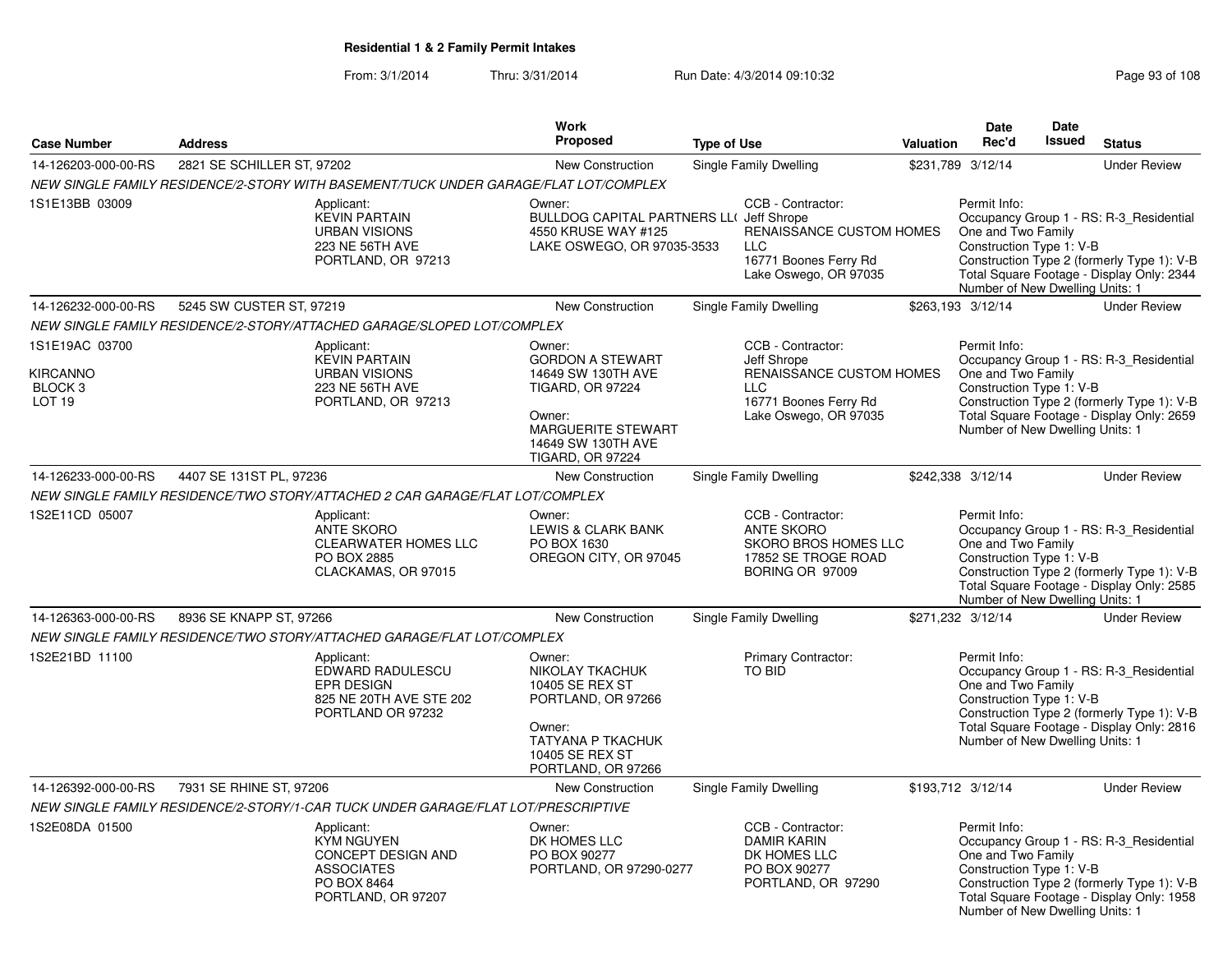From: 3/1/2014Thru: 3/31/2014 Run Date: 4/3/2014 09:10:32 Research 2010 Rage 94 of 108

|                     |                                                                                                         | Work                                                                                                                                                          |                                                                                                                                      |                  | <b>Date</b>                                                                                       | <b>Date</b> |                                                                                                                                    |
|---------------------|---------------------------------------------------------------------------------------------------------|---------------------------------------------------------------------------------------------------------------------------------------------------------------|--------------------------------------------------------------------------------------------------------------------------------------|------------------|---------------------------------------------------------------------------------------------------|-------------|------------------------------------------------------------------------------------------------------------------------------------|
| <b>Case Number</b>  | <b>Address</b>                                                                                          | Proposed                                                                                                                                                      | <b>Type of Use</b>                                                                                                                   | <b>Valuation</b> | Rec'd                                                                                             | Issued      | <b>Status</b>                                                                                                                      |
| 14-126537-000-00-RS | 4612 NE 38TH AVE - Unit A, 97211                                                                        | <b>New Construction</b>                                                                                                                                       | Single Family Dwelling                                                                                                               |                  | \$261,043 3/13/14                                                                                 |             | <b>Under Review</b>                                                                                                                |
|                     | NEW SINGLE FAMILY RESIDENCE/2 STORY/1 CAR GARAGE/W/ATTACHED ACCESSORY DWELLING UNIT/ FLAT LOT/ COMPLEX  |                                                                                                                                                               |                                                                                                                                      |                  |                                                                                                   |             |                                                                                                                                    |
| 1N1E24AD 05800      | Applicant:<br>Oliver Olson<br>OLSON DESIGN BUILD INC<br>18600 NW SAUVIE ISLAND RD<br>PORTLAND, OR 97231 | Owner:<br>OLIVER S OLSON<br>4606 NE 38TH AVE<br>PORTLAND, OR 97211<br>Owner:<br><b>ERIN K OLSON</b><br>4606 NE 38TH AVE<br>PORTLAND, OR 97211                 | CCB - Contractor:<br>Oliver Olson<br>OLSON DESIGN BUILD INC<br>18600 NW SAUVIE ISLAND RD<br>PORTLAND, OR 97231                       |                  | Permit Info:<br>One and Two Family<br>Construction Type 1: V-B<br>Number of New Dwelling Units: 2 |             | Occupancy Group 1 - RS: R-3_Residential<br>Construction Type 2 (formerly Type 1): V-B<br>Total Square Footage - Display Only: 2593 |
| 14-126775-000-00-RS | 4821 SW PENDLETON ST, 97221                                                                             | New Construction                                                                                                                                              | <b>Single Family Dwelling</b>                                                                                                        |                  | \$359,337 3/13/14                                                                                 |             | <b>Under Review</b>                                                                                                                |
|                     | NEW SINGLE FAMILY RESIDENCE/ 2 STORY/ ATTACHED 2 CAR GARAGE/ FLAT LOT/ PRESCRIPTIVE                     |                                                                                                                                                               |                                                                                                                                      |                  |                                                                                                   |             |                                                                                                                                    |
| 1S1E18DA 02502      | Applicant:<br>DAVE CADY<br>PERFORMANCE HOMES LLC<br>TUALATIN, OR 97062                                  | Owner:<br>PERFORMANCE HOMES LLC<br>10400 SW COTTONWOOD ST<br>10400 SW COTTONWOOD STREET TUALATIN, OR 97062-8393                                               | CCB - Contractor:<br>DAVE CADY<br>PERFORMANCE HOMES LLC<br>10400 SW COTTONWOOD STREET Construction Type 1: V-B<br>TUALATIN, OR 97062 |                  | Permit Info:<br>One and Two Family<br>Number of New Dwelling Units: 1                             |             | Occupancy Group 1 - RS: R-3_Residential<br>Construction Type 2 (formerly Type 1): V-B<br>Total Square Footage - Display Only: 3753 |
| 14-126991-000-00-RS | 6435 SW PARKHILL WAY, 97239                                                                             | <b>New Construction</b>                                                                                                                                       | <b>Single Family Dwelling</b>                                                                                                        |                  | \$248,874 3/14/14                                                                                 |             | <b>Under Review</b>                                                                                                                |
|                     | NEW SINGLE FAMILY RESIDENCE/2-STORY/TUCK UNDER GARAGE/SLOPED LOT/COMPLEX                                |                                                                                                                                                               |                                                                                                                                      |                  |                                                                                                   |             |                                                                                                                                    |
| 1S1E15CC 07801      | Applicant:<br>EVAN D DAIGNEAULT<br>1633 SW CUSTER ST<br>PORTLAND, OR 97219                              | Owner:<br>DANIEL R DAIGNEAULT<br>1633 SW CUSTER ST<br>PORTLAND, OR 97219<br>Owner:<br>CAROL B DAIGNEAULT<br>1633 SW CUSTER ST<br>PORTLAND, OR 97219<br>Owner: | CCB - Contractor:<br>DANIEL FORNEY CONST INC<br>PO BOX 118<br>SHERWOOD, OR 97140                                                     |                  | Permit Info:<br>One and Two Family<br>Construction Type 1: V-B<br>Number of New Dwelling Units: 1 |             | Occupancy Group 1 - RS: R-3_Residential<br>Construction Type 2 (formerly Type 1): V-B<br>Total Square Footage - Display Only: 2691 |
|                     |                                                                                                         | EVAN D DAIGNEAULT<br>1633 SW CUSTER ST<br>PORTLAND, OR 97219                                                                                                  |                                                                                                                                      |                  |                                                                                                   |             |                                                                                                                                    |
| 14-127043-000-00-RS | 4413 SE 131ST PL, 97236                                                                                 | <b>New Construction</b>                                                                                                                                       | Single Family Dwelling                                                                                                               |                  | \$236,870 3/14/14                                                                                 |             | <b>Under Review</b>                                                                                                                |
|                     | NEW SINGLE FAMILY RESIDENCE/2-STORY/ATTACHED GARAGE/FLAT LOT/COMPLEX                                    |                                                                                                                                                               |                                                                                                                                      |                  |                                                                                                   |             |                                                                                                                                    |
| 1S2E11CD 05008      | Applicant:<br>ANTE SKORO<br>PO BOX 2885<br>CLACKAMAS, OR 97015-2885                                     | Owner:<br>LEWIS & CLARK BANK<br>PO BOX 1630<br>OREGON CITY, OR 97045                                                                                          | CCB - Contractor:<br><b>ANTE SKORO</b><br><b>SKORO BROS HOMES LLC</b><br>17852 SE TROGE ROAD<br>BORING OR 97009                      |                  | Permit Info:<br>One and Two Family<br>Construction Type 1: V-B<br>Number of New Dwelling Units: 1 |             | Occupancy Group 1 - RS: R-3_Residential<br>Construction Type 2 (formerly Type 1): V-B<br>Total Square Footage - Display Only: 2456 |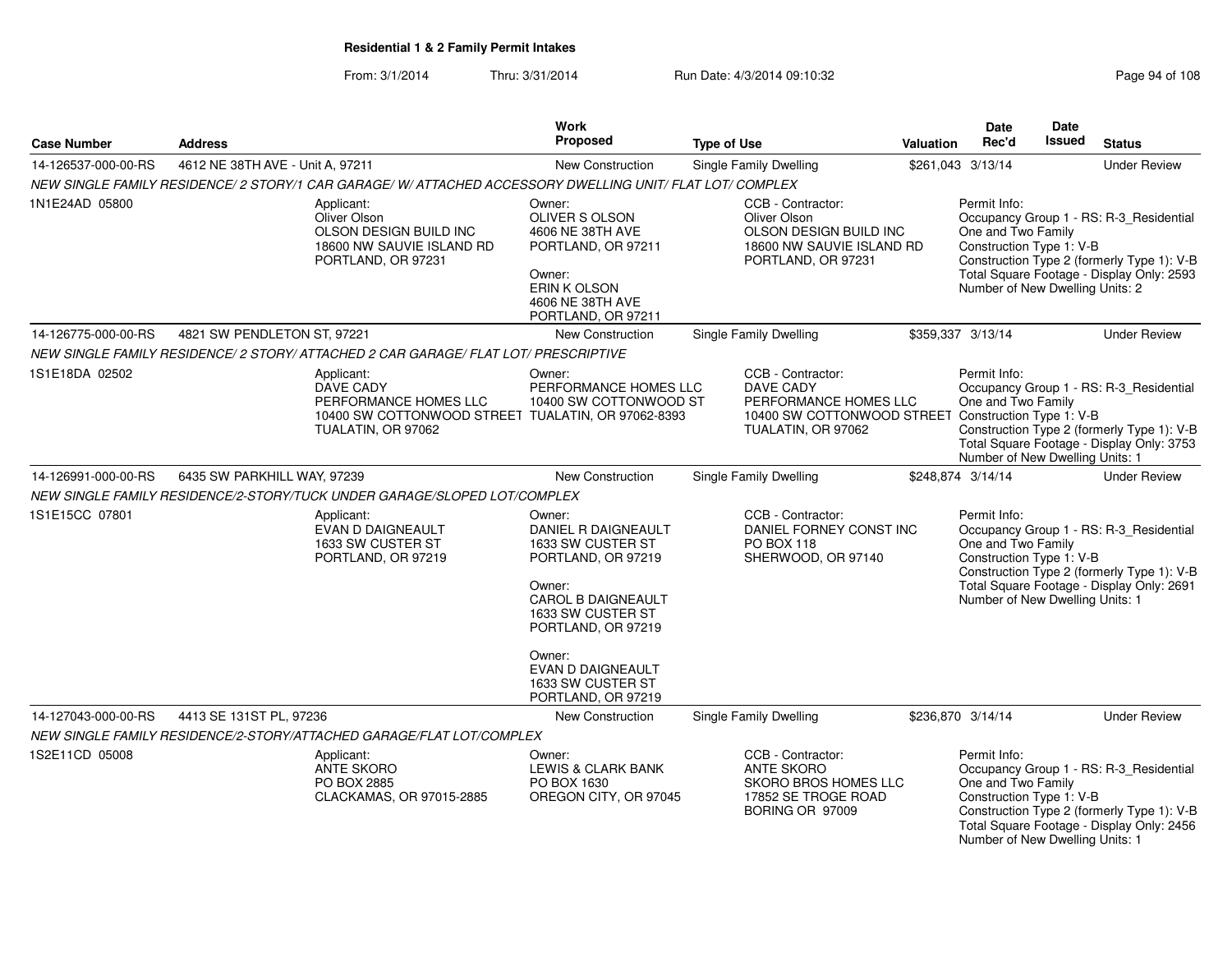### From: 3/1/2014Thru: 3/31/2014 Run Date: 4/3/2014 09:10:32 Run Date: 4/3/2014 09:10:32

|                                                                          |                                                                                                                 | <b>Work</b>                                                                                                                                     |                                                                                                                                      |                   | Date                                                                                              | Date          |                                                                                                                                    |
|--------------------------------------------------------------------------|-----------------------------------------------------------------------------------------------------------------|-------------------------------------------------------------------------------------------------------------------------------------------------|--------------------------------------------------------------------------------------------------------------------------------------|-------------------|---------------------------------------------------------------------------------------------------|---------------|------------------------------------------------------------------------------------------------------------------------------------|
| <b>Case Number</b>                                                       | <b>Address</b>                                                                                                  | <b>Proposed</b>                                                                                                                                 | <b>Type of Use</b>                                                                                                                   | Valuation         | Rec'd                                                                                             | <b>Issued</b> | <b>Status</b>                                                                                                                      |
| 14-127047-000-00-RS                                                      | 15 NE 71ST AVE, 97213                                                                                           | <b>New Construction</b>                                                                                                                         | <b>Single Family Dwelling</b>                                                                                                        | \$256,992 3/18/14 |                                                                                                   |               | <b>Under Review</b>                                                                                                                |
|                                                                          |                                                                                                                 | NEW SINGLE FAMILY RESIDENCE/THREE STORY/DETACHED GARAGE/FLAT LOT/COMPLEX***WITH DETACHED GARAGE 14-127056-RS***                                 |                                                                                                                                      |                   |                                                                                                   |               |                                                                                                                                    |
| 1N2E32CA 02801                                                           | Applicant:<br><b>KEVIN PARTAIN</b><br><b>URBAN VISIONS</b><br>223 NE 56TH AVE<br>PORTLAND, OR 97213             | Owner:<br>DANIEL ANDREW<br>3439 NE SANDY BLVD #113<br>PORTLAND, OR 97232                                                                        | CCB - Contractor:<br>ANDREY KOSHUBA<br><b>EXCEPTIONAL HOMES BY</b><br><b>ANDREY INC</b><br>14237 BRIDGE CT.<br>LAKE OSWEGO, OR 97034 |                   | Permit Info:<br>One and Two Family<br>Construction Type 1: V-B<br>Number of New Dwelling Units: 1 |               | Occupancy Group 1 - RS: R-3 Residential<br>Construction Type 2 (formerly Type 1):<br>Total Square Footage - Display Only: 2400     |
| 14-127057-000-00-RS                                                      | 4364 SE 131ST PL, 97236                                                                                         | <b>New Construction</b>                                                                                                                         | Single Family Dwelling                                                                                                               | \$236,870 3/14/14 |                                                                                                   |               | <b>Under Review</b>                                                                                                                |
|                                                                          | NEW SINGLE FAMILY RESIDENCE/2-STORY/ATTACHED GARAGE/FLAT LOT/COMPLEX                                            |                                                                                                                                                 |                                                                                                                                      |                   |                                                                                                   |               |                                                                                                                                    |
| 1S2E11CD 05012                                                           | Applicant:<br><b>ANTE SKORO</b><br>PO BOX 2885<br>CLACKAMAS, OR 97015-2885                                      | Owner:<br><b>LEWIS &amp; CLARK BANK</b><br>PO BOX 1630<br>OREGON CITY, OR 97045                                                                 | CCB - Contractor:<br><b>ANTE SKORO</b><br>SKORO BROS HOMES LLC<br>17852 SE TROGE ROAD<br>BORING OR 97009                             |                   | Permit Info:<br>One and Two Family<br>Construction Type 1: V-B<br>Number of New Dwelling Units: 1 |               | Occupancy Group 1 - RS: R-3_Residential<br>Construction Type 2 (formerly Type 1): V-B<br>Total Square Footage - Display Only: 2456 |
| 14-127061-000-00-RS                                                      | 13208 SE MALL ST, 97236                                                                                         | New Construction                                                                                                                                | Single Family Dwelling                                                                                                               | \$236,870 3/14/14 |                                                                                                   |               | <b>Under Review</b>                                                                                                                |
|                                                                          | NEW SINGLE FAMILY RESIDENCE/2-STORY/ATTACHED GARAGE/FLAT LOT/COMPLEX                                            |                                                                                                                                                 |                                                                                                                                      |                   |                                                                                                   |               |                                                                                                                                    |
| 1S2E11CD 05016                                                           | Applicant:<br><b>ANTE SKORO</b><br>PO BOX 2885<br>CLACKAMAS, OR 97015-2885                                      | Owner:<br><b>LEWIS &amp; CLARK BANK</b><br>PO BOX 1630<br>OREGON CITY, OR 97045                                                                 | CCB - Contractor:<br><b>ANTE SKORO</b><br>SKORO BROS HOMES LLC<br>17852 SE TROGE ROAD<br>BORING OR 97009                             |                   | Permit Info:<br>One and Two Family<br>Construction Type 1: V-B<br>Number of New Dwelling Units: 1 |               | Occupancy Group 1 - RS: R-3_Residential<br>Construction Type 2 (formerly Type 1): V-B<br>Total Square Footage - Display Only: 2456 |
| 14-127158-000-00-RS                                                      | 8723 NW TERRACEVIEW CT, 97229                                                                                   | New Construction                                                                                                                                | <b>Single Family Dwelling</b>                                                                                                        | \$472,640 3/14/14 |                                                                                                   |               | <b>Under Review</b>                                                                                                                |
|                                                                          | NEW SINGLE FAMILY RESIDENCE/2-STORY/TUCK UNDER GARAGE/SLOPED LOT/COMPLEX                                        |                                                                                                                                                 |                                                                                                                                      |                   |                                                                                                   |               |                                                                                                                                    |
| 1N1W26DA 07100<br>PINNACLE POINTE<br>LOT <sub>6</sub><br>1/6 INT TRACT B | Applicant:<br>ANDREW FELDON<br>ANDREW FELDON DESIGN<br>17 SE 3RD AVE #201<br>PORTLAND, OR 97214                 | Owner:<br>ROBERT C HAYS<br>2651 NW BIRKENDENE ST<br>PORTLAND, OR 97229<br>Owner:<br>JULIE W HAYS<br>2651 NW BIRKENDENE ST<br>PORTLAND, OR 97229 | CCB - Contractor:<br>RIVERLAND HOMES INC<br>PO BOX 2432<br>PORTLAND, OR 972198233                                                    |                   | Permit Info:<br>One and Two Family<br>Construction Type 1: V-B<br>Number of New Dwelling Units: 1 |               | Occupancy Group 1 - RS: R-3_Residential<br>Construction Type 2 (formerly Type 1): V-B<br>Total Square Footage - Display Only: 4988 |
| 14-127229-000-00-RS                                                      | 7937 SE RHINE ST, 97206                                                                                         | New Construction                                                                                                                                | Single Family Dwelling                                                                                                               | \$193,712 3/14/14 |                                                                                                   |               | <b>Under Review</b>                                                                                                                |
|                                                                          |                                                                                                                 | NEW SINGLE FAMILY RESIDENCE/2-STORY/ATTACHED GARAGE/FLAT LOT/SIMPLE / LOT 16 EAST OF 13-201083-FP                                               |                                                                                                                                      |                   |                                                                                                   |               |                                                                                                                                    |
| 1S2E08DA 01500                                                           | Applicant:<br><b>KYM NGUYEN</b><br>CONCEPT DESIGN AND<br><b>ASSOCIATES</b><br>PO BOX 8464<br>PORTLAND, OR 97207 | Owner:<br>DK HOMES LLC<br>PO BOX 90277<br>PORTLAND, OR 97290-0277                                                                               | CCB - Contractor:<br><b>DAMIR KARIN</b><br>DK HOMES LLC<br>PO BOX 90277<br>PORTLAND, OR 97290                                        |                   | Permit Info:<br>One and Two Family<br>Construction Type 1: V-B<br>Number of New Dwelling Units: 1 |               | Occupancy Group 1 - RS: R-3 Residential<br>Construction Type 2 (formerly Type 1): V-B<br>Total Square Footage - Display Only: 1958 |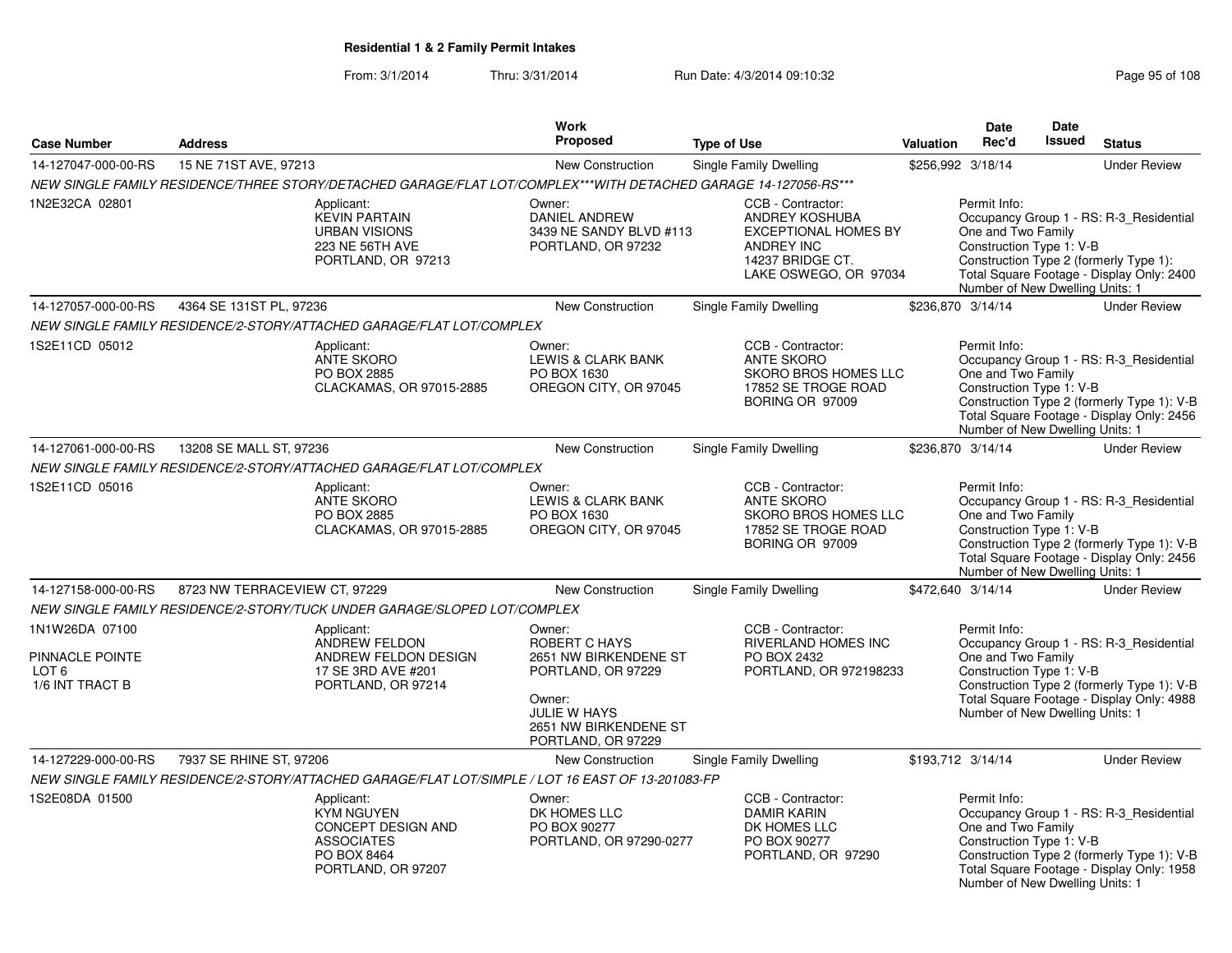### From: 3/1/2014Thru: 3/31/2014 Run Date: 4/3/2014 09:10:32 Run Date: 4/3/2014 09:10:32

Number of New Dwelling Units: 1

| <b>Case Number</b>                                | <b>Address</b>             |                                                                                                                                                                      | Work<br>Proposed                                                                                                                                                   | <b>Type of Use</b>                                                                                                | <b>Valuation</b> | <b>Date</b><br>Rec'd                                                                              | Date<br><b>Issued</b> | <b>Status</b>                                                                                                                      |
|---------------------------------------------------|----------------------------|----------------------------------------------------------------------------------------------------------------------------------------------------------------------|--------------------------------------------------------------------------------------------------------------------------------------------------------------------|-------------------------------------------------------------------------------------------------------------------|------------------|---------------------------------------------------------------------------------------------------|-----------------------|------------------------------------------------------------------------------------------------------------------------------------|
|                                                   |                            |                                                                                                                                                                      |                                                                                                                                                                    |                                                                                                                   |                  |                                                                                                   |                       |                                                                                                                                    |
| 14-127854-000-00-RS                               | 4402 SE 131ST PL, 97236    |                                                                                                                                                                      | <b>New Construction</b>                                                                                                                                            | Single Family Dwelling                                                                                            |                  | \$235,921 3/18/14                                                                                 |                       | <b>Under Review</b>                                                                                                                |
| 1S2E11CD 05011                                    |                            | NEW SINGLE FAMILY RESIDENCE/2-STORY/ATTACHED GARAGE/FLAT LOT/SIMPLE<br>Applicant:<br>ANTE SKORO<br><b>CLEARWATER HOMES LLC</b><br>PO BOX 2885<br>CLACKAMAS, OR 97015 | Owner:<br>LEWIS & CLARK BANK<br>PO BOX 1630<br>OREGON CITY, OR 97045                                                                                               | CCB - Contractor:<br><b>ANTE SKORO</b><br>SKORO BROS HOMES LLC<br>17852 SE TROGE ROAD<br>BORING OR 97009          |                  | Permit Info:<br>One and Two Family<br>Construction Type 1: V-B<br>Number of New Dwelling Units: 1 |                       | Occupancy Group 1 - RS: R-3_Residential<br>Construction Type 2 (formerly Type 1): V-B<br>Total Square Footage - Display Only: 2431 |
| 14-127873-000-00-RS                               | 4410 SE 131ST PL, 97236    |                                                                                                                                                                      | <b>New Construction</b>                                                                                                                                            | Single Family Dwelling                                                                                            |                  | \$235,921 3/18/14                                                                                 |                       | <b>Under Review</b>                                                                                                                |
|                                                   |                            | NEW SINGLE FAMILY RESIDENCE/2-STORY/ATTACHED GARAGE/FLAT LOT/SIMPLE                                                                                                  |                                                                                                                                                                    |                                                                                                                   |                  |                                                                                                   |                       |                                                                                                                                    |
| 1S2E11CD 05010                                    |                            | Applicant:<br><b>ANTE SKORO</b><br><b>CLEARWATER HOMES LLC</b><br>PO BOX 2885<br>CLACKAMAS, OR 97015                                                                 | Owner:<br>LEWIS & CLARK BANK<br>PO BOX 1630<br>OREGON CITY, OR 97045                                                                                               | CCB - Contractor:<br>ANTE SKORO<br>SKORO BROS HOMES LLC<br>17852 SE TROGE ROAD<br>BORING OR 97009                 |                  | Permit Info:<br>One and Two Family<br>Construction Type 1: V-B<br>Number of New Dwelling Units: 1 |                       | Occupancy Group 1 - RS: R-3_Residential<br>Construction Type 2 (formerly Type 1): V-B<br>Total Square Footage - Display Only: 2431 |
| 14-128148-000-00-RS                               | 5402 SE 46TH AVE, 97206    |                                                                                                                                                                      | New Construction                                                                                                                                                   | Single Family Dwelling                                                                                            |                  | \$335,491 3/18/14                                                                                 |                       | <b>Under Review</b>                                                                                                                |
|                                                   |                            | NEW SINGLE FAMILY RESIDENCE/2-STORY/TUCK UNDER GARAGE/FLAT LOT/COMPLEX                                                                                               |                                                                                                                                                                    |                                                                                                                   |                  |                                                                                                   |                       |                                                                                                                                    |
| 1S2E18BC 12500                                    |                            | Applicant:<br><b>MIKE COYLE</b><br><b>FASTER PERMITS</b><br>14334 NW EAGLERIDGE LANE<br>PORTLAND, OR 97229                                                           | Owner:<br><b>JEFF S KOOPMAN</b><br>PO BOX 16506<br>PORTLAND, OR 97292-0506                                                                                         | CCB - Contractor:<br><b>JEFF KOOPMAN</b><br>PO BOX 16506<br>PORTLAND, OR 97292                                    |                  | Permit Info:<br>One and Two Family<br>Construction Type 1: V-B<br>Number of New Dwelling Units: 1 |                       | Occupancy Group 1 - RS: R-3_Residential<br>Construction Type 2 (formerly Type 1): V-B<br>Total Square Footage - Display Only: 3431 |
| 14-128195-000-00-RS                               | 6240 SW SHERIDAN ST, 97225 |                                                                                                                                                                      | <b>New Construction</b>                                                                                                                                            | <b>Single Family Dwelling</b>                                                                                     |                  | \$724,440 3/18/14                                                                                 |                       | <b>Under Review</b>                                                                                                                |
|                                                   |                            | NEW SINGLE FAMILY RESIDENCE/THREE STORY WITH LOWER FLOOR/ATTACHED THREE CAR GARAGE/LOT SLOPED<20%/COMPLEX                                                            |                                                                                                                                                                    |                                                                                                                   |                  |                                                                                                   |                       |                                                                                                                                    |
| 1S1E07BB 00106                                    |                            | Applicant:<br>MIKE COYLE<br><b>FASTER PERMITS</b><br>14334 NW EAGLERIDGE LANE<br>PORTLAND, OR 97229                                                                  | Owner:<br><b>CURTIS P MATTHEWS</b><br>1106 NW 112TH ST<br>VANCOUVER, WA 98685-4225<br>Owner:<br>KATHRYN L MATTHEWS<br>1106 NW 112TH ST<br>VANCOUVER, WA 98685-4225 | CCB - Contractor:<br><b>WESTLAKE DEVELOPMENT</b><br><b>GROUP</b><br>11600 SE HILLTOP CT<br>HAPPY VALLEY, OR 97086 |                  | Permit Info:<br>One and Two Family<br>Construction Type 1: V-B<br>Number of New Dwelling Units: 1 |                       | Occupancy Group 1 - RS: R-3_Residential<br>Construction Type 2 (formerly Type 1): V-B<br>Total Square Footage - Display Only: 7252 |
| 14-128650-000-00-RS                               | 3407 SE WOODWARD ST, 97202 |                                                                                                                                                                      | New Construction                                                                                                                                                   | <b>Single Family Dwelling</b>                                                                                     |                  | \$370.668 3/19/14                                                                                 |                       | <b>Under Review</b>                                                                                                                |
|                                                   |                            | NEW SINGLE FAMILY RESIDENCE/2-STORY WITH BASEMENT/TUCK UNDER GARAGE/FLAT LOT/COMPLEX                                                                                 |                                                                                                                                                                    |                                                                                                                   |                  |                                                                                                   |                       |                                                                                                                                    |
| 1S1E12AB 13600<br>WAVERLY<br>BLOCK 55&46 TL 13600 |                            | Applicant:<br>MIKE COYLE<br><b>FASTER PERMITS</b><br>14334 NW EAGLERIDGE LANE<br>PORTLAND, OR 97229                                                                  | Owner:<br><b>J MARK PERKINS</b><br>11471 SE CLOVER LN<br>HAPPY VALLEY, OR 97086-6800                                                                               | CCB - Contractor:<br>ADAM<br>A F HOESLEY INC<br>3731 SE LIEBE<br>PORTLAND, OR 97202                               |                  | Permit Info:<br>One and Two Family<br>Construction Type 1: V-B                                    |                       | Occupancy Group 1 - RS: R-3_Residential<br>Construction Type 2 (formerly Type 1): V-B<br>Total Square Footage - Display Only: 3708 |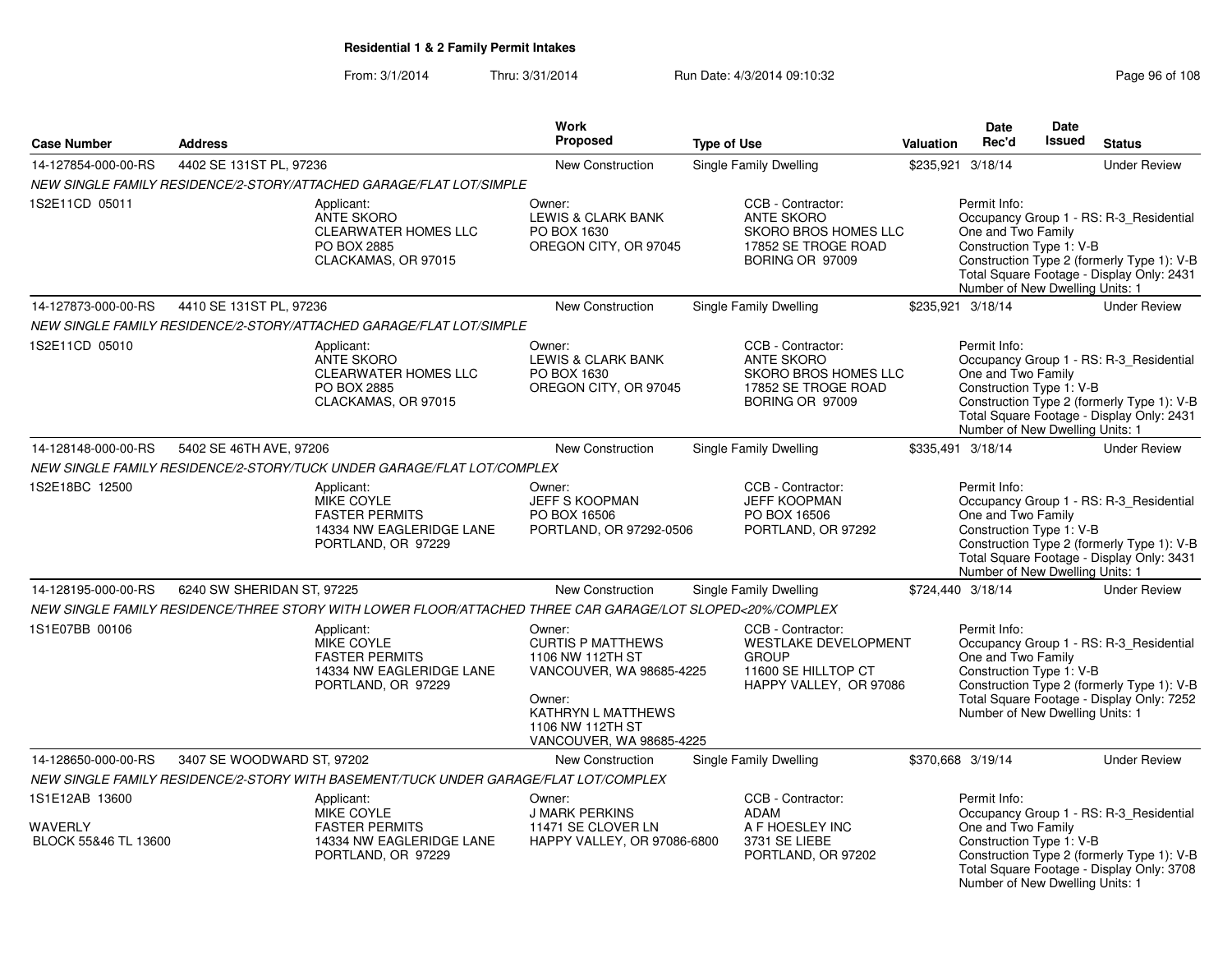From: 3/1/2014Thru: 3/31/2014 Run Date: 4/3/2014 09:10:32 Research 2010 Rage 97 of 108

| <b>Case Number</b>                                                           | <b>Address</b>                                                                                                                           | Work<br>Proposed                                                                                                                                                                               | <b>Type of Use</b>                                                                                                                   | Valuation         | <b>Date</b><br>Rec'd                                                                              | Date<br><b>Issued</b> | <b>Status</b>                                                                                                                      |
|------------------------------------------------------------------------------|------------------------------------------------------------------------------------------------------------------------------------------|------------------------------------------------------------------------------------------------------------------------------------------------------------------------------------------------|--------------------------------------------------------------------------------------------------------------------------------------|-------------------|---------------------------------------------------------------------------------------------------|-----------------------|------------------------------------------------------------------------------------------------------------------------------------|
| 14-128666-000-00-RS                                                          | 1114 SE REX ST, 97202                                                                                                                    | <b>New Construction</b>                                                                                                                                                                        | <b>Single Family Dwelling</b>                                                                                                        | \$457,450 3/19/14 |                                                                                                   |                       | <b>Under Review</b>                                                                                                                |
|                                                                              | NEW SINGLE FAMILY RESIDENCE/3-STORY WITH ATTIC /ATTACHED GARAGE/FLAT LOT/COMPLEX**DECOMMISSIONING REQ'D UNDER DEMO PERMIT 14-128850 RS** |                                                                                                                                                                                                |                                                                                                                                      |                   |                                                                                                   |                       |                                                                                                                                    |
| 1S1E23BD 12200<br><b>CITY VIEW PK</b><br>BLOCK 6<br>LOT <sub>7</sub>         | Applicant:<br><b>MIKE COYLE</b><br><b>FASTER PERMITS</b><br>14334 NW EAGLERIDGE LANE<br>PORTLAND, OR 97229                               | Owner:<br><b>HENRY FERNAINE</b><br>1114 SE REX ST<br>PORTLAND, OR 97202-5938<br>Owner:<br>REBECCA J FERNAINE<br>1114 SE REX ST<br>PORTLAND, OR 97202-5938                                      | CCB - Contractor:<br><b>MORRISON BUILT LLC</b><br>4614 SW Kelly Avenue, Ste 17<br>Portland, OR 97239                                 |                   | Permit Info:<br>One and Two Family<br>Construction Type 1: V-B<br>Number of New Dwelling Units: 1 |                       | Occupancy Group 1 - RS: R-3_Residential<br>Construction Type 2 (formerly Type 1): V-B<br>Total Square Footage - Display Only: 4421 |
| 14-128696-000-00-RS                                                          | 7520 SW 51ST AVE, 97219                                                                                                                  | New Construction                                                                                                                                                                               | Single Family Dwelling                                                                                                               | \$322,859 3/19/14 |                                                                                                   |                       | <b>Under Review</b>                                                                                                                |
|                                                                              | NEW SINGLE FAMILY RESIDENCE/2-STORY/ATTACHED GARAGE/FLAT LOT/SIMPLE**DEMOLITION REQ'D UNDER DEMO PERMIT 14-128711 RS**                   |                                                                                                                                                                                                |                                                                                                                                      |                   |                                                                                                   |                       |                                                                                                                                    |
| 1S1E19AD 05100<br><b>FISKE ADD</b><br>BLOCK <sub>2</sub><br>LOT <sub>3</sub> | Applicant:<br><b>KEVIN PARTAIN</b><br><b>URBAN VISIONS</b><br>223 NE 56TH AVE<br>PORTLAND OR 97213                                       | Owner:<br>ANDREY KOSHUBA<br>14237 BRIDGE CT<br>LAKE OSWEGO, OR 97034                                                                                                                           | CCB - Contractor:<br>ANDREY KOSHUBA<br><b>EXCEPTIONAL HOMES BY</b><br><b>ANDREY INC</b><br>14237 BRIDGE CT.<br>LAKE OSWEGO, OR 97034 |                   | Permit Info:<br>One and Two Family<br>Construction Type 1: V-B<br>Number of New Dwelling Units: 1 |                       | Occupancy Group 1 - RS: R-3_Residential<br>Construction Type 2 (formerly Type 1): V-B<br>Total Square Footage - Display Only: 3282 |
| 14-128730-000-00-RS                                                          | 7311 N FISKE AVE - Unit A, 97203                                                                                                         | New Construction                                                                                                                                                                               | Single Family Dwelling                                                                                                               | \$285,771 3/19/14 |                                                                                                   |                       | <b>Under Review</b>                                                                                                                |
|                                                                              | NEW SINGLE FAMILY RESIDENCE/2-STORY/TUCK UNDER GARAGE/ADU IN BASEMENT/FLAT LOT/COMPLEX                                                   |                                                                                                                                                                                                |                                                                                                                                      |                   |                                                                                                   |                       |                                                                                                                                    |
| 1N1E08CC 15800                                                               | Applicant:<br><b>KEVIN PARTAIN</b><br><b>URBAN VISIONS</b><br>223 NE 56TH AVE<br>PORTLAND OR 97213                                       | Owner:<br>PETEFARR LLC<br>4772 N LOMBARD ST<br>PORTLAND, OR 97203-4565                                                                                                                         | CCB - Contractor:<br><b>ESTRUSCAN VENTURES LLC</b><br>4017 SW DOWNS VIEW CT<br>PORTLAND OR 97221                                     |                   | Permit Info:<br>One and Two Family<br>Construction Type 1: V-B<br>Number of New Dwelling Units: 2 |                       | Occupancy Group 1 - RS: R-3_Residential<br>Construction Type 2 (formerly Type 1): V-B<br>Total Square Footage - Display Only: 2796 |
| 14-129026-000-00-RS                                                          | 14323 SE NEHALEM CT, 97236                                                                                                               | New Construction                                                                                                                                                                               | Single Family Dwelling                                                                                                               | \$342,547 3/20/14 |                                                                                                   |                       | <b>Under Review</b>                                                                                                                |
|                                                                              | NEW SINGLE FAMILY RESIDENCE/ 2 STORY/ ATTACHED GARAGE/ SLOPED LOT/ COMPLEX                                                               |                                                                                                                                                                                                |                                                                                                                                      |                   |                                                                                                   |                       |                                                                                                                                    |
| 1S2E24CB 01500                                                               | Applicant:<br>SHANNON MCDONALD<br>PAHLISCH HOMES INC<br>12725 SW 66TH AVE, SUITE 101<br><b>TIGARD, OR 97223</b>                          | Owner:<br>FOOTHILLS PORTLAND LIMITED<br>6060 BLINK BONNIE RD<br>W VANCOUVER, BC V7W 1V8<br>CANADA<br>Owner:<br><b>PARTNERSHIP</b><br>6060 BLINK BONNIE RD<br>W VANCOUVER, BC V7W 1V8<br>CANADA | CCB - Contractor:<br>PAHLISCH HOMES INC<br>63088 NE 18TH ST STE 100<br>BEND, OR 97701-7102                                           |                   | Permit Info:<br>One and Two Family<br>Construction Type 1: V-B<br>Number of New Dwelling Units: 1 |                       | Occupancy Group 1 - RS: R-3_Residential<br>Construction Type 2 (formerly Type 1): V-B<br>Total Square Footage - Display Only: 3482 |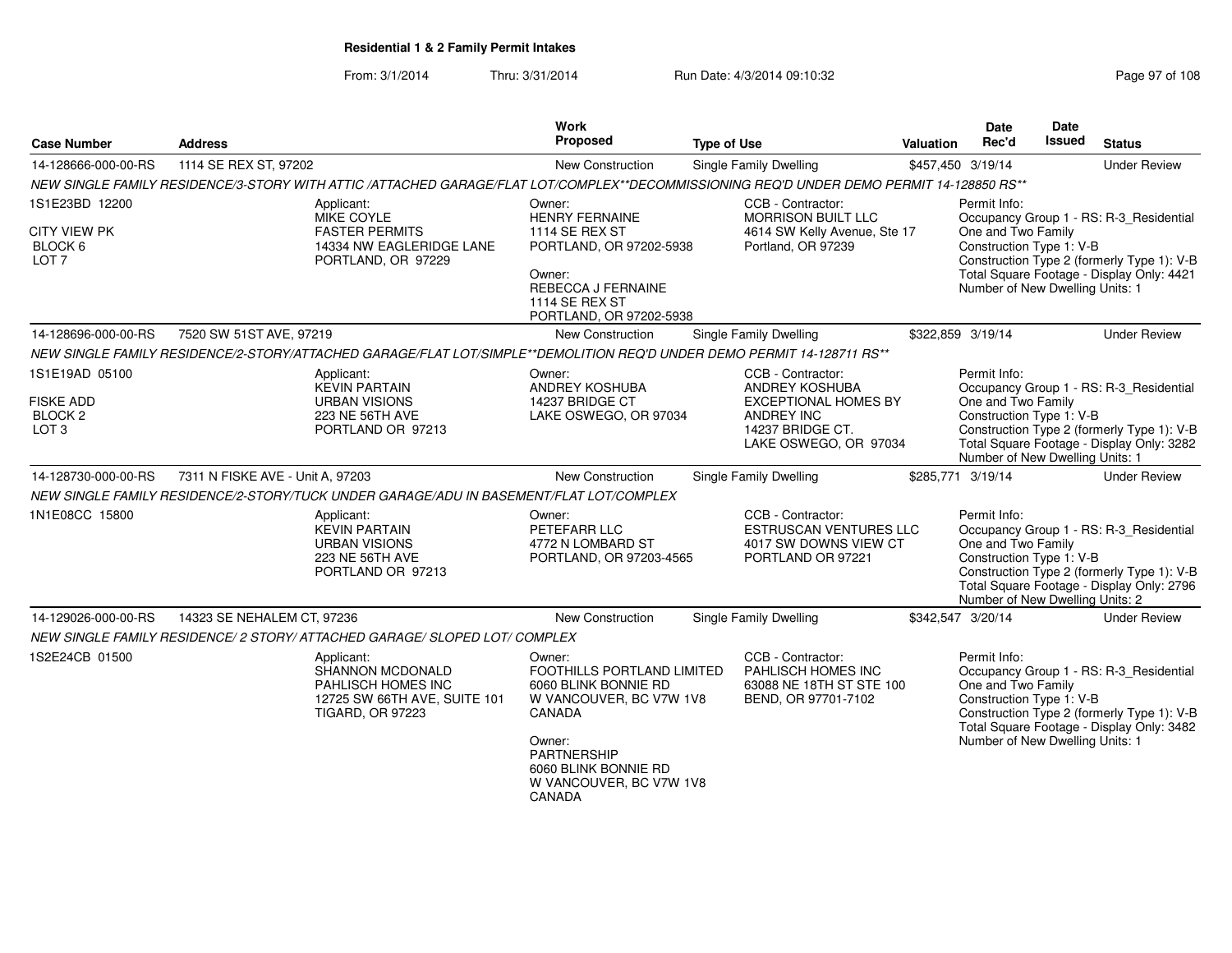From: 3/1/2014Thru: 3/31/2014 Run Date: 4/3/2014 09:10:32 Research 2010 Rage 98 of 108

| <b>Case Number</b>                                                                                   | <b>Address</b>             |                                                                                                                 | Work<br>Proposed                                                                                                                                                                     | <b>Type of Use</b>                                                                                                                                                                                            |                                                                                            | <b>Valuation</b> | <b>Date</b><br>Rec'd                                                                              | Date<br><b>Issued</b>                                                                                                              | <b>Status</b>                                                                                                                      |
|------------------------------------------------------------------------------------------------------|----------------------------|-----------------------------------------------------------------------------------------------------------------|--------------------------------------------------------------------------------------------------------------------------------------------------------------------------------------|---------------------------------------------------------------------------------------------------------------------------------------------------------------------------------------------------------------|--------------------------------------------------------------------------------------------|------------------|---------------------------------------------------------------------------------------------------|------------------------------------------------------------------------------------------------------------------------------------|------------------------------------------------------------------------------------------------------------------------------------|
| 14-129046-000-00-RS                                                                                  | 14309 SE NEHALEM CT, 97236 |                                                                                                                 | <b>New Construction</b>                                                                                                                                                              |                                                                                                                                                                                                               | <b>Single Family Dwelling</b>                                                              |                  | \$340,405 3/20/14                                                                                 |                                                                                                                                    | <b>Under Review</b>                                                                                                                |
|                                                                                                      |                            | NEW SINGLE FAMILY RESIDENCE/ 2 STORY/ ATTACHED GARAGE/ SLOPED LOT/ COMPLEX                                      |                                                                                                                                                                                      |                                                                                                                                                                                                               |                                                                                            |                  |                                                                                                   |                                                                                                                                    |                                                                                                                                    |
| 1S2E24CB 01600                                                                                       |                            | Applicant:<br>SHANNON MCDONALD<br>PAHLISCH HOMES INC<br>12725 SW 66TH AVE, SUITE 101<br><b>TIGARD, OR 97223</b> | Owner:<br>FOOTHILLS PORTLAND LIMITED<br>6060 BLINK BONNIE RD<br>W VANCOUVER, BC V7W 1V8<br>CANADA<br>Owner:<br><b>PARTNERSHIP</b><br>6060 BLINK BONNIE RD<br>W VANCOUVER, BC V7W 1V8 |                                                                                                                                                                                                               | CCB - Contractor:<br>PAHLISCH HOMES INC<br>63088 NE 18TH ST STE 100<br>BEND, OR 97701-7102 |                  | Permit Info:<br>One and Two Family<br>Construction Type 1: V-B<br>Number of New Dwelling Units: 1 |                                                                                                                                    | Occupancy Group 1 - RS: R-3_Residential<br>Construction Type 2 (formerly Type 1): V-B<br>Total Square Footage - Display Only: 3444 |
|                                                                                                      |                            |                                                                                                                 | CANADA                                                                                                                                                                               |                                                                                                                                                                                                               |                                                                                            |                  |                                                                                                   |                                                                                                                                    |                                                                                                                                    |
| 14-129079-000-00-RS                                                                                  | 4416 SE 131ST PL           |                                                                                                                 | New Construction                                                                                                                                                                     |                                                                                                                                                                                                               | <b>Single Family Dwelling</b>                                                              |                  | \$235,921 3/20/14                                                                                 |                                                                                                                                    | <b>Under Review</b>                                                                                                                |
|                                                                                                      |                            | NEW SINGLE FAMILY RESIDENCE/ 2 STORY/ ATTACHED GARAGE/ FLAT LOT/ SIMPLE                                         |                                                                                                                                                                                      |                                                                                                                                                                                                               |                                                                                            |                  |                                                                                                   |                                                                                                                                    |                                                                                                                                    |
| 1S2E11CD 05009                                                                                       |                            | Applicant:<br>ANTE SKORO<br>SKORO BROS HOMES LLC<br>17852 SE TROGE ROAD<br>BORING OR 97009                      | Owner:<br>LEWIS & CLARK BANK<br>PO BOX 1630<br>OREGON CITY, OR 97045                                                                                                                 | CCB - Contractor:<br>Permit Info:<br><b>ANTE SKORO</b><br>One and Two Family<br>SKORO BROS HOMES LLC<br>Construction Type 1: V-B<br>17852 SE TROGE ROAD<br>BORING OR 97009<br>Number of New Dwelling Units: 1 |                                                                                            |                  |                                                                                                   | Occupancy Group 1 - RS: R-3_Residential<br>Construction Type 2 (formerly Type 1): V-B<br>Total Square Footage - Display Only: 2431 |                                                                                                                                    |
| 14-129108-000-00-RS                                                                                  | 4206 NE 10TH AVE, 97211    |                                                                                                                 | <b>New Construction</b>                                                                                                                                                              |                                                                                                                                                                                                               | Single Family Dwelling                                                                     |                  | \$215,338 3/20/14                                                                                 |                                                                                                                                    | <b>Under Review</b>                                                                                                                |
|                                                                                                      |                            | NEW SINGLE FAMILY RESIDENCE/TWO STORY/DETACHED GARAGE/FLAT LOT/COMPLEX. TRUSSES WILL BE A DEFERRED SUBMITTAL.   |                                                                                                                                                                                      |                                                                                                                                                                                                               |                                                                                            |                  | *** WITH GARAGE PERMIT 14-129135-RS***                                                            |                                                                                                                                    |                                                                                                                                    |
| 1N1E23CA 09000<br><b>LINCOLN PK ANX</b><br>BLOCK <sub>8</sub><br>LOT 3 EXC N 40'<br>LOT <sub>4</sub> |                            | Applicant:<br>LYONS H IV WILLIAMS<br>4216 NE 10TH AVE<br>PORTLAND, OR 97211-3458                                | Owner:<br><b>LYONS H IV WILLIAMS</b><br>4216 NE 10TH AVE<br>PORTLAND, OR 97211-3458<br>Owner:<br><b>LISA A MCCLELLAN</b><br>4216 NE 10TH AVE<br>PORTLAND, OR 97211-3458              |                                                                                                                                                                                                               |                                                                                            |                  | Permit Info:<br>One and Two Family<br>Construction Type 1: V-B<br>Number of New Dwelling Units: 1 |                                                                                                                                    | Occupancy Group 1 - RS: R-3_Residential<br>Construction Type 2 (formerly Type 1):<br>Total Square Footage - Display Only: 2011     |
| 14-129136-000-00-RS                                                                                  | 602 SE 117TH AVE, 97216    |                                                                                                                 | New Construction                                                                                                                                                                     |                                                                                                                                                                                                               | <b>Single Family Dwelling</b>                                                              |                  | \$230,297 3/20/14                                                                                 |                                                                                                                                    | <b>Under Review</b>                                                                                                                |
|                                                                                                      |                            | NEW SINGLE FAMILY RESIDENCE/ 2 STORY/ ATTACHED GARAGE/ FLAT LOT/ COMPLEX***TRUSSES DEFERRED***                  |                                                                                                                                                                                      |                                                                                                                                                                                                               |                                                                                            |                  |                                                                                                   |                                                                                                                                    |                                                                                                                                    |
| 1S2E03AA 04900<br><b>VENTURA PK</b><br>BLOCK <sub>21</sub><br>N 1/2 OF LOT 1&2                       |                            | Applicant:<br><b>KEN YU</b><br>KALY CONSTR & DESIGN INC<br>2738 SE 82ND AVE #101<br>PORTLAND, OR 97266          | Owner:<br><b>KARL H SEID</b><br>28100 NE 24TH AVE<br>RIDGEFIELD, WA 98642                                                                                                            |                                                                                                                                                                                                               |                                                                                            |                  | Permit Info:<br>One and Two Family<br>Construction Type 1: V-B                                    |                                                                                                                                    | Occupancy Group 1 - RS: R-3_Residential<br>Construction Type 2 (formerly Type 1): V-B<br>Total Square Footage - Display Only: 2430 |

Number of New Dwelling Units: 1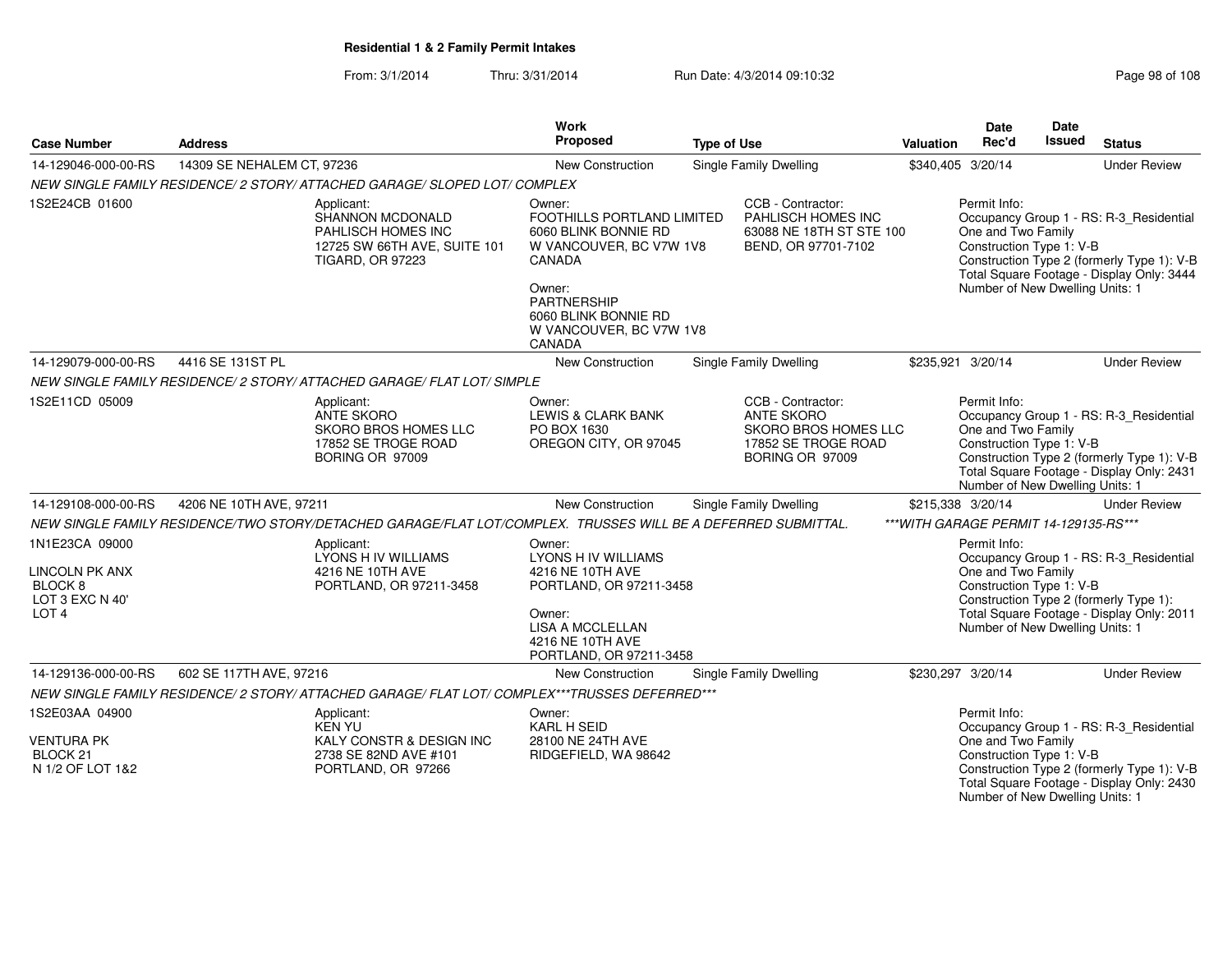### From: 3/1/2014Thru: 3/31/2014 Run Date: 4/3/2014 09:10:32 Research 2010 Rage 99 of 108

|                     |                               |                                                                                                            | <b>Work</b>                                                                             |                    |                                                                                                                       |                  | <b>Date</b>                                                                                       | <b>Date</b> |                                                                                                                                    |
|---------------------|-------------------------------|------------------------------------------------------------------------------------------------------------|-----------------------------------------------------------------------------------------|--------------------|-----------------------------------------------------------------------------------------------------------------------|------------------|---------------------------------------------------------------------------------------------------|-------------|------------------------------------------------------------------------------------------------------------------------------------|
| <b>Case Number</b>  | <b>Address</b>                |                                                                                                            | Proposed                                                                                | <b>Type of Use</b> |                                                                                                                       | <b>Valuation</b> | Rec'd                                                                                             | Issued      | <b>Status</b>                                                                                                                      |
| 14-129142-000-00-RS | 828 SW TRILLIUM LN            |                                                                                                            | New Construction                                                                        |                    | Single Family Dwelling                                                                                                |                  | \$276,416 3/20/14                                                                                 |             | <b>Under Review</b>                                                                                                                |
|                     |                               | NEW SINGLE FAMILY RESIDENCE/2-STORY/ATTACHED GARAGE/FLAT LOT/COMPLEX                                       |                                                                                         |                    |                                                                                                                       |                  |                                                                                                   |             |                                                                                                                                    |
| 1S1E33AB 03605      |                               | Applicant:<br><b>RICHARD HARTUNG</b><br>LHL HOMES INC<br>11580 SW 67TH AVE<br><b>TIGARD OR 97223</b>       | Owner:<br><b>JOHN B WILLIAMS</b><br>11241 SW BOONES FERRY RD<br>PORTLAND, OR 97219      |                    | CCB - Contractor:<br><b>DICK HARTUNG</b><br>LHL HOMES INC<br>11580 SW 67TH AVE<br><b>TIGARD, OR 97223</b>             |                  | Permit Info:<br>One and Two Family<br>Construction Type 1: V-B<br>Number of New Dwelling Units: 1 |             | Occupancy Group 1 - RS: R-3_Residential<br>Construction Type 2 (formerly Type 1): V-B<br>Total Square Footage - Display Only: 2942 |
| 14-129352-000-00-RS | 443 NE GRAHAM ST, 97212       |                                                                                                            | New Construction                                                                        |                    | Single Family Dwelling                                                                                                |                  | \$289,948 3/20/14                                                                                 |             | <b>Under Review</b>                                                                                                                |
|                     |                               | NEW SINGLE FAMILY RESIDENCE/ 2 STORY/ TUCK UNDER GARAGE/ BASEMENT ADU/ FLAT LOT/ COMPLEX                   |                                                                                         |                    |                                                                                                                       |                  |                                                                                                   |             |                                                                                                                                    |
| 1N1E26BC 06700      |                               | Applicant:<br>ROB HUMPHREY<br><b>FASTER PERMITS</b><br>14334 NW EAGLERIDGE LANE<br>PORTLAND, OR 97229      | Owner:<br>EVERETT CUSTOM HOMES INC<br>735 SW 158TH AVE #180<br>BEAVERTON, OR 97006-4952 |                    | CCB - Contractor:<br><b>VIC REMMERS</b><br>EVERETT CUSTOM HOMES INC<br>735 SW 158TH AVE STE 180<br>BEAVERTON OR 97008 |                  | Permit Info:<br>One and Two Family<br>Construction Type 1: V-B<br>Number of New Dwelling Units: 2 |             | Occupancy Group 1 - RS: R-3_Residential<br>Construction Type 2 (formerly Type 1): V-B<br>Total Square Footage - Display Only: 2871 |
| 14-129392-000-00-RS | 437 NE GRAHAM ST, 97212       |                                                                                                            | <b>New Construction</b>                                                                 |                    | Single Family Dwelling                                                                                                |                  | \$289,948 3/20/14                                                                                 |             | <b>Under Review</b>                                                                                                                |
|                     |                               | NEW SINGLE FAMILY RESIDENCE/ 2 STORY/ TUCK UNDER GARAGE/ BASEMENT ADU/ FLAT LOT/ COMPLEX                   |                                                                                         |                    |                                                                                                                       |                  |                                                                                                   |             |                                                                                                                                    |
| 1N1E26BC 06700      |                               | Applicant:<br>ROB HUMPHREY<br><b>FASTER PERMITS</b><br>14334 NW EAGLERIDGE LANE<br>PORTLAND, OR 97229      | Owner:<br>EVERETT CUSTOM HOMES INC<br>735 SW 158TH AVE #180<br>BEAVERTON, OR 97006-4952 |                    | CCB - Contractor:<br><b>VIC REMMERS</b><br>EVERETT CUSTOM HOMES INC<br>735 SW 158TH AVE STE 180<br>BEAVERTON OR 97008 |                  | Permit Info:<br>One and Two Family<br>Construction Type 1: V-B<br>Number of New Dwelling Units: 2 |             | Occupancy Group 1 - RS: R-3_Residential<br>Construction Type 2 (formerly Type 1): V-B<br>Total Square Footage - Display Only: 2871 |
| 14-129765-000-00-RS | 7915 N CHAUTAUQUA BLVD, 97203 |                                                                                                            | <b>New Construction</b>                                                                 |                    | <b>Single Family Dwelling</b>                                                                                         |                  | \$178,181 3/21/14                                                                                 |             | <b>Under Review</b>                                                                                                                |
|                     |                               | NEW SINGLE FAMILY RESIDENCE / 2 STORY / NO GARAGE / FLAT LOT/ COMPLEX                                      |                                                                                         |                    |                                                                                                                       |                  |                                                                                                   |             |                                                                                                                                    |
| 1N1E08DB 18800      |                               | Applicant:<br><b>MIKE COYLE</b><br><b>FASTER PERMITS</b><br>14334 NW EAGLERIDGE LANE<br>PORTLAND, OR 97229 | Owner:<br><b>ROBERT G DREHER</b><br>7925 N CHAUTAUQUA BLVD<br>PORTLAND, OR 97217-7213   |                    | CCB - Contractor:<br><b>VIC REMMERS</b><br>EVERETT CUSTOM HOMES INC<br>735 SW 158TH AVE STE 180<br>BEAVERTON OR 97008 |                  | Permit Info:<br>One and Two Family<br>Construction Type 1: V-B<br>Number of New Dwelling Units: 1 |             | Occupancy Group 1 - RS: R-3_Residential<br>Construction Type 2 (formerly Type 1):<br>Total Square Footage - Display Only: 1664     |
| 14-129796-000-00-RS | 623 NE 79TH AVE, 97213        |                                                                                                            | New Construction                                                                        |                    | Single Family Dwelling                                                                                                |                  | \$247,569 3/21/14                                                                                 |             | <b>Under Review</b>                                                                                                                |
|                     |                               | NEW SINGLE FAMILY RESIDENCE/TWO STORY/DETACHED GARAGE/FLAT LOT/COMPLEX***WITH GARAGE 14-129805-RS***       |                                                                                         |                    |                                                                                                                       |                  |                                                                                                   |             |                                                                                                                                    |
| 1N2E32AD 13100      |                               | Applicant:<br><b>JEFF OVINGTON</b><br>METRO HOMES NW, LLC<br>211 NE WEIDLER ST<br>PORTLAND, OR 97232       | Owner:<br>ROBERT K CAHOON<br>PO BOX 33556<br>PORTLAND, OR 97292-3556                    |                    | CCB - Contractor:<br>AFFORDABLE NEW HOMES LLC<br>211 NE WEIDER<br>PORTLAND, OR 97232                                  |                  | Permit Info:<br>One and Two Family<br>Construction Type 1: V-B<br>Number of New Dwelling Units: 1 |             | Occupancy Group 1 - RS: R-3_Residential<br>Construction Type 2 (formerly Type 1):<br>Total Square Footage - Display Only: 2312     |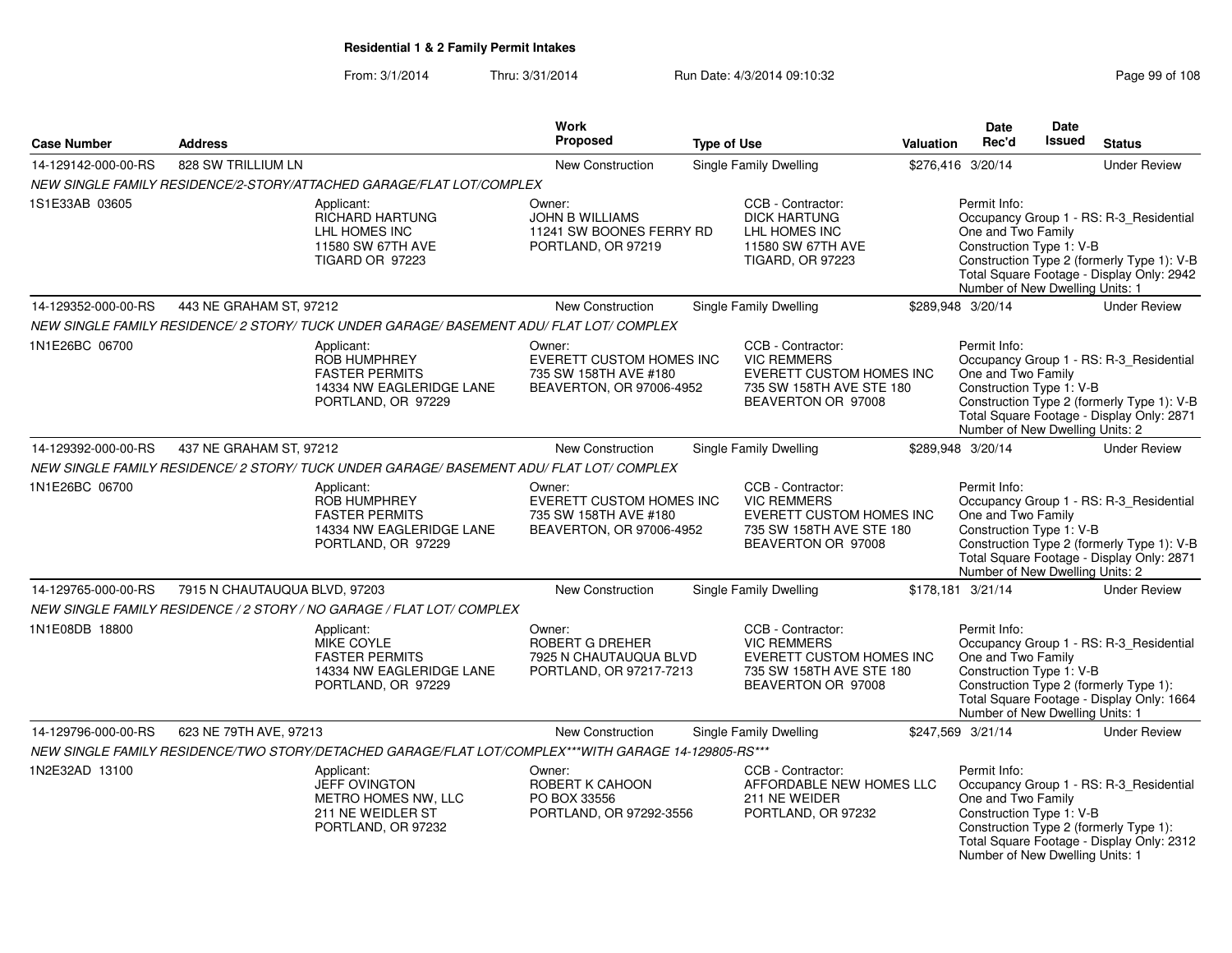From: 3/1/2014Thru: 3/31/2014 Run Date: 4/3/2014 09:10:32 Research 2010 108

| <b>Case Number</b>                                               | <b>Address</b>                                         |                                                                                                                | <b>Work</b><br>Proposed                                                                                            | <b>Type of Use</b>                                                                                                                | Valuation | <b>Date</b><br>Rec'd                                                                              | Date<br>Issued | <b>Status</b>                                                                                                                      |
|------------------------------------------------------------------|--------------------------------------------------------|----------------------------------------------------------------------------------------------------------------|--------------------------------------------------------------------------------------------------------------------|-----------------------------------------------------------------------------------------------------------------------------------|-----------|---------------------------------------------------------------------------------------------------|----------------|------------------------------------------------------------------------------------------------------------------------------------|
| 14-129820-000-00-RS                                              | 613 NE 79TH AVE, 97213                                 |                                                                                                                | New Construction                                                                                                   | Single Family Dwelling                                                                                                            |           | \$247,569 3/21/14                                                                                 |                | <b>Under Review</b>                                                                                                                |
|                                                                  |                                                        | NEW SINGLE FAMILY RESIDENCE/TWO STORY/DETACHED GARAGE/FLAT LOT/COMPLEX***WITH GARAGE 14-129826-RS***           |                                                                                                                    |                                                                                                                                   |           |                                                                                                   |                |                                                                                                                                    |
| 1N2E32AD 13100                                                   |                                                        | Applicant:<br><b>JEFF OVINGTON</b><br>METRO HOMES NW, LLC<br>211 NE WEIDLER ST<br>PORTLAND, OR 97232           | Owner:<br>ROBERT K CAHOON<br>PO BOX 33556<br>PORTLAND, OR 97292-3556                                               | CCB - Contractor:<br>AFFORDABLE NEW HOMES LLC<br>211 NE WEIDER<br>PORTLAND, OR 97232                                              |           | Permit Info:<br>One and Two Family<br>Construction Type 1: V-B<br>Number of New Dwelling Units: 1 |                | Occupancy Group 1 - RS: R-3 Residential<br>Construction Type 2 (formerly Type 1):<br>Total Square Footage - Display Only: 2312     |
| 14-131179-000-00-RS                                              | 4040 NE MALLORY AVE, 97212                             |                                                                                                                | New Construction                                                                                                   | <b>Single Family Dwelling</b>                                                                                                     |           | \$178,181 3/26/14                                                                                 |                | <b>Under Review</b>                                                                                                                |
|                                                                  | NEW SINGLE FAMILY RESIDENCE/TWO STORY/FLAT LOT/COMPLEX |                                                                                                                |                                                                                                                    |                                                                                                                                   |           |                                                                                                   |                |                                                                                                                                    |
| 1N1E22DA 15300                                                   |                                                        | Applicant:<br>MIKE COYLE<br><b>FASTER PERMITS</b><br>14334 NW EAGLERIDGE LANE<br>PORTLAND, OR 97229            | Owner:<br><b>EVERETT CUSTOM HOMES INC</b><br>735 SW 158TH AVE #180<br>BEAVERTON, OR 97006-4952                     | CCB - Contractor:<br><b>VIC REMMERS</b><br>EVERETT CUSTOM HOMES INC<br>735 SW 158TH AVE STE 180<br>BEAVERTON OR 97008             |           | Permit Info:<br>One and Two Family<br>Construction Type 1: V-B<br>Number of New Dwelling Units: 1 |                | Occupancy Group 1 - RS: R-3_Residential<br>Construction Type 2 (formerly Type 1):<br>Total Square Footage - Display Only: 1664     |
| 14-131502-000-00-RS                                              | 8133 SE 145TH CT, 97236                                |                                                                                                                | <b>New Construction</b>                                                                                            | Single Family Dwelling                                                                                                            |           | \$342,547 3/26/14                                                                                 |                | <b>Under Review</b>                                                                                                                |
|                                                                  |                                                        | NEW SINGLE FAMILY RESIDENCE/ 1 STORY WITH DAYLIGHT BASEMENT/ATTACHED 2 CAR GARAGE/ SLOPED LOT/COMPLEX          |                                                                                                                    |                                                                                                                                   |           |                                                                                                   |                |                                                                                                                                    |
| 1S2E24CC 07500                                                   |                                                        | Applicant:<br>PAHLISCH HOMES INC<br>63088 NE 18TH ST STE 100<br>BEND, OR 97701-7102                            | Owner:<br>PAHLISCH HOMES INC<br>63088 NE 18TH ST #100<br>BEND, OR 97701-7102                                       | CCB - Contractor:<br>PAHLISCH HOMES INC<br>63088 NE 18TH ST STE 100<br>BEND, OR 97701-7102                                        |           | Permit Info:<br>One and Two Family<br>Construction Type 1: V-B<br>Number of New Dwelling Units: 1 |                | Occupancy Group 1 - RS: R-3_Residential<br>Construction Type 2 (formerly Type 1): V-B<br>Total Square Footage - Display Only: 3482 |
| 14-131558-000-00-RS                                              | 3646 NE 44TH AVE, 97213                                |                                                                                                                | New Construction                                                                                                   | Single Family Dwelling                                                                                                            |           | \$377,992 3/26/14                                                                                 |                | <b>Under Review</b>                                                                                                                |
|                                                                  |                                                        | NEW SINGLE FAMILY RESIDENCE/THREE STORY WITH UNFINISHED BASEMENT/FLAT LOT/COMPLEX***WITH DEMO 14-131561-RS***  |                                                                                                                    |                                                                                                                                   |           |                                                                                                   |                |                                                                                                                                    |
| 1N2E19CC 17900<br><b>ROSLYN</b><br>BLOCK <sub>3</sub><br>LOT 3&4 |                                                        | Applicant:<br>METRO HOMES NORTHWEST LLC WEST COAST DEVELOPMENT<br>211 NE WEIDLER ST<br>PORTLAND, OR 97232-1155 | Owner:<br>1697 19TH ST<br>WEST LINN, OR 97068<br>Owner:<br><b>GROUP INC</b><br>1697 19TH ST<br>WEST LINN, OR 97068 | CCB - Contractor:<br>METRO HOMES NORTHWEST LLC Occupancy Group 1 - RS: R-3_Residential<br>211 NE WEIDLER ST<br>PORTLAND, OR 97232 |           | Permit Info:<br>One and Two Family<br>Construction Type 1: V-B<br>Number of New Dwelling Units: 1 |                | Construction Type 2 (formerly Type 1):<br>Total Square Footage - Display Only: 3530                                                |
|                                                                  |                                                        |                                                                                                                | Owner:<br>METRO HOMES NORTHWEST LLC<br>1697 19TH ST<br>WEST LINN, OR 97068                                         |                                                                                                                                   |           |                                                                                                   |                |                                                                                                                                    |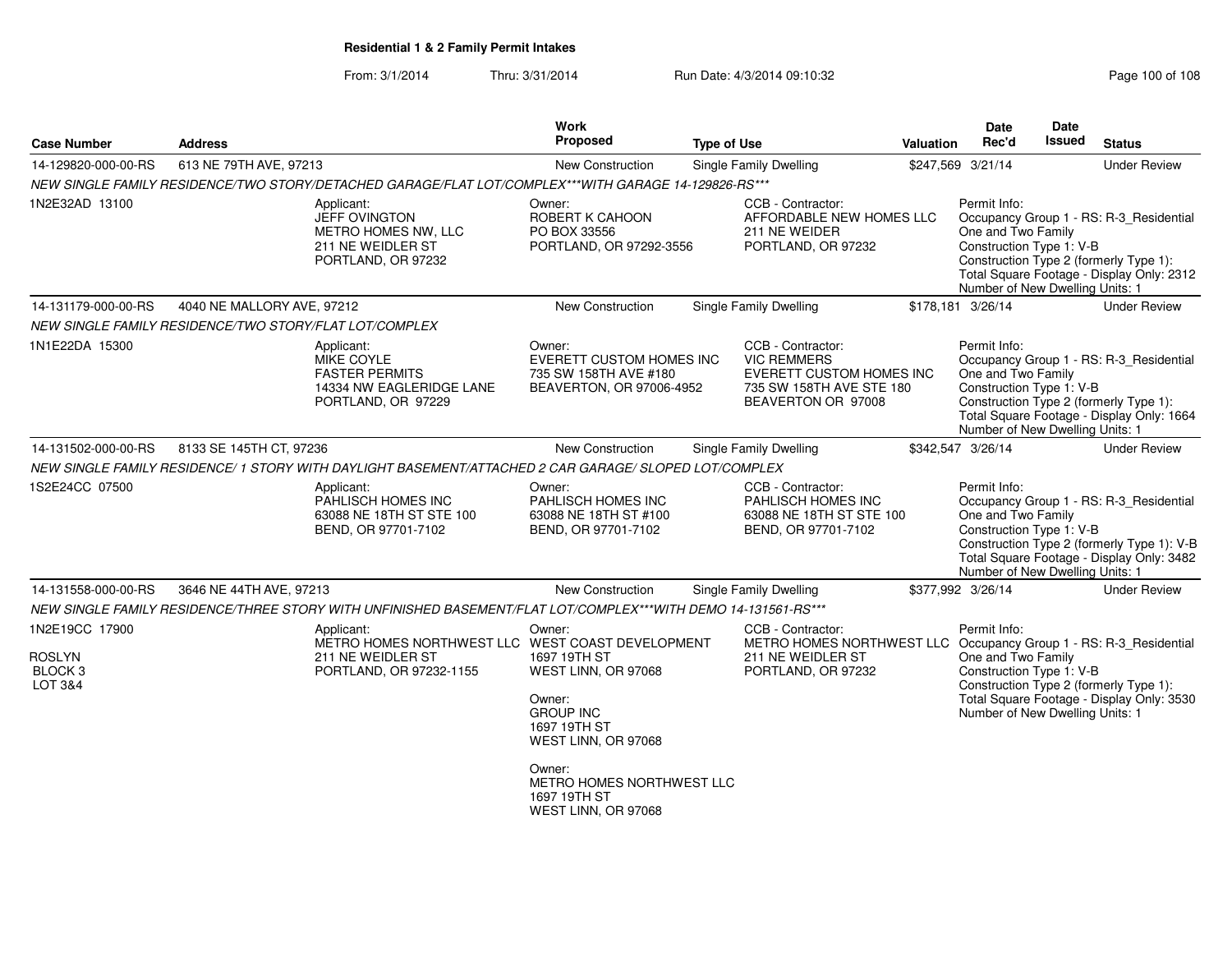### From: 3/1/2014Thru: 3/31/2014 Run Date: 4/3/2014 09:10:32 Research 2010 108

| <b>Case Number</b>  | <b>Address</b>                                                                                             | <b>Work</b><br><b>Proposed</b>                                                                                                                                       | <b>Type of Use</b>                                                                                                    | Valuation | Date<br>Rec'd                                                                                     | <b>Date</b><br><b>Issued</b> | <b>Status</b>                                                                                                                      |
|---------------------|------------------------------------------------------------------------------------------------------------|----------------------------------------------------------------------------------------------------------------------------------------------------------------------|-----------------------------------------------------------------------------------------------------------------------|-----------|---------------------------------------------------------------------------------------------------|------------------------------|------------------------------------------------------------------------------------------------------------------------------------|
| 14-131804-000-00-RS | 5425 NE 38TH AVE, 97211                                                                                    | New Construction                                                                                                                                                     |                                                                                                                       |           | \$214,600 3/27/14                                                                                 |                              | <b>Under Review</b>                                                                                                                |
|                     | NEW SINGLE FAMILY RESIDENCE/2-STORY/ATTACHED GARAGE/FLAT LOT/COMPLEX                                       |                                                                                                                                                                      | Single Family Dwelling                                                                                                |           |                                                                                                   |                              |                                                                                                                                    |
| 1N1E24AA 07300      | Applicant:<br>MIKE COYLE<br><b>FASTER PERMITS</b><br>14334 NW EAGLERIDGE LANE<br>PORTLAND, OR 97229        |                                                                                                                                                                      | CCB - Contractor:<br><b>VIC REMMERS</b><br>EVERETT CUSTOM HOMES INC<br>735 SW 158TH AVE STE 180<br>BEAVERTON OR 97008 |           | Permit Info:<br>One and Two Family<br>Construction Type 1: V-B<br>Number of New Dwelling Units: 1 |                              | Occupancy Group 1 - RS: R-3_Residential<br>Construction Type 2 (formerly Type 1): V-B<br>Total Square Footage - Display Only: 2163 |
| 14-132053-000-00-RS | 5327 NW RUBICON LN, 97229                                                                                  | New Construction                                                                                                                                                     | Single Family Dwelling                                                                                                |           | \$509,029 3/27/14                                                                                 |                              | <b>Under Review</b>                                                                                                                |
|                     | NEW SINGLE FAMILY RESIDENCE/2-STORY/ATTACHED GARAGE/SLOPED LOT/COMPLEX                                     |                                                                                                                                                                      |                                                                                                                       |           |                                                                                                   |                              |                                                                                                                                    |
| 1N1W22AA 00612      | Applicant:<br><b>SCOTT BENEDETTI</b><br><b>BG CONCEPTS</b><br>10617 SE BURLINGTON DR<br>VANCOUVER WA 98664 | Owner:<br><b>JOSEPH S HARAKAL</b><br>5204 N MICHIGAN AVE<br>PORTLAND, OR 97217-2519<br>Owner:<br>CAROLYN M HARAKAL<br>5204 N MICHIGAN AVE<br>PORTLAND, OR 97217-2519 | CCB - Contractor:<br><b>SCOTT BENEDETTI</b><br><b>BG CONCEPTS</b><br>10617 SE BURLINGTON DR<br>VANCOUVER WA 98664     |           | Permit Info:<br>One and Two Family<br>Construction Type 1: V-B<br>Number of New Dwelling Units: 1 |                              | Occupancy Group 1 - RS: R-3_Residential<br>Construction Type 2 (formerly Type 1): V-B<br>Total Square Footage - Display Only: 5465 |
| 14-132541-000-00-RS | 204 NE 57TH AVE, 97213                                                                                     | New Construction                                                                                                                                                     | Single Family Dwelling                                                                                                |           | \$186,014 3/28/14                                                                                 |                              | <b>Under Review</b>                                                                                                                |
|                     | NEW SINGLE FAMILY RESIDENCE/2-STORY/ATTACHED GARAGE/FLAT LOT/COMPLEX                                       |                                                                                                                                                                      |                                                                                                                       |           |                                                                                                   |                              |                                                                                                                                    |
| 1N2E31DB 01500      | Applicant:<br><b>KEVIN PARTAIN</b><br><b>URBAN VISIONS</b><br>223 NE 56TH AVE<br>PORTLAND, OR 97213        | Owner:<br>WILDE PROPERTIES INC<br>3735 SE CLAY ST<br>PORTLAND, OR 97214-5139                                                                                         | CCB - Contractor:<br>PDX REDEVELOPMENT LLC<br>4800 SW MACADAM, SUITE 245<br>PORTLAND, OR 97239                        |           | Permit Info:<br>One and Two Family<br>Construction Type 1: V-B<br>Number of New Dwelling Units: 1 |                              | Occupancy Group 1 - RS: R-3_Residential<br>Construction Type 2 (formerly Type 1): V-B<br>Total Square Footage - Display Only: 1901 |
| 14-132559-000-00-RS | 208 NE 57TH AVE, 97213                                                                                     | New Construction                                                                                                                                                     | Single Family Dwelling                                                                                                |           | \$186,014 3/28/14                                                                                 |                              | <b>Under Review</b>                                                                                                                |
|                     | NEW SINGLE FAMILY RESIDENCE/2-STORY/ATTACHED GARAGE/FLAT LOT/COMPLEX                                       |                                                                                                                                                                      |                                                                                                                       |           |                                                                                                   |                              |                                                                                                                                    |
| 1N2E31DB 01500      | Applicant:<br><b>KEVIN PARTAIN</b><br><b>URBAN VISIONS</b><br>223 NE 56TH AVE<br>PORTLAND, OR 97213        | Owner:<br><b>WILDE PROPERTIES INC</b><br>3735 SE CLAY ST<br>PORTLAND, OR 97214-5139                                                                                  | CCB - Contractor:<br>PDX REDEVELOPMENT LLC<br>4800 SW MACADAM, SUITE 245<br>PORTLAND, OR 97239                        |           | Permit Info:<br>One and Two Family<br>Construction Type 1: V-B<br>Number of New Dwelling Units: 1 |                              | Occupancy Group 1 - RS: R-3_Residential<br>Construction Type 2 (formerly Type 1): V-B<br>Total Square Footage - Display Only: 1901 |
| 14-132573-000-00-RS | 218 NE 57TH AVE, 97213                                                                                     | <b>New Construction</b>                                                                                                                                              | Single Family Dwelling                                                                                                |           | \$186,014 3/28/14                                                                                 |                              | <b>Under Review</b>                                                                                                                |
|                     | NEW SINGLE FAMILY RESIDENCE/2-STORY/ATTACHED GARAGE/FLAT LOT/COMPLEX                                       |                                                                                                                                                                      |                                                                                                                       |           |                                                                                                   |                              |                                                                                                                                    |
| 1N2E31DB 01500      | Applicant:<br><b>KEVIN PARTAIN</b><br><b>URBAN VISIONS</b><br>223 NE 56TH AVE<br>PORTLAND, OR 97213        | Owner:<br>WILDE PROPERTIES INC<br>3735 SE CLAY ST<br>PORTLAND, OR 97214-5139                                                                                         | CCB - Contractor:<br>PDX REDEVELOPMENT LLC<br>4800 SW MACADAM, SUITE 245<br>PORTLAND, OR 97239                        |           | Permit Info:<br>One and Two Family<br>Construction Type 1: V-B<br>Number of New Dwelling Units: 1 |                              | Occupancy Group 1 - RS: R-3_Residential<br>Construction Type 2 (formerly Type 1): V-B<br>Total Square Footage - Display Only: 1901 |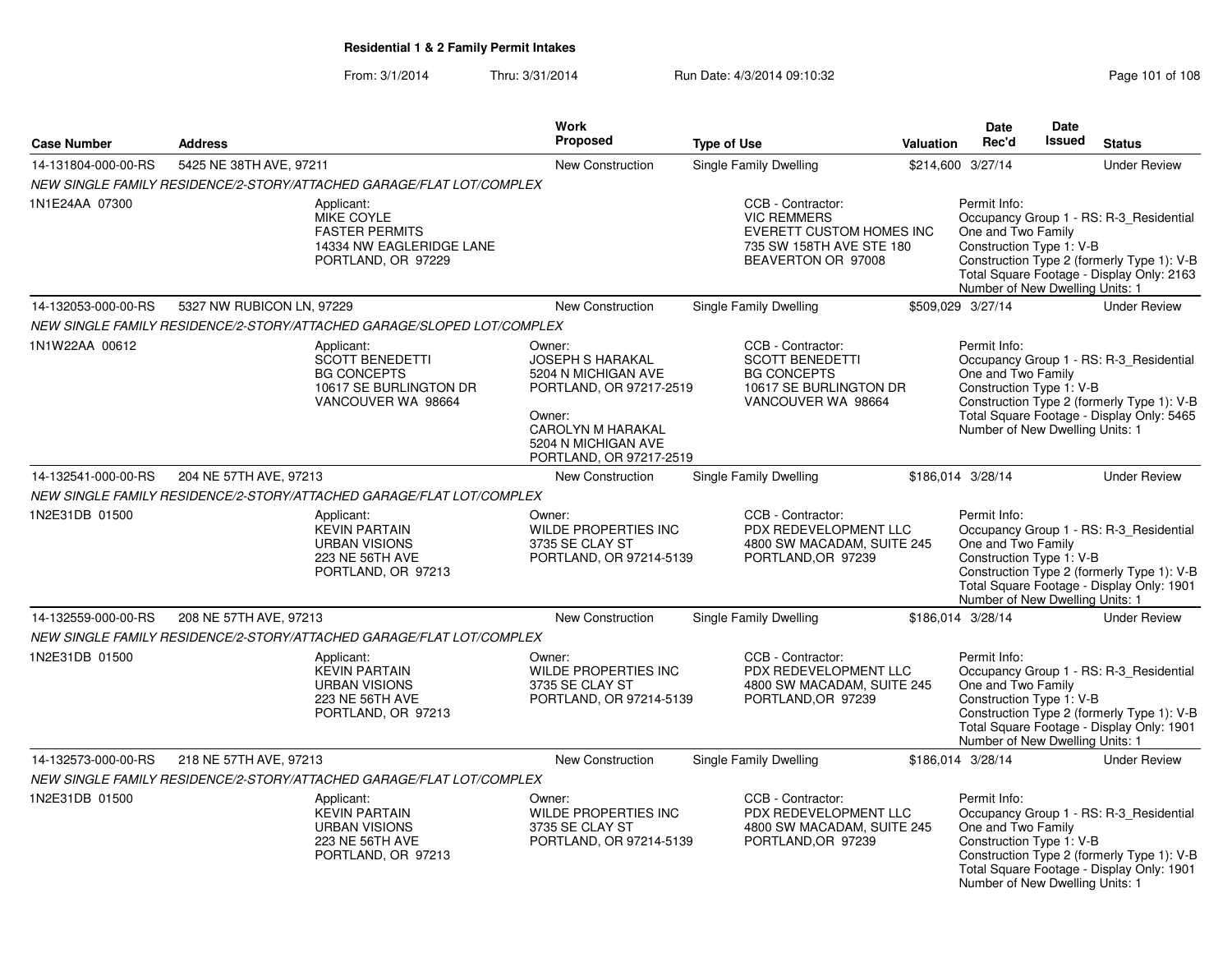From: 3/1/2014Thru: 3/31/2014 Run Date: 4/3/2014 09:10:32 Research 2010 Rage 102 of 108

|                     |                              |                                                                                                                                                  | Work<br><b>Proposed</b>                                                                       |                    |                                                                                                           |           | <b>Date</b>                                                                                       | <b>Date</b><br>Issued |                                                                                                                                    |
|---------------------|------------------------------|--------------------------------------------------------------------------------------------------------------------------------------------------|-----------------------------------------------------------------------------------------------|--------------------|-----------------------------------------------------------------------------------------------------------|-----------|---------------------------------------------------------------------------------------------------|-----------------------|------------------------------------------------------------------------------------------------------------------------------------|
| <b>Case Number</b>  | <b>Address</b>               |                                                                                                                                                  |                                                                                               | <b>Type of Use</b> |                                                                                                           | Valuation | Rec'd                                                                                             |                       | <b>Status</b>                                                                                                                      |
| 14-132608-000-00-RS | 10340 SW RIDGEVIEW LN, 97219 |                                                                                                                                                  | <b>New Construction</b>                                                                       |                    | Single Family Dwelling                                                                                    |           | \$348,455 3/28/14                                                                                 |                       | <b>Under Review</b>                                                                                                                |
|                     |                              | NEW SINGLE FAMILY RESIDENCE/2-STORY/ATTACHED GARAGE/SLIGHTLY SLOPED LOT/COMPLEX                                                                  |                                                                                               |                    |                                                                                                           |           |                                                                                                   |                       |                                                                                                                                    |
| 1S1E28CC 00103      |                              | Applicant:<br><b>ERIC RYSTADT</b><br>MAIN STREET DEVELOPMENT INC PO BOX 91096<br>PMB# 208 5331 SW MACADAM<br>AVE SUITE 258<br>PORTLAND, OR 97239 | Owner:<br>MAIN STREET DEVELOPMENT INC ERIC RYSTADT<br>PORTLAND, OR 97291-0001                 |                    | CCB - Contractor:<br>MAIN STREET DEVELOPMENT INC One and Two Family<br>PO BOX 91096<br>PORTLAND, OR 97291 |           | Permit Info:<br>Construction Type 1: V-B<br>Number of New Dwelling Units: 1                       |                       | Occupancy Group 1 - RS: R-3_Residential<br>Construction Type 2 (formerly Type 1): V-B<br>Total Square Footage - Display Only: 3616 |
| 14-124613-000-00-RS | 2553 SE 31ST AVE, 97202      |                                                                                                                                                  | <b>New Construction</b>                                                                       |                    | Townhouse (2 Units)                                                                                       |           | \$283,265 3/12/14                                                                                 |                       | <b>Under Review</b>                                                                                                                |
|                     |                              | UNIT 1 OF 2 ATTACHED TOWNHOUSES on individual tax lot/2-STORY WITH BASEMENT/ATTACHED GARAGE/FLAT LOT/COMPLEX                                     |                                                                                               |                    |                                                                                                           |           |                                                                                                   |                       |                                                                                                                                    |
| 1S1E12BA 04900      |                              | Applicant:<br><b>ETHAN BECK</b><br>ETHAN BECK HOMES<br>728 SE 71ST<br>PORTLAND, OR 97215                                                         | Owner:<br><b>WILLIAM A ARATA</b><br>525 SE 65TH AVE<br>PORTLAND, OR 97215-2038                |                    | CCB - Contractor:<br>ETHAN BECK HOMES INC<br>728 SE 71ST<br>PORTLAND, OR 97215                            |           | Permit Info:<br>One and Two Family<br>Construction Type 1: V-B<br>Number of New Dwelling Units: 1 |                       | Occupancy Group 1 - RS: R-3_Residential<br>Construction Type 2 (formerly Type 1): V-B<br>Total Square Footage - Display Only: 2875 |
| 14-124623-000-00-RS | 2555 SE 31ST AVE, 97202      |                                                                                                                                                  | <b>New Construction</b>                                                                       |                    | Townhouse (2 Units)                                                                                       |           | \$283,265 3/12/14                                                                                 |                       | <b>Under Review</b>                                                                                                                |
|                     |                              | UNIT 2 OF 2 ATTACHED TOWNHOUSES on individual tax lot/2-STORY WITH BASEMENT/ATTACHED GARAGE/FLAT LOT/COMPLEX***WITH 14-124613-RS***              |                                                                                               |                    |                                                                                                           |           |                                                                                                   |                       |                                                                                                                                    |
| 1S1E12BA 04900      |                              | Applicant:<br><b>ETHAN BECK</b><br>ETHAN BECK HOMES<br>728 SE 71ST<br>PORTLAND, OR 97215                                                         | Owner:<br><b>WILLIAM A ARATA</b><br>525 SE 65TH AVE<br>PORTLAND, OR 97215-2038                |                    | CCB - Contractor:<br>ETHAN BECK HOMES INC<br>728 SE 71ST<br>PORTLAND, OR 97215                            |           | Permit Info:<br>One and Two Family<br>Construction Type 1: V-B<br>Number of New Dwelling Units: 1 |                       | Occupancy Group 1 - RS: R-3_Residential<br>Construction Type 2 (formerly Type 1): V-B<br>Total Square Footage - Display Only: 2875 |
| 14-124699-000-00-RS | 715 N HUMBOLDT ST, 97217     |                                                                                                                                                  | New Construction                                                                              |                    | Townhouse (2 Units)                                                                                       |           | \$291,650 3/12/14                                                                                 |                       | <b>Under Review</b>                                                                                                                |
|                     |                              | NEW 1 OF 2 UNIT TOWNHOUSE on individual tax lots/2-STORY WITH BASEMENT/ATTACHED GARAGE/FLAT LOT/COMPLEX+++LIMITED ENGINEERING REVIEW+++          |                                                                                               |                    |                                                                                                           |           |                                                                                                   |                       |                                                                                                                                    |
| 1N1E22BD 19400      |                              | Applicant:<br><b>DONNA KEOUGH</b><br>508 NW 44TH ST<br>VANCOUVER, WA 98660                                                                       | Owner:<br>FIRENZE DEVELOPMENT INC<br>7110 SW OLD WILSONVILLE RD<br>WILSONVILLE, OR 97070-7857 |                    | CCB - Contractor:<br>PETER A KUSYK<br>FIRENZE DEVELOPMENT INC<br>12703 SW 67TH AVE<br>TIGARD, OR 97223    |           | Permit Info:<br>One and Two Family<br>Construction Type 1: V-B<br>Number of New Dwelling Units: 1 |                       | Occupancy Group 1 - RS: R-3_Residential<br>Construction Type 2 (formerly Type 1): V-B<br>Total Square Footage - Display Only: 2962 |
| 14-124709-000-00-RS | 709 N HUMBOLDT ST, 97217     |                                                                                                                                                  | <b>New Construction</b>                                                                       |                    | Townhouse (2 Units)                                                                                       |           | \$291,650 3/12/14                                                                                 |                       | <b>Under Review</b>                                                                                                                |
|                     |                              | NEW 2 OF 2 UNIT TOWNHOUSE on individual tax lots/2-STORY WITH BASEMENT/ATTACHED GARAGE/FLAT LOT/COMPLEX+++LIMITED ENGINEERING REVIEW+++          |                                                                                               |                    |                                                                                                           |           |                                                                                                   |                       |                                                                                                                                    |
| 1N1E22BD 19400      |                              | Applicant:<br><b>DONNA KEOUGH</b><br>508 NW 44TH ST<br>VANCOUVER, WA 98660                                                                       | Owner:<br>FIRENZE DEVELOPMENT INC<br>7110 SW OLD WILSONVILLE RD<br>WILSONVILLE, OR 97070-7857 |                    | CCB - Contractor:<br>PETER A KUSYK<br>FIRENZE DEVELOPMENT INC<br>12703 SW 67TH AVE<br>TIGARD, OR 97223    |           | Permit Info:<br>One and Two Family<br>Construction Type 1: V-B<br>Number of New Dwelling Units: 1 |                       | Occupancy Group 1 - RS: R-3_Residential<br>Construction Type 2 (formerly Type 1): V-B<br>Total Square Footage - Display Only: 2962 |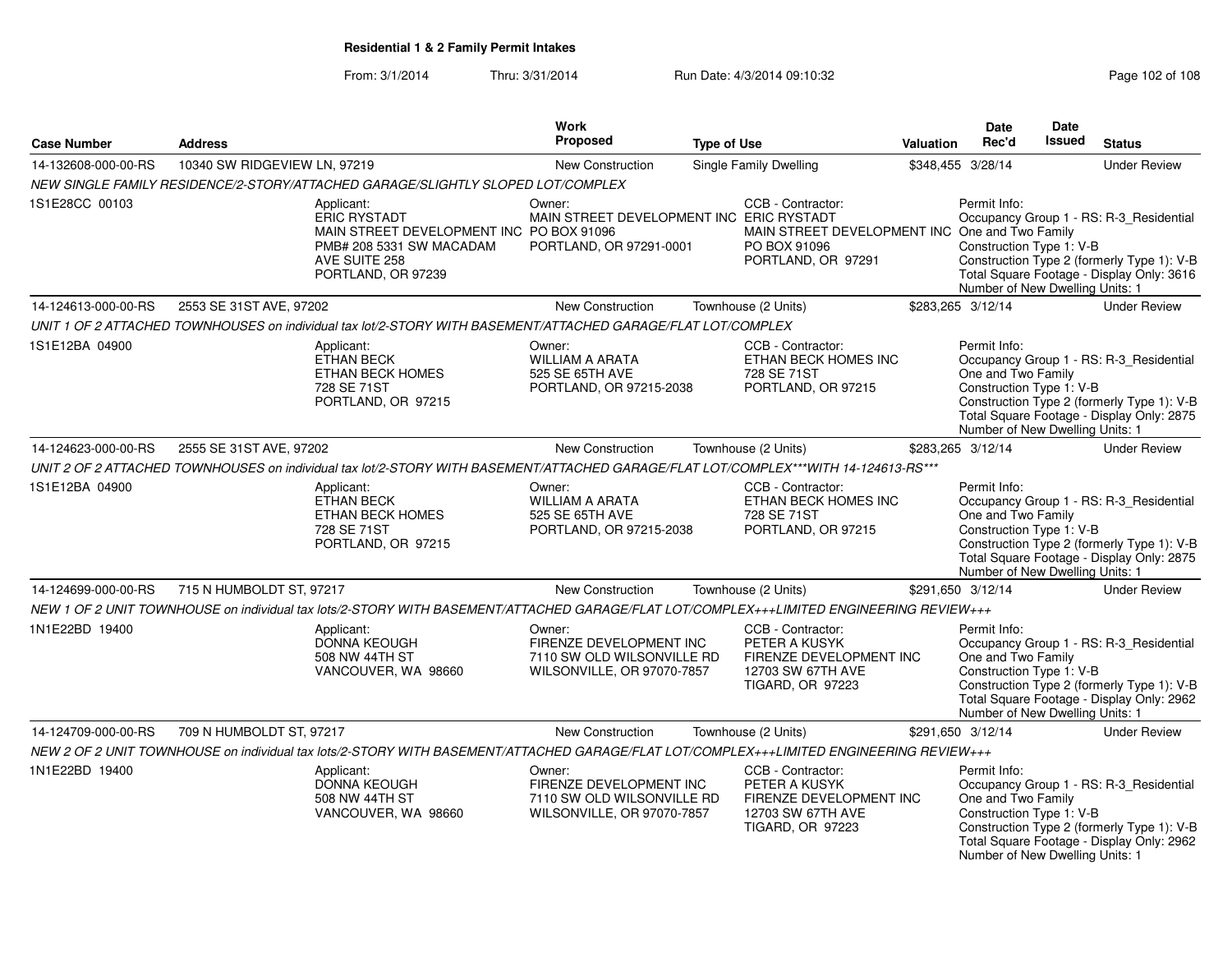From: 3/1/2014Thru: 3/31/2014 Run Date: 4/3/2014 09:10:32 Research 2010 Rage 103 of 108

|                                                                            |                                                                                                                     | <b>Work</b>                                                                                               |                                                                                                                                                    |           | <b>Date</b>                                                                                       | <b>Date</b>   |                                                                                                                                    |
|----------------------------------------------------------------------------|---------------------------------------------------------------------------------------------------------------------|-----------------------------------------------------------------------------------------------------------|----------------------------------------------------------------------------------------------------------------------------------------------------|-----------|---------------------------------------------------------------------------------------------------|---------------|------------------------------------------------------------------------------------------------------------------------------------|
| <b>Case Number</b>                                                         | <b>Address</b>                                                                                                      | <b>Proposed</b>                                                                                           | <b>Type of Use</b>                                                                                                                                 | Valuation | Rec'd                                                                                             | <b>Issued</b> | <b>Status</b>                                                                                                                      |
| 14-127079-000-00-RS                                                        | 2319 SE BELMONT ST - Unit A, 97214                                                                                  | New Construction                                                                                          | Townhouse (2 Units)                                                                                                                                |           | \$149,270 3/14/14                                                                                 |               | <b>Under Review</b>                                                                                                                |
|                                                                            | NEW TOWNHOUSE 1 0F 2/TWO STORY/ATTACHED TWO STORY ADU/FLAT LOT/COMPLEXLOT 1***WITH NSFR 14-127102-RS***             |                                                                                                           |                                                                                                                                                    |           |                                                                                                   |               |                                                                                                                                    |
| 1S1E02AA 06301                                                             | Applicant:<br><b>KEYAN MIZANI</b><br>3302 SE SALMON ST<br>PORTLAND OR 97214                                         | Owner:<br><b>ROBERT A ROSS</b><br>PO BOX 80522<br>PORTLAND, OR 97280-1522                                 | CCB - Contractor:<br>THE POWELL GROUP LLC<br>2442 SW 5TH AVE<br>PORTLAND, OR 97201                                                                 |           | Permit Info:<br>One and Two Family<br>Construction Type 1: V-B<br>Number of New Dwelling Units: 2 |               | Occupancy Group 1 - RS: R-3_Residential<br>Construction Type 2 (formerly Type 1):<br>Total Square Footage - Display Only: 1394     |
| 14-127102-000-00-RS                                                        | 2321 SE BELMONT ST - Unit A, 97214                                                                                  | <b>New Construction</b>                                                                                   | Townhouse (2 Units)                                                                                                                                |           | \$147,663 3/14/14                                                                                 |               | <b>Under Review</b>                                                                                                                |
|                                                                            | NEW TOWNHOUSE 2 0F 2/THREE STORY/ATTACHED THREE STORY ADU/FLAT LOT/COMPLEXLOT 2***WITH NSFR 14-127079-RS***         |                                                                                                           |                                                                                                                                                    |           |                                                                                                   |               |                                                                                                                                    |
| 1S1E02AA 06302                                                             | Applicant:<br><b>KEYAN MIZANI</b><br>3302 SE SALMON ST<br>PORTLAND OR 97214                                         | Owner:<br>ROBERT A ROSS<br>PO BOX 80522<br>PORTLAND, OR 97280-1522                                        | CCB - Contractor:<br>THE POWELL GROUP LLC<br>2442 SW 5TH AVE<br>PORTLAND, OR 97201                                                                 |           | Permit Info:<br>One and Two Family<br>Construction Type 1: V-B<br>Number of New Dwelling Units: 2 |               | Occupancy Group 1 - RS: R-3_Residential<br>Construction Type 2 (formerly Type 1):<br>Total Square Footage - Display Only: 1379     |
| 14-127860-000-00-RS                                                        | 5522 NE 23RD AVE, 97211                                                                                             | New Construction                                                                                          | Townhouse (2 Units)                                                                                                                                |           | \$244,786 3/18/14                                                                                 |               | <b>Under Review</b>                                                                                                                |
|                                                                            | NEW TOWNHOME 1 OF 2/TWO STORY WITH LOWER FLOOR/TUCKUNDER GARAGE/FLAT LOT/COMPLEX **LOT 39** ***WITH 14-127883-RS*** |                                                                                                           |                                                                                                                                                    |           |                                                                                                   |               |                                                                                                                                    |
| 1N1E14DD 06500                                                             | Applicant:<br><b>KEVIN PARTAIN</b><br>223 NE 56TH AVE<br>PORTLAND, OR 97213-3705                                    | Owner:<br><b>LLC</b><br>PO BOX 11778<br>PORTLAND, OR 97211-1778                                           | CCB - Contractor:<br>URBAN HOUSING DEVELOPMENT ROMAN OZERUGA<br>URBAN HOUSING DEVELOPMENT<br>PO BOX 11778<br>PORTLAND, OR 97211                    |           | Permit Info:<br>One and Two Family<br>Construction Type 1: V-B<br>Number of New Dwelling Units: 1 |               | Occupancy Group 1 - RS: R-3_Residential<br>Construction Type 2 (formerly Type 1): V-B<br>Total Square Footage - Display Only: 2574 |
| 14-127883-000-00-RS                                                        | 5512 NE 23RD AVE, 97211                                                                                             | <b>New Construction</b>                                                                                   | Townhouse (2 Units)                                                                                                                                |           | \$244,786 3/18/14                                                                                 |               | <b>Under Review</b>                                                                                                                |
|                                                                            | NEW TOWNHOME 2 OF 2/TWO STORY WITH LOWER FLOOR/TUCKUNDER GARAGE/FLAT LOT/COMPLEX ** LOT 41**                        |                                                                                                           | *** WITH NSFR 14-127860-RS***                                                                                                                      |           |                                                                                                   |               |                                                                                                                                    |
| 1N1E14DD 06501                                                             | Applicant:<br><b>KEVIN PARTAIN</b><br>223 NE 56TH AVE<br>PORTLAND, OR 97213-3705                                    | Owner:<br><b>LLC</b><br>PO BOX 11778<br>PORTLAND, OR 97211-1778                                           | CCB - Contractor:<br>URBAN HOUSING DEVELOPMENT ROMAN OZERUGA<br>URBAN HOUSING DEVELOPMENT One and Two Family<br>PO BOX 11778<br>PORTLAND, OR 97211 |           | Permit Info:<br>Construction Type 1: V-B<br>Number of New Dwelling Units: 1                       |               | Occupancy Group 1 - RS: R-3_Residential<br>Construction Type 2 (formerly Type 1): V-B<br>Total Square Footage - Display Only: 2574 |
| 14-129903-000-00-RS                                                        | 1806 SE 50TH AVE, 97215                                                                                             | <b>New Construction</b>                                                                                   | Townhouse (2 Units)                                                                                                                                |           | \$152,457 3/21/14                                                                                 |               | <b>Under Review</b>                                                                                                                |
|                                                                            | BLDG 1 OF 5 ON 3 TAX LOTS - UNIT 1 OF 2 UNIT TOWNHOUSE / 3 STORY / ATTACHED GARAGE / FLAT LOT / COMPLEX             |                                                                                                           |                                                                                                                                                    |           |                                                                                                   |               |                                                                                                                                    |
| 1S2E06CA 04500<br><b>HAWTHORNE PL</b><br><b>BLOCK7</b><br>LOT <sub>1</sub> | Applicant:<br><b>KEVIN PARTAIN</b><br><b>URBAN VISIONS</b><br>223 NE 56TH AVE<br>PORTLAND, OR 97213                 | Owner:<br><b>JSM EQUITIES LLC</b><br>4110 SE HAWTHORNE BLVD #166 CALIBER HOMES<br>PORTLAND, OR 97214-5246 | CCB - Contractor:<br><b>STEVE MELKERSON</b><br>4110 SE HAWTHORNE BLVD #166<br>PORTLAND, OR 97214                                                   |           | Permit Info:<br>One and Two Family<br>Construction Type 1: V-B<br>Number of New Dwelling Units: 1 |               | Occupancy Group 1 - RS: R-3_Residential<br>Construction Type 2 (formerly Type 1): V-B<br>Total Square Footage - Display Only: 1551 |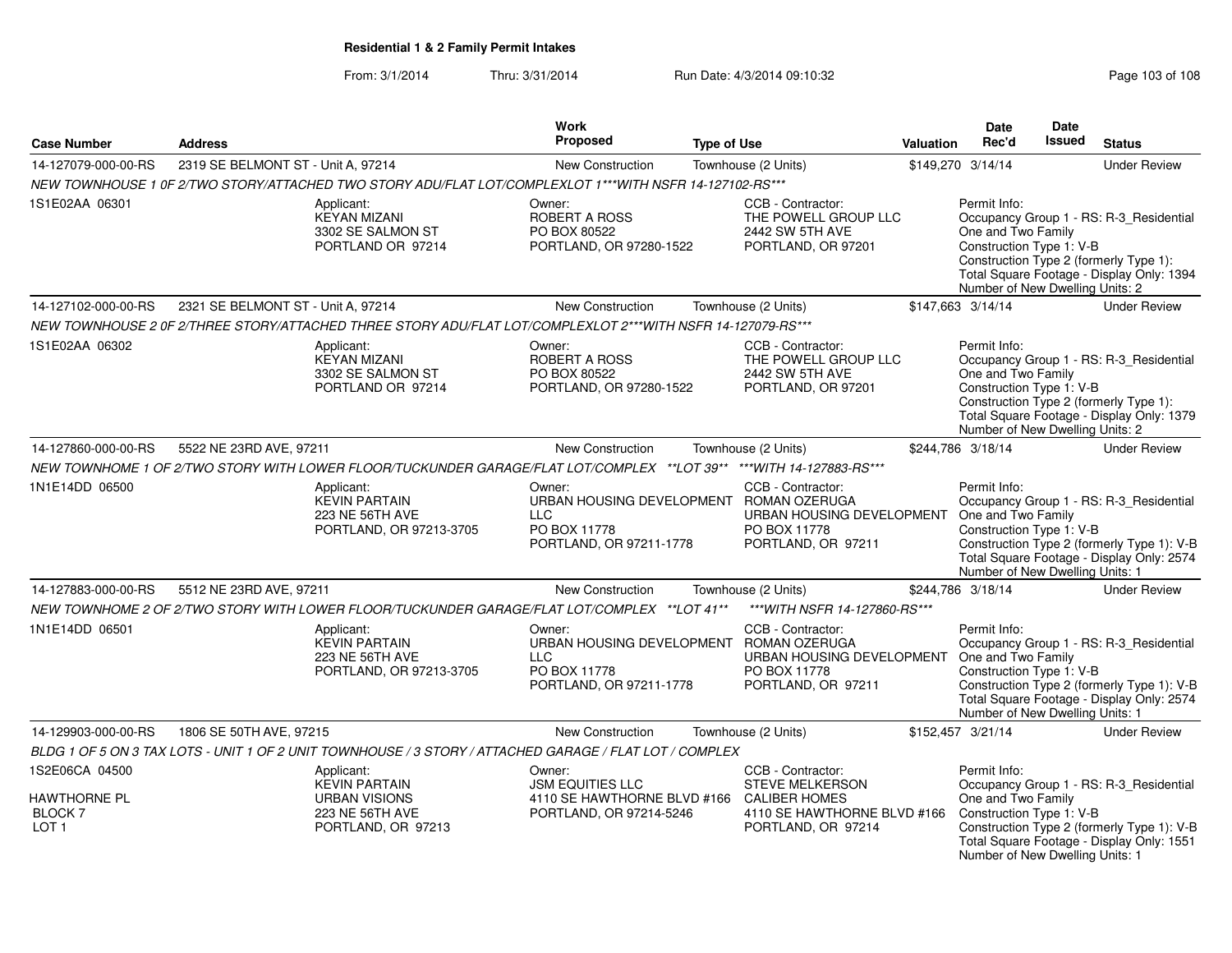From: 3/1/2014Thru: 3/31/2014 Run Date: 4/3/2014 09:10:32 Research 2010 Rage 104 of 108

| <b>Case Number</b>                                                              | <b>Address</b>          |                                                                                                         | Work<br>Proposed                                                                                          | <b>Type of Use</b> |                                                                                                                          | <b>Valuation</b> | <b>Date</b><br>Rec'd                                                                              | <b>Date</b><br><b>Issued</b> | <b>Status</b>                                                                                                                      |
|---------------------------------------------------------------------------------|-------------------------|---------------------------------------------------------------------------------------------------------|-----------------------------------------------------------------------------------------------------------|--------------------|--------------------------------------------------------------------------------------------------------------------------|------------------|---------------------------------------------------------------------------------------------------|------------------------------|------------------------------------------------------------------------------------------------------------------------------------|
| 14-129907-000-00-RS                                                             | 1806 SE 50TH AVE, 97215 |                                                                                                         | <b>New Construction</b>                                                                                   |                    | Townhouse (2 Units)                                                                                                      |                  | \$152,457 3/21/14                                                                                 |                              | <b>Under Review</b>                                                                                                                |
|                                                                                 |                         | BLDG 1 OF 5 ON 3 TAX LOTS - UNIT 2 OF 2 UNIT TOWNHOUSE / 3 STORY / ATTACHED GARAGE / FLAT LOT / COMPLEX |                                                                                                           |                    |                                                                                                                          |                  |                                                                                                   |                              |                                                                                                                                    |
| 1S2E06CA 04500                                                                  |                         | Applicant:                                                                                              | Owner:                                                                                                    |                    | CCB - Contractor:                                                                                                        |                  | Permit Info:                                                                                      |                              |                                                                                                                                    |
| <b>HAWTHORNE PL</b><br>BLOCK <sub>7</sub><br>LOT <sub>1</sub>                   |                         | <b>KEVIN PARTAIN</b><br><b>URBAN VISIONS</b><br>223 NE 56TH AVE<br>PORTLAND, OR 97213                   | <b>JSM EQUITIES LLC</b><br>4110 SE HAWTHORNE BLVD #166<br>PORTLAND, OR 97214-5246                         |                    | <b>STEVE MELKERSON</b><br><b>CALIBER HOMES</b><br>4110 SE HAWTHORNE BLVD #166<br>PORTLAND, OR 97214                      |                  | One and Two Family<br>Construction Type 1: V-B<br>Number of New Dwelling Units: 1                 |                              | Occupancy Group 1 - RS: R-3_Residential<br>Construction Type 2 (formerly Type 1): V-B<br>Total Square Footage - Display Only: 1551 |
| 14-129908-000-00-RS                                                             | 1806 SE 50TH AVE, 97215 |                                                                                                         | New Construction                                                                                          |                    | Townhouse (2 Units)                                                                                                      |                  | \$152,457 3/21/14                                                                                 |                              | <b>Under Review</b>                                                                                                                |
|                                                                                 |                         | BLDG 2 OF 5 ON 3 TAX LOTS - UNIT 1 OF 2 UNIT TOWNHOUSE / 3 STORY / ATTACHED GARAGE / FLAT LOT / COMPLEX |                                                                                                           |                    |                                                                                                                          |                  |                                                                                                   |                              |                                                                                                                                    |
| 1S2E06CA 04500<br>HAWTHORNE PL<br>BLOCK 7<br>LOT <sub>1</sub>                   |                         | Applicant:<br><b>KEVIN PARTAIN</b><br><b>URBAN VISIONS</b><br>223 NE 56TH AVE<br>PORTLAND, OR 97213     | Owner:<br><b>JSM EQUITIES LLC</b><br>4110 SE HAWTHORNE BLVD #166 CALIBER HOMES<br>PORTLAND, OR 97214-5246 |                    | CCB - Contractor:<br><b>STEVE MELKERSON</b><br>4110 SE HAWTHORNE BLVD #166<br>PORTLAND, OR 97214                         |                  | Permit Info:<br>One and Two Family<br>Construction Type 1: V-B<br>Number of New Dwelling Units: 1 |                              | Occupancy Group 1 - RS: R-3_Residential<br>Construction Type 2 (formerly Type 1): V-B<br>Total Square Footage - Display Only: 1551 |
| 14-129909-000-00-RS                                                             | 1806 SE 50TH AVE, 97215 |                                                                                                         | <b>New Construction</b>                                                                                   |                    | Townhouse (2 Units)                                                                                                      |                  | \$152,457 3/21/14                                                                                 |                              | <b>Under Review</b>                                                                                                                |
|                                                                                 |                         | BLDG 2 OF 5 ON 3 TAX LOTS - UNIT2 OF 2 UNIT TOWNHOUSE / 3 STORY / ATTACHED GARAGE / FLAT LOT / COMPLEX  |                                                                                                           |                    |                                                                                                                          |                  |                                                                                                   |                              |                                                                                                                                    |
| 1S2E06CA 04500<br><b>HAWTHORNE PL</b><br><b>BLOCK7</b><br>LOT <sub>1</sub>      |                         | Applicant:<br><b>KEVIN PARTAIN</b><br><b>URBAN VISIONS</b><br>223 NE 56TH AVE<br>PORTLAND, OR 97213     | Owner:<br><b>JSM EQUITIES LLC</b><br>4110 SE HAWTHORNE BLVD #166<br>PORTLAND, OR 97214-5246               |                    | CCB - Contractor:<br><b>STEVE MELKERSON</b><br><b>CALIBER HOMES</b><br>4110 SE HAWTHORNE BLVD #166<br>PORTLAND, OR 97214 |                  | Permit Info:<br>One and Two Family<br>Construction Type 1: V-B<br>Number of New Dwelling Units: 1 |                              | Occupancy Group 1 - RS: R-3_Residential<br>Construction Type 2 (formerly Type 1): V-B<br>Total Square Footage - Display Only: 1551 |
| 14-129910-000-00-RS                                                             | 1806 SE 50TH AVE, 97215 |                                                                                                         | <b>New Construction</b>                                                                                   |                    | Townhouse (2 Units)                                                                                                      |                  | \$145,390 3/21/14                                                                                 |                              | <b>Under Review</b>                                                                                                                |
|                                                                                 |                         | BLDG 3 OF 5 ON 3 TAX LOTS - UNIT 1 OF 2 UNIT TOWNHOUSE / 3 STORY / ATTACHED GARAGE / FLAT LOT / COMPLEX |                                                                                                           |                    |                                                                                                                          |                  |                                                                                                   |                              |                                                                                                                                    |
| 1S2E06CA 04500<br><b>HAWTHORNE PL</b><br>BLOCK <sub>7</sub><br>LOT <sub>1</sub> |                         | Applicant:<br><b>KEVIN PARTAIN</b><br><b>URBAN VISIONS</b><br>223 NE 56TH AVE<br>PORTLAND, OR 97213     | Owner:<br><b>JSM EQUITIES LLC</b><br>4110 SE HAWTHORNE BLVD #166 CALIBER HOMES<br>PORTLAND, OR 97214-5246 |                    | CCB - Contractor:<br><b>STEVE MELKERSON</b><br>4110 SE HAWTHORNE BLVD #166<br>PORTLAND, OR 97214                         |                  | Permit Info:<br>One and Two Family<br>Construction Type 1: V-B<br>Number of New Dwelling Units: 1 |                              | Occupancy Group 1 - RS: R-3_Residential<br>Construction Type 2 (formerly Type 1): V-B<br>Total Square Footage - Display Only: 1485 |
| 14-129911-000-00-RS                                                             | 1806 SE 50TH AVE, 97215 |                                                                                                         | <b>New Construction</b>                                                                                   |                    | Townhouse (2 Units)                                                                                                      |                  | \$145,390 3/21/14                                                                                 |                              | <b>Under Review</b>                                                                                                                |
|                                                                                 |                         | BLDG 3 OF 5 ON 3 TAX LOTS - UNIT 2 OF 2 UNIT TOWNHOUSE / 3 STORY / ATTACHED GARAGE / FLAT LOT / COMPLEX |                                                                                                           |                    |                                                                                                                          |                  |                                                                                                   |                              |                                                                                                                                    |
| 1S2E06CA 04500<br><b>HAWTHORNE PL</b><br><b>BLOCK7</b><br>LOT <sub>1</sub>      |                         | Applicant:<br><b>KEVIN PARTAIN</b><br><b>URBAN VISIONS</b><br>223 NE 56TH AVE<br>PORTLAND, OR 97213     | Owner:<br><b>JSM EQUITIES LLC</b><br>4110 SE HAWTHORNE BLVD #166 CALIBER HOMES<br>PORTLAND, OR 97214-5246 |                    | CCB - Contractor:<br><b>STEVE MELKERSON</b><br>4110 SE HAWTHORNE BLVD #166<br>PORTLAND, OR 97214                         |                  | Permit Info:<br>One and Two Family<br>Construction Type 1: V-B<br>Number of New Dwelling Units: 1 |                              | Occupancy Group 1 - RS: R-3_Residential<br>Construction Type 2 (formerly Type 1): V-B<br>Total Square Footage - Display Only: 1485 |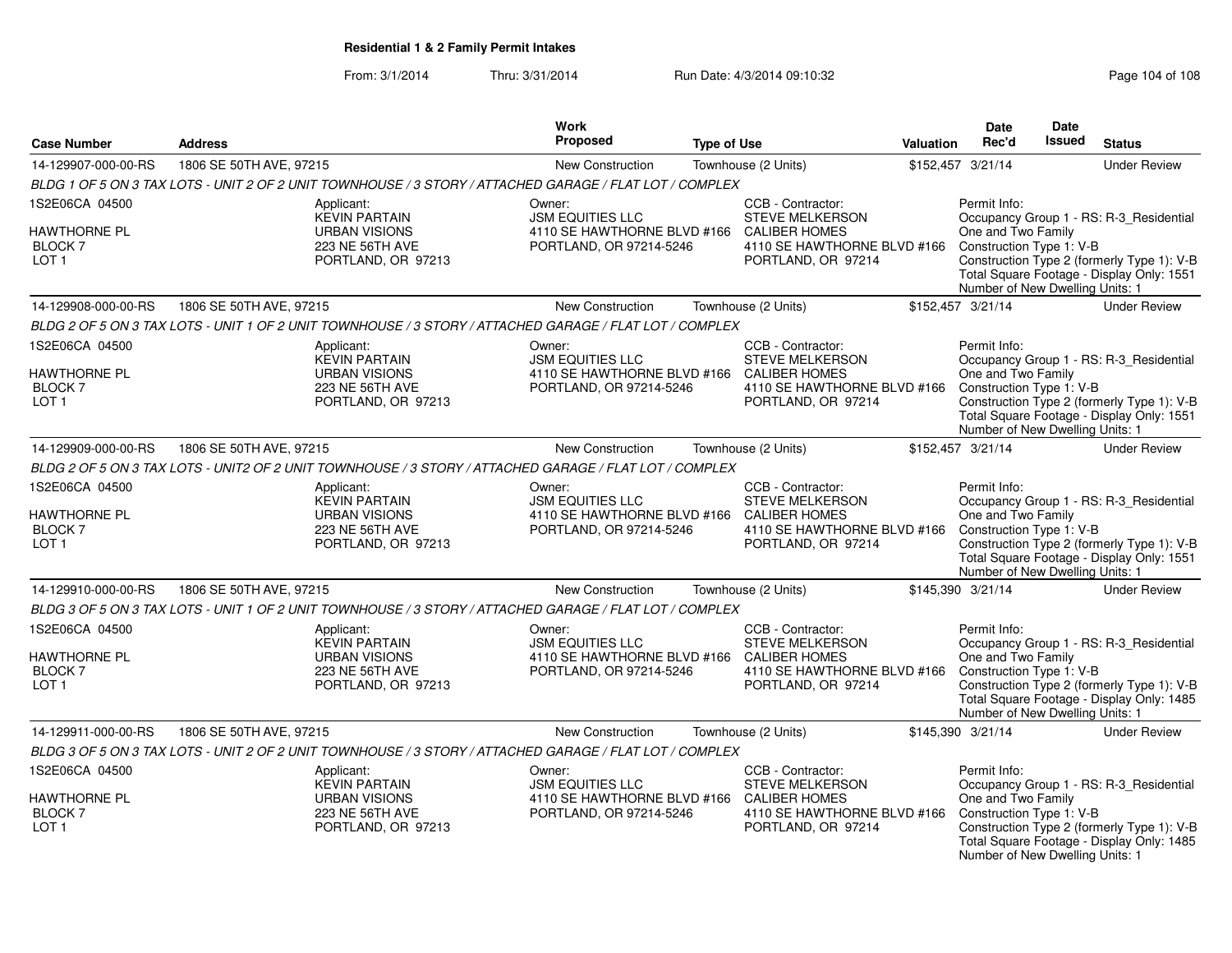From: 3/1/2014Thru: 3/31/2014 Run Date: 4/3/2014 09:10:32 Research 2010 Rage 105 of 108

| <b>Case Number</b>                                                       | <b>Address</b>            |                                                                                                                                                                           | Work<br>Proposed                                                                                       | <b>Type of Use</b> |                                                                                                    | Valuation         | <b>Date</b><br>Rec'd                                                                              | <b>Date</b><br><b>Issued</b> | <b>Status</b>                                                                                                                      |
|--------------------------------------------------------------------------|---------------------------|---------------------------------------------------------------------------------------------------------------------------------------------------------------------------|--------------------------------------------------------------------------------------------------------|--------------------|----------------------------------------------------------------------------------------------------|-------------------|---------------------------------------------------------------------------------------------------|------------------------------|------------------------------------------------------------------------------------------------------------------------------------|
| 14-130843-000-00-RS                                                      | 1507 NW 24TH AVE, 97210   |                                                                                                                                                                           | <b>New Construction</b>                                                                                |                    | Townhouse (2 Units)                                                                                | \$214,050 3/27/14 |                                                                                                   |                              | <b>Under Review</b>                                                                                                                |
|                                                                          |                           | BLDG 2 OF 3 ON 2 TAX LOTS - UNIT 1 OF 2 UNIT TOWNHOUSE / 3-STORY / ATTACHED GARAGE / SLOPED LOT / COMPLEX                                                                 |                                                                                                        |                    |                                                                                                    |                   |                                                                                                   |                              |                                                                                                                                    |
| 1N1E28CC 15800                                                           |                           | Applicant:                                                                                                                                                                | Owner:                                                                                                 |                    | Primary Contractor:                                                                                |                   | Permit Info:                                                                                      |                              |                                                                                                                                    |
| GOLDSMITHS ADD<br>BLOCK <sub>9</sub><br>LOT 1&2                          |                           | <b>GABE DOMINEK</b><br><b>DOMINEK ARCHITECTURE</b><br>330 SE MLK BLVD #350<br>PORTLAND, OR 97214                                                                          | <b>MARTY KEHOE</b><br>PORTLAND LEEDS LIVING LLC<br>1200 SW MAIN STREET<br>PORTLAND, OR 97205           |                    | <b>TO BID</b>                                                                                      |                   | One and Two Family<br>Construction Type 1: V-B<br>Number of New Dwelling Units: 1                 |                              | Occupancy Group 1 - RS: R-3_Residential<br>Construction Type 2 (formerly Type 1): V-B<br>Total Square Footage - Display Only: 2210 |
| 14-130869-000-00-RS                                                      | 1507 NW 24TH AVE, 97210   |                                                                                                                                                                           | <b>New Construction</b>                                                                                |                    | Townhouse (2 Units)                                                                                | \$214,050 3/27/14 |                                                                                                   |                              | <b>Under Review</b>                                                                                                                |
|                                                                          |                           | BLDG 2 OF 3 ON 2 TAX LOTS - UNIT 2 OF 2 UNIT TOWNHOUSE / 3-STORY / ATTACHED GARAGE / SLOPED LOT / COMPLEX                                                                 |                                                                                                        |                    |                                                                                                    |                   |                                                                                                   |                              |                                                                                                                                    |
| 1N1E28CC 15800<br><b>GOLDSMITHS ADD</b><br>BLOCK <sub>9</sub><br>LOT 1&2 |                           | Applicant:<br><b>GABE DOMINEK</b><br><b>DOMINEK ARCHITECTURE</b><br>330 SE MLK BLVD #350<br>PORTLAND, OR 97214                                                            | Owner:<br><b>MARTY KEHOE</b><br>PORTLAND LEEDS LIVING LLC<br>1200 SW MAIN STREET<br>PORTLAND, OR 97205 |                    | Primary Contractor:<br>TO BID                                                                      |                   | Permit Info:<br>One and Two Family<br>Construction Type 1: V-B<br>Number of New Dwelling Units: 1 |                              | Occupancy Group 1 - RS: R-3 Residential<br>Construction Type 2 (formerly Type 1): V-B<br>Total Square Footage - Display Only: 2210 |
| 14-130874-000-00-RS                                                      | 1507 NW 24TH AVE, 97210   |                                                                                                                                                                           | <b>New Construction</b>                                                                                |                    | Townhouse (2 Units)                                                                                | \$214,050 3/27/14 |                                                                                                   |                              | <b>Under Review</b>                                                                                                                |
|                                                                          |                           | BLDG 3 OF 3 ON 2 TAX LOTS - UNIT 1 OF 2 UNIT TOWNHOUSE / 3-STORY / ATTACHED GARAGE / SLOPED LOT / COMPLEX                                                                 |                                                                                                        |                    |                                                                                                    |                   |                                                                                                   |                              |                                                                                                                                    |
| 1N1E28CC 15800<br>GOLDSMITHS ADD<br>BLOCK <sub>9</sub><br>LOT 1&2        |                           | Applicant:<br><b>GABE DOMINEK</b><br><b>DOMINEK ARCHITECTURE</b><br>330 SE MLK BLVD #350<br>PORTLAND, OR 97214                                                            | Owner:<br><b>MARTY KEHOE</b><br>PORTLAND LEEDS LIVING LLC<br>1200 SW MAIN STREET<br>PORTLAND, OR 97205 |                    | Primary Contractor:<br>TO BID                                                                      |                   | Permit Info:<br>One and Two Family<br>Construction Type 1: V-B<br>Number of New Dwelling Units: 1 |                              | Occupancy Group 1 - RS: R-3 Residential<br>Construction Type 2 (formerly Type 1): V-B<br>Total Square Footage - Display Only: 2210 |
| 14-130877-000-00-RS                                                      | 1507 NW 24TH AVE, 97210   |                                                                                                                                                                           | New Construction                                                                                       |                    | Townhouse (2 Units)                                                                                | \$214,050 3/27/14 |                                                                                                   |                              | <b>Under Review</b>                                                                                                                |
|                                                                          |                           | BLDG (C); 3 OF 3 ON 2 TAX LOTS - UNIT 2 OF 2 UNIT TOWNHOUSE / 3-STORY / ATTACHED GARAGE / SLOPED LOT / COMPLEX                                                            |                                                                                                        |                    |                                                                                                    |                   |                                                                                                   |                              |                                                                                                                                    |
| 1N1E28CC 15800<br><b>GOLDSMITHS ADD</b><br>BLOCK <sub>9</sub><br>LOT 1&2 |                           | Applicant:<br><b>GABE DOMINEK</b><br>DOMINEK ARCHITECTURE<br>330 SE MLK BLVD #350<br>PORTLAND, OR 97214                                                                   | Owner:<br><b>MARTY KEHOE</b><br>PORTLAND LEEDS LIVING LLC<br>1200 SW MAIN STREET<br>PORTLAND, OR 97205 |                    | Primary Contractor:<br><b>TO BID</b>                                                               |                   | Permit Info:<br>One and Two Family<br>Construction Type 1: V-B<br>Number of New Dwelling Units: 1 |                              | Occupancy Group 1 - RS: R-3 Residential<br>Construction Type 2 (formerly Type 1): V-B<br>Total Square Footage - Display Only: 2210 |
| 13-199275-REV-01-RS                                                      | 5722 N GREELEY AVE, 97217 |                                                                                                                                                                           | New Construction                                                                                       |                    | Townhouse (3 or more units)                                                                        |                   | \$3/18/14                                                                                         |                              | 3/18/14 Issued                                                                                                                     |
|                                                                          |                           | REVISION TO CHANGE PRESCRIPTIVE PANEL DESIGN AT THE FRONT OF TOWNHOUSE TO ENGINEERING DESIGN*** UNIT 2 = 13-199280-RS / UNIT 3 = 13-199283-RS and SITE DEV 13-199286-SD * |                                                                                                        |                    |                                                                                                    |                   |                                                                                                   |                              |                                                                                                                                    |
| 1N1E16CD 05700                                                           |                           | Applicant:<br>JEFF WILLEMSEN<br>WNB DEVELOPMENT<br>P0 BOX 16967<br>PORTLAND OR 97292                                                                                      | Owner:<br>WILLBALL DEVELOPMENT LLC<br>PO BOX 16967<br>PORTLAND, OR 97292                               |                    | CCB - Contractor:<br><b>JEFF WILLEMSEN</b><br>WNB DEVELOPMENT<br>P0 BOX 16967<br>PORTLAND OR 97292 |                   | Permit Info:<br>One and Two Family<br>Construction Type 1: V-B                                    |                              | Occupancy Group 1 - RS: R-3_Residential<br>Construction Type 2 (formerly Type 1):<br>Total Square Footage - Display Only: 1098     |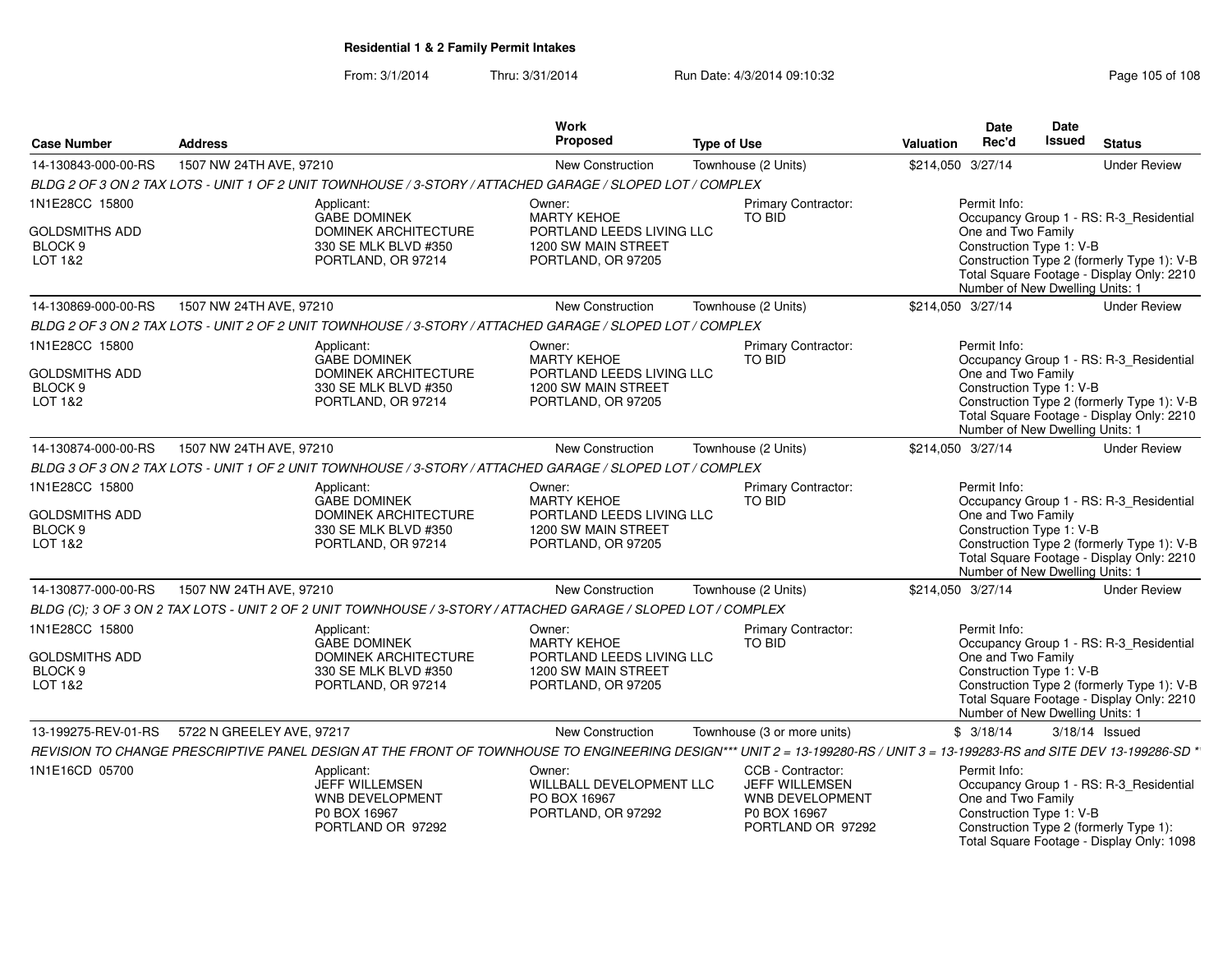From: 3/1/2014Thru: 3/31/2014 Run Date: 4/3/2014 09:10:32 Research 2010 Rage 106 of 108

|                                                                      |                                                                                                                                                                           | <b>Work</b>                                                                                 |                                                                                                                                               |                  | Date                                                                                              | <b>Date</b> |                                                                                                                                    |
|----------------------------------------------------------------------|---------------------------------------------------------------------------------------------------------------------------------------------------------------------------|---------------------------------------------------------------------------------------------|-----------------------------------------------------------------------------------------------------------------------------------------------|------------------|---------------------------------------------------------------------------------------------------|-------------|------------------------------------------------------------------------------------------------------------------------------------|
| <b>Case Number</b>                                                   | <b>Address</b>                                                                                                                                                            | Proposed                                                                                    | <b>Type of Use</b>                                                                                                                            | <b>Valuation</b> | Rec'd                                                                                             | Issued      | <b>Status</b>                                                                                                                      |
| 13-199280-REV-01-RS                                                  | 5720 N GREELEY AVE, 97217                                                                                                                                                 | New Construction                                                                            | Townhouse (3 or more units)                                                                                                                   |                  | \$3/18/14                                                                                         |             | 3/18/14 Issued                                                                                                                     |
|                                                                      | REVISION TO CHANGE PRESCRIPTIVE PANEL DESIGN AT THE FRONT OF TOWNHOUSE TO ENGINEERING DESIGN*** UNIT 1 = 13-199275-RS / UNIT 3 = 13-199283-RS and SITE DEV 13-199286-SD * |                                                                                             |                                                                                                                                               |                  |                                                                                                   |             |                                                                                                                                    |
| 1N1E16CD 05700                                                       | Applicant:<br>JEFF WILLEMSEN<br><b>WNB DEVELOPMENT</b><br>P0 BOX 16967<br>PORTLAND OR 97292                                                                               | Owner:<br>WILLBALL DEVELOPMENT LLC<br>PO BOX 16967<br>PORTLAND, OR 97292                    | CCB - Contractor:<br>JEFF WILLEMSEN<br><b>WNB DEVELOPMENT</b><br>P0 BOX 16967<br>PORTLAND OR 97292                                            |                  | Permit Info:<br>One and Two Family<br>Construction Type 1: V-B                                    |             | Occupancy Group 1 - RS: R-3_Residential<br>Construction Type 2 (formerly Type 1): V-B<br>Total Square Footage - Display Only: 864  |
| 13-199283-REV-01-RS                                                  | 5718 N GREELEY AVE, 97217                                                                                                                                                 | New Construction                                                                            | Townhouse (3 or more units)                                                                                                                   |                  | \$3/18/14                                                                                         |             | 3/18/14 Issued                                                                                                                     |
|                                                                      | REVISION TO CHANGE PRESCRIPTIVE PANEL DESIGN AT THE FRONT OF TOWNHOUSE TO ENGINEERING DESIGN*** UNIT 1 = 13-199275-RS / UNIT 2 = 13-199280-RS and SITE DEV 13-199286-SD * |                                                                                             |                                                                                                                                               |                  |                                                                                                   |             |                                                                                                                                    |
| 1N1E16CD 05700                                                       | Applicant:<br><b>JEFF WILLEMSEN</b><br><b>WNB DEVELOPMENT</b><br>P0 BOX 16967<br>PORTLAND OR 97292                                                                        | Owner:<br>WILLBALL DEVELOPMENT LLC<br>PO BOX 16967<br>PORTLAND, OR 97292                    | CCB - Contractor:<br><b>JEFF WILLEMSEN</b><br><b>WNB DEVELOPMENT</b><br>P0 BOX 16967<br>PORTLAND OR 97292                                     |                  | Permit Info:<br>One and Two Family<br>Construction Type 1: V-B                                    |             | Occupancy Group 1 - RS: R-3_Residential<br>Construction Type 2 (formerly Type 1): V-B<br>Total Square Footage - Display Only: 885  |
| 14-129913-000-00-RS                                                  | 1802 SE 50TH AVE, 97215                                                                                                                                                   | New Construction                                                                            | Townhouse (3 or more units)                                                                                                                   |                  | \$117,549 3/21/14                                                                                 |             | <b>Under Review</b>                                                                                                                |
|                                                                      | BLDG 4 OF 5 ON 3 TAX LOTS - UNIT 1 OF 4 UNIT TOWNHOUSE / 3 STORY / ATTACHED GARAGE / FLAT LOT / COMPLEX                                                                   |                                                                                             |                                                                                                                                               |                  |                                                                                                   |             |                                                                                                                                    |
| 1S2E06CA 04500                                                       | Applicant:<br><b>KEVIN PARTAIN</b><br><b>URBAN VISIONS</b><br><b>223 NE 56TH AVE</b><br>PORTLAND, OR 97213                                                                | Owner:<br><b>JSM EQUITIES LLC</b><br>PORTLAND, OR 97214-5246                                | CCB - Contractor:<br><b>STEVE MELKERSON</b><br>4110 SE HAWTHORNE BLVD #166 CALIBER HOMES<br>4110 SE HAWTHORNE BLVD #166<br>PORTLAND, OR 97214 |                  | Permit Info:<br>One and Two Family<br>Construction Type 1: V-B<br>Number of New Dwelling Units: 1 |             | Occupancy Group 1 - RS: R-3_Residential<br>Construction Type 2 (formerly Type 1): V-B<br>Total Square Footage - Display Only: 1243 |
| 14-129919-000-00-RS                                                  | 1806 SE 50TH AVE, 97215                                                                                                                                                   | New Construction                                                                            | Townhouse (3 or more units)                                                                                                                   |                  | \$146,032 3/21/14                                                                                 |             | <b>Under Review</b>                                                                                                                |
|                                                                      | BLDG 4 OF 5 ON 3 TAX LOTS - UNIT 2 OF 4 UNIT TOWNHOUSE / 3 STORY / ATTACHED GARAGE / FLAT LOT / COMPLEX                                                                   |                                                                                             |                                                                                                                                               |                  |                                                                                                   |             |                                                                                                                                    |
| 1S2E06CA 04500<br><b>HAWTHORNE PL</b><br>BLOCK 7<br>LOT <sub>1</sub> | Applicant:<br><b>KEVIN PARTAIN</b><br><b>URBAN VISIONS</b><br>223 NE 56TH AVE<br>PORTLAND, OR 97213                                                                       | Owner:<br><b>JSM EQUITIES LLC</b><br>4110 SE HAWTHORNE BLVD #166<br>PORTLAND, OR 97214-5246 | CCB - Contractor:<br><b>STEVE MELKERSON</b><br><b>CALIBER HOMES</b><br>4110 SE HAWTHORNE BLVD #166<br>PORTLAND, OR 97214                      |                  | Permit Info:<br>One and Two Family<br>Construction Type 1: V-B<br>Number of New Dwelling Units: 1 |             | Occupancy Group 1 - RS: R-3_Residential<br>Construction Type 2 (formerly Type 1): V-B<br>Total Square Footage - Display Only: 1509 |
| 14-129921-000-00-RS                                                  | 1806 SE 50TH AVE, 97215                                                                                                                                                   | <b>New Construction</b>                                                                     | Townhouse (3 or more units)                                                                                                                   |                  | \$146.032 3/21/14                                                                                 |             | <b>Under Review</b>                                                                                                                |
|                                                                      | BLDG 4 OF 5 ON 3 TAX LOTS - UNIT 3 OF 4 UNIT TOWNHOUSE / 3 STORY / ATTACHED GARAGE / FLAT LOT / COMPLEX                                                                   |                                                                                             |                                                                                                                                               |                  |                                                                                                   |             |                                                                                                                                    |
| 1S2E06CA 04500<br>HAWTHORNE PL<br><b>BLOCK7</b><br>LOT <sub>1</sub>  | Applicant:<br><b>KEVIN PARTAIN</b><br><b>URBAN VISIONS</b><br>223 NE 56TH AVE<br>PORTLAND, OR 97213                                                                       | Owner:<br><b>JSM EQUITIES LLC</b><br>4110 SE HAWTHORNE BLVD #166<br>PORTLAND, OR 97214-5246 | CCB - Contractor:<br><b>STEVE MELKERSON</b><br><b>CALIBER HOMES</b><br>4110 SE HAWTHORNE BLVD #166<br>PORTLAND, OR 97214                      |                  | Permit Info:<br>One and Two Family<br>Construction Type 1: V-B<br>Number of New Dwelling Units: 1 |             | Occupancy Group 1 - RS: R-3_Residential<br>Construction Type 2 (formerly Type 1): V-B<br>Total Square Footage - Display Only: 1509 |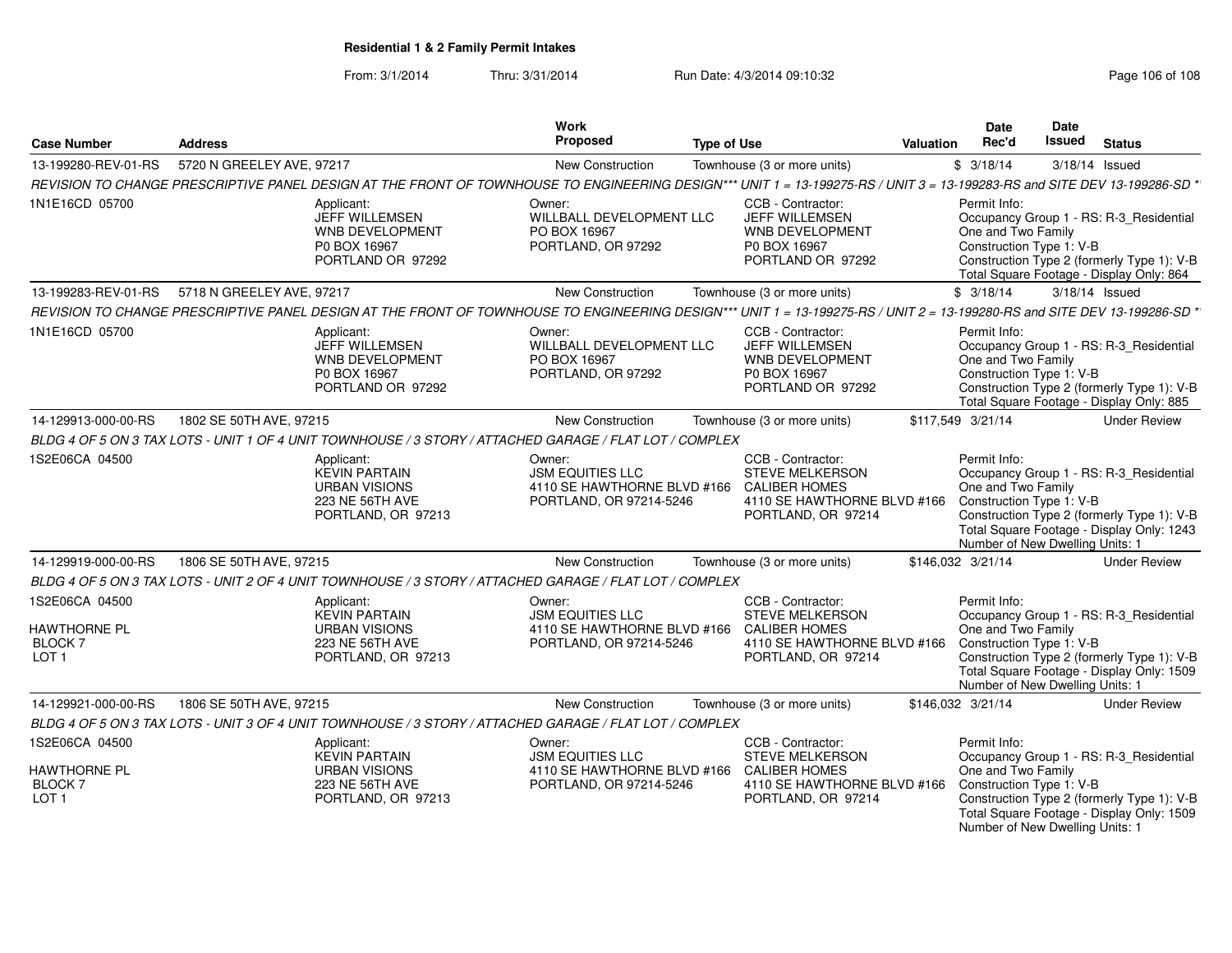From: 3/1/2014Thru: 3/31/2014 Run Date: 4/3/2014 09:10:32 Research 2010 Rage 107 of 108

|                                                                            |                                                                                                         | Work                                                                                        |                                                                                                                                                   |           | <b>Date</b>                                                                                       | Date          |                                                                                                                                    |
|----------------------------------------------------------------------------|---------------------------------------------------------------------------------------------------------|---------------------------------------------------------------------------------------------|---------------------------------------------------------------------------------------------------------------------------------------------------|-----------|---------------------------------------------------------------------------------------------------|---------------|------------------------------------------------------------------------------------------------------------------------------------|
| <b>Case Number</b>                                                         | <b>Address</b>                                                                                          | Proposed                                                                                    | <b>Type of Use</b>                                                                                                                                | Valuation | Rec'd                                                                                             | <b>Issued</b> | <b>Status</b>                                                                                                                      |
| 14-129922-000-00-RS                                                        | 1806 SE 50TH AVE, 97215                                                                                 | New Construction                                                                            | Townhouse (3 or more units)                                                                                                                       |           | \$146,032 3/21/14                                                                                 |               | <b>Under Review</b>                                                                                                                |
|                                                                            | BLDG 4 OF 5 ON 3 TAX LOTS - UNIT 4 OF 4 UNIT TOWNHOUSE / 3 STORY / ATTACHED GARAGE / FLAT LOT / COMPLEX |                                                                                             |                                                                                                                                                   |           |                                                                                                   |               |                                                                                                                                    |
| 1S2E06CA 04500<br>HAWTHORNE PL<br>BLOCK 7<br>LOT <sub>1</sub>              | Applicant:<br><b>KEVIN PARTAIN</b><br><b>URBAN VISIONS</b><br>223 NE 56TH AVE<br>PORTLAND, OR 97213     | Owner:<br><b>JSM EQUITIES LLC</b><br>4110 SE HAWTHORNE BLVD #166<br>PORTLAND, OR 97214-5246 | CCB - Contractor:<br><b>STEVE MELKERSON</b><br><b>CALIBER HOMES</b><br>4110 SE HAWTHORNE BLVD #166 Construction Type 1: V-B<br>PORTLAND, OR 97214 |           | Permit Info:<br>One and Two Family<br>Number of New Dwelling Units: 1                             |               | Occupancy Group 1 - RS: R-3_Residential<br>Construction Type 2 (formerly Type 1): V-B<br>Total Square Footage - Display Only: 1509 |
| 14-129923-000-00-RS                                                        | 1806 SE 50TH AVE, 97215                                                                                 | <b>New Construction</b>                                                                     | Townhouse (3 or more units)                                                                                                                       |           | \$146,032 3/21/14                                                                                 |               | <b>Under Review</b>                                                                                                                |
|                                                                            | BLDG 5 OF 5 ON 3 TAX LOTS - UNIT 1 OF 4 UNIT TOWNHOUSE / 3 STORY / ATTACHED GARAGE / FLAT LOT / COMPLEX |                                                                                             |                                                                                                                                                   |           |                                                                                                   |               |                                                                                                                                    |
| 1S2E06CA 04500<br>HAWTHORNE PL<br>BLOCK 7<br>LOT <sub>1</sub>              | Applicant:<br><b>KEVIN PARTAIN</b><br><b>URBAN VISIONS</b><br>223 NE 56TH AVE<br>PORTLAND, OR 97213     | Owner:<br><b>JSM EQUITIES LLC</b><br>4110 SE HAWTHORNE BLVD #166<br>PORTLAND, OR 97214-5246 | CCB - Contractor:<br><b>STEVE MELKERSON</b><br><b>CALIBER HOMES</b><br>4110 SE HAWTHORNE BLVD #166<br>PORTLAND, OR 97214                          |           | Permit Info:<br>One and Two Family<br>Construction Type 1: V-B<br>Number of New Dwelling Units: 1 |               | Occupancy Group 1 - RS: R-3_Residential<br>Construction Type 2 (formerly Type 1): V-B<br>Total Square Footage - Display Only: 1509 |
| 14-129927-000-00-RS                                                        | 1806 SE 50TH AVE, 97215                                                                                 | <b>New Construction</b>                                                                     | Townhouse (3 or more units)                                                                                                                       |           | \$146,032 3/21/14                                                                                 |               | <b>Under Review</b>                                                                                                                |
|                                                                            | BLDG 5 OF 5 ON 3 TAX LOTS - UNIT 2 OF 4 UNIT TOWNHOUSE / 3 STORY / ATTACHED GARAGE / FLAT LOT / COMPLEX |                                                                                             |                                                                                                                                                   |           |                                                                                                   |               |                                                                                                                                    |
| 1S2E06CA 04500<br>HAWTHORNE PL<br>BLOCK 7<br>LOT <sub>1</sub>              | Applicant:<br><b>KEVIN PARTAIN</b><br><b>URBAN VISIONS</b><br>223 NE 56TH AVE<br>PORTLAND, OR 97213     | Owner:<br><b>JSM EQUITIES LLC</b><br>4110 SE HAWTHORNE BLVD #166<br>PORTLAND, OR 97214-5246 | CCB - Contractor:<br><b>STEVE MELKERSON</b><br><b>CALIBER HOMES</b><br>4110 SE HAWTHORNE BLVD #166<br>PORTLAND, OR 97214                          |           | Permit Info:<br>One and Two Family<br>Construction Type 1: V-B<br>Number of New Dwelling Units: 1 |               | Occupancy Group 1 - RS: R-3 Residential<br>Construction Type 2 (formerly Type 1): V-B<br>Total Square Footage - Display Only: 1509 |
| 14-129928-000-00-RS                                                        | 1806 SE 50TH AVE, 97215                                                                                 | New Construction                                                                            | Townhouse (3 or more units)                                                                                                                       |           | \$146,032 3/28/14                                                                                 |               | <b>Under Review</b>                                                                                                                |
|                                                                            | BLDG 5 OF 5 ON 3 TAX LOTS - UNIT 3 OF 4 UNIT TOWNHOUSE / 3 STORY / ATTACHED GARAGE / FLAT LOT / COMPLEX |                                                                                             |                                                                                                                                                   |           |                                                                                                   |               |                                                                                                                                    |
| 1S2E06CA 04500<br>HAWTHORNE PL<br><b>BLOCK7</b><br>LOT <sub>1</sub>        | Applicant:<br><b>KEVIN PARTAIN</b><br><b>URBAN VISIONS</b><br>223 NE 56TH AVE<br>PORTLAND, OR 97213     | Owner:<br><b>JSM EQUITIES LLC</b><br>4110 SE HAWTHORNE BLVD #166<br>PORTLAND, OR 97214-5246 | CCB - Contractor:<br><b>STEVE MELKERSON</b><br><b>CALIBER HOMES</b><br>4110 SE HAWTHORNE BLVD #166 Construction Type 1: V-B<br>PORTLAND, OR 97214 |           | Permit Info:<br>One and Two Family<br>Number of New Dwelling Units: 1                             |               | Occupancy Group 1 - RS: R-3_Residential<br>Construction Type 2 (formerly Type 1): V-B<br>Total Square Footage - Display Only: 1509 |
| 14-129929-000-00-RS                                                        | 1806 SE 50TH AVE, 97215                                                                                 | <b>New Construction</b>                                                                     | Townhouse (3 or more units)                                                                                                                       |           | \$146,032 3/21/14                                                                                 |               | <b>Under Review</b>                                                                                                                |
|                                                                            | BLDG 5 OF 5 ON 3 TAX LOTS - UNIT 4 OF 4 UNIT TOWNHOUSE / 3 STORY / ATTACHED GARAGE / FLAT LOT / COMPLEX |                                                                                             |                                                                                                                                                   |           |                                                                                                   |               |                                                                                                                                    |
| 1S2E06CA 04500<br><b>HAWTHORNE PL</b><br><b>BLOCK7</b><br>LOT <sub>1</sub> | Applicant:<br><b>KEVIN PARTAIN</b><br><b>URBAN VISIONS</b><br>223 NE 56TH AVE<br>PORTLAND, OR 97213     | Owner:<br><b>JSM EQUITIES LLC</b><br>4110 SE HAWTHORNE BLVD #166<br>PORTLAND, OR 97214-5246 | CCB - Contractor:<br><b>STEVE MELKERSON</b><br><b>CALIBER HOMES</b><br>4110 SE HAWTHORNE BLVD #166<br>PORTLAND, OR 97214                          |           | Permit Info:<br>One and Two Family<br>Construction Type 1: V-B<br>Number of New Dwelling Units: 1 |               | Occupancy Group 1 - RS: R-3_Residential<br>Construction Type 2 (formerly Type 1): V-B<br>Total Square Footage - Display Only: 1509 |